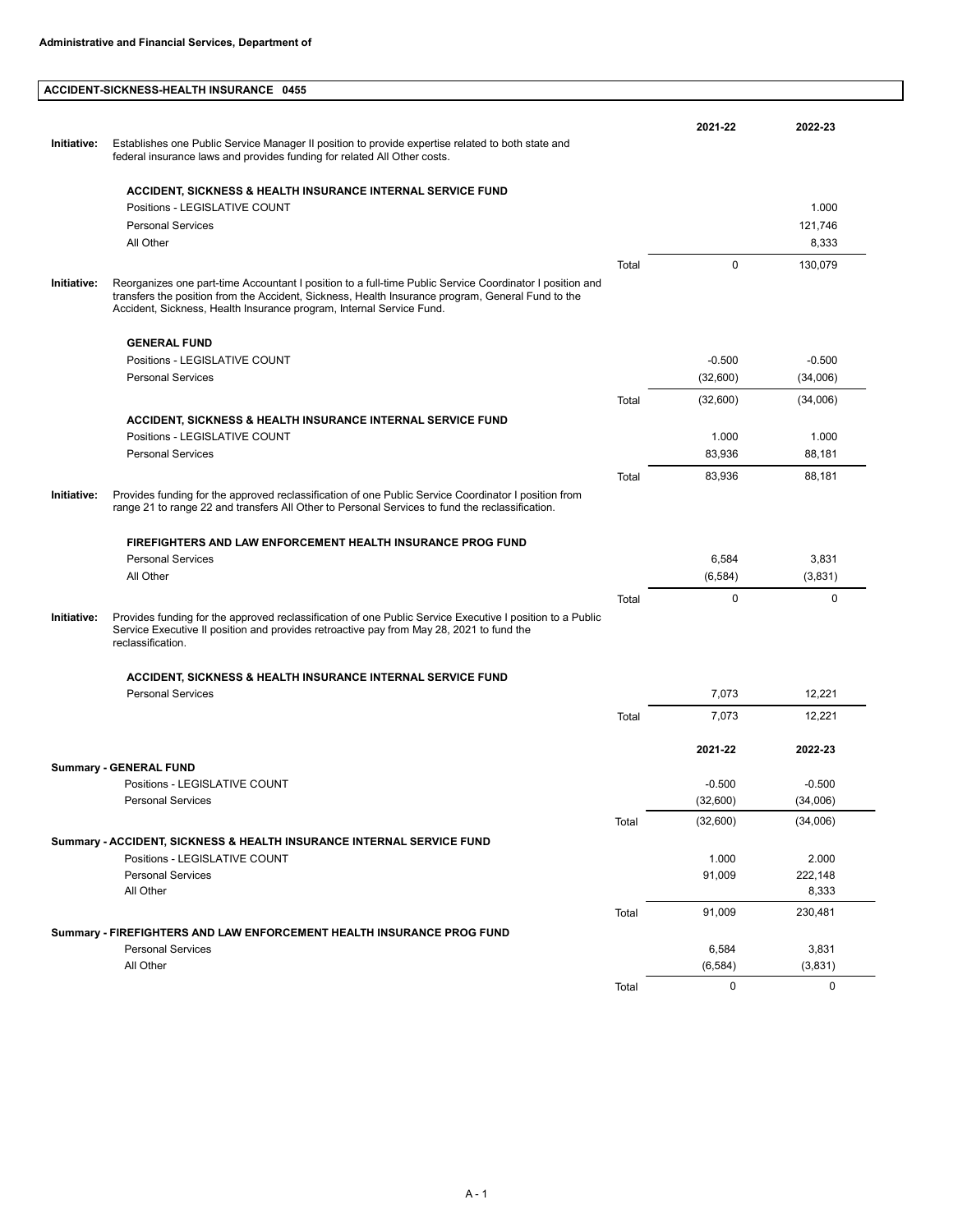|             | ADMINISTRATION - HUMAN RESOURCES 0038                                                                                                                          |       |          |         |
|-------------|----------------------------------------------------------------------------------------------------------------------------------------------------------------|-------|----------|---------|
| Initiative: | Establishes one Public Service Coordinator II position to provide legal research and guidance for the                                                          |       | 2021-22  | 2022-23 |
|             | executive branch and to represent management in negotiations, grievance arbitration, and legal<br>challenges and provides funding for related All Other costs. |       |          |         |
|             | <b>GENERAL FUND</b>                                                                                                                                            |       |          |         |
|             | Positions - LEGISLATIVE COUNT                                                                                                                                  |       |          | 1.000   |
|             | <b>Personal Services</b>                                                                                                                                       |       |          | 130,080 |
|             | All Other                                                                                                                                                      |       |          | 8,333   |
|             |                                                                                                                                                                | Total | 0        | 138,413 |
|             |                                                                                                                                                                |       | 2021-22  | 2022-23 |
|             | <b>Summary - GENERAL FUND</b>                                                                                                                                  |       |          |         |
|             | Positions - LEGISLATIVE COUNT                                                                                                                                  |       |          | 1.000   |
|             | <b>Personal Services</b>                                                                                                                                       |       |          | 130,080 |
|             | All Other                                                                                                                                                      |       |          | 8,333   |
|             |                                                                                                                                                                | Total | $\Omega$ | 138,413 |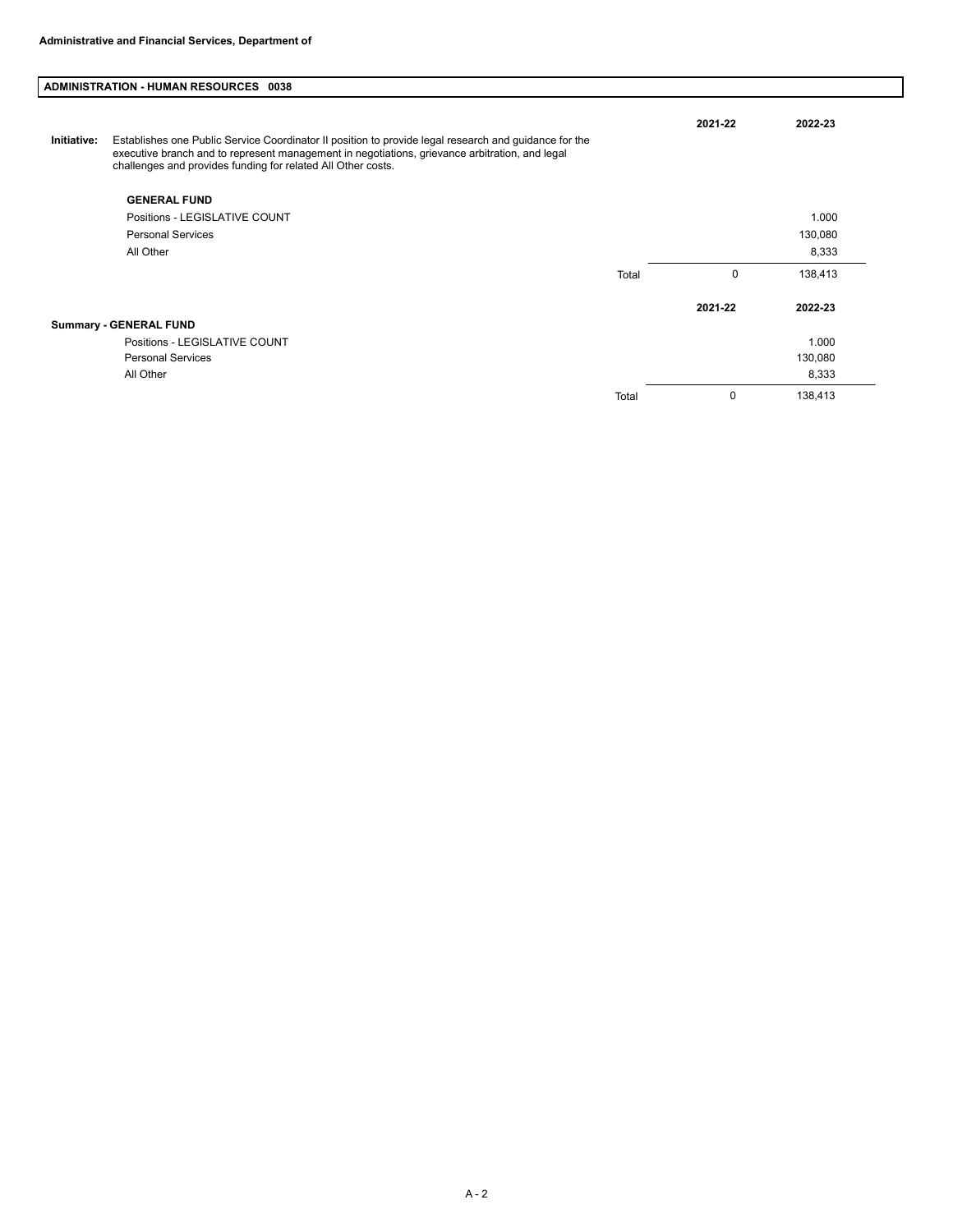|             | ALCOHOLIC BEVERAGES - GENERAL OPERATION 0015                                                                                                                                                                                         |       |             |         |
|-------------|--------------------------------------------------------------------------------------------------------------------------------------------------------------------------------------------------------------------------------------|-------|-------------|---------|
|             |                                                                                                                                                                                                                                      |       |             |         |
| Initiative: | Provides funding for the approved reclassification of 2 Office Associate II positions to Liquor Tax                                                                                                                                  |       | 2021-22     | 2022-23 |
|             | Auditor positions.                                                                                                                                                                                                                   |       |             |         |
|             | <b>GENERAL FUND</b>                                                                                                                                                                                                                  |       |             |         |
|             | <b>Personal Services</b>                                                                                                                                                                                                             |       | 4,117       | 7,166   |
|             |                                                                                                                                                                                                                                      | Total | 4,117       | 7,166   |
| Initiative: | Provides funding for the approved reclassification of one Public Service Coordinator I position to a<br>Public Service Coordinator II.                                                                                               |       |             |         |
|             | <b>ALCOHOLIC BEVERAGE FUND</b>                                                                                                                                                                                                       |       |             |         |
|             | <b>Personal Services</b>                                                                                                                                                                                                             |       | 5,937       | 10,688  |
|             |                                                                                                                                                                                                                                      | Total | 5,937       | 10,688  |
| Initiative: | Provides funding for the approved reclassification of one Accounting Associate I position to an Office                                                                                                                               |       |             |         |
|             | Associate II position.                                                                                                                                                                                                               |       |             |         |
|             | <b>GENERAL FUND</b>                                                                                                                                                                                                                  |       |             |         |
|             | <b>Personal Services</b>                                                                                                                                                                                                             |       | 1,518       | 2,713   |
|             |                                                                                                                                                                                                                                      | Total | 1,518       | 2,713   |
| Initiative: | Provides funding for the approved reclassification of one Secretary Associate Supervisor position to an<br>Office Specialist II Supervisor position.                                                                                 |       |             |         |
|             | <b>GENERAL FUND</b>                                                                                                                                                                                                                  |       |             |         |
|             | <b>Personal Services</b>                                                                                                                                                                                                             |       | 8,870       | 16,123  |
|             |                                                                                                                                                                                                                                      | Total | 8,870       | 16,123  |
| Initiative: | Establishes 2 Liquor Licensing Inspector positions to provide investigative and protective services work<br>inspecting and licensing retail liquor stores, restaurants and clubs throughout the state per statutory<br>requirements. |       |             |         |
|             | <b>ALCOHOLIC BEVERAGE FUND</b>                                                                                                                                                                                                       |       |             |         |
|             | Positions - LEGISLATIVE COUNT                                                                                                                                                                                                        |       |             | 2.000   |
|             | <b>Personal Services</b>                                                                                                                                                                                                             |       |             | 175,390 |
|             | All Other                                                                                                                                                                                                                            |       |             | 75,473  |
|             |                                                                                                                                                                                                                                      | Total | $\mathbf 0$ | 250,863 |
|             |                                                                                                                                                                                                                                      |       | 2021-22     | 2022-23 |
|             | <b>Summary - GENERAL FUND</b>                                                                                                                                                                                                        |       |             |         |
|             | <b>Personal Services</b>                                                                                                                                                                                                             |       | 14,505      | 26,002  |
|             |                                                                                                                                                                                                                                      | Total | 14,505      | 26,002  |
|             | Summary - ALCOHOLIC BEVERAGE FUND                                                                                                                                                                                                    |       |             |         |
|             | Positions - LEGISLATIVE COUNT                                                                                                                                                                                                        |       |             | 2.000   |
|             | <b>Personal Services</b>                                                                                                                                                                                                             |       | 5,937       | 186,078 |
|             | All Other                                                                                                                                                                                                                            |       |             | 75,473  |
|             |                                                                                                                                                                                                                                      | Total | 5.937       | 261,551 |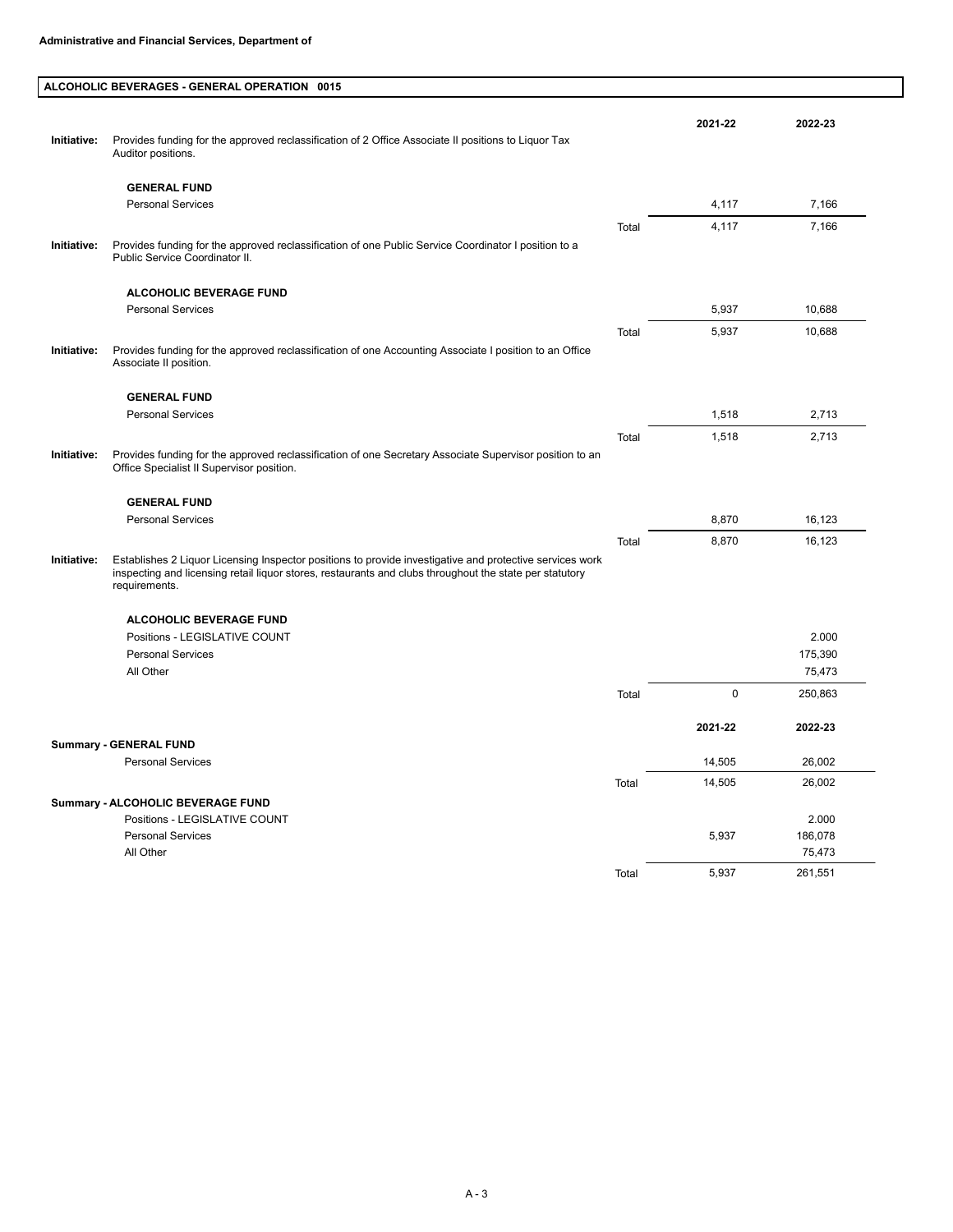|             | <b>BUILDINGS &amp; GROUNDS OPERATIONS 0080</b>                                                                                                                                                                                                                                               |       |             |             |  |
|-------------|----------------------------------------------------------------------------------------------------------------------------------------------------------------------------------------------------------------------------------------------------------------------------------------------|-------|-------------|-------------|--|
|             |                                                                                                                                                                                                                                                                                              |       |             |             |  |
| Initiative: | Provides funding and transfers funding from the Building Operations program, General Fund to the<br>Capital Construction/Repair program, General Fund to meet the current rates published by the Office of<br>Information Technology for the network security costs associated with cameras. |       | 2021-22     | 2022-23     |  |
|             | <b>GENERAL FUND</b>                                                                                                                                                                                                                                                                          |       |             |             |  |
|             | All Other                                                                                                                                                                                                                                                                                    |       |             | (22, 920)   |  |
|             |                                                                                                                                                                                                                                                                                              | Total | $\mathbf 0$ | (22, 920)   |  |
| Initiative: | Provides funding for the increased cost and utilization of natural gas at the Dorothea Dix Psychiatric<br>Center complex in Bangor.                                                                                                                                                          |       |             |             |  |
|             | <b>GENERAL FUND</b>                                                                                                                                                                                                                                                                          |       |             |             |  |
|             | All Other                                                                                                                                                                                                                                                                                    |       | 120,000     |             |  |
|             |                                                                                                                                                                                                                                                                                              | Total | 120,000     | $\mathbf 0$ |  |
|             |                                                                                                                                                                                                                                                                                              |       | 2021-22     | 2022-23     |  |
|             | <b>Summary - GENERAL FUND</b>                                                                                                                                                                                                                                                                |       |             |             |  |
|             | All Other                                                                                                                                                                                                                                                                                    |       | 120,000     | (22, 920)   |  |
|             |                                                                                                                                                                                                                                                                                              | Total | 120,000     | (22, 920)   |  |
|             | CAPITAL CONSTRUCTION/REPAIRS/IMPROVEMENTS - ADMIN 0059                                                                                                                                                                                                                                       |       |             |             |  |
|             |                                                                                                                                                                                                                                                                                              |       |             |             |  |
| Initiative: | Provides funding and transfers funding from the Building Operations program, General Fund to the<br>Capital Construction/Repair program, General Fund to meet the current rates published by the Office of<br>Information Technology for the network security costs associated with cameras. |       | 2021-22     | 2022-23     |  |
|             | <b>GENERAL FUND</b>                                                                                                                                                                                                                                                                          |       |             |             |  |
|             | All Other                                                                                                                                                                                                                                                                                    |       | 186,007     | 208,927     |  |
|             |                                                                                                                                                                                                                                                                                              | Total | 186,007     | 208,927     |  |
|             |                                                                                                                                                                                                                                                                                              |       |             |             |  |
|             | <b>Summary - GENERAL FUND</b>                                                                                                                                                                                                                                                                |       | 2021-22     | 2022-23     |  |
|             | All Other                                                                                                                                                                                                                                                                                    |       | 186,007     | 208,927     |  |
|             |                                                                                                                                                                                                                                                                                              | Total | 186,007     | 208,927     |  |
|             | CENTRAL ADMINISTRATIVE APPLICATIONS Z234                                                                                                                                                                                                                                                     |       |             |             |  |
|             |                                                                                                                                                                                                                                                                                              |       |             |             |  |
| Initiative: | Provides funding for the Central Administrative Application account to support the Human Resources<br>Management System and the modernization of the budget system.                                                                                                                          |       | 2021-22     | 2022-23     |  |
|             | <b>GENERAL FUND</b>                                                                                                                                                                                                                                                                          |       |             |             |  |
|             | All Other                                                                                                                                                                                                                                                                                    |       |             | 8,875,687   |  |
|             |                                                                                                                                                                                                                                                                                              | Total | 0           | 8,875,687   |  |
| Initiative: | Provides funding to automate the vendor/payee management process in the Office of the State<br>Controller to reduce the risk of ACH payment fraud, including indemnification of the State.                                                                                                   |       |             |             |  |
|             | <b>GENERAL FUND</b>                                                                                                                                                                                                                                                                          |       |             |             |  |
|             | All Other                                                                                                                                                                                                                                                                                    |       | 250,000     | 215,000     |  |
|             |                                                                                                                                                                                                                                                                                              | Total | 250,000     | 215,000     |  |
|             |                                                                                                                                                                                                                                                                                              |       | 2021-22     | 2022-23     |  |
|             | <b>Summary - GENERAL FUND</b>                                                                                                                                                                                                                                                                |       |             |             |  |
|             | All Other                                                                                                                                                                                                                                                                                    |       | 250,000     | 9,090,687   |  |
|             |                                                                                                                                                                                                                                                                                              | Total | 250,000     | 9,090,687   |  |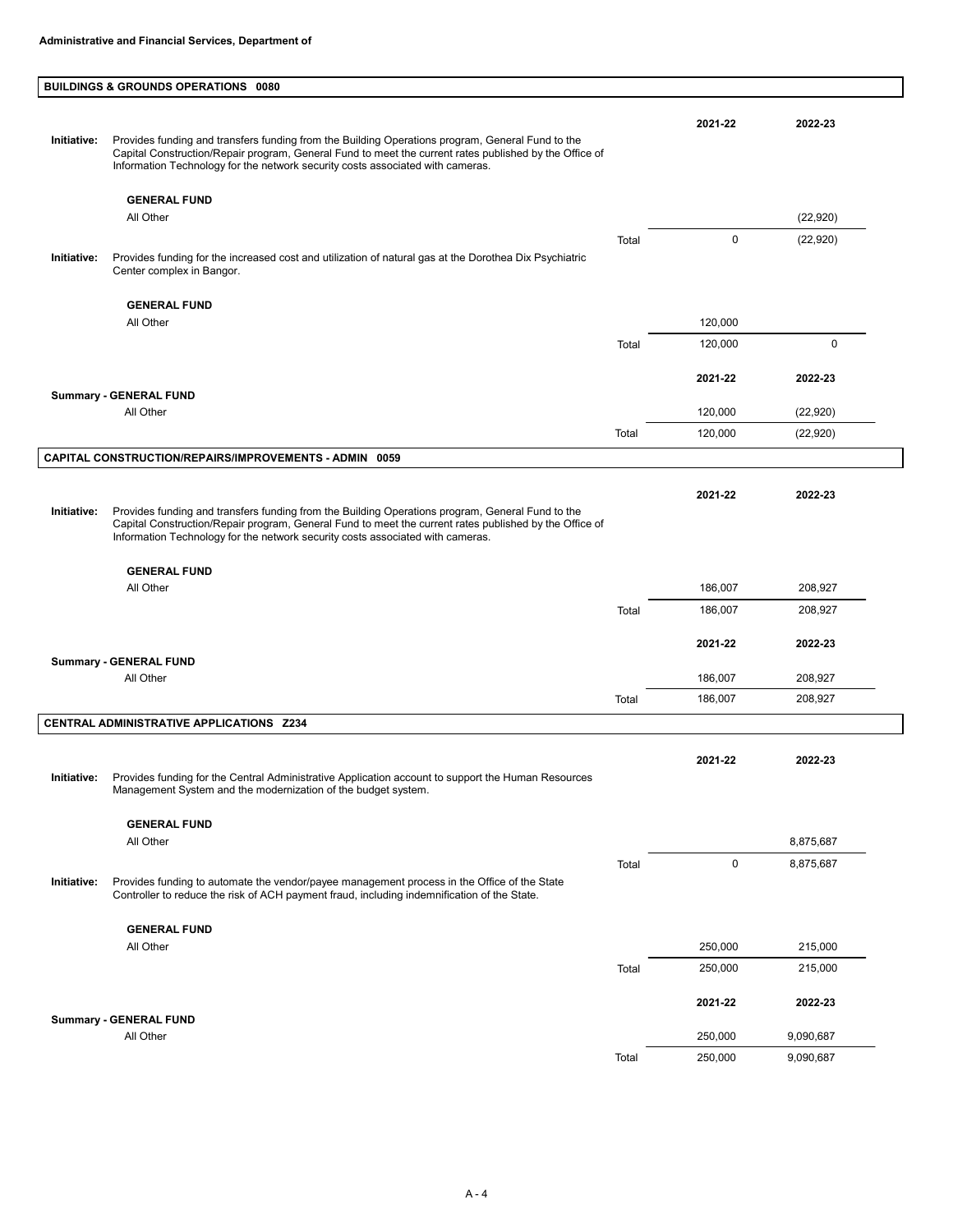|             | COVID PANDEMIC RELIEF PAYMENT PROGRAM Z337                                                                                                                                                                               |       |             |             |
|-------------|--------------------------------------------------------------------------------------------------------------------------------------------------------------------------------------------------------------------------|-------|-------------|-------------|
| Initiative: | Provides funding for a disaster relief program that will provide a \$510 relief payment to each eligible                                                                                                                 |       | 2021-22     | 2022-23     |
|             | Maine citizen. The costs of administration, programming, mailing, public outreach, and taxpayer<br>assistance must also come from the fund.                                                                              |       |             |             |
|             | OTHER SPECIAL REVENUE FUNDS                                                                                                                                                                                              |       |             |             |
|             | All Other                                                                                                                                                                                                                |       | 411,000,000 |             |
|             |                                                                                                                                                                                                                          | Total | 411,000,000 | $\mathbf 0$ |
|             |                                                                                                                                                                                                                          |       | 2021-22     | 2022-23     |
|             | <b>Summary - OTHER SPECIAL REVENUE FUNDS</b>                                                                                                                                                                             |       |             |             |
|             | All Other                                                                                                                                                                                                                |       | 411,000,000 |             |
|             |                                                                                                                                                                                                                          | Total | 411,000,000 | 0           |
|             | FINANCIAL AND PERSONNEL SERVICES - DIVISION OF 0713                                                                                                                                                                      |       |             |             |
|             |                                                                                                                                                                                                                          |       |             |             |
| Initiative: | Provides funding for the approved reclassification of one Senior Staff Accountant position to an<br>Accounting Analyst Supervisor position and transfers All Other to Personal Services to fund the<br>reclassification. |       | 2021-22     | 2022-23     |
|             | <b>FINANCIAL AND PERSONNEL SERVICES FUND</b>                                                                                                                                                                             |       |             |             |
|             | <b>Personal Services</b>                                                                                                                                                                                                 |       | 5,495       | 8,898       |
|             | All Other                                                                                                                                                                                                                |       | (5, 495)    | (8,898)     |
|             |                                                                                                                                                                                                                          | Total | 0           | $\mathbf 0$ |
| Initiative: | Provides funding for the approved reorganization of one Office Assistant II position to a Public Service<br>Manager II position and transfers All Other to Personal Services to fund the reorganization.                 |       |             |             |
|             | <b>FINANCIAL AND PERSONNEL SERVICES FUND</b>                                                                                                                                                                             |       |             |             |
|             | <b>Personal Services</b>                                                                                                                                                                                                 |       | 50,315      | 52,625      |
|             | All Other                                                                                                                                                                                                                |       | (50, 315)   | (52, 625)   |
|             |                                                                                                                                                                                                                          | Total | 0           | $\mathbf 0$ |
| Initiative: | Continues and makes permanent one Staff Accountant position and one Public Service Coordinator I<br>position previously established by Financial Order 001943 F2.                                                        |       |             |             |
|             | <b>FINANCIAL AND PERSONNEL SERVICES FUND</b>                                                                                                                                                                             |       |             |             |
|             | Positions - LEGISLATIVE COUNT                                                                                                                                                                                            |       |             | 2.000       |
|             | <b>Personal Services</b>                                                                                                                                                                                                 |       |             | 207,725     |
|             | All Other                                                                                                                                                                                                                |       |             | 8,333       |
|             |                                                                                                                                                                                                                          | Total | 0           | 216,058     |
|             |                                                                                                                                                                                                                          |       | 2021-22     | 2022-23     |
|             | Summary - FINANCIAL AND PERSONNEL SERVICES FUND                                                                                                                                                                          |       |             |             |
|             | Positions - LEGISLATIVE COUNT                                                                                                                                                                                            |       |             | 2.000       |
|             | <b>Personal Services</b>                                                                                                                                                                                                 |       | 55,810      | 269,248     |
|             | All Other                                                                                                                                                                                                                |       | (55, 810)   | (53, 190)   |
|             |                                                                                                                                                                                                                          | Total | $\pmb{0}$   | 216,058     |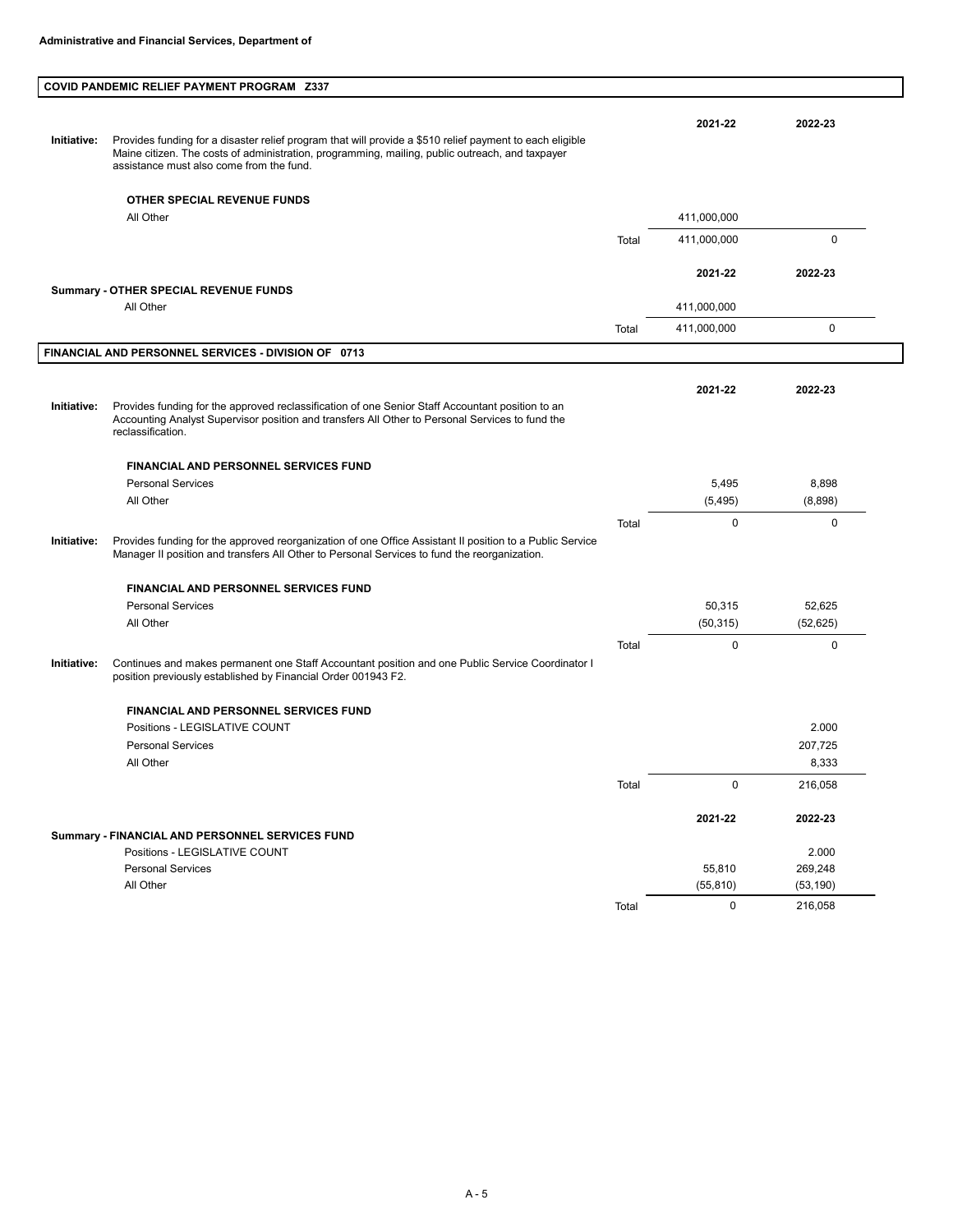|             | <b>INFORMATION SERVICES 0155</b>                                                                                                                                                                                                                                                                   |       |             |            |
|-------------|----------------------------------------------------------------------------------------------------------------------------------------------------------------------------------------------------------------------------------------------------------------------------------------------------|-------|-------------|------------|
|             |                                                                                                                                                                                                                                                                                                    |       |             |            |
| Initiative: | Transfers one Information Technology Consultant position, 2 Public Service Manager II positions, and<br>one Public Service Manager III position from 100% Office of Information Services Fund to 100%<br>General Fund within the same program and establishes funding for All Other related costs. |       | 2021-22     | 2022-23    |
|             | <b>GENERAL FUND</b>                                                                                                                                                                                                                                                                                |       |             |            |
|             | Positions - LEGISLATIVE COUNT                                                                                                                                                                                                                                                                      |       |             | 4.000      |
|             | <b>Personal Services</b>                                                                                                                                                                                                                                                                           |       |             | 600,625    |
|             | All Other                                                                                                                                                                                                                                                                                          |       |             | 62,391     |
|             |                                                                                                                                                                                                                                                                                                    | Total | $\mathbf 0$ | 663,016    |
|             |                                                                                                                                                                                                                                                                                                    |       |             |            |
|             | OFFICE OF INFORMATION SERVICES FUND<br>Positions - LEGISLATIVE COUNT                                                                                                                                                                                                                               |       |             | $-4.000$   |
|             | <b>Personal Services</b>                                                                                                                                                                                                                                                                           |       |             | (600, 625) |
|             |                                                                                                                                                                                                                                                                                                    |       |             |            |
|             |                                                                                                                                                                                                                                                                                                    | Total | $\mathbf 0$ | (600, 625) |
| Initiative: | Provides funding to support the match required for federal cybersecurity to the state and local<br>governments.                                                                                                                                                                                    |       |             |            |
|             | <b>GENERAL FUND</b>                                                                                                                                                                                                                                                                                |       |             |            |
|             | All Other                                                                                                                                                                                                                                                                                          |       | 325,000     | 650,000    |
|             |                                                                                                                                                                                                                                                                                                    | Total | 325,000     | 650,000    |
| Initiative: | Establishes 4 Public Service Manager II positions, one Senior Technical Support Specialist position, 2<br>Public Service Coordinator I positions, and one Technical Support Specialist position to support<br>statewide security and establishes funding for All Other related costs.              |       |             |            |
|             | <b>GENERAL FUND</b>                                                                                                                                                                                                                                                                                |       |             |            |
|             | Positions - LEGISLATIVE COUNT                                                                                                                                                                                                                                                                      |       |             | 8.000      |
|             | <b>Personal Services</b>                                                                                                                                                                                                                                                                           |       |             | 987,146    |
|             | All Other                                                                                                                                                                                                                                                                                          |       |             | 106,956    |
|             |                                                                                                                                                                                                                                                                                                    | Total | $\mathbf 0$ | 1,094,102  |
| Initiative: | Establishes 3 Public Service Manager III positions and one Public Service Coordinator I position within<br>the Office of Information Services Fund while also establishing funding for All Other related costs.                                                                                    |       |             |            |
|             | OFFICE OF INFORMATION SERVICES FUND                                                                                                                                                                                                                                                                |       |             |            |
|             | Positions - LEGISLATIVE COUNT                                                                                                                                                                                                                                                                      |       |             | 4.000      |
|             | <b>Personal Services</b>                                                                                                                                                                                                                                                                           |       |             | 498,328    |
|             | All Other                                                                                                                                                                                                                                                                                          |       |             | 53,478     |
|             |                                                                                                                                                                                                                                                                                                    | Total | $\mathbf 0$ | 551,806    |
|             |                                                                                                                                                                                                                                                                                                    |       | 2021-22     | 2022-23    |
|             | <b>Summary - GENERAL FUND</b>                                                                                                                                                                                                                                                                      |       |             |            |
|             | Positions - LEGISLATIVE COUNT                                                                                                                                                                                                                                                                      |       |             | 12.000     |
|             | <b>Personal Services</b>                                                                                                                                                                                                                                                                           |       |             | 1,587,771  |
|             | All Other                                                                                                                                                                                                                                                                                          |       | 325,000     | 819,347    |
|             |                                                                                                                                                                                                                                                                                                    | Total | 325,000     | 2,407,118  |
|             | Summary - OFFICE OF INFORMATION SERVICES FUND                                                                                                                                                                                                                                                      |       |             |            |
|             | Positions - LEGISLATIVE COUNT                                                                                                                                                                                                                                                                      |       |             |            |
|             | <b>Personal Services</b>                                                                                                                                                                                                                                                                           |       |             | (102, 297) |
|             | All Other                                                                                                                                                                                                                                                                                          |       |             | 53,478     |
|             |                                                                                                                                                                                                                                                                                                    | Total | 0           | (48, 819)  |
|             |                                                                                                                                                                                                                                                                                                    |       |             |            |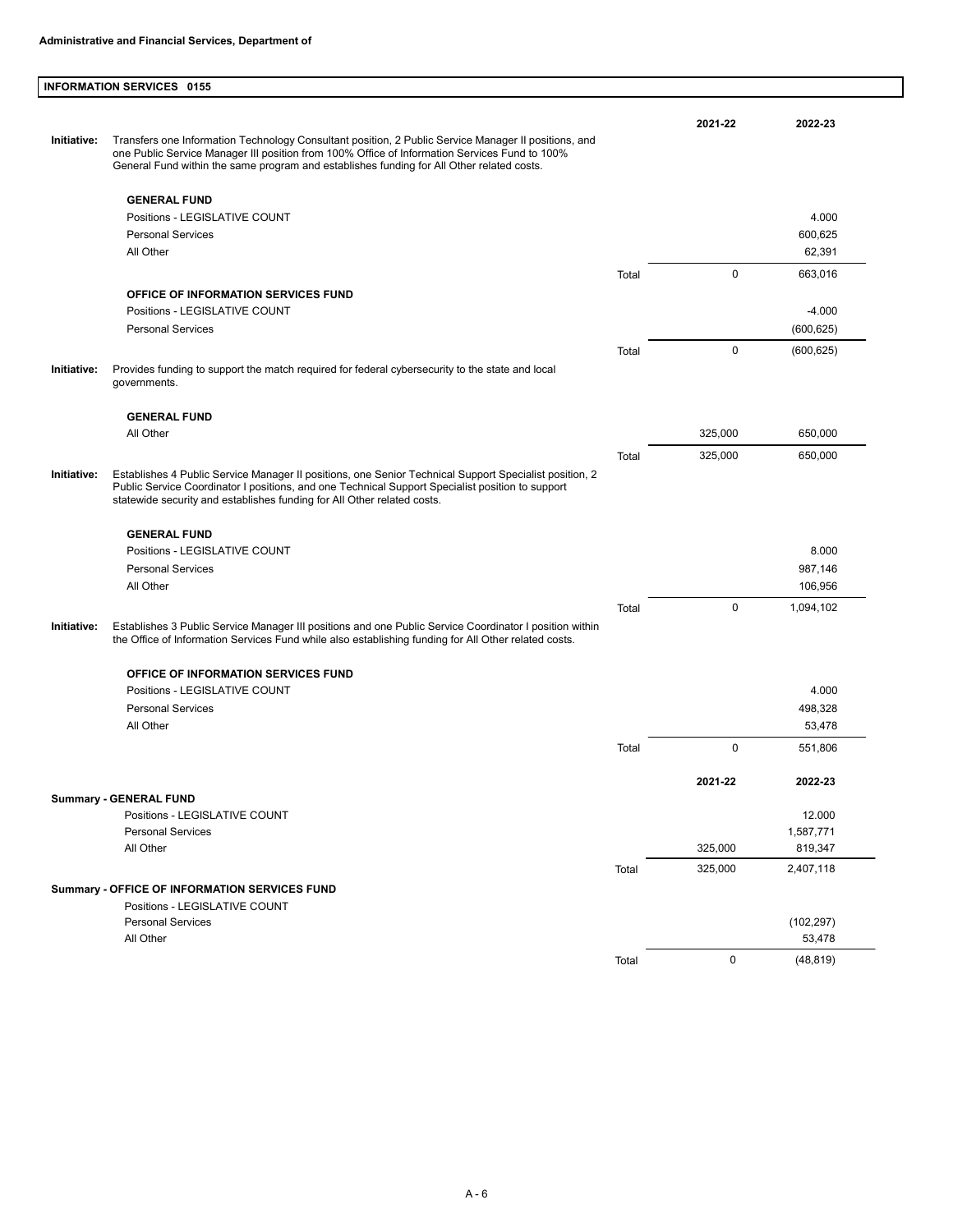|             | <b>LOTTERY OPERATIONS 0023</b>                                                                                                                                                                        |       |             |                  |
|-------------|-------------------------------------------------------------------------------------------------------------------------------------------------------------------------------------------------------|-------|-------------|------------------|
|             |                                                                                                                                                                                                       |       |             |                  |
| Initiative: | Establishes one Games Manager position to manage all lottery games in the state.                                                                                                                      |       | 2021-22     | 2022-23          |
|             |                                                                                                                                                                                                       |       |             |                  |
|             | <b>STATE LOTTERY FUND</b>                                                                                                                                                                             |       |             |                  |
|             | Positions - LEGISLATIVE COUNT                                                                                                                                                                         |       |             | 1.000            |
|             | <b>Personal Services</b>                                                                                                                                                                              |       |             | 85,991           |
|             | All Other                                                                                                                                                                                             |       |             | 12,536           |
|             |                                                                                                                                                                                                       | Total | 0           | 98,527           |
|             |                                                                                                                                                                                                       |       |             |                  |
|             |                                                                                                                                                                                                       |       | 2021-22     | 2022-23          |
|             | <b>Summary - STATE LOTTERY FUND</b>                                                                                                                                                                   |       |             |                  |
|             | Positions - LEGISLATIVE COUNT                                                                                                                                                                         |       |             | 1.000            |
|             | <b>Personal Services</b><br>All Other                                                                                                                                                                 |       |             | 85,991<br>12,536 |
|             |                                                                                                                                                                                                       |       |             |                  |
|             |                                                                                                                                                                                                       | Total | 0           | 98,527           |
|             | OFFICE OF THE COMMISSIONER - ADMINISTRATIVE & FINANCIAL SVCS 0718                                                                                                                                     |       |             |                  |
|             |                                                                                                                                                                                                       |       |             |                  |
|             |                                                                                                                                                                                                       |       | 2021-22     | 2022-23          |
| Initiative: | Establishes one Director of Operations position within the Office of the Commissioner.                                                                                                                |       |             |                  |
|             |                                                                                                                                                                                                       |       |             |                  |
|             | <b>GENERAL FUND</b>                                                                                                                                                                                   |       |             |                  |
|             | Positions - LEGISLATIVE COUNT                                                                                                                                                                         |       |             | 1.000            |
|             | <b>Personal Services</b>                                                                                                                                                                              |       |             | 136,011          |
|             | All Other                                                                                                                                                                                             |       |             | 8,833            |
|             |                                                                                                                                                                                                       | Total | 0           | 144,844          |
| Initiative: | Provides funding for the State Economist to participate in professional development opportunities.                                                                                                    |       |             |                  |
|             |                                                                                                                                                                                                       |       |             |                  |
|             | <b>GENERAL FUND</b>                                                                                                                                                                                   |       |             |                  |
|             | All Other                                                                                                                                                                                             |       | 1,250       | 5,000            |
|             |                                                                                                                                                                                                       | Total | 1,250       | 5,000            |
| Initiative: | Establishes one Public Service Coordinator II position to assist in tracking and analyzing economic<br>conditions and provides funding for related All Other costs.                                   |       |             |                  |
|             | <b>GENERAL FUND</b>                                                                                                                                                                                   |       |             |                  |
|             | Positions - LEGISLATIVE COUNT                                                                                                                                                                         |       |             | 1.000            |
|             | <b>Personal Services</b>                                                                                                                                                                              |       |             | 121,746          |
|             | All Other                                                                                                                                                                                             |       |             | 8,333            |
|             |                                                                                                                                                                                                       | Total | 0           | 130,079          |
| Initiative: | Establishes one Office Specialist I position to assist with the legislative affairs and communications<br>workload within the Commissioner's Office and provides funding for related All Other costs. |       |             |                  |
|             | <b>GENERAL FUND</b>                                                                                                                                                                                   |       |             |                  |
|             | Positions - LEGISLATIVE COUNT                                                                                                                                                                         |       |             | 1.000            |
|             | <b>Personal Services</b>                                                                                                                                                                              |       |             | 82,517           |
|             | All Other                                                                                                                                                                                             |       |             | 8,333            |
|             |                                                                                                                                                                                                       | Total | $\mathsf 0$ | 90,850           |
|             |                                                                                                                                                                                                       |       |             |                  |
|             |                                                                                                                                                                                                       |       | 2021-22     | 2022-23          |
|             | <b>Summary - GENERAL FUND</b><br>Positions - LEGISLATIVE COUNT                                                                                                                                        |       |             | 3.000            |
|             | <b>Personal Services</b>                                                                                                                                                                              |       |             | 340,274          |
|             | All Other                                                                                                                                                                                             |       | 1,250       | 30,499           |
|             |                                                                                                                                                                                                       | Total | 1,250       | 370,773          |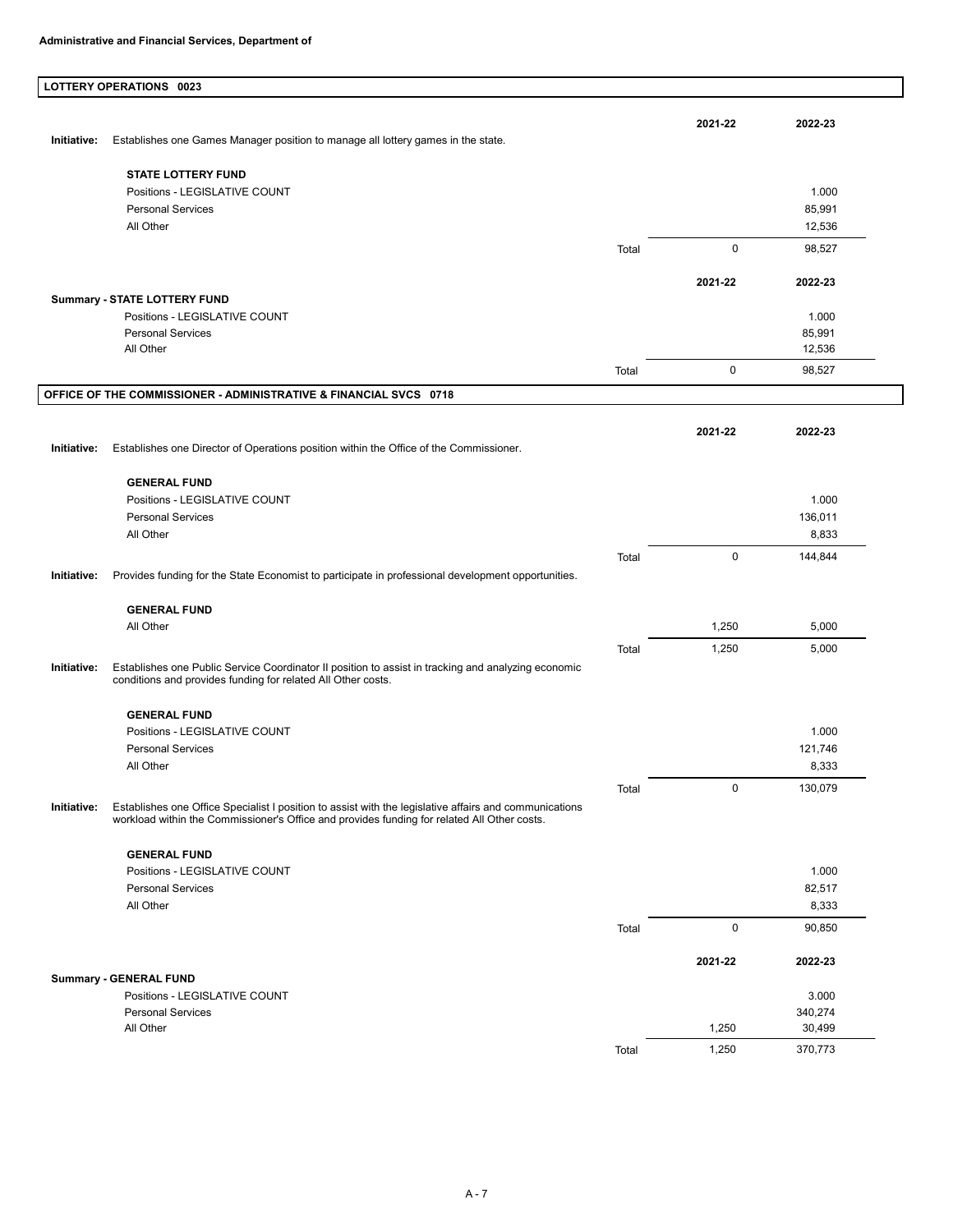| PURCHASES - DIVISION OF 0007 |                                                                                                                                                                                                       |       |             |                    |  |
|------------------------------|-------------------------------------------------------------------------------------------------------------------------------------------------------------------------------------------------------|-------|-------------|--------------------|--|
|                              |                                                                                                                                                                                                       |       |             |                    |  |
|                              |                                                                                                                                                                                                       |       | 2021-22     | 2022-23            |  |
| Initiative:                  | Provides funding to cover licensing costs to streamline the procurement workflow and contract review<br>process.                                                                                      |       |             |                    |  |
|                              |                                                                                                                                                                                                       |       |             |                    |  |
|                              | <b>GENERAL FUND</b>                                                                                                                                                                                   |       |             |                    |  |
|                              | All Other                                                                                                                                                                                             |       | 53,000      | 102,509            |  |
|                              |                                                                                                                                                                                                       | Total | 53,000      | 102,509            |  |
|                              |                                                                                                                                                                                                       |       |             |                    |  |
|                              |                                                                                                                                                                                                       |       | 2021-22     | 2022-23            |  |
|                              | <b>Summary - GENERAL FUND</b><br>All Other                                                                                                                                                            |       | 53,000      | 102,509            |  |
|                              |                                                                                                                                                                                                       | Total | 53,000      | 102,509            |  |
|                              |                                                                                                                                                                                                       |       |             |                    |  |
|                              | REVENUE SERVICES - BUREAU OF 0002                                                                                                                                                                     |       |             |                    |  |
|                              |                                                                                                                                                                                                       |       | 2021-22     |                    |  |
| Initiative:                  | Establishes one Revenue Agent position which is required in order to comply with Public Law 2019,                                                                                                     |       |             | 2022-23            |  |
|                              | chapter 441 An Act Regarding the Collection of the Sales and Use Tax by Marketplace Facilitators and                                                                                                  |       |             |                    |  |
|                              | provides funding for related All Other costs.                                                                                                                                                         |       |             |                    |  |
|                              | <b>GENERAL FUND</b>                                                                                                                                                                                   |       |             |                    |  |
|                              | Positions - LEGISLATIVE COUNT                                                                                                                                                                         |       |             | 1.000              |  |
|                              | <b>Personal Services</b>                                                                                                                                                                              |       |             | 90,943             |  |
|                              | All Other                                                                                                                                                                                             |       |             | 8,333              |  |
|                              |                                                                                                                                                                                                       | Total | $\mathsf 0$ | 99,276             |  |
| Initiative:                  | Establishes 3 Tax Examiner II positions in Maine Revenue Services beginning October 1, 2022 and                                                                                                       |       |             |                    |  |
|                              | provides All Other funding for contracted temporary staffing associated with the new simplified student<br>loan repayment tax credit.                                                                 |       |             |                    |  |
|                              |                                                                                                                                                                                                       |       |             |                    |  |
|                              | <b>GENERAL FUND</b>                                                                                                                                                                                   |       |             |                    |  |
|                              | Positions - LEGISLATIVE COUNT                                                                                                                                                                         |       |             | 3.000              |  |
|                              | <b>Personal Services</b>                                                                                                                                                                              |       |             | 211,104            |  |
|                              | All Other                                                                                                                                                                                             |       |             | 130,306            |  |
|                              |                                                                                                                                                                                                       | Total | 0           | 341,410            |  |
|                              |                                                                                                                                                                                                       |       | 2021-22     | 2022-23            |  |
|                              | <b>Summary - GENERAL FUND</b>                                                                                                                                                                         |       |             |                    |  |
|                              | Positions - LEGISLATIVE COUNT                                                                                                                                                                         |       |             | 4.000              |  |
|                              | <b>Personal Services</b>                                                                                                                                                                              |       |             | 302,047            |  |
|                              | All Other                                                                                                                                                                                             |       |             | 138,639            |  |
|                              |                                                                                                                                                                                                       | Total | 0           | 440,686            |  |
|                              | RISK MANAGEMENT - CLAIMS 0008                                                                                                                                                                         |       |             |                    |  |
|                              |                                                                                                                                                                                                       |       |             |                    |  |
|                              |                                                                                                                                                                                                       |       | 2021-22     | 2022-23            |  |
| Initiative:                  | Continues and makes permanent one Public Service Coordinator I position previously established by<br>Financial Order 001783 F2 to assist with the recovery of funds owed to the State, eliminates one |       |             |                    |  |
|                              | Assistant Risk Assessor position that is no longer needed, and transfers All Other to Personal Services                                                                                               |       |             |                    |  |
|                              | to fund the additional cost.                                                                                                                                                                          |       |             |                    |  |
|                              | <b>RISK MANAGEMENT FUND</b>                                                                                                                                                                           |       |             |                    |  |
|                              | <b>Personal Services</b>                                                                                                                                                                              |       |             | 57,096             |  |
|                              | All Other                                                                                                                                                                                             |       |             | (57,096)           |  |
|                              |                                                                                                                                                                                                       | Total | $\mathbf 0$ | $\mathbf 0$        |  |
|                              |                                                                                                                                                                                                       |       |             |                    |  |
|                              |                                                                                                                                                                                                       |       | 2021-22     | 2022-23            |  |
|                              | <b>Summary - RISK MANAGEMENT FUND</b>                                                                                                                                                                 |       |             |                    |  |
|                              | <b>Personal Services</b><br>All Other                                                                                                                                                                 |       |             | 57,096<br>(57,096) |  |
|                              |                                                                                                                                                                                                       |       |             |                    |  |
|                              |                                                                                                                                                                                                       | Total | 0           | 0                  |  |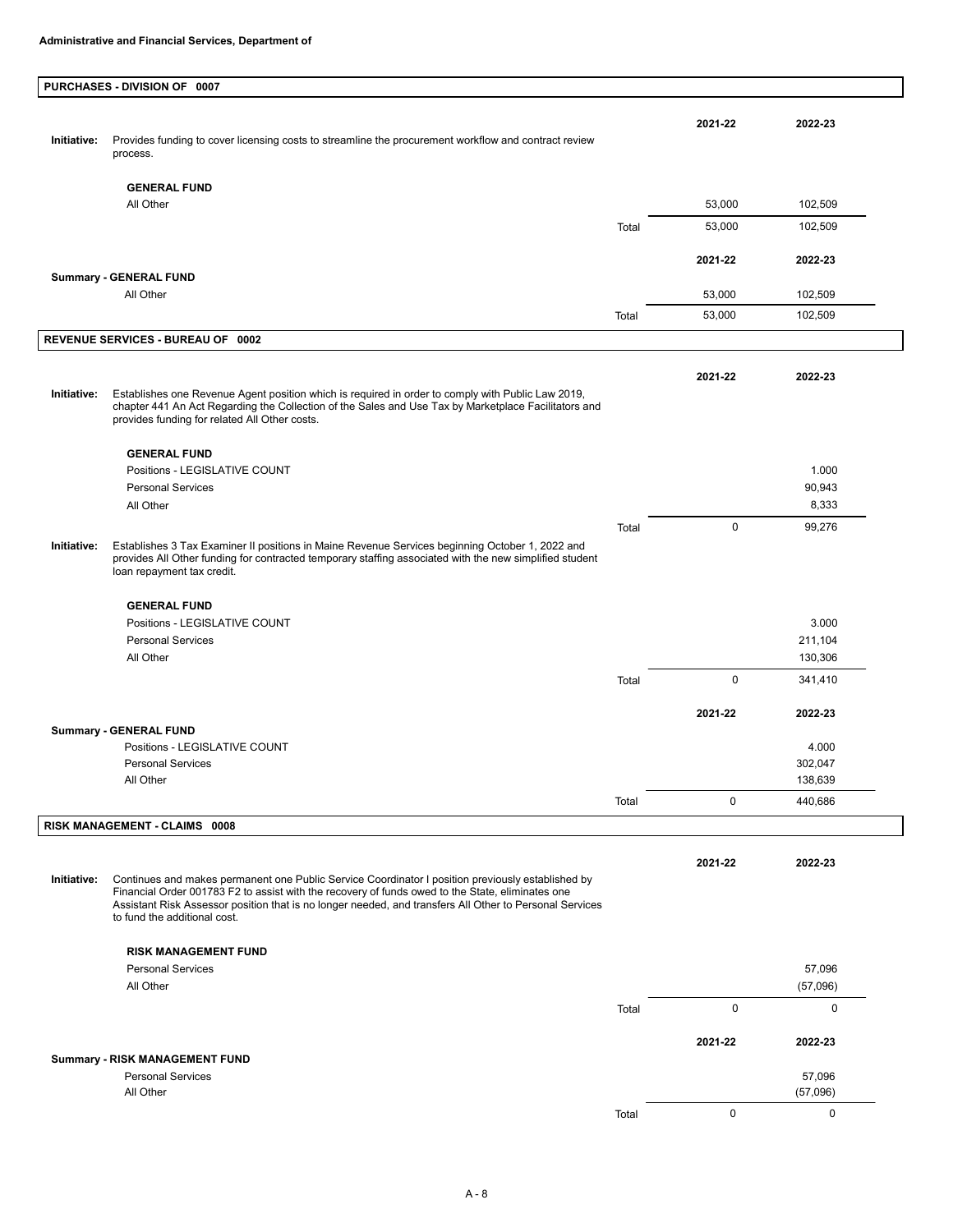|             |                                                                                                                                           |       | 2021-22     | 2022-23    |
|-------------|-------------------------------------------------------------------------------------------------------------------------------------------|-------|-------------|------------|
| Initiative: | Provides funding to support the increasing revenue collected from unorganized territory taxpayers<br>which is reimbursed to the counties. |       |             |            |
|             |                                                                                                                                           |       |             |            |
|             | OTHER SPECIAL REVENUE FUNDS<br>All Other                                                                                                  |       |             | 5,500,000  |
|             |                                                                                                                                           | Total | 0           | 5,500,000  |
|             |                                                                                                                                           |       |             |            |
|             |                                                                                                                                           |       | 2021-22     | 2022-23    |
|             | Summary - OTHER SPECIAL REVENUE FUNDS                                                                                                     |       |             |            |
|             | All Other                                                                                                                                 |       |             | 5,500,000  |
|             |                                                                                                                                           | Total | $\mathbf 0$ | 5,500,000  |
|             | <b>WORKERS' COMPENSATION MANAGEMENT FUND PROGRAM 0802</b>                                                                                 |       |             |            |
|             |                                                                                                                                           |       | 2021-22     | 2022-23    |
| Initiative: | Establishes one Public Service Coordinator I position to reduce the case load per manager to closer                                       |       |             |            |
|             | align with industry standards and provides funding for related All Other costs.                                                           |       |             |            |
|             | <b>WORKERS' COMPENSATION MANAGEMENT FUND</b>                                                                                              |       |             |            |
|             | Positions - LEGISLATIVE COUNT                                                                                                             |       |             | 1.000      |
|             | <b>Personal Services</b>                                                                                                                  |       |             | 114,353    |
|             | All Other                                                                                                                                 |       |             | 8,333      |
|             |                                                                                                                                           | Total | 0           | 122,686    |
|             |                                                                                                                                           |       |             |            |
|             |                                                                                                                                           |       | 2021-22     | 2022-23    |
|             | Summary - WORKERS' COMPENSATION MANAGEMENT FUND<br>Positions - LEGISLATIVE COUNT                                                          |       |             | 1.000      |
|             | <b>Personal Services</b>                                                                                                                  |       |             | 114,353    |
|             | All Other                                                                                                                                 |       |             | 8,333      |
|             |                                                                                                                                           | Total | $\Omega$    | 122,686    |
|             |                                                                                                                                           |       |             |            |
|             | <b>Total Agency/Department</b>                                                                                                            |       |             |            |
|             | All Funds                                                                                                                                 |       | 412,014,108 | 19,108,673 |
|             | <b>GENERAL FUND</b>                                                                                                                       |       | 917,162     | 12,728,189 |
|             | OTHER SPECIAL REVENUE FUNDS                                                                                                               |       | 411,000,000 | 5,500,000  |
|             | FINANCIAL AND PERSONNEL SERVICES FUND                                                                                                     |       |             | 216,058    |
|             | OFFICE OF INFORMATION SERVICES FUND                                                                                                       |       |             | (48, 819)  |
|             | <b>RISK MANAGEMENT FUND</b>                                                                                                               |       |             |            |
|             | WORKERS' COMPENSATION MANAGEMENT FUND                                                                                                     |       |             | 122,686    |
|             | ACCIDENT, SICKNESS & HEALTH INSURANCE INTERNAL SERVICE FUND                                                                               |       | 91,009      | 230,481    |

ALCOHOLIC BEVERAGE FUND 5,937 261,551 STATE LOTTERY FUND 98,527

FIREFIGHTERS AND LAW ENFORCEMENT HEALTH INSURANCE PROG FUND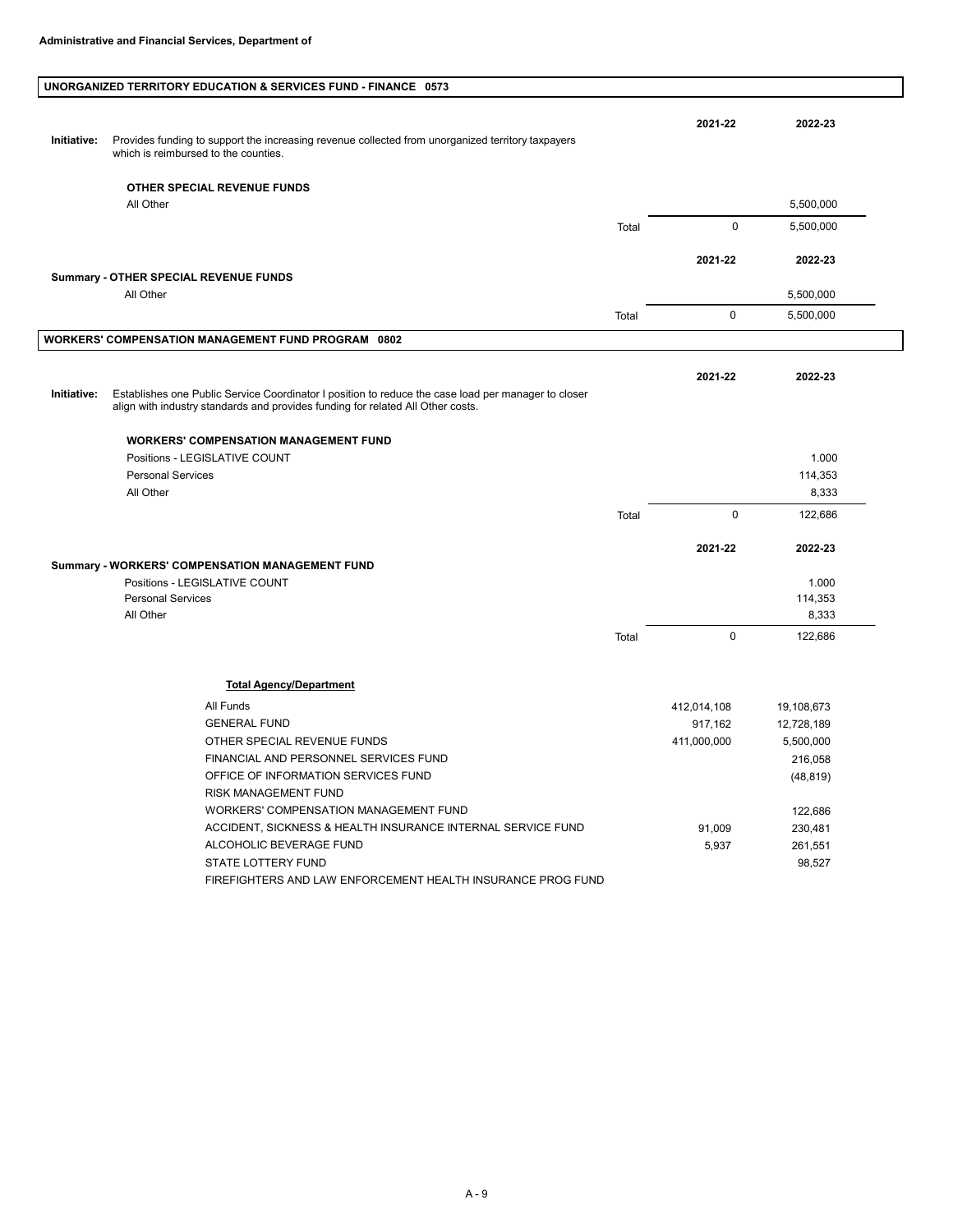|             | ANIMAL WELFARE FUND 0946                                                                                           |       |         |         |  |  |
|-------------|--------------------------------------------------------------------------------------------------------------------|-------|---------|---------|--|--|
| Initiative: | Provides funding to align allocation with projected available resources within the Animal Welfare Fund<br>program. |       | 2021-22 | 2022-23 |  |  |
|             | OTHER SPECIAL REVENUE FUNDS<br>All Other                                                                           |       |         | 200,000 |  |  |
|             |                                                                                                                    | Total | 0       | 200,000 |  |  |
|             | <b>Summary - OTHER SPECIAL REVENUE FUNDS</b>                                                                       |       | 2021-22 | 2022-23 |  |  |
|             | All Other                                                                                                          |       |         | 200,000 |  |  |
|             |                                                                                                                    | Total | 0       | 200,000 |  |  |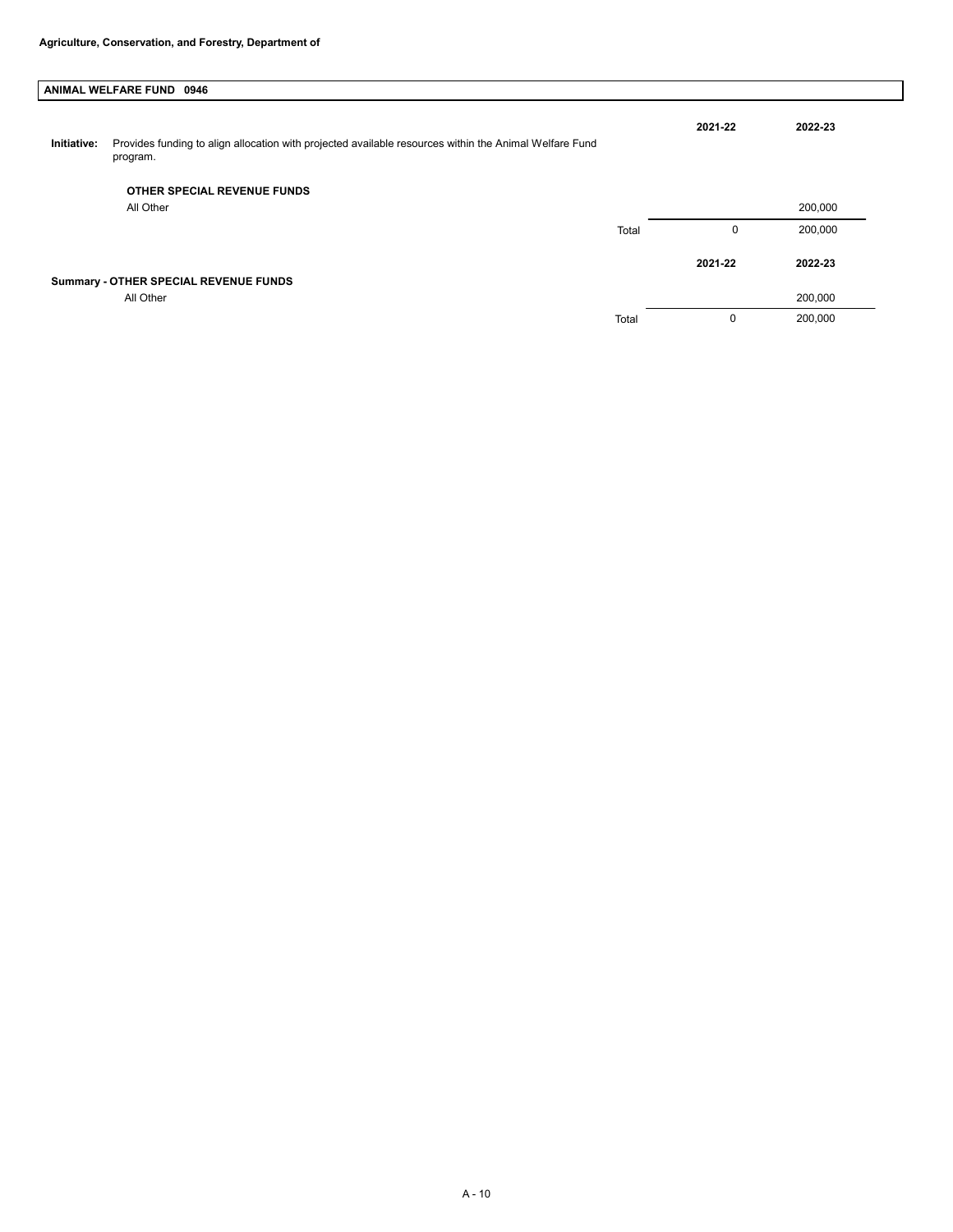|             | <b>BUREAU OF AGRICULTURE 0393</b>                                                                                                                                                                                                                                                                                                                       |       |             |         |
|-------------|---------------------------------------------------------------------------------------------------------------------------------------------------------------------------------------------------------------------------------------------------------------------------------------------------------------------------------------------------------|-------|-------------|---------|
|             |                                                                                                                                                                                                                                                                                                                                                         |       |             |         |
| Initiative: | Establishes one limited-period Planning and Research Associate II position and provides funding for<br>related All Other costs. This position ends June 8, 2025.                                                                                                                                                                                        |       | 2021-22     | 2022-23 |
|             | <b>GENERAL FUND</b>                                                                                                                                                                                                                                                                                                                                     |       |             |         |
|             | <b>Personal Services</b>                                                                                                                                                                                                                                                                                                                                |       |             | 89,522  |
|             | All Other                                                                                                                                                                                                                                                                                                                                               |       |             | 3,500   |
|             |                                                                                                                                                                                                                                                                                                                                                         | Total | $\mathbf 0$ | 93,022  |
| Initiative: | Provides one-time funding to replace a cryoscope in order to detect added water (adulterants) in milk.                                                                                                                                                                                                                                                  |       |             |         |
|             | <b>GENERAL FUND</b>                                                                                                                                                                                                                                                                                                                                     |       |             |         |
|             | Capital Expenditures                                                                                                                                                                                                                                                                                                                                    |       |             | 13,000  |
|             |                                                                                                                                                                                                                                                                                                                                                         | Total | $\mathbf 0$ | 13,000  |
| Initiative: | Establishes one Agency GIS/Technology Coordinator position in the Bureau of Agriculture program<br>and provides funding for related All Other costs associated with the position in the Bureau of<br>Agriculture and the Office of the Commissioner programs to focus on perfluoroalkyl and polyfluoroalkyl<br>(PFAS) related data management.          |       |             |         |
|             | <b>GENERAL FUND</b>                                                                                                                                                                                                                                                                                                                                     |       |             |         |
|             | Positions - LEGISLATIVE COUNT                                                                                                                                                                                                                                                                                                                           |       |             | 1.000   |
|             | <b>Personal Services</b>                                                                                                                                                                                                                                                                                                                                |       |             | 95,704  |
|             | All Other                                                                                                                                                                                                                                                                                                                                               |       |             | 3,500   |
|             |                                                                                                                                                                                                                                                                                                                                                         | Total | $\mathbf 0$ | 99,204  |
| Initiative: | Establishes one Agricultural Compliance Officer position in the Bureau of Agriculture program and<br>provides funding for related All Other costs associated with the position in the Bureau of Agriculture<br>and the Office of the Commissioner programs to focus on perfluoroalkyl and polyfluoroalkyl (PFAS)<br>field work and outreach to farmers. |       |             |         |
|             | <b>GENERAL FUND</b>                                                                                                                                                                                                                                                                                                                                     |       |             |         |
|             | Positions - LEGISLATIVE COUNT                                                                                                                                                                                                                                                                                                                           |       |             | 1.000   |
|             | <b>Personal Services</b>                                                                                                                                                                                                                                                                                                                                |       |             | 86,074  |
|             | All Other                                                                                                                                                                                                                                                                                                                                               |       |             | 15,500  |
|             |                                                                                                                                                                                                                                                                                                                                                         | Total | $\mathbf 0$ | 101,574 |
| Initiative: | Establishes one Public Service Manager II position in the Bureau of Agriculture program and provides<br>funding for related All Other costs associated with the position in the Bureau of Agriculture and the<br>Office of the Commissioner programs to manage all perfluoroalkyl and polyfluoroalkyl (PFAS) related<br>activities.                     |       |             |         |
|             | <b>GENERAL FUND</b>                                                                                                                                                                                                                                                                                                                                     |       |             |         |
|             | Positions - LEGISLATIVE COUNT                                                                                                                                                                                                                                                                                                                           |       |             | 1.000   |
|             | <b>Personal Services</b>                                                                                                                                                                                                                                                                                                                                |       |             | 118,712 |
|             | All Other                                                                                                                                                                                                                                                                                                                                               |       |             | 3,500   |
|             |                                                                                                                                                                                                                                                                                                                                                         | Total | $\pmb{0}$   | 122,212 |
| Initiative: | Continues and makes permanent one Agricultural Compliance Officer position previously established<br>in Public Law 2021, chapter 398 for perfluoroalkyl and polyfluoroalkyl substances, or PFAS, mitigation<br>funded 100% General Fund.                                                                                                                |       |             |         |
|             | <b>GENERAL FUND</b>                                                                                                                                                                                                                                                                                                                                     |       |             |         |
|             | Positions - LEGISLATIVE COUNT                                                                                                                                                                                                                                                                                                                           |       |             | 1.000   |
|             |                                                                                                                                                                                                                                                                                                                                                         | Total | 0.000       | 1.000   |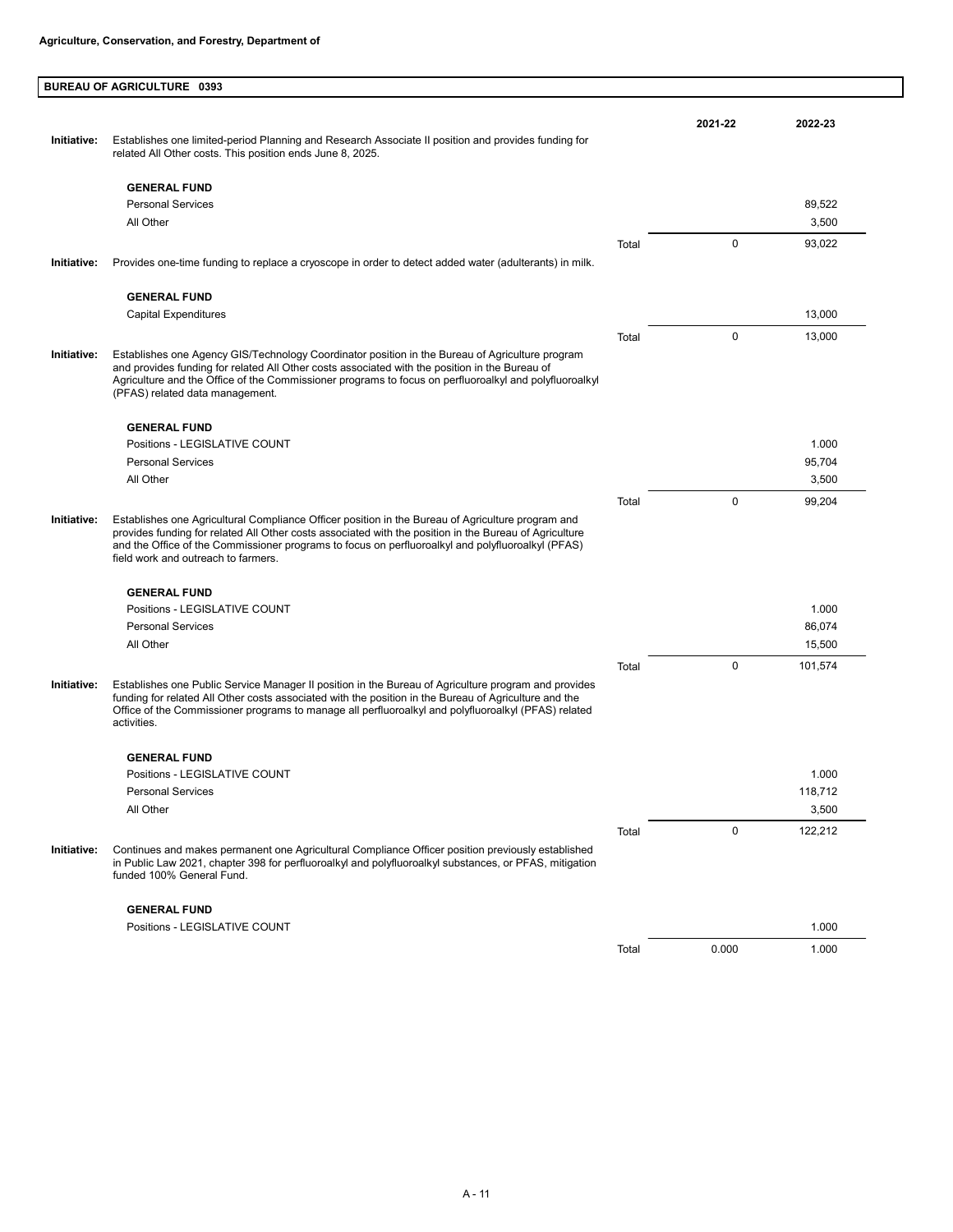2021-22 2022-23 FEDERAL EXPENDITURES FUND Positions - LEGISLATIVE COUNT - 2.000 Personal Services (152,794) All Other (20,000) Total 0 (172,794) OTHER SPECIAL REVENUE FUNDS Positions - LEGISLATIVE COUNT 2.000 Personal Services 152,794 All Other 8,146 Total 0 160,940 Initiative: Transfers 2 Produce Inspector II positions from the Federal Expenditures Fund to Other Special Revenue Funds within the same program and provides All Other funding in Other Special Revenue Funds for position related costs. Reduces All Other funding in the Federal Expenditures Fund because work effort now falls under Other Special Revenue Funds within the same program. OTHER SPECIAL REVENUE FUNDS All Other 1,500,000 Total 0 1,500,000 Initiative: Provides one-time funding for grants for durable (glass, polycarbonate, etc.) greenhouse structures and associated siting and installation costs to schools, community centers, and other eligible public entities as determined by the Department of Agriculture, Conservation and Forestry for shared and educational uses, and to enhance community-based opportunities for food production. OTHER SPECIAL REVENUE FUNDS All Other 3,000,000 Total 0 3,000,000 Initiative: Provides one-time funding to abate, clean up and mitigate threats or hazards posed by perfluoroalkyl and polyfluoroalkyl substance, or PFAS, contamination affecting agricultural producers in the State and the food supply, to provide support to affected farms, to support critical PFAS research and to otherwise allow for the department to strategically and effectively respond to PFAS concerns and issues as they arise. GENERAL FUND Positions - LEGISLATIVE COUNT 1.000 Total 0.000 1.000 Initiative: Continues and makes permanent one Consumer Protection Inspector position previously established in Public Law 2021, chapter 398, funded 50% General Fund and 50% Federal Expenditures Fund. GENERAL FUND Capital Expenditures 40,000 40,000 Total 40,000 40,000 Initiative: Provides one-time funding to replace a mass comparator for the Metrology Laboratory in each year of the biennium. GENERAL FUND All Other 550,000 Total 0 550,000 Initiative: Provides one-time funding to replace the Feed, Seed, and Fertilizer database and ongoing funding for hosting and maintenance of the new database. GENERAL FUND Positions - LEGISLATIVE COUNT 1.000 Personal Services 126,398 All Other 15,500 Total 0 141,898 Initiative: Establishes one State Veterinarian position in the Bureau of Agriculture program and provides funding for related All Other costs associated with the position in the Bureau of Agriculture and the Office of the Commissioner programs to assist with live animal risk assessment and management on perfluoroalkyl and polyfluoroalkyl (PFAS) impacted farms.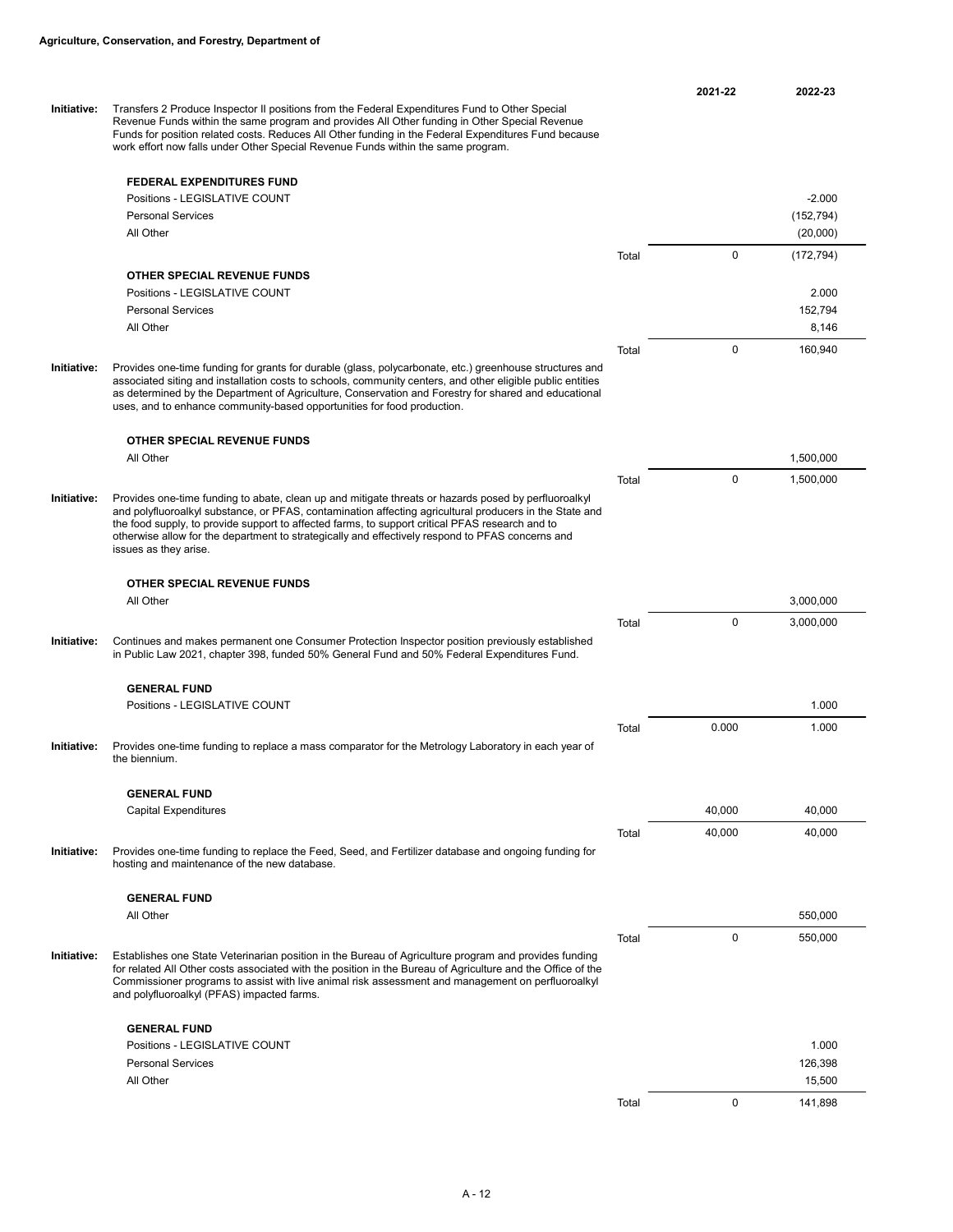|             |                                                                                                                                                               |       | 2021-22     | 2022-23    |
|-------------|---------------------------------------------------------------------------------------------------------------------------------------------------------------|-------|-------------|------------|
| Initiative: | Establishes one Agricultural Compliance Officer position in the Bureau of Agriculture program and                                                             |       |             |            |
|             | provides funding for related All Other costs associated with the position in the Bureau of Agriculture                                                        |       |             |            |
|             | and the Office of the Commissioner programs to focus on food safety issues that could arise from                                                              |       |             |            |
|             | perfluoroalkyl and polyfluoroalkyl (PFAS) impacted farms.                                                                                                     |       |             |            |
|             |                                                                                                                                                               |       |             |            |
|             | <b>GENERAL FUND</b>                                                                                                                                           |       |             |            |
|             | Positions - LEGISLATIVE COUNT                                                                                                                                 |       |             | 1.000      |
|             | <b>Personal Services</b>                                                                                                                                      |       |             | 86,074     |
|             | All Other                                                                                                                                                     |       |             | 3,500      |
|             |                                                                                                                                                               |       |             |            |
|             |                                                                                                                                                               | Total | $\mathbf 0$ | 89,574     |
| Initiative: | Transfers one Consumer Protection Inspector position from the Federal Expenditures Fund to Other                                                              |       |             |            |
|             | Special Revenue Funds within the same program.                                                                                                                |       |             |            |
|             |                                                                                                                                                               |       |             |            |
|             | <b>FEDERAL EXPENDITURES FUND</b>                                                                                                                              |       |             |            |
|             | Positions - LEGISLATIVE COUNT                                                                                                                                 |       | $-1.000$    | $-1.000$   |
|             |                                                                                                                                                               | Total | $-1.000$    | $-1.000$   |
|             |                                                                                                                                                               |       |             |            |
|             | OTHER SPECIAL REVENUE FUNDS                                                                                                                                   |       |             |            |
|             | Positions - LEGISLATIVE COUNT                                                                                                                                 |       | 1.000       | 1.000      |
|             |                                                                                                                                                               | Total | 1.000       | 1.000      |
| Initiative: | Establishes one Consumer Protection Inspector position funded 50% General Fund and 50% Federal                                                                |       |             |            |
|             | Expenditures Fund in the Bureau of Agriculture program and provides funding for related All Other                                                             |       |             |            |
|             | costs.                                                                                                                                                        |       |             |            |
|             |                                                                                                                                                               |       |             |            |
|             | <b>GENERAL FUND</b>                                                                                                                                           |       |             |            |
|             | Positions - LEGISLATIVE COUNT                                                                                                                                 |       |             | 1.000      |
|             | <b>Personal Services</b>                                                                                                                                      |       |             | 44,763     |
|             | All Other                                                                                                                                                     |       |             | 4,750      |
|             |                                                                                                                                                               |       |             |            |
|             |                                                                                                                                                               | Total | $\mathbf 0$ | 49,513     |
|             | <b>FEDERAL EXPENDITURES FUND</b>                                                                                                                              |       |             |            |
|             | <b>Personal Services</b>                                                                                                                                      |       |             | 44,759     |
|             | All Other                                                                                                                                                     |       |             | 7,389      |
|             |                                                                                                                                                               |       |             |            |
|             |                                                                                                                                                               | Total | 0           | 52,148     |
| Initiative: | Establishes one Management Analyst II position in the Bureau of Agriculture program and provides                                                              |       |             |            |
|             | funding for related All Other costs associated with the position in the Bureau of Agriculture and the                                                         |       |             |            |
|             | Office of the Commissioner programs to assist tracking all financial transactions related to<br>perfluoroalkyl and polyflouroalkyl (PFAS) mitigation efforts. |       |             |            |
|             |                                                                                                                                                               |       |             |            |
|             |                                                                                                                                                               |       |             |            |
|             | <b>GENERAL FUND</b>                                                                                                                                           |       |             |            |
|             | Positions - LEGISLATIVE COUNT                                                                                                                                 |       |             | 1.000      |
|             | <b>Personal Services</b>                                                                                                                                      |       |             | 92,371     |
|             | All Other                                                                                                                                                     |       |             | 3,500      |
|             |                                                                                                                                                               | Total | 0           | 95,871     |
|             |                                                                                                                                                               |       |             |            |
|             |                                                                                                                                                               |       |             |            |
|             |                                                                                                                                                               |       | 2021-22     | 2022-23    |
|             | <b>Summary - GENERAL FUND</b>                                                                                                                                 |       |             |            |
|             | Positions - LEGISLATIVE COUNT                                                                                                                                 |       |             | 9.000      |
|             | <b>Personal Services</b>                                                                                                                                      |       |             | 739,618    |
|             | All Other                                                                                                                                                     |       |             | 603,250    |
|             | <b>Capital Expenditures</b>                                                                                                                                   |       | 40,000      | 53,000     |
|             |                                                                                                                                                               | Total | 40,000      | 1,395,868  |
|             | Summary - FEDERAL EXPENDITURES FUND                                                                                                                           |       |             |            |
|             |                                                                                                                                                               |       |             |            |
|             | Positions - LEGISLATIVE COUNT                                                                                                                                 |       | $-1.000$    | $-3.000$   |
|             | <b>Personal Services</b>                                                                                                                                      |       |             | (108, 035) |
|             | All Other                                                                                                                                                     |       |             | (12, 611)  |
|             |                                                                                                                                                               | Total | 0           | (120, 646) |
|             | <b>Summary - OTHER SPECIAL REVENUE FUNDS</b>                                                                                                                  |       |             |            |
|             | Positions - LEGISLATIVE COUNT                                                                                                                                 |       | 1.000       | 3.000      |
|             | <b>Personal Services</b>                                                                                                                                      |       |             | 152,794    |
|             | All Other                                                                                                                                                     |       |             | 4,508,146  |
|             |                                                                                                                                                               |       |             |            |
|             |                                                                                                                                                               | Total | 0           | 4,660,940  |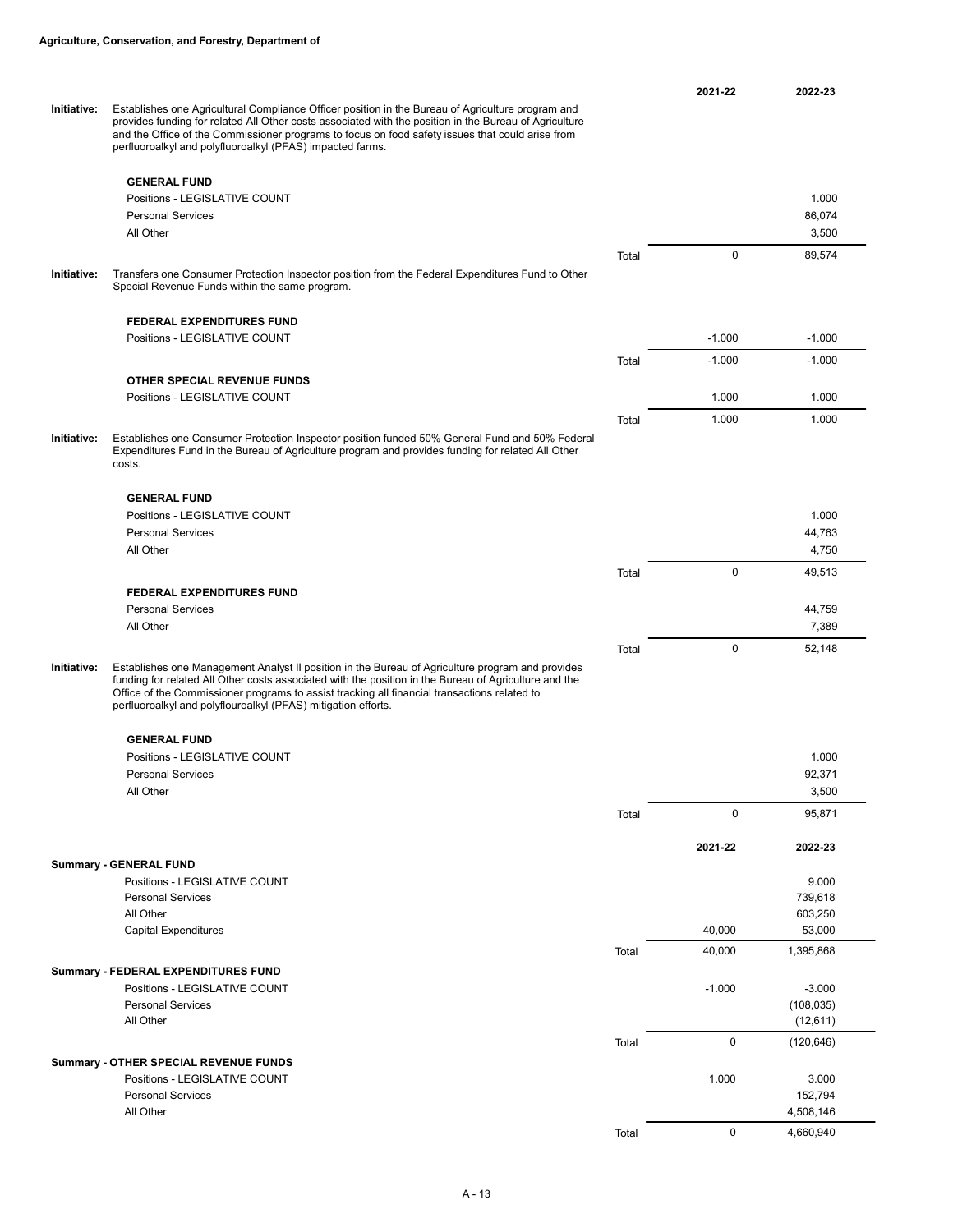|             | DIVISION OF FOREST PROTECTION Z232                                                                                                        |       |             |         |
|-------------|-------------------------------------------------------------------------------------------------------------------------------------------|-------|-------------|---------|
|             |                                                                                                                                           |       | 2021-22     | 2022-23 |
| Initiative: | Provides funding for Central Fleet Management costs for newly hired rangers.                                                              |       |             |         |
|             | <b>GENERAL FUND</b>                                                                                                                       |       |             |         |
|             | All Other                                                                                                                                 |       | 104,000     | 104,000 |
| Initiative: | Provides funding for increased insurance rates for aviation coverage.                                                                     | Total | 104,000     | 104,000 |
|             | <b>GENERAL FUND</b>                                                                                                                       |       |             |         |
|             | All Other                                                                                                                                 |       |             | 35,000  |
|             |                                                                                                                                           | Total | $\mathbf 0$ | 35,000  |
| Initiative: | Provides funding for increased lease costs in Old Town.                                                                                   |       |             |         |
|             | <b>GENERAL FUND</b>                                                                                                                       |       |             |         |
|             | All Other                                                                                                                                 |       | 9,600       | 9,600   |
|             |                                                                                                                                           | Total | 9,600       | 9,600   |
| Initiative: | Provides funding to purchase aviation safety management systems per recommendation of the<br>National Transportation Safety Board (NTSB). |       |             |         |
|             | <b>GENERAL FUND</b>                                                                                                                       |       |             |         |
|             | All Other                                                                                                                                 |       |             | 28,000  |
| Initiative: | Provides funding to replace weather stations across the state.                                                                            | Total | $\mathbf 0$ | 28,000  |
|             | <b>GENERAL FUND</b>                                                                                                                       |       |             |         |
|             | All Other                                                                                                                                 |       |             | 10,000  |
|             |                                                                                                                                           | Total | $\mathbf 0$ | 10,000  |
| Initiative: | Provides one-time funding to replace 16 snowmobiles.                                                                                      |       |             |         |
|             | <b>GENERAL FUND</b>                                                                                                                       |       |             |         |
|             | Capital Expenditures                                                                                                                      |       |             | 179,200 |
|             |                                                                                                                                           | Total | $\mathbf 0$ | 179,200 |
| Initiative: | Provides one-time funding to replace 3 outboard motors.                                                                                   |       |             |         |
|             | <b>GENERAL FUND</b>                                                                                                                       |       |             |         |
|             | <b>Capital Expenditures</b>                                                                                                               |       |             | 28,400  |
|             |                                                                                                                                           | Total | $\pmb{0}$   | 28,400  |
|             |                                                                                                                                           |       | 2021-22     | 2022-23 |
|             | <b>Summary - GENERAL FUND</b><br>All Other                                                                                                |       | 113,600     | 186,600 |
|             | <b>Capital Expenditures</b>                                                                                                               |       |             | 207,600 |
|             |                                                                                                                                           | Total | 113,600     | 394,200 |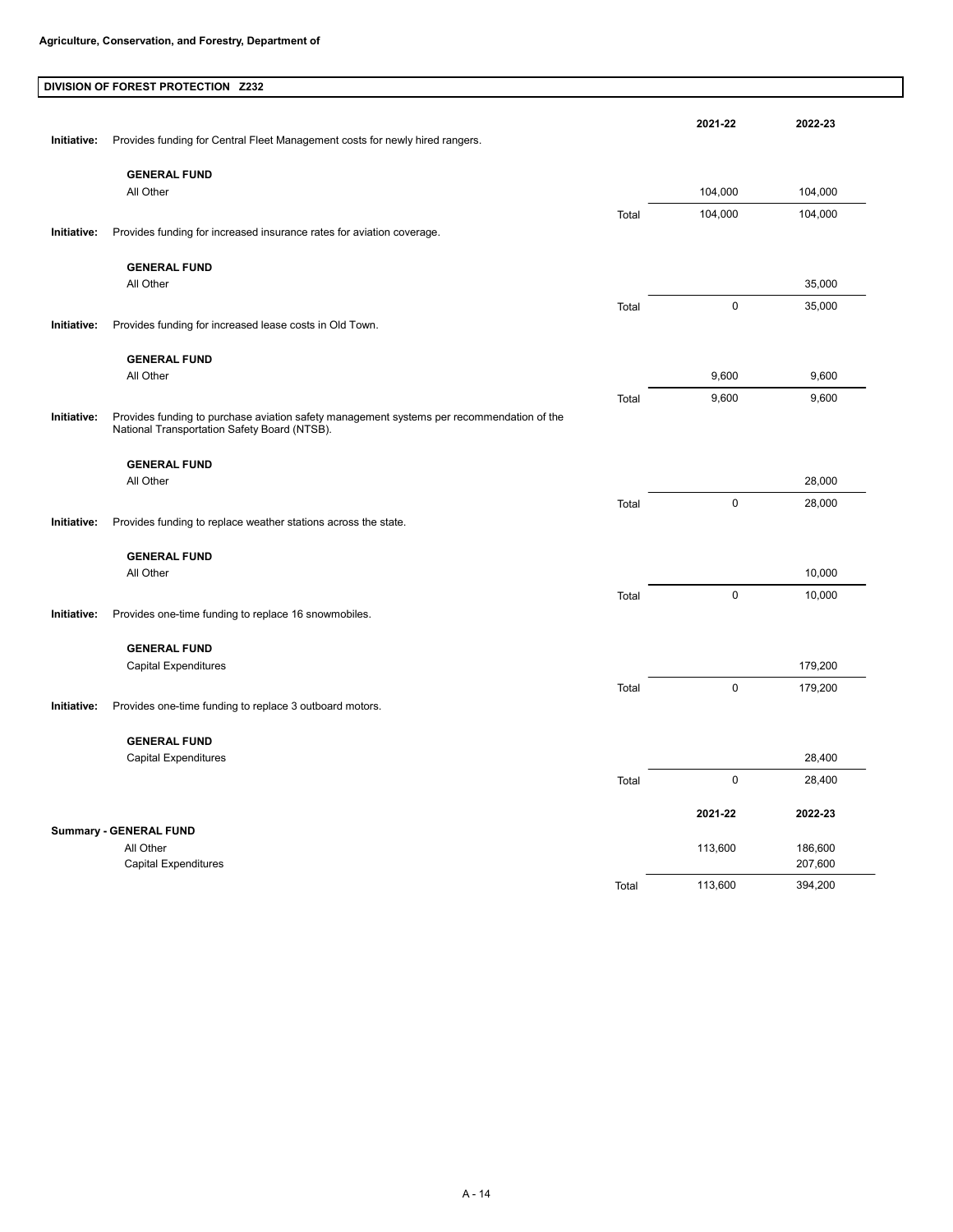|             | <b>FOREST RESOURCE MANAGEMENT Z233</b>                                                                                                                                                                          |       |           |           |
|-------------|-----------------------------------------------------------------------------------------------------------------------------------------------------------------------------------------------------------------|-------|-----------|-----------|
|             |                                                                                                                                                                                                                 |       |           |           |
|             |                                                                                                                                                                                                                 |       | 2021-22   | 2022-23   |
| Initiative: | Provides one-time funding to purchase a biosafety cabinet and an autoclave for the new entomology                                                                                                               |       |           |           |
|             | laboratory.                                                                                                                                                                                                     |       |           |           |
|             |                                                                                                                                                                                                                 |       |           |           |
|             | <b>GENERAL FUND</b>                                                                                                                                                                                             |       |           |           |
|             | <b>Capital Expenditures</b>                                                                                                                                                                                     |       |           | 21,000    |
|             |                                                                                                                                                                                                                 | Total | 0         | 21,000    |
| Initiative: | Provides funding to replace a boat.                                                                                                                                                                             |       |           |           |
|             |                                                                                                                                                                                                                 |       |           |           |
|             | <b>GENERAL FUND</b>                                                                                                                                                                                             |       |           |           |
|             | All Other                                                                                                                                                                                                       |       |           | 4,000     |
|             |                                                                                                                                                                                                                 | Total | 0         | 4,000     |
| Initiative: | Provides one-time funding to replace one compound microscope with camera and purchase 2                                                                                                                         |       |           |           |
|             | dissecting microscopes with cameras.                                                                                                                                                                            |       |           |           |
|             |                                                                                                                                                                                                                 |       |           |           |
|             | <b>GENERAL FUND</b>                                                                                                                                                                                             |       |           |           |
|             | <b>Capital Expenditures</b>                                                                                                                                                                                     |       |           | 19,000    |
|             |                                                                                                                                                                                                                 | Total | $\pmb{0}$ | 19,000    |
| Initiative: | Provides one-time funding to purchase 16 Kenwood/MURS radios.                                                                                                                                                   |       |           |           |
|             |                                                                                                                                                                                                                 |       |           |           |
|             | <b>GENERAL FUND</b>                                                                                                                                                                                             |       |           |           |
|             | All Other                                                                                                                                                                                                       |       |           | 8,000     |
|             |                                                                                                                                                                                                                 | Total | 0         | 8,000     |
| Initiative: | Reallocates 4 Conservation Aide positions from 100% Federal Expenditures Fund to 50% General                                                                                                                    |       |           |           |
|             | Fund and 50% Federal Expenditures Fund and provides funding for related All other costs.                                                                                                                        |       |           |           |
|             |                                                                                                                                                                                                                 |       |           |           |
|             | <b>GENERAL FUND</b>                                                                                                                                                                                             |       |           |           |
|             | <b>Personal Services</b>                                                                                                                                                                                        |       |           | 64,220    |
|             | All Other                                                                                                                                                                                                       |       |           | 16,800    |
|             |                                                                                                                                                                                                                 | Total | $\pmb{0}$ | 81,020    |
|             | <b>FEDERAL EXPENDITURES FUND</b>                                                                                                                                                                                |       |           |           |
|             | <b>Personal Services</b>                                                                                                                                                                                        |       |           | (64, 220) |
|             | All Other                                                                                                                                                                                                       |       |           | (17, 404) |
|             |                                                                                                                                                                                                                 | Total | 0         | (81, 624) |
| Initiative: | Provides one-time funding to replace 6 snowmobiles.                                                                                                                                                             |       |           |           |
|             |                                                                                                                                                                                                                 |       |           |           |
|             | <b>GENERAL FUND</b>                                                                                                                                                                                             |       |           |           |
|             | <b>Capital Expenditures</b>                                                                                                                                                                                     |       |           | 67,200    |
|             |                                                                                                                                                                                                                 |       | 0         | 67,200    |
|             |                                                                                                                                                                                                                 | Total |           |           |
| Initiative: | Provides one-time funding to purchase 2 all-terrain vehicles.                                                                                                                                                   |       |           |           |
|             |                                                                                                                                                                                                                 |       |           |           |
|             | <b>GENERAL FUND</b><br><b>Capital Expenditures</b>                                                                                                                                                              |       |           | 18,000    |
|             |                                                                                                                                                                                                                 |       |           |           |
|             |                                                                                                                                                                                                                 | Total | 0         | 18,000    |
| Initiative: | Establishes 2 Senior Planner positions and 4 Forester I positions to provide training and education to<br>landowners on climate-friendly forest management practices and provides funding for related All Other |       |           |           |
|             | costs.                                                                                                                                                                                                          |       |           |           |
|             |                                                                                                                                                                                                                 |       |           |           |
|             | <b>GENERAL FUND</b>                                                                                                                                                                                             |       |           |           |
|             | Positions - LEGISLATIVE COUNT                                                                                                                                                                                   |       |           | 6.000     |
|             | <b>Personal Services</b>                                                                                                                                                                                        |       |           | 557,476   |
|             | All Other                                                                                                                                                                                                       |       |           | 81,000    |
|             |                                                                                                                                                                                                                 | Total | $\pmb{0}$ | 638,476   |
| Initiative: | Provides funding for Forest Inventory and Analysis (FIA) plot access for remote plots due to lack of                                                                                                            |       |           |           |
|             | drivable roads and navigable waters.                                                                                                                                                                            |       |           |           |
|             |                                                                                                                                                                                                                 |       |           |           |
|             | <b>GENERAL FUND</b>                                                                                                                                                                                             |       |           |           |
|             | All Other                                                                                                                                                                                                       |       |           | 8,000     |
|             |                                                                                                                                                                                                                 | Total | 0         | 8,000     |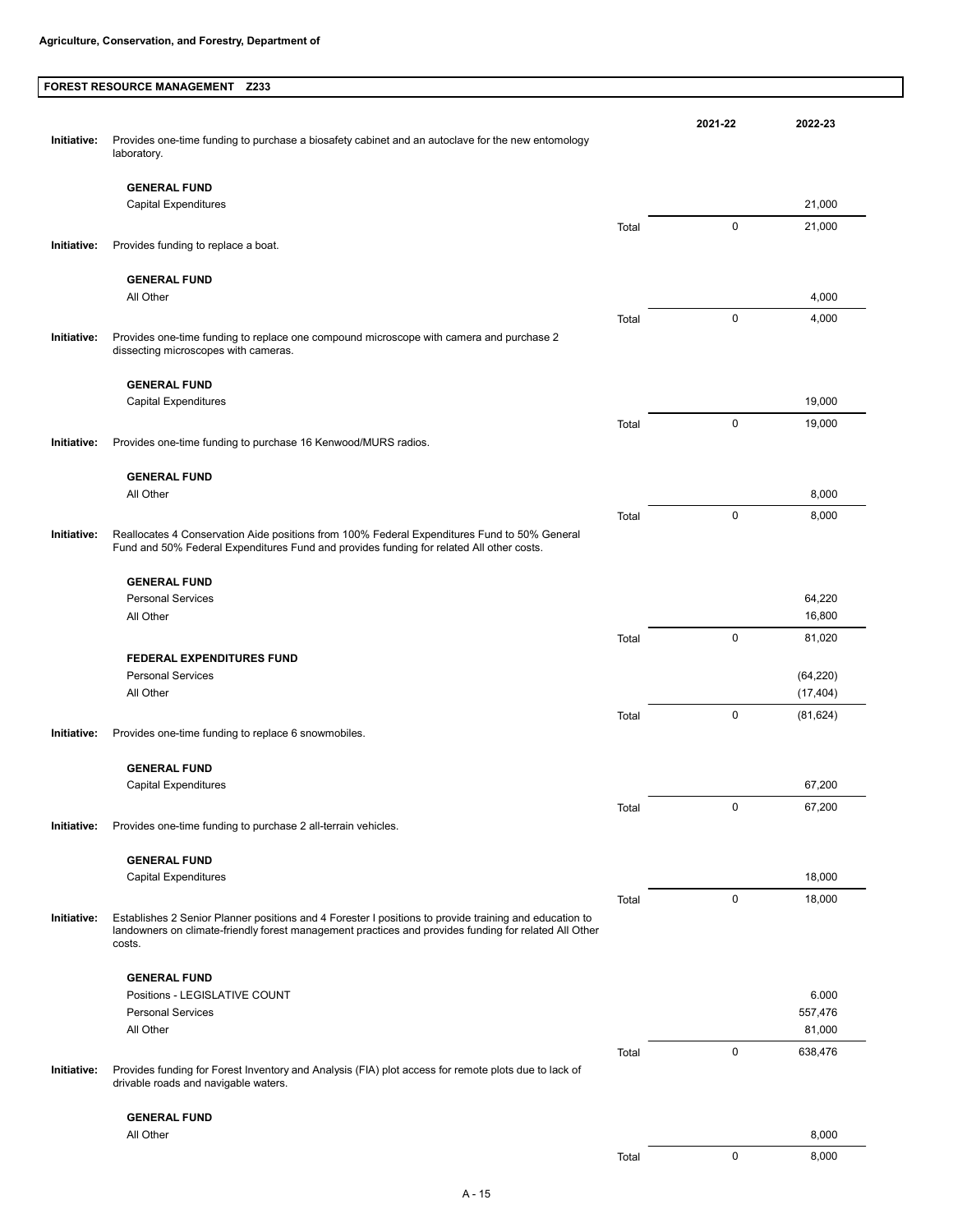|             |                                                                                                                                                                                              |       | 2021-22     | 2022-23    |
|-------------|----------------------------------------------------------------------------------------------------------------------------------------------------------------------------------------------|-------|-------------|------------|
| Initiative: | Provides funding to align allocation with projected available resources within the Forest Resource<br>Management program.                                                                    |       |             |            |
|             | OTHER SPECIAL REVENUE FUNDS                                                                                                                                                                  |       |             |            |
|             | All Other                                                                                                                                                                                    |       |             | 80,000     |
| Initiative: | Reallocates one Office Associate II position from 50% General Fund and 50% Federal Expenditures<br>Fund to 100% General Fund within the same program.                                        | Total | $\pmb{0}$   | 80,000     |
|             | <b>GENERAL FUND</b>                                                                                                                                                                          |       |             |            |
|             | <b>Personal Services</b>                                                                                                                                                                     |       | 33,179      | 34,474     |
|             |                                                                                                                                                                                              | Total | 33,179      | 34,474     |
|             | <b>FEDERAL EXPENDITURES FUND</b>                                                                                                                                                             |       |             |            |
|             | <b>Personal Services</b>                                                                                                                                                                     |       | (33, 179)   | (34, 474)  |
|             |                                                                                                                                                                                              | Total | (33, 179)   | (34, 474)  |
| Initiative: | Provides one-time funding to purchase 20 Garmin global positioning system (GPS) units and ongoing<br>funding for annual subscription costs.                                                  |       |             |            |
|             | <b>GENERAL FUND</b><br>All Other                                                                                                                                                             |       |             | 17,240     |
|             |                                                                                                                                                                                              | Total | $\mathbf 0$ | 17,240     |
| Initiative: | Reallocates 2 Entomology Technician positions from 100% Federal Expenditures Fund to 50%<br>General Fund and 50% Federal Expenditures Fund and provides funding for related All Other costs. |       |             |            |
|             | <b>GENERAL FUND</b>                                                                                                                                                                          |       |             |            |
|             | <b>Personal Services</b>                                                                                                                                                                     |       |             | 68,157     |
|             | All Other                                                                                                                                                                                    |       |             | 8,400      |
|             |                                                                                                                                                                                              | Total | $\pmb{0}$   | 76,557     |
|             | <b>FEDERAL EXPENDITURES FUND</b>                                                                                                                                                             |       |             |            |
|             | <b>Personal Services</b>                                                                                                                                                                     |       |             | (68, 157)  |
|             | All Other                                                                                                                                                                                    |       |             | (11, 130)  |
| Initiative: | Establishes one Entomologist II position and provides funding for related All Other costs.                                                                                                   | Total | $\mathbf 0$ | (79, 287)  |
|             |                                                                                                                                                                                              |       |             |            |
|             | <b>GENERAL FUND</b>                                                                                                                                                                          |       |             |            |
|             | Positions - LEGISLATIVE COUNT                                                                                                                                                                |       |             | 1.000      |
|             | <b>Personal Services</b>                                                                                                                                                                     |       |             | 89,522     |
|             | All Other                                                                                                                                                                                    |       |             | 15,500     |
|             |                                                                                                                                                                                              | Total | $\pmb{0}$   | 105,022    |
| Initiative: | Reallocates 4 Entomology Technician positions from 100% Federal Expenditures Fund to 50%<br>General Fund and 50% Federal Expenditures Fund and provides funding for related All Other costs. |       |             |            |
|             | <b>GENERAL FUND</b>                                                                                                                                                                          |       |             |            |
|             | <b>Personal Services</b>                                                                                                                                                                     |       |             | 145,244    |
|             | All Other                                                                                                                                                                                    |       |             | 16,800     |
|             |                                                                                                                                                                                              | Total | 0           | 162,044    |
|             | <b>FEDERAL EXPENDITURES FUND</b>                                                                                                                                                             |       |             |            |
|             | <b>Personal Services</b>                                                                                                                                                                     |       |             | (145, 244) |
|             | All Other                                                                                                                                                                                    |       |             | (17, 404)  |
| Initiative: | Establishes 2 Senior Entomology Technician positions to respond to insect and disease requests in the<br>central and southern regions and provides funding for related All Other costs.      | Total | 0           | (162, 648) |
|             | <b>GENERAL FUND</b>                                                                                                                                                                          |       |             |            |
|             | Positions - LEGISLATIVE COUNT                                                                                                                                                                |       |             | 2.000      |
|             | <b>Personal Services</b>                                                                                                                                                                     |       |             | 155,792    |
|             | All Other                                                                                                                                                                                    |       |             | 31,000     |
|             |                                                                                                                                                                                              | Total | 0           | 186,792    |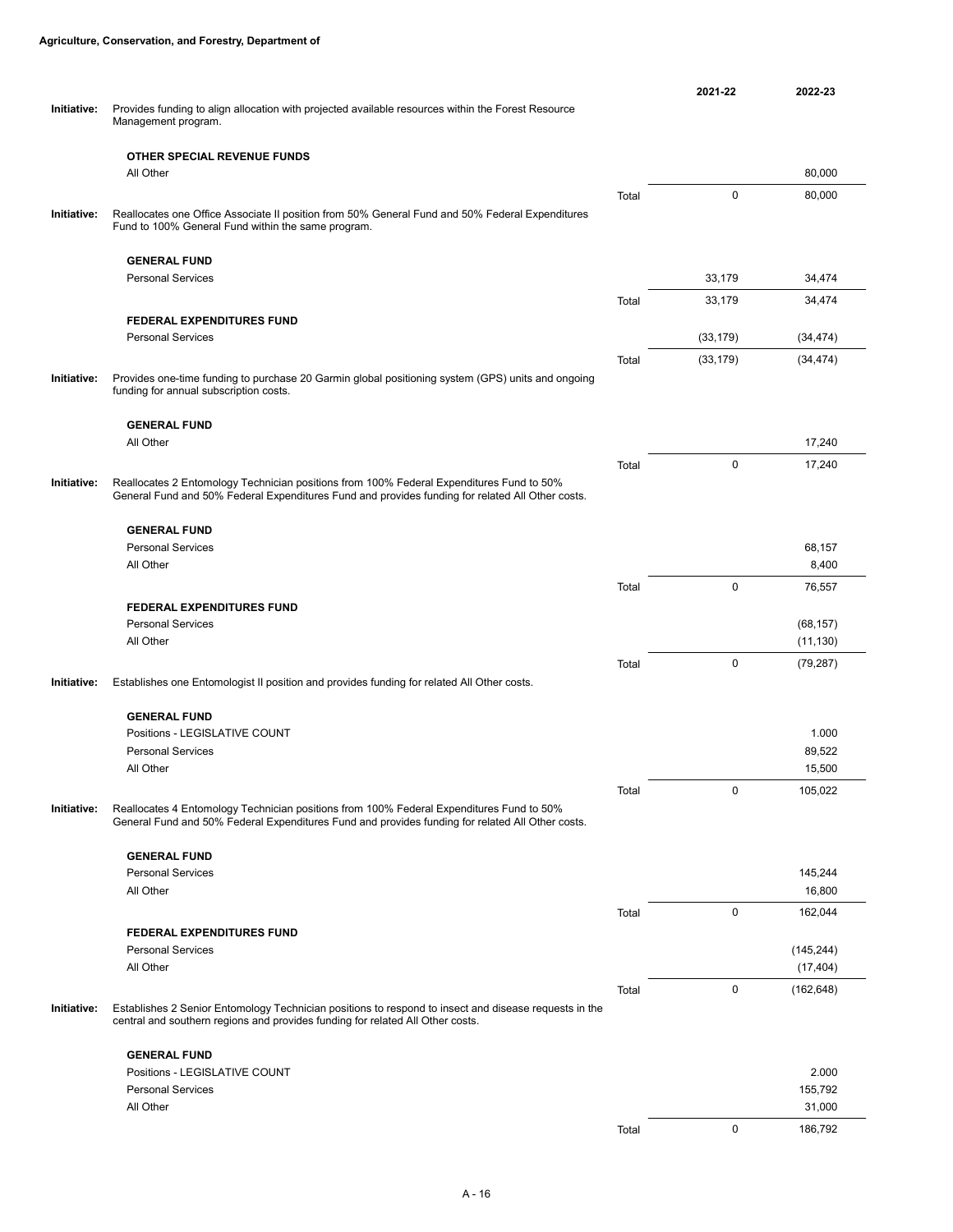|                                              |       | 2021-22   | 2022-23    |  |
|----------------------------------------------|-------|-----------|------------|--|
| <b>Summary - GENERAL FUND</b>                |       |           |            |  |
| Positions - LEGISLATIVE COUNT                |       |           | 9.000      |  |
| <b>Personal Services</b>                     |       | 33,179    | 1,114,885  |  |
| All Other                                    |       |           | 206,740    |  |
| <b>Capital Expenditures</b>                  |       |           | 125,200    |  |
|                                              | Total | 33,179    | 1,446,825  |  |
| Summary - FEDERAL EXPENDITURES FUND          |       |           |            |  |
| <b>Personal Services</b>                     |       | (33, 179) | (312,095)  |  |
| All Other                                    |       |           | (45,938)   |  |
|                                              | Total | (33, 179) | (358, 033) |  |
| <b>Summary - OTHER SPECIAL REVENUE FUNDS</b> |       |           |            |  |
| All Other                                    |       |           | 80,000     |  |
|                                              | Total | $\Omega$  | 80,000     |  |
|                                              |       |           |            |  |

# FUND TO ADDRESS FOOD INSECURITY/PROVIDE NUTRITION INCENTIVES Z329 2021-22 2022-23 OTHER SPECIAL REVENUE FUNDS All Other 50,000 Total 0 50,000 Initiative: Provides funding to allow for the receipt of contributions from public and private sources in the Fund To Address Food Insecurity and Provide Nutrition Incentives program as authorized by Public Law 2021, chapter 468. 2021-22 2022-23 Summary - OTHER SPECIAL REVENUE FUNDS All Other 50,000 Total 0 50,000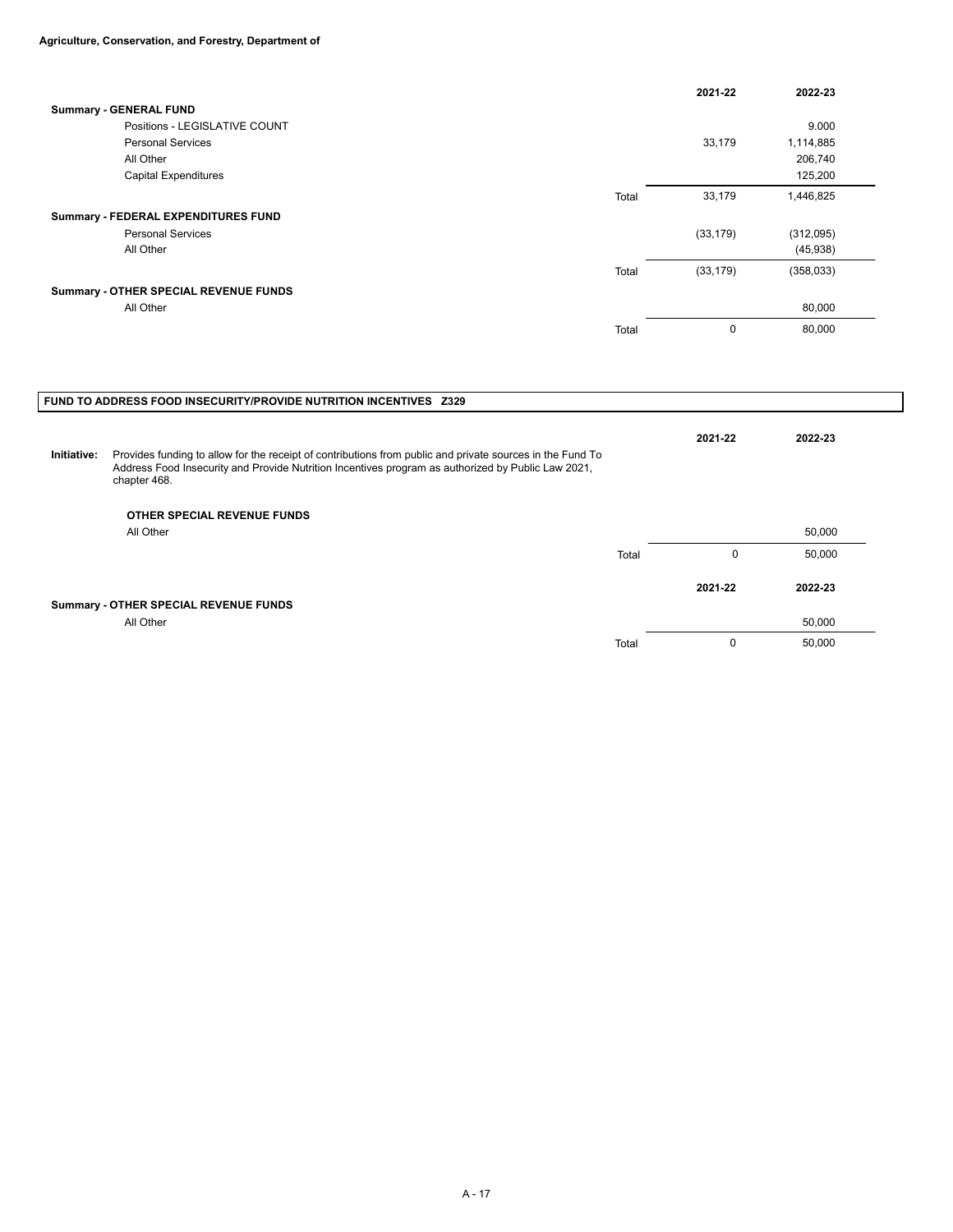|             | <b>GEOLOGY AND RESOURCE INFORMATION Z237</b>                                                                                                                                                                                                                                                                                                       |       |             |         |
|-------------|----------------------------------------------------------------------------------------------------------------------------------------------------------------------------------------------------------------------------------------------------------------------------------------------------------------------------------------------------|-------|-------------|---------|
|             |                                                                                                                                                                                                                                                                                                                                                    |       |             |         |
|             |                                                                                                                                                                                                                                                                                                                                                    |       | 2021-22     | 2022-23 |
| Initiative: | Establishes one limited-period Senior Planner position in the Geology and Resource Information<br>program to review grant applications, administer contracts and manage projects with grantees within<br>the municipal planning assistance program (MPAP) and provides funding for related All Other costs.<br>This position ends June 8, 2025.    |       |             |         |
|             |                                                                                                                                                                                                                                                                                                                                                    |       |             |         |
|             | <b>GENERAL FUND</b>                                                                                                                                                                                                                                                                                                                                |       |             |         |
|             | <b>Personal Services</b>                                                                                                                                                                                                                                                                                                                           |       |             | 96,064  |
|             | All Other                                                                                                                                                                                                                                                                                                                                          |       |             | 3,500   |
|             |                                                                                                                                                                                                                                                                                                                                                    | Total | $\mathbf 0$ | 99,564  |
| Initiative: | Establishes one limited-period Planner II position in the Geology and Resource Information Program to<br>provide grant and contract management assistance, data assembly and technical assistance within the<br>municipal planning assistance program (MPAP) and provides funding for related All Other costs. This<br>position ends June 8, 2025. |       |             |         |
|             | <b>GENERAL FUND</b>                                                                                                                                                                                                                                                                                                                                |       |             |         |
|             | <b>Personal Services</b>                                                                                                                                                                                                                                                                                                                           |       |             | 86,434  |
|             | All Other                                                                                                                                                                                                                                                                                                                                          |       |             | 3,500   |
|             |                                                                                                                                                                                                                                                                                                                                                    |       |             |         |
|             |                                                                                                                                                                                                                                                                                                                                                    | Total | $\pmb{0}$   | 89,934  |
| Initiative: | Establishes one Public Service Manager I position as the Director of Municipal Planning Assistance<br>and provides funding for related All Other costs.                                                                                                                                                                                            |       |             |         |
|             | <b>GENERAL FUND</b>                                                                                                                                                                                                                                                                                                                                |       |             |         |
|             | Positions - LEGISLATIVE COUNT                                                                                                                                                                                                                                                                                                                      |       |             | 1.000   |
|             | <b>Personal Services</b>                                                                                                                                                                                                                                                                                                                           |       |             | 115,451 |
|             | All Other                                                                                                                                                                                                                                                                                                                                          |       |             | 3,500   |
|             |                                                                                                                                                                                                                                                                                                                                                    |       |             |         |
|             |                                                                                                                                                                                                                                                                                                                                                    | Total | 0           | 118,951 |
| Initiative: | Provides funding for an annual contract for interns to assist with field work.                                                                                                                                                                                                                                                                     |       |             |         |
|             |                                                                                                                                                                                                                                                                                                                                                    |       |             |         |
|             | <b>GENERAL FUND</b>                                                                                                                                                                                                                                                                                                                                |       |             |         |
|             | All Other                                                                                                                                                                                                                                                                                                                                          |       |             | 16,000  |
|             |                                                                                                                                                                                                                                                                                                                                                    | Total | 0           | 16,000  |
|             |                                                                                                                                                                                                                                                                                                                                                    |       |             |         |
| Initiative: | Provides one-time funding to add additional wells to the existing groundwater monitoring network and<br>ongoing funding for data collection and maintenance.                                                                                                                                                                                       |       |             |         |
|             |                                                                                                                                                                                                                                                                                                                                                    |       |             |         |
|             | <b>GENERAL FUND</b>                                                                                                                                                                                                                                                                                                                                |       |             |         |
|             | All Other                                                                                                                                                                                                                                                                                                                                          |       |             | 50,000  |
|             |                                                                                                                                                                                                                                                                                                                                                    |       |             |         |
|             |                                                                                                                                                                                                                                                                                                                                                    | Total | $\mathbf 0$ | 50,000  |
| Initiative: | Establishes one limited-period Secretary Associate position to provide necessary support to staff in the                                                                                                                                                                                                                                           |       |             |         |
|             | Bureau of Resource Information and Land Use Planning and provides funding for related All Other<br>costs. This position ends June 8, 2025.                                                                                                                                                                                                         |       |             |         |
|             |                                                                                                                                                                                                                                                                                                                                                    |       |             |         |
|             | <b>GENERAL FUND</b>                                                                                                                                                                                                                                                                                                                                |       |             |         |
|             | <b>Personal Services</b>                                                                                                                                                                                                                                                                                                                           |       |             | 75,518  |
|             | All Other                                                                                                                                                                                                                                                                                                                                          |       |             | 3,500   |
|             |                                                                                                                                                                                                                                                                                                                                                    | Total | $\mathbf 0$ | 79,018  |
| Initiative: | Establishes one limited-period Senior Planner position for the implementation of Maine Won't Wait and                                                                                                                                                                                                                                              |       |             |         |
|             | provides funding for related All Other costs. This position ends June 8, 2025.                                                                                                                                                                                                                                                                     |       |             |         |
|             |                                                                                                                                                                                                                                                                                                                                                    |       |             |         |
|             | <b>GENERAL FUND</b>                                                                                                                                                                                                                                                                                                                                |       |             |         |
|             | <b>Personal Services</b>                                                                                                                                                                                                                                                                                                                           |       |             | 96,064  |
|             | All Other                                                                                                                                                                                                                                                                                                                                          |       |             | 3,500   |
|             |                                                                                                                                                                                                                                                                                                                                                    |       |             |         |
|             |                                                                                                                                                                                                                                                                                                                                                    | Total | $\pmb{0}$   | 99,564  |
|             |                                                                                                                                                                                                                                                                                                                                                    |       |             |         |
|             |                                                                                                                                                                                                                                                                                                                                                    |       | 2021-22     | 2022-23 |
|             | <b>Summary - GENERAL FUND</b>                                                                                                                                                                                                                                                                                                                      |       |             |         |
|             | Positions - LEGISLATIVE COUNT                                                                                                                                                                                                                                                                                                                      |       |             | 1.000   |
|             | <b>Personal Services</b>                                                                                                                                                                                                                                                                                                                           |       |             | 469,531 |
|             | All Other                                                                                                                                                                                                                                                                                                                                          |       |             | 83,500  |
|             |                                                                                                                                                                                                                                                                                                                                                    | Total | $\mathbf 0$ | 553,031 |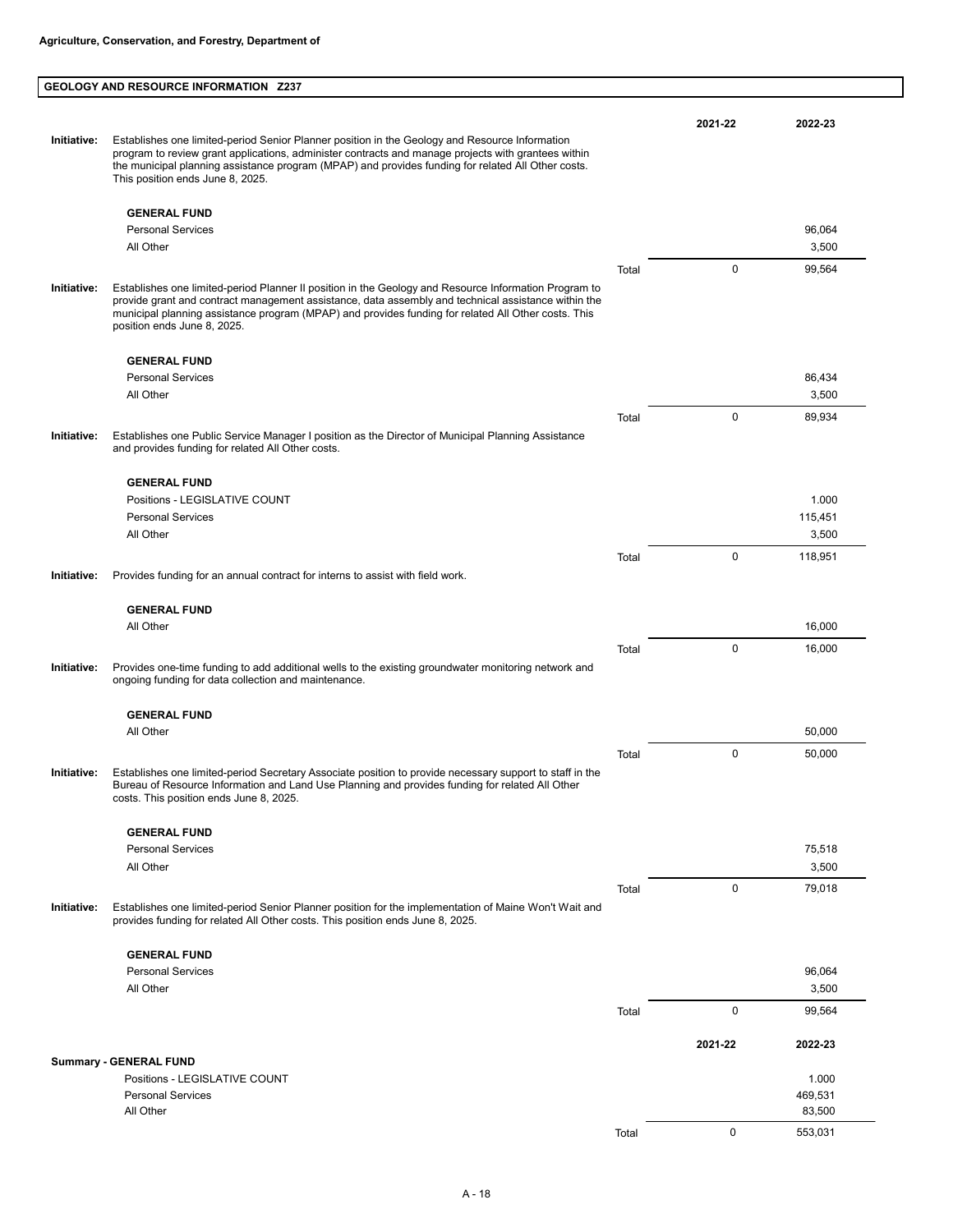|             | HARNESS RACING COMMISSION 0320                                                                                                                                                   |       |             |                  |  |
|-------------|----------------------------------------------------------------------------------------------------------------------------------------------------------------------------------|-------|-------------|------------------|--|
|             |                                                                                                                                                                                  |       |             |                  |  |
| Initiative: | Adjusts funding to align with revenue changes approved in the December 2021 Revenue Forecast.                                                                                    |       | 2021-22     | 2022-23          |  |
|             |                                                                                                                                                                                  |       |             |                  |  |
|             | OTHER SPECIAL REVENUE FUNDS                                                                                                                                                      |       |             |                  |  |
|             | All Other                                                                                                                                                                        |       | 1,025,533   | (1,417,831)      |  |
|             |                                                                                                                                                                                  | Total | 1,025,533   | (1,417,831)      |  |
| Initiative: | Adjusts funding to align allocation with projected available resources within the Harness Racing<br>Commission program.                                                          |       |             |                  |  |
|             |                                                                                                                                                                                  |       |             |                  |  |
|             | OTHER SPECIAL REVENUE FUNDS                                                                                                                                                      |       |             |                  |  |
|             | All Other                                                                                                                                                                        |       |             | 218,000          |  |
|             |                                                                                                                                                                                  | Total | 0           | 218,000          |  |
|             |                                                                                                                                                                                  |       | 2021-22     | 2022-23          |  |
|             | <b>Summary - OTHER SPECIAL REVENUE FUNDS</b>                                                                                                                                     |       |             |                  |  |
|             | All Other                                                                                                                                                                        |       | 1,025,533   | (1, 199, 831)    |  |
|             |                                                                                                                                                                                  | Total | 1,025,533   | (1, 199, 831)    |  |
|             | LAND FOR MAINE'S FUTURE Z162                                                                                                                                                     |       |             |                  |  |
|             |                                                                                                                                                                                  |       |             |                  |  |
|             |                                                                                                                                                                                  |       | 2021-22     | 2022-23          |  |
| Initiative: | Provides funding to cover the annual fee from InforME for the conservation lands registry database.                                                                              |       |             |                  |  |
|             | <b>GENERAL FUND</b>                                                                                                                                                              |       |             |                  |  |
|             | All Other                                                                                                                                                                        |       |             | 6,000            |  |
|             |                                                                                                                                                                                  | Total | $\mathsf 0$ | 6,000            |  |
|             |                                                                                                                                                                                  |       |             |                  |  |
|             |                                                                                                                                                                                  |       | 2021-22     | 2022-23          |  |
|             | <b>Summary - GENERAL FUND</b><br>All Other                                                                                                                                       |       |             | 6,000            |  |
|             |                                                                                                                                                                                  | Total | 0           | 6,000            |  |
|             |                                                                                                                                                                                  |       |             |                  |  |
|             | LAND FOR MAINE'S FUTURE - COMMUNITY CONSERVATION PROJECTS Z307                                                                                                                   |       |             |                  |  |
|             |                                                                                                                                                                                  |       | 2021-22     | 2022-23          |  |
| Initiative: | Establishes one Senior Planner and one Paralegal Assistant position to efficiently execute the Land for                                                                          |       |             |                  |  |
|             | Maine's Future goals, reduces All Other in the same program to fund the positions and provides<br>funding in the Office of the Commissioner Program for related All Other costs. |       |             |                  |  |
|             |                                                                                                                                                                                  |       |             |                  |  |
|             | OTHER SPECIAL REVENUE FUNDS                                                                                                                                                      |       |             |                  |  |
|             | Positions - LEGISLATIVE COUNT<br><b>Personal Services</b>                                                                                                                        |       |             | 2.000<br>172,461 |  |
|             | All Other                                                                                                                                                                        |       |             | (172, 461)       |  |
|             |                                                                                                                                                                                  | Total | 0           | $\mathbf 0$      |  |
|             |                                                                                                                                                                                  |       |             |                  |  |
|             |                                                                                                                                                                                  |       | 2021-22     | 2022-23          |  |
|             | <b>Summary - OTHER SPECIAL REVENUE FUNDS</b>                                                                                                                                     |       |             |                  |  |
|             | Positions - LEGISLATIVE COUNT<br><b>Personal Services</b>                                                                                                                        |       |             | 2.000<br>172,461 |  |
|             | All Other                                                                                                                                                                        |       |             | (172, 461)       |  |
|             |                                                                                                                                                                                  | Total | 0           | 0                |  |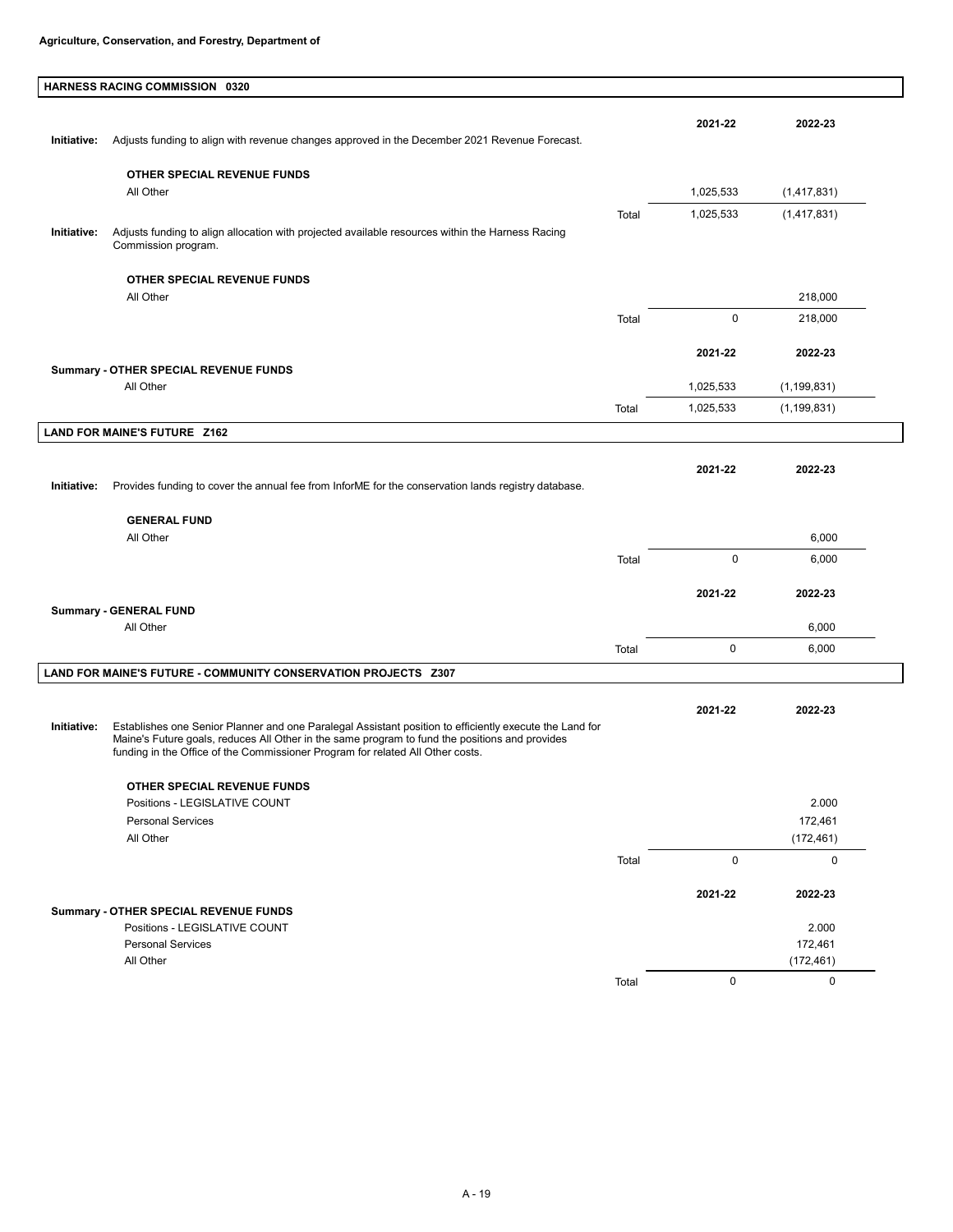|             | <b>LAND MANAGEMENT AND PLANNING Z239</b>                                                                                                                                                                                                                                                                                                                                                                                                                                             |       |           |            |
|-------------|--------------------------------------------------------------------------------------------------------------------------------------------------------------------------------------------------------------------------------------------------------------------------------------------------------------------------------------------------------------------------------------------------------------------------------------------------------------------------------------|-------|-----------|------------|
| Initiative: | Establishes one limited-period Forester II position to focus on marketing forest products in the western                                                                                                                                                                                                                                                                                                                                                                             |       | 2021-22   | 2022-23    |
|             | region and provides funding for related All Other costs. This position ends June 8, 2025.                                                                                                                                                                                                                                                                                                                                                                                            |       |           |            |
|             | OTHER SPECIAL REVENUE FUNDS                                                                                                                                                                                                                                                                                                                                                                                                                                                          |       |           |            |
|             | <b>Personal Services</b>                                                                                                                                                                                                                                                                                                                                                                                                                                                             |       |           | 98,043     |
|             | All Other                                                                                                                                                                                                                                                                                                                                                                                                                                                                            |       |           | 8,399      |
|             |                                                                                                                                                                                                                                                                                                                                                                                                                                                                                      | Total | 0         | 106,442    |
|             |                                                                                                                                                                                                                                                                                                                                                                                                                                                                                      |       |           |            |
|             |                                                                                                                                                                                                                                                                                                                                                                                                                                                                                      |       | 2021-22   | 2022-23    |
|             | Summary - OTHER SPECIAL REVENUE FUNDS                                                                                                                                                                                                                                                                                                                                                                                                                                                |       |           |            |
|             | <b>Personal Services</b>                                                                                                                                                                                                                                                                                                                                                                                                                                                             |       |           | 98,043     |
|             | All Other                                                                                                                                                                                                                                                                                                                                                                                                                                                                            |       |           | 8,399      |
|             |                                                                                                                                                                                                                                                                                                                                                                                                                                                                                      | Total | 0         | 106,442    |
|             | <b>MAINE CONSERVATION CORPS Z149</b>                                                                                                                                                                                                                                                                                                                                                                                                                                                 |       |           |            |
|             |                                                                                                                                                                                                                                                                                                                                                                                                                                                                                      |       |           |            |
|             |                                                                                                                                                                                                                                                                                                                                                                                                                                                                                      |       | 2021-22   | 2022-23    |
| Initiative: | Transfers and reallocates the cost of one Office Associate II position from 90% Other Special Revenue<br>Funds and 10% Federal Expenditures Fund to 50% General Fund, 40% Other Special Revenue Funds<br>and 10% Federal Expenditures Fund, and reallocates the cost of 2 Volunteer Services Coordinator<br>positions from 100% Other Special Revenue Funds to 50% General Fund and 50% Other Special<br>Revenue Funds and provides General Fund All Other for programmatic support. |       |           |            |
|             | <b>GENERAL FUND</b>                                                                                                                                                                                                                                                                                                                                                                                                                                                                  |       |           |            |
|             | Positions - LEGISLATIVE COUNT                                                                                                                                                                                                                                                                                                                                                                                                                                                        |       | 1.000     | 1.000      |
|             | <b>Personal Services</b>                                                                                                                                                                                                                                                                                                                                                                                                                                                             |       | 27,544    | 123,554    |
|             | All Other                                                                                                                                                                                                                                                                                                                                                                                                                                                                            |       | 40,000    | 160,000    |
|             |                                                                                                                                                                                                                                                                                                                                                                                                                                                                                      | Total | 67,544    | 283,554    |
|             | OTHER SPECIAL REVENUE FUNDS                                                                                                                                                                                                                                                                                                                                                                                                                                                          |       |           |            |
|             | Positions - LEGISLATIVE COUNT                                                                                                                                                                                                                                                                                                                                                                                                                                                        |       | $-1.000$  | $-1.000$   |
|             | <b>Personal Services</b>                                                                                                                                                                                                                                                                                                                                                                                                                                                             |       | (27, 544) | (123, 015) |
|             |                                                                                                                                                                                                                                                                                                                                                                                                                                                                                      | Total | (27, 544) | (123, 015) |
|             |                                                                                                                                                                                                                                                                                                                                                                                                                                                                                      |       |           |            |
|             |                                                                                                                                                                                                                                                                                                                                                                                                                                                                                      |       | 2021-22   | 2022-23    |
|             | <b>Summary - GENERAL FUND</b>                                                                                                                                                                                                                                                                                                                                                                                                                                                        |       |           |            |
|             | Positions - LEGISLATIVE COUNT                                                                                                                                                                                                                                                                                                                                                                                                                                                        |       | 1.000     | 1.000      |
|             | <b>Personal Services</b>                                                                                                                                                                                                                                                                                                                                                                                                                                                             |       | 27,544    | 123,554    |
|             | All Other                                                                                                                                                                                                                                                                                                                                                                                                                                                                            |       | 40,000    | 160,000    |
|             |                                                                                                                                                                                                                                                                                                                                                                                                                                                                                      | Total | 67,544    | 283,554    |
|             | <b>Summary - OTHER SPECIAL REVENUE FUNDS</b>                                                                                                                                                                                                                                                                                                                                                                                                                                         |       |           |            |
|             | Positions - LEGISLATIVE COUNT                                                                                                                                                                                                                                                                                                                                                                                                                                                        |       | $-1.000$  | $-1.000$   |
|             | <b>Personal Services</b>                                                                                                                                                                                                                                                                                                                                                                                                                                                             |       | (27, 544) | (123, 015) |
|             |                                                                                                                                                                                                                                                                                                                                                                                                                                                                                      | Total | (27, 544) | (123, 015) |
|             |                                                                                                                                                                                                                                                                                                                                                                                                                                                                                      |       |           |            |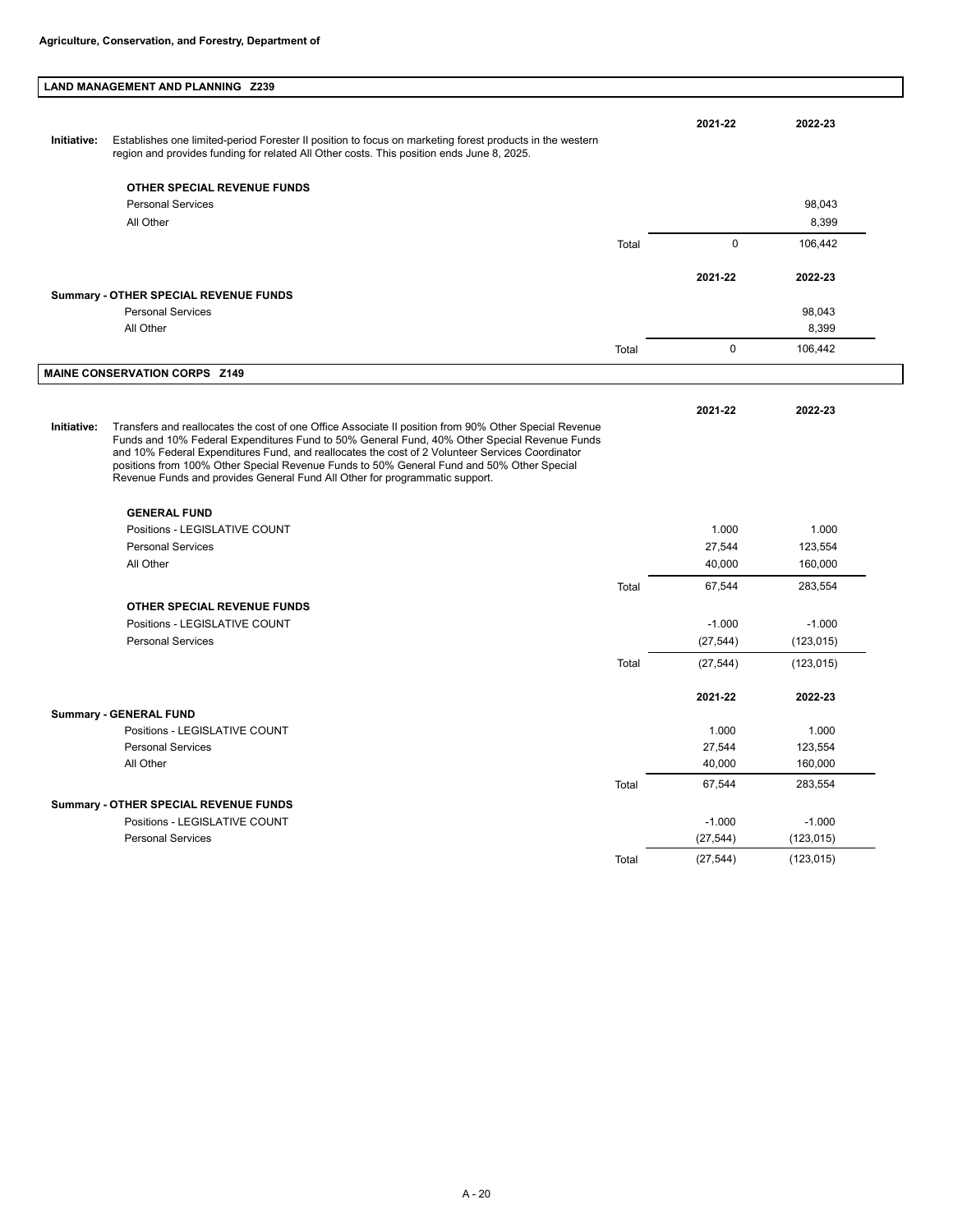|             | MAINE LAND USE PLANNING COMMISSION Z236                                                                                                                                                                                                                                          |       |         |         |
|-------------|----------------------------------------------------------------------------------------------------------------------------------------------------------------------------------------------------------------------------------------------------------------------------------|-------|---------|---------|
|             |                                                                                                                                                                                                                                                                                  |       |         |         |
| Initiative: | Provides funding for contracted services to scan old paper records and to provide access to electronic<br>records.                                                                                                                                                               |       | 2021-22 | 2022-23 |
|             | <b>GENERAL FUND</b>                                                                                                                                                                                                                                                              |       |         |         |
|             | All Other                                                                                                                                                                                                                                                                        |       |         | 30,000  |
|             |                                                                                                                                                                                                                                                                                  | Total | 0       | 30,000  |
| Initiative: | Establishes one limited-period Senior Planner position to improve connections with regional<br>stakeholders, enhance planning and account for regional differences in our planning mission and<br>provides funding for related All Other costs. This position ends June 8, 2025. |       |         |         |
|             | <b>GENERAL FUND</b>                                                                                                                                                                                                                                                              |       |         |         |
|             | <b>Personal Services</b>                                                                                                                                                                                                                                                         |       |         | 96,064  |
|             | All Other                                                                                                                                                                                                                                                                        |       |         | 3,500   |
|             |                                                                                                                                                                                                                                                                                  | Total | 0       | 99,564  |
| Initiative: | Provides funding for contracted services for a consulting engineer to assist Land Use Planning<br>Commission staff.                                                                                                                                                              |       |         |         |
|             | <b>GENERAL FUND</b>                                                                                                                                                                                                                                                              |       |         |         |
|             | All Other                                                                                                                                                                                                                                                                        |       |         | 35,000  |
|             |                                                                                                                                                                                                                                                                                  | Total | 0       | 35,000  |
| Initiative: | Provides funding for an annual contract for interns to assist with field work.                                                                                                                                                                                                   |       |         |         |
|             | <b>GENERAL FUND</b>                                                                                                                                                                                                                                                              |       |         |         |
|             | All Other                                                                                                                                                                                                                                                                        |       |         | 8,000   |
|             |                                                                                                                                                                                                                                                                                  | Total | 0       | 8,000   |
| Initiative: | Establishes one Environmental Specialist IV position to investigate enforcement issues and provides<br>funding for related All Other costs.                                                                                                                                      |       |         |         |
|             | <b>GENERAL FUND</b>                                                                                                                                                                                                                                                              |       |         |         |
|             | Positions - LEGISLATIVE COUNT                                                                                                                                                                                                                                                    |       |         | 1.000   |
|             | <b>Personal Services</b>                                                                                                                                                                                                                                                         |       |         | 103,458 |
|             | All Other                                                                                                                                                                                                                                                                        |       |         | 15,500  |
|             |                                                                                                                                                                                                                                                                                  | Total | 0       | 118,958 |
| Initiative: | Establishes one limited-period Mapping and Graphic Arts Specialist II position to provide mapping<br>support and database management and provides funding for related All Other costs. This position ends<br>June 8, 2025.                                                       |       |         |         |
|             | <b>GENERAL FUND</b>                                                                                                                                                                                                                                                              |       |         |         |
|             | <b>Personal Services</b>                                                                                                                                                                                                                                                         |       |         | 89,097  |
|             | All Other                                                                                                                                                                                                                                                                        |       |         | 3,500   |
|             |                                                                                                                                                                                                                                                                                  | Total | 0       | 92,597  |
|             |                                                                                                                                                                                                                                                                                  |       | 2021-22 | 2022-23 |
|             | <b>Summary - GENERAL FUND</b>                                                                                                                                                                                                                                                    |       |         |         |
|             | Positions - LEGISLATIVE COUNT                                                                                                                                                                                                                                                    |       |         | 1.000   |
|             | <b>Personal Services</b>                                                                                                                                                                                                                                                         |       |         | 288,619 |
|             | All Other                                                                                                                                                                                                                                                                        |       |         | 95,500  |
|             |                                                                                                                                                                                                                                                                                  | Total | 0       | 384,119 |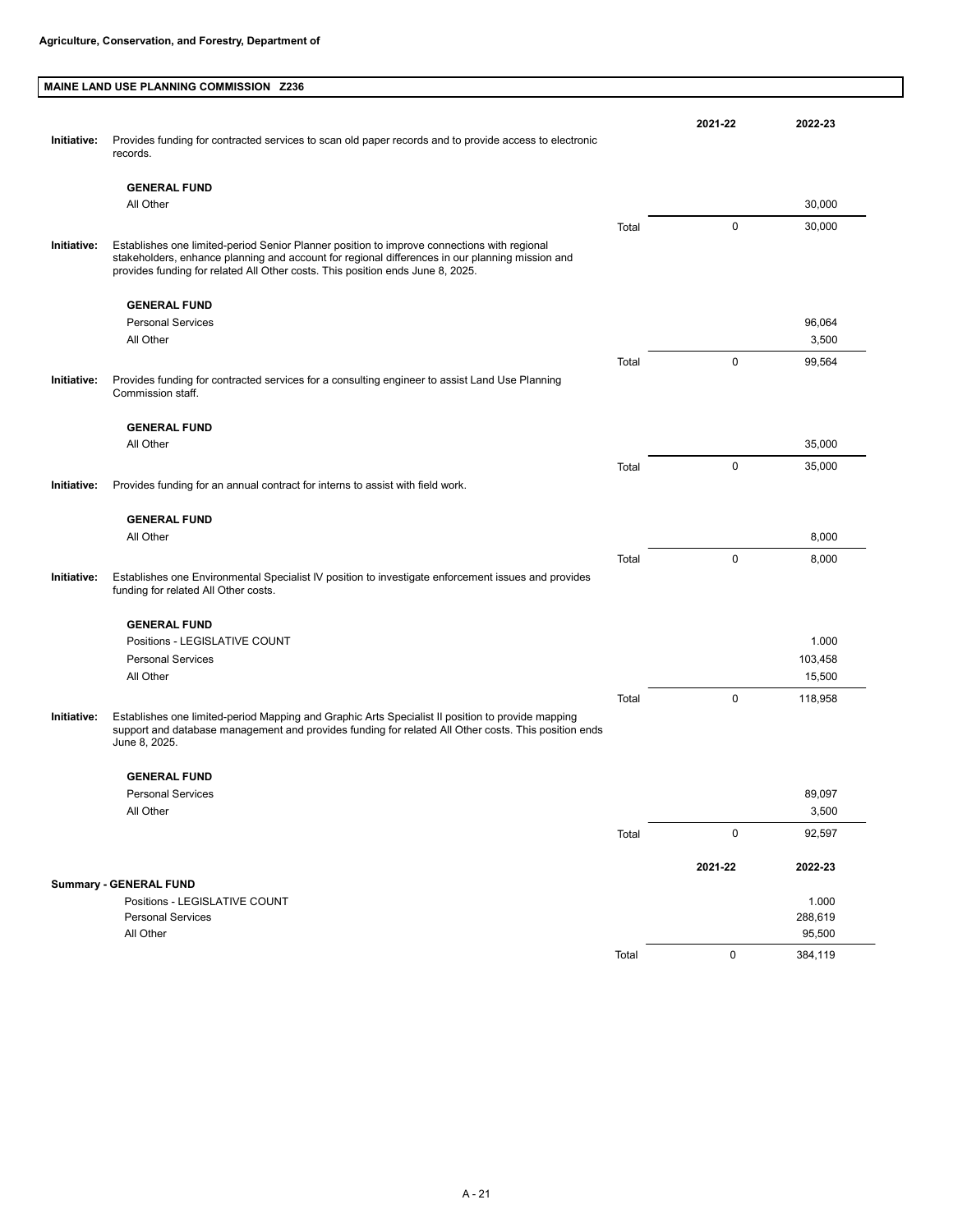|             | MILK COMMISSION 0188                                                                                                          |       |             |           |  |
|-------------|-------------------------------------------------------------------------------------------------------------------------------|-------|-------------|-----------|--|
|             |                                                                                                                               |       |             |           |  |
|             |                                                                                                                               |       | 2021-22     | 2022-23   |  |
| Initiative: | Adjusts funding to align with revenue changes approved in the December 2021 Revenue Forecast.                                 |       |             |           |  |
|             |                                                                                                                               |       |             |           |  |
|             | OTHER SPECIAL REVENUE FUNDS                                                                                                   |       |             |           |  |
|             | All Other                                                                                                                     |       | 156,481     | (19, 653) |  |
|             |                                                                                                                               | Total | 156,481     | (19,653)  |  |
|             |                                                                                                                               |       |             |           |  |
|             | <b>Summary - OTHER SPECIAL REVENUE FUNDS</b>                                                                                  |       | 2021-22     | 2022-23   |  |
|             | All Other                                                                                                                     |       | 156,481     | (19, 653) |  |
|             |                                                                                                                               | Total | 156,481     | (19,653)  |  |
|             |                                                                                                                               |       |             |           |  |
|             | NATURAL AREAS PROGRAM Z821                                                                                                    |       |             |           |  |
|             |                                                                                                                               |       | 2021-22     | 2022-23   |  |
| Initiative: | Provides funding for general operating expenses related to maintaining a statewide inventory of at-risk                       |       |             |           |  |
|             | species and habitats and working with landowners and land managers on the management of unique                                |       |             |           |  |
|             | natural areas.                                                                                                                |       |             |           |  |
|             | OTHER SPECIAL REVENUE FUNDS                                                                                                   |       |             |           |  |
|             | All Other                                                                                                                     |       |             | 250,000   |  |
|             |                                                                                                                               | Total | $\pmb{0}$   | 250,000   |  |
|             |                                                                                                                               |       |             |           |  |
|             |                                                                                                                               |       | 2021-22     | 2022-23   |  |
|             | <b>Summary - OTHER SPECIAL REVENUE FUNDS</b>                                                                                  |       |             |           |  |
|             | All Other                                                                                                                     |       |             | 250,000   |  |
|             |                                                                                                                               | Total | $\mathbf 0$ | 250,000   |  |
|             | OFF-ROAD RECREATIONAL VEHICLES PROGRAM Z224                                                                                   |       |             |           |  |
|             |                                                                                                                               |       |             |           |  |
|             |                                                                                                                               |       | 2021-22     | 2022-23   |  |
| Initiative: | Provides funding to align allocation with projected available resources within the Off-Road Recreational<br>Vehicles Program. |       |             |           |  |
|             |                                                                                                                               |       |             |           |  |
|             | OTHER SPECIAL REVENUE FUNDS                                                                                                   |       |             |           |  |
|             | All Other                                                                                                                     |       |             | 758,639   |  |
|             |                                                                                                                               | Total | $\pmb{0}$   | 758,639   |  |
|             |                                                                                                                               |       |             |           |  |
|             |                                                                                                                               |       | 2021-22     | 2022-23   |  |
|             | <b>Summary - OTHER SPECIAL REVENUE FUNDS</b>                                                                                  |       |             |           |  |
|             | All Other                                                                                                                     |       |             | 758,639   |  |
|             |                                                                                                                               | Total | 0           | 758,639   |  |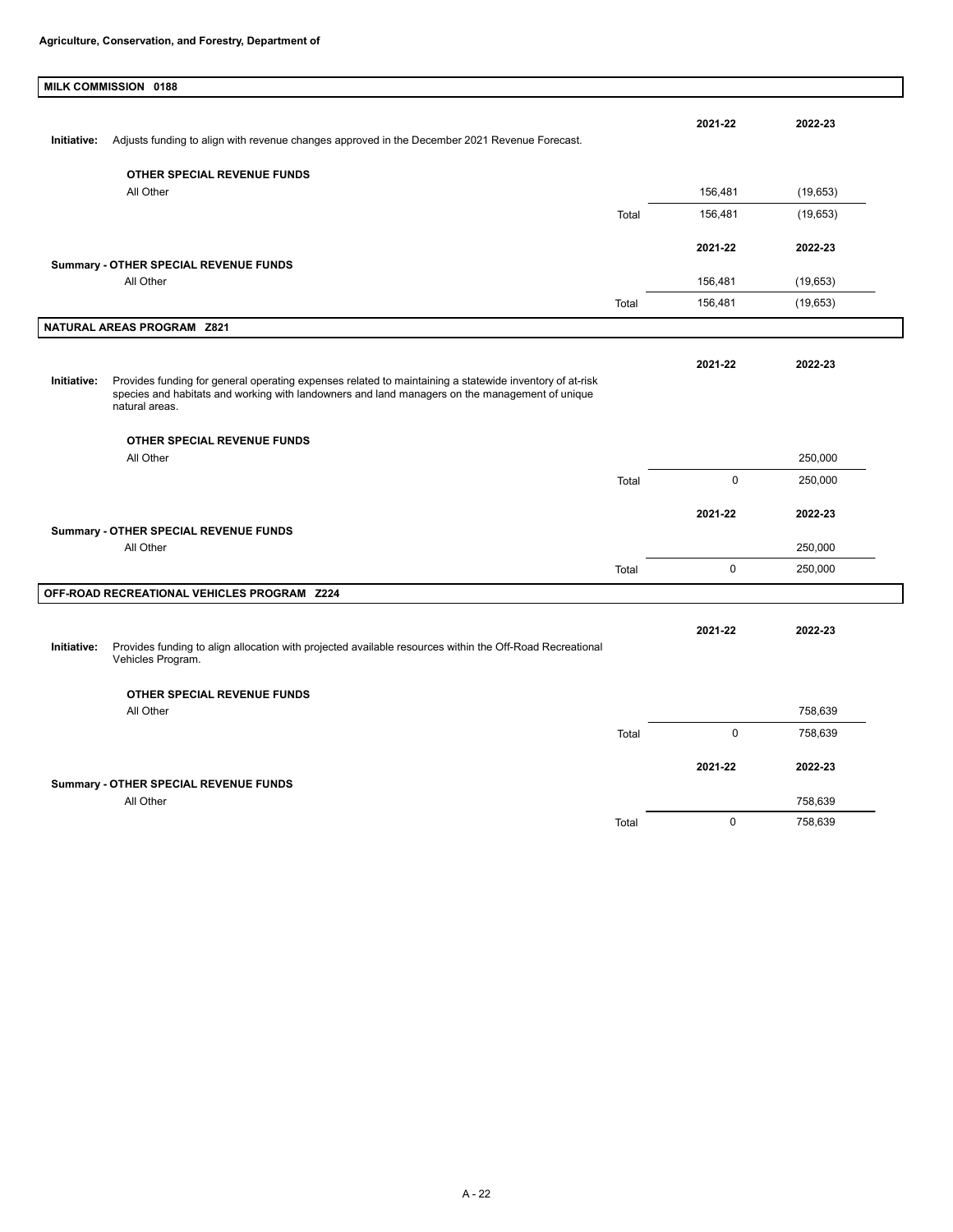|             | OFFICE OF THE COMMISSIONER 0401                                                                                                                                                                                                                                                                                                                    |       |             |         |
|-------------|----------------------------------------------------------------------------------------------------------------------------------------------------------------------------------------------------------------------------------------------------------------------------------------------------------------------------------------------------|-------|-------------|---------|
|             |                                                                                                                                                                                                                                                                                                                                                    |       | 2021-22     | 2022-23 |
| Initiative: | Establishes one limited-period Senior Planner position in the Geology and Resource Information<br>program to review grant applications, administer contracts and manage projects with grantees within<br>the municipal planning assistance program (MPAP) and provides funding for related All Other costs.<br>This position ends June 8, 2025.    |       |             |         |
|             | <b>GENERAL FUND</b>                                                                                                                                                                                                                                                                                                                                |       |             |         |
|             | All Other                                                                                                                                                                                                                                                                                                                                          |       |             | 3,247   |
|             | <b>OTHER SPECIAL REVENUE FUNDS</b>                                                                                                                                                                                                                                                                                                                 | Total | $\pmb{0}$   | 3,247   |
|             | All Other                                                                                                                                                                                                                                                                                                                                          |       |             | 587     |
|             |                                                                                                                                                                                                                                                                                                                                                    | Total | $\mathbf 0$ | 587     |
| Initiative: | Establishes one limited-period Planner II position in the Geology and Resource Information Program to<br>provide grant and contract management assistance, data assembly and technical assistance within the<br>municipal planning assistance program (MPAP) and provides funding for related All Other costs. This<br>position ends June 8, 2025. |       |             |         |
|             | <b>GENERAL FUND</b>                                                                                                                                                                                                                                                                                                                                |       |             |         |
|             | All Other                                                                                                                                                                                                                                                                                                                                          |       |             | 3,247   |
|             |                                                                                                                                                                                                                                                                                                                                                    | Total | $\mathbf 0$ | 3,247   |
|             | OTHER SPECIAL REVENUE FUNDS<br>All Other                                                                                                                                                                                                                                                                                                           |       |             | 587     |
|             |                                                                                                                                                                                                                                                                                                                                                    | Total | $\pmb{0}$   | 587     |
| Initiative: | Establishes one Public Service Manager I position as the Director of Municipal Planning Assistance<br>and provides funding for related All Other costs.                                                                                                                                                                                            |       |             |         |
|             | <b>GENERAL FUND</b>                                                                                                                                                                                                                                                                                                                                |       |             |         |
|             | All Other                                                                                                                                                                                                                                                                                                                                          |       |             | 3,247   |
|             | <b>OTHER SPECIAL REVENUE FUNDS</b>                                                                                                                                                                                                                                                                                                                 | Total | $\pmb{0}$   | 3,247   |
|             | All Other                                                                                                                                                                                                                                                                                                                                          |       |             | 587     |
|             |                                                                                                                                                                                                                                                                                                                                                    | Total | $\mathbf 0$ | 587     |
| Initiative: | Establishes one limited-period Planning and Research Associate II position and provides funding for<br>related All Other costs. This position ends June 8, 2025.                                                                                                                                                                                   |       |             |         |
|             | <b>GENERAL FUND</b>                                                                                                                                                                                                                                                                                                                                |       |             |         |
|             | All Other                                                                                                                                                                                                                                                                                                                                          |       |             | 3,247   |
|             |                                                                                                                                                                                                                                                                                                                                                    | Total | $\mathbf 0$ | 3,247   |
|             | <b>OTHER SPECIAL REVENUE FUNDS</b><br>All Other                                                                                                                                                                                                                                                                                                    |       |             | 587     |
|             |                                                                                                                                                                                                                                                                                                                                                    | Total | $\mathbf 0$ | 587     |
| Initiative: | Provides funding for the increased cost of centralized financial and human resource services provided<br>by the Department of Administrative and Financial Services.                                                                                                                                                                               |       |             |         |
|             | OTHER SPECIAL REVENUE FUNDS                                                                                                                                                                                                                                                                                                                        |       |             |         |
|             | All Other                                                                                                                                                                                                                                                                                                                                          |       | 45,157      | 44,390  |
|             |                                                                                                                                                                                                                                                                                                                                                    | Total | 45,157      | 44,390  |
| Initiative: | Establishes one Agency GIS/Technology Coordinator position in the Bureau of Agriculture program<br>and provides funding for related All Other costs associated with the position in the Bureau of<br>Agriculture and the Office of the Commissioner programs to focus on perfluoroalkyl and polyfluoroalkyl<br>(PFAS) related data management.     |       |             |         |
|             | <b>GENERAL FUND</b>                                                                                                                                                                                                                                                                                                                                |       |             |         |
|             | All Other                                                                                                                                                                                                                                                                                                                                          |       |             | 3,247   |
|             |                                                                                                                                                                                                                                                                                                                                                    | Total | 0           | 3,247   |
|             | OTHER SPECIAL REVENUE FUNDS<br>All Other                                                                                                                                                                                                                                                                                                           |       |             | 587     |
|             |                                                                                                                                                                                                                                                                                                                                                    | Total | $\pmb{0}$   | 587     |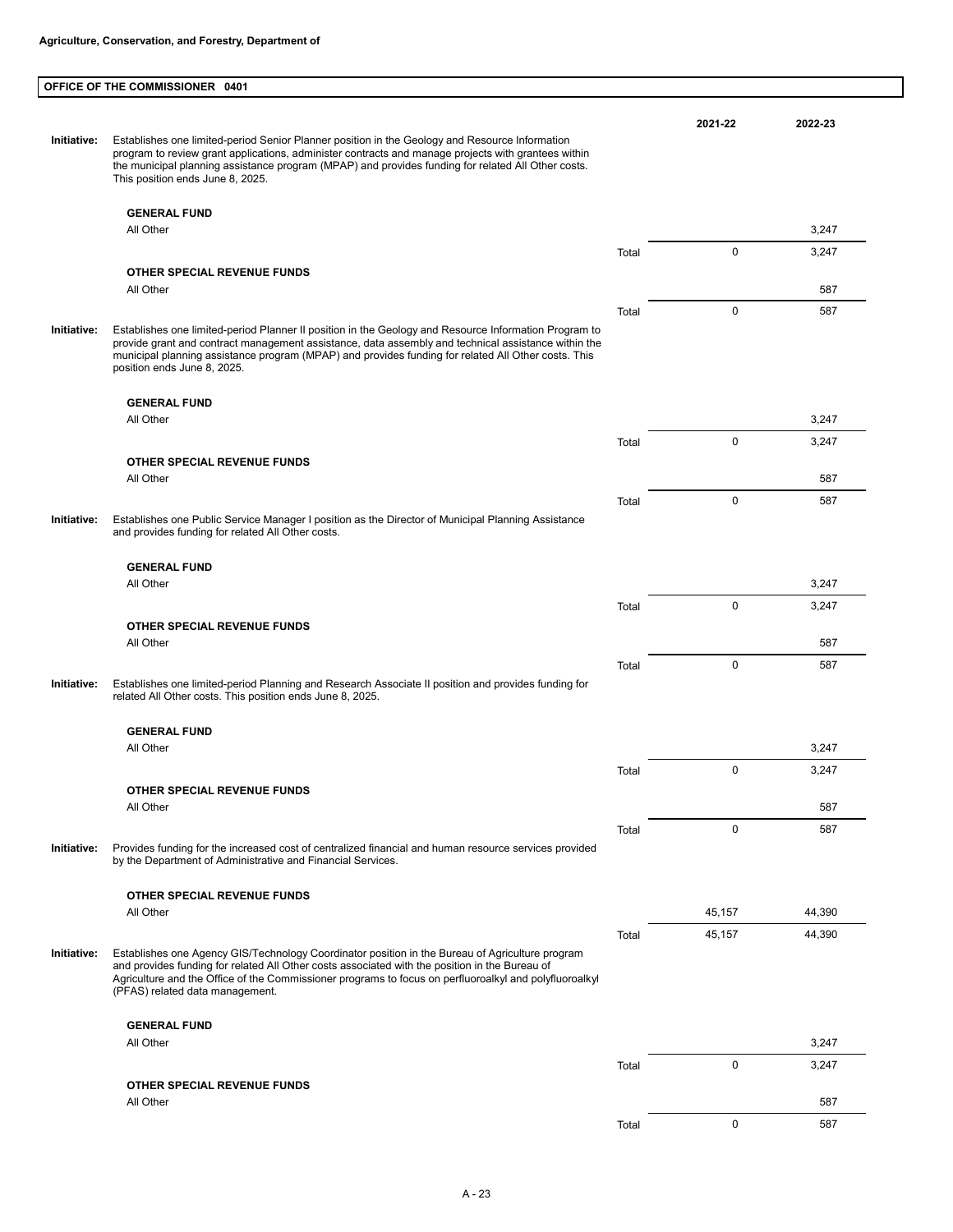Initiative: Establishes one limited-period Senior Planner position to improve connections with regional stakeholders, enhance planning and account for regional differences in our planning mission and provides funding for related All Other costs. This position ends June 8, 2025.

#### GENERAL FUND

| GENERAL FUND                       |       |   |       |
|------------------------------------|-------|---|-------|
| All Other                          |       |   | 3,247 |
|                                    | Total | 0 | 3,247 |
| <b>OTHER SPECIAL REVENUE FUNDS</b> |       |   |       |
| All Other                          |       |   | 587   |
|                                    | Total |   | 587   |

2021-22 2022-23

Initiative: Establishes one Agricultural Compliance Officer position in the Bureau of Agriculture program and provides funding for related All Other costs associated with the position in the Bureau of Agriculture and the Office of the Commissioner programs to focus on perfluoroalkyl and polyfluoroalkyl (PFAS) field work and outreach to farmers.

### GENERAL FUND

| All Other                          |       |   | 3,247 |
|------------------------------------|-------|---|-------|
|                                    | Total | 0 | 3,247 |
| <b>OTHER SPECIAL REVENUE FUNDS</b> |       |   |       |
| All Other                          |       |   | 587   |
|                                    | Total | 0 | 587   |

Initiative: Establishes one Public Service Manager II position in the Bureau of Agriculture program and provides funding for related All Other costs associated with the position in the Bureau of Agriculture and the Office of the Commissioner programs to manage all perfluoroalkyl and polyfluoroalkyl (PFAS) related activities.

## GENERAL FUND

All Other 3,247 Total 0 3,247 OTHER SPECIAL REVENUE FUNDS All Other 587 Total 0 587

Initiative: Establishes one limited-period Forester II position to focus on marketing forest products in the western region and provides funding for related All Other costs. This position ends June 8, 2025.

### GENERAL FUND

All Other 3,247 Total 0 3,247 OTHER SPECIAL REVENUE FUNDS All Other 587 Total 0 587

Initiative: Establishes 2 Senior Planner positions and 4 Forester I positions to provide training and education to landowners on climate-friendly forest management practices and provides funding for related All Other costs.

#### GENERAL FUND

Initiative: Establishes one Environmental Specialist IV position to investigate enforcement issues and provides funding for related All Other costs.

## GENERAL FUND

# OTHER SPECIAL REVENUE FUNDS

|      |   | 587 |  |
|------|---|-----|--|
| otal | 0 | 587 |  |
|      |   |     |  |
|      |   |     |  |
|      |   |     |  |

|       |   | 3,247 |  |
|-------|---|-------|--|
| Total | O | 3,247 |  |
|       |   | 587   |  |
| Total | O | 587   |  |

| All Other                          |       |   | 23,267 |
|------------------------------------|-------|---|--------|
|                                    | Total | 0 | 23,267 |
| <b>OTHER SPECIAL REVENUE FUNDS</b> |       |   |        |
| All Other                          |       |   | 4,205  |
|                                    | Total | 0 | 4,205  |

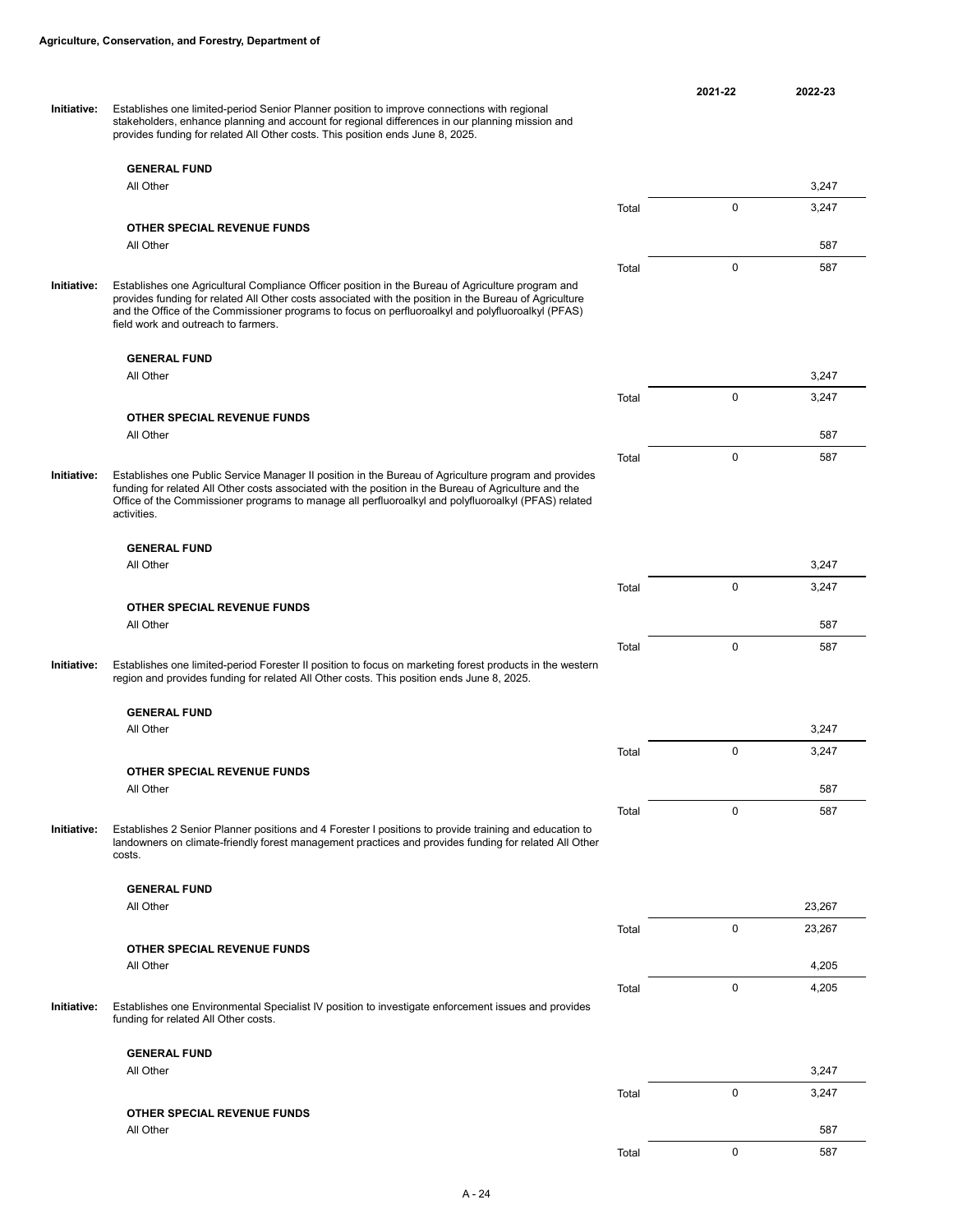|             |                                                                                                                                                                                                             |       | 2021-22     | 2022-23 |
|-------------|-------------------------------------------------------------------------------------------------------------------------------------------------------------------------------------------------------------|-------|-------------|---------|
| Initiative: | Provides funding to replace mobile and handheld Comm Net radios.                                                                                                                                            |       |             |         |
|             | <b>GENERAL FUND</b>                                                                                                                                                                                         |       |             |         |
|             | All Other                                                                                                                                                                                                   |       |             | 5,950   |
|             | OTHER SPECIAL REVENUE FUNDS                                                                                                                                                                                 | Total | 0           | 5,950   |
|             | All Other                                                                                                                                                                                                   |       |             | 1,075   |
|             |                                                                                                                                                                                                             | Total | 0           | 1,075   |
| Initiative: | Provides funding for the Ending Hunger in Maine VISTA project.                                                                                                                                              |       |             |         |
|             | <b>GENERAL FUND</b>                                                                                                                                                                                         |       |             |         |
|             | All Other                                                                                                                                                                                                   |       |             | 84,630  |
| Initiative: | Provides funding for the approved reorganization of one Office Assistant II position to an Office                                                                                                           | Total | 0           | 84,630  |
|             | Associate II position effective July 1, 2022.                                                                                                                                                               |       |             |         |
|             | OTHER SPECIAL REVENUE FUNDS                                                                                                                                                                                 |       |             |         |
|             | <b>Personal Services</b>                                                                                                                                                                                    |       |             | 2,221   |
|             | All Other                                                                                                                                                                                                   |       |             | 52      |
| Initiative: | Establishes one Planning and Research Associate II position to manage grants and monitor Land and                                                                                                           | Total | $\mathbf 0$ | 2,273   |
|             | Water Conservation Fund sites for compliance and provides funding for related All Other costs.                                                                                                              |       |             |         |
|             | <b>GENERAL FUND</b>                                                                                                                                                                                         |       |             |         |
|             | All Other                                                                                                                                                                                                   |       |             | 3,247   |
|             | OTHER SPECIAL REVENUE FUNDS                                                                                                                                                                                 | Total | 0           | 3,247   |
|             | All Other                                                                                                                                                                                                   |       |             | 587     |
|             |                                                                                                                                                                                                             | Total | $\mathbf 0$ | 587     |
| Initiative: | Establishes one Entomologist II position and provides funding for related All Other costs.                                                                                                                  |       |             |         |
|             | <b>GENERAL FUND</b>                                                                                                                                                                                         |       |             |         |
|             | All Other                                                                                                                                                                                                   |       |             | 3,247   |
|             |                                                                                                                                                                                                             | Total | $\mathbf 0$ | 3,247   |
|             | OTHER SPECIAL REVENUE FUNDS<br>All Other                                                                                                                                                                    |       |             | 587     |
|             |                                                                                                                                                                                                             | Total | 0           | 587     |
| Initiative: | Establishes one limited-period Mapping and Graphic Arts Specialist II position to provide mapping<br>support and database management and provides funding for related All Other costs. This position ends   |       |             |         |
|             | June 8, 2025.                                                                                                                                                                                               |       |             |         |
|             | <b>GENERAL FUND</b>                                                                                                                                                                                         |       |             |         |
|             | All Other                                                                                                                                                                                                   |       |             | 3,247   |
|             |                                                                                                                                                                                                             | Total | 0           | 3,247   |
|             | OTHER SPECIAL REVENUE FUNDS<br>All Other                                                                                                                                                                    |       |             | 587     |
|             |                                                                                                                                                                                                             | Total | 0           | 587     |
| Initiative: | Establishes one limited-period Secretary Associate position to provide necessary support to staff in the<br>Bureau of Resource Information and Land Use Planning and provides funding for related All Other |       |             |         |
|             | costs. This position ends June 8, 2025.                                                                                                                                                                     |       |             |         |
|             | <b>GENERAL FUND</b>                                                                                                                                                                                         |       |             |         |
|             | All Other                                                                                                                                                                                                   |       |             | 3,247   |
|             |                                                                                                                                                                                                             | Total | 0           | 3,247   |
|             | OTHER SPECIAL REVENUE FUNDS<br>All Other                                                                                                                                                                    |       |             | 587     |
|             |                                                                                                                                                                                                             | Total | 0           | 587     |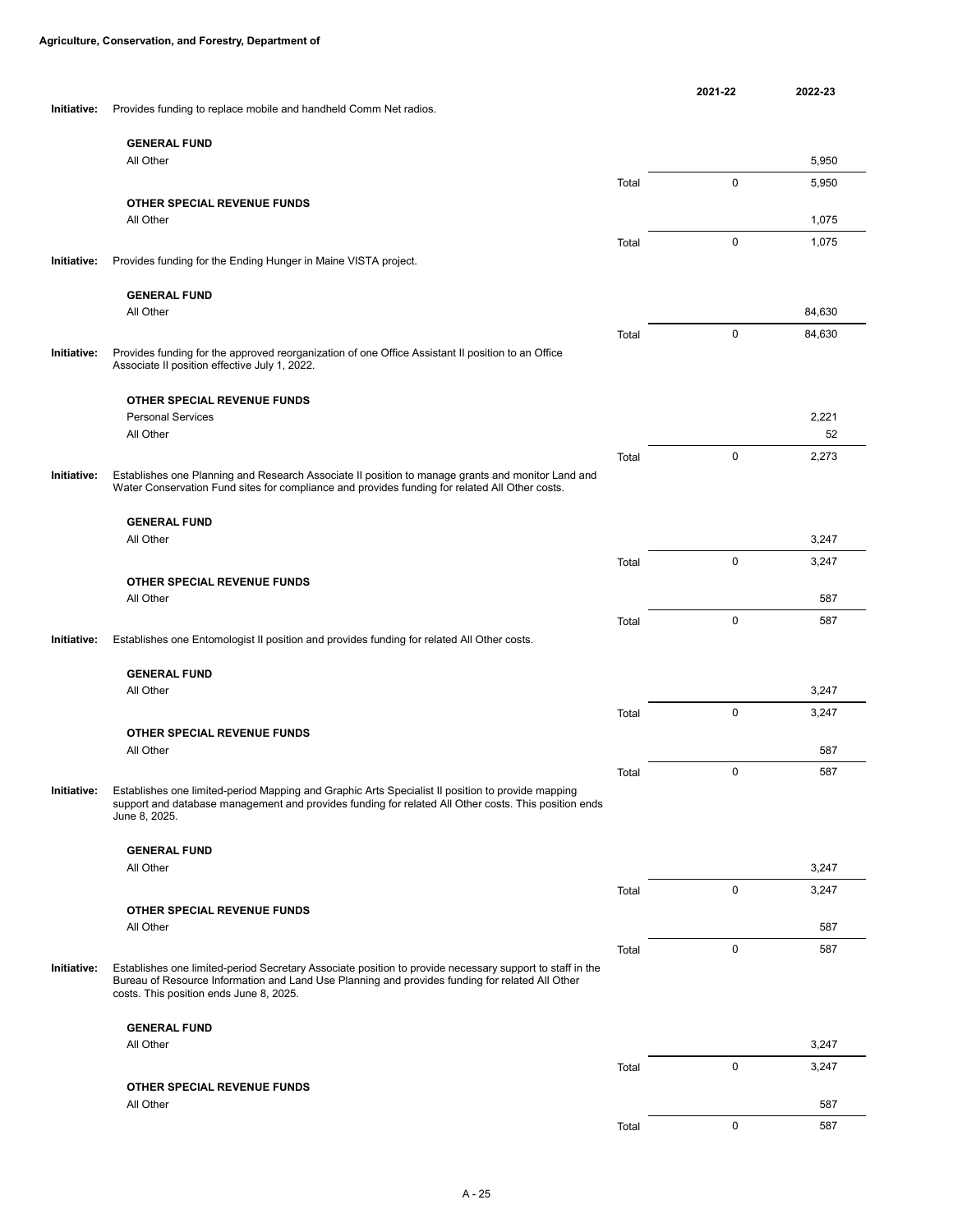Initiative: Establishes one State Veterinarian position in the Bureau of Agriculture program and provides funding for related All Other costs associated with the position in the Bureau of Agriculture and the Office of the Commissioner programs to assist with live animal risk assessment and management on perfluoroalkyl and polyfluoroalkyl (PFAS) impacted farms.

2021-22 2022-23

|             | <b>GENERAL FUND</b>                                                                                                                                                                                                                                                                                                                                                          |       |             |       |
|-------------|------------------------------------------------------------------------------------------------------------------------------------------------------------------------------------------------------------------------------------------------------------------------------------------------------------------------------------------------------------------------------|-------|-------------|-------|
|             | All Other                                                                                                                                                                                                                                                                                                                                                                    |       |             | 3,247 |
|             |                                                                                                                                                                                                                                                                                                                                                                              | Total | $\mathbf 0$ | 3,247 |
|             | OTHER SPECIAL REVENUE FUNDS                                                                                                                                                                                                                                                                                                                                                  |       |             |       |
|             | All Other                                                                                                                                                                                                                                                                                                                                                                    |       |             | 587   |
|             |                                                                                                                                                                                                                                                                                                                                                                              | Total | $\mathbf 0$ | 587   |
| Initiative: | Establishes one Agricultural Compliance Officer position in the Bureau of Agriculture program and<br>provides funding for related All Other costs associated with the position in the Bureau of Agriculture<br>and the Office of the Commissioner programs to focus on food safety issues that could arise from<br>perfluoroalkyl and polyfluoroalkyl (PFAS) impacted farms. |       |             |       |
|             | <b>GENERAL FUND</b>                                                                                                                                                                                                                                                                                                                                                          |       |             |       |
|             | All Other                                                                                                                                                                                                                                                                                                                                                                    |       |             | 3,247 |
|             |                                                                                                                                                                                                                                                                                                                                                                              | Total | $\pmb{0}$   | 3,247 |
|             | OTHER SPECIAL REVENUE FUNDS                                                                                                                                                                                                                                                                                                                                                  |       |             |       |
|             | All Other                                                                                                                                                                                                                                                                                                                                                                    |       |             | 587   |
|             |                                                                                                                                                                                                                                                                                                                                                                              | Total | $\mathbf 0$ | 587   |
| Initiative: | Establishes one limited-period Senior Planner position for the implementation of Maine Won't Wait and<br>provides funding for related All Other costs. This position ends June 8, 2025.                                                                                                                                                                                      |       |             |       |
|             | <b>GENERAL FUND</b>                                                                                                                                                                                                                                                                                                                                                          |       |             |       |
|             | All Other                                                                                                                                                                                                                                                                                                                                                                    |       |             | 3,247 |
|             |                                                                                                                                                                                                                                                                                                                                                                              | Total | $\mathbf 0$ | 3,247 |
|             | OTHER SPECIAL REVENUE FUNDS                                                                                                                                                                                                                                                                                                                                                  |       |             |       |
|             | All Other                                                                                                                                                                                                                                                                                                                                                                    |       |             | 587   |
|             |                                                                                                                                                                                                                                                                                                                                                                              | Total | $\mathbf 0$ | 587   |
| Initiative: | Establishes one limited-period Historic Site Specialist position to provide interpretation and planning<br>around historical and archaeological sites and provides funding for related All Other costs. This<br>position ends June 8, 2025.                                                                                                                                  |       |             |       |
|             | <b>GENERAL FUND</b>                                                                                                                                                                                                                                                                                                                                                          |       |             |       |
|             | All Other                                                                                                                                                                                                                                                                                                                                                                    |       |             | 3,247 |
|             |                                                                                                                                                                                                                                                                                                                                                                              | Total | $\pmb{0}$   | 3,247 |
|             | <b>OTHER SPECIAL REVENUE FUNDS</b>                                                                                                                                                                                                                                                                                                                                           |       |             |       |
|             | All Other                                                                                                                                                                                                                                                                                                                                                                    |       |             | 587   |
|             |                                                                                                                                                                                                                                                                                                                                                                              | Total | $\pmb{0}$   | 587   |
| Initiative: | Establishes one Consumer Protection Inspector position funded 50% General Fund and 50% Federal<br>Expenditures Fund in the Bureau of Agriculture program and provides funding for related All Other<br>costs.                                                                                                                                                                |       |             |       |
|             |                                                                                                                                                                                                                                                                                                                                                                              |       |             |       |
|             | <b>GENERAL FUND</b>                                                                                                                                                                                                                                                                                                                                                          |       |             |       |
|             | All Other                                                                                                                                                                                                                                                                                                                                                                    |       |             | 3,247 |
|             |                                                                                                                                                                                                                                                                                                                                                                              | Total | $\mathbf 0$ | 3,247 |
|             | OTHER SPECIAL REVENUE FUNDS                                                                                                                                                                                                                                                                                                                                                  |       |             |       |
|             | All Other                                                                                                                                                                                                                                                                                                                                                                    |       |             | 587   |
|             |                                                                                                                                                                                                                                                                                                                                                                              | Total | 0           | 587   |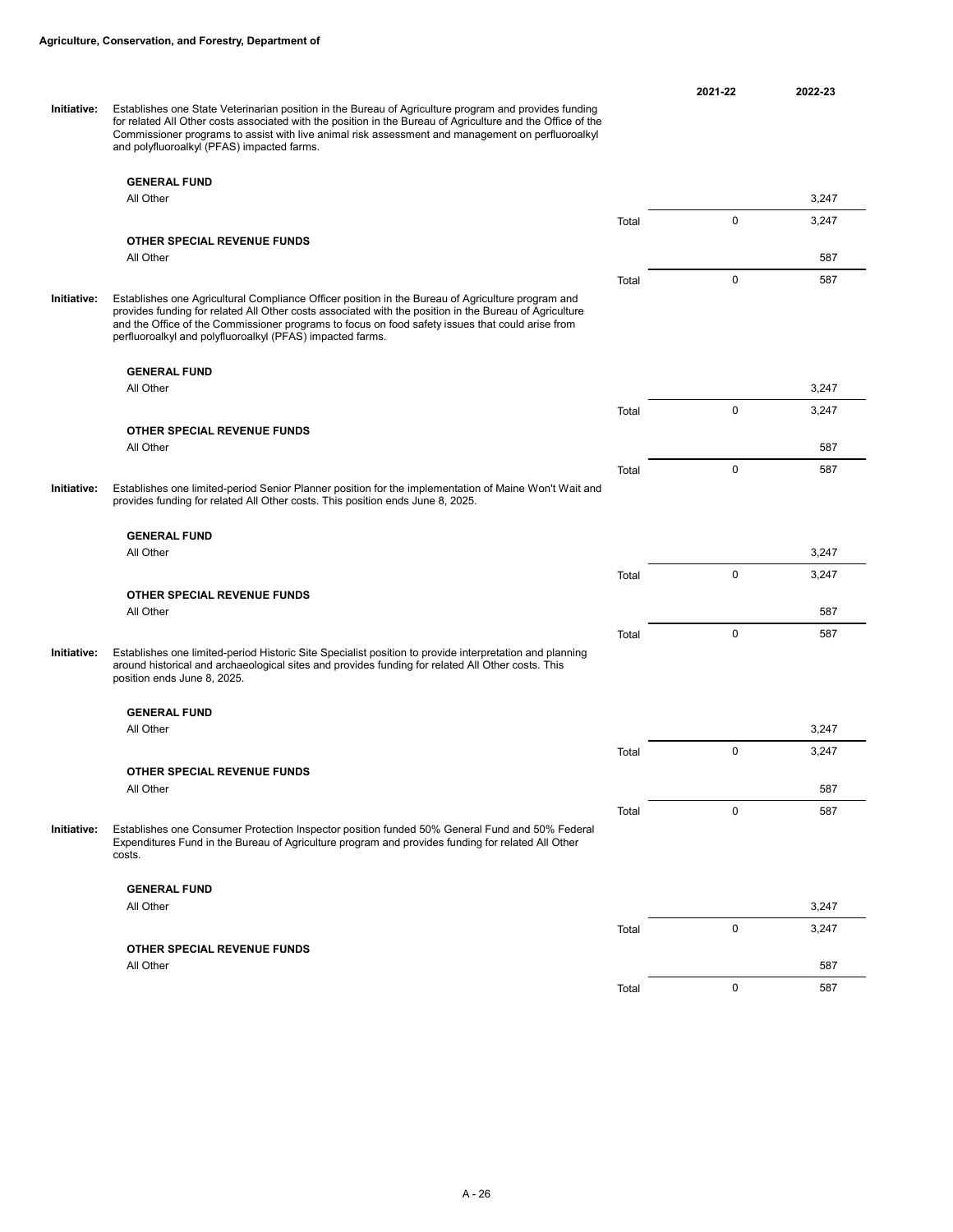2021-22 2022-23 GENERAL FUND All Other 3,247 Total 0 3,247 OTHER SPECIAL REVENUE FUNDS Positions - LEGISLATIVE COUNT 1.000 Personal Services 116,417 All Other 6,899 Total 0 123,316 Initiative: Establishes one Departmental GIS Manager position to coordinate departmentwide geographic information system (GIS) usage and provides funding for related All Other costs. GENERAL FUND Positions - LEGISLATIVE COUNT 1.000 Personal Services 216,358 All Other 6,747 Total 0 223,105 OTHER SPECIAL REVENUE FUNDS All Other 587 Total 0 587 Initiative: Establishes one Deputy Commissioner Agriculture, Conservation and Forestry position to best serve the mission of the department, respond appropriately and efficiently to public needs, and fulfill the legislative intent of the department and provides funding for related All Other costs. GENERAL FUND All Other 6,494 Total 0 6,494 OTHER SPECIAL REVENUE FUNDS All Other 1,173 Total 0 1,173 Initiative: Establishes one Senior Planner and one Paralegal Assistant position to efficiently execute the Land for Maine's Future goals, reduces All Other in the same program to fund the positions and provides funding in the Office of the Commissioner Program for related All Other costs. GENERAL FUND All Other 3,247 Total 0 3,247 OTHER SPECIAL REVENUE FUNDS All Other 587 Total 0 587 Initiative: Establishes one Management Analyst II position in the Bureau of Agriculture program and provides funding for related All Other costs associated with the position in the Bureau of Agriculture and the Office of the Commissioner programs to assist tracking all financial transactions related to perfluoroalkyl and polyflouroalkyl (PFAS) mitigation efforts. 2021-22 2022-23 Summary - GENERAL FUND Positions - LEGISLATIVE COUNT 1.000 Personal Services 216,358 All Other 195,275

## Summary - OTHER SPECIAL REVENUE FUNDS

| Positions - LEGISLATIVE COUNT |       |        | 1.000   |  |
|-------------------------------|-------|--------|---------|--|
| <b>Personal Services</b>      |       |        | 118,638 |  |
| All Other                     |       | 45.157 | 70.121  |  |
|                               | Total | 45,157 | 188.759 |  |

Total 0 411,633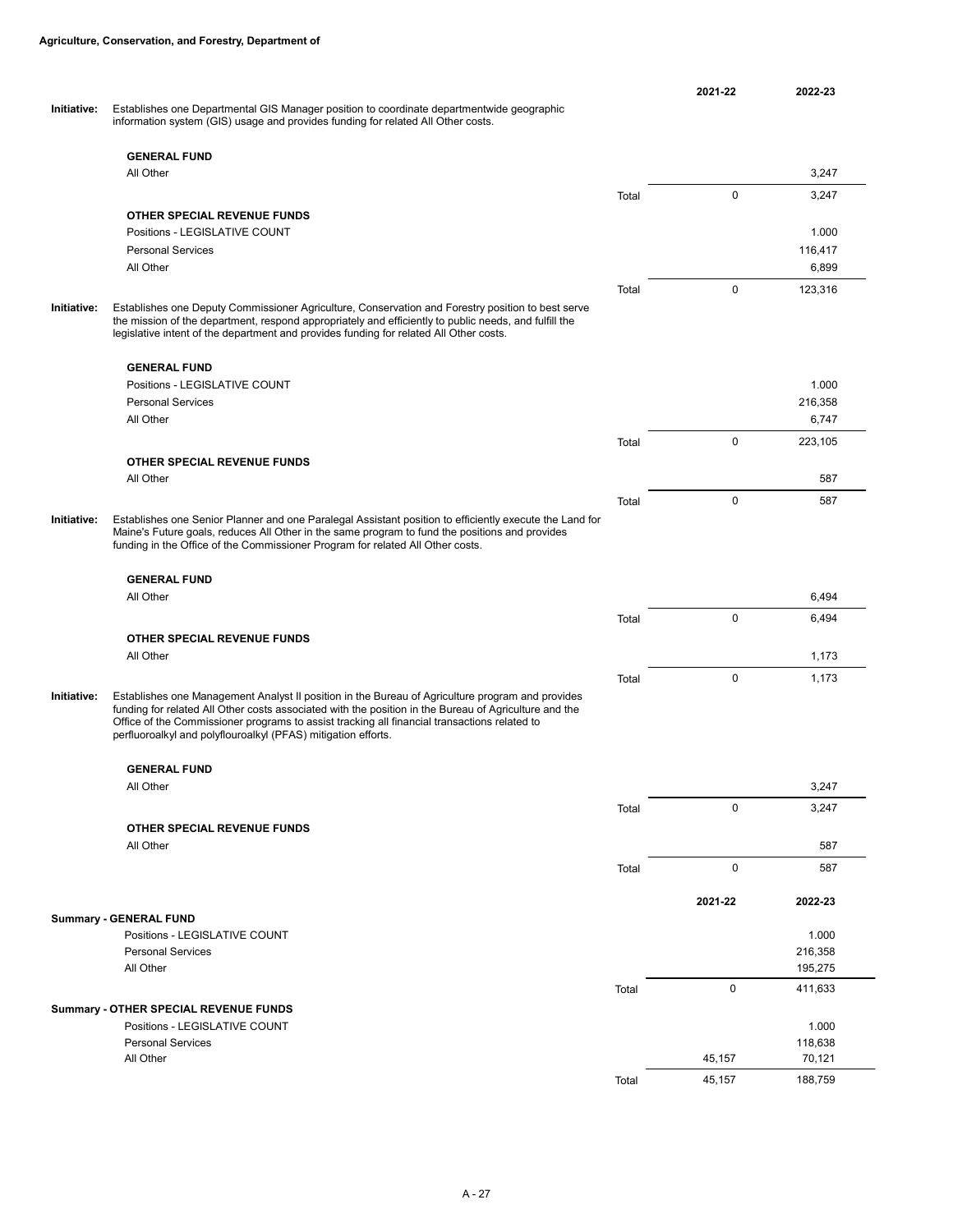| 2021-22<br>2022-23<br>Provides funding to equip Park Managers at state parks with smart phones for staff and visitor safety.<br>Initiative:<br><b>GENERAL FUND</b><br>All Other<br>13,200<br>0<br>13,200<br>Total<br>Initiative:<br>Establishes one Planning and Research Associate II position to manage grants and monitor Land and<br>Water Conservation Fund sites for compliance and provides funding for related All Other costs.<br><b>GENERAL FUND</b><br>Positions - LEGISLATIVE COUNT<br>1.000<br><b>Personal Services</b><br>89,522<br>All Other<br>9,500<br>0<br>99,022<br>Total<br>Initiative:<br>Establishes one limited-period Historic Site Specialist position to provide interpretation and planning<br>around historical and archaeological sites and provides funding for related All Other costs. This<br>position ends June 8, 2025.<br><b>GENERAL FUND</b><br><b>Personal Services</b><br>96,064<br>All Other<br>3,500<br>0<br>99,564<br>Total<br>Initiative:<br>Establishes 18 seasonal Assistant Park Ranger positions for 26 weeks each to meet current<br>operational needs in Maine's state parks.<br><b>GENERAL FUND</b><br>Positions - FTE COUNT<br>9.000<br>9.000<br><b>Personal Services</b><br>603,306<br>213,264<br>Total<br>213,264<br>603,306<br>2021-22<br>2022-23<br><b>Summary - GENERAL FUND</b><br>Positions - LEGISLATIVE COUNT<br>1.000<br>Positions - FTE COUNT<br>9.000<br>9.000<br><b>Personal Services</b><br>788,892<br>213,264<br>All Other<br>26,200<br>213,264<br>815,092<br>Total<br><b>Total Agency/Department</b><br>All Funds<br>1,634,035<br>10,163,924<br><b>GENERAL FUND</b><br>467,587<br>5,690,322<br>FEDERAL EXPENDITURES FUND<br>(478, 679)<br>(33, 179)<br>OTHER SPECIAL REVENUE FUNDS<br>4,952,281<br>1,199,627 | PARKS - GENERAL OPERATIONS Z221 |  |  |
|---------------------------------------------------------------------------------------------------------------------------------------------------------------------------------------------------------------------------------------------------------------------------------------------------------------------------------------------------------------------------------------------------------------------------------------------------------------------------------------------------------------------------------------------------------------------------------------------------------------------------------------------------------------------------------------------------------------------------------------------------------------------------------------------------------------------------------------------------------------------------------------------------------------------------------------------------------------------------------------------------------------------------------------------------------------------------------------------------------------------------------------------------------------------------------------------------------------------------------------------------------------------------------------------------------------------------------------------------------------------------------------------------------------------------------------------------------------------------------------------------------------------------------------------------------------------------------------------------------------------------------------------------------------------------------------------------------------------------------------------------------------------------------|---------------------------------|--|--|
|                                                                                                                                                                                                                                                                                                                                                                                                                                                                                                                                                                                                                                                                                                                                                                                                                                                                                                                                                                                                                                                                                                                                                                                                                                                                                                                                                                                                                                                                                                                                                                                                                                                                                                                                                                                 |                                 |  |  |
|                                                                                                                                                                                                                                                                                                                                                                                                                                                                                                                                                                                                                                                                                                                                                                                                                                                                                                                                                                                                                                                                                                                                                                                                                                                                                                                                                                                                                                                                                                                                                                                                                                                                                                                                                                                 |                                 |  |  |
|                                                                                                                                                                                                                                                                                                                                                                                                                                                                                                                                                                                                                                                                                                                                                                                                                                                                                                                                                                                                                                                                                                                                                                                                                                                                                                                                                                                                                                                                                                                                                                                                                                                                                                                                                                                 |                                 |  |  |
|                                                                                                                                                                                                                                                                                                                                                                                                                                                                                                                                                                                                                                                                                                                                                                                                                                                                                                                                                                                                                                                                                                                                                                                                                                                                                                                                                                                                                                                                                                                                                                                                                                                                                                                                                                                 |                                 |  |  |
|                                                                                                                                                                                                                                                                                                                                                                                                                                                                                                                                                                                                                                                                                                                                                                                                                                                                                                                                                                                                                                                                                                                                                                                                                                                                                                                                                                                                                                                                                                                                                                                                                                                                                                                                                                                 |                                 |  |  |
|                                                                                                                                                                                                                                                                                                                                                                                                                                                                                                                                                                                                                                                                                                                                                                                                                                                                                                                                                                                                                                                                                                                                                                                                                                                                                                                                                                                                                                                                                                                                                                                                                                                                                                                                                                                 |                                 |  |  |
|                                                                                                                                                                                                                                                                                                                                                                                                                                                                                                                                                                                                                                                                                                                                                                                                                                                                                                                                                                                                                                                                                                                                                                                                                                                                                                                                                                                                                                                                                                                                                                                                                                                                                                                                                                                 |                                 |  |  |
|                                                                                                                                                                                                                                                                                                                                                                                                                                                                                                                                                                                                                                                                                                                                                                                                                                                                                                                                                                                                                                                                                                                                                                                                                                                                                                                                                                                                                                                                                                                                                                                                                                                                                                                                                                                 |                                 |  |  |
|                                                                                                                                                                                                                                                                                                                                                                                                                                                                                                                                                                                                                                                                                                                                                                                                                                                                                                                                                                                                                                                                                                                                                                                                                                                                                                                                                                                                                                                                                                                                                                                                                                                                                                                                                                                 |                                 |  |  |
|                                                                                                                                                                                                                                                                                                                                                                                                                                                                                                                                                                                                                                                                                                                                                                                                                                                                                                                                                                                                                                                                                                                                                                                                                                                                                                                                                                                                                                                                                                                                                                                                                                                                                                                                                                                 |                                 |  |  |
|                                                                                                                                                                                                                                                                                                                                                                                                                                                                                                                                                                                                                                                                                                                                                                                                                                                                                                                                                                                                                                                                                                                                                                                                                                                                                                                                                                                                                                                                                                                                                                                                                                                                                                                                                                                 |                                 |  |  |
|                                                                                                                                                                                                                                                                                                                                                                                                                                                                                                                                                                                                                                                                                                                                                                                                                                                                                                                                                                                                                                                                                                                                                                                                                                                                                                                                                                                                                                                                                                                                                                                                                                                                                                                                                                                 |                                 |  |  |
|                                                                                                                                                                                                                                                                                                                                                                                                                                                                                                                                                                                                                                                                                                                                                                                                                                                                                                                                                                                                                                                                                                                                                                                                                                                                                                                                                                                                                                                                                                                                                                                                                                                                                                                                                                                 |                                 |  |  |
|                                                                                                                                                                                                                                                                                                                                                                                                                                                                                                                                                                                                                                                                                                                                                                                                                                                                                                                                                                                                                                                                                                                                                                                                                                                                                                                                                                                                                                                                                                                                                                                                                                                                                                                                                                                 |                                 |  |  |
|                                                                                                                                                                                                                                                                                                                                                                                                                                                                                                                                                                                                                                                                                                                                                                                                                                                                                                                                                                                                                                                                                                                                                                                                                                                                                                                                                                                                                                                                                                                                                                                                                                                                                                                                                                                 |                                 |  |  |
|                                                                                                                                                                                                                                                                                                                                                                                                                                                                                                                                                                                                                                                                                                                                                                                                                                                                                                                                                                                                                                                                                                                                                                                                                                                                                                                                                                                                                                                                                                                                                                                                                                                                                                                                                                                 |                                 |  |  |
|                                                                                                                                                                                                                                                                                                                                                                                                                                                                                                                                                                                                                                                                                                                                                                                                                                                                                                                                                                                                                                                                                                                                                                                                                                                                                                                                                                                                                                                                                                                                                                                                                                                                                                                                                                                 |                                 |  |  |
|                                                                                                                                                                                                                                                                                                                                                                                                                                                                                                                                                                                                                                                                                                                                                                                                                                                                                                                                                                                                                                                                                                                                                                                                                                                                                                                                                                                                                                                                                                                                                                                                                                                                                                                                                                                 |                                 |  |  |
|                                                                                                                                                                                                                                                                                                                                                                                                                                                                                                                                                                                                                                                                                                                                                                                                                                                                                                                                                                                                                                                                                                                                                                                                                                                                                                                                                                                                                                                                                                                                                                                                                                                                                                                                                                                 |                                 |  |  |
|                                                                                                                                                                                                                                                                                                                                                                                                                                                                                                                                                                                                                                                                                                                                                                                                                                                                                                                                                                                                                                                                                                                                                                                                                                                                                                                                                                                                                                                                                                                                                                                                                                                                                                                                                                                 |                                 |  |  |
|                                                                                                                                                                                                                                                                                                                                                                                                                                                                                                                                                                                                                                                                                                                                                                                                                                                                                                                                                                                                                                                                                                                                                                                                                                                                                                                                                                                                                                                                                                                                                                                                                                                                                                                                                                                 |                                 |  |  |
|                                                                                                                                                                                                                                                                                                                                                                                                                                                                                                                                                                                                                                                                                                                                                                                                                                                                                                                                                                                                                                                                                                                                                                                                                                                                                                                                                                                                                                                                                                                                                                                                                                                                                                                                                                                 |                                 |  |  |
|                                                                                                                                                                                                                                                                                                                                                                                                                                                                                                                                                                                                                                                                                                                                                                                                                                                                                                                                                                                                                                                                                                                                                                                                                                                                                                                                                                                                                                                                                                                                                                                                                                                                                                                                                                                 |                                 |  |  |
|                                                                                                                                                                                                                                                                                                                                                                                                                                                                                                                                                                                                                                                                                                                                                                                                                                                                                                                                                                                                                                                                                                                                                                                                                                                                                                                                                                                                                                                                                                                                                                                                                                                                                                                                                                                 |                                 |  |  |
|                                                                                                                                                                                                                                                                                                                                                                                                                                                                                                                                                                                                                                                                                                                                                                                                                                                                                                                                                                                                                                                                                                                                                                                                                                                                                                                                                                                                                                                                                                                                                                                                                                                                                                                                                                                 |                                 |  |  |
|                                                                                                                                                                                                                                                                                                                                                                                                                                                                                                                                                                                                                                                                                                                                                                                                                                                                                                                                                                                                                                                                                                                                                                                                                                                                                                                                                                                                                                                                                                                                                                                                                                                                                                                                                                                 |                                 |  |  |
|                                                                                                                                                                                                                                                                                                                                                                                                                                                                                                                                                                                                                                                                                                                                                                                                                                                                                                                                                                                                                                                                                                                                                                                                                                                                                                                                                                                                                                                                                                                                                                                                                                                                                                                                                                                 |                                 |  |  |
|                                                                                                                                                                                                                                                                                                                                                                                                                                                                                                                                                                                                                                                                                                                                                                                                                                                                                                                                                                                                                                                                                                                                                                                                                                                                                                                                                                                                                                                                                                                                                                                                                                                                                                                                                                                 |                                 |  |  |
|                                                                                                                                                                                                                                                                                                                                                                                                                                                                                                                                                                                                                                                                                                                                                                                                                                                                                                                                                                                                                                                                                                                                                                                                                                                                                                                                                                                                                                                                                                                                                                                                                                                                                                                                                                                 |                                 |  |  |
|                                                                                                                                                                                                                                                                                                                                                                                                                                                                                                                                                                                                                                                                                                                                                                                                                                                                                                                                                                                                                                                                                                                                                                                                                                                                                                                                                                                                                                                                                                                                                                                                                                                                                                                                                                                 |                                 |  |  |
|                                                                                                                                                                                                                                                                                                                                                                                                                                                                                                                                                                                                                                                                                                                                                                                                                                                                                                                                                                                                                                                                                                                                                                                                                                                                                                                                                                                                                                                                                                                                                                                                                                                                                                                                                                                 |                                 |  |  |
|                                                                                                                                                                                                                                                                                                                                                                                                                                                                                                                                                                                                                                                                                                                                                                                                                                                                                                                                                                                                                                                                                                                                                                                                                                                                                                                                                                                                                                                                                                                                                                                                                                                                                                                                                                                 |                                 |  |  |
|                                                                                                                                                                                                                                                                                                                                                                                                                                                                                                                                                                                                                                                                                                                                                                                                                                                                                                                                                                                                                                                                                                                                                                                                                                                                                                                                                                                                                                                                                                                                                                                                                                                                                                                                                                                 |                                 |  |  |
|                                                                                                                                                                                                                                                                                                                                                                                                                                                                                                                                                                                                                                                                                                                                                                                                                                                                                                                                                                                                                                                                                                                                                                                                                                                                                                                                                                                                                                                                                                                                                                                                                                                                                                                                                                                 |                                 |  |  |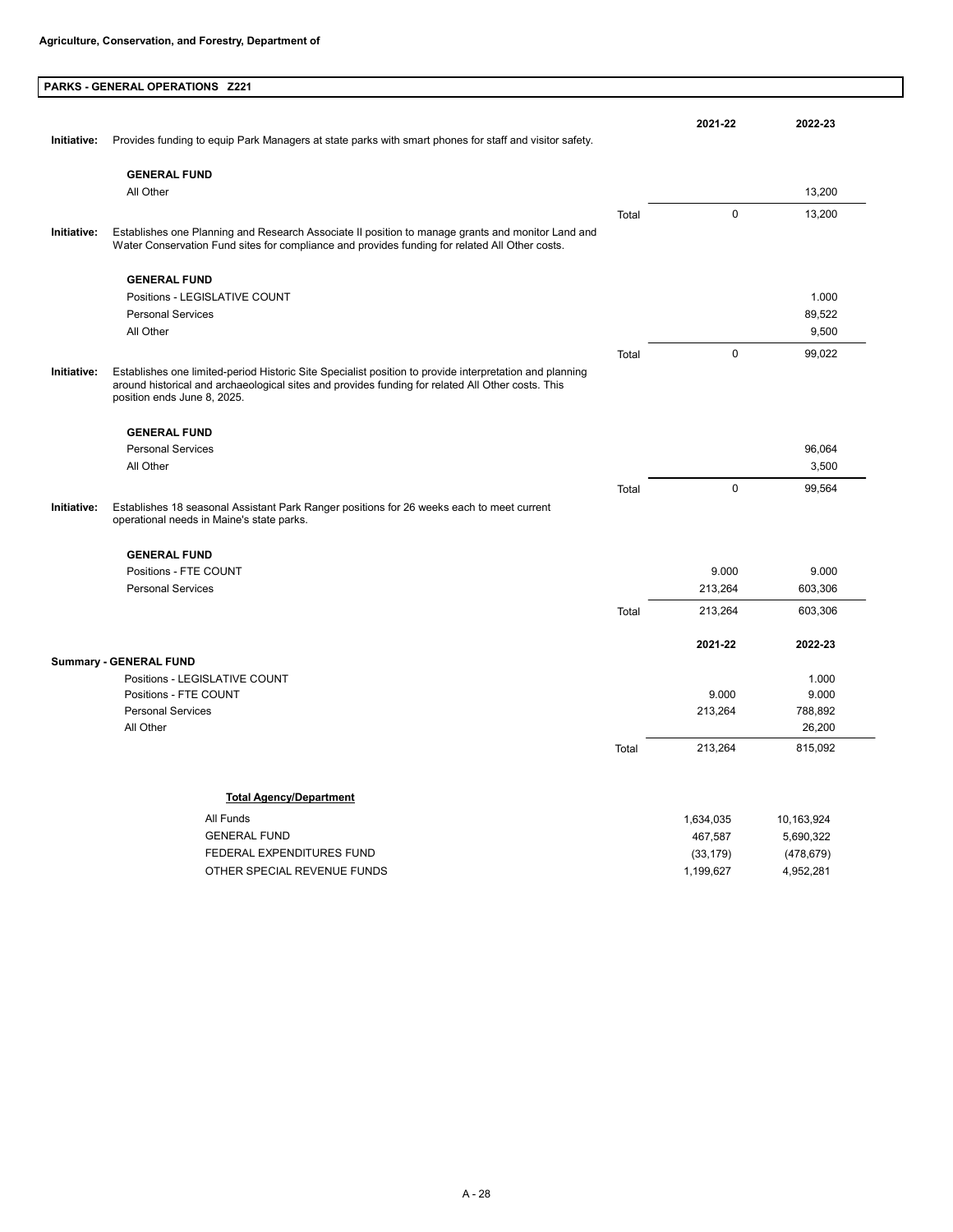This page left intentionally blank.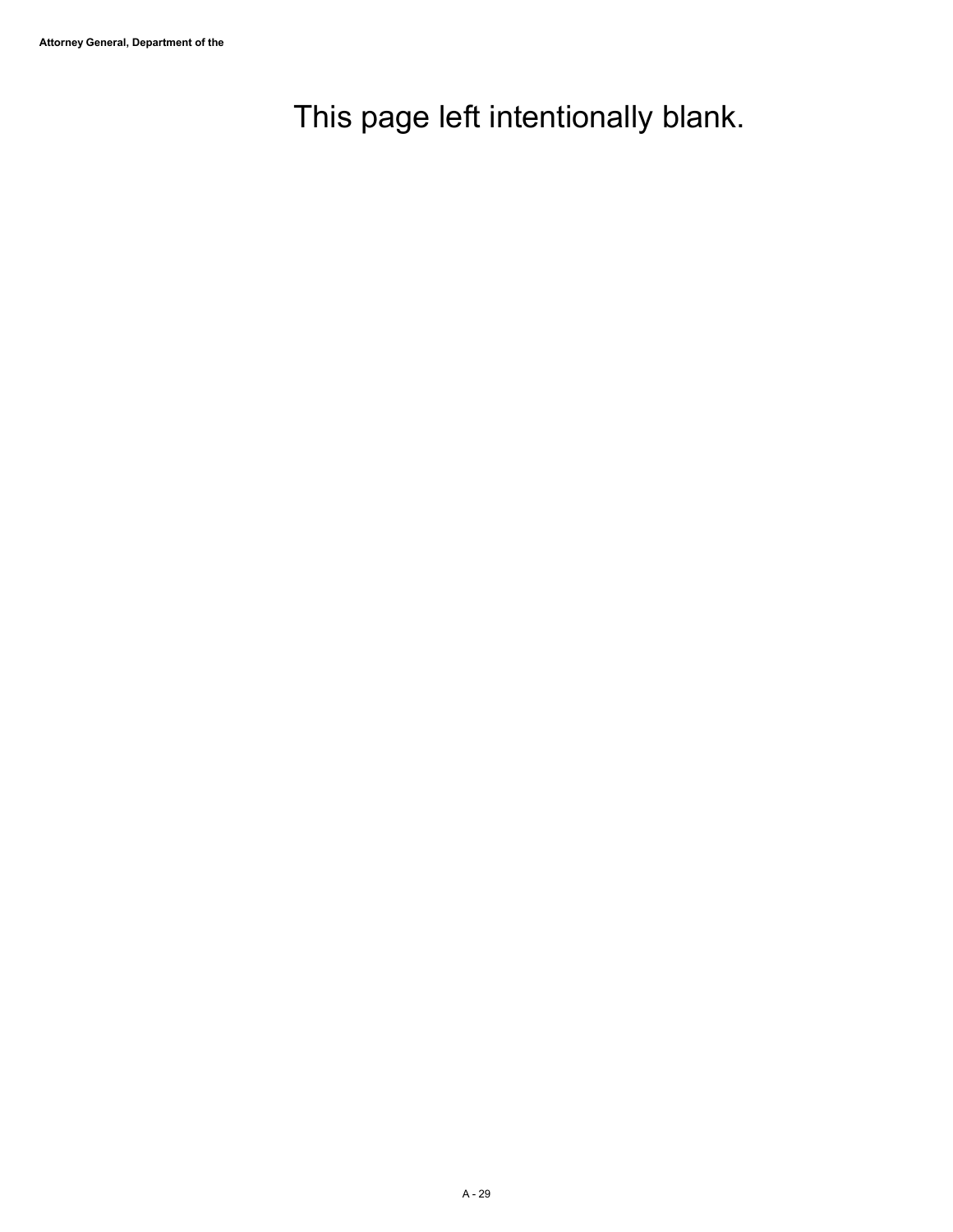|             | ADMINISTRATION - ATTORNEY GENERAL 0310                                                                                                                                                                                                          |       |             |                  |
|-------------|-------------------------------------------------------------------------------------------------------------------------------------------------------------------------------------------------------------------------------------------------|-------|-------------|------------------|
|             |                                                                                                                                                                                                                                                 |       | 2021-22     | 2022-23          |
| Initiative: | Provides funding for the approved reorganization of one Research Assistant position from Range 17 to<br>a Range 21 dedicated to the Administrative Services division and all related all other costs.                                           |       |             |                  |
|             | <b>GENERAL FUND</b>                                                                                                                                                                                                                             |       |             |                  |
|             | <b>Personal Services</b>                                                                                                                                                                                                                        |       | 783         | 2,964            |
|             |                                                                                                                                                                                                                                                 | Total | 783         | 2,964            |
|             | OTHER SPECIAL REVENUE FUNDS                                                                                                                                                                                                                     |       |             |                  |
|             | <b>Personal Services</b>                                                                                                                                                                                                                        |       | 641         | 2,423            |
|             |                                                                                                                                                                                                                                                 | Total | 641         | 2,423            |
| Initiative: | Continues and makes permanent one Assistant Attorney General position dedicated to the Natural<br>Resources Division and provides funding for related All Other costs. This position established by a<br>Financial Order 001836 F2.             |       |             |                  |
|             | OTHER SPECIAL REVENUE FUNDS                                                                                                                                                                                                                     |       |             |                  |
|             | Positions - LEGISLATIVE COUNT                                                                                                                                                                                                                   |       |             | 1.000            |
|             | <b>Personal Services</b>                                                                                                                                                                                                                        |       |             | 128,405          |
|             | All Other                                                                                                                                                                                                                                       |       |             | 6,003            |
|             |                                                                                                                                                                                                                                                 | Total | $\mathbf 0$ | 134,408          |
| Initiative: | Provides funding for the approved reorganization of one Secretary Associate position to a Secretary<br>Associate Legal position dedicated to the Investigations division and all related all other<br>costs.                                    |       |             |                  |
|             | <b>GENERAL FUND</b>                                                                                                                                                                                                                             |       |             |                  |
|             | <b>Personal Services</b>                                                                                                                                                                                                                        |       | 798         | 3,198            |
|             |                                                                                                                                                                                                                                                 | Total | 798         | 3,198            |
| Initiative: | Establishes one Assistant Attorney General position dedicated to the Professional and Financial<br>Regulation division and provides funding for the related All Other Costs.                                                                    |       |             |                  |
|             | OTHER SPECIAL REVENUE FUNDS                                                                                                                                                                                                                     |       |             |                  |
|             | Positions - LEGISLATIVE COUNT                                                                                                                                                                                                                   |       |             | 1.000            |
|             | <b>Personal Services</b>                                                                                                                                                                                                                        |       |             | 129,484          |
|             | All Other                                                                                                                                                                                                                                       |       |             | 6,004            |
| Initiative: | Continues and makes permanent one Assistant Attorney General position dedicated to the Litigation<br>Division and provides funding for related All Other costs. This position was continued by a Financial<br>Order 001649 F2.                  | Total | $\mathbf 0$ | 135,488          |
|             | OTHER SPECIAL REVENUE FUNDS                                                                                                                                                                                                                     |       |             |                  |
|             | Positions - LEGISLATIVE COUNT                                                                                                                                                                                                                   |       |             | 1.000            |
|             | <b>Personal Services</b>                                                                                                                                                                                                                        |       |             | 116,224          |
|             | All Other                                                                                                                                                                                                                                       |       |             | 6,363            |
|             |                                                                                                                                                                                                                                                 | Total | $\mathbf 0$ | 122,587          |
| Initiative: | Provides funding for the approved reclassification of one Research Assistant MSEA-B position from a<br>Range 19 to a Range 23 dedicated to the Administrative Services division, including retro-active pay<br>and all related all other costs. |       |             |                  |
|             | <b>GENERAL FUND</b>                                                                                                                                                                                                                             |       |             |                  |
|             | <b>Personal Services</b>                                                                                                                                                                                                                        |       | 6,646       | 5,285            |
|             |                                                                                                                                                                                                                                                 | Total | 6,646       | 5,285            |
|             | OTHER SPECIAL REVENUE FUNDS                                                                                                                                                                                                                     |       |             |                  |
|             | <b>Personal Services</b>                                                                                                                                                                                                                        |       | 5,418       | 4,318            |
|             |                                                                                                                                                                                                                                                 | Total | 5,418       | 4,318            |
|             |                                                                                                                                                                                                                                                 |       | 2021-22     | 2022-23          |
|             | <b>Summary - GENERAL FUND</b>                                                                                                                                                                                                                   |       |             |                  |
|             | <b>Personal Services</b>                                                                                                                                                                                                                        |       | 8,227       | 11,447           |
|             |                                                                                                                                                                                                                                                 | Total | 8,227       | 11,447           |
|             | Summary - OTHER SPECIAL REVENUE FUNDS                                                                                                                                                                                                           |       |             |                  |
|             | Positions - LEGISLATIVE COUNT<br><b>Personal Services</b>                                                                                                                                                                                       |       | 6,059       | 3.000<br>380,854 |
|             |                                                                                                                                                                                                                                                 |       |             |                  |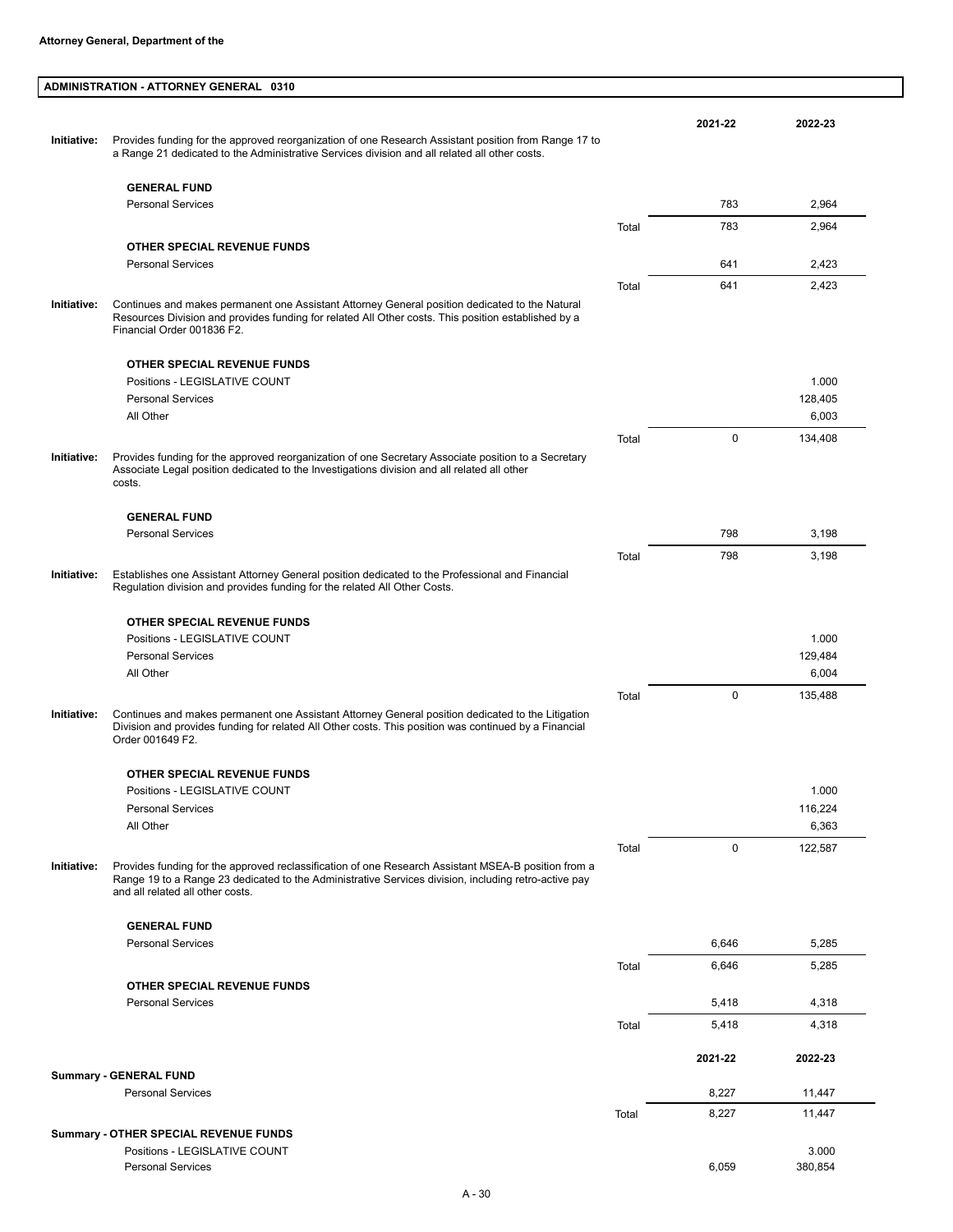|             |                                                                                                                                                                                                       |       | 2021-22     | 2022-23          |
|-------------|-------------------------------------------------------------------------------------------------------------------------------------------------------------------------------------------------------|-------|-------------|------------------|
|             | <b>Summary - OTHER SPECIAL REVENUE FUNDS</b>                                                                                                                                                          |       |             |                  |
|             | All Other                                                                                                                                                                                             |       |             | 18,370           |
|             |                                                                                                                                                                                                       | Total | 6,059       | 399,224          |
|             | HUMAN SERVICES DIVISION 0696                                                                                                                                                                          |       |             |                  |
|             |                                                                                                                                                                                                       |       |             |                  |
| Initiative: | Provides funding for the approved reorganization of one Secretary Legal position to a Secretary                                                                                                       |       | 2021-22     | 2022-23          |
|             | Associate Legal position dedicated to the Child Support division and all related all other                                                                                                            |       |             |                  |
|             | costs.                                                                                                                                                                                                |       |             |                  |
|             | OTHER SPECIAL REVENUE FUNDS                                                                                                                                                                           |       |             |                  |
|             | <b>Personal Services</b>                                                                                                                                                                              |       | 1,260       | 5,308            |
|             |                                                                                                                                                                                                       | Total | 1,260       | 5,308            |
| Initiative: | Provides funding for the approved reorganization of one Secretary Legal position to a Secretary                                                                                                       |       |             |                  |
|             | Associate Legal position dedicated to the Child Protection division and all related all other<br>costs.                                                                                               |       |             |                  |
|             |                                                                                                                                                                                                       |       |             |                  |
|             | OTHER SPECIAL REVENUE FUNDS                                                                                                                                                                           |       |             |                  |
|             | <b>Personal Services</b>                                                                                                                                                                              |       | 1,476       | 5,905            |
|             |                                                                                                                                                                                                       | Total | 1,476       | 5,905            |
| Initiative: | Continues and makes permanent one Research Assistant MSEA-B position working 40 hours biweekly                                                                                                        |       |             |                  |
|             | dedicated to the Child Support Division. This position was continued by Public Law 2021, chapter 29.                                                                                                  |       |             |                  |
|             | OTHER SPECIAL REVENUE FUNDS                                                                                                                                                                           |       |             |                  |
|             | Positions - LEGISLATIVE COUNT                                                                                                                                                                         |       | 0.500       | 0.500            |
|             |                                                                                                                                                                                                       | Total | 0.500       | 0.500            |
| Initiative: | Provides funding for the approved reorganization of one Secretary Legal position to a Secretary                                                                                                       |       |             |                  |
|             | Associate Legal position dedicated to the Child Protective division and all related all other<br>costs.                                                                                               |       |             |                  |
|             |                                                                                                                                                                                                       |       |             |                  |
|             | <b>OTHER SPECIAL REVENUE FUNDS</b>                                                                                                                                                                    |       |             |                  |
|             | <b>Personal Services</b>                                                                                                                                                                              |       | 1,570       | 6,406            |
|             |                                                                                                                                                                                                       | Total | 1,570       | 6,406            |
| Initiative: | Provides funding for the approved reorganization of one Secretary Legal position to a Secretary                                                                                                       |       |             |                  |
|             | Associate Legal position dedicated to the Child Protective division and all related all other<br>costs.                                                                                               |       |             |                  |
|             |                                                                                                                                                                                                       |       |             |                  |
|             | OTHER SPECIAL REVENUE FUNDS                                                                                                                                                                           |       |             |                  |
|             | <b>Personal Services</b>                                                                                                                                                                              |       | 1,602       | 6,406            |
|             |                                                                                                                                                                                                       | Total | 1,602       | 6,406            |
| Initiative: | Provides funding for the approved reorganization of one Secretary Legal position to a Secretary<br>Associate Legal position dedicated to the Department of Health and Human Services division and all |       |             |                  |
|             | related all other costs.                                                                                                                                                                              |       |             |                  |
|             |                                                                                                                                                                                                       |       |             |                  |
|             | OTHER SPECIAL REVENUE FUNDS<br><b>Personal Services</b>                                                                                                                                               |       | 1,447       | 6,039            |
|             |                                                                                                                                                                                                       |       |             |                  |
| Initiative: | Establishes one Assistant Attorney General position dedicated to the Department of Health and Human                                                                                                   | Total | 1,447       | 6,039            |
|             | Services Division and provides funding for related All Other costs.                                                                                                                                   |       |             |                  |
|             |                                                                                                                                                                                                       |       |             |                  |
|             | OTHER SPECIAL REVENUE FUNDS                                                                                                                                                                           |       |             |                  |
|             | Positions - LEGISLATIVE COUNT<br><b>Personal Services</b>                                                                                                                                             |       |             | 1.000<br>114,891 |
|             | All Other                                                                                                                                                                                             |       |             | 6,171            |
|             |                                                                                                                                                                                                       | Total | $\mathbf 0$ | 121,062          |
|             |                                                                                                                                                                                                       |       |             |                  |
|             |                                                                                                                                                                                                       |       | 2021-22     | 2022-23          |
|             | <b>Summary - OTHER SPECIAL REVENUE FUNDS</b>                                                                                                                                                          |       |             |                  |
|             | Positions - LEGISLATIVE COUNT<br><b>Personal Services</b>                                                                                                                                             |       | 0.500       | 1.500            |
|             | All Other                                                                                                                                                                                             |       | 7,355       | 144,955<br>6,171 |
|             |                                                                                                                                                                                                       | Total | 7,355       | 151,126          |
|             |                                                                                                                                                                                                       |       |             |                  |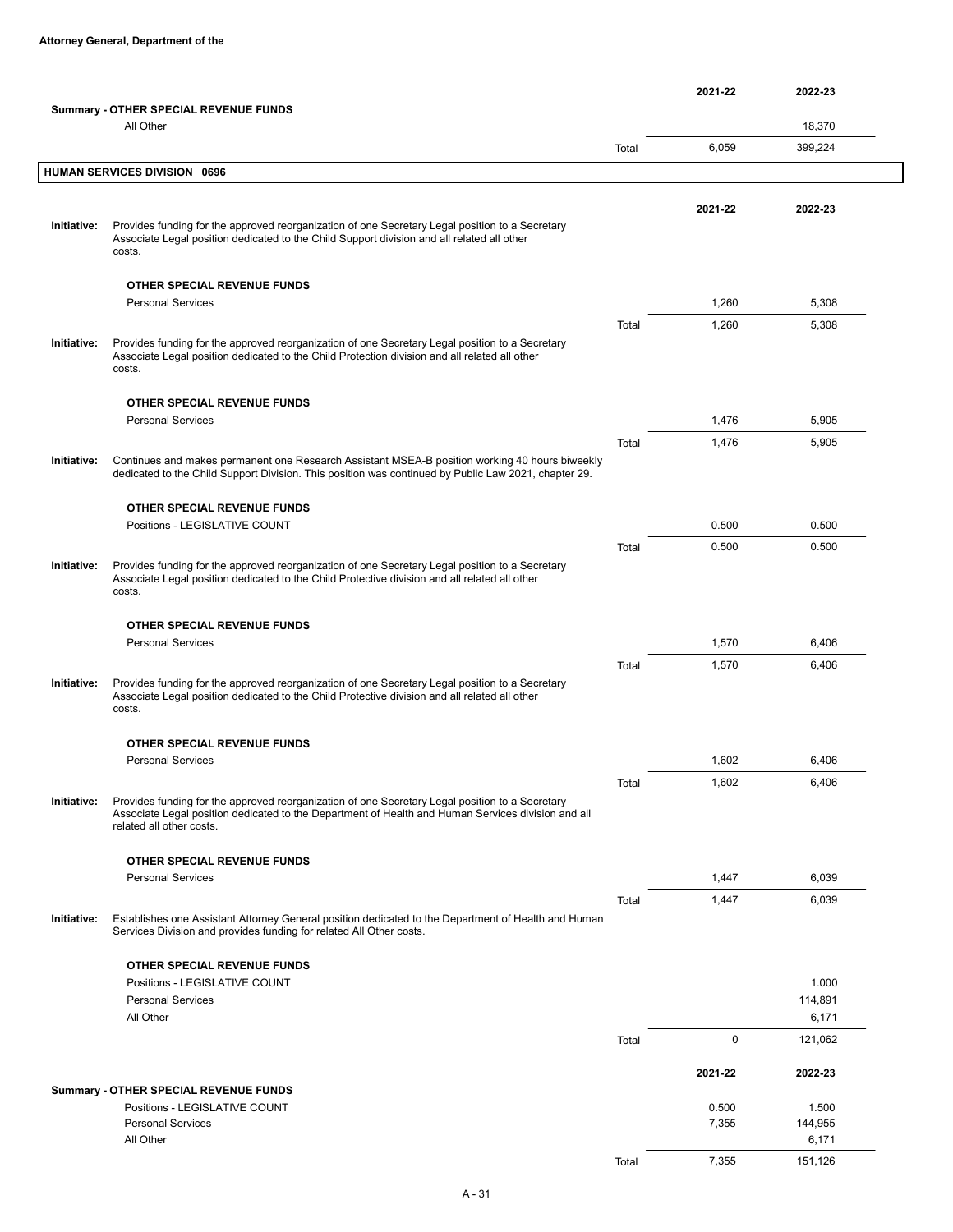# This page left intentionally blank.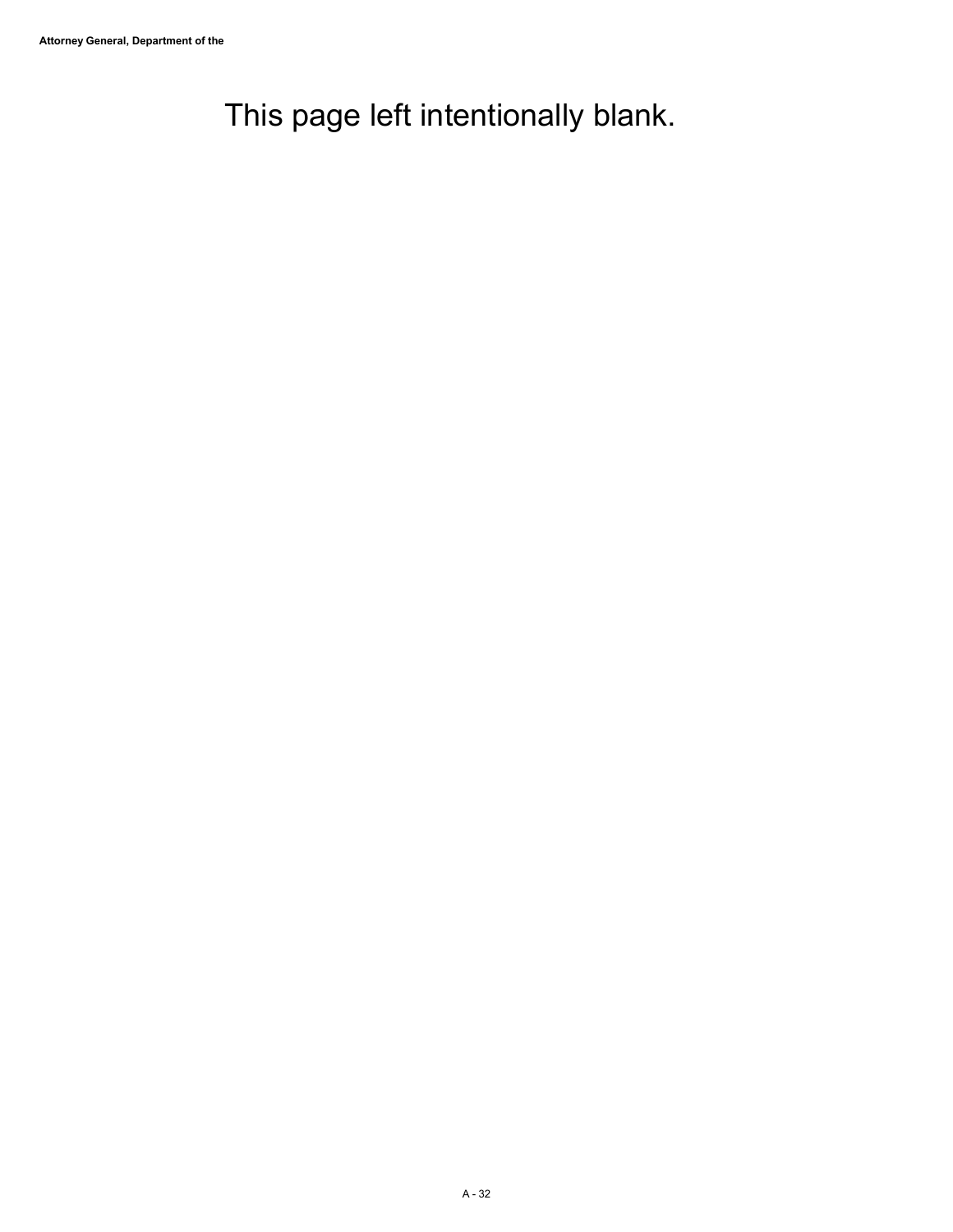## Total Agency/Department

| All Funds                   | 21.641 | 561.797 |
|-----------------------------|--------|---------|
| <b>GENERAL FUND</b>         | 8.227  | 11.447  |
| OTHER SPECIAL REVENUE FUNDS | 13.414 | 550.350 |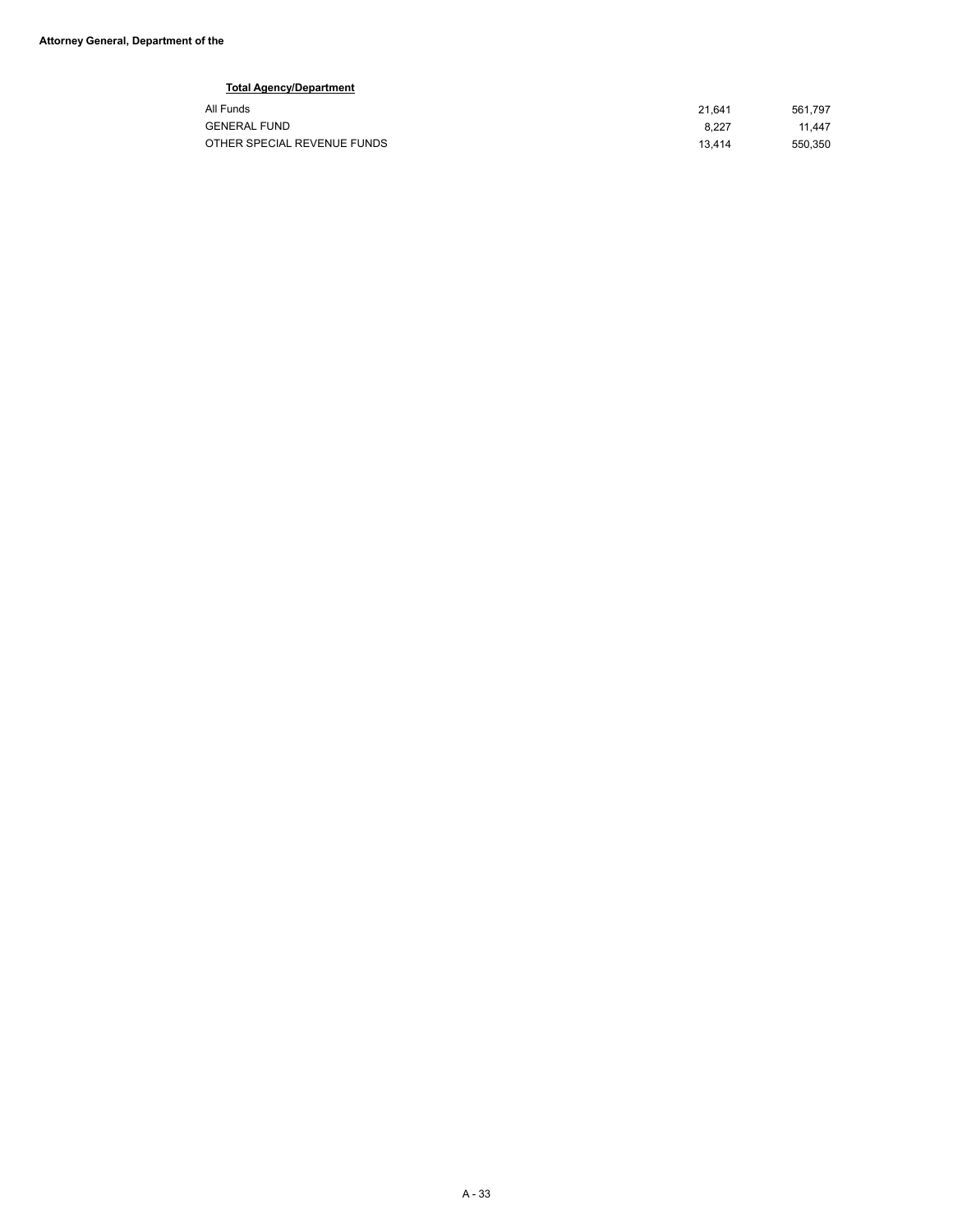# This page left intentionally blank.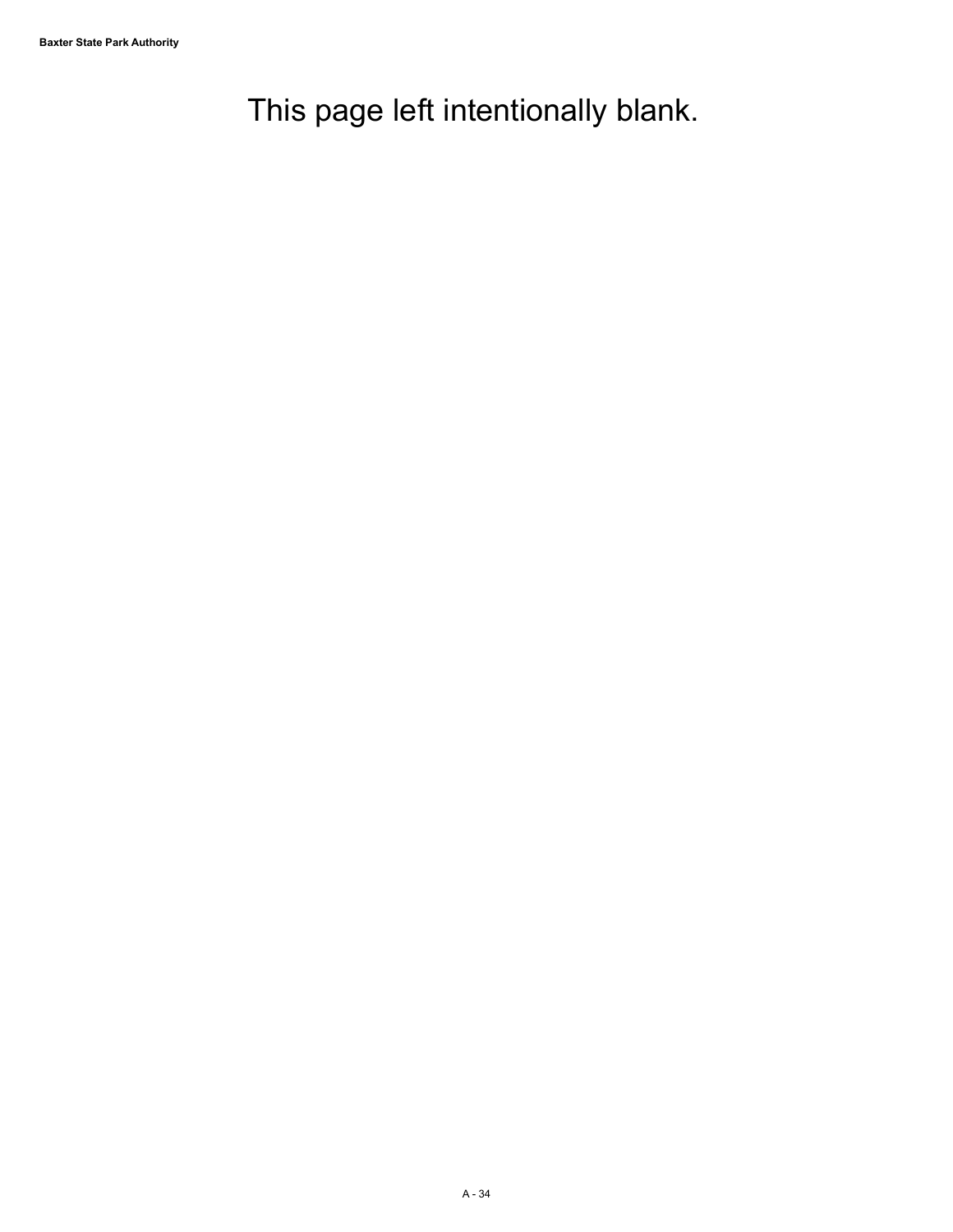|             | <b>BAXTER STATE PARK AUTHORITY 0253</b>                                                                                                                                                                                                                                                                                                                                                                                                        |       |             |         |
|-------------|------------------------------------------------------------------------------------------------------------------------------------------------------------------------------------------------------------------------------------------------------------------------------------------------------------------------------------------------------------------------------------------------------------------------------------------------|-------|-------------|---------|
|             |                                                                                                                                                                                                                                                                                                                                                                                                                                                |       | 2021-22     | 2022-23 |
| Initiative: | Provides funding for increasing the weeks of 2 seasonal Baxter Park Customer Representative<br>positions from 23 weeks to 24 weeks to ensure full season coverage at the visitor center and provides<br>funding for related All Other costs.                                                                                                                                                                                                   |       |             |         |
|             | OTHER SPECIAL REVENUE FUNDS                                                                                                                                                                                                                                                                                                                                                                                                                    |       |             |         |
|             | Positions - FTE COUNT                                                                                                                                                                                                                                                                                                                                                                                                                          |       |             | 0.040   |
|             | <b>Personal Services</b>                                                                                                                                                                                                                                                                                                                                                                                                                       |       |             | 1,949   |
|             | All Other                                                                                                                                                                                                                                                                                                                                                                                                                                      |       |             | 58      |
|             |                                                                                                                                                                                                                                                                                                                                                                                                                                                | Total | $\mathbf 0$ | 2,007   |
| Initiative: | Establishes one Parks Maintenance Coordinator position for 31 weeks to support that park's efforts to<br>address deferred maintenance on park infrastructure including those areas that affect public safety and<br>the protection of natural resources and provides funding for related All Other costs.                                                                                                                                      |       |             |         |
|             | OTHER SPECIAL REVENUE FUNDS                                                                                                                                                                                                                                                                                                                                                                                                                    |       |             |         |
|             | Positions - FTE COUNT                                                                                                                                                                                                                                                                                                                                                                                                                          |       | 0.596       | 0.596   |
|             | <b>Personal Services</b>                                                                                                                                                                                                                                                                                                                                                                                                                       |       | 15,377      | 49,699  |
|             | All Other                                                                                                                                                                                                                                                                                                                                                                                                                                      |       | 453         | 1,462   |
|             |                                                                                                                                                                                                                                                                                                                                                                                                                                                |       |             |         |
| Initiative: | Continues and makes permanent one Management Analyst II position previously continued by<br>Financial Order 001654 F2 and provides funding for related All Other costs.                                                                                                                                                                                                                                                                        | Total | 15,830      | 51,161  |
|             | OTHER SPECIAL REVENUE FUNDS                                                                                                                                                                                                                                                                                                                                                                                                                    |       |             |         |
|             | Positions - LEGISLATIVE COUNT                                                                                                                                                                                                                                                                                                                                                                                                                  |       |             | 1.000   |
|             | <b>Personal Services</b>                                                                                                                                                                                                                                                                                                                                                                                                                       |       |             | 104,076 |
|             | All Other                                                                                                                                                                                                                                                                                                                                                                                                                                      |       |             | 3,061   |
|             |                                                                                                                                                                                                                                                                                                                                                                                                                                                |       | $\mathbf 0$ |         |
| Initiative: | Establishes one seasonal Baxter Park Campground Ranger position for 26 weeks to add search and<br>rescue and natural resource interpretation capacity on Katahdin and provides funding for related All<br>Other costs.                                                                                                                                                                                                                         | Total |             | 107,137 |
|             |                                                                                                                                                                                                                                                                                                                                                                                                                                                |       |             |         |
|             | OTHER SPECIAL REVENUE FUNDS                                                                                                                                                                                                                                                                                                                                                                                                                    |       |             |         |
|             | Positions - FTE COUNT                                                                                                                                                                                                                                                                                                                                                                                                                          |       | 0.500       | 0.500   |
|             | <b>Personal Services</b>                                                                                                                                                                                                                                                                                                                                                                                                                       |       | 10,849      | 35,266  |
|             | All Other                                                                                                                                                                                                                                                                                                                                                                                                                                      |       | 976         | 1,038   |
|             |                                                                                                                                                                                                                                                                                                                                                                                                                                                | Total | 11,825      | 36,304  |
| Initiative: | Provides funding for increasing the weeks of one seasonal Baxter Park Customer Representative<br>position from 24 weeks to 30 weeks, one seasonal Baxter Park Customer Representative position from<br>27 weeks to 30 weeks and one seasonal Baxter Park Customer Representative position from 24<br>weeks to 25 weeks to ensure sufficient gate coverage and enhance access for visitors and provides<br>funding for related All Other costs. |       |             |         |
|             | OTHER SPECIAL REVENUE FUNDS                                                                                                                                                                                                                                                                                                                                                                                                                    |       |             |         |
|             | Positions - FTE COUNT                                                                                                                                                                                                                                                                                                                                                                                                                          |       |             | 0.192   |
|             | <b>Personal Services</b>                                                                                                                                                                                                                                                                                                                                                                                                                       |       |             | 10,380  |
|             | All Other                                                                                                                                                                                                                                                                                                                                                                                                                                      |       |             | 305     |
|             |                                                                                                                                                                                                                                                                                                                                                                                                                                                | Total | 0           | 10,685  |
| Initiative: | Provides funding for increasing the weeks of one seasonal Baxter Park Campground Ranger position<br>from 24 weeks to 26 weeks to account for expanded spring training and provides funding for related All<br>Other costs.                                                                                                                                                                                                                     |       |             |         |
|             | OTHER SPECIAL REVENUE FUNDS                                                                                                                                                                                                                                                                                                                                                                                                                    |       |             |         |
|             | Positions - FTE COUNT                                                                                                                                                                                                                                                                                                                                                                                                                          |       | 0.038       | 0.038   |
|             | <b>Personal Services</b>                                                                                                                                                                                                                                                                                                                                                                                                                       |       | 2,599       | 2,720   |
|             | All Other                                                                                                                                                                                                                                                                                                                                                                                                                                      |       | 77          | 80      |
|             |                                                                                                                                                                                                                                                                                                                                                                                                                                                |       |             |         |
|             |                                                                                                                                                                                                                                                                                                                                                                                                                                                | Total | 2,676       | 2,800   |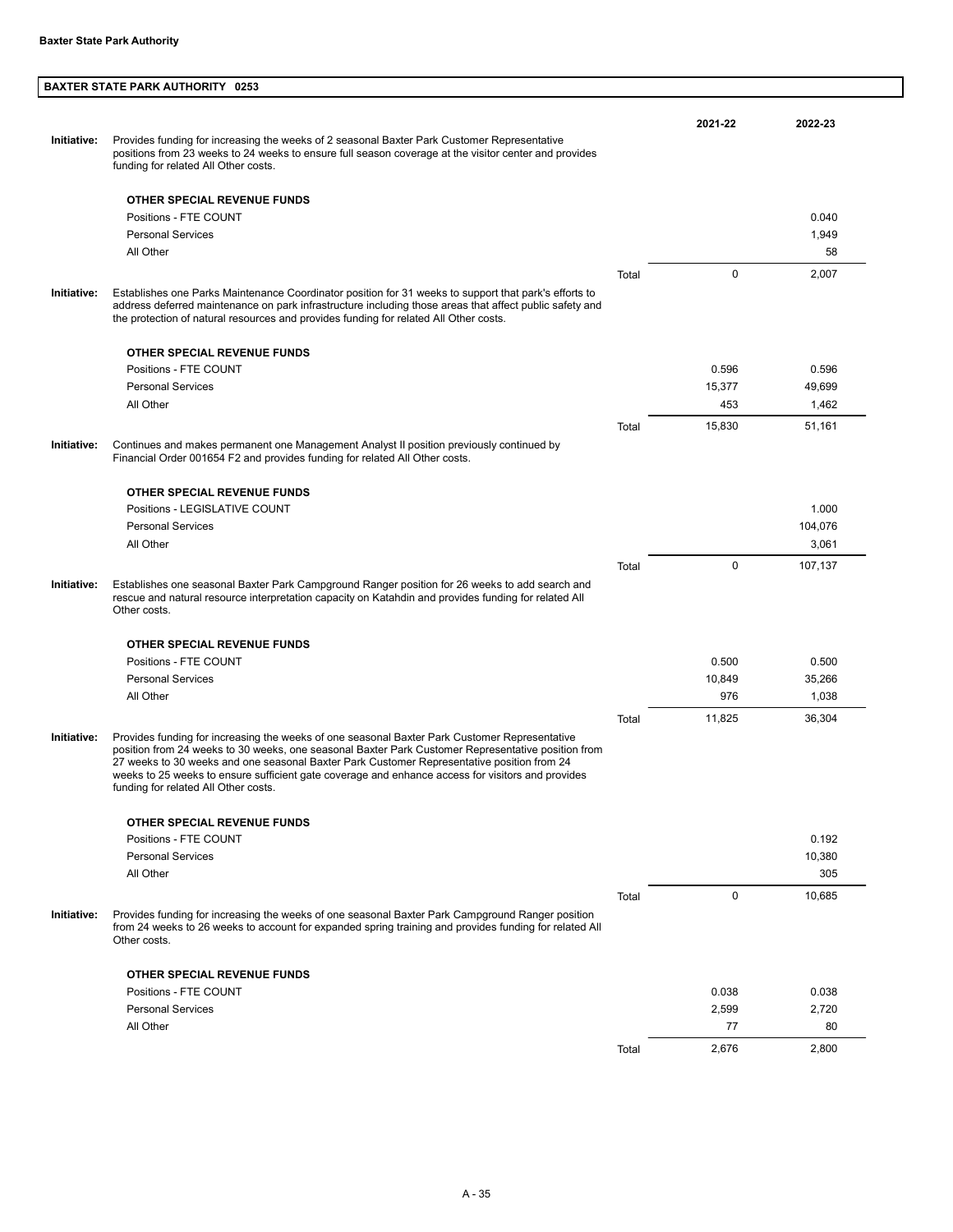2021-22 2022-23

#### Initiative: Provides funding for increasing the weeks of one seasonal Baxter Park Customer Representative position from 12 weeks to 14 weeks and one seasonal Baxter Park Customer Representative position from 15 weeks to 17 weeks to account for expanded spring training and provides funding for related All Other costs.

| OTHER SPECIAL REVENUE FUNDS                  |       |         |         |
|----------------------------------------------|-------|---------|---------|
| Positions - FTE COUNT                        |       | 0.077   | 0.077   |
| <b>Personal Services</b>                     |       | 4,099   | 4,231   |
| All Other                                    |       | 121     | 125     |
|                                              | Total | 4,220   | 4,356   |
|                                              |       | 2021-22 | 2022-23 |
| <b>Summary - OTHER SPECIAL REVENUE FUNDS</b> |       |         |         |
| Positions - LEGISLATIVE COUNT                |       |         | 1.000   |
| Positions - FTE COUNT                        |       | 1.211   | 1.443   |
| <b>Personal Services</b>                     |       | 32,924  | 208,321 |
| All Other                                    |       | 1,627   | 6,129   |
|                                              | Total | 34,551  | 214,450 |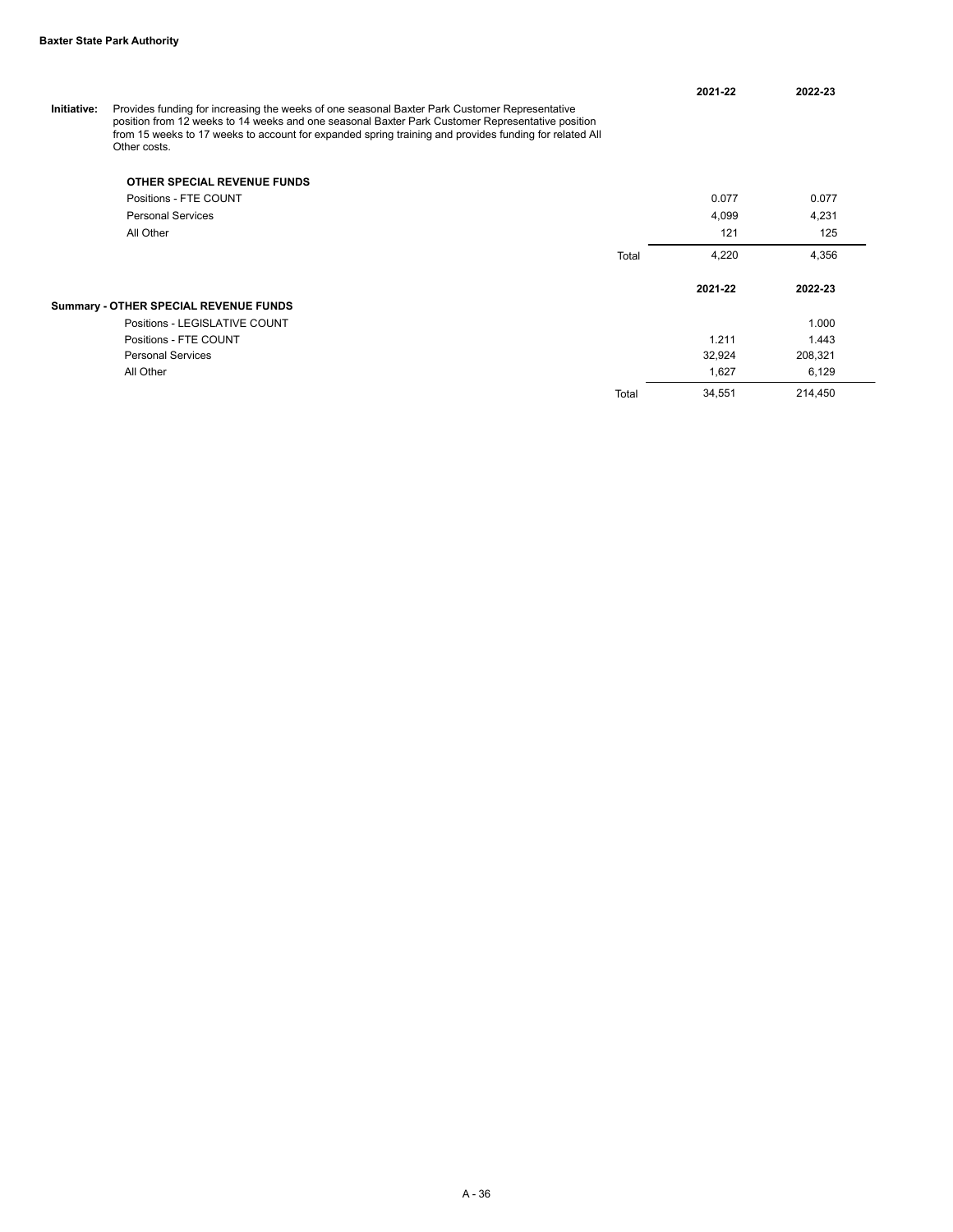## Total Agency/Department

All Funds 214,450 OTHER SPECIAL REVENUE FUNDS<br>
214,450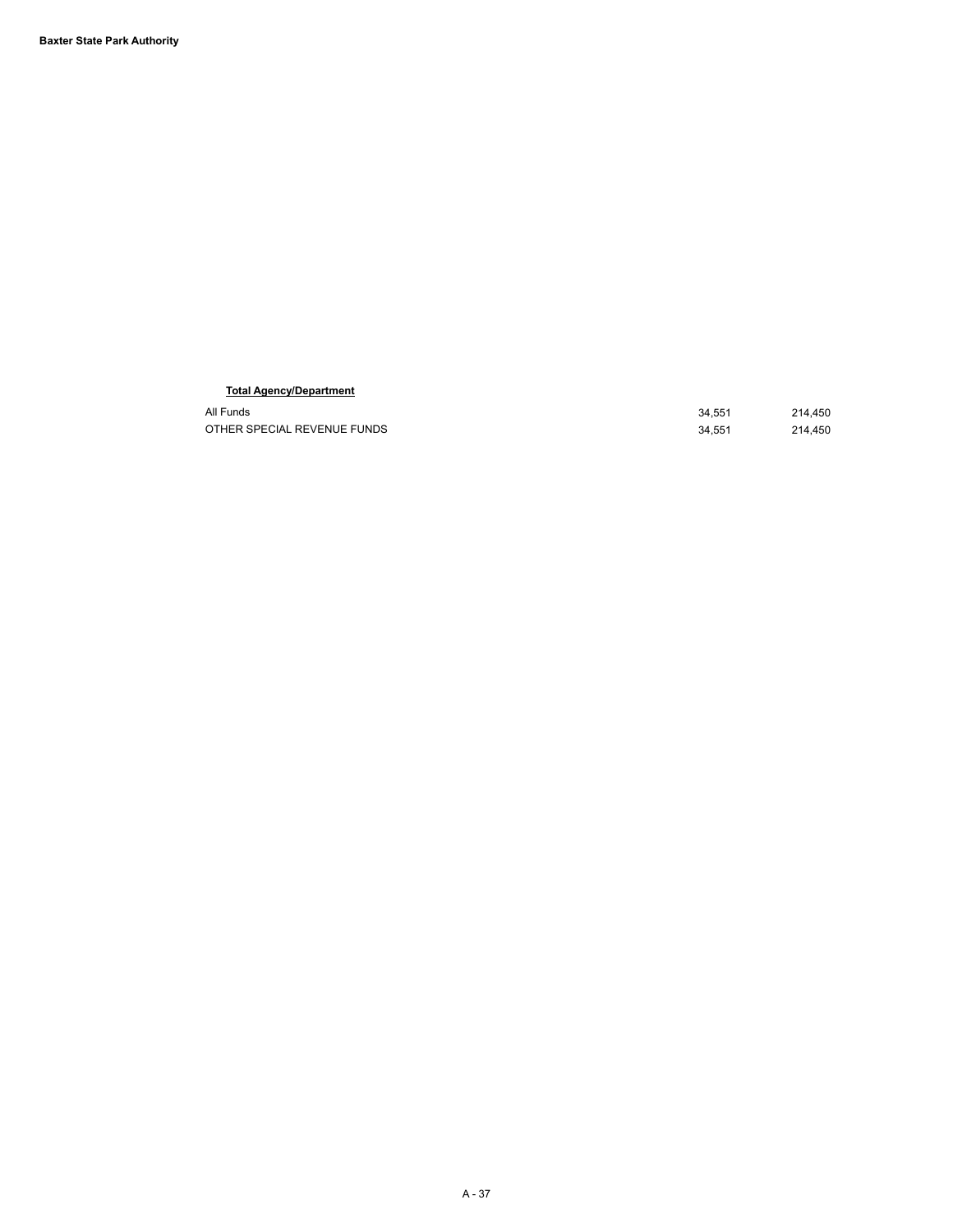|             | MAINE COMMUNITY COLLEGE SYSTEM - BOARD OF TRUSTEES 0556                                                                                                                                                                                           |       |             |            |
|-------------|---------------------------------------------------------------------------------------------------------------------------------------------------------------------------------------------------------------------------------------------------|-------|-------------|------------|
| Initiative: | Adjusts funding for scholarships based on anticipated dedicated revenues from slot machine proceeds<br>from the December 1, 2021 Revenue Forecasting Committee report.                                                                            |       | 2021-22     | 2022-23    |
|             |                                                                                                                                                                                                                                                   |       |             |            |
|             | OTHER SPECIAL REVENUE FUNDS<br>All Other                                                                                                                                                                                                          |       | 943,012     |            |
|             |                                                                                                                                                                                                                                                   |       |             | (179, 822) |
| Initiative: | Provides ongoing funding for significant expansion of license-based programs within the Maine<br>Community College System nursing programs.                                                                                                       | Total | 943,012     | (179, 822) |
|             | <b>GENERAL FUND</b>                                                                                                                                                                                                                               |       |             |            |
|             | All Other                                                                                                                                                                                                                                         |       |             | 2,500,000  |
|             |                                                                                                                                                                                                                                                   | Total | $\mathbf 0$ | 2,500,000  |
|             |                                                                                                                                                                                                                                                   |       | 2021-22     | 2022-23    |
|             | <b>Summary - GENERAL FUND</b>                                                                                                                                                                                                                     |       |             |            |
|             | All Other                                                                                                                                                                                                                                         |       |             | 2,500,000  |
|             |                                                                                                                                                                                                                                                   | Total | $\mathbf 0$ | 2,500,000  |
|             | <b>Summary - OTHER SPECIAL REVENUE FUNDS</b><br>All Other                                                                                                                                                                                         |       | 943,012     |            |
|             |                                                                                                                                                                                                                                                   |       | 943,012     | (179, 822) |
|             |                                                                                                                                                                                                                                                   | Total |             | (179, 822) |
|             | MCCS FREE COMMUNITY COLLEGE - 2 ENROLLMENT YEARS Z335                                                                                                                                                                                             |       |             |            |
| Initiative: | Provide one-time funding for up to two years of free community college for all high school graduates in<br>the Classes of 2020, 2021, 2022 and 2023 who enroll in a Maine community college full-time in the fall<br>of 2022 or the fall of 2023. |       | 2021-22     | 2022-23    |
|             | OTHER SPECIAL REVENUE FUNDS                                                                                                                                                                                                                       |       |             |            |
|             | All Other                                                                                                                                                                                                                                         |       |             | 20,000,000 |
|             |                                                                                                                                                                                                                                                   | Total | $\pmb{0}$   | 20,000,000 |
|             |                                                                                                                                                                                                                                                   |       | 2021-22     | 2022-23    |
|             | Summary - OTHER SPECIAL REVENUE FUNDS<br>All Other                                                                                                                                                                                                |       |             | 20,000,000 |
|             |                                                                                                                                                                                                                                                   | Total | 0           | 20,000,000 |
|             |                                                                                                                                                                                                                                                   |       |             |            |
|             | <b>Total Agency/Department</b>                                                                                                                                                                                                                    |       |             |            |
|             | All Funds                                                                                                                                                                                                                                         |       | 943,012     | 22,320,178 |
|             | <b>GENERAL FUND</b><br>OTHER SPECIAL REVENUE FUNDS                                                                                                                                                                                                |       |             | 2,500,000  |
|             |                                                                                                                                                                                                                                                   |       | 943,012     | 19,820,178 |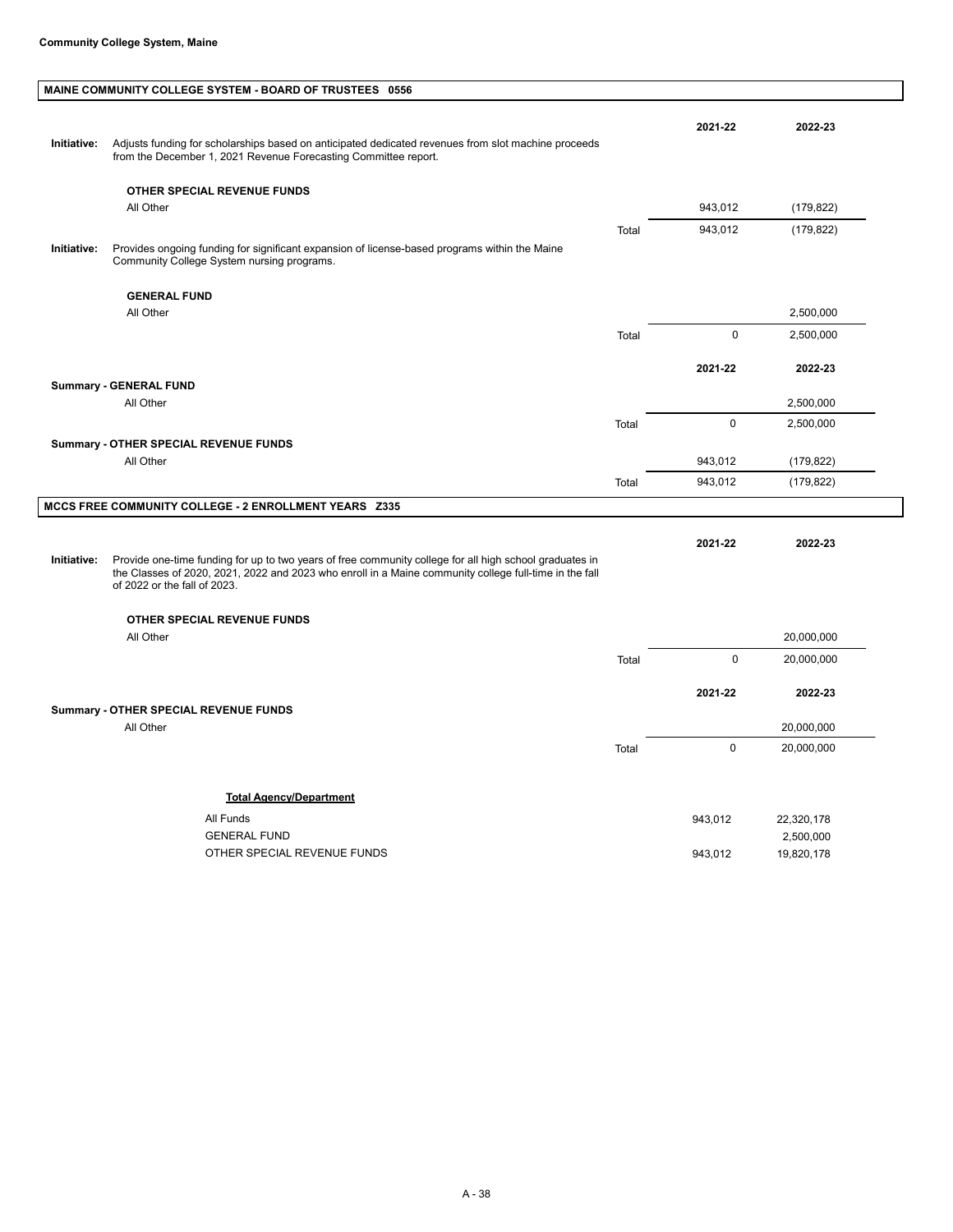|             | <b>ADMINISTRATION - CORRECTIONS 0141</b>                                                                                         |       |                        |                    |  |
|-------------|----------------------------------------------------------------------------------------------------------------------------------|-------|------------------------|--------------------|--|
|             |                                                                                                                                  |       |                        |                    |  |
| Initiative: | Provides one-time funding for the lapel camera program.                                                                          |       | 2021-22                | 2022-23            |  |
|             |                                                                                                                                  |       |                        |                    |  |
|             | <b>GENERAL FUND</b>                                                                                                              |       |                        |                    |  |
|             | All Other                                                                                                                        |       | 239,700                |                    |  |
|             |                                                                                                                                  | Total | 239,700                | $\mathbf 0$        |  |
| Initiative: | Provides funding for technology cost increases.                                                                                  |       |                        |                    |  |
|             | <b>GENERAL FUND</b>                                                                                                              |       |                        |                    |  |
|             | All Other                                                                                                                        |       | 979,665                | 905,521            |  |
|             |                                                                                                                                  | Total | 979,665                | 905,521            |  |
|             |                                                                                                                                  |       |                        |                    |  |
|             |                                                                                                                                  |       | 2021-22                | 2022-23            |  |
|             | <b>Summary - GENERAL FUND</b><br>All Other                                                                                       |       | 1,219,365              | 905,521            |  |
|             |                                                                                                                                  | Total | 1,219,365              | 905,521            |  |
|             | OFFICE OF VICTIM SERVICES 0046                                                                                                   |       |                        |                    |  |
|             |                                                                                                                                  |       |                        |                    |  |
|             |                                                                                                                                  |       | 2021-22                | 2022-23            |  |
| Initiative: | Adjusts funding in the Office of Victim Services. Funding authorized in Public Law 2017, chapter 431<br>sunset on June 30, 2021. |       |                        |                    |  |
|             | <b>GENERAL FUND</b>                                                                                                              |       |                        |                    |  |
|             | All Other                                                                                                                        |       | (150,000)              | (150,000)          |  |
|             |                                                                                                                                  | Total | (150,000)              | (150,000)          |  |
|             |                                                                                                                                  |       |                        |                    |  |
|             |                                                                                                                                  |       | 2021-22                | 2022-23            |  |
|             | <b>Summary - GENERAL FUND</b><br>All Other                                                                                       |       | (150,000)              | (150,000)          |  |
|             |                                                                                                                                  | Total | (150,000)              | (150,000)          |  |
|             |                                                                                                                                  |       |                        |                    |  |
|             | <b>Total Agency/Department</b>                                                                                                   |       |                        |                    |  |
|             | All Funds                                                                                                                        |       |                        |                    |  |
|             | <b>GENERAL FUND</b>                                                                                                              |       | 1,069,365<br>1,069,365 | 755,521<br>755,521 |  |
|             |                                                                                                                                  |       |                        |                    |  |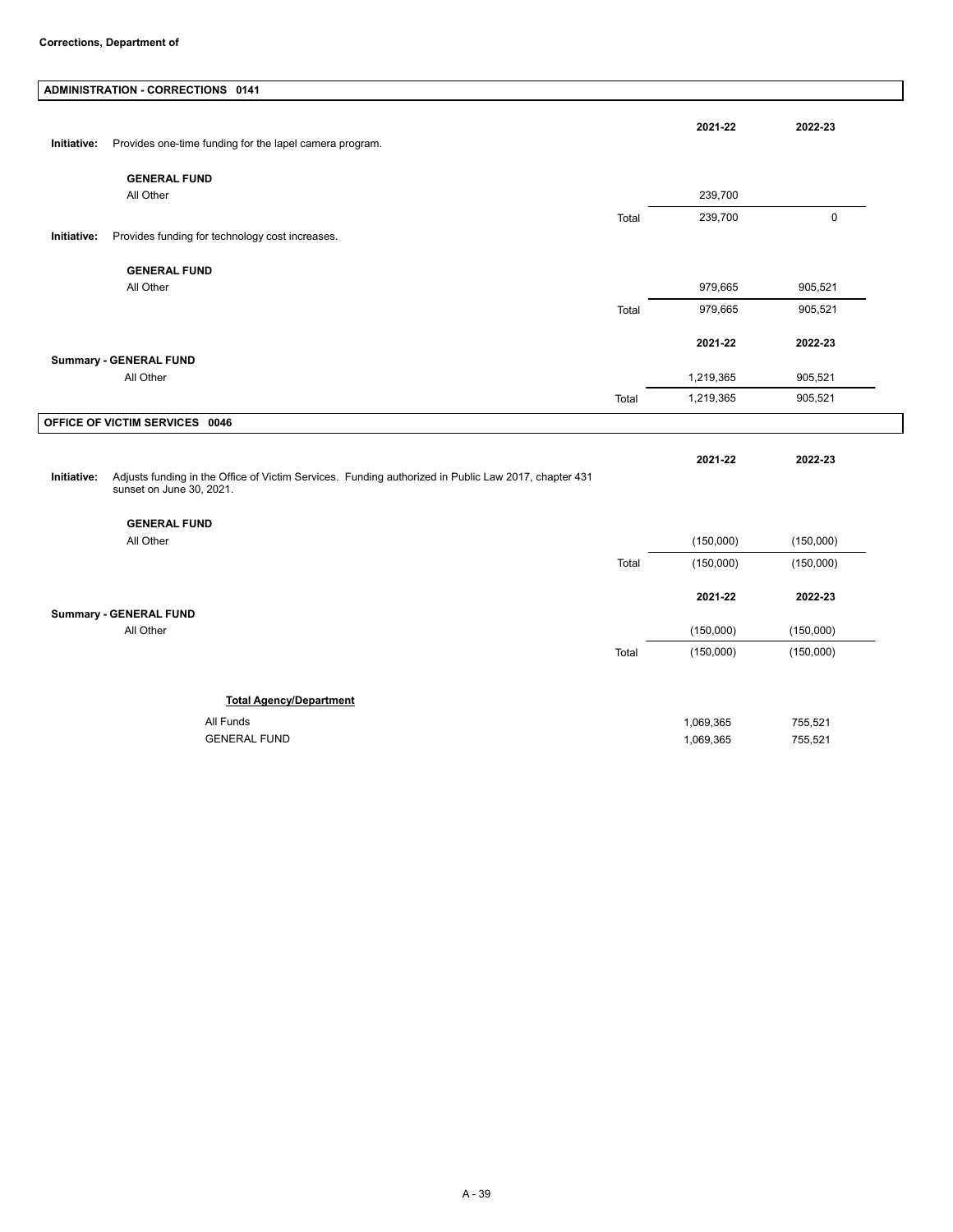|             | ADMINISTRATION - MAINE EMERGENCY MANAGEMENT AGENCY 0214                                                                                                                                   |       |         |         |
|-------------|-------------------------------------------------------------------------------------------------------------------------------------------------------------------------------------------|-------|---------|---------|
| Initiative: | Provides funding for the approved reclassification of one Planning and Research Associate II position<br>to an Emergency Response Training Coordinator position retroactive to 7/30/2020. |       | 2021-22 | 2022-23 |
|             | <b>GENERAL FUND</b>                                                                                                                                                                       |       |         |         |
|             | <b>Personal Services</b>                                                                                                                                                                  |       | 1,315   | 1,122   |
|             |                                                                                                                                                                                           | Total | 1,315   | 1,122   |
|             | <b>FEDERAL EXPENDITURES FUND</b>                                                                                                                                                          |       |         |         |
|             | <b>Personal Services</b>                                                                                                                                                                  |       | 3,947   | 3,364   |
|             |                                                                                                                                                                                           | Total | 3,947   | 3,364   |
|             |                                                                                                                                                                                           |       | 2021-22 | 2022-23 |
|             | <b>Summary - GENERAL FUND</b>                                                                                                                                                             |       |         |         |
|             | <b>Personal Services</b>                                                                                                                                                                  |       | 1,315   | 1,122   |
|             |                                                                                                                                                                                           | Total | 1,315   | 1,122   |
|             | Summary - FEDERAL EXPENDITURES FUND                                                                                                                                                       |       |         |         |
|             | <b>Personal Services</b>                                                                                                                                                                  |       | 3,947   | 3,364   |
|             |                                                                                                                                                                                           | Total | 3,947   | 3,364   |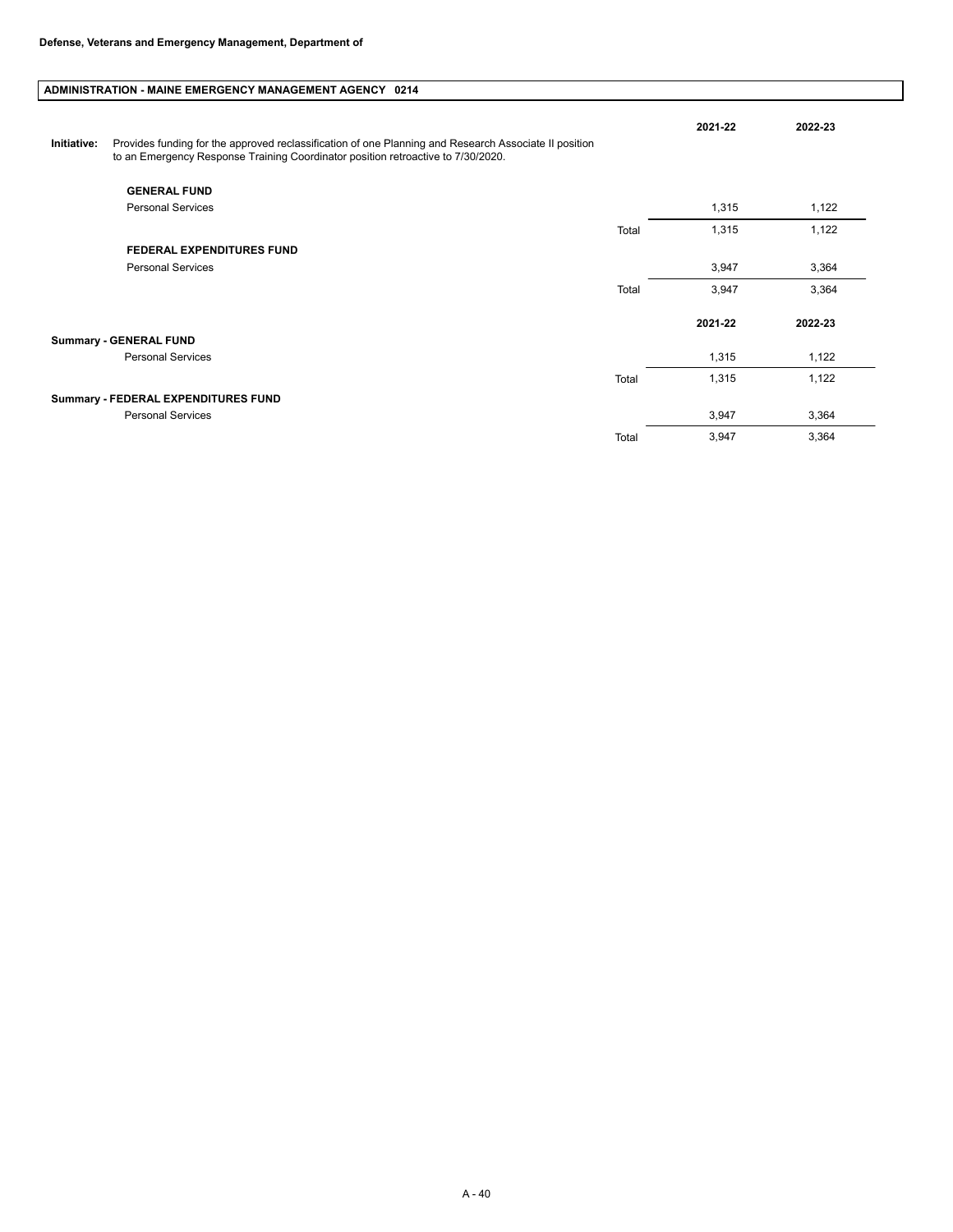|             | MILITARY TRAINING & OPERATIONS 0108                                                                                       |       |                |                  |
|-------------|---------------------------------------------------------------------------------------------------------------------------|-------|----------------|------------------|
|             |                                                                                                                           |       |                |                  |
| Initiative: | Provides funding for the approved reorganization of one Building Maintenance Superintendent position                      |       | 2021-22        | 2022-23          |
|             | to a Superintendent of Buildings position.                                                                                |       |                |                  |
|             | <b>GENERAL FUND</b>                                                                                                       |       |                |                  |
|             | <b>Personal Services</b>                                                                                                  |       | 409            | 2,747            |
|             |                                                                                                                           | Total | 409            | 2,747            |
|             | <b>FEDERAL EXPENDITURES FUND</b>                                                                                          |       |                |                  |
|             | <b>Personal Services</b>                                                                                                  |       | 1,226          | 8,242            |
| Initiative: | Provides funding for the approved reorganization of one Carpenter position to a Building Maintenance                      | Total | 1,226          | 8,242            |
|             | Coordinator position.                                                                                                     |       |                |                  |
|             | <b>GENERAL FUND</b>                                                                                                       |       |                |                  |
|             | <b>Personal Services</b>                                                                                                  |       | 274            | 1,093            |
|             |                                                                                                                           | Total | 274            | 1,093            |
|             | <b>FEDERAL EXPENDITURES FUND</b>                                                                                          |       |                |                  |
|             | <b>Personal Services</b>                                                                                                  |       | 821            | 3,283            |
|             |                                                                                                                           | Total | 821            | 3,283            |
| Initiative: | Provides funding for the approved reorganization of one Civil Engineer II position to a Civil Engineer III<br>position.   |       |                |                  |
|             |                                                                                                                           |       |                |                  |
|             | <b>FEDERAL EXPENDITURES FUND</b>                                                                                          |       |                |                  |
|             | <b>Personal Services</b>                                                                                                  |       | 1,677<br>1,677 | 10,645<br>10,645 |
| Initiative: | Provides funding for the approved reorganization of one Custodial Worker III position to an Executive                     | Total |                |                  |
|             | Housekeeper position.                                                                                                     |       |                |                  |
|             | <b>GENERAL FUND</b>                                                                                                       |       |                |                  |
|             | <b>Personal Services</b>                                                                                                  |       | 188            | 1,249            |
|             |                                                                                                                           | Total | 188            | 1,249            |
|             | <b>FEDERAL EXPENDITURES FUND</b>                                                                                          |       |                |                  |
|             | <b>Personal Services</b>                                                                                                  |       | 564            | 3,751            |
|             |                                                                                                                           | Total | 564            | 3,751            |
| Initiative: | Provides funding for the approved reorganization of 3 Custodial Worker II positions to 3 Building<br>Custodian positions. |       |                |                  |
|             |                                                                                                                           |       |                |                  |
|             | <b>GENERAL FUND</b><br><b>Personal Services</b>                                                                           |       | 637            | 2,547            |
|             |                                                                                                                           | Total | 637            | 2,547            |
|             | <b>FEDERAL EXPENDITURES FUND</b>                                                                                          |       |                |                  |
|             | <b>Personal Services</b>                                                                                                  |       | 1,908          | 7,627            |
|             |                                                                                                                           | Total | 1,908          | 7,627            |
| Initiative: | Provides funding for the approved reorganization of one Office Specialist I to a Contract/Grant<br>Specialist position.   |       |                |                  |
|             |                                                                                                                           |       |                |                  |
|             | <b>GENERAL FUND</b>                                                                                                       |       |                |                  |
|             | <b>Personal Services</b>                                                                                                  |       | 322            | 1,939            |
|             |                                                                                                                           | Total | 322            | 1,939            |
|             | <b>FEDERAL EXPENDITURES FUND</b><br><b>Personal Services</b>                                                              |       | 965            | 5,810            |
|             |                                                                                                                           | Total | 965            | 5,810            |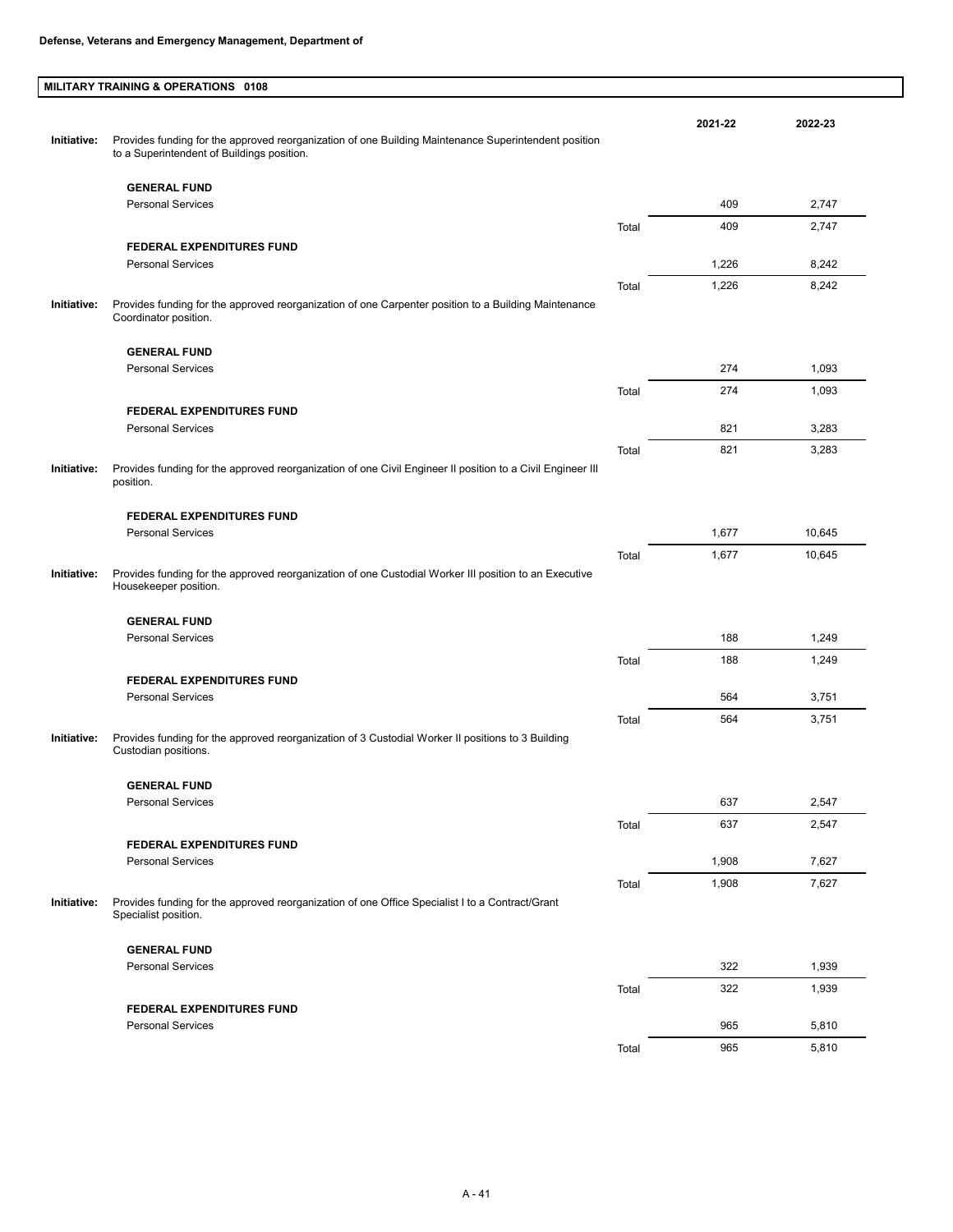| Initiative: | Provides funding for custodial service contracts at Armories and Readiness Centers across the State                                               |       | 2021-22     | 2022-23 |
|-------------|---------------------------------------------------------------------------------------------------------------------------------------------------|-------|-------------|---------|
|             | that currently do not have a custodian or custodial services contract.                                                                            |       |             |         |
|             | <b>GENERAL FUND</b>                                                                                                                               |       |             |         |
|             | All Other                                                                                                                                         |       | 20,000      | 81,000  |
|             |                                                                                                                                                   | Total | 20,000      | 81,000  |
|             | <b>FEDERAL EXPENDITURES FUND</b>                                                                                                                  |       |             |         |
|             | All Other                                                                                                                                         |       | 23,200      | 94,000  |
|             |                                                                                                                                                   | Total | 23,200      | 94,000  |
| Initiative: | Provides funding to replace 2 leased vehicles with the Department of Administrative and Financial<br>Services, Central Fleet Management Division. |       |             |         |
|             | <b>GENERAL FUND</b>                                                                                                                               |       |             |         |
|             | All Other                                                                                                                                         |       |             | 15,108  |
|             |                                                                                                                                                   | Total | $\mathbf 0$ | 15,108  |
|             |                                                                                                                                                   |       | 2021-22     | 2022-23 |
|             | <b>Summary - GENERAL FUND</b>                                                                                                                     |       |             |         |

## Personal Services **1,830** 9,575 All Other 20,000 96,108 Total 21,830 105,683 Summary - FEDERAL EXPENDITURES FUND Personal Services 39,358 All Other 23,200 94,000 Total 30,361 133,358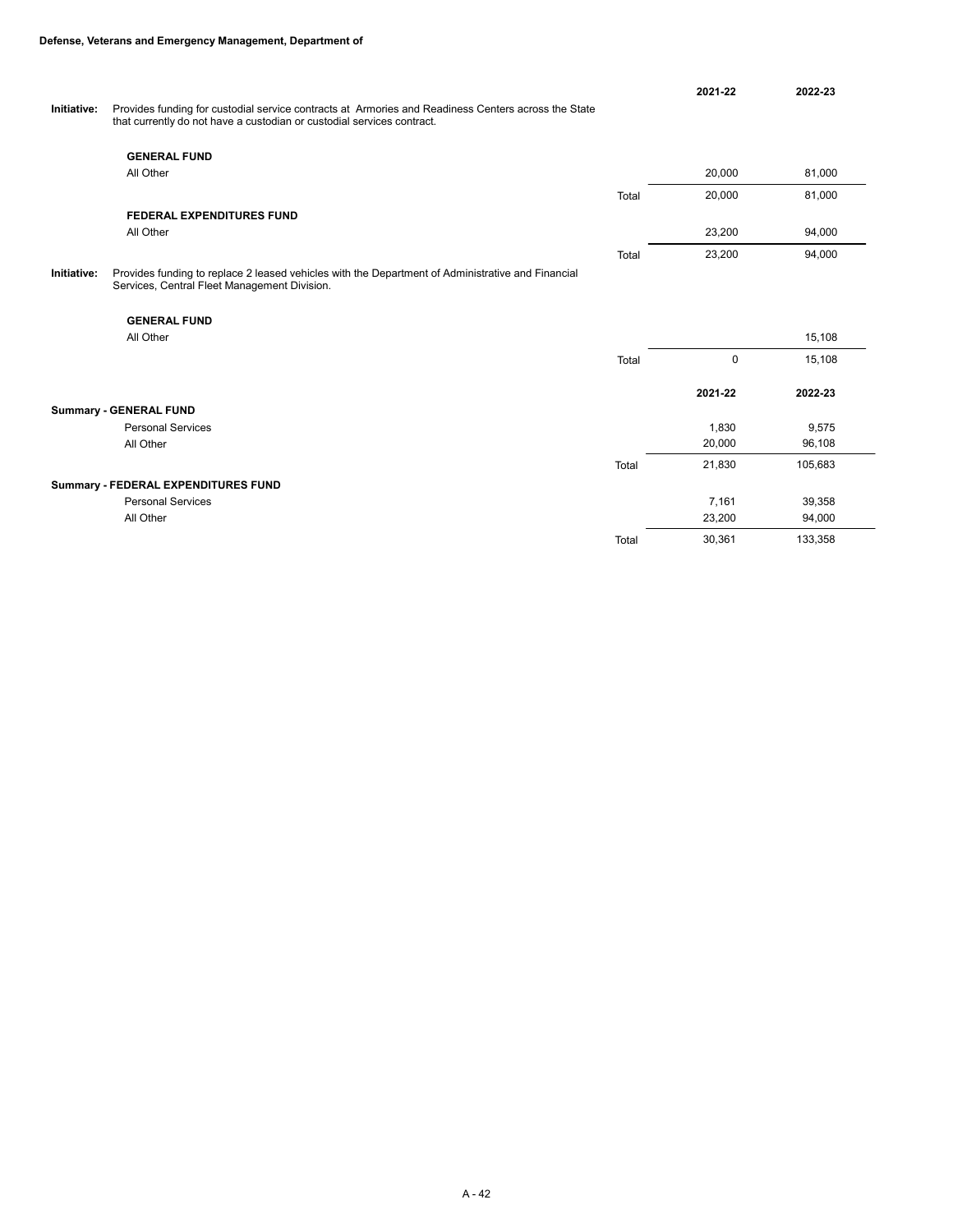|             | <b>VETERANS SERVICES 0110</b>                                                                                                                             |       |         |         |
|-------------|-----------------------------------------------------------------------------------------------------------------------------------------------------------|-------|---------|---------|
|             |                                                                                                                                                           |       | 2021-22 | 2022-23 |
| Initiative: | Provides funding to increase the hours of one part-time Office Associate II position from 40 hours to 80<br>hours.                                        |       |         |         |
|             | <b>GENERAL FUND</b>                                                                                                                                       |       |         |         |
|             | Positions - LEGISLATIVE COUNT                                                                                                                             |       | 0.500   | 0.500   |
|             | <b>Personal Services</b>                                                                                                                                  |       | 8,538   | 35,903  |
|             |                                                                                                                                                           | Total | 8,538   | 35,903  |
| Initiative: | Provides funding for the approved reorganization of 11 Veterans Services Officer positions from range<br>23 to range 25.                                  |       |         |         |
|             | <b>GENERAL FUND</b>                                                                                                                                       |       |         |         |
|             | <b>Personal Services</b>                                                                                                                                  |       | 31,386  | 135,717 |
|             |                                                                                                                                                           | Total | 31,386  | 135,717 |
| Initiative: | Provides funding for the approved reorganization of 3 Heavy Equipment Operator II positions to 3<br>Grounds & Equipment Supervisor positions.             |       |         |         |
|             | <b>GENERAL FUND</b>                                                                                                                                       |       |         |         |
|             | <b>Personal Services</b>                                                                                                                                  |       | 2,732   | 17,158  |
|             |                                                                                                                                                           | Total | 2,732   | 17,158  |
| Initiative: | Provides funding for the approved reorganization of 6 Groundskeeper II positions to 6 Heavy<br>Equipment Operator II positions.                           |       |         |         |
|             | <b>GENERAL FUND</b>                                                                                                                                       |       |         |         |
|             | <b>Personal Services</b>                                                                                                                                  |       | 8,038   | 34,368  |
|             |                                                                                                                                                           | Total | 8,038   | 34,368  |
| Initiative: | Provides funding for the approved reorganization of 2 Grounds & Equipment Supervisor positions to 2<br>Grounds & Equipment Maintenance Manager positions. |       |         |         |
|             | <b>GENERAL FUND</b>                                                                                                                                       |       |         |         |
|             | <b>Personal Services</b>                                                                                                                                  |       | 2,021   | 11,563  |
|             |                                                                                                                                                           | Total | 2,021   | 11,563  |
|             | <b>Summary - GENERAL FUND</b>                                                                                                                             |       | 2021-22 | 2022-23 |
|             | Positions - LEGISLATIVE COUNT                                                                                                                             |       | 0.500   | 0.500   |
|             | Personal Services                                                                                                                                         |       | 52,715  | 234,709 |
|             |                                                                                                                                                           | Total | 52,715  | 234,709 |
|             | <b>Total Agency/Department</b>                                                                                                                            |       |         |         |
|             | All Funds                                                                                                                                                 |       | 110,168 | 478,236 |
|             | <b>GENERAL FUND</b>                                                                                                                                       |       | 75,860  | 341,514 |
|             | FEDERAL EXPENDITURES FUND                                                                                                                                 |       | 34,308  | 136,722 |
|             |                                                                                                                                                           |       |         |         |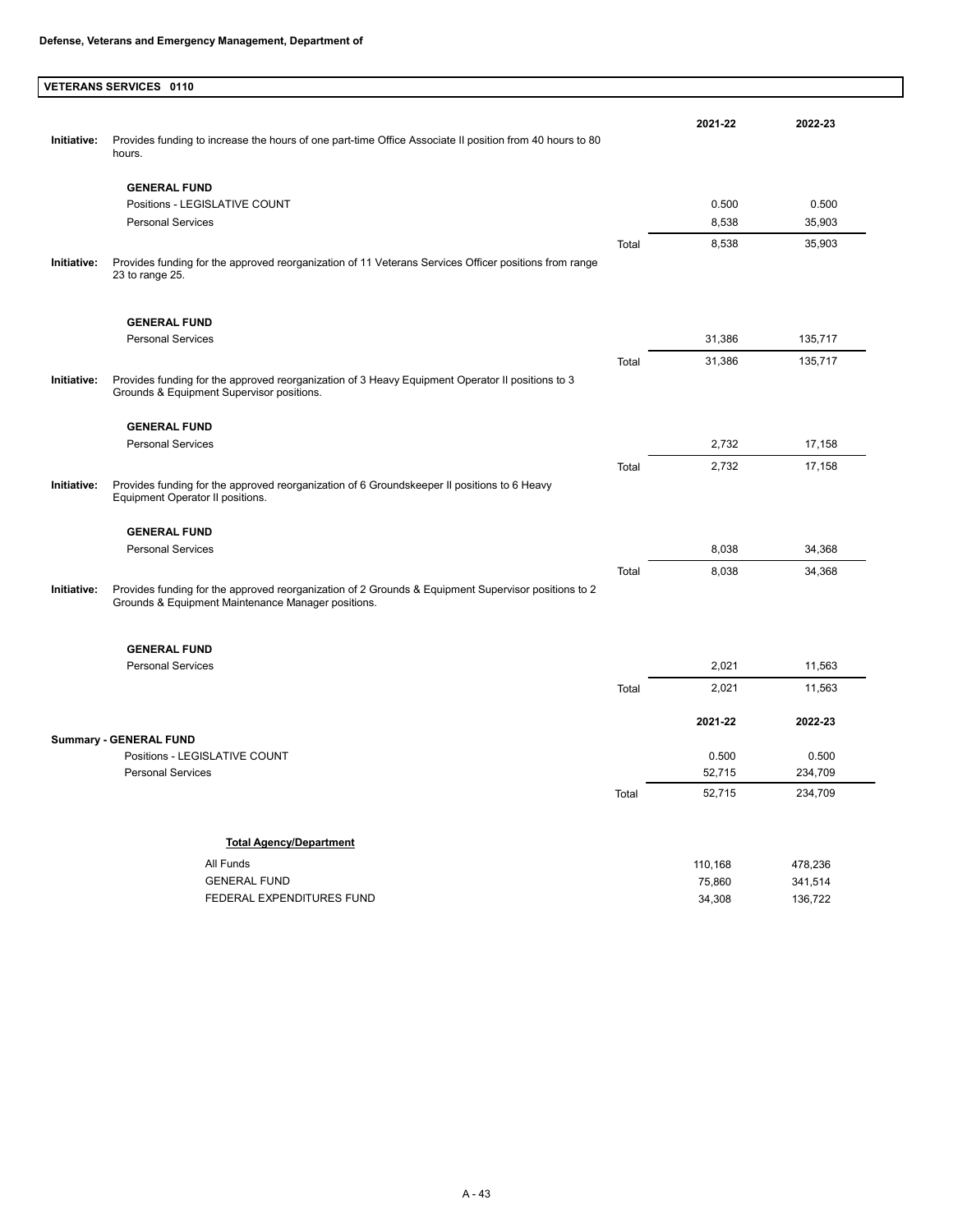|             | ADMINISTRATION - ECON & COMM DEV 0069                                                                                                                                                             |       |                |                |
|-------------|---------------------------------------------------------------------------------------------------------------------------------------------------------------------------------------------------|-------|----------------|----------------|
| Initiative: | Provides one-time funding for the Department of Economic and Community Development to cover<br>certain operating expenses for the Loring Development Authority of Maine.                          |       | 2021-22        | 2022-23        |
|             | <b>OTHER SPECIAL REVENUE FUNDS</b><br>All Other                                                                                                                                                   |       | 970,100        |                |
| Initiative: | Provides funding for the increased cost of centralized financial and human resource services provided<br>by the Department of Administrative and Financial Services.                              | Total | 970,100        | $\Omega$       |
|             | <b>GENERAL FUND</b><br>All Other                                                                                                                                                                  | Total | 9,198<br>9,198 | 9,198<br>9,198 |
|             | <b>Summary - GENERAL FUND</b>                                                                                                                                                                     |       | 2021-22        | 2022-23        |
|             | All Other                                                                                                                                                                                         | Total | 9,198<br>9,198 | 9,198<br>9,198 |
|             | <b>Summary - OTHER SPECIAL REVENUE FUNDS</b><br>All Other                                                                                                                                         |       | 970,100        |                |
|             |                                                                                                                                                                                                   | Total | 970,100        | $\mathbf 0$    |
|             | <b>BUSINESS DEVELOPMENT 0585</b>                                                                                                                                                                  |       |                |                |
| Initiative: | Provides funding for Department of Economic and Community Development to administer programs<br>for marketing and business attraction efforts on behalf of Loring Development Authority of Maine. |       | 2021-22        | 2022-23        |

|                               | <b>GENERAL FUND</b> |       |         |         |
|-------------------------------|---------------------|-------|---------|---------|
|                               | All Other           |       | 200,000 | 200,000 |
|                               |                     | Total | 200,000 | 200,000 |
|                               |                     |       | 2021-22 | 2022-23 |
| <b>Summary - GENERAL FUND</b> |                     |       |         |         |
|                               | All Other           |       | 200,000 | 200,000 |
|                               |                     | Total | 200,000 | 200,000 |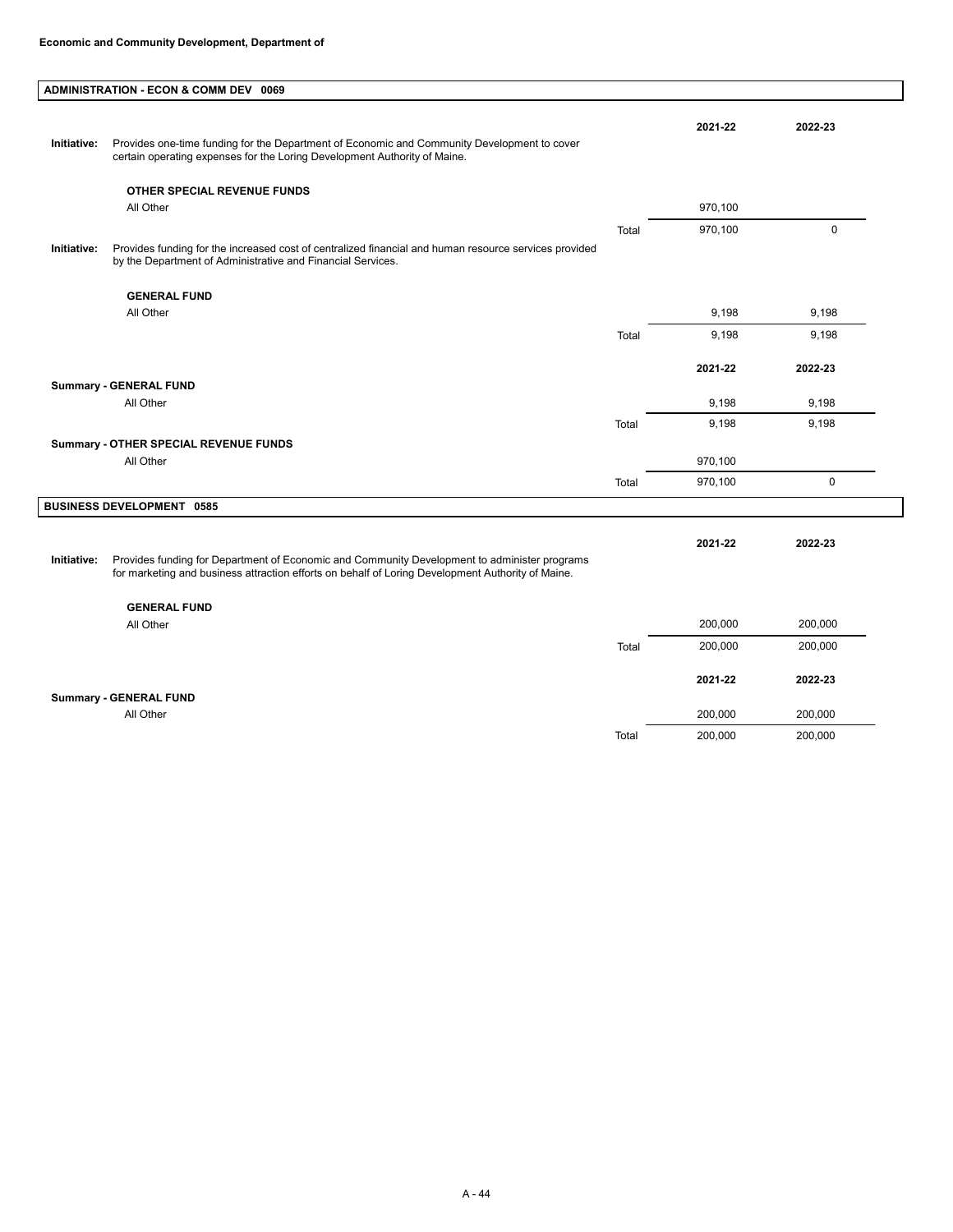|             | <b>HOUSING OPPORTUNITY PROGRAM Z336</b>                                                                                                                                                                                                                            |       |                      |                        |
|-------------|--------------------------------------------------------------------------------------------------------------------------------------------------------------------------------------------------------------------------------------------------------------------|-------|----------------------|------------------------|
|             |                                                                                                                                                                                                                                                                    |       |                      |                        |
| Initiative: | Provides funding for competitive grants to regional service providers to support town housing ordinance                                                                                                                                                            |       | 2021-22              | 2022-23                |
|             | development, planning board and public processes in each participating municipality.                                                                                                                                                                               |       |                      |                        |
|             | <b>GENERAL FUND</b>                                                                                                                                                                                                                                                |       |                      |                        |
|             | All Other                                                                                                                                                                                                                                                          |       |                      | 1,000,000              |
|             |                                                                                                                                                                                                                                                                    | Total | 0                    | 1,000,000              |
| Initiative: | Provides funding for community housing implementation grants to individual towns to support<br>community housing priorities.                                                                                                                                       |       |                      |                        |
|             | <b>GENERAL FUND</b>                                                                                                                                                                                                                                                |       |                      |                        |
|             | All Other                                                                                                                                                                                                                                                          |       |                      | 1,550,000              |
|             |                                                                                                                                                                                                                                                                    | Total | 0                    | 1,550,000              |
| Initiative: | Establishes 2 limited-period Public Service Coordinator II positions through June 8, 2024 and provides<br>funding for the associated All Other costs to administer the Housing Opportunity Program within the<br>Department of Economic and Community Development. |       |                      |                        |
|             | <b>GENERAL FUND</b>                                                                                                                                                                                                                                                |       |                      |                        |
|             | <b>Personal Services</b>                                                                                                                                                                                                                                           |       |                      | 243,874                |
|             | All Other                                                                                                                                                                                                                                                          |       |                      | 206,126                |
|             |                                                                                                                                                                                                                                                                    | Total | $\pmb{0}$            | 450,000                |
|             |                                                                                                                                                                                                                                                                    |       | 2021-22              | 2022-23                |
|             | <b>Summary - GENERAL FUND</b>                                                                                                                                                                                                                                      |       |                      |                        |
|             | <b>Personal Services</b><br>All Other                                                                                                                                                                                                                              |       |                      | 243,874<br>2,756,126   |
|             |                                                                                                                                                                                                                                                                    | Total | 0                    | 3,000,000              |
|             | MAINE ECONOMIC GROWTH COUNCIL 0727                                                                                                                                                                                                                                 |       |                      |                        |
|             |                                                                                                                                                                                                                                                                    |       |                      |                        |
|             |                                                                                                                                                                                                                                                                    |       | 2021-22              | 2022-23                |
| Initiative: | Provides funding to accommodate the increased costs associated with staff support for the Maine<br>Economic Growth Council.                                                                                                                                        |       |                      |                        |
|             | <b>GENERAL FUND</b>                                                                                                                                                                                                                                                |       |                      |                        |
|             | All Other                                                                                                                                                                                                                                                          |       | 35,000               | 35,000                 |
|             |                                                                                                                                                                                                                                                                    | Total | 35,000               | 35,000                 |
|             |                                                                                                                                                                                                                                                                    |       | 2021-22              | 2022-23                |
|             | <b>Summary - GENERAL FUND</b>                                                                                                                                                                                                                                      |       |                      |                        |
|             | All Other                                                                                                                                                                                                                                                          |       | 35,000               | 35,000                 |
|             |                                                                                                                                                                                                                                                                    | Total | 35,000               | 35,000                 |
|             | <b>Total Agency/Department</b>                                                                                                                                                                                                                                     |       |                      |                        |
|             | All Funds                                                                                                                                                                                                                                                          |       |                      |                        |
|             | <b>GENERAL FUND</b>                                                                                                                                                                                                                                                |       | 1,214,298<br>244,198 | 3,244,198<br>3,244,198 |
|             | OTHER SPECIAL REVENUE FUNDS                                                                                                                                                                                                                                        |       | 970,100              |                        |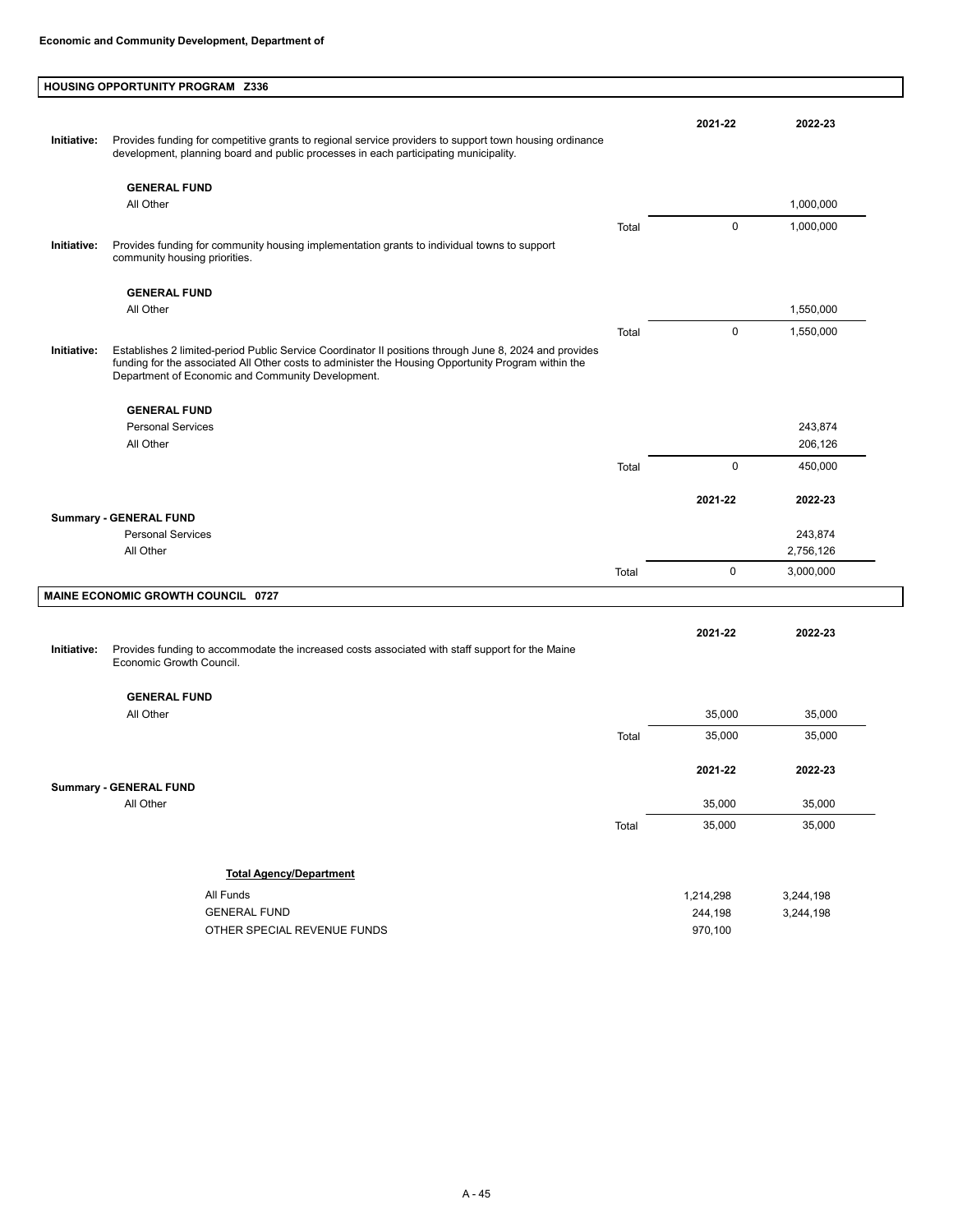|             | <b>ADULT EDUCATION 0364</b>                                                                          |       |             |           |  |
|-------------|------------------------------------------------------------------------------------------------------|-------|-------------|-----------|--|
|             |                                                                                                      |       |             |           |  |
|             |                                                                                                      |       | 2021-22     | 2022-23   |  |
| Initiative: | Establishes one Education Specialist III position to provide professional development and monitoring |       |             |           |  |
|             | and transfers funding from All Other to fund a portion of the position.                              |       |             |           |  |
|             | <b>GENERAL FUND</b>                                                                                  |       |             |           |  |
|             | Positions - LEGISLATIVE COUNT                                                                        |       |             | 1.000     |  |
|             | <b>Personal Services</b>                                                                             |       |             | 97,872    |  |
|             | All Other                                                                                            |       |             | (29, 614) |  |
|             |                                                                                                      | Total | $\mathsf 0$ | 68,258    |  |
| Initiative: | Provides one-time funding for a cost-effective data management system solution for local providers   |       |             |           |  |
|             | and the Adult Education office within the Department of Education.                                   |       |             |           |  |
|             |                                                                                                      |       |             |           |  |
|             | <b>GENERAL FUND</b>                                                                                  |       |             |           |  |
|             | All Other                                                                                            |       |             | 90,000    |  |
|             |                                                                                                      | Total | $\mathsf 0$ | 90,000    |  |
|             |                                                                                                      |       |             |           |  |
|             |                                                                                                      |       | 2021-22     | 2022-23   |  |
|             | <b>Summary - GENERAL FUND</b>                                                                        |       |             |           |  |
|             | Positions - LEGISLATIVE COUNT                                                                        |       |             | 1.000     |  |
|             | <b>Personal Services</b>                                                                             |       |             | 97,872    |  |
|             | All Other                                                                                            |       |             | 60,386    |  |
|             |                                                                                                      | Total | 0           | 158,258   |  |
|             | CHILD DEVELOPMENT SERVICES 0449                                                                      |       |             |           |  |
|             |                                                                                                      |       |             |           |  |
|             |                                                                                                      |       | 2021-22     | 2022-23   |  |
| Initiative: | Provides funding for increases in staff costs related to collective bargaining.                      |       |             |           |  |
|             |                                                                                                      |       |             |           |  |
|             | <b>GENERAL FUND</b>                                                                                  |       |             |           |  |
|             | All Other                                                                                            |       |             | 2,951,224 |  |
|             |                                                                                                      | Total | $\pmb{0}$   | 2,951,224 |  |
| Initiative: | Transfers funding from the General Purpose Aid for Local Schools program to the Child Development    |       |             |           |  |
|             | Services program within the same fund for the state share of MaineCare expenditures related to       |       |             |           |  |
|             | children served by Child Development Services.                                                       |       |             |           |  |
|             |                                                                                                      |       |             |           |  |
|             | <b>GENERAL FUND</b><br>All Other                                                                     |       |             | 800,000   |  |
|             |                                                                                                      |       |             |           |  |
|             |                                                                                                      | Total | 0           | 800,000   |  |
|             |                                                                                                      |       |             |           |  |
|             |                                                                                                      |       | 2021-22     | 2022-23   |  |
|             | <b>Summary - GENERAL FUND</b><br>All Other                                                           |       |             | 3,751,224 |  |
|             |                                                                                                      |       |             |           |  |
|             |                                                                                                      | Total | 0           | 3,751,224 |  |
|             | EDUCATION IN UNORGANIZED TERRITORY 0220                                                              |       |             |           |  |
|             |                                                                                                      |       |             |           |  |
|             |                                                                                                      |       | 2021-22     | 2022-23   |  |
| Initiative: | Eliminates one vacant Teacher Aide position, one vacant Janitor/Bus Driver position and one vacant   |       |             |           |  |
|             | Office Assistant II position.                                                                        |       |             |           |  |
|             |                                                                                                      |       |             |           |  |
|             | <b>GENERAL FUND</b><br>Positions - FTE COUNT                                                         |       |             | $-1.818$  |  |
|             | <b>Personal Services</b>                                                                             |       |             | (111,096) |  |
|             |                                                                                                      |       |             |           |  |
|             |                                                                                                      | Total | $\mathbf 0$ | (111,096) |  |
|             |                                                                                                      |       |             |           |  |
|             |                                                                                                      |       | 2021-22     | 2022-23   |  |
|             | <b>Summary - GENERAL FUND</b><br>Positions - FTE COUNT                                               |       |             | $-1.818$  |  |
|             | <b>Personal Services</b>                                                                             |       |             | (111,096) |  |
|             |                                                                                                      |       | 0           |           |  |
|             |                                                                                                      | Total |             | (111,096) |  |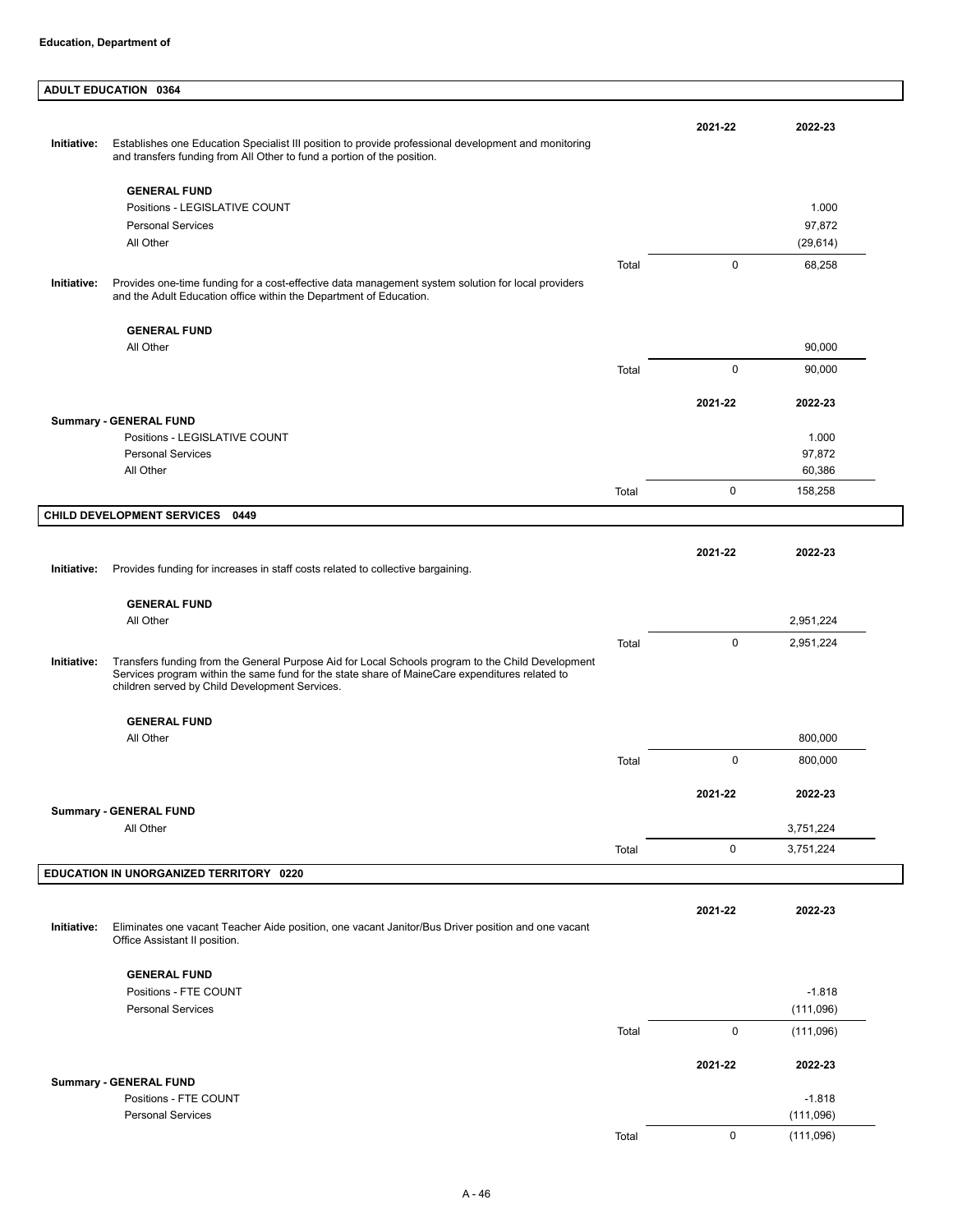|             | GENERAL PURPOSE AID FOR LOCAL SCHOOLS 0308                                                                                                                                                                                                                                                                                                                                                                                                                                                                                                                                                       |       |             |               |
|-------------|--------------------------------------------------------------------------------------------------------------------------------------------------------------------------------------------------------------------------------------------------------------------------------------------------------------------------------------------------------------------------------------------------------------------------------------------------------------------------------------------------------------------------------------------------------------------------------------------------|-------|-------------|---------------|
|             |                                                                                                                                                                                                                                                                                                                                                                                                                                                                                                                                                                                                  |       | 2021-22     | 2022-23       |
| Initiative: | Reallocates the cost of one Public Service Executive II position and one Director of Communications<br>position from 100% Leadership Team program to 50% Leadership Team program and 50% General<br>Purpose Aid for Local Schools program within the same fund and reallocates the costs of one Public<br>Service Executive II position from 100% Leadership Team program to 70% Leadership Team program<br>and 30% General Purpose Aid for Local Schools program within the same fund. Also reduces All<br>Other in the General Purpose Aid for Local Schools program to fund the reallocation. |       |             |               |
|             | <b>GENERAL FUND</b>                                                                                                                                                                                                                                                                                                                                                                                                                                                                                                                                                                              |       |             |               |
|             | <b>Personal Services</b>                                                                                                                                                                                                                                                                                                                                                                                                                                                                                                                                                                         |       | 57,892      | 268,600       |
|             | All Other                                                                                                                                                                                                                                                                                                                                                                                                                                                                                                                                                                                        |       | (57, 892)   | (268, 600)    |
|             |                                                                                                                                                                                                                                                                                                                                                                                                                                                                                                                                                                                                  | Total | $\mathbf 0$ | $\mathbf 0$   |
| Initiative: | Transfers funding from the General Purpose Aid for Local Schools program to the Child Development<br>Services program within the same fund for the state share of MaineCare expenditures related to<br>children served by Child Development Services.                                                                                                                                                                                                                                                                                                                                            |       |             |               |
|             | <b>GENERAL FUND</b>                                                                                                                                                                                                                                                                                                                                                                                                                                                                                                                                                                              |       |             |               |
|             | All Other                                                                                                                                                                                                                                                                                                                                                                                                                                                                                                                                                                                        |       |             | (800,000)     |
|             |                                                                                                                                                                                                                                                                                                                                                                                                                                                                                                                                                                                                  | Total | 0           | (800,000)     |
| Initiative: | Adjusts allocation to align with dedicated revenue as projected by the December 2021 Revenue<br>Forecasting Committee report.                                                                                                                                                                                                                                                                                                                                                                                                                                                                    |       |             |               |
|             | OTHER SPECIAL REVENUE FUNDS                                                                                                                                                                                                                                                                                                                                                                                                                                                                                                                                                                      |       |             |               |
|             | All Other                                                                                                                                                                                                                                                                                                                                                                                                                                                                                                                                                                                        |       | 8,553,235   | (1, 130, 164) |
|             |                                                                                                                                                                                                                                                                                                                                                                                                                                                                                                                                                                                                  | Total | 8,553,235   | (1, 130, 164) |
| Initiative: | Provides funding for the approved reorganization of one Public Service Coordinator I position from<br>range 25 to range 27 and reduces All Other to fund the reorganization.                                                                                                                                                                                                                                                                                                                                                                                                                     |       |             |               |
|             | <b>GENERAL FUND</b>                                                                                                                                                                                                                                                                                                                                                                                                                                                                                                                                                                              |       |             |               |
|             | <b>Personal Services</b>                                                                                                                                                                                                                                                                                                                                                                                                                                                                                                                                                                         |       | 1,887       | 7,547         |
|             | All Other                                                                                                                                                                                                                                                                                                                                                                                                                                                                                                                                                                                        |       | (1,887)     | (7, 547)      |
|             |                                                                                                                                                                                                                                                                                                                                                                                                                                                                                                                                                                                                  | Total | $\mathbf 0$ | 0             |
| Initiative: | Provides funding for additional high school and middle school programs through Jobs for Maine's<br>Graduates.                                                                                                                                                                                                                                                                                                                                                                                                                                                                                    |       |             |               |
|             | <b>GENERAL FUND</b>                                                                                                                                                                                                                                                                                                                                                                                                                                                                                                                                                                              |       |             |               |
|             | All Other                                                                                                                                                                                                                                                                                                                                                                                                                                                                                                                                                                                        |       |             | 336,000       |
|             |                                                                                                                                                                                                                                                                                                                                                                                                                                                                                                                                                                                                  | Total | 0           | 336,000       |
|             |                                                                                                                                                                                                                                                                                                                                                                                                                                                                                                                                                                                                  |       | 2021-22     | 2022-23       |
|             | <b>Summary - GENERAL FUND</b><br><b>Personal Services</b>                                                                                                                                                                                                                                                                                                                                                                                                                                                                                                                                        |       | 59,779      | 276,147       |
|             | All Other                                                                                                                                                                                                                                                                                                                                                                                                                                                                                                                                                                                        |       | (59, 779)   | (740, 147)    |
|             |                                                                                                                                                                                                                                                                                                                                                                                                                                                                                                                                                                                                  | Total | $\pmb{0}$   | (464,000)     |
|             | <b>Summary - OTHER SPECIAL REVENUE FUNDS</b>                                                                                                                                                                                                                                                                                                                                                                                                                                                                                                                                                     |       |             |               |
|             | All Other                                                                                                                                                                                                                                                                                                                                                                                                                                                                                                                                                                                        |       | 8,553,235   | (1, 130, 164) |
|             |                                                                                                                                                                                                                                                                                                                                                                                                                                                                                                                                                                                                  | Total | 8,553,235   | (1, 130, 164) |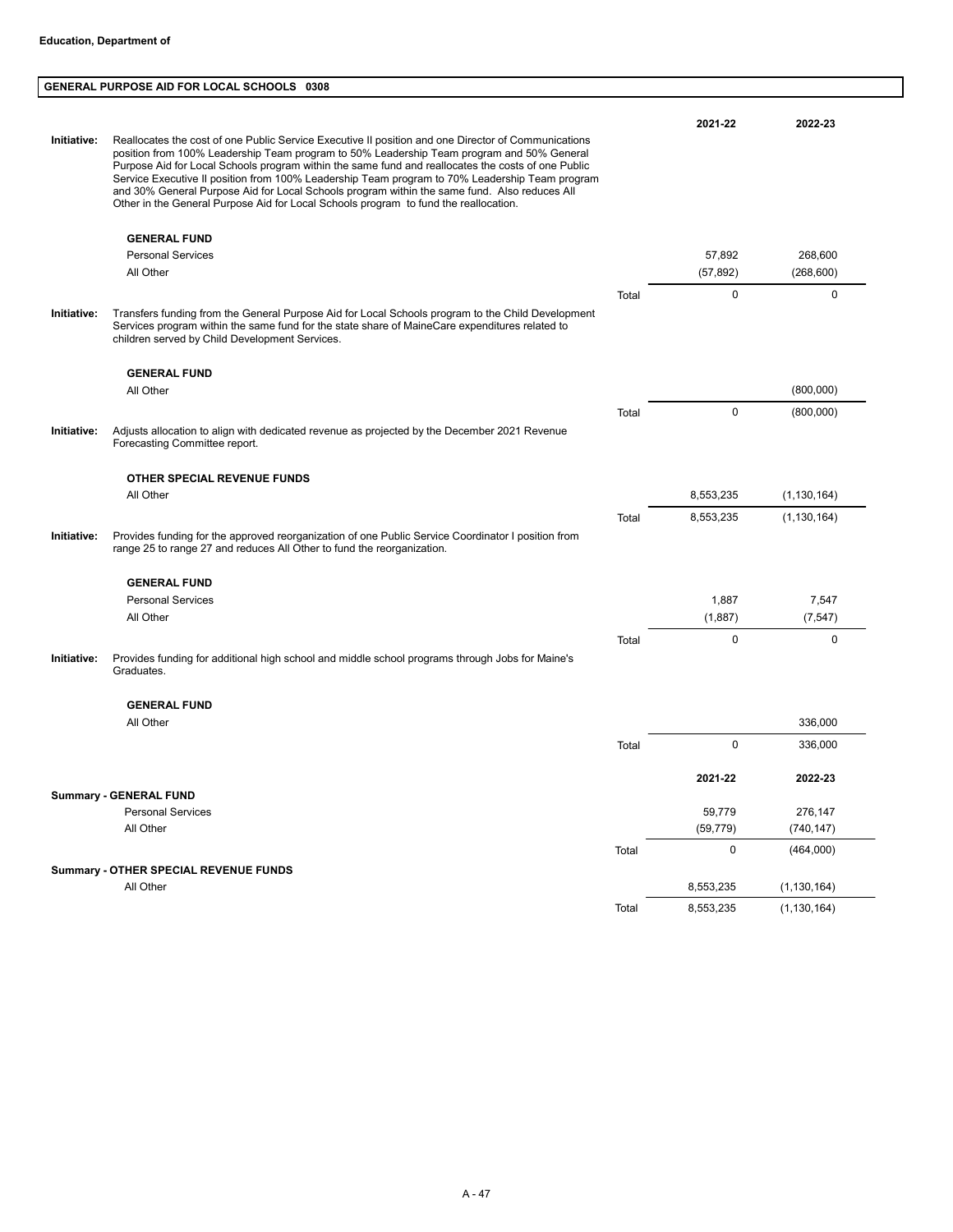|             | <b>HIGHER EDUCATION AND EDUCATOR SUPPORT SERVICES Z082</b>                                                                                                                                                                                                                                                                                                        |       |           |            |  |
|-------------|-------------------------------------------------------------------------------------------------------------------------------------------------------------------------------------------------------------------------------------------------------------------------------------------------------------------------------------------------------------------|-------|-----------|------------|--|
| Initiative: | Transfers one Regional Education Representative position and related All Other costs from the<br>Learning Systems Team program to the Higher Education and Educator Support Services program<br>within the same fund.                                                                                                                                             |       | 2021-22   | 2022-23    |  |
|             | <b>GENERAL FUND</b>                                                                                                                                                                                                                                                                                                                                               |       |           |            |  |
|             | Positions - LEGISLATIVE COUNT                                                                                                                                                                                                                                                                                                                                     |       | 1.000     | 1.000      |  |
|             | <b>Personal Services</b>                                                                                                                                                                                                                                                                                                                                          |       | 28,882    | 116,131    |  |
|             | All Other                                                                                                                                                                                                                                                                                                                                                         |       |           | 10,000     |  |
|             |                                                                                                                                                                                                                                                                                                                                                                   | Total | 28,882    | 126,131    |  |
| Initiative: | Provides funding for the approved reorganization of one Public Service Manager II position to a Public<br>Service Executive II position and transfers the position and related All Other costs from the Higher<br>Education and Educator Support Services program to the Office of Workforce Development and<br>Innovative Pathways program within the same fund. |       |           |            |  |
|             | <b>GENERAL FUND</b>                                                                                                                                                                                                                                                                                                                                               |       |           |            |  |
|             | Positions - LEGISLATIVE COUNT                                                                                                                                                                                                                                                                                                                                     |       | $-1.000$  | $-1.000$   |  |
|             | <b>Personal Services</b>                                                                                                                                                                                                                                                                                                                                          |       | (31, 797) | (133, 449) |  |
|             | All Other                                                                                                                                                                                                                                                                                                                                                         |       | (500)     | (2,000)    |  |
|             |                                                                                                                                                                                                                                                                                                                                                                   | Total | (32, 297) | (135, 449) |  |
|             |                                                                                                                                                                                                                                                                                                                                                                   |       | 2021-22   | 2022-23    |  |
|             | <b>Summary - GENERAL FUND</b>                                                                                                                                                                                                                                                                                                                                     |       |           |            |  |
|             | Positions - LEGISLATIVE COUNT                                                                                                                                                                                                                                                                                                                                     |       |           |            |  |
|             | <b>Personal Services</b>                                                                                                                                                                                                                                                                                                                                          |       | (2,915)   | (17, 318)  |  |
|             | All Other                                                                                                                                                                                                                                                                                                                                                         |       | (500)     | 8,000      |  |
|             |                                                                                                                                                                                                                                                                                                                                                                   | Total | (3, 415)  | (9,318)    |  |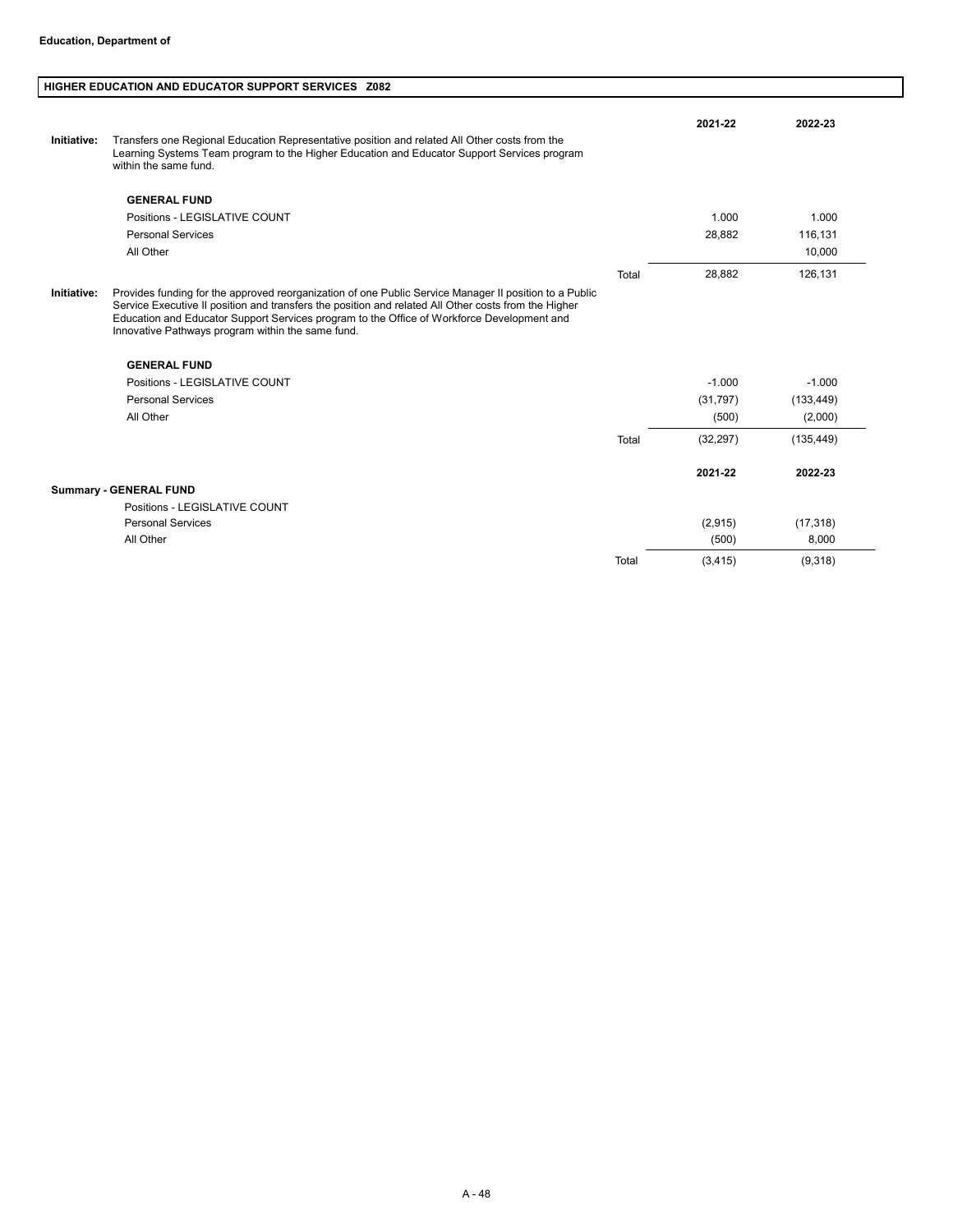| <b>LEADERSHIP TEAM Z077</b> |                                                                                                                                                                                                                                                                                                                                                                                                                                                                                                                                                                                                  |       |             |            |  |  |
|-----------------------------|--------------------------------------------------------------------------------------------------------------------------------------------------------------------------------------------------------------------------------------------------------------------------------------------------------------------------------------------------------------------------------------------------------------------------------------------------------------------------------------------------------------------------------------------------------------------------------------------------|-------|-------------|------------|--|--|
|                             |                                                                                                                                                                                                                                                                                                                                                                                                                                                                                                                                                                                                  |       |             |            |  |  |
|                             |                                                                                                                                                                                                                                                                                                                                                                                                                                                                                                                                                                                                  |       | 2021-22     | 2022-23    |  |  |
| Initiative:                 | Continues and makes permanent one Public Service Executive III position, previously established by<br>financial order in fiscal year 2021-22, reorganizes the position to an Associate Commissioner of Public<br>Education position and provides funding for related All Other costs.                                                                                                                                                                                                                                                                                                            |       |             |            |  |  |
|                             |                                                                                                                                                                                                                                                                                                                                                                                                                                                                                                                                                                                                  |       |             |            |  |  |
|                             | <b>GENERAL FUND</b>                                                                                                                                                                                                                                                                                                                                                                                                                                                                                                                                                                              |       |             |            |  |  |
|                             | Positions - LEGISLATIVE COUNT                                                                                                                                                                                                                                                                                                                                                                                                                                                                                                                                                                    |       | 1.000       | 1.000      |  |  |
|                             | <b>Personal Services</b>                                                                                                                                                                                                                                                                                                                                                                                                                                                                                                                                                                         |       | 48,949      | 196,913    |  |  |
|                             | All Other                                                                                                                                                                                                                                                                                                                                                                                                                                                                                                                                                                                        |       | 2,461       | 8,245      |  |  |
|                             |                                                                                                                                                                                                                                                                                                                                                                                                                                                                                                                                                                                                  | Total | 51,410      | 205,158    |  |  |
| Initiative:                 | Transfers one Contract/Grant Specialist position and one Office Associate II position from the Learning<br>Systems Team program, Federal Expenditures Fund to the Leadership Team program, General Fund<br>and provides funding in All Other in the Learning Systems Team program, Federal Expenditures Fund<br>for allowable costs that support the work of the grant.                                                                                                                                                                                                                          |       |             |            |  |  |
|                             | <b>GENERAL FUND</b>                                                                                                                                                                                                                                                                                                                                                                                                                                                                                                                                                                              |       |             |            |  |  |
|                             | Positions - LEGISLATIVE COUNT                                                                                                                                                                                                                                                                                                                                                                                                                                                                                                                                                                    |       | 2.000       | 2.000      |  |  |
|                             | <b>Personal Services</b>                                                                                                                                                                                                                                                                                                                                                                                                                                                                                                                                                                         |       | 36,500      | 153,393    |  |  |
|                             |                                                                                                                                                                                                                                                                                                                                                                                                                                                                                                                                                                                                  |       |             |            |  |  |
|                             |                                                                                                                                                                                                                                                                                                                                                                                                                                                                                                                                                                                                  | Total | 36,500      | 153,393    |  |  |
| Initiative:                 | Reallocates the cost of one Public Service Executive II position and one Director of Communications<br>position from 100% Leadership Team program to 50% Leadership Team program and 50% General<br>Purpose Aid for Local Schools program within the same fund and reallocates the costs of one Public<br>Service Executive II position from 100% Leadership Team program to 70% Leadership Team program<br>and 30% General Purpose Aid for Local Schools program within the same fund. Also reduces All<br>Other in the General Purpose Aid for Local Schools program to fund the reallocation. |       |             |            |  |  |
|                             | <b>GENERAL FUND</b>                                                                                                                                                                                                                                                                                                                                                                                                                                                                                                                                                                              |       |             |            |  |  |
|                             | <b>Personal Services</b>                                                                                                                                                                                                                                                                                                                                                                                                                                                                                                                                                                         |       | (57, 892)   | (268, 600) |  |  |
|                             |                                                                                                                                                                                                                                                                                                                                                                                                                                                                                                                                                                                                  | Total | (57, 892)   | (268, 600) |  |  |
|                             |                                                                                                                                                                                                                                                                                                                                                                                                                                                                                                                                                                                                  |       |             |            |  |  |
| Initiative:                 | Provides funding for the approved reorganization of one Public Service Coordinator II position to a<br>Public Service Manager II position.                                                                                                                                                                                                                                                                                                                                                                                                                                                       |       |             |            |  |  |
|                             |                                                                                                                                                                                                                                                                                                                                                                                                                                                                                                                                                                                                  |       |             |            |  |  |
|                             | <b>GENERAL FUND</b>                                                                                                                                                                                                                                                                                                                                                                                                                                                                                                                                                                              |       |             |            |  |  |
|                             | <b>Personal Services</b>                                                                                                                                                                                                                                                                                                                                                                                                                                                                                                                                                                         |       | 2,543       | 10,171     |  |  |
|                             |                                                                                                                                                                                                                                                                                                                                                                                                                                                                                                                                                                                                  |       |             |            |  |  |
| Initiative:                 | Provides funding for the approved reorganization of one Public Service Manager III position to a Public<br>Service Executive II position.                                                                                                                                                                                                                                                                                                                                                                                                                                                        | Total | 2,543       | 10,171     |  |  |
|                             |                                                                                                                                                                                                                                                                                                                                                                                                                                                                                                                                                                                                  |       |             |            |  |  |
|                             | <b>GENERAL FUND</b>                                                                                                                                                                                                                                                                                                                                                                                                                                                                                                                                                                              |       |             |            |  |  |
|                             | <b>Personal Services</b>                                                                                                                                                                                                                                                                                                                                                                                                                                                                                                                                                                         |       | 3,466       | 13,862     |  |  |
|                             |                                                                                                                                                                                                                                                                                                                                                                                                                                                                                                                                                                                                  | Total | 3,466       | 13,862     |  |  |
| Initiative:                 | Transfers 2 Regional Education Representative positions and related All Other costs from the<br>Leadership Team program to the Office of Innovation program within the same fund.                                                                                                                                                                                                                                                                                                                                                                                                                |       |             |            |  |  |
|                             | <b>GENERAL FUND</b>                                                                                                                                                                                                                                                                                                                                                                                                                                                                                                                                                                              |       |             |            |  |  |
|                             | Positions - LEGISLATIVE COUNT                                                                                                                                                                                                                                                                                                                                                                                                                                                                                                                                                                    |       | $-2.000$    | $-2.000$   |  |  |
|                             | <b>Personal Services</b>                                                                                                                                                                                                                                                                                                                                                                                                                                                                                                                                                                         |       | (58,087)    | (237, 187) |  |  |
|                             | All Other                                                                                                                                                                                                                                                                                                                                                                                                                                                                                                                                                                                        |       |             | (20,000)   |  |  |
|                             |                                                                                                                                                                                                                                                                                                                                                                                                                                                                                                                                                                                                  |       |             |            |  |  |
|                             |                                                                                                                                                                                                                                                                                                                                                                                                                                                                                                                                                                                                  | Total | (58,087)    | (257, 187) |  |  |
| Initiative:                 | Transfers funding for Council of Chief State School Officers membership dues from the Learning<br>Systems Team program to the Leadership Team program within the same fund.                                                                                                                                                                                                                                                                                                                                                                                                                      |       |             |            |  |  |
|                             | <b>GENERAL FUND</b>                                                                                                                                                                                                                                                                                                                                                                                                                                                                                                                                                                              |       |             |            |  |  |
|                             | All Other                                                                                                                                                                                                                                                                                                                                                                                                                                                                                                                                                                                        |       |             | 35,000     |  |  |
|                             |                                                                                                                                                                                                                                                                                                                                                                                                                                                                                                                                                                                                  |       |             |            |  |  |
| Initiative:                 | Continues and makes permanent one Public Service Coordinator I position previously established by<br>Financial Order 001961 F2 and provides funding for related All Other costs.                                                                                                                                                                                                                                                                                                                                                                                                                 | Total | $\mathbf 0$ | 35,000     |  |  |
|                             |                                                                                                                                                                                                                                                                                                                                                                                                                                                                                                                                                                                                  |       |             |            |  |  |
|                             | <b>GENERAL FUND</b>                                                                                                                                                                                                                                                                                                                                                                                                                                                                                                                                                                              |       |             |            |  |  |
|                             | Positions - LEGISLATIVE COUNT                                                                                                                                                                                                                                                                                                                                                                                                                                                                                                                                                                    |       |             | 1.000      |  |  |
|                             | <b>Personal Services</b>                                                                                                                                                                                                                                                                                                                                                                                                                                                                                                                                                                         |       |             | 105,583    |  |  |
|                             | All Other                                                                                                                                                                                                                                                                                                                                                                                                                                                                                                                                                                                        |       |             | 8,245      |  |  |
|                             |                                                                                                                                                                                                                                                                                                                                                                                                                                                                                                                                                                                                  | Total | 0           | 113,828    |  |  |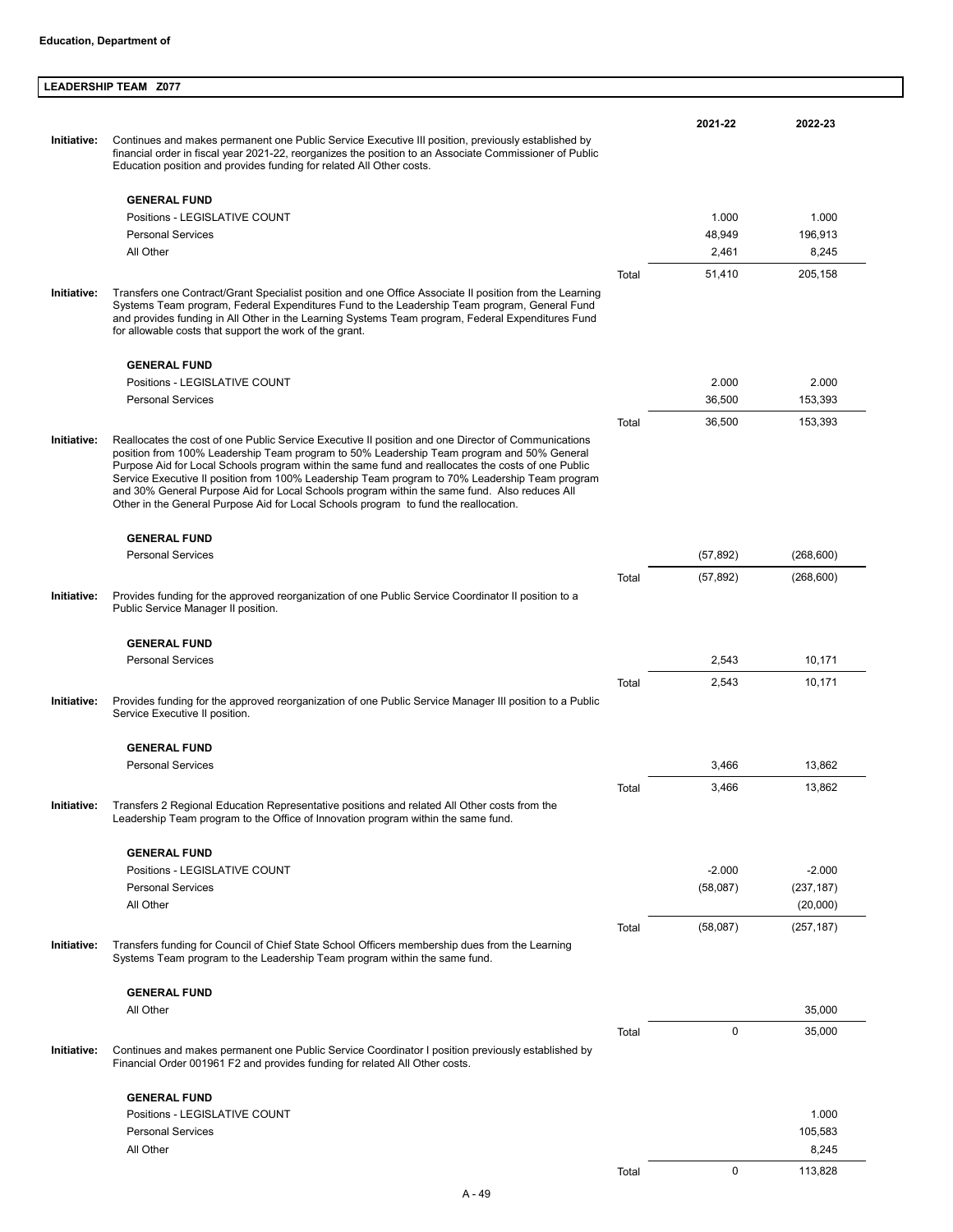|             |                                                                                                                                                                                                                                                                                          |       | 2021-22 | 2022-23 |
|-------------|------------------------------------------------------------------------------------------------------------------------------------------------------------------------------------------------------------------------------------------------------------------------------------------|-------|---------|---------|
| Initiative: | Provides funding for the approved reorganization of one Public Service Manager III position to a Public<br>Service Executive II position.                                                                                                                                                |       |         |         |
|             | <b>GENERAL FUND</b>                                                                                                                                                                                                                                                                      |       |         |         |
|             | <b>Personal Services</b>                                                                                                                                                                                                                                                                 |       | 1,672   | 6,692   |
|             |                                                                                                                                                                                                                                                                                          | Total | 1,672   | 6,692   |
| Initiative: | Continues and makes permanent one Public Service Executive III position, previously established by<br>financial order in fiscal year 2021-22, reorganizes the position to an Associate Commissioner of Policy<br>and Programs position and provides funding for related All Other costs. |       |         |         |
|             | <b>GENERAL FUND</b>                                                                                                                                                                                                                                                                      |       |         |         |
|             | Positions - LEGISLATIVE COUNT                                                                                                                                                                                                                                                            |       | 1.000   | 1.000   |
|             | <b>Personal Services</b>                                                                                                                                                                                                                                                                 |       | 48.949  | 196,913 |
|             | All Other                                                                                                                                                                                                                                                                                |       | 2,461   | 8,245   |
|             |                                                                                                                                                                                                                                                                                          | Total | 51,410  | 205,158 |
|             |                                                                                                                                                                                                                                                                                          |       | 2021-22 | 2022-23 |
|             | <b>Summary - GENERAL FUND</b>                                                                                                                                                                                                                                                            |       |         |         |
|             | Positions - LEGISLATIVE COUNT                                                                                                                                                                                                                                                            |       | 2.000   | 3.000   |
|             | <b>Personal Services</b>                                                                                                                                                                                                                                                                 |       | 26.100  | 177.740 |
|             | All Other                                                                                                                                                                                                                                                                                |       | 4,922   | 39,735  |
|             |                                                                                                                                                                                                                                                                                          | Total | 31.022  | 217,475 |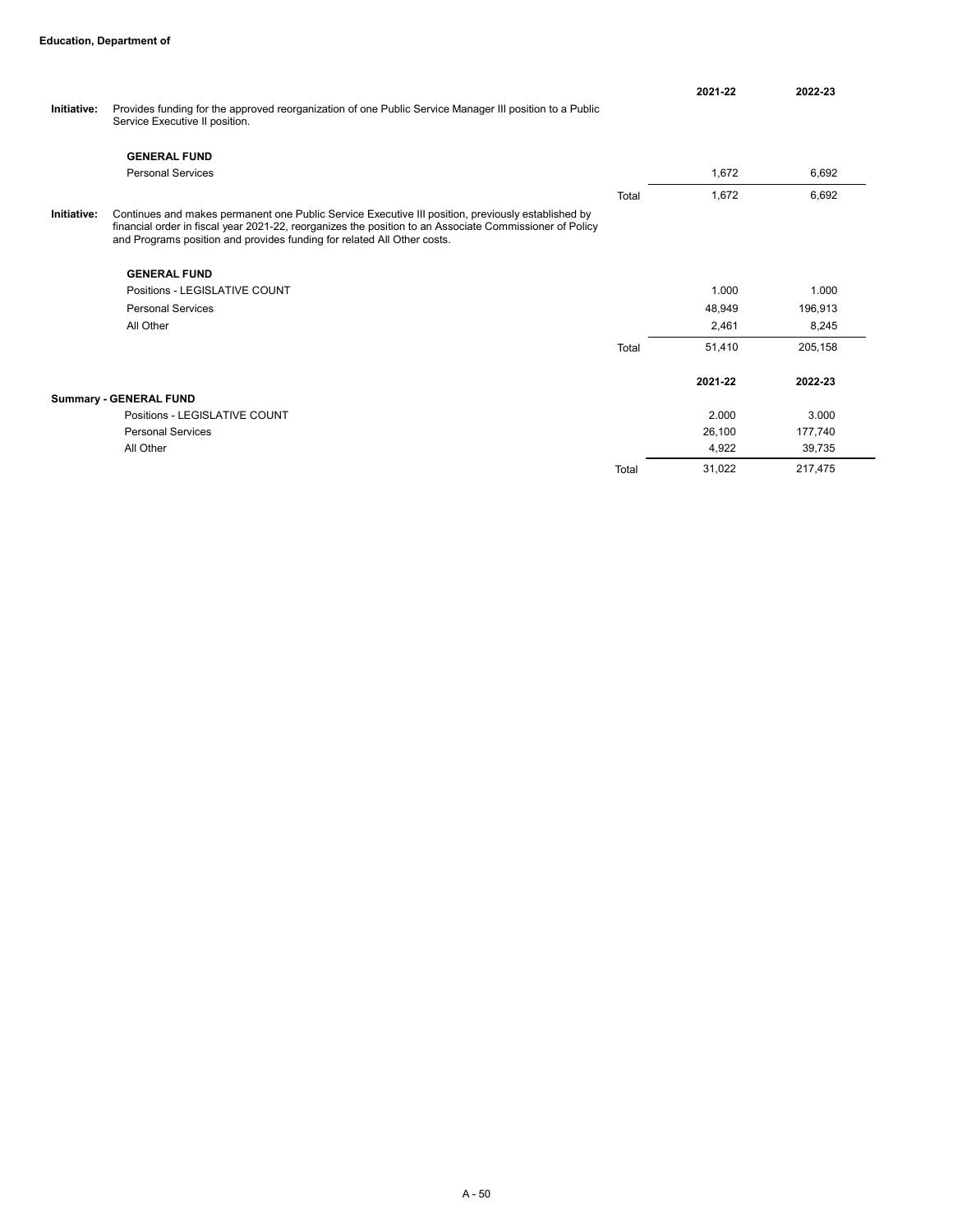|             | <b>LEARNING SYSTEMS TEAM Z081</b>                                                                                                                                                                                                                                                                                                                                                                                                                                                                                             |       |             |             |
|-------------|-------------------------------------------------------------------------------------------------------------------------------------------------------------------------------------------------------------------------------------------------------------------------------------------------------------------------------------------------------------------------------------------------------------------------------------------------------------------------------------------------------------------------------|-------|-------------|-------------|
|             |                                                                                                                                                                                                                                                                                                                                                                                                                                                                                                                               |       |             |             |
| Initiative: | Continues one limited-period Public Service Manager III position and one limited-period Management<br>Analyst II position previously continued by Financial Order CV0282 F2 through November 30, 2023.<br>This initiative also provides funding to generate innovative learning models by providing equitable<br>access to high quality educational experiences for all students.                                                                                                                                             |       | 2021-22     | 2022-23     |
|             | <b>FEDERAL EXPENDITURES FUND</b>                                                                                                                                                                                                                                                                                                                                                                                                                                                                                              |       |             |             |
|             | <b>Personal Services</b>                                                                                                                                                                                                                                                                                                                                                                                                                                                                                                      |       |             | 263,036     |
|             | All Other                                                                                                                                                                                                                                                                                                                                                                                                                                                                                                                     |       |             | 7,598,119   |
|             |                                                                                                                                                                                                                                                                                                                                                                                                                                                                                                                               | Total | $\mathbf 0$ | 7,861,155   |
| Initiative: | Continues one limited-period Education Specialist III position previously continued by Public Law 2021,<br>chapter 29 through August 31, 2028 and reallocates the position from 100% Learning Systems Team<br>program, Federal Expenditures Fund to 90% Learning Systems Team program, Federal Expenditures<br>Fund and 10% Office of Innovation program, General Fund. This initiative also adjusts funding for All<br>Other costs related to the position and to administer the Maine Head Start State Collaboration grant. |       |             |             |
|             | <b>GENERAL FUND</b>                                                                                                                                                                                                                                                                                                                                                                                                                                                                                                           |       |             |             |
|             | All Other                                                                                                                                                                                                                                                                                                                                                                                                                                                                                                                     |       |             | (10,000)    |
|             |                                                                                                                                                                                                                                                                                                                                                                                                                                                                                                                               | Total | $\mathbf 0$ | (10,000)    |
|             | <b>FEDERAL EXPENDITURES FUND</b>                                                                                                                                                                                                                                                                                                                                                                                                                                                                                              |       |             |             |
|             | <b>Personal Services</b>                                                                                                                                                                                                                                                                                                                                                                                                                                                                                                      |       |             | 87,638      |
|             | All Other                                                                                                                                                                                                                                                                                                                                                                                                                                                                                                                     |       |             | 9,366       |
|             |                                                                                                                                                                                                                                                                                                                                                                                                                                                                                                                               | Total | $\mathbf 0$ | 97,004      |
| Initiative: | Transfers one Education Specialist III position from the Learning Systems Team program to the Office<br>of Workforce Development and Innovative Pathways program within the same fund. Also adjusts All<br>Other for position overhead costs and office administration costs.                                                                                                                                                                                                                                                 |       |             |             |
|             | <b>GENERAL FUND</b>                                                                                                                                                                                                                                                                                                                                                                                                                                                                                                           |       |             |             |
|             | Positions - LEGISLATIVE COUNT                                                                                                                                                                                                                                                                                                                                                                                                                                                                                                 |       | $-1.000$    | $-1.000$    |
|             | <b>Personal Services</b>                                                                                                                                                                                                                                                                                                                                                                                                                                                                                                      |       | (29, 743)   | (120, 566)  |
|             | All Other                                                                                                                                                                                                                                                                                                                                                                                                                                                                                                                     |       |             | (56, 700)   |
| Initiative: | Continues one limited-period Office Specialist I position previously established by Financial Order<br>CV0352 F2 through September 30, 2023 and provides funding for related All Other costs.                                                                                                                                                                                                                                                                                                                                 | Total | (29, 743)   | (177, 266)  |
|             | <b>FEDERAL EXPENDITURES FUND-ARP</b>                                                                                                                                                                                                                                                                                                                                                                                                                                                                                          |       |             |             |
|             | <b>Personal Services</b>                                                                                                                                                                                                                                                                                                                                                                                                                                                                                                      |       |             | 76,068      |
|             | All Other                                                                                                                                                                                                                                                                                                                                                                                                                                                                                                                     |       |             | 2,287       |
|             |                                                                                                                                                                                                                                                                                                                                                                                                                                                                                                                               | Total | $\mathbf 0$ | 78,355      |
| Initiative: | Continues one limited-period Public Service Executive II position previously continued by Financial<br>Order CV0283 F2 through September 30, 2023 and provides funding for related All Other costs.                                                                                                                                                                                                                                                                                                                           |       |             |             |
|             | <b>FEDERAL EXPENDITURES FUND</b>                                                                                                                                                                                                                                                                                                                                                                                                                                                                                              |       |             |             |
|             | <b>Personal Services</b>                                                                                                                                                                                                                                                                                                                                                                                                                                                                                                      |       |             | 144,785     |
|             | All Other                                                                                                                                                                                                                                                                                                                                                                                                                                                                                                                     |       |             | 4,354       |
|             |                                                                                                                                                                                                                                                                                                                                                                                                                                                                                                                               | Total | $\mathbf 0$ | 149,139     |
| Initiative: | Reallocates the cost of one Public Service Executive II position from 100% Learning Systems Team<br>program, General Fund to 70% Learning Systems Team program, General Fund, 20% Learning<br>Systems Team program, Federal Expenditures Fund and 10% School Finance and Operations<br>program, Federal Expenditures Fund and reduces All Other to fund the reallocation.                                                                                                                                                     |       |             |             |
|             | <b>GENERAL FUND</b>                                                                                                                                                                                                                                                                                                                                                                                                                                                                                                           |       |             |             |
|             | <b>Personal Services</b>                                                                                                                                                                                                                                                                                                                                                                                                                                                                                                      |       | (13,934)    | (56,081)    |
|             |                                                                                                                                                                                                                                                                                                                                                                                                                                                                                                                               | Total | (13, 934)   | (56,081)    |
|             | <b>FEDERAL EXPENDITURES FUND</b>                                                                                                                                                                                                                                                                                                                                                                                                                                                                                              |       |             |             |
|             | <b>Personal Services</b>                                                                                                                                                                                                                                                                                                                                                                                                                                                                                                      |       | 9,288       | 37,388      |
|             | All Other                                                                                                                                                                                                                                                                                                                                                                                                                                                                                                                     |       | (9,288)     | (37, 388)   |
|             |                                                                                                                                                                                                                                                                                                                                                                                                                                                                                                                               | Total | $\mathbf 0$ | $\mathbf 0$ |
|             |                                                                                                                                                                                                                                                                                                                                                                                                                                                                                                                               |       |             |             |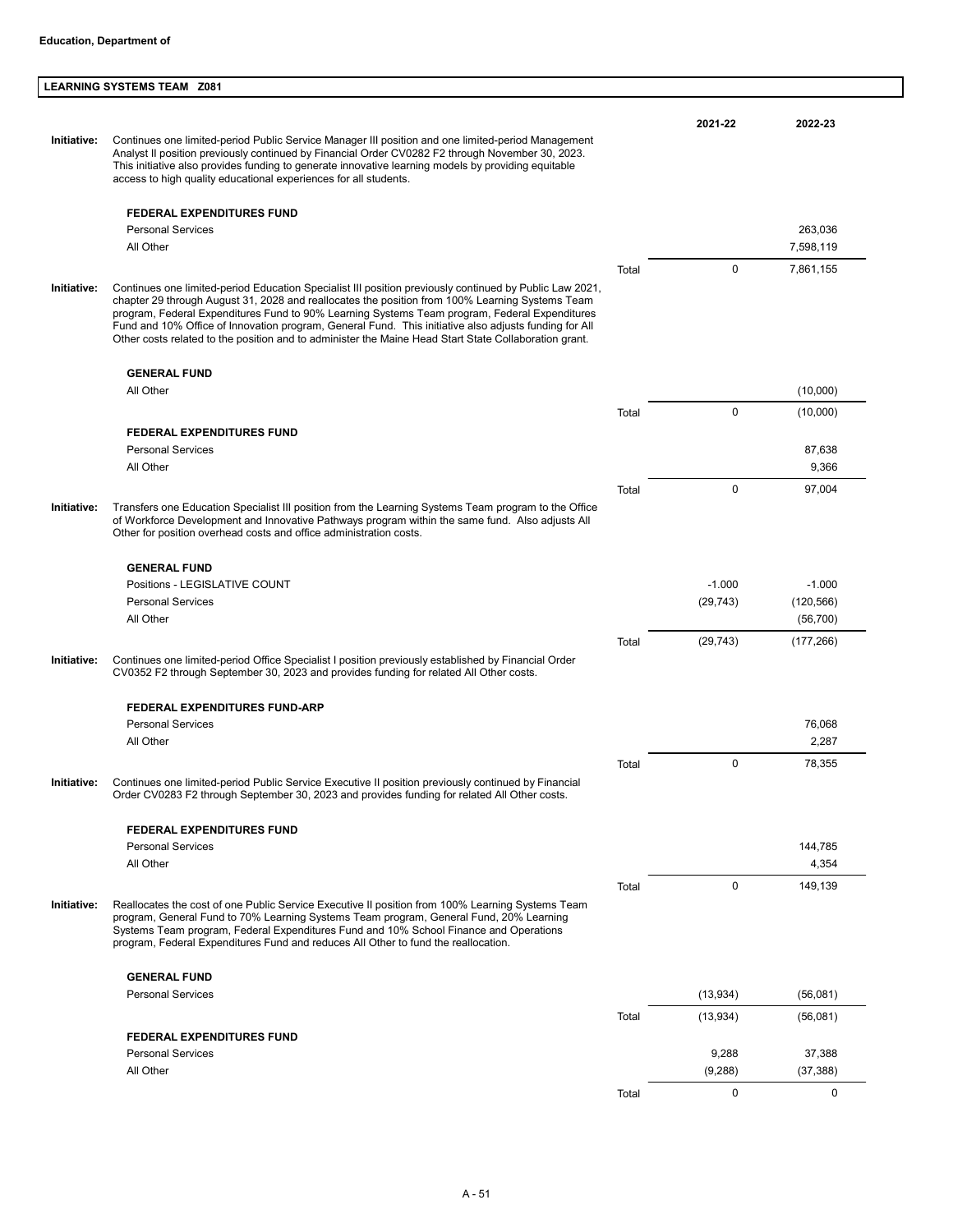|             |                                                                                                                                                                                                                                                                                                                                 |       | 2021-22     | 2022-23    |  |
|-------------|---------------------------------------------------------------------------------------------------------------------------------------------------------------------------------------------------------------------------------------------------------------------------------------------------------------------------------|-------|-------------|------------|--|
| Initiative: | Transfers one Contract/Grant Specialist position and one Office Associate II position from the Learning<br>Systems Team program, Federal Expenditures Fund to the Leadership Team program, General Fund<br>and provides funding in All Other in the Learning Systems Team program, Federal Expenditures Fund                    |       |             |            |  |
|             | for allowable costs that support the work of the grant.                                                                                                                                                                                                                                                                         |       |             |            |  |
|             | <b>FEDERAL EXPENDITURES FUND</b>                                                                                                                                                                                                                                                                                                |       |             |            |  |
|             | Positions - LEGISLATIVE COUNT                                                                                                                                                                                                                                                                                                   |       | $-2.000$    | $-2.000$   |  |
|             | <b>Personal Services</b>                                                                                                                                                                                                                                                                                                        |       | (36, 500)   | (153, 393) |  |
|             | All Other                                                                                                                                                                                                                                                                                                                       |       | 36,500      | 153,393    |  |
|             |                                                                                                                                                                                                                                                                                                                                 | Total | $\mathbf 0$ | 0          |  |
| Initiative: | Transfers one Regional Education Representative position and related All Other costs from the                                                                                                                                                                                                                                   |       |             |            |  |
|             | Learning Systems Team program to the Higher Education and Educator Support Services program<br>within the same fund.                                                                                                                                                                                                            |       |             |            |  |
|             | <b>GENERAL FUND</b>                                                                                                                                                                                                                                                                                                             |       |             |            |  |
|             | Positions - LEGISLATIVE COUNT                                                                                                                                                                                                                                                                                                   |       | $-1.000$    | $-1.000$   |  |
|             | <b>Personal Services</b>                                                                                                                                                                                                                                                                                                        |       | (28, 882)   | (116, 131) |  |
|             | All Other                                                                                                                                                                                                                                                                                                                       |       |             | (10,000)   |  |
|             |                                                                                                                                                                                                                                                                                                                                 | Total | (28, 882)   | (126, 131) |  |
| Initiative: | Continues one limited-period Public Service Manager III position, one limited-period Public Service                                                                                                                                                                                                                             |       |             |            |  |
|             | Manager II position, 3 limited-period Public Service Coordinator II positions and 3 limited-period<br>Management Analyst II positions previously continued by Financial Orders CV0276 F2, CV0277 F2,<br>CV0278 F2 and CV0279 F2 through January 20, 2024. This initiative also provides funding for related<br>All Other costs. |       |             |            |  |
|             |                                                                                                                                                                                                                                                                                                                                 |       |             |            |  |
|             | <b>FEDERAL EXPENDITURES FUND-ARP</b>                                                                                                                                                                                                                                                                                            |       |             |            |  |
|             | <b>Personal Services</b><br>All Other                                                                                                                                                                                                                                                                                           |       |             | 956,856    |  |
|             |                                                                                                                                                                                                                                                                                                                                 |       |             | 50,909     |  |
|             |                                                                                                                                                                                                                                                                                                                                 | Total | $\mathbf 0$ | 1,007,765  |  |
| Initiative: | Transfers funding for Council of Chief State School Officers membership dues from the Learning<br>Systems Team program to the Leadership Team program within the same fund.                                                                                                                                                     |       |             |            |  |
|             | <b>GENERAL FUND</b>                                                                                                                                                                                                                                                                                                             |       |             |            |  |
|             | All Other                                                                                                                                                                                                                                                                                                                       |       |             | (35,000)   |  |
|             |                                                                                                                                                                                                                                                                                                                                 | Total | $\mathbf 0$ | (35,000)   |  |
| Initiative: | Eliminates one vacant Secretary Specialist position and one vacant Education Specialist II position.<br>This initiative also provides funding in All Other in the Learning Systems Team program, Federal<br>Expenditures Fund for allowable costs that support the work of the grant.                                           |       |             |            |  |
|             | <b>GENERAL FUND</b>                                                                                                                                                                                                                                                                                                             |       |             |            |  |
|             | Positions - LEGISLATIVE COUNT                                                                                                                                                                                                                                                                                                   |       | $-1.000$    | $-1.000$   |  |
|             | Personal Services                                                                                                                                                                                                                                                                                                               |       | (17,050)    | (79, 641)  |  |
|             |                                                                                                                                                                                                                                                                                                                                 | Total | (17,050)    | (79, 641)  |  |
|             | <b>FEDERAL EXPENDITURES FUND</b>                                                                                                                                                                                                                                                                                                |       |             |            |  |
|             | Positions - LEGISLATIVE COUNT                                                                                                                                                                                                                                                                                                   |       | $-1.000$    | $-1.000$   |  |
|             | <b>Personal Services</b>                                                                                                                                                                                                                                                                                                        |       | (17, 424)   | (82, 746)  |  |
|             | All Other                                                                                                                                                                                                                                                                                                                       |       | 17,424      | 82,746     |  |
|             |                                                                                                                                                                                                                                                                                                                                 | Total | $\mathbf 0$ | 0          |  |
| Initiative: | Transfers one Regional Education Representative position and reallocates the cost from 50% General                                                                                                                                                                                                                              |       |             |            |  |
|             | Fund and 50% Federal Expenditures Fund to 90% Federal Expenditures Fund and 10% General Fund<br>within the same program and transfers All Other to Personal Services to fund the reallocation.                                                                                                                                  |       |             |            |  |
|             | <b>GENERAL FUND</b>                                                                                                                                                                                                                                                                                                             |       |             |            |  |
|             | Positions - LEGISLATIVE COUNT                                                                                                                                                                                                                                                                                                   |       | $-1.000$    | $-1.000$   |  |
|             | <b>Personal Services</b>                                                                                                                                                                                                                                                                                                        |       | (11, 383)   | (45, 766)  |  |
|             |                                                                                                                                                                                                                                                                                                                                 | Total | (11, 383)   | (45, 766)  |  |
|             | <b>FEDERAL EXPENDITURES FUND</b>                                                                                                                                                                                                                                                                                                |       |             |            |  |
|             | Positions - LEGISLATIVE COUNT                                                                                                                                                                                                                                                                                                   |       | 1.000       | 1.000      |  |
|             | <b>Personal Services</b>                                                                                                                                                                                                                                                                                                        |       | 11,383      | 45,766     |  |
|             | All Other                                                                                                                                                                                                                                                                                                                       |       | (11, 383)   | (45, 766)  |  |

A - 52

Total 0 0 0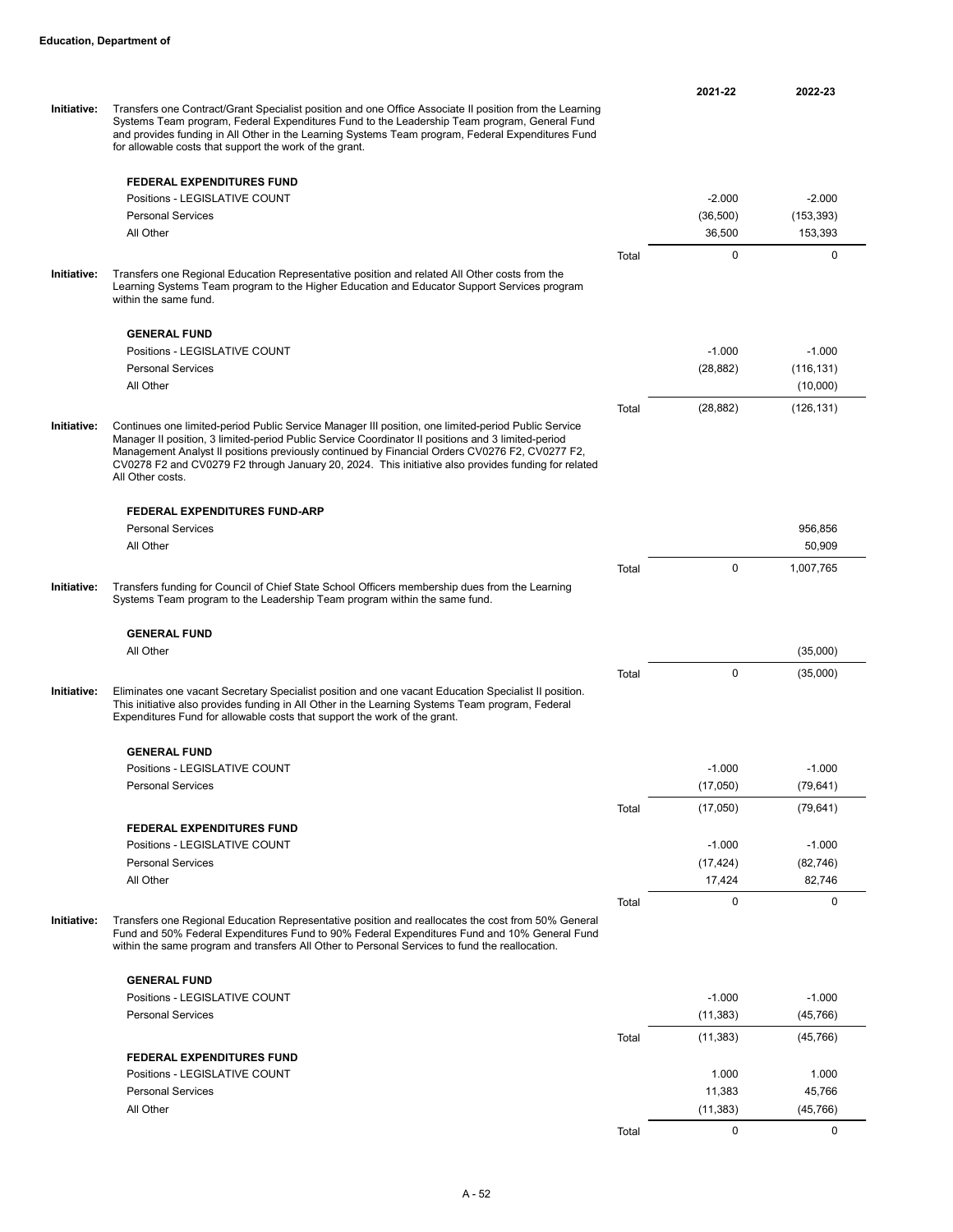2021-22 2022-23 GENERAL FUND Positions - LEGISLATIVE COUNT and the contract of the contract of the contract of the contract of the contract of the contract of the contract of the contract of the contract of the contract of the contract of the contract Personal Services (24,476) (115,033) Total (24,476) (115,033) Initiative: Eliminates one vacant Regional Education Representative position. GENERAL FUND Positions - LEGISLATIVE COUNT **All and Structure COUNT** -2.000 -2.000 -2.000 -2.000 -2.000 -2.000 -2.000 -2.000 Personal Services (61,759) (249,197) Total (61,759) (249,197) Initiative: Transfers 2 Regional Education Representative positions from the Learning Systems Team program, General Fund to the Special Services Team program, Federal Expenditures Fund and provides funding for related All Other costs. GENERAL FUND Positions - LEGISLATIVE COUNT  $-6.000$  -6.000  $-6.000$ Personal Services (184,020) (741,335) All Other (93,000) Total (184,020) (834,335) Initiative: Transfers 4 Regional Education Representative positions, one Public Service Manager II position, one Education Specialist III position and related All Other from the Learning Systems Team program to the Office of Innovation program with in the same fund. GENERAL FUND Positions - LEGISLATIVE COUNT and the contract of the contract of the contract of the contract of the contract of the contract of the contract of the contract of the contract of the contract of the contract of the contract Personal Services (35,370) (142,205) All Other (30,000) Total (35,370) (172,205) Initiative: Provides funding for the approved reorganization of one Public Service Manager II position to a Public Service Manager III position and transfers the position from the Learning Systems Team program to the Office of Innovation program within the same fund. Also adjusts funding for position overhead costs and general office operations. FEDERAL EXPENDITURES FUND Personal Services 202,835 All Other 3,092 Total 0 105,927 Initiative: Continues one limited-period Regional Education Representative position previously established by Financial Order CV0348 F2 through September 30, 2023 and provides funding for related All Other costs. 2021-22 2022-23 Summary - GENERAL FUND Positions - LEGISLATIVE COUNT And the state of the state of the state of the state of the state of the state of the state of the state of the state of the state of the state of the state of the state of the state of the st Personal Services (406,617) (1,665,955) All Other (234,700) Total (406,617) (1,900,655) Summary - FEDERAL EXPENDITURES FUND Positions - LEGISLATIVE COUNT And the state of the state of the state of the state of the state of the state of the state of the state of the state of the state of the state of the state of the state of the state of the st Personal Services (33,253) 445,309 All Other 33,253 7,767,916 Total 0 8,213,225 Summary - FEDERAL EXPENDITURES FUND-ARP

Personal Services 1,032,924

All Other 53,196

Total 0 1,086,120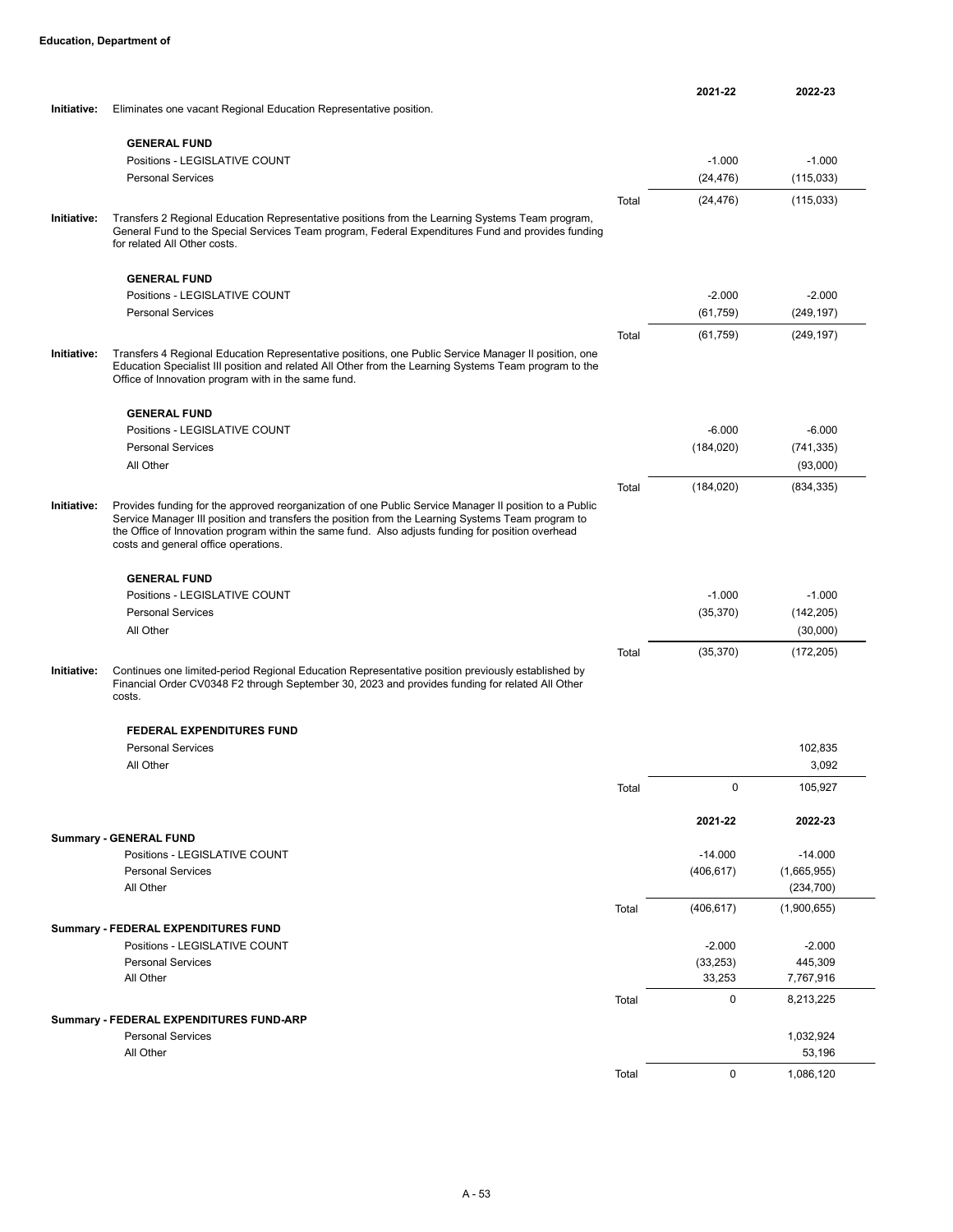|             | <b>LOCAL FOODS PROGRAM Z297</b>                                                                                                                                                                           |       |            |                  |  |
|-------------|-----------------------------------------------------------------------------------------------------------------------------------------------------------------------------------------------------------|-------|------------|------------------|--|
|             |                                                                                                                                                                                                           |       |            |                  |  |
|             |                                                                                                                                                                                                           |       | 2021-22    | 2022-23          |  |
| Initiative: | Transfers funding from the Local Foods Program to the School Finance and Operations program within<br>the same fund to correct a duplicate transfer in previously enacted laws.                           |       |            |                  |  |
|             |                                                                                                                                                                                                           |       |            |                  |  |
|             | <b>GENERAL FUND</b>                                                                                                                                                                                       |       |            |                  |  |
|             | All Other                                                                                                                                                                                                 |       | (322, 500) | (322, 500)       |  |
|             |                                                                                                                                                                                                           | Total | (322, 500) | (322, 500)       |  |
|             |                                                                                                                                                                                                           |       |            | 2022-23          |  |
|             | <b>Summary - GENERAL FUND</b>                                                                                                                                                                             |       | 2021-22    |                  |  |
|             | All Other                                                                                                                                                                                                 |       | (322, 500) | (322, 500)       |  |
|             |                                                                                                                                                                                                           | Total | (322, 500) | (322, 500)       |  |
|             | MAINE COMMISSION FOR COMMUNITY SERVICE Z134                                                                                                                                                               |       |            |                  |  |
|             |                                                                                                                                                                                                           |       |            |                  |  |
|             |                                                                                                                                                                                                           |       | 2021-22    | 2022-23          |  |
| Initiative: | Continues and makes permanent one Senior Planner position previously continued by Financial Order                                                                                                         |       |            |                  |  |
|             | 001704 F2 and reduces All Other to fund the position.                                                                                                                                                     |       |            |                  |  |
|             | <b>FEDERAL EXPENDITURES FUND</b>                                                                                                                                                                          |       |            |                  |  |
|             | Positions - LEGISLATIVE COUNT                                                                                                                                                                             |       |            | 1.000            |  |
|             | <b>Personal Services</b>                                                                                                                                                                                  |       |            | 89,203           |  |
|             | All Other                                                                                                                                                                                                 |       |            | (89, 203)        |  |
|             |                                                                                                                                                                                                           | Total | $\pmb{0}$  | $\mathbf 0$      |  |
|             |                                                                                                                                                                                                           |       |            |                  |  |
|             |                                                                                                                                                                                                           |       | 2021-22    | 2022-23          |  |
|             | Summary - FEDERAL EXPENDITURES FUND<br>Positions - LEGISLATIVE COUNT                                                                                                                                      |       |            | 1.000            |  |
|             | <b>Personal Services</b>                                                                                                                                                                                  |       |            | 89,203           |  |
|             | All Other                                                                                                                                                                                                 |       |            | (89, 203)        |  |
|             |                                                                                                                                                                                                           | Total | 0          | 0                |  |
|             | MAINE SCHOOL SAFETY CENTER Z293                                                                                                                                                                           |       |            |                  |  |
|             |                                                                                                                                                                                                           |       |            |                  |  |
|             |                                                                                                                                                                                                           |       | 2021-22    | 2022-23          |  |
| Initiative: | Continues and makes permanent one Regional Education Representative position previously                                                                                                                   |       |            |                  |  |
|             | established by Financial Order 001842 F2 and eliminates one Juvenile Program Worker position. This<br>initiative also adjusts funding for position related All Other costs between the School and Student |       |            |                  |  |
|             | Supports program and the Maine School Safety Center program.                                                                                                                                              |       |            |                  |  |
|             |                                                                                                                                                                                                           |       |            |                  |  |
|             | <b>GENERAL FUND</b>                                                                                                                                                                                       |       |            |                  |  |
|             | Positions - LEGISLATIVE COUNT<br><b>Personal Services</b>                                                                                                                                                 |       |            | 1.000<br>103,490 |  |
|             | All Other                                                                                                                                                                                                 |       |            | 10,409           |  |
|             |                                                                                                                                                                                                           |       |            |                  |  |
|             |                                                                                                                                                                                                           | Total | 0          | 113,899          |  |
|             |                                                                                                                                                                                                           |       | 2021-22    | 2022-23          |  |
|             | <b>Summary - GENERAL FUND</b>                                                                                                                                                                             |       |            |                  |  |
|             | Positions - LEGISLATIVE COUNT                                                                                                                                                                             |       |            | 1.000            |  |
|             | <b>Personal Services</b>                                                                                                                                                                                  |       |            | 103,490          |  |
|             | All Other                                                                                                                                                                                                 |       |            | 10,409           |  |
|             |                                                                                                                                                                                                           | Total | 0          | 113,899          |  |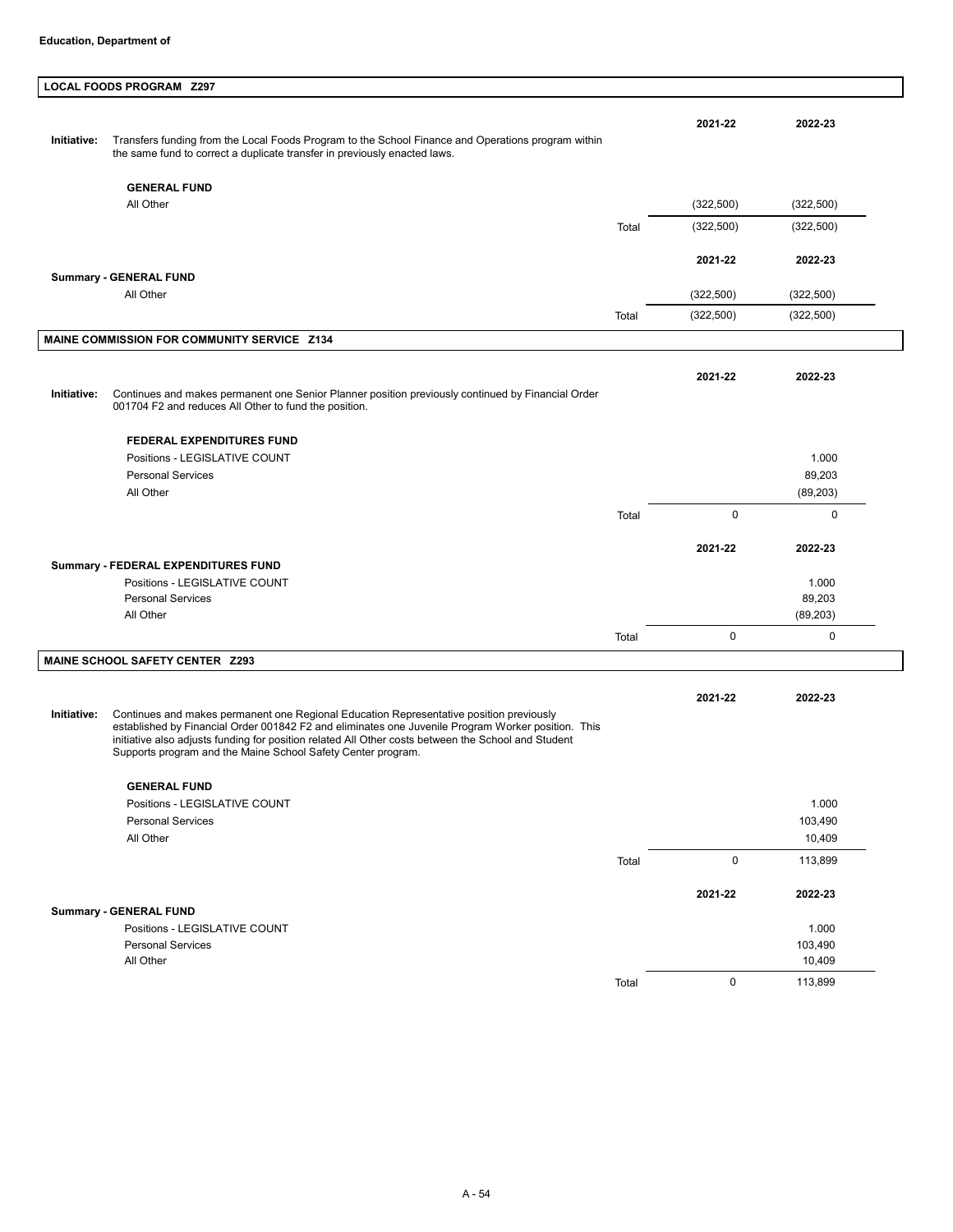| OFFICE OF INNOVATION Z333 |                                                                                                                                                                                                                                                                                                                                                                                                                                                                                                                               |       |          |           |
|---------------------------|-------------------------------------------------------------------------------------------------------------------------------------------------------------------------------------------------------------------------------------------------------------------------------------------------------------------------------------------------------------------------------------------------------------------------------------------------------------------------------------------------------------------------------|-------|----------|-----------|
|                           |                                                                                                                                                                                                                                                                                                                                                                                                                                                                                                                               |       | 2021-22  | 2022-23   |
| Initiative:               | Continues one limited-period Education Specialist III position previously continued by Public Law 2021,<br>chapter 29 through August 31, 2028 and reallocates the position from 100% Learning Systems Team<br>program, Federal Expenditures Fund to 90% Learning Systems Team program, Federal Expenditures<br>Fund and 10% Office of Innovation program, General Fund. This initiative also adjusts funding for All<br>Other costs related to the position and to administer the Maine Head Start State Collaboration grant. |       |          |           |
|                           | <b>GENERAL FUND</b>                                                                                                                                                                                                                                                                                                                                                                                                                                                                                                           |       |          |           |
|                           | <b>Personal Services</b>                                                                                                                                                                                                                                                                                                                                                                                                                                                                                                      |       |          | 11,971    |
|                           | All Other                                                                                                                                                                                                                                                                                                                                                                                                                                                                                                                     |       |          | 10,000    |
|                           |                                                                                                                                                                                                                                                                                                                                                                                                                                                                                                                               | Total | $\Omega$ | 21,971    |
| Initiative:               | Transfers 2 Regional Education Representative positions and related All Other costs from the<br>Leadership Team program to the Office of Innovation program within the same fund.                                                                                                                                                                                                                                                                                                                                             |       |          |           |
|                           | <b>GENERAL FUND</b>                                                                                                                                                                                                                                                                                                                                                                                                                                                                                                           |       |          |           |
|                           | Positions - LEGISLATIVE COUNT                                                                                                                                                                                                                                                                                                                                                                                                                                                                                                 |       | 2.000    | 2.000     |
|                           | <b>Personal Services</b>                                                                                                                                                                                                                                                                                                                                                                                                                                                                                                      |       | 58,087   | 237,187   |
|                           | All Other                                                                                                                                                                                                                                                                                                                                                                                                                                                                                                                     |       |          | 20,000    |
|                           |                                                                                                                                                                                                                                                                                                                                                                                                                                                                                                                               | Total | 58,087   | 257,187   |
| Initiative:               | Transfers 4 Regional Education Representative positions, one Public Service Manager II position, one<br>Education Specialist III position and related AII Other from the Learning Systems Team program to the<br>Office of Innovation program with in the same fund.                                                                                                                                                                                                                                                          |       |          |           |
|                           | <b>GENERAL FUND</b>                                                                                                                                                                                                                                                                                                                                                                                                                                                                                                           |       |          |           |
|                           | Positions - LEGISLATIVE COUNT                                                                                                                                                                                                                                                                                                                                                                                                                                                                                                 |       | 6.000    | 6.000     |
|                           | <b>Personal Services</b>                                                                                                                                                                                                                                                                                                                                                                                                                                                                                                      |       | 184,021  | 741,335   |
|                           | All Other                                                                                                                                                                                                                                                                                                                                                                                                                                                                                                                     |       |          | 93,000    |
|                           |                                                                                                                                                                                                                                                                                                                                                                                                                                                                                                                               | Total | 184,021  | 834,335   |
| Initiative:               | Provides funding for the approved reorganization of one Public Service Manager II position to a Public<br>Service Manager III position and transfers the position from the Learning Systems Team program to<br>the Office of Innovation program within the same fund. Also adjusts funding for position overhead<br>costs and general office operations.                                                                                                                                                                      |       |          |           |
|                           | <b>GENERAL FUND</b>                                                                                                                                                                                                                                                                                                                                                                                                                                                                                                           |       |          |           |
|                           | Positions - LEGISLATIVE COUNT                                                                                                                                                                                                                                                                                                                                                                                                                                                                                                 |       | 1.000    | 1.000     |
|                           | <b>Personal Services</b>                                                                                                                                                                                                                                                                                                                                                                                                                                                                                                      |       | 37,704   | 151,534   |
|                           | All Other                                                                                                                                                                                                                                                                                                                                                                                                                                                                                                                     |       |          | 30,000    |
|                           |                                                                                                                                                                                                                                                                                                                                                                                                                                                                                                                               | Total | 37,704   | 181,534   |
|                           |                                                                                                                                                                                                                                                                                                                                                                                                                                                                                                                               |       | 2021-22  | 2022-23   |
|                           | <b>Summary - GENERAL FUND</b>                                                                                                                                                                                                                                                                                                                                                                                                                                                                                                 |       |          |           |
|                           | Positions - LEGISLATIVE COUNT                                                                                                                                                                                                                                                                                                                                                                                                                                                                                                 |       | 9.000    | 9.000     |
|                           | <b>Personal Services</b>                                                                                                                                                                                                                                                                                                                                                                                                                                                                                                      |       | 279,812  | 1,142,027 |
|                           | All Other                                                                                                                                                                                                                                                                                                                                                                                                                                                                                                                     |       |          | 153,000   |
|                           |                                                                                                                                                                                                                                                                                                                                                                                                                                                                                                                               | Total | 279.812  | 1,295,027 |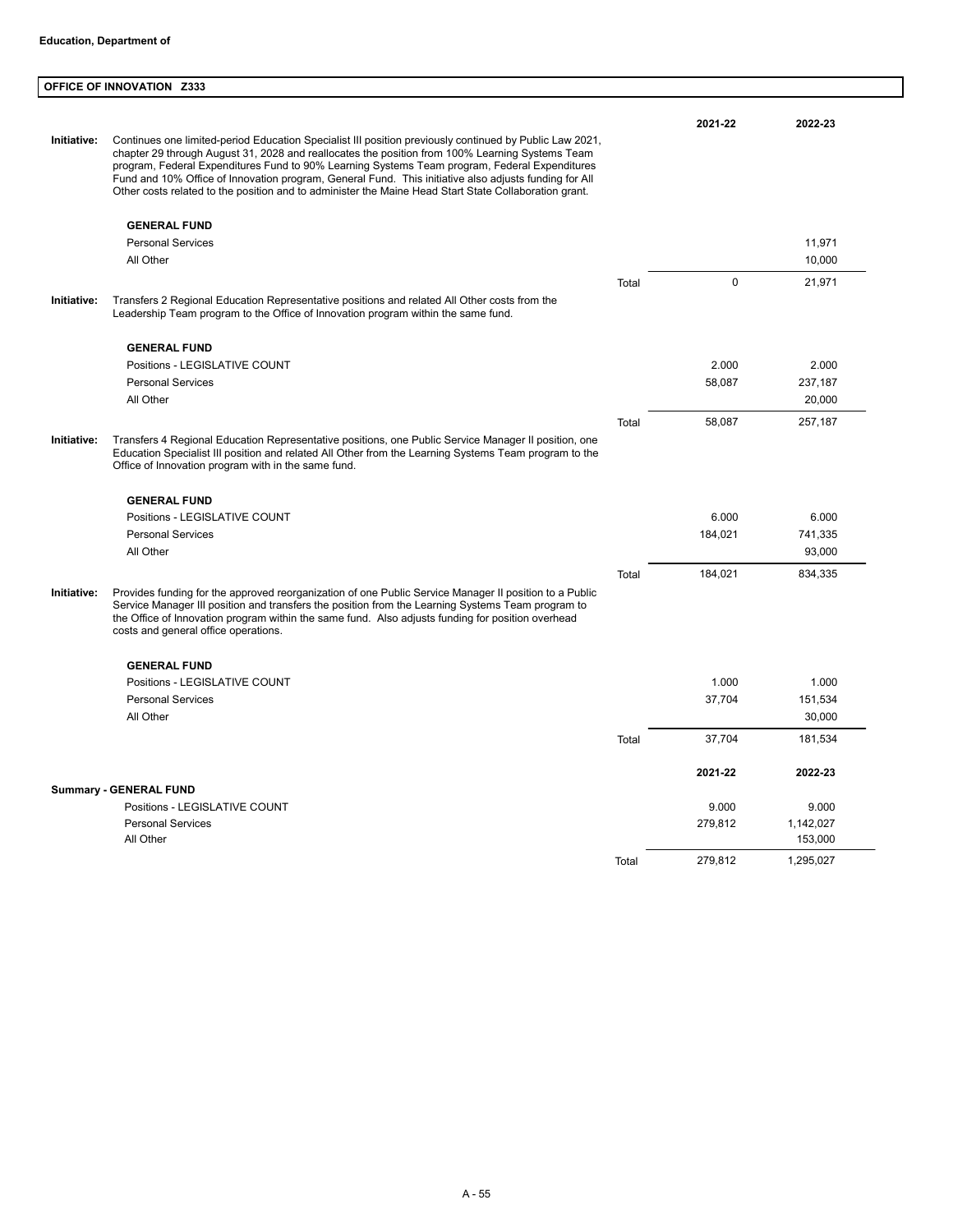|             | OFFICE OF WORKFORCE DEVELOPMENT AND INNOVATIVE PATHWAYS Z334                                                                                                                                                                                            |       |         |                  |
|-------------|---------------------------------------------------------------------------------------------------------------------------------------------------------------------------------------------------------------------------------------------------------|-------|---------|------------------|
| Initiative: | Transfers one Education Specialist III position from the Learning Systems Team program to the Office<br>of Workforce Development and Innovative Pathways program within the same fund. Also adjusts All                                                 |       | 2021-22 | 2022-23          |
|             | Other for position overhead costs and office administration costs.                                                                                                                                                                                      |       |         |                  |
|             | <b>GENERAL FUND</b>                                                                                                                                                                                                                                     |       |         |                  |
|             | Positions - LEGISLATIVE COUNT                                                                                                                                                                                                                           |       | 1.000   | 1.000            |
|             | <b>Personal Services</b>                                                                                                                                                                                                                                |       | 29,743  | 120,566          |
|             | All Other                                                                                                                                                                                                                                               |       |         | 56,700           |
|             |                                                                                                                                                                                                                                                         | Total | 29,743  | 177,266          |
| Initiative: | Provides funding for debt service costs associated with the bonding authority granted in Public Law<br>2021, chapter 398 for career and technical education centers and regions.                                                                        |       |         |                  |
|             | <b>GENERAL FUND</b>                                                                                                                                                                                                                                     |       |         |                  |
|             | All Other                                                                                                                                                                                                                                               |       |         | 149.429          |
|             |                                                                                                                                                                                                                                                         |       | 0       | 149,429          |
| Initiative: | Provides funding for the approved reorganization of one Public Service Manager II position to a Public                                                                                                                                                  | Total |         |                  |
|             | Service Executive II position and transfers the position and related All Other costs from the Higher<br>Education and Educator Support Services program to the Office of Workforce Development and<br>Innovative Pathways program within the same fund. |       |         |                  |
|             | <b>GENERAL FUND</b>                                                                                                                                                                                                                                     |       |         |                  |
|             | Positions - LEGISLATIVE COUNT                                                                                                                                                                                                                           |       | 1.000   | 1.000            |
|             | <b>Personal Services</b>                                                                                                                                                                                                                                |       | 33,656  | 141,208          |
|             | All Other                                                                                                                                                                                                                                               |       | 500     | 2,000            |
|             |                                                                                                                                                                                                                                                         | Total | 34,156  | 143,208          |
| Initiative: | Establishes one Public Service Manager II position and provides funding for related All Other costs.                                                                                                                                                    |       |         |                  |
|             |                                                                                                                                                                                                                                                         |       |         |                  |
|             | <b>GENERAL FUND</b>                                                                                                                                                                                                                                     |       |         |                  |
|             | Positions - LEGISLATIVE COUNT<br><b>Personal Services</b>                                                                                                                                                                                               |       |         | 1.000<br>122,025 |
|             | All Other                                                                                                                                                                                                                                               |       |         | 8,245            |
|             |                                                                                                                                                                                                                                                         |       |         |                  |
|             |                                                                                                                                                                                                                                                         | Total | 0       | 130,270          |
|             |                                                                                                                                                                                                                                                         |       | 2021-22 | 2022-23          |
|             | <b>Summary - GENERAL FUND</b>                                                                                                                                                                                                                           |       |         |                  |
|             | Positions - LEGISLATIVE COUNT                                                                                                                                                                                                                           |       | 2.000   | 3.000            |
|             | <b>Personal Services</b>                                                                                                                                                                                                                                |       | 63,399  | 383,799          |
|             | All Other                                                                                                                                                                                                                                               |       | 500     | 216,374          |
|             |                                                                                                                                                                                                                                                         | Total | 63.899  | 600.173          |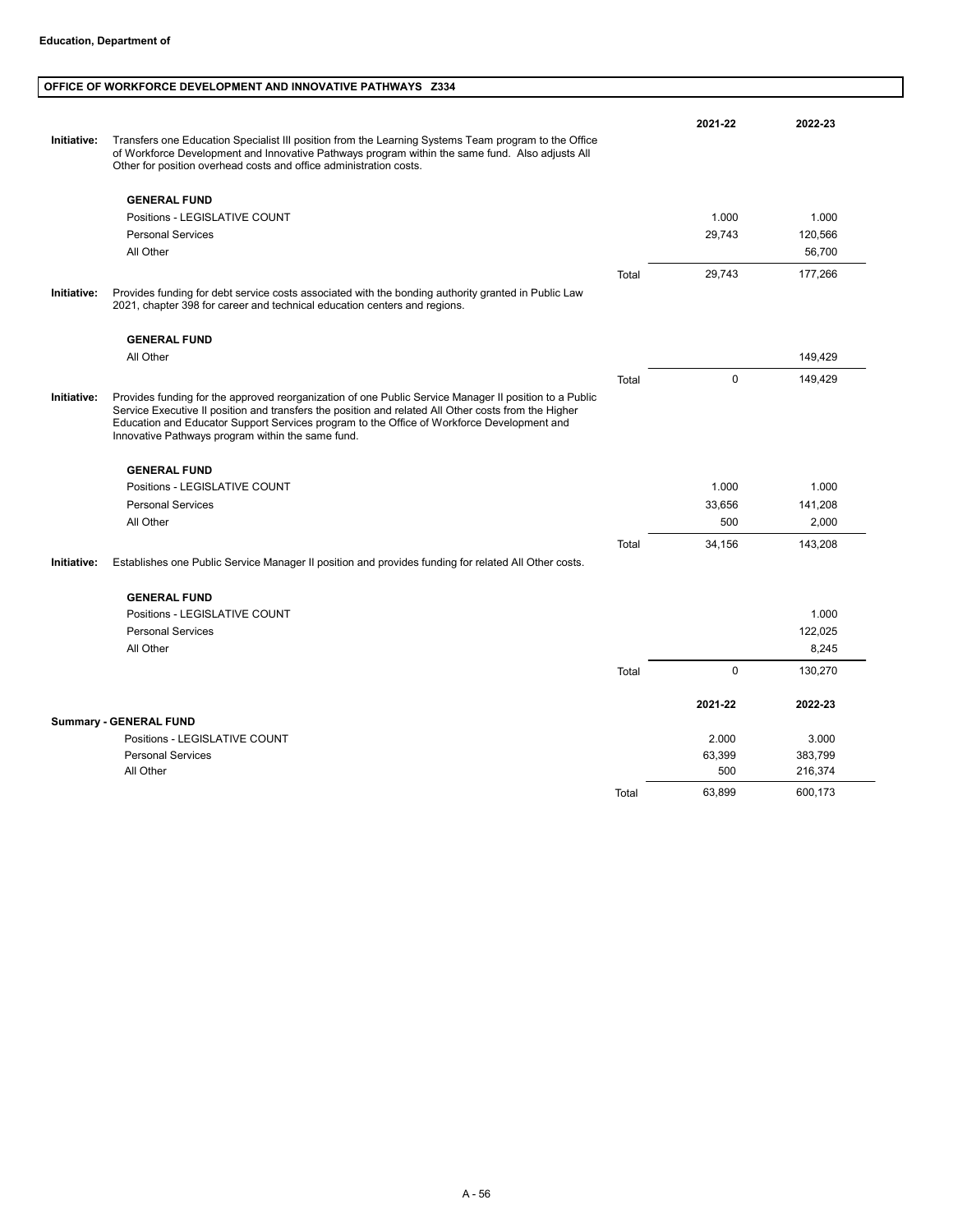| <b>SCHOOL AND STUDENT SUPPORTS Z270</b> |                                                                                                                                                                                                                                                                                                                                                      |       |              |                       |  |
|-----------------------------------------|------------------------------------------------------------------------------------------------------------------------------------------------------------------------------------------------------------------------------------------------------------------------------------------------------------------------------------------------------|-------|--------------|-----------------------|--|
| Initiative:                             | Continues and makes permanent one part-time Regional Education Representative position previously                                                                                                                                                                                                                                                    |       | 2021-22      | 2022-23               |  |
|                                         | established by financial order in fiscal year 2021-22. Also transfers and reallocates one Regional<br>Education Representative position and one part-time Migrant Education Field Recruiter from 100%<br>Federal Expenditures Fund to 63% Federal Expenditures Fund and 37% Other Special Revenue<br>Funds between accounts within the same program. |       |              |                       |  |
|                                         | <b>FEDERAL EXPENDITURES FUND</b>                                                                                                                                                                                                                                                                                                                     |       |              |                       |  |
|                                         | Positions - LEGISLATIVE COUNT                                                                                                                                                                                                                                                                                                                        |       |              | 0.500                 |  |
|                                         | <b>Personal Services</b>                                                                                                                                                                                                                                                                                                                             |       |              | (7,460)               |  |
|                                         |                                                                                                                                                                                                                                                                                                                                                      | Total | $\mathbf 0$  | (7,460)               |  |
|                                         | <b>OTHER SPECIAL REVENUE FUNDS</b>                                                                                                                                                                                                                                                                                                                   |       |              |                       |  |
|                                         | <b>Personal Services</b>                                                                                                                                                                                                                                                                                                                             |       |              | 59,328                |  |
|                                         |                                                                                                                                                                                                                                                                                                                                                      | Total | $\mathbf 0$  | 59,328                |  |
| Initiative:                             | Continues and makes permanent one Regional Education Representative position previously                                                                                                                                                                                                                                                              |       |              |                       |  |
|                                         | established by Financial Order 001842 F2 and eliminates one Juvenile Program Worker position. This<br>initiative also adjusts funding for position related All Other costs between the School and Student<br>Supports program and the Maine School Safety Center program.                                                                            |       |              |                       |  |
|                                         | <b>GENERAL FUND</b>                                                                                                                                                                                                                                                                                                                                  |       |              |                       |  |
|                                         | Positions - LEGISLATIVE COUNT                                                                                                                                                                                                                                                                                                                        |       |              | $-1.000$              |  |
|                                         | <b>Personal Services</b>                                                                                                                                                                                                                                                                                                                             |       |              | (84, 954)             |  |
|                                         | All Other                                                                                                                                                                                                                                                                                                                                            |       |              | (10, 409)             |  |
|                                         |                                                                                                                                                                                                                                                                                                                                                      | Total | 0            | (95, 363)             |  |
|                                         |                                                                                                                                                                                                                                                                                                                                                      |       | 2021-22      | 2022-23               |  |
|                                         | <b>Summary - GENERAL FUND</b>                                                                                                                                                                                                                                                                                                                        |       |              |                       |  |
|                                         | Positions - LEGISLATIVE COUNT<br><b>Personal Services</b>                                                                                                                                                                                                                                                                                            |       |              | $-1.000$<br>(84, 954) |  |
|                                         | All Other                                                                                                                                                                                                                                                                                                                                            |       |              | (10, 409)             |  |
|                                         |                                                                                                                                                                                                                                                                                                                                                      | Total | $\Omega$     | (95, 363)             |  |
|                                         | Summary - FEDERAL EXPENDITURES FUND                                                                                                                                                                                                                                                                                                                  |       |              |                       |  |
|                                         | Positions - LEGISLATIVE COUNT                                                                                                                                                                                                                                                                                                                        |       |              | 0.500                 |  |
|                                         | <b>Personal Services</b>                                                                                                                                                                                                                                                                                                                             |       |              | (7, 460)              |  |
|                                         |                                                                                                                                                                                                                                                                                                                                                      | Total | $\mathbf{0}$ | (7,460)               |  |
|                                         | <b>Summary - OTHER SPECIAL REVENUE FUNDS</b>                                                                                                                                                                                                                                                                                                         |       |              |                       |  |
|                                         | <b>Personal Services</b>                                                                                                                                                                                                                                                                                                                             |       |              | 59,328                |  |
|                                         |                                                                                                                                                                                                                                                                                                                                                      | Total | $\Omega$     | 59,328                |  |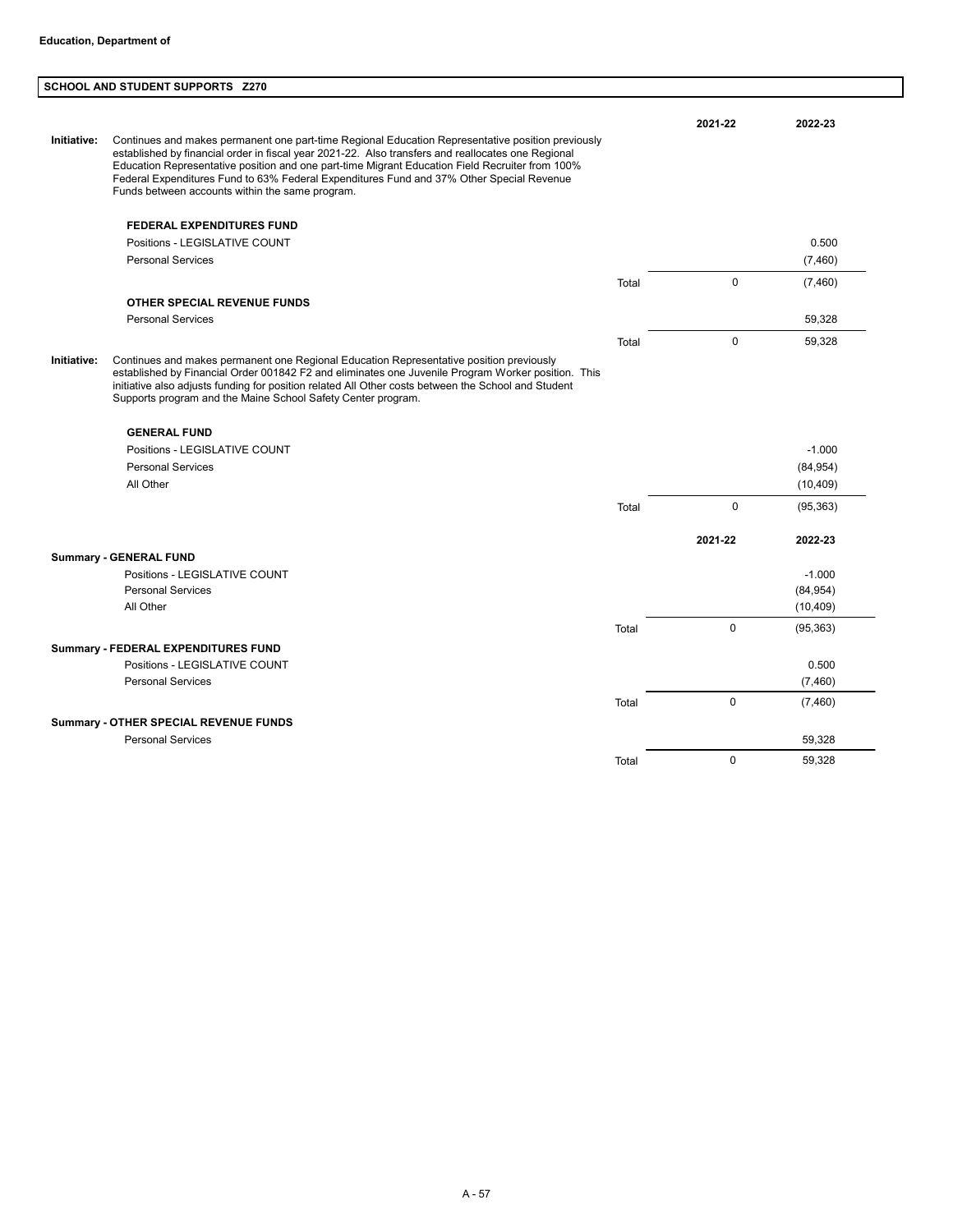|             | SCHOOL FINANCE AND OPERATIONS Z078                                                                                                                                                                                                                                                                                                                                        |       |          |                 |
|-------------|---------------------------------------------------------------------------------------------------------------------------------------------------------------------------------------------------------------------------------------------------------------------------------------------------------------------------------------------------------------------------|-------|----------|-----------------|
|             |                                                                                                                                                                                                                                                                                                                                                                           |       | 2021-22  | 2022-23         |
| Initiative: | Reallocates the cost of one Public Service Executive II position from 100% Learning Systems Team<br>program, General Fund to 70% Learning Systems Team program, General Fund, 20% Learning<br>Systems Team program, Federal Expenditures Fund and 10% School Finance and Operations<br>program, Federal Expenditures Fund and reduces All Other to fund the reallocation. |       |          |                 |
|             | <b>FEDERAL EXPENDITURES FUND</b>                                                                                                                                                                                                                                                                                                                                          |       |          |                 |
|             | <b>Personal Services</b>                                                                                                                                                                                                                                                                                                                                                  |       | 4,644    | 18,693          |
|             | All Other                                                                                                                                                                                                                                                                                                                                                                 |       | (4,644)  | (18, 693)       |
| Initiative: | Provides funding for the approved reorganization of one Education Specialist III position to an                                                                                                                                                                                                                                                                           | Total | 0        | $\mathbf 0$     |
|             | Education Program Supervisor position and reduces All Other to fund the reorganization.                                                                                                                                                                                                                                                                                   |       |          |                 |
|             | <b>FEDERAL EXPENDITURES FUND</b>                                                                                                                                                                                                                                                                                                                                          |       |          |                 |
|             | <b>Personal Services</b>                                                                                                                                                                                                                                                                                                                                                  |       | 1,387    | 9,575           |
|             | All Other                                                                                                                                                                                                                                                                                                                                                                 |       | (1, 387) | (9, 575)        |
|             |                                                                                                                                                                                                                                                                                                                                                                           | Total | 0        | $\mathbf 0$     |
| Initiative: | Provides funding to school administrative units for the increased cost of maintaining an internet-based<br>application for free or reduced-price meals under the National School Lunch Program and the School<br>Breakfast Program.                                                                                                                                       |       |          |                 |
|             | <b>GENERAL FUND</b>                                                                                                                                                                                                                                                                                                                                                       |       |          |                 |
|             | All Other                                                                                                                                                                                                                                                                                                                                                                 |       |          | 35,000          |
|             |                                                                                                                                                                                                                                                                                                                                                                           | Total | 0        | 35,000          |
| Initiative: | Transfers funding from the Local Foods Program to the School Finance and Operations program within<br>the same fund to correct a duplicate transfer in previously enacted laws.                                                                                                                                                                                           |       |          |                 |
|             | <b>GENERAL FUND</b>                                                                                                                                                                                                                                                                                                                                                       |       |          |                 |
|             | All Other                                                                                                                                                                                                                                                                                                                                                                 |       | 322,500  | 322,500         |
|             |                                                                                                                                                                                                                                                                                                                                                                           | Total | 322,500  | 322,500         |
| Initiative: | Provides funding for user licenses for an application used to automate internal processes that will help<br>create efficiencies and increase productivity.                                                                                                                                                                                                                |       |          |                 |
|             | <b>GENERAL FUND</b>                                                                                                                                                                                                                                                                                                                                                       |       |          |                 |
|             | All Other                                                                                                                                                                                                                                                                                                                                                                 |       |          | 51,725          |
|             |                                                                                                                                                                                                                                                                                                                                                                           | Total | 0        | 51,725          |
| Initiative: | Provides funding to pay the difference between the federal reimbursement for a free breakfast or lunch<br>and the full price of a breakfast or lunch for students that are ineligible for a free or reduced-price<br>breakfast or lunch to implement changes enacted by the Legislature in Public Law 2021, chapter 398,<br>Part 0000.                                    |       |          |                 |
|             | <b>GENERAL FUND</b>                                                                                                                                                                                                                                                                                                                                                       |       |          |                 |
|             | All Other                                                                                                                                                                                                                                                                                                                                                                 |       |          | 26,949,714      |
| Initiative: | Establishes one Management Analyst II position to provide technical assistance and support for the<br>finance team help desk and provides funding for related All Other costs.                                                                                                                                                                                            | Total | 0        | 26,949,714      |
|             | <b>GENERAL FUND</b>                                                                                                                                                                                                                                                                                                                                                       |       |          |                 |
|             | Positions - LEGISLATIVE COUNT                                                                                                                                                                                                                                                                                                                                             |       |          | 1.000           |
|             | <b>Personal Services</b>                                                                                                                                                                                                                                                                                                                                                  |       |          | 91,912          |
|             | All Other                                                                                                                                                                                                                                                                                                                                                                 |       |          | 8,245           |
|             |                                                                                                                                                                                                                                                                                                                                                                           |       | 0        |                 |
|             |                                                                                                                                                                                                                                                                                                                                                                           | Total |          | 100,157         |
|             |                                                                                                                                                                                                                                                                                                                                                                           |       | 2021-22  | 2022-23         |
|             | <b>Summary - GENERAL FUND</b>                                                                                                                                                                                                                                                                                                                                             |       |          |                 |
|             | Positions - LEGISLATIVE COUNT<br><b>Personal Services</b>                                                                                                                                                                                                                                                                                                                 |       |          | 1.000<br>91,912 |
|             | All Other                                                                                                                                                                                                                                                                                                                                                                 |       | 322,500  | 27,367,184      |
|             |                                                                                                                                                                                                                                                                                                                                                                           | Total | 322,500  | 27,459,096      |
|             |                                                                                                                                                                                                                                                                                                                                                                           |       |          |                 |
|             | Summary - FEDERAL EXPENDITURES FUND<br><b>Personal Services</b>                                                                                                                                                                                                                                                                                                           |       | 6,031    | 28,268          |
|             |                                                                                                                                                                                                                                                                                                                                                                           |       |          |                 |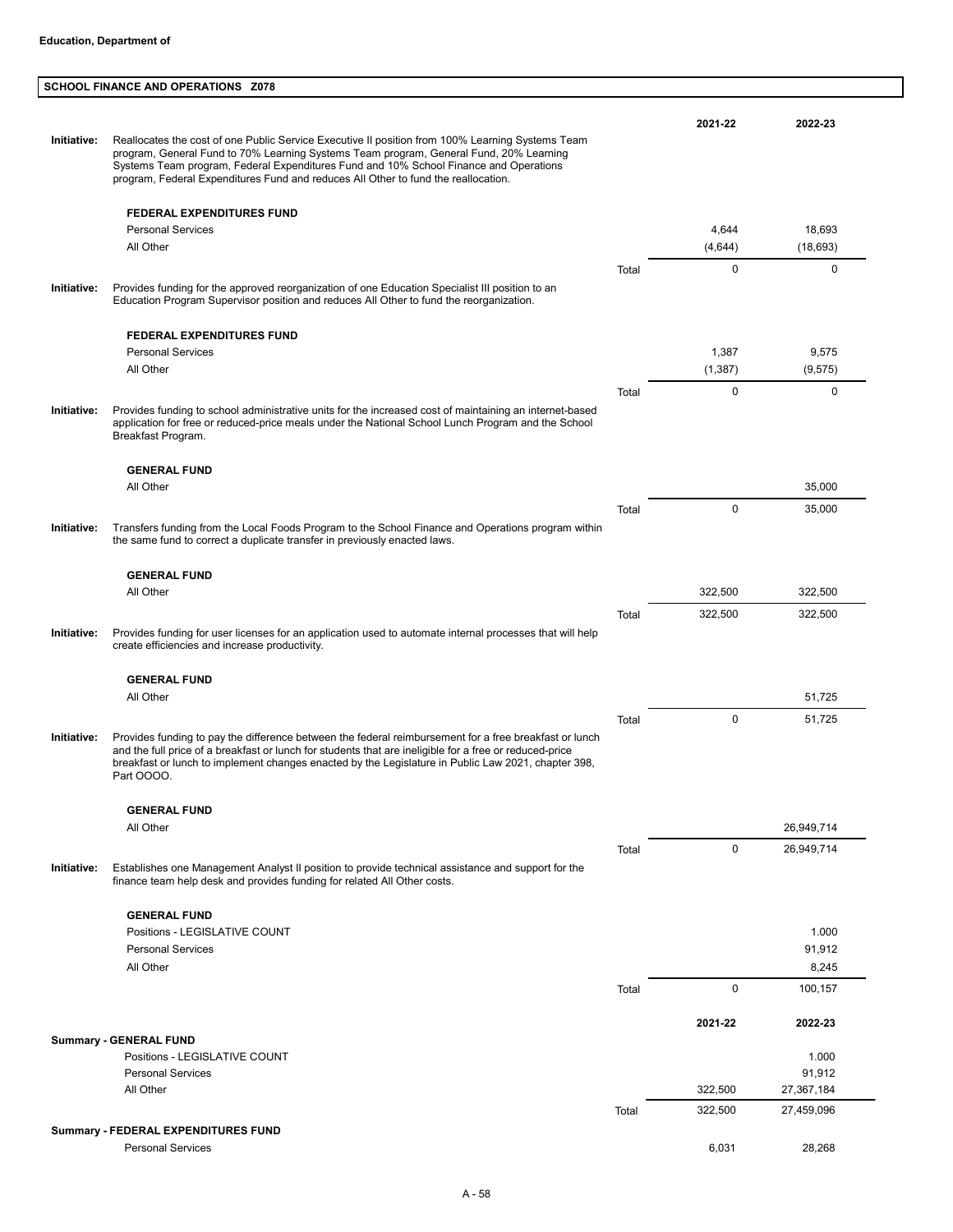|             |                                                                                                                                                                                                                                      |       | 2021-22              | 2022-23                 |  |
|-------------|--------------------------------------------------------------------------------------------------------------------------------------------------------------------------------------------------------------------------------------|-------|----------------------|-------------------------|--|
|             | Summary - FEDERAL EXPENDITURES FUND<br>All Other                                                                                                                                                                                     |       | (6,031)              | (28, 268)               |  |
|             |                                                                                                                                                                                                                                      | Total | $\pmb{0}$            | 0                       |  |
|             | SPECIAL SERVICES TEAM Z080                                                                                                                                                                                                           |       |                      |                         |  |
|             |                                                                                                                                                                                                                                      |       |                      |                         |  |
| Initiative: | Establishes one Office Specialist I position and one Management Analyst II position and provides<br>funding for related All Other costs.                                                                                             |       | 2021-22              | 2022-23                 |  |
|             | <b>FEDERAL EXPENDITURES FUND</b>                                                                                                                                                                                                     |       |                      |                         |  |
|             | Positions - LEGISLATIVE COUNT                                                                                                                                                                                                        |       | 2.000                | 2.000                   |  |
|             | <b>Personal Services</b>                                                                                                                                                                                                             |       | 40,049               | 167,980                 |  |
|             | All Other                                                                                                                                                                                                                            |       | 1,204                | 5,051                   |  |
|             |                                                                                                                                                                                                                                      | Total | 41,253               | 173,031                 |  |
| Initiative: | Provides funding to support preschool programs in school administrative units. These funds do not<br>lapse but must be carried forward to the next fiscal year to be used for the same purpose.                                      |       |                      |                         |  |
|             | <b>GENERAL FUND</b>                                                                                                                                                                                                                  |       |                      |                         |  |
|             | All Other                                                                                                                                                                                                                            |       |                      | 2,937,500               |  |
|             |                                                                                                                                                                                                                                      | Total | $\pmb{0}$            | 2,937,500               |  |
| Initiative: | Transfers 2 Regional Education Representative positions from the Learning Systems Team program,<br>General Fund to the Special Services Team program, Federal Expenditures Fund and provides funding<br>for related All Other costs. |       |                      |                         |  |
|             | <b>FEDERAL EXPENDITURES FUND</b>                                                                                                                                                                                                     |       |                      |                         |  |
|             | Positions - LEGISLATIVE COUNT                                                                                                                                                                                                        |       | 2.000                | 2.000                   |  |
|             | <b>Personal Services</b>                                                                                                                                                                                                             |       | 61,757               | 249,197                 |  |
|             | All Other                                                                                                                                                                                                                            |       | 1,857                | 7,493                   |  |
|             |                                                                                                                                                                                                                                      | Total | 63,614               | 256,690                 |  |
|             |                                                                                                                                                                                                                                      |       | 2021-22              | 2022-23                 |  |
|             | <b>Summary - GENERAL FUND</b>                                                                                                                                                                                                        |       |                      |                         |  |
|             | All Other                                                                                                                                                                                                                            |       |                      | 2,937,500               |  |
|             |                                                                                                                                                                                                                                      | Total | 0                    | 2,937,500               |  |
|             | Summary - FEDERAL EXPENDITURES FUND                                                                                                                                                                                                  |       |                      |                         |  |
|             | Positions - LEGISLATIVE COUNT                                                                                                                                                                                                        |       | 4.000                | 4.000                   |  |
|             | <b>Personal Services</b>                                                                                                                                                                                                             |       | 101,806              | 417,177                 |  |
|             | All Other                                                                                                                                                                                                                            |       | 3,061                | 12,544                  |  |
|             |                                                                                                                                                                                                                                      | Total | 104,867              | 429,721                 |  |
|             | <b>Total Agency/Department</b>                                                                                                                                                                                                       |       |                      |                         |  |
|             | All Funds                                                                                                                                                                                                                            |       |                      |                         |  |
|             | <b>GENERAL FUND</b>                                                                                                                                                                                                                  |       | 8,622,803            | 42,280,490              |  |
|             | FEDERAL EXPENDITURES FUND                                                                                                                                                                                                            |       | (35, 299)<br>104,867 | 33,629,720<br>8,635,486 |  |
|             | OTHER SPECIAL REVENUE FUNDS                                                                                                                                                                                                          |       | 8,553,235            | (1,070,836)             |  |
|             | FEDERAL EXPENDITURES FUND-ARP                                                                                                                                                                                                        |       |                      | 1,086,120               |  |
|             |                                                                                                                                                                                                                                      |       |                      |                         |  |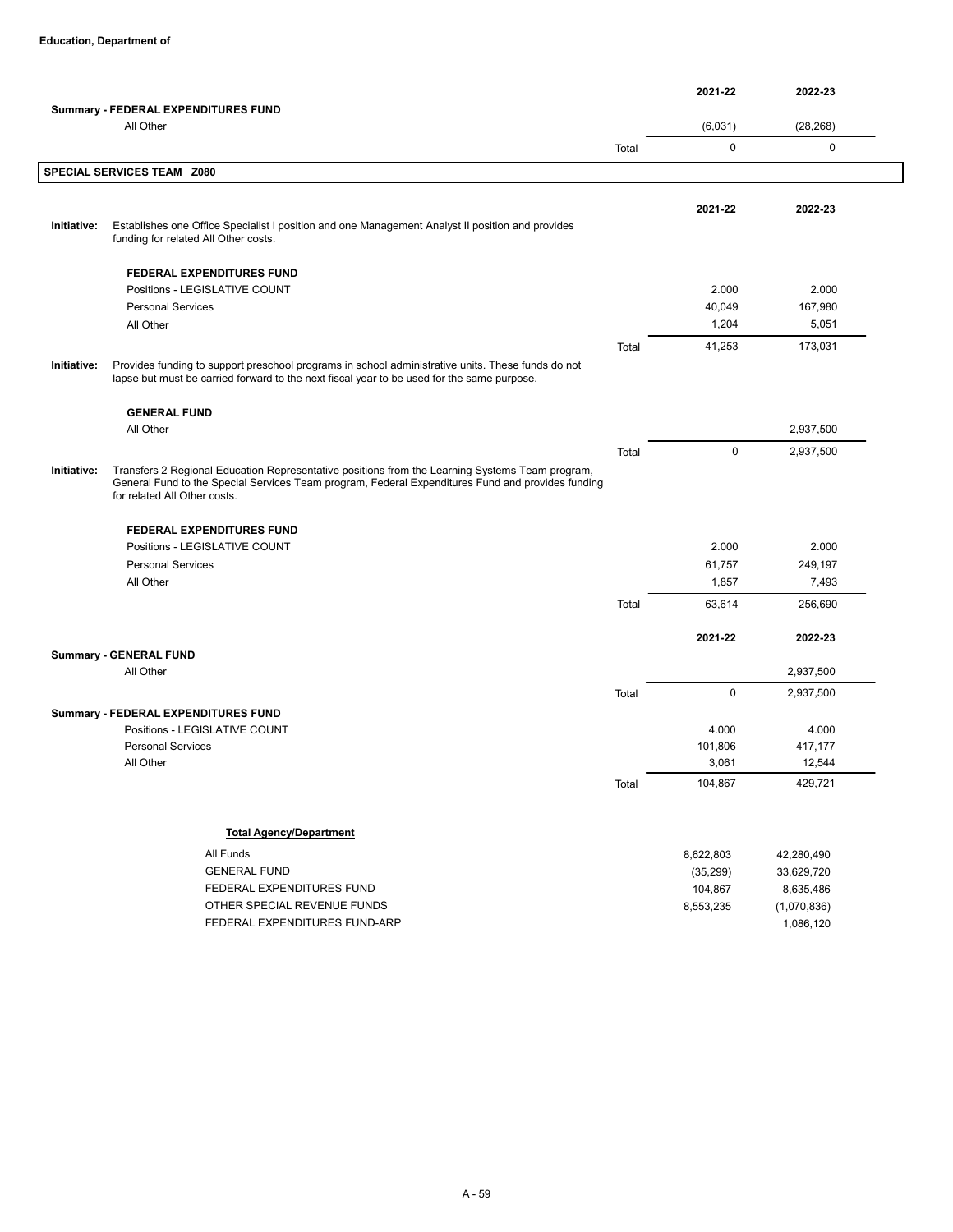|             | STATE BOARD OF EDUCATION 0614                            |       |         |         |
|-------------|----------------------------------------------------------|-------|---------|---------|
| Initiative: | Provides funding for per diem payments to board members. |       | 2021-22 | 2022-23 |
|             | <b>GENERAL FUND</b><br><b>Personal Services</b>          |       | 22,000  | 22,000  |
|             |                                                          | Total | 22,000  | 22,000  |
|             | <b>Summary - GENERAL FUND</b>                            |       | 2021-22 | 2022-23 |
|             | <b>Personal Services</b>                                 |       | 22,000  | 22,000  |
|             |                                                          | Total | 22,000  | 22,000  |
|             |                                                          |       |         |         |
|             | <b>Total Agency/Department</b>                           |       |         |         |
|             | All Funds                                                |       | 22,000  | 22,000  |
|             | <b>GENERAL FUND</b>                                      |       | 22,000  | 22,000  |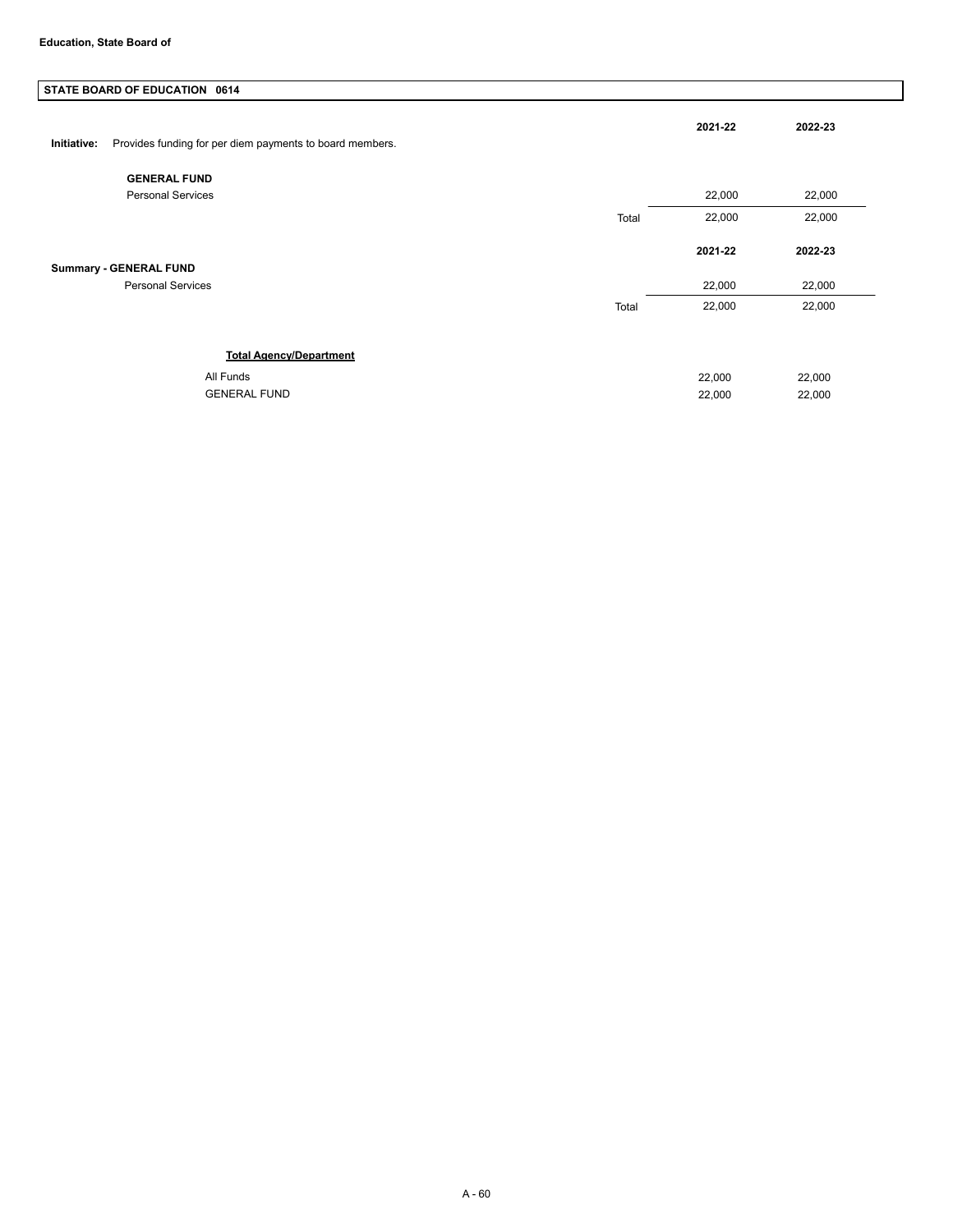|             | EFFICIENCY MAINE TRUST Z100                                                                         |       |         |           |  |
|-------------|-----------------------------------------------------------------------------------------------------|-------|---------|-----------|--|
| Initiative: | Provides one-time funding to support electric vehicle rebate programs including incentive programs. |       | 2021-22 | 2022-23   |  |
|             | OTHER SPECIAL REVENUE FUNDS                                                                         |       |         |           |  |
|             | All Other                                                                                           |       |         | 7,000,000 |  |
|             |                                                                                                     | Total | 0       | 7,000,000 |  |
|             | Summary - OTHER SPECIAL REVENUE FUNDS                                                               |       | 2021-22 | 2022-23   |  |
|             | All Other                                                                                           |       |         | 7,000,000 |  |
|             |                                                                                                     | Total | 0       | 7,000,000 |  |
|             | <b>Total Agency/Department</b>                                                                      |       |         |           |  |

All Funds 7,000,000 OTHER SPECIAL REVENUE FUNDS **7,000,000**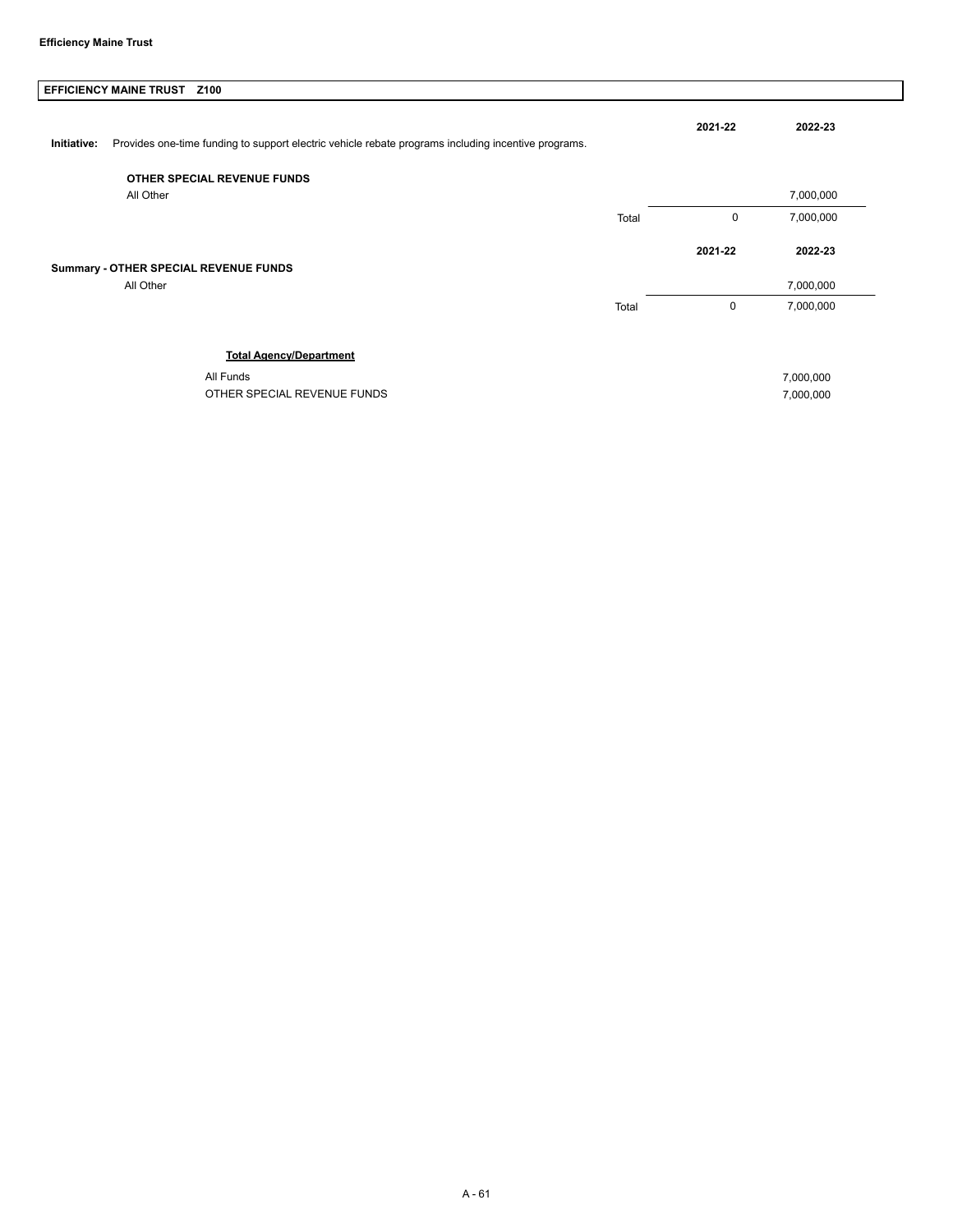|                  | ADMINISTRATION - ENVIRONMENTAL PROTECTION 0251                                                                                                                                                                                           |       |         |                  |
|------------------|------------------------------------------------------------------------------------------------------------------------------------------------------------------------------------------------------------------------------------------|-------|---------|------------------|
|                  |                                                                                                                                                                                                                                          |       |         |                  |
| Initiative:      | Transfers one Policy Development Specialist position and related All Other costs from the Remediation<br>and Waste Management program to the Administration - Environmental Protection program within the                                |       | 2021-22 | 2022-23          |
|                  | same fund.                                                                                                                                                                                                                               |       |         |                  |
|                  | OTHER SPECIAL REVENUE FUNDS                                                                                                                                                                                                              |       |         |                  |
|                  | Positions - LEGISLATIVE COUNT                                                                                                                                                                                                            |       |         | 1.000            |
|                  | <b>Personal Services</b>                                                                                                                                                                                                                 |       |         | 120,600          |
|                  | All Other                                                                                                                                                                                                                                |       |         | 7,844            |
|                  |                                                                                                                                                                                                                                          | Total | 0       | 128,444          |
| Initiative:      | Provides funding for increased insurance rates set by the Division of Risk Management.                                                                                                                                                   |       |         |                  |
|                  | <b>GENERAL FUND</b>                                                                                                                                                                                                                      |       |         |                  |
|                  | All Other                                                                                                                                                                                                                                |       | 182     | 182              |
|                  |                                                                                                                                                                                                                                          | Total | 182     | 182              |
|                  |                                                                                                                                                                                                                                          |       |         |                  |
|                  |                                                                                                                                                                                                                                          |       | 2021-22 | 2022-23          |
|                  | <b>Summary - GENERAL FUND</b>                                                                                                                                                                                                            |       |         |                  |
|                  | All Other                                                                                                                                                                                                                                |       | 182     | 182              |
|                  |                                                                                                                                                                                                                                          | Total | 182     | 182              |
|                  | Summary - OTHER SPECIAL REVENUE FUNDS                                                                                                                                                                                                    |       |         |                  |
|                  | Positions - LEGISLATIVE COUNT                                                                                                                                                                                                            |       |         | 1.000            |
|                  | <b>Personal Services</b>                                                                                                                                                                                                                 |       |         | 120,600<br>7,844 |
|                  | All Other                                                                                                                                                                                                                                | Total | 0       | 128,444          |
|                  |                                                                                                                                                                                                                                          |       |         |                  |
| AIR QUALITY 0250 |                                                                                                                                                                                                                                          |       |         |                  |
|                  |                                                                                                                                                                                                                                          |       | 2021-22 | 2022-23          |
| Initiative:      | Transfers 2 Assistant Environmental Engineer positions from the Maine Environmental Protection Fund<br>program, Other Special Revenue Funds to the Air Quality program, General Fund and adjusts funding<br>for related All Other costs. |       |         |                  |
|                  | <b>GENERAL FUND</b>                                                                                                                                                                                                                      |       |         |                  |
|                  | Positions - LEGISLATIVE COUNT                                                                                                                                                                                                            |       |         | 2.000            |
|                  | <b>Personal Services</b>                                                                                                                                                                                                                 |       |         | 188,581          |
|                  | All Other                                                                                                                                                                                                                                |       |         | 4,576            |
|                  |                                                                                                                                                                                                                                          | Total | 0       | 193,157          |
| Initiative:      | Provides funding for increased insurance rates set by the Division of Risk Management.                                                                                                                                                   |       |         |                  |
|                  | <b>GENERAL FUND</b>                                                                                                                                                                                                                      |       |         |                  |
|                  | All Other                                                                                                                                                                                                                                |       | 364     | 364              |
|                  |                                                                                                                                                                                                                                          | Total | 364     | 364              |
|                  |                                                                                                                                                                                                                                          |       | 2021-22 | 2022-23          |
|                  | <b>Summary - GENERAL FUND</b>                                                                                                                                                                                                            |       |         |                  |
|                  | Positions - LEGISLATIVE COUNT                                                                                                                                                                                                            |       |         | 2.000            |
|                  | <b>Personal Services</b>                                                                                                                                                                                                                 |       |         | 188,581          |
|                  | All Other                                                                                                                                                                                                                                |       | 364     | 4,940            |
|                  |                                                                                                                                                                                                                                          | Total | 364     | 193,521          |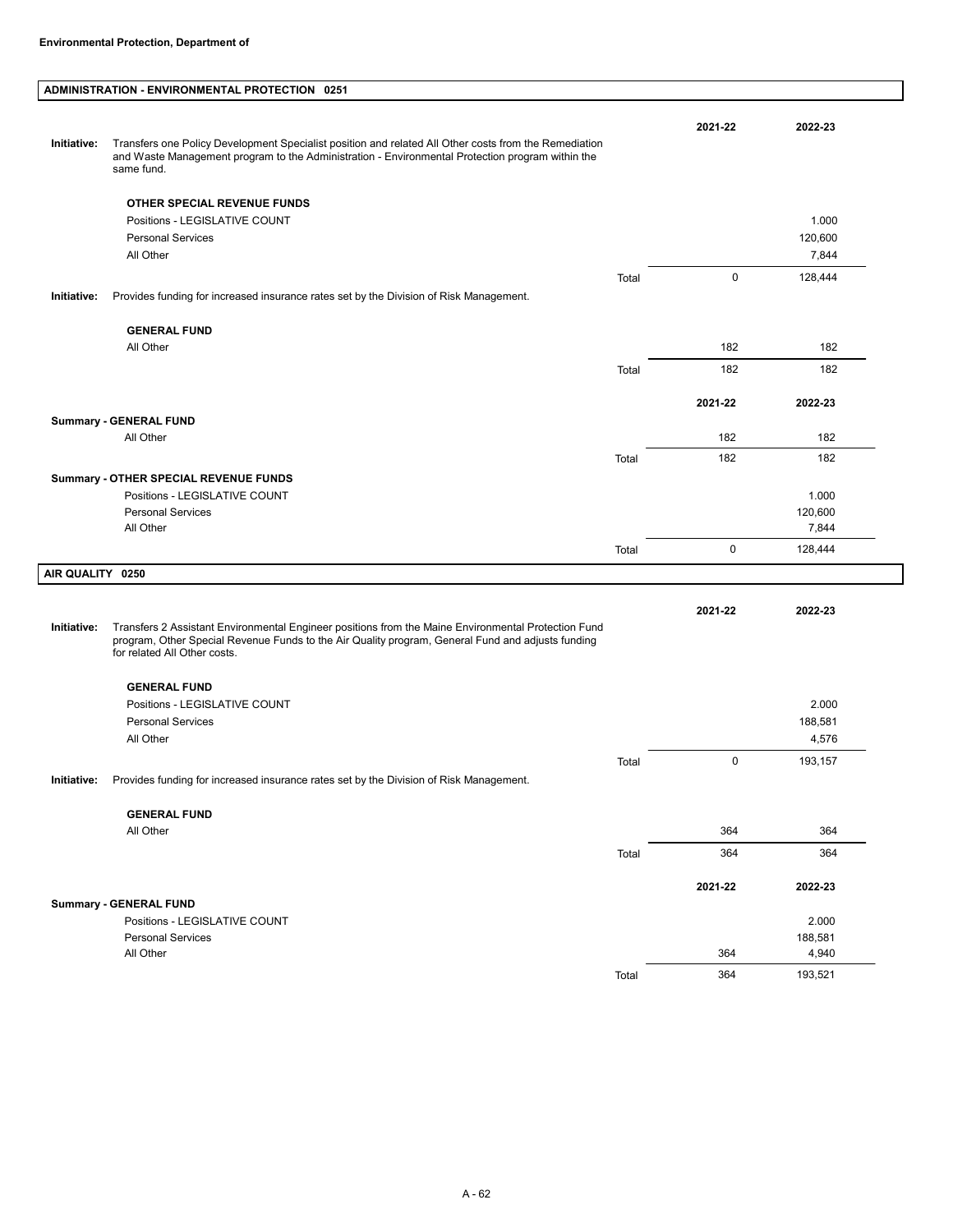|             | <b>LAND RESOURCES Z188</b>                                                                                                                                                                         |       |         |         |
|-------------|----------------------------------------------------------------------------------------------------------------------------------------------------------------------------------------------------|-------|---------|---------|
| Initiative: | Transfers one Environmental Hydrogeology Specialist position from the Water Quality program to the<br>Land Resources program within the same fund and adjusts funding for related All Other costs. |       | 2021-22 | 2022-23 |
|             | <b>GENERAL FUND</b>                                                                                                                                                                                |       |         |         |
|             | Positions - LEGISLATIVE COUNT                                                                                                                                                                      |       |         | 1.000   |
|             | <b>Personal Services</b>                                                                                                                                                                           |       |         | 110,175 |
|             | All Other                                                                                                                                                                                          |       |         | 2,288   |
|             |                                                                                                                                                                                                    | Total | 0       | 112,463 |
| Initiative: | Provides funding for increased insurance rates set by the Division of Risk Management.                                                                                                             |       |         |         |
|             | <b>GENERAL FUND</b>                                                                                                                                                                                |       |         |         |
|             | All Other                                                                                                                                                                                          |       | 598     | 598     |
|             |                                                                                                                                                                                                    | Total | 598     | 598     |
|             |                                                                                                                                                                                                    |       | 2021-22 | 2022-23 |
|             | <b>Summary - GENERAL FUND</b>                                                                                                                                                                      |       |         |         |
|             | Positions - LEGISLATIVE COUNT                                                                                                                                                                      |       |         | 1.000   |
|             | <b>Personal Services</b>                                                                                                                                                                           |       |         | 110,175 |
|             | All Other                                                                                                                                                                                          |       | 598     | 2,886   |
|             |                                                                                                                                                                                                    | Total | 598     | 113,061 |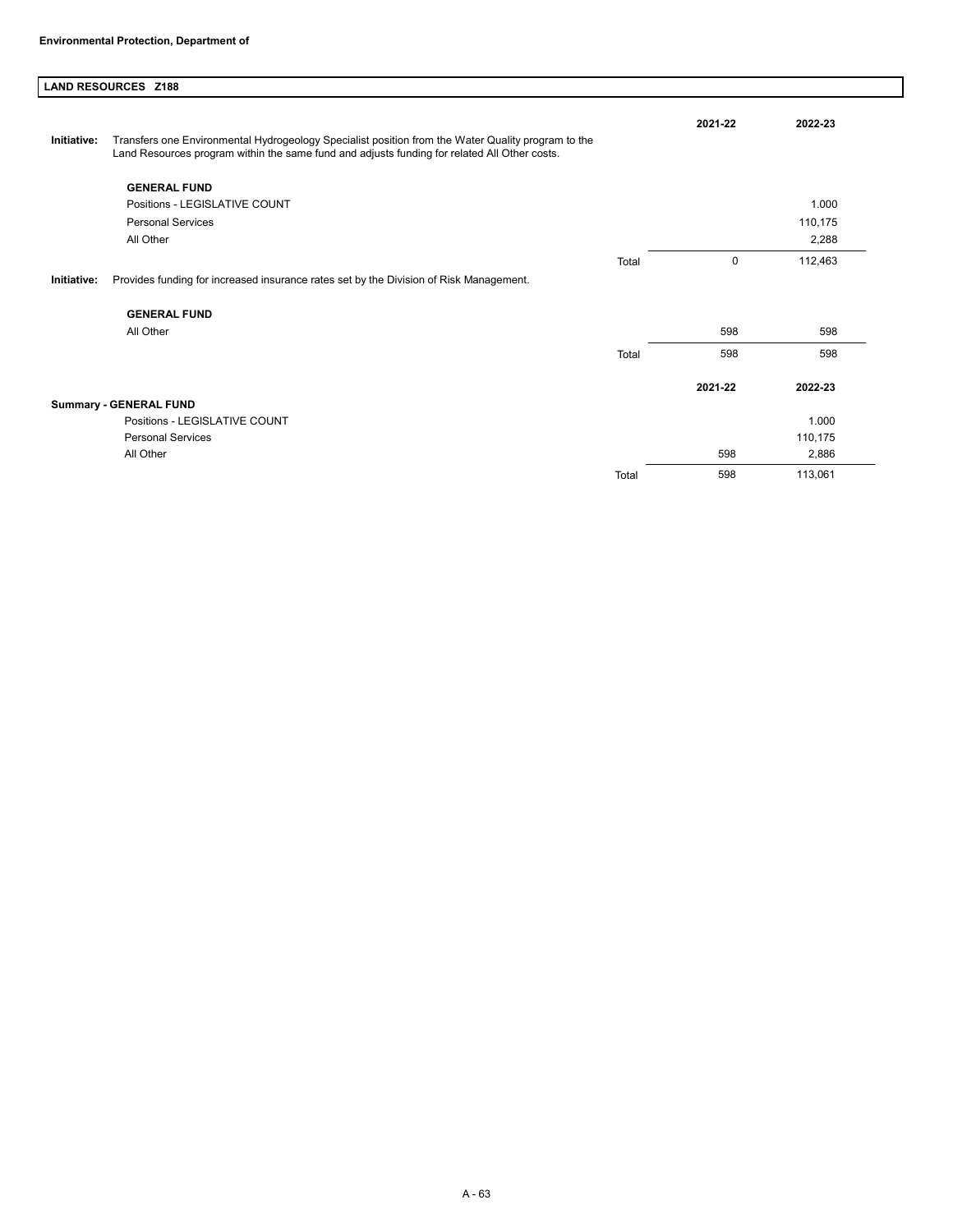|             | <b>MAINE ENVIRONMENTAL PROTECTION FUND 0421</b>                                                                                                                                                                                                                                                                                |       |             |            |
|-------------|--------------------------------------------------------------------------------------------------------------------------------------------------------------------------------------------------------------------------------------------------------------------------------------------------------------------------------|-------|-------------|------------|
|             |                                                                                                                                                                                                                                                                                                                                |       |             |            |
| Initiative: | Transfers one Environmental Hydrogeology Manager position and related All Other from the<br>Performance Partnership Grant program, Federal Expenditures Fund to the Maine Environmental<br>Protection Fund program, Other Special Revenue Funds.                                                                               |       | 2021-22     | 2022-23    |
|             | OTHER SPECIAL REVENUE FUNDS                                                                                                                                                                                                                                                                                                    |       |             |            |
|             | Positions - LEGISLATIVE COUNT                                                                                                                                                                                                                                                                                                  |       |             | 1.000      |
|             | <b>Personal Services</b>                                                                                                                                                                                                                                                                                                       |       |             | 136,375    |
|             | All Other                                                                                                                                                                                                                                                                                                                      |       |             | 8,557      |
|             |                                                                                                                                                                                                                                                                                                                                | Total | $\mathbf 0$ | 144,932    |
| Initiative: | Transfers 2 Assistant Environmental Engineer positions from the Maine Environmental Protection Fund<br>program, Other Special Revenue Funds to the Air Quality program, General Fund and adjusts funding<br>for related All Other costs.                                                                                       |       |             |            |
|             | OTHER SPECIAL REVENUE FUNDS                                                                                                                                                                                                                                                                                                    |       |             |            |
|             | Positions - LEGISLATIVE COUNT                                                                                                                                                                                                                                                                                                  |       |             | $-2.000$   |
|             | <b>Personal Services</b>                                                                                                                                                                                                                                                                                                       |       |             | (188, 581) |
|             | All Other                                                                                                                                                                                                                                                                                                                      |       |             | (13,309)   |
|             |                                                                                                                                                                                                                                                                                                                                | Total | 0           | (201, 890) |
| Initiative: | Reallocates the cost of one Environmental Specialist IV position from 100% Water Quality program,<br>Federal Expenditures Fund to 65% Water Quality program, Federal Expenditures Fund and 35% Maine<br>Environmental Protection Fund program, Other Special Revenue Funds and adjusts funding for related<br>All Other costs. |       |             |            |
|             | OTHER SPECIAL REVENUE FUNDS                                                                                                                                                                                                                                                                                                    |       |             |            |
|             | <b>Personal Services</b>                                                                                                                                                                                                                                                                                                       |       |             | 37,281     |
|             | All Other                                                                                                                                                                                                                                                                                                                      |       |             | 1,685      |
|             |                                                                                                                                                                                                                                                                                                                                | Total | 0           | 38,966     |
| Initiative: | Provides funding to align allocations with projected available resources for the wetlands compensation<br>fee program.                                                                                                                                                                                                         |       |             |            |
|             | OTHER SPECIAL REVENUE FUNDS                                                                                                                                                                                                                                                                                                    |       |             |            |
|             | All Other                                                                                                                                                                                                                                                                                                                      |       |             | 4,500,000  |
|             |                                                                                                                                                                                                                                                                                                                                | Total | 0           | 4,500,000  |
| Initiative: | Provides funding for increased insurance rates set by the Division of Risk Management.                                                                                                                                                                                                                                         |       |             |            |
|             |                                                                                                                                                                                                                                                                                                                                |       |             |            |
|             | <b>GENERAL FUND</b>                                                                                                                                                                                                                                                                                                            |       |             |            |
|             | All Other                                                                                                                                                                                                                                                                                                                      |       | 130         | 130        |
|             |                                                                                                                                                                                                                                                                                                                                | Total | 130         | 130        |
|             |                                                                                                                                                                                                                                                                                                                                |       |             |            |
|             |                                                                                                                                                                                                                                                                                                                                |       | 2021-22     | 2022-23    |
|             | <b>Summary - GENERAL FUND</b>                                                                                                                                                                                                                                                                                                  |       |             |            |
|             | All Other                                                                                                                                                                                                                                                                                                                      |       | 130         | 130        |
|             |                                                                                                                                                                                                                                                                                                                                | Total | 130         | 130        |
|             | <b>Summary - OTHER SPECIAL REVENUE FUNDS</b>                                                                                                                                                                                                                                                                                   |       |             |            |
|             | Positions - LEGISLATIVE COUNT                                                                                                                                                                                                                                                                                                  |       |             | $-1.000$   |
|             | <b>Personal Services</b>                                                                                                                                                                                                                                                                                                       |       |             | (14, 925)  |
|             | All Other                                                                                                                                                                                                                                                                                                                      |       |             | 4,496,933  |
|             |                                                                                                                                                                                                                                                                                                                                | Total | 0           | 4,482,008  |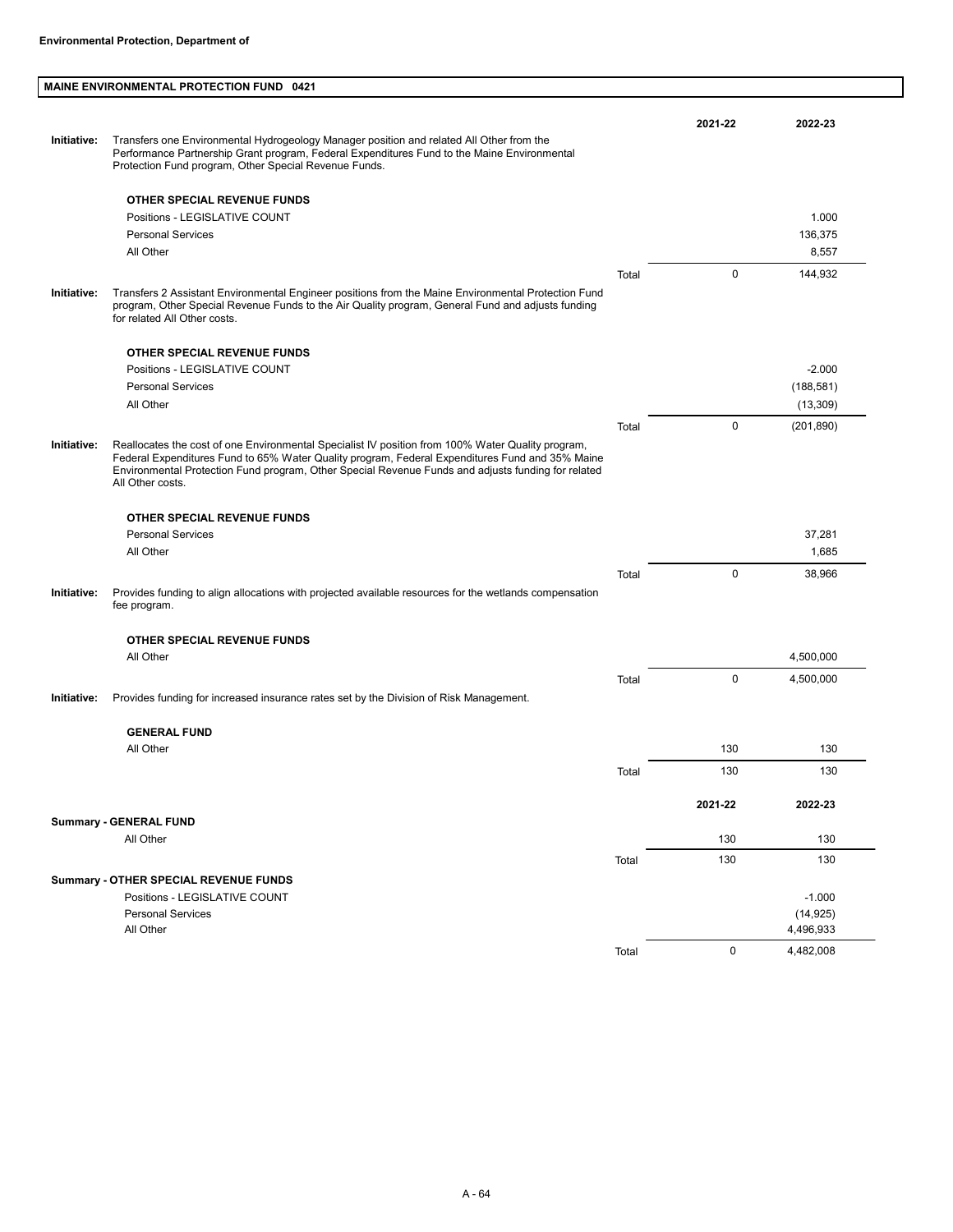|             | PERFORMANCE PARTNERSHIP GRANT 0851                                                                                                                                                                                                                                                                                                                                                                          |       |             |            |
|-------------|-------------------------------------------------------------------------------------------------------------------------------------------------------------------------------------------------------------------------------------------------------------------------------------------------------------------------------------------------------------------------------------------------------------|-------|-------------|------------|
|             |                                                                                                                                                                                                                                                                                                                                                                                                             |       | 2021-22     | 2022-23    |
| Initiative: | Transfers one Environmental Hydrogeology Manager position and related All Other from the<br>Performance Partnership Grant program, Federal Expenditures Fund to the Maine Environmental<br>Protection Fund program, Other Special Revenue Funds.                                                                                                                                                            |       |             |            |
|             | <b>FEDERAL EXPENDITURES FUND</b>                                                                                                                                                                                                                                                                                                                                                                            |       |             |            |
|             | Positions - LEGISLATIVE COUNT                                                                                                                                                                                                                                                                                                                                                                               |       |             | $-1.000$   |
|             | <b>Personal Services</b>                                                                                                                                                                                                                                                                                                                                                                                    |       |             | (136, 375) |
|             | All Other                                                                                                                                                                                                                                                                                                                                                                                                   |       |             | (8, 557)   |
|             |                                                                                                                                                                                                                                                                                                                                                                                                             | Total | $\mathbf 0$ | (144, 932) |
| Initiative: | Transfers and reallocates the cost of one Biologist I position from 50% Performance Partnership Grant<br>program, Federal Expenditures Fund and 50% Water Quality program, Other Special Revenue Funds<br>to 100% Water Quality program, Other Special Revenue Funds and adjusts funding for related All<br>Other costs. This initiative transfers All Other to Personal Services to fund the reallocation. |       |             |            |
|             | <b>FEDERAL EXPENDITURES FUND</b>                                                                                                                                                                                                                                                                                                                                                                            |       |             |            |
|             | Positions - LEGISLATIVE COUNT                                                                                                                                                                                                                                                                                                                                                                               |       | $-1.000$    | $-1.000$   |
|             | <b>Personal Services</b>                                                                                                                                                                                                                                                                                                                                                                                    |       | (11, 576)   | (46, 604)  |
|             | All Other                                                                                                                                                                                                                                                                                                                                                                                                   |       | (524)       | (2, 107)   |
|             |                                                                                                                                                                                                                                                                                                                                                                                                             | Total | (12, 100)   | (48, 711)  |
| Initiative: | Transfers one Environmental Specialist III position and one Environmental Specialist II position from<br>the Performance Partnership Grant program, Federal Expenditures Fund to the Water Quality program,<br>General Fund and adjusts funding for related All Other costs.                                                                                                                                |       |             |            |
|             | <b>FEDERAL EXPENDITURES FUND</b>                                                                                                                                                                                                                                                                                                                                                                            |       |             |            |
|             | Positions - LEGISLATIVE COUNT                                                                                                                                                                                                                                                                                                                                                                               |       |             | $-2.000$   |
|             | <b>Personal Services</b>                                                                                                                                                                                                                                                                                                                                                                                    |       |             | (171, 539) |
|             | All Other                                                                                                                                                                                                                                                                                                                                                                                                   |       |             | (12, 538)  |
|             |                                                                                                                                                                                                                                                                                                                                                                                                             | Total | 0           | (184, 077) |
|             |                                                                                                                                                                                                                                                                                                                                                                                                             |       | 2021-22     | 2022-23    |
|             | <b>Summary - FEDERAL EXPENDITURES FUND</b>                                                                                                                                                                                                                                                                                                                                                                  |       |             |            |
|             | Positions - LEGISLATIVE COUNT                                                                                                                                                                                                                                                                                                                                                                               |       | $-1.000$    | $-4.000$   |
|             | <b>Personal Services</b>                                                                                                                                                                                                                                                                                                                                                                                    |       | (11, 576)   | (354, 518) |
|             | All Other                                                                                                                                                                                                                                                                                                                                                                                                   |       | (524)       | (23, 202)  |
|             |                                                                                                                                                                                                                                                                                                                                                                                                             | Total | (12, 100)   | (377, 720) |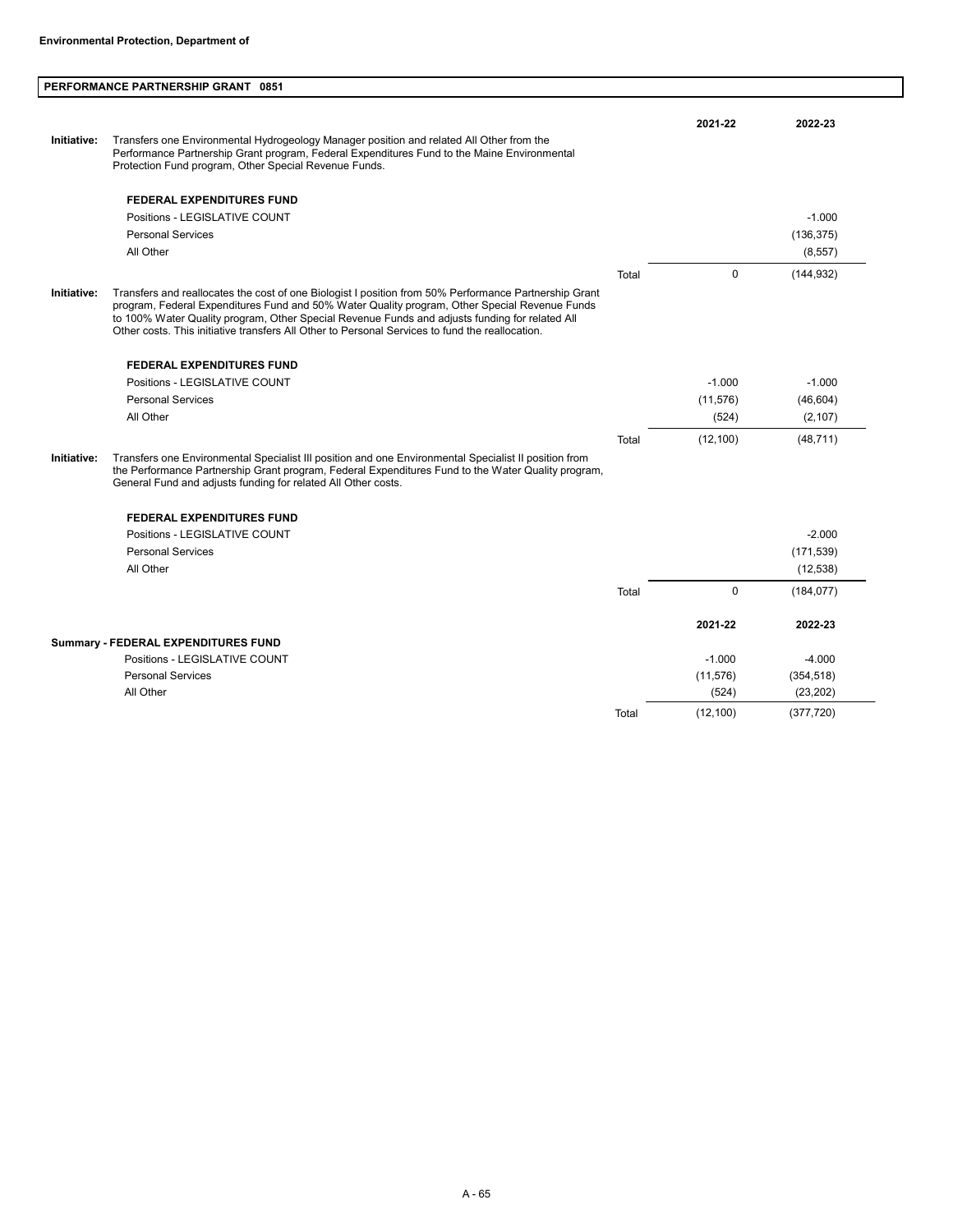|             | <b>REMEDIATION AND WASTE MANAGEMENT 0247</b>                                                                                                                                                                                                                                                                          |       |           |            |
|-------------|-----------------------------------------------------------------------------------------------------------------------------------------------------------------------------------------------------------------------------------------------------------------------------------------------------------------------|-------|-----------|------------|
|             |                                                                                                                                                                                                                                                                                                                       |       | 2021-22   | 2022-23    |
| Initiative: | Transfers one Policy Development Specialist position and related All Other costs from the Remediation<br>and Waste Management program to the Administration - Environmental Protection program within the<br>same fund.                                                                                               |       |           |            |
|             | OTHER SPECIAL REVENUE FUNDS                                                                                                                                                                                                                                                                                           |       |           |            |
|             | Positions - LEGISLATIVE COUNT                                                                                                                                                                                                                                                                                         |       |           | $-1.000$   |
|             | <b>Personal Services</b>                                                                                                                                                                                                                                                                                              |       |           | (120, 600) |
|             | All Other                                                                                                                                                                                                                                                                                                             |       |           | (7, 844)   |
|             |                                                                                                                                                                                                                                                                                                                       | Total | $\pmb{0}$ | (128, 444) |
| Initiative: | Provides funding for increased insurance rates set by the Division of Risk Management.                                                                                                                                                                                                                                |       |           |            |
|             |                                                                                                                                                                                                                                                                                                                       |       |           |            |
|             | <b>GENERAL FUND</b>                                                                                                                                                                                                                                                                                                   |       |           |            |
|             | All Other                                                                                                                                                                                                                                                                                                             |       | 182       | 182        |
|             |                                                                                                                                                                                                                                                                                                                       | Total | 182       | 182        |
| Initiative: | Reduces funding to align allocations with projected available resources.                                                                                                                                                                                                                                              |       |           |            |
|             | <b>FEDERAL EXPENDITURES FUND</b>                                                                                                                                                                                                                                                                                      |       |           |            |
|             | All Other                                                                                                                                                                                                                                                                                                             |       | (13, 882) | (13, 882)  |
|             |                                                                                                                                                                                                                                                                                                                       | Total | (13, 882) | (13, 882)  |
| Initiative: | Transfers one Environmental Specialist III position from General Fund to Federal Expenditures Fund<br>within the same program. Also transfers one Environmental Specialist III position from Federal<br>Expenditures Fund to General Fund within the same program and adjusts funding for related All Other<br>costs. |       |           |            |
|             | <b>GENERAL FUND</b>                                                                                                                                                                                                                                                                                                   |       |           |            |
|             | <b>Personal Services</b>                                                                                                                                                                                                                                                                                              |       |           | 5,683      |
|             |                                                                                                                                                                                                                                                                                                                       | Total | $\pmb{0}$ | 5,683      |
|             | <b>FEDERAL EXPENDITURES FUND</b>                                                                                                                                                                                                                                                                                      |       |           |            |
|             | <b>Personal Services</b>                                                                                                                                                                                                                                                                                              |       |           | (5,683)    |
|             | All Other                                                                                                                                                                                                                                                                                                             |       |           | (257)      |
|             |                                                                                                                                                                                                                                                                                                                       | Total | $\pmb{0}$ | (5,940)    |
| Initiative: | Provides one-time funding to assist Maine laboratories with equipment purchases that will increase<br>capacity for sample testing and analysis of perfluoroalkyl and polyfluoroalkyl substances, or PFAS.                                                                                                             |       |           |            |
|             | OTHER SPECIAL REVENUE FUNDS                                                                                                                                                                                                                                                                                           |       |           |            |
|             | All Other                                                                                                                                                                                                                                                                                                             |       | 3,200,000 |            |
|             |                                                                                                                                                                                                                                                                                                                       | Total | 3,200,000 | $\Omega$   |
|             |                                                                                                                                                                                                                                                                                                                       |       | 2021-22   | 2022-23    |
|             | <b>Summary - GENERAL FUND</b>                                                                                                                                                                                                                                                                                         |       |           |            |
|             | <b>Personal Services</b>                                                                                                                                                                                                                                                                                              |       |           | 5,683      |
|             | All Other                                                                                                                                                                                                                                                                                                             |       | 182       | 182        |
|             |                                                                                                                                                                                                                                                                                                                       | Total | 182       | 5,865      |
|             | Summary - FEDERAL EXPENDITURES FUND                                                                                                                                                                                                                                                                                   |       |           |            |
|             | <b>Personal Services</b>                                                                                                                                                                                                                                                                                              |       |           | (5,683)    |
|             | All Other                                                                                                                                                                                                                                                                                                             |       | (13, 882) | (14, 139)  |
|             |                                                                                                                                                                                                                                                                                                                       | Total | (13, 882) | (19, 822)  |
|             | <b>Summary - OTHER SPECIAL REVENUE FUNDS</b>                                                                                                                                                                                                                                                                          |       |           |            |
|             | Positions - LEGISLATIVE COUNT                                                                                                                                                                                                                                                                                         |       |           | $-1.000$   |
|             | <b>Personal Services</b>                                                                                                                                                                                                                                                                                              |       |           | (120, 600) |
|             | All Other                                                                                                                                                                                                                                                                                                             |       | 3,200,000 | (7, 844)   |
|             |                                                                                                                                                                                                                                                                                                                       | Total | 3,200,000 | (128, 444) |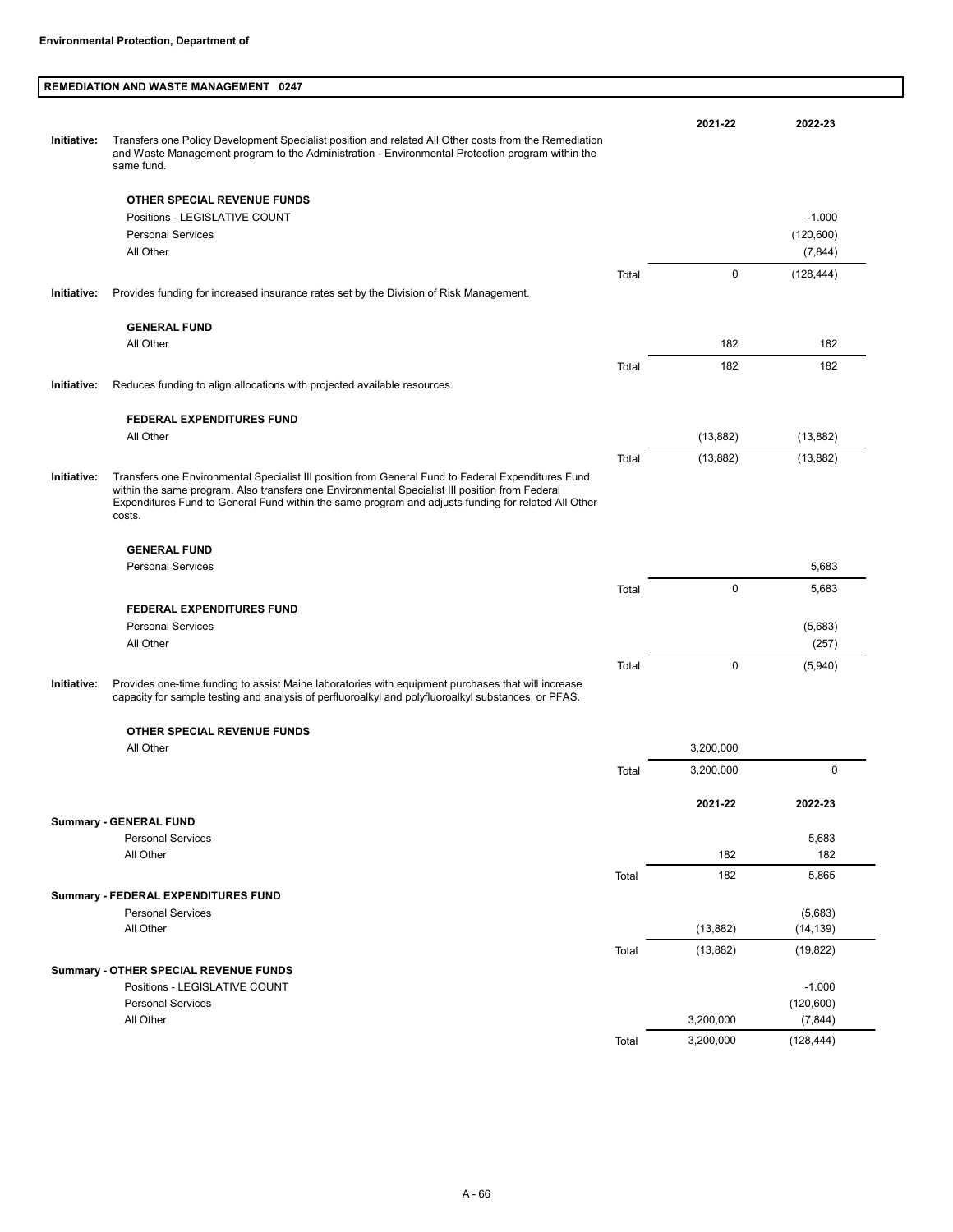|             | <b>WATER QUALITY 0248</b>                                                                                                                                                                                                                                                                                                                                                                                   |       |             |                 |
|-------------|-------------------------------------------------------------------------------------------------------------------------------------------------------------------------------------------------------------------------------------------------------------------------------------------------------------------------------------------------------------------------------------------------------------|-------|-------------|-----------------|
|             |                                                                                                                                                                                                                                                                                                                                                                                                             |       |             |                 |
| Initiative: | Transfers one Environmental Hydrogeology Specialist position from the Water Quality program to the<br>Land Resources program within the same fund and adjusts funding for related All Other costs.                                                                                                                                                                                                          |       | 2021-22     | 2022-23         |
|             | <b>GENERAL FUND</b>                                                                                                                                                                                                                                                                                                                                                                                         |       |             |                 |
|             | Positions - LEGISLATIVE COUNT                                                                                                                                                                                                                                                                                                                                                                               |       |             | $-1.000$        |
|             | <b>Personal Services</b>                                                                                                                                                                                                                                                                                                                                                                                    |       |             | (110, 175)      |
|             | All Other                                                                                                                                                                                                                                                                                                                                                                                                   |       |             | (2, 288)        |
|             |                                                                                                                                                                                                                                                                                                                                                                                                             | Total | 0           | (112, 463)      |
| Initiative: | Reallocates the cost of one Environmental Specialist IV position from 100% Water Quality program,<br>Federal Expenditures Fund to 65% Water Quality program, Federal Expenditures Fund and 35% Maine<br>Environmental Protection Fund program, Other Special Revenue Funds and adjusts funding for related<br>All Other costs.                                                                              |       |             |                 |
|             | <b>FEDERAL EXPENDITURES FUND</b>                                                                                                                                                                                                                                                                                                                                                                            |       |             |                 |
|             | <b>Personal Services</b>                                                                                                                                                                                                                                                                                                                                                                                    |       |             | (37, 281)       |
|             | All Other                                                                                                                                                                                                                                                                                                                                                                                                   |       |             | (1,685)         |
| Initiative: | Provides funding to align allocations with projected available resources in the Water Quality program.                                                                                                                                                                                                                                                                                                      | Total | $\mathbf 0$ | (38,966)        |
|             | <b>FEDERAL EXPENDITURES FUND</b>                                                                                                                                                                                                                                                                                                                                                                            |       |             |                 |
|             | All Other                                                                                                                                                                                                                                                                                                                                                                                                   |       |             | 208,243         |
|             |                                                                                                                                                                                                                                                                                                                                                                                                             |       | 0           |                 |
| Initiative: | Transfers and reallocates the cost of one Biologist I position from 50% Performance Partnership Grant<br>program, Federal Expenditures Fund and 50% Water Quality program, Other Special Revenue Funds<br>to 100% Water Quality program, Other Special Revenue Funds and adjusts funding for related All<br>Other costs. This initiative transfers All Other to Personal Services to fund the reallocation. | Total |             | 208,243         |
|             | OTHER SPECIAL REVENUE FUNDS                                                                                                                                                                                                                                                                                                                                                                                 |       |             |                 |
|             | Positions - LEGISLATIVE COUNT                                                                                                                                                                                                                                                                                                                                                                               |       | 1.000       | 1.000           |
|             | <b>Personal Services</b>                                                                                                                                                                                                                                                                                                                                                                                    |       | 11,576      | 46,604          |
|             | All Other                                                                                                                                                                                                                                                                                                                                                                                                   |       | (11, 576)   | (46, 604)       |
|             |                                                                                                                                                                                                                                                                                                                                                                                                             | Total | $\mathbf 0$ | $\mathbf 0$     |
| Initiative: | Provides funding for increased insurance rates set by the Division of Risk Management.                                                                                                                                                                                                                                                                                                                      |       |             |                 |
|             | <b>GENERAL FUND</b>                                                                                                                                                                                                                                                                                                                                                                                         |       |             |                 |
|             | All Other                                                                                                                                                                                                                                                                                                                                                                                                   |       | 624         | 624             |
|             |                                                                                                                                                                                                                                                                                                                                                                                                             | Total | 624         | 624             |
| Initiative: | Transfers one Environmental Specialist III position and one Environmental Specialist II position from<br>the Performance Partnership Grant program, Federal Expenditures Fund to the Water Quality program,<br>General Fund and adjusts funding for related All Other costs.                                                                                                                                |       |             |                 |
|             | <b>GENERAL FUND</b>                                                                                                                                                                                                                                                                                                                                                                                         |       |             |                 |
|             | Positions - LEGISLATIVE COUNT                                                                                                                                                                                                                                                                                                                                                                               |       |             | 2.000           |
|             | <b>Personal Services</b>                                                                                                                                                                                                                                                                                                                                                                                    |       |             | 171,539         |
|             | All Other                                                                                                                                                                                                                                                                                                                                                                                                   |       |             | 4,576           |
| Initiative: | Establishes 2 Assistant Environmental Engineer positions to support new infrastructure and other                                                                                                                                                                                                                                                                                                            | Total | $\mathbf 0$ | 176,115         |
|             | initiatives for the Clean Water State Revolving Fund and provides funding for related All Other costs.                                                                                                                                                                                                                                                                                                      |       |             |                 |
|             | OTHER SPECIAL REVENUE FUNDS                                                                                                                                                                                                                                                                                                                                                                                 |       |             |                 |
|             | Positions - LEGISLATIVE COUNT                                                                                                                                                                                                                                                                                                                                                                               |       |             | 2.000           |
|             | <b>Personal Services</b>                                                                                                                                                                                                                                                                                                                                                                                    |       |             | 183,258         |
|             | All Other                                                                                                                                                                                                                                                                                                                                                                                                   |       |             | 13,068          |
|             |                                                                                                                                                                                                                                                                                                                                                                                                             | Total | 0           | 196,326         |
|             |                                                                                                                                                                                                                                                                                                                                                                                                             |       | 2021-22     | 2022-23         |
|             | <b>Summary - GENERAL FUND</b>                                                                                                                                                                                                                                                                                                                                                                               |       |             |                 |
|             | Positions - LEGISLATIVE COUNT                                                                                                                                                                                                                                                                                                                                                                               |       |             | 1.000           |
|             | <b>Personal Services</b><br>All Other                                                                                                                                                                                                                                                                                                                                                                       |       | 624         | 61,364<br>2,912 |
|             |                                                                                                                                                                                                                                                                                                                                                                                                             |       |             |                 |
|             |                                                                                                                                                                                                                                                                                                                                                                                                             | Total | 624         | 64,276          |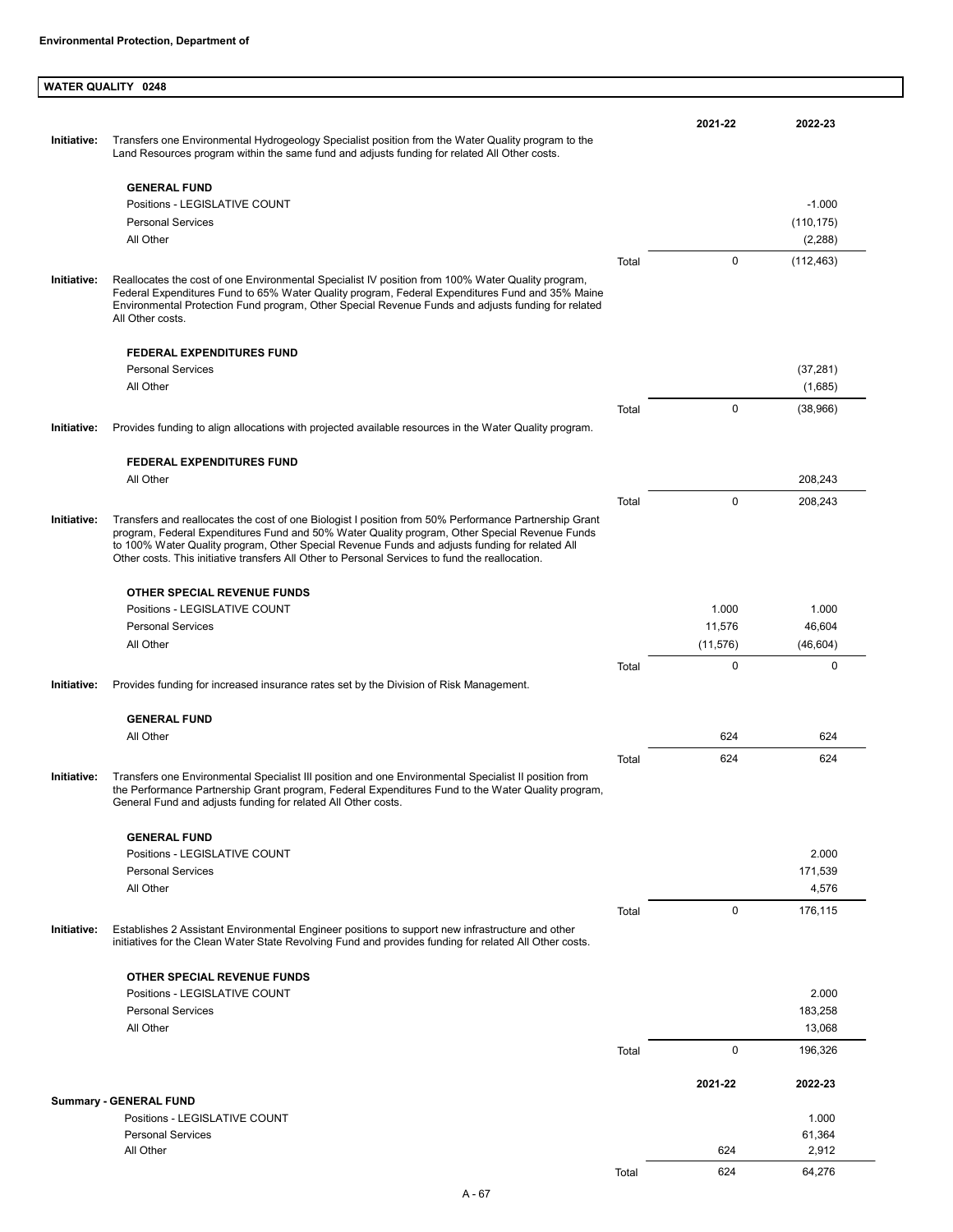|                                              | 2021-22     | 2022-23    |
|----------------------------------------------|-------------|------------|
| Summary - FEDERAL EXPENDITURES FUND          |             |            |
| <b>Personal Services</b>                     |             | (37, 281)  |
| All Other                                    |             | 206,558    |
| Total                                        | 0           | 169,277    |
| <b>Summary - OTHER SPECIAL REVENUE FUNDS</b> |             |            |
| Positions - LEGISLATIVE COUNT                | 1.000       | 3.000      |
| <b>Personal Services</b>                     | 11,576      | 229,862    |
| All Other                                    | (11, 576)   | (33, 536)  |
| Total                                        | $\mathbf 0$ | 196,326    |
| <b>Total Agency/Department</b>               |             |            |
| All Funds                                    | 3,176,098   | 4,827,104  |
| <b>GENERAL FUND</b>                          | 2,080       | 377,035    |
| FEDERAL EXPENDITURES FUND                    | (25,982)    | (228, 265) |
| OTHER SPECIAL REVENUE FUNDS                  | 3,200,000   | 4,678,334  |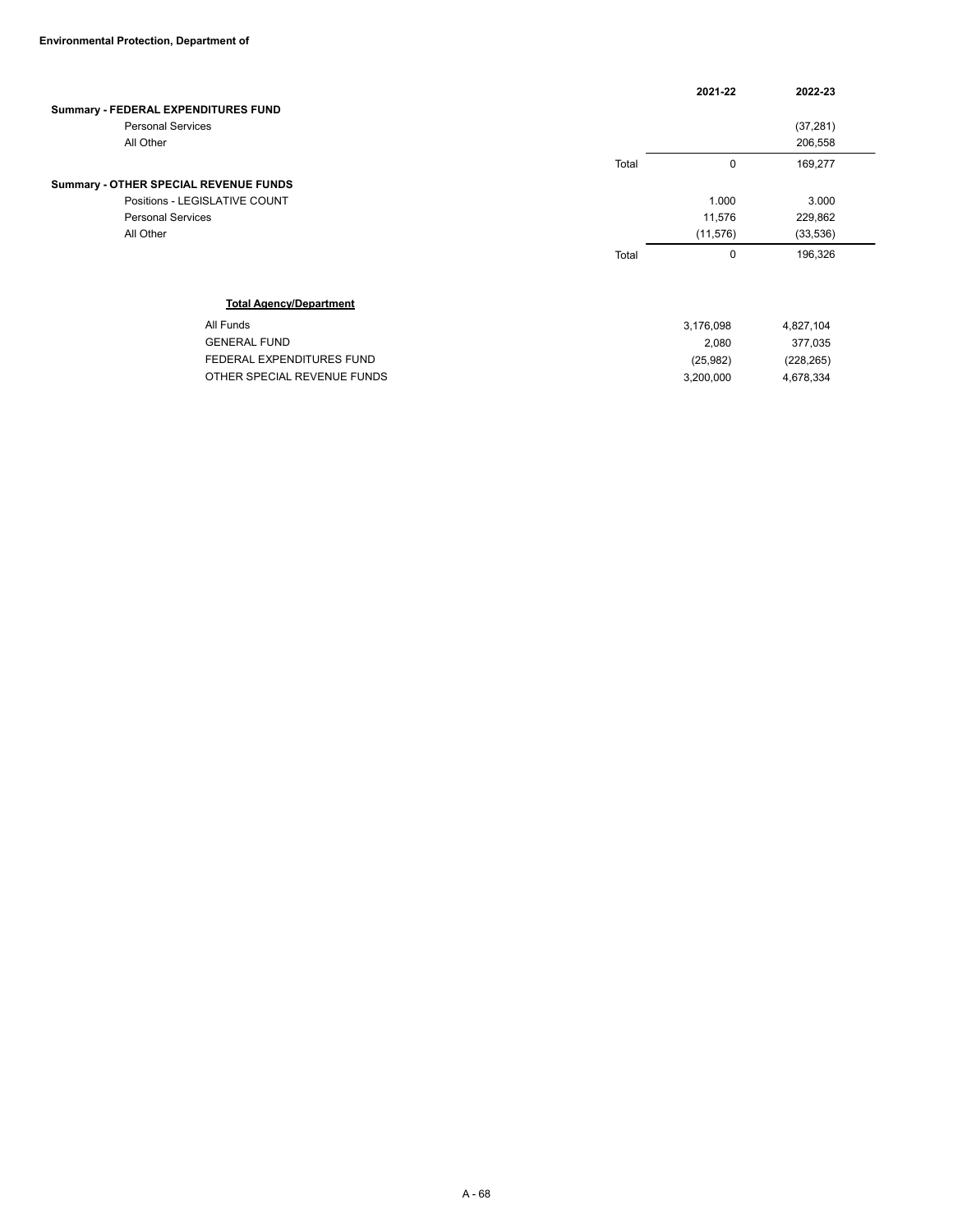| Initiative: | Provides funding for the approved reorganization of one Secretary Associate Legal position to a<br>Secretary Specialist position in Governmental Ethics and Election Practices - Commission program. |       | 2021-22 | 2022-23 |
|-------------|------------------------------------------------------------------------------------------------------------------------------------------------------------------------------------------------------|-------|---------|---------|
|             | <b>GENERAL FUND</b>                                                                                                                                                                                  |       |         |         |
|             | <b>Personal Services</b>                                                                                                                                                                             |       | 1,641   | 6,568   |
|             |                                                                                                                                                                                                      | Total | 1,641   | 6,568   |
|             | <b>OTHER SPECIAL REVENUE FUNDS</b>                                                                                                                                                                   |       |         |         |
|             | <b>Personal Services</b>                                                                                                                                                                             |       | 1,094   | 4,377   |
|             |                                                                                                                                                                                                      | Total | 1,094   | 4,377   |
|             |                                                                                                                                                                                                      |       | 2021-22 | 2022-23 |
|             | <b>Summary - GENERAL FUND</b>                                                                                                                                                                        |       |         |         |
|             | <b>Personal Services</b>                                                                                                                                                                             |       | 1,641   | 6,568   |
|             |                                                                                                                                                                                                      | Total | 1,641   | 6,568   |
|             | <b>Summary - OTHER SPECIAL REVENUE FUNDS</b>                                                                                                                                                         |       |         |         |
|             | <b>Personal Services</b>                                                                                                                                                                             |       | 1,094   | 4,377   |
|             |                                                                                                                                                                                                      | Total | 1,094   | 4,377   |
|             | <b>Total Agency/Department</b>                                                                                                                                                                       |       |         |         |

| All Funds                   | 2.735 | 10.945 |
|-----------------------------|-------|--------|
| <b>GENERAL FUND</b>         | 1.641 | 6.568  |
| OTHER SPECIAL REVENUE FUNDS | 1.094 | 4.377  |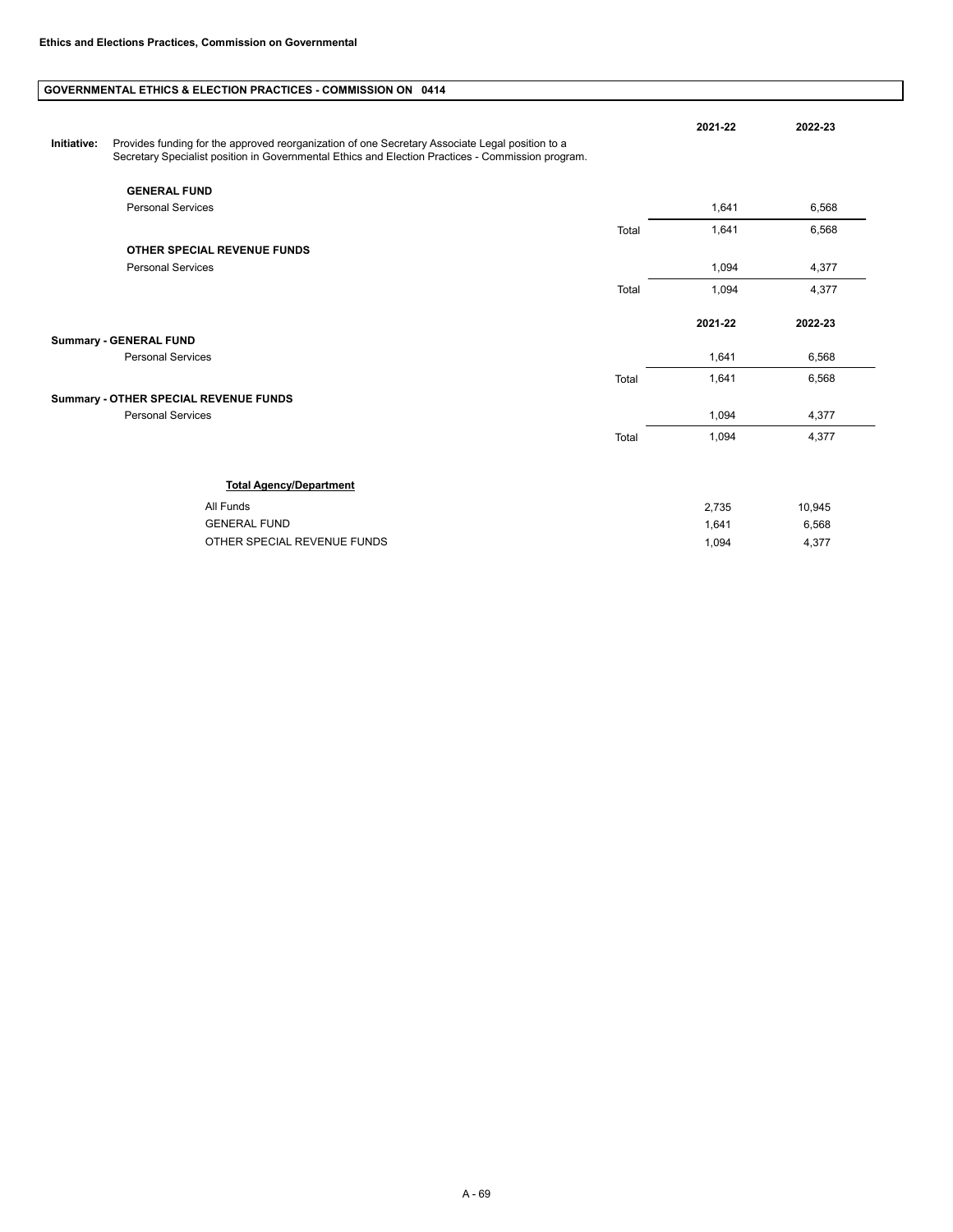| ADMINISTRATION - EXECUTIVE - GOVERNOR'S OFFICE 0165 |                                                                                                    |       |             |                  |  |
|-----------------------------------------------------|----------------------------------------------------------------------------------------------------|-------|-------------|------------------|--|
|                                                     |                                                                                                    |       |             |                  |  |
|                                                     |                                                                                                    |       | 2021-22     | 2022-23          |  |
| Initiative:                                         | Provides funding for the operations costs of the Governor's Office.                                |       |             |                  |  |
|                                                     | <b>GENERAL FUND</b>                                                                                |       |             |                  |  |
|                                                     | All Other                                                                                          |       | 80,000      | 125,000          |  |
|                                                     |                                                                                                    | Total | 80,000      | 125,000          |  |
|                                                     |                                                                                                    |       |             |                  |  |
|                                                     |                                                                                                    |       | 2021-22     | 2022-23          |  |
|                                                     | <b>Summary - GENERAL FUND</b>                                                                      |       |             |                  |  |
|                                                     | All Other                                                                                          |       | 80,000      | 125,000          |  |
|                                                     |                                                                                                    | Total | 80,000      | 125,000          |  |
|                                                     | <b>GOVERNOR'S ENERGY OFFICE Z122</b>                                                               |       |             |                  |  |
|                                                     |                                                                                                    |       |             |                  |  |
|                                                     |                                                                                                    |       | 2021-22     | 2022-23          |  |
| Initiative:                                         | Continues and makes permanent one limited-period Public Service Coordinator II position previously |       |             |                  |  |
|                                                     | continued by Financial Order 001666 F2.                                                            |       |             |                  |  |
|                                                     | <b>FEDERAL EXPENDITURES FUND</b>                                                                   |       |             |                  |  |
|                                                     | Positions - LEGISLATIVE COUNT                                                                      |       |             | 1.000            |  |
|                                                     | <b>Personal Services</b>                                                                           |       |             | 139,116          |  |
|                                                     |                                                                                                    | Total | 0           | 139,116          |  |
| Initiative:                                         | Continues and makes permanent one limited-period Public Service Coordinator II position previously |       |             |                  |  |
|                                                     | continued by Financial Order 001665 F2.                                                            |       |             |                  |  |
|                                                     |                                                                                                    |       |             |                  |  |
|                                                     | OTHER SPECIAL REVENUE FUNDS<br>Positions - LEGISLATIVE COUNT                                       |       |             | 1.000            |  |
|                                                     | <b>Personal Services</b>                                                                           |       |             | 139,116          |  |
|                                                     |                                                                                                    |       |             |                  |  |
|                                                     |                                                                                                    |       |             |                  |  |
|                                                     |                                                                                                    |       | 2021-22     | 2022-23          |  |
|                                                     | $\mathsf 0$<br>139,116<br>Total<br>Summary - FEDERAL EXPENDITURES FUND                             |       |             |                  |  |
|                                                     | Positions - LEGISLATIVE COUNT                                                                      |       |             | 1.000            |  |
|                                                     | <b>Personal Services</b>                                                                           |       |             | 139,116          |  |
|                                                     |                                                                                                    | Total | $\mathbf 0$ | 139,116          |  |
|                                                     | Summary - OTHER SPECIAL REVENUE FUNDS                                                              |       |             |                  |  |
|                                                     | Positions - LEGISLATIVE COUNT<br><b>Personal Services</b>                                          |       |             | 1.000<br>139,116 |  |
|                                                     |                                                                                                    |       |             |                  |  |
|                                                     |                                                                                                    | Total | 0           | 139,116          |  |
|                                                     | OFFICE OF POLICY INNOVATION AND THE FUTURE Z135                                                    |       |             |                  |  |
|                                                     |                                                                                                    |       |             |                  |  |
| Initiative:                                         | Continues and makes permanent one limited-period Public Service Coordinator II position previously |       | 2021-22     | 2022-23          |  |
|                                                     | continued by Financial Order 001664 F2.                                                            |       |             |                  |  |
|                                                     |                                                                                                    |       |             |                  |  |
|                                                     | <b>OTHER SPECIAL REVENUE FUNDS</b>                                                                 |       |             |                  |  |
|                                                     | Positions - LEGISLATIVE COUNT                                                                      |       | 1.000       | 1.000            |  |
|                                                     | <b>Personal Services</b>                                                                           |       | 25,410      | 143,338          |  |
|                                                     |                                                                                                    | Total | 25,410      | 143,338          |  |
|                                                     |                                                                                                    |       | 2021-22     |                  |  |
|                                                     | Summary - OTHER SPECIAL REVENUE FUNDS                                                              |       |             | 2022-23          |  |
|                                                     | Positions - LEGISLATIVE COUNT                                                                      |       | 1.000       | 1.000            |  |
|                                                     | <b>Personal Services</b>                                                                           |       | 25,410      | 143,338          |  |
|                                                     |                                                                                                    | Total | 25,410      | 143,338          |  |
|                                                     |                                                                                                    |       |             |                  |  |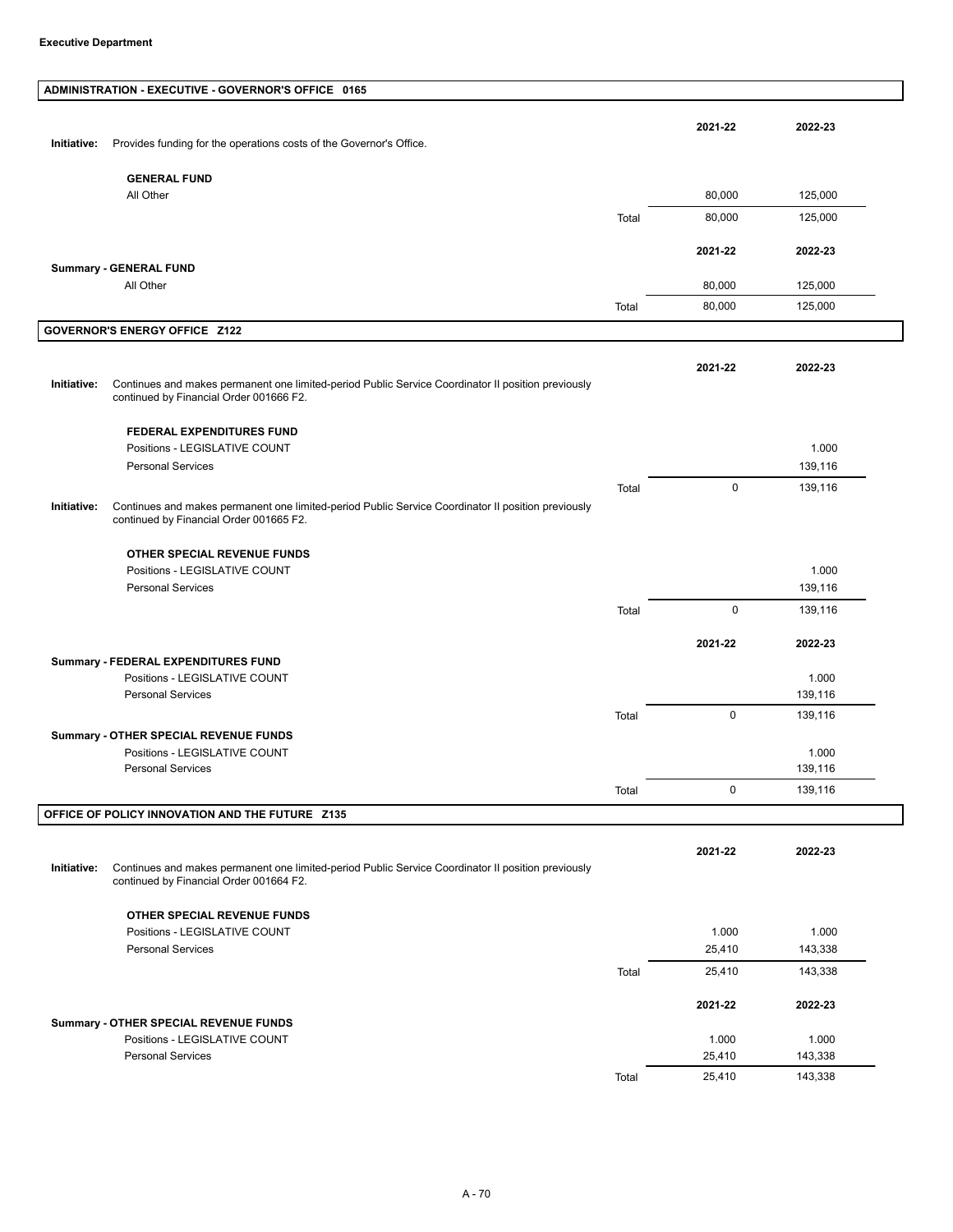|             | <b>OMBUDSMAN PROGRAM 0103</b>                                                                                                                                                                                                |       |           |         |
|-------------|------------------------------------------------------------------------------------------------------------------------------------------------------------------------------------------------------------------------------|-------|-----------|---------|
|             |                                                                                                                                                                                                                              |       | 2021-22   | 2022-23 |
| Initiative: | Provides funding for the child welfare ombudsman program.                                                                                                                                                                    |       |           |         |
|             | <b>GENERAL FUND</b>                                                                                                                                                                                                          |       |           |         |
|             | All Other                                                                                                                                                                                                                    |       |           | 140,000 |
|             |                                                                                                                                                                                                                              | Total | $\pmb{0}$ | 140,000 |
|             |                                                                                                                                                                                                                              |       | 2021-22   | 2022-23 |
|             | <b>Summary - GENERAL FUND</b>                                                                                                                                                                                                |       |           |         |
|             | All Other                                                                                                                                                                                                                    |       |           | 140,000 |
|             |                                                                                                                                                                                                                              | Total | 0         | 140,000 |
|             | PUBLIC ADVOCATE 0410                                                                                                                                                                                                         |       |           |         |
|             |                                                                                                                                                                                                                              |       | 2021-22   | 2022-23 |
| Initiative: | Establishes one Office Specialist I position to bring staffing level to ten employees as authorized in<br>Maine Revised Statutes, Title 35-A, section 116, subsection 8 and provides funding for related All<br>Other costs. |       |           |         |
|             | <b>OTHER SPECIAL REVENUE FUNDS</b>                                                                                                                                                                                           |       |           |         |
|             | Positions - LEGISLATIVE COUNT                                                                                                                                                                                                |       | 1.000     | 1.000   |
|             | <b>Personal Services</b>                                                                                                                                                                                                     |       | 20,509    | 85,971  |
|             | All Other                                                                                                                                                                                                                    |       | 361       | 1,464   |
|             |                                                                                                                                                                                                                              | Total | 20,870    | 87,435  |
|             |                                                                                                                                                                                                                              |       | 2021-22   | 2022-23 |
|             | Summary - OTHER SPECIAL REVENUE FUNDS                                                                                                                                                                                        |       |           |         |
|             | Positions - LEGISLATIVE COUNT                                                                                                                                                                                                |       | 1.000     | 1.000   |
|             | <b>Personal Services</b>                                                                                                                                                                                                     |       | 20,509    | 85,971  |
|             | All Other                                                                                                                                                                                                                    |       | 361       | 1,464   |
|             |                                                                                                                                                                                                                              | Total | 20,870    | 87,435  |
|             | <b>Total Agency/Department</b>                                                                                                                                                                                               |       |           |         |
|             | All Funds                                                                                                                                                                                                                    |       |           |         |
|             |                                                                                                                                                                                                                              |       | 126,280   | 774,005 |

| All Funds                   | 126.280 | 774.005 |
|-----------------------------|---------|---------|
| <b>GENERAL FUND</b>         | 80,000  | 265,000 |
| FEDERAL EXPENDITURES FUND   |         | 139.116 |
| OTHER SPECIAL REVENUE FUNDS | 46.280  | 369.889 |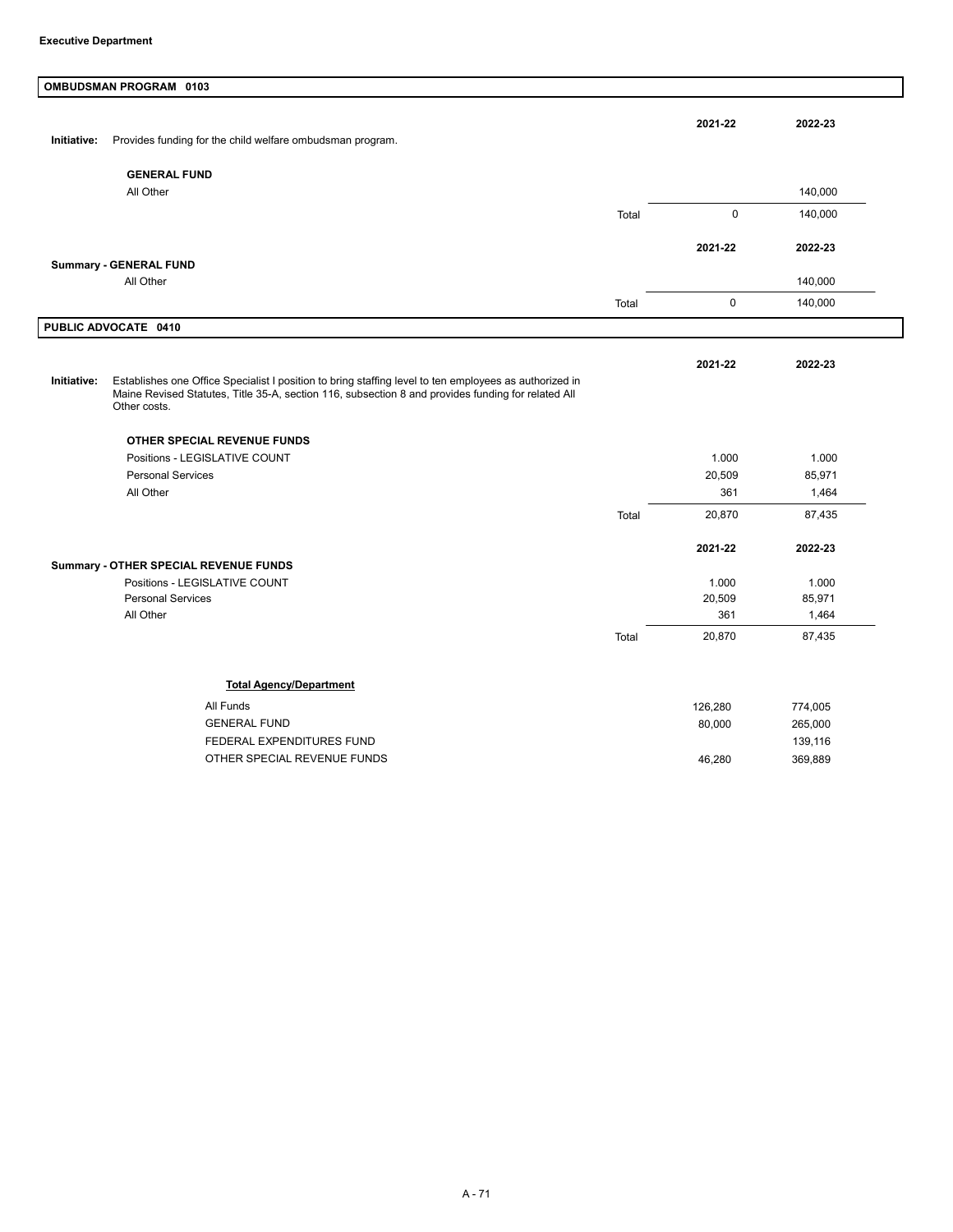|             | DAIRY IMPROVEMENT FUND Z143                                                                                                    |       |         |         |
|-------------|--------------------------------------------------------------------------------------------------------------------------------|-------|---------|---------|
| Initiative: | Allocates funds to reflect increased revenue projections per the December 2021 report of the Revenue<br>Forecasting Committee. |       | 2021-22 | 2022-23 |
|             | <b>OTHER SPECIAL REVENUE FUNDS</b>                                                                                             |       |         |         |
|             | All Other                                                                                                                      |       | 168,689 | (7)     |
|             |                                                                                                                                | Total | 168,689 | (7)     |
|             |                                                                                                                                |       | 2021-22 | 2022-23 |
|             | Summary - OTHER SPECIAL REVENUE FUNDS                                                                                          |       |         |         |
|             | All Other                                                                                                                      |       | 168,689 | (7)     |
|             |                                                                                                                                | Total | 168,689 | (7)     |
|             | EDUCATIONAL OPPORTUNITY TAX CREDIT MARKETING FUND Z174                                                                         |       |         |         |
| Initiative: | Provides funds to market the Job Creation Through Educational Opportunity Program throughout the<br>State.                     |       | 2021-22 | 2022-23 |
|             | <b>GENERAL FUND</b>                                                                                                            |       |         |         |
|             | All Other                                                                                                                      |       |         | 26,500  |
|             |                                                                                                                                | Total | 0       | 26,500  |
|             |                                                                                                                                |       | 2021-22 | 2022-23 |
|             | <b>Summary - GENERAL FUND</b><br>All Other                                                                                     |       |         | 26,500  |
|             |                                                                                                                                | Total | 0       | 26,500  |
|             | <b>Total Agency/Department</b>                                                                                                 |       |         |         |
|             | All Funds                                                                                                                      |       | 168,689 | 26,493  |
|             | <b>GENERAL FUND</b>                                                                                                            |       |         | 26,500  |
|             | OTHER SPECIAL REVENUE FUNDS                                                                                                    |       | 168,689 | (7)     |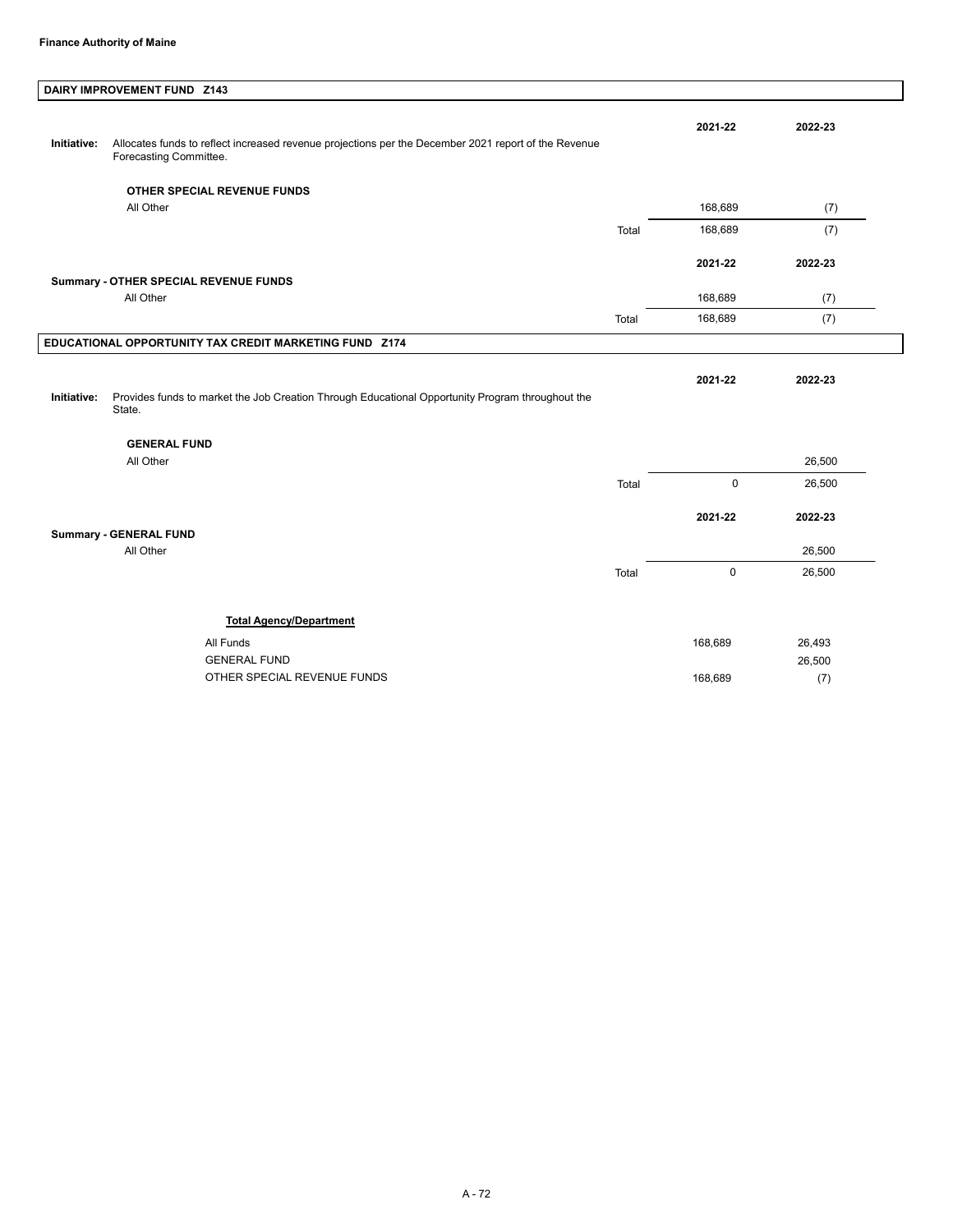|             | MAINE FIRE PROTECTION SERVICES COMMISSION 0936                                                                                                                                              |       |         |           |
|-------------|---------------------------------------------------------------------------------------------------------------------------------------------------------------------------------------------|-------|---------|-----------|
| Initiative: | Provides one-time funding for the Maine Length of Service Award Program to provide length of service<br>awards to eligible volunteer firefighters and emergency medical services personnel. |       | 2021-22 | 2022-23   |
|             | <b>GENERAL FUND</b>                                                                                                                                                                         |       |         |           |
|             | All Other                                                                                                                                                                                   |       |         | 1,000,000 |
|             |                                                                                                                                                                                             | Total | 0       | 1,000,000 |
|             |                                                                                                                                                                                             |       | 2021-22 | 2022-23   |
|             | <b>Summary - GENERAL FUND</b><br>All Other                                                                                                                                                  |       |         | 1,000,000 |
|             |                                                                                                                                                                                             | Total | 0       | 1,000,000 |
|             |                                                                                                                                                                                             |       |         |           |
|             | <b>Total Agency/Department</b>                                                                                                                                                              |       |         |           |

All Funds 1,000,000 GENERAL FUND 1,000,000 CONTROL 1,000,000 CONTROL 1,000,000 CONTROL 1,000,000 CONTROL 1,000,000 CONTROL 1,000,000 CONTROL 1,000,000 CONTROL 1,000,000 CONTROL 1,000,000 CONTROL 1,000,000 CONTROL 1,000,000 CONTROL 1,000,000 C

A - 73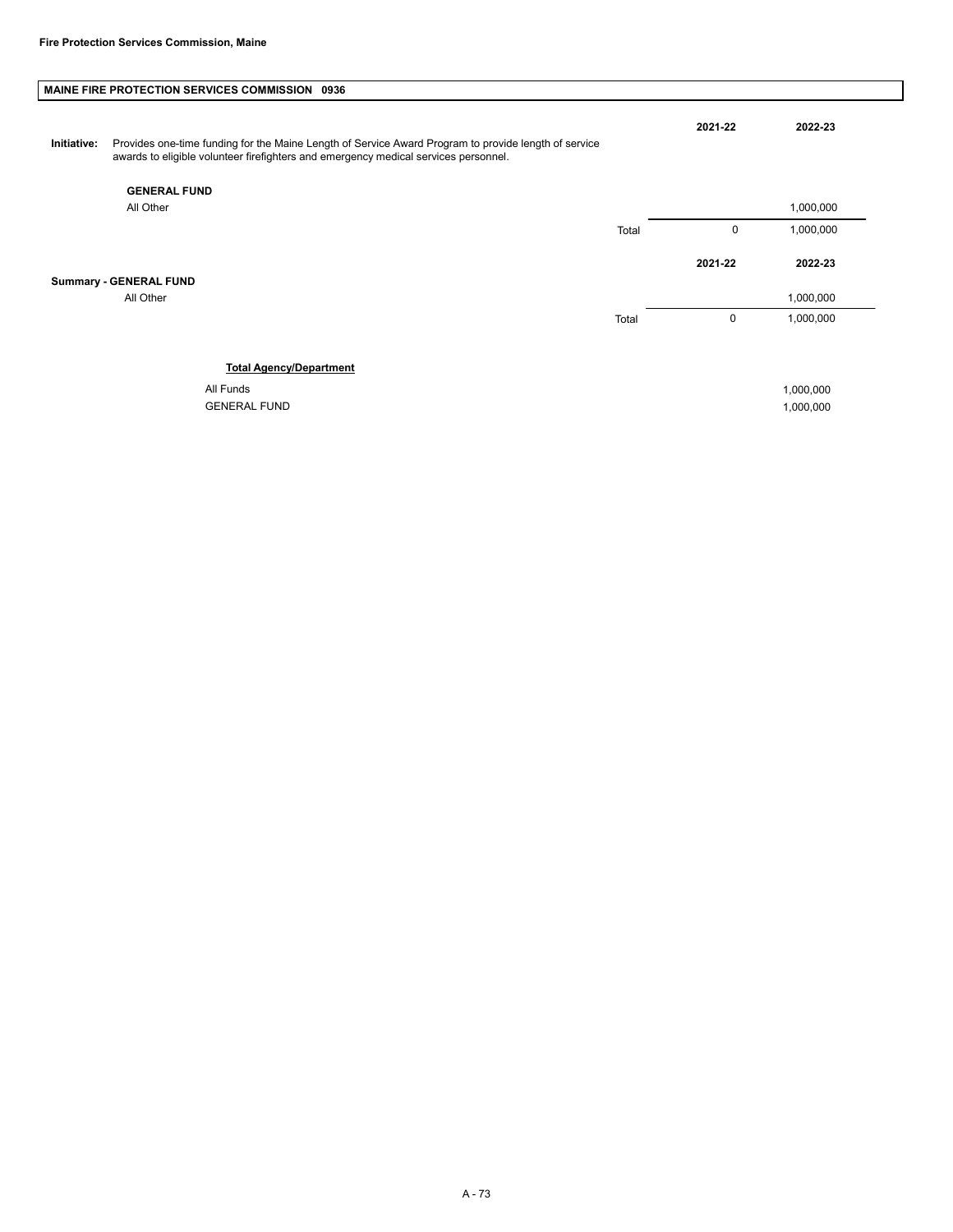This page left intentionally blank.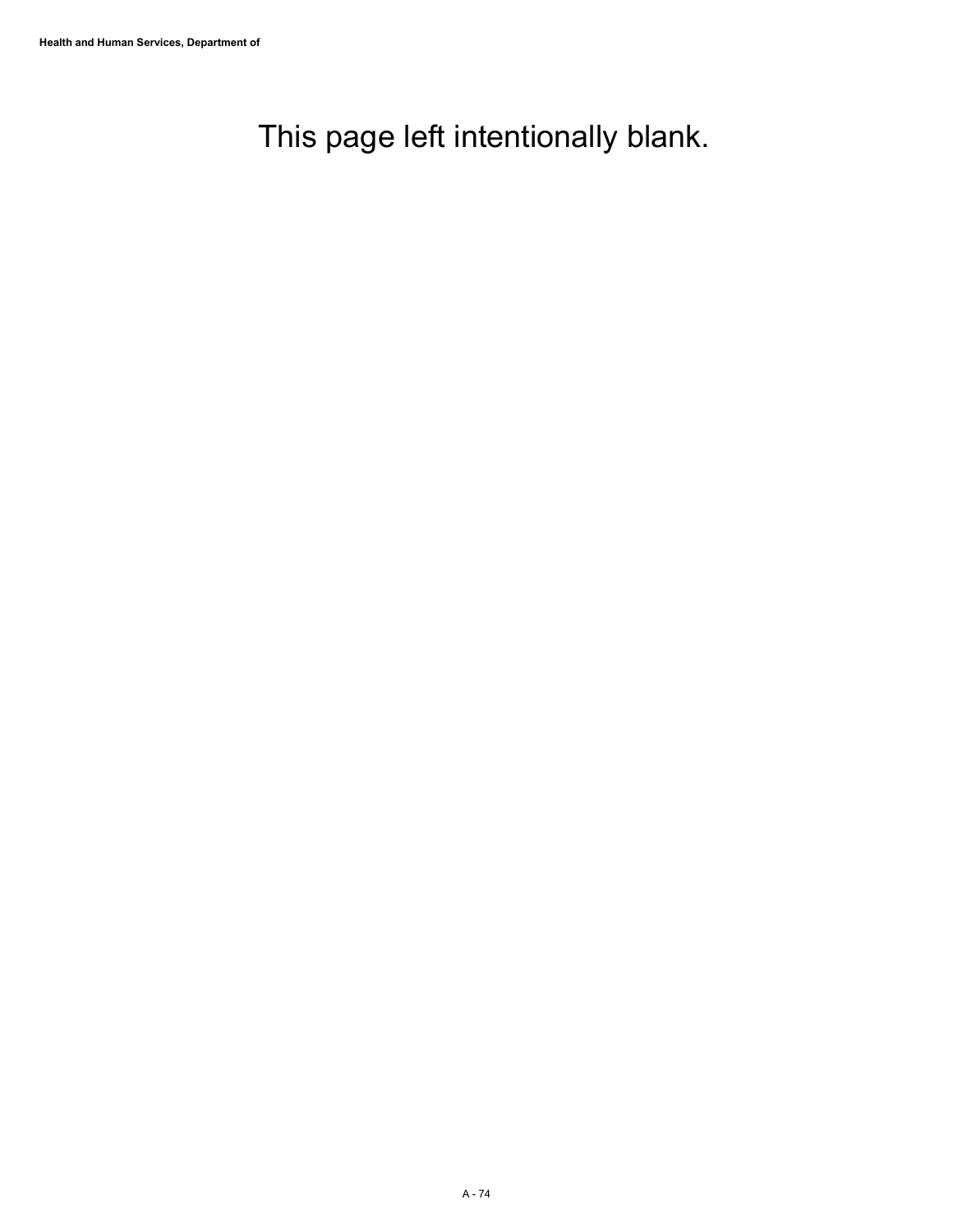|             | <b>CHILD CARE SERVICES 0563</b>                                                                                                                                                                                                                                                                                                                                         |       |               |               |
|-------------|-------------------------------------------------------------------------------------------------------------------------------------------------------------------------------------------------------------------------------------------------------------------------------------------------------------------------------------------------------------------------|-------|---------------|---------------|
|             |                                                                                                                                                                                                                                                                                                                                                                         |       | 2021-22       | 2022-23       |
| Initiative: | Provides additional one-time funding for grants to renovate, expand or construct child care facilities to<br>increase availability of accessible and affordable child care.                                                                                                                                                                                             |       |               |               |
|             | FEDERAL EXPENDITURES FUND-ARP STATE FISCAL RECOVERY                                                                                                                                                                                                                                                                                                                     |       |               |               |
|             | All Other                                                                                                                                                                                                                                                                                                                                                               |       | 1,114,916     | 4,121,559     |
|             |                                                                                                                                                                                                                                                                                                                                                                         | Total | 1,114,916     | 4,121,559     |
| Initiative: | Establishes one Social Services Manager I position and one Management Analyst II position funded<br>100% General Fund within the Child Care Services program. This initiative also provides funding for<br>related All Other costs and salary supplements awarded to individuals who provide childcare or who<br>are early childhood educators.                         |       |               |               |
|             | <b>GENERAL FUND</b>                                                                                                                                                                                                                                                                                                                                                     |       |               |               |
|             | Positions - LEGISLATIVE COUNT                                                                                                                                                                                                                                                                                                                                           |       |               | 2.000         |
|             | <b>Personal Services</b>                                                                                                                                                                                                                                                                                                                                                |       |               | 191,663       |
|             | All Other                                                                                                                                                                                                                                                                                                                                                               |       |               | 11,929,806    |
|             |                                                                                                                                                                                                                                                                                                                                                                         | Total | 0             | 12,121,469    |
| Initiative: | Establishes one Public Service Manager II position funded 100% Federal Block Grant Fund in the<br>Child Care Services program to serve as the Associate Director for Child Care and provides funding for<br>related All Other costs.                                                                                                                                    |       |               |               |
|             | <b>FEDERAL BLOCK GRANT FUND</b>                                                                                                                                                                                                                                                                                                                                         |       |               |               |
|             | Positions - LEGISLATIVE COUNT                                                                                                                                                                                                                                                                                                                                           |       |               | 1.000         |
|             | <b>Personal Services</b>                                                                                                                                                                                                                                                                                                                                                |       |               | 130,750       |
|             | All Other                                                                                                                                                                                                                                                                                                                                                               |       |               | 11,310        |
|             |                                                                                                                                                                                                                                                                                                                                                                         | Total | $\mathbf 0$   | 142,060       |
| Initiative: | Continues one limited-period Financial Resource Specialist position and one limited-period Community<br>Care Worker position previously continued by Financial Order 001679 F2, funded 100% Federal Block<br>Grant Fund in the Child Care Services program. These positions end on June 14, 2025. This initiative<br>also provides funding for related All Other costs. |       |               |               |
|             | <b>FEDERAL BLOCK GRANT FUND</b>                                                                                                                                                                                                                                                                                                                                         |       |               |               |
|             | <b>Personal Services</b>                                                                                                                                                                                                                                                                                                                                                |       |               | 159,947       |
|             | All Other                                                                                                                                                                                                                                                                                                                                                               |       |               | 19,090        |
|             |                                                                                                                                                                                                                                                                                                                                                                         | Total | 0             | 179,037       |
| Initiative: | Provides allocation to align with available grant resources.                                                                                                                                                                                                                                                                                                            |       |               |               |
|             | <b>FEDERAL BLOCK GRANT FUND-ARP</b>                                                                                                                                                                                                                                                                                                                                     |       |               |               |
|             | All Other                                                                                                                                                                                                                                                                                                                                                               |       |               | 40,879,861    |
|             |                                                                                                                                                                                                                                                                                                                                                                         |       |               |               |
|             |                                                                                                                                                                                                                                                                                                                                                                         | Total | 0             | 40,879,861    |
| Initiative: | Continues one limited-period Social Services Program Specialist II position, one limited-period Social<br>Services Manager I position, and 2 limited-period Management Analyst II positions previously<br>established by Financial Order CV0298 F2 until September 30, 2023. This initiative also provides<br>funding for related All Other costs.                      |       |               |               |
|             | FEDERAL BLOCK GRANT FUND-ARP                                                                                                                                                                                                                                                                                                                                            |       |               |               |
|             | <b>Personal Services</b>                                                                                                                                                                                                                                                                                                                                                |       |               | 384,396       |
|             | All Other                                                                                                                                                                                                                                                                                                                                                               |       |               | 40,423        |
|             |                                                                                                                                                                                                                                                                                                                                                                         | Total | $\mathbf 0$   | 424,819       |
| Initiative: | Reduces allocations for grants for the establishment and administration of the Help Maine Grow<br>System and the First 4 ME Early Care and Education Program authorized in Public Law 2021, chapter<br>483 Part EE. Funds are available as provided in Public Law 2021, chapter 457.                                                                                    |       |               |               |
|             | FEDERAL EXPENDITURES FUND-ARP STATE FISCAL RECOVERY                                                                                                                                                                                                                                                                                                                     |       |               |               |
|             | All Other                                                                                                                                                                                                                                                                                                                                                               |       | (1, 114, 916) | (4, 121, 559) |
|             |                                                                                                                                                                                                                                                                                                                                                                         | Total | (1, 114, 916) | (4, 121, 559) |
|             |                                                                                                                                                                                                                                                                                                                                                                         |       | 2021-22       | 2022-23       |
|             | <b>Summary - GENERAL FUND</b>                                                                                                                                                                                                                                                                                                                                           |       |               |               |
|             | Positions - LEGISLATIVE COUNT                                                                                                                                                                                                                                                                                                                                           |       |               | 2.000         |
|             | <b>Personal Services</b>                                                                                                                                                                                                                                                                                                                                                |       |               | 191,663       |
|             | All Other                                                                                                                                                                                                                                                                                                                                                               |       |               | 11,929,806    |
|             |                                                                                                                                                                                                                                                                                                                                                                         | Total | $\mathbf 0$   | 12, 121, 469  |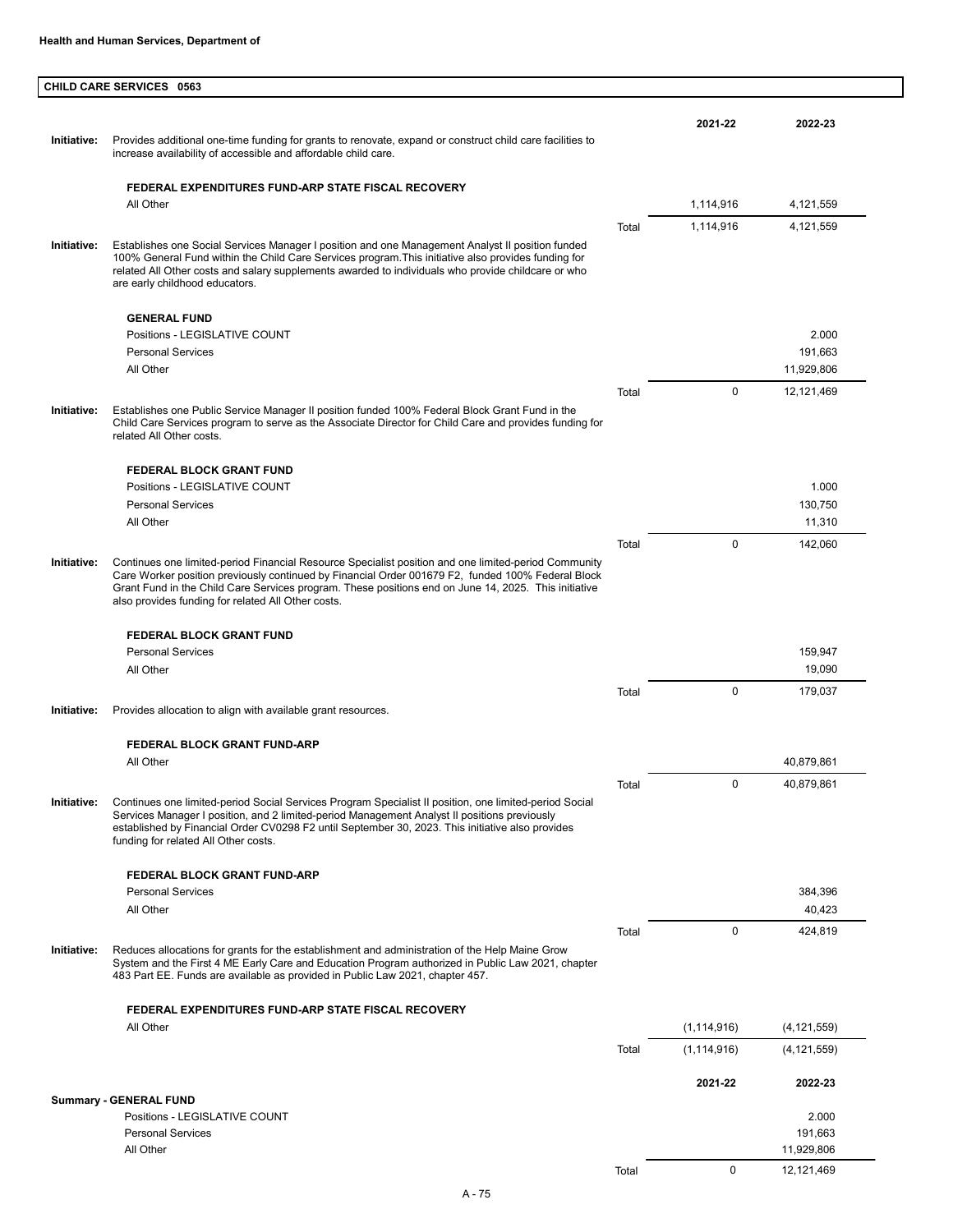|             |                                                               |       | 2021-22     | 2022-23                |
|-------------|---------------------------------------------------------------|-------|-------------|------------------------|
|             | Summary - FEDERAL BLOCK GRANT FUND                            |       |             |                        |
|             | Positions - LEGISLATIVE COUNT                                 |       |             | 1.000                  |
|             | <b>Personal Services</b>                                      |       |             | 290,697                |
|             | All Other                                                     |       |             | 30,400                 |
|             |                                                               | Total | $\mathbf 0$ | 321,097                |
|             | Summary - FEDERAL EXPENDITURES FUND-ARP STATE FISCAL RECOVERY |       |             |                        |
|             | All Other                                                     |       |             |                        |
|             |                                                               | Total | $\mathbf 0$ | 0                      |
|             | Summary - FEDERAL BLOCK GRANT FUND-ARP                        |       |             |                        |
|             | <b>Personal Services</b>                                      |       |             | 384,396                |
|             | All Other                                                     |       |             | 40,920,284             |
|             |                                                               | Total | $\mathbf 0$ | 41,304,680             |
|             |                                                               |       |             |                        |
|             | <b>COMMUNITY SERVICES BLOCK GRANT 0716</b>                    |       |             |                        |
|             |                                                               |       |             |                        |
| Initiative: | Provides allocation to align with available grant resources.  |       | 2021-22     | 2022-23                |
|             |                                                               |       |             |                        |
|             | <b>FEDERAL BLOCK GRANT FUND</b>                               |       |             |                        |
|             | All Other                                                     |       |             | 4,500,000              |
|             |                                                               | Total | 0           | 4,500,000              |
|             |                                                               |       |             |                        |
|             |                                                               |       | 2021-22     | 2022-23                |
|             | Summary - FEDERAL BLOCK GRANT FUND                            |       |             |                        |
|             | All Other                                                     | Total | $\pmb{0}$   | 4,500,000<br>4,500,000 |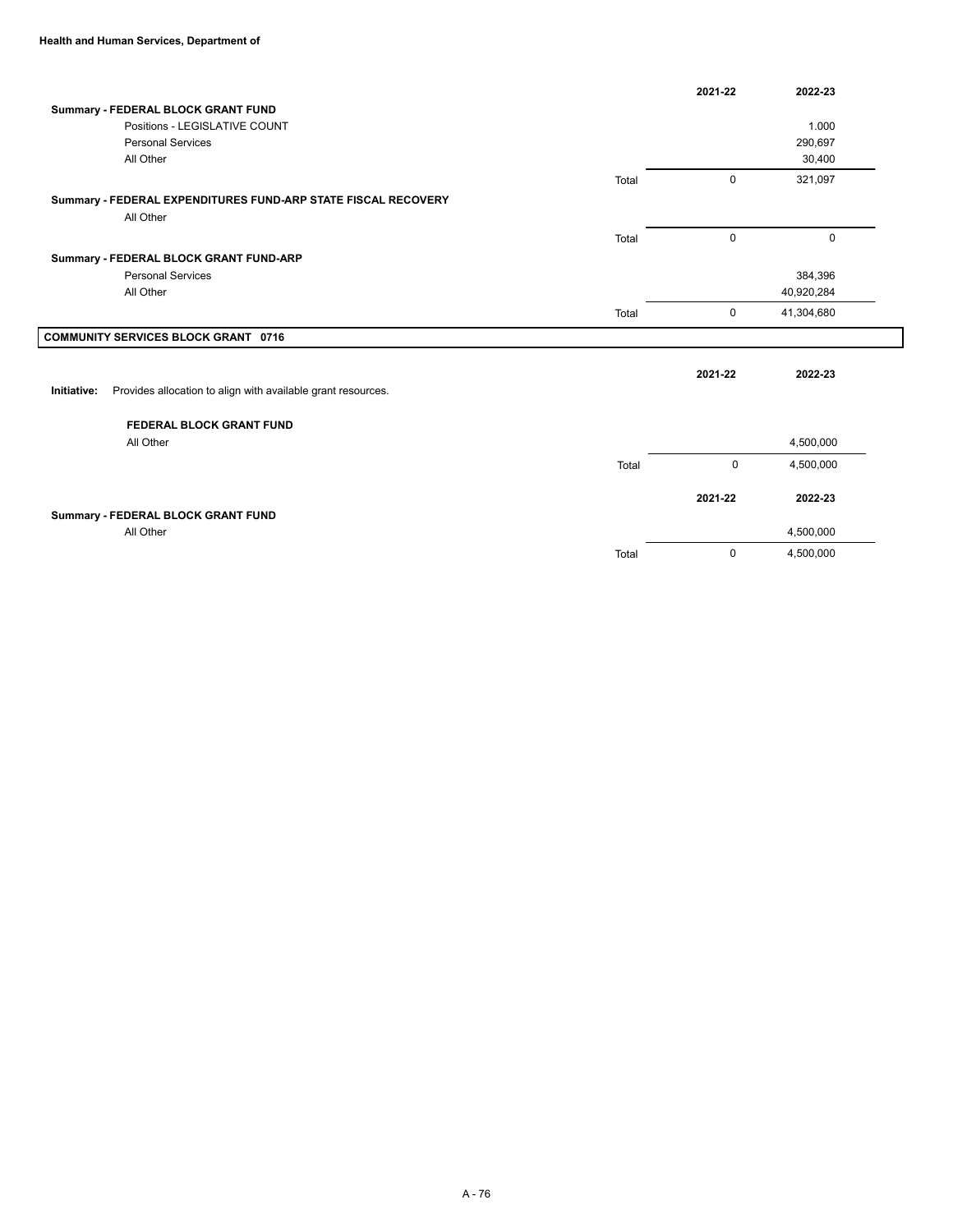|             | DEPARTMENT OF HEALTH AND HUMAN SERVICES CENTRAL OPERATIONS 0142                                                                                                                                                                                                                                                                                                                                                                        |       |         |            |
|-------------|----------------------------------------------------------------------------------------------------------------------------------------------------------------------------------------------------------------------------------------------------------------------------------------------------------------------------------------------------------------------------------------------------------------------------------------|-------|---------|------------|
|             |                                                                                                                                                                                                                                                                                                                                                                                                                                        |       | 2021-22 | 2022-23    |
| Initiative: | Provides funding for technology and services provided by the Department of Administrative and                                                                                                                                                                                                                                                                                                                                          |       |         |            |
|             | Financial Services, Office of Information Technology.                                                                                                                                                                                                                                                                                                                                                                                  |       |         |            |
|             | <b>GENERAL FUND</b>                                                                                                                                                                                                                                                                                                                                                                                                                    |       |         |            |
|             | All Other                                                                                                                                                                                                                                                                                                                                                                                                                              |       | 229,084 | 229,084    |
|             |                                                                                                                                                                                                                                                                                                                                                                                                                                        | Total | 229,084 | 229,084    |
|             | <b>OTHER SPECIAL REVENUE FUNDS</b>                                                                                                                                                                                                                                                                                                                                                                                                     |       |         |            |
|             | All Other                                                                                                                                                                                                                                                                                                                                                                                                                              |       | 158,033 | 158,033    |
|             |                                                                                                                                                                                                                                                                                                                                                                                                                                        | Total | 158,033 | 158,033    |
| Initiative: | Establishes one Senior Legal Advisor position funded 60% General Fund in the Department of Health<br>and Human Services Central Operations program and 40% Other Special Revenue Funds in the<br>Department of Health and Human Services Central Operations program. This initiative also provides<br>funding for related All Other costs.                                                                                             |       |         |            |
|             | <b>GENERAL FUND</b>                                                                                                                                                                                                                                                                                                                                                                                                                    |       |         |            |
|             | Positions - LEGISLATIVE COUNT                                                                                                                                                                                                                                                                                                                                                                                                          |       |         | 1.000      |
|             | <b>Personal Services</b>                                                                                                                                                                                                                                                                                                                                                                                                               |       |         | 103,673    |
|             | All Other                                                                                                                                                                                                                                                                                                                                                                                                                              |       |         | 3,922      |
|             |                                                                                                                                                                                                                                                                                                                                                                                                                                        | Total | 0       | 107,595    |
|             | <b>OTHER SPECIAL REVENUE FUNDS</b>                                                                                                                                                                                                                                                                                                                                                                                                     |       |         |            |
|             | <b>Personal Services</b>                                                                                                                                                                                                                                                                                                                                                                                                               |       |         | 69,116     |
|             | All Other                                                                                                                                                                                                                                                                                                                                                                                                                              |       |         | 5,109      |
|             |                                                                                                                                                                                                                                                                                                                                                                                                                                        | Total | 0       | 74,225     |
| Initiative: | Provides funding for Risk Management insurance rate increases.                                                                                                                                                                                                                                                                                                                                                                         |       |         |            |
|             | <b>GENERAL FUND</b>                                                                                                                                                                                                                                                                                                                                                                                                                    |       |         |            |
|             | All Other                                                                                                                                                                                                                                                                                                                                                                                                                              |       | 181,258 | 193,946    |
|             |                                                                                                                                                                                                                                                                                                                                                                                                                                        | Total | 181,258 | 193,946    |
|             | OTHER SPECIAL REVENUE FUNDS                                                                                                                                                                                                                                                                                                                                                                                                            |       |         |            |
|             | All Other                                                                                                                                                                                                                                                                                                                                                                                                                              |       | 122,063 | 130,608    |
|             |                                                                                                                                                                                                                                                                                                                                                                                                                                        | Total | 122,063 | 130,608    |
| Initiative: | Transfers 2 Public Service Coordinator I positions, one Public Service Manager I position, and one<br>Management Analyst II position from 50% General Fund and 50% Other Special Revenue Funds in the<br>Department of Health and Human Services Central Operations program to 50% General Fund and<br>50% Federal Expenditures Fund in the Office of MaineCare Services program. Also adjusts funding for<br>related All Other costs. |       |         |            |
|             | <b>GENERAL FUND</b>                                                                                                                                                                                                                                                                                                                                                                                                                    |       |         |            |
|             | Positions - LEGISLATIVE COUNT                                                                                                                                                                                                                                                                                                                                                                                                          |       |         | $-4.000$   |
|             | <b>Personal Services</b>                                                                                                                                                                                                                                                                                                                                                                                                               |       |         | (233, 936) |
|             | All Other                                                                                                                                                                                                                                                                                                                                                                                                                              |       |         | (13,074)   |
|             |                                                                                                                                                                                                                                                                                                                                                                                                                                        | Total | 0       | (247, 010) |
|             | OTHER SPECIAL REVENUE FUNDS                                                                                                                                                                                                                                                                                                                                                                                                            |       |         |            |
|             | <b>Personal Services</b>                                                                                                                                                                                                                                                                                                                                                                                                               |       |         | (233, 917) |
|             | All Other                                                                                                                                                                                                                                                                                                                                                                                                                              |       |         | (21, 662)  |
| Initiative: | Provides funding for an increase in real estate taxes and other rent-related expenses at the<br>Department of Health and Human Services building located at 109 Capitol Street, Augusta as well as a<br>base rent increase.                                                                                                                                                                                                            | Total | 0       | (255, 579) |
|             |                                                                                                                                                                                                                                                                                                                                                                                                                                        |       |         |            |
|             | <b>GENERAL FUND</b>                                                                                                                                                                                                                                                                                                                                                                                                                    |       |         |            |
|             | All Other                                                                                                                                                                                                                                                                                                                                                                                                                              |       | 172,825 | 221,323    |
|             |                                                                                                                                                                                                                                                                                                                                                                                                                                        | Total | 172,825 | 221,323    |
|             | <b>OTHER SPECIAL REVENUE FUNDS</b>                                                                                                                                                                                                                                                                                                                                                                                                     |       |         |            |

All Other 2012 152,678 152,678 152,678 152,678 162,678 162,678 162,678 162,678 162,678 162,678 162,678 162,678

Total 119,222 152,678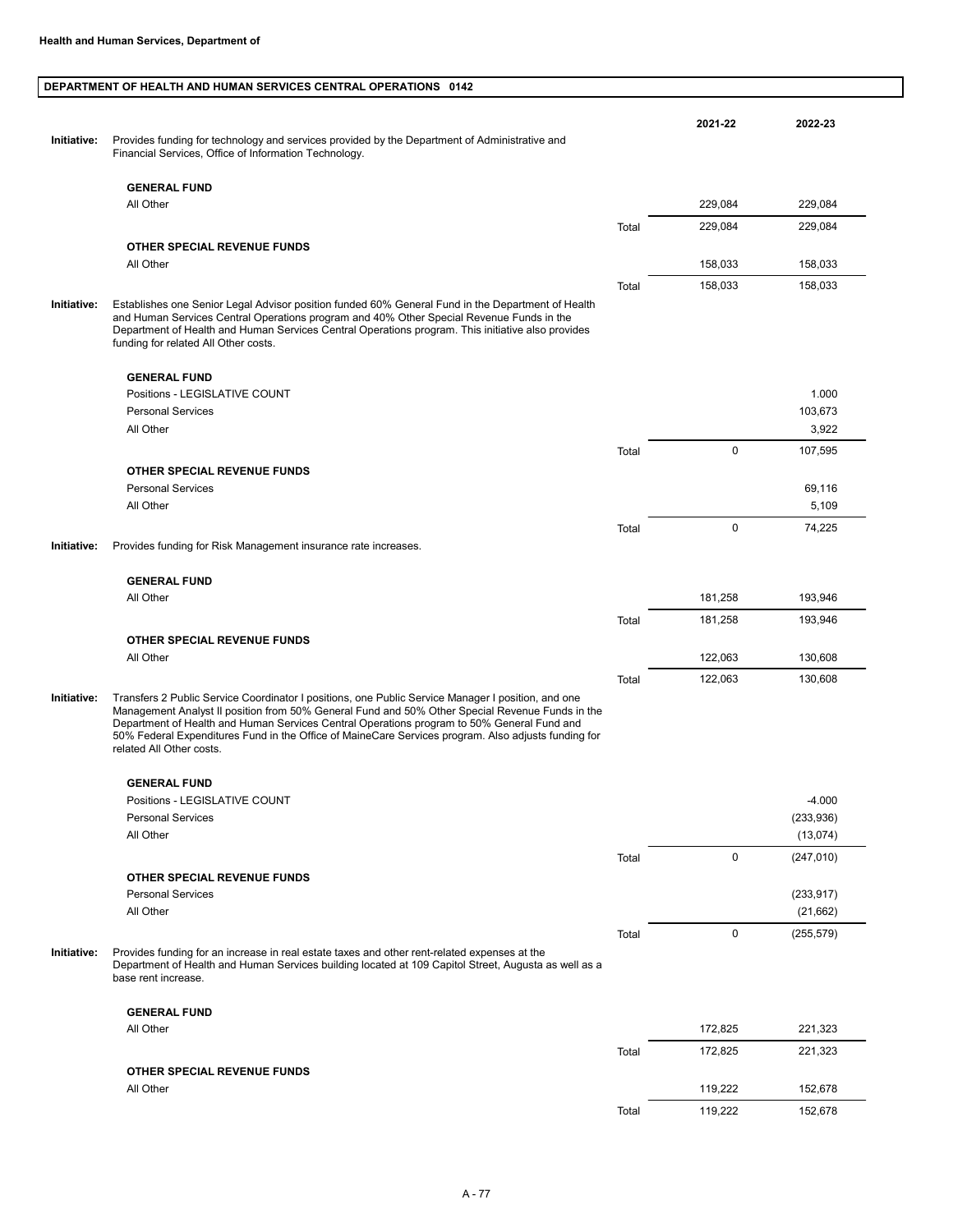|             |                                                                                                                                                              |       | 2021-22 | 2022-23 |
|-------------|--------------------------------------------------------------------------------------------------------------------------------------------------------------|-------|---------|---------|
| Initiative: | Provides one-time funding for public health emergency transitional case management services to those<br>in need as Federal COVID-19 related funding expires. |       |         |         |
|             | <b>GENERAL FUND</b>                                                                                                                                          |       |         |         |
|             | All Other                                                                                                                                                    |       | 200,000 | 550,000 |
|             |                                                                                                                                                              | Total | 200,000 | 550,000 |

|                                              |       | 2021-22 | 2022-23    |
|----------------------------------------------|-------|---------|------------|
| <b>Summary - GENERAL FUND</b>                |       |         |            |
| Positions - LEGISLATIVE COUNT                |       |         | $-3.000$   |
| <b>Personal Services</b>                     |       |         | (130, 263) |
| All Other                                    |       | 783,167 | 1,185,201  |
|                                              | Total | 783,167 | 1,054,938  |
| <b>Summary - OTHER SPECIAL REVENUE FUNDS</b> |       |         |            |
| <b>Personal Services</b>                     |       |         | (164, 801) |
| All Other                                    |       | 399,318 | 424,766    |
|                                              | Total | 399,318 | 259,965    |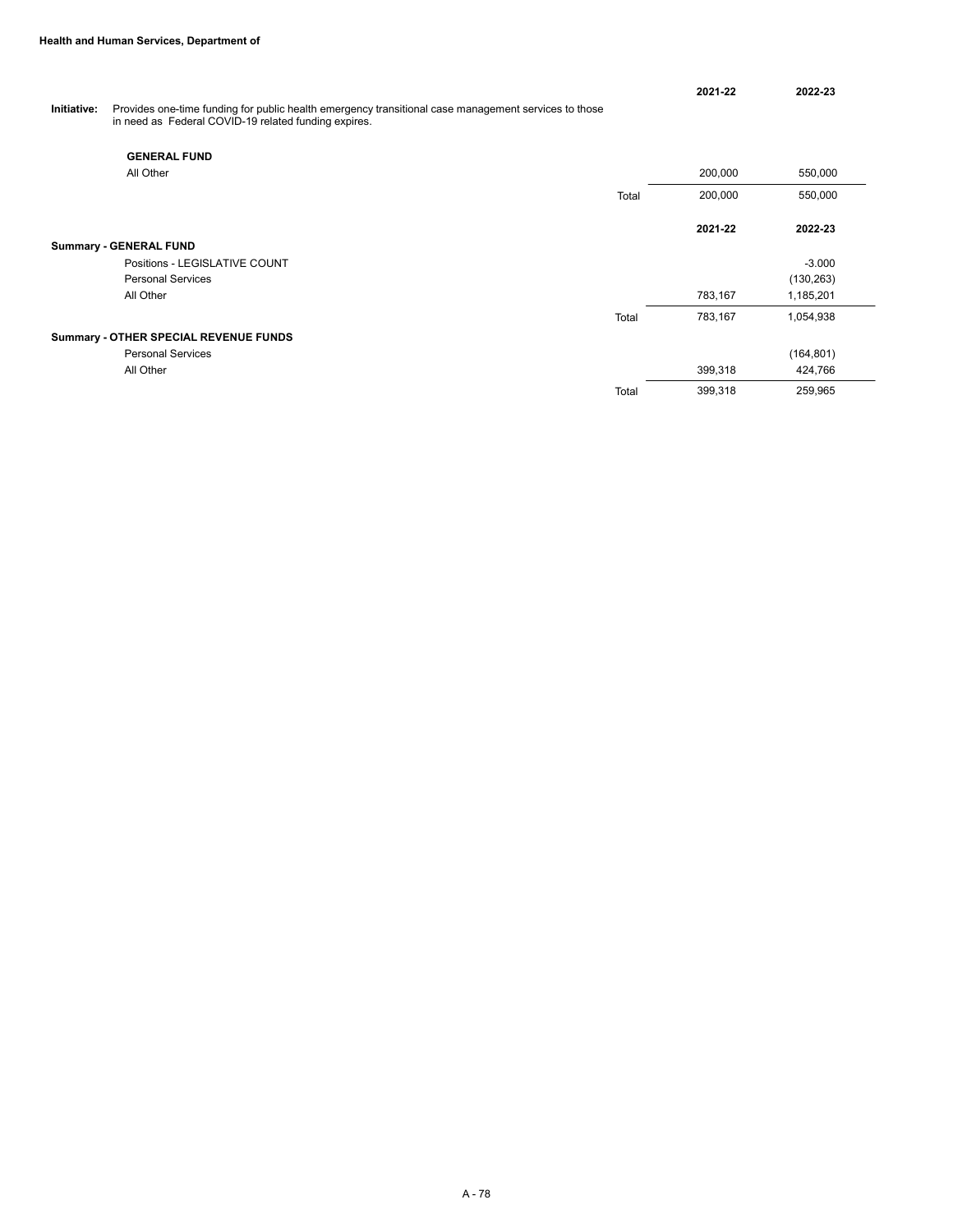|             |                                                                                                                                                                                                                                                                                                                                                                                                                                                                                     |       | 2021-22     | 2022-23 |
|-------------|-------------------------------------------------------------------------------------------------------------------------------------------------------------------------------------------------------------------------------------------------------------------------------------------------------------------------------------------------------------------------------------------------------------------------------------------------------------------------------------|-------|-------------|---------|
| Initiative: | Establishes 2 Developmental Disabilities Resources Coordinator positions funded 50% General Fund<br>in the Developmental Services - Community program and 50% Federal Expenditures Fund in the<br>Office of MaineCare Services program and one Developmental Disabilities Resources Coordinator<br>position funded 100% General Fund in the Long Term Care - Office of Aging and Disability Services<br>program. This initiative also provides funding for related All Other costs. |       |             |         |
|             | <b>GENERAL FUND</b>                                                                                                                                                                                                                                                                                                                                                                                                                                                                 |       |             |         |
|             | Positions - LEGISLATIVE COUNT                                                                                                                                                                                                                                                                                                                                                                                                                                                       |       |             | 2.000   |
|             | <b>Personal Services</b>                                                                                                                                                                                                                                                                                                                                                                                                                                                            |       |             | 86,284  |
|             | All Other                                                                                                                                                                                                                                                                                                                                                                                                                                                                           |       |             | 6,537   |
|             |                                                                                                                                                                                                                                                                                                                                                                                                                                                                                     | Total | $\mathbf 0$ | 92,821  |
| Initiative: | Provides funding for the approved reorganization of one Management Analyst II position to a<br>Comprehensive Health Planner II position to serve as the Communications Manager for the Office of<br>Aging and Disability Services.                                                                                                                                                                                                                                                  |       |             |         |
|             | <b>GENERAL FUND</b>                                                                                                                                                                                                                                                                                                                                                                                                                                                                 |       |             |         |
|             | <b>Personal Services</b>                                                                                                                                                                                                                                                                                                                                                                                                                                                            |       |             | 10,122  |
|             |                                                                                                                                                                                                                                                                                                                                                                                                                                                                                     | Total | $\mathbf 0$ | 10,122  |
| Initiative: | Provides funding for the approved reclassification of 2 Mental Health & Developmental Disabilities<br>Caseworker positions to Human Services Caseworker positions, retroactive to September 2020.                                                                                                                                                                                                                                                                                   |       |             |         |
|             | <b>GENERAL FUND</b>                                                                                                                                                                                                                                                                                                                                                                                                                                                                 |       |             |         |
|             | <b>Personal Services</b>                                                                                                                                                                                                                                                                                                                                                                                                                                                            |       | 21,154      | 12,328  |
| Initiative: | Provides funding for the approved reorganization of one Social Services Program Specialist II position<br>to a Social Services Program Manager position to better align the position with the work that is being<br>performed.                                                                                                                                                                                                                                                      | Total | 21,154      | 12,328  |
|             | <b>GENERAL FUND</b>                                                                                                                                                                                                                                                                                                                                                                                                                                                                 |       |             |         |
|             | <b>Personal Services</b>                                                                                                                                                                                                                                                                                                                                                                                                                                                            |       |             | 14,776  |
|             |                                                                                                                                                                                                                                                                                                                                                                                                                                                                                     | Total | $\mathbf 0$ | 14,776  |
| Initiative: | Provides funding to reimburse the Office of the Maine Attorney General for one full-time Assistant<br>Attorney General position dedicated to the Department of Health and Human Services.                                                                                                                                                                                                                                                                                           |       |             |         |
|             | <b>GENERAL FUND</b>                                                                                                                                                                                                                                                                                                                                                                                                                                                                 |       |             |         |
|             | All Other                                                                                                                                                                                                                                                                                                                                                                                                                                                                           |       | 2,046       | 7,372   |
| Initiative: | Provides funding for services performed by the Office of Maine Attorney General.                                                                                                                                                                                                                                                                                                                                                                                                    | Total | 2,046       | 7,372   |
|             | <b>GENERAL FUND</b>                                                                                                                                                                                                                                                                                                                                                                                                                                                                 |       |             |         |
|             | All Other                                                                                                                                                                                                                                                                                                                                                                                                                                                                           |       | 4,120       | 4,296   |
|             |                                                                                                                                                                                                                                                                                                                                                                                                                                                                                     |       |             |         |
|             |                                                                                                                                                                                                                                                                                                                                                                                                                                                                                     | Total | 4,120       | 4,296   |
|             |                                                                                                                                                                                                                                                                                                                                                                                                                                                                                     |       | 2021-22     | 2022-23 |
|             | <b>Summary - GENERAL FUND</b>                                                                                                                                                                                                                                                                                                                                                                                                                                                       |       |             |         |
|             | Positions - LEGISLATIVE COUNT                                                                                                                                                                                                                                                                                                                                                                                                                                                       |       |             | 2.000   |
|             | <b>Personal Services</b>                                                                                                                                                                                                                                                                                                                                                                                                                                                            |       | 21,154      | 123,510 |
|             | All Other                                                                                                                                                                                                                                                                                                                                                                                                                                                                           |       | 6,166       | 18,205  |
|             |                                                                                                                                                                                                                                                                                                                                                                                                                                                                                     | Total | 27,320      | 141,715 |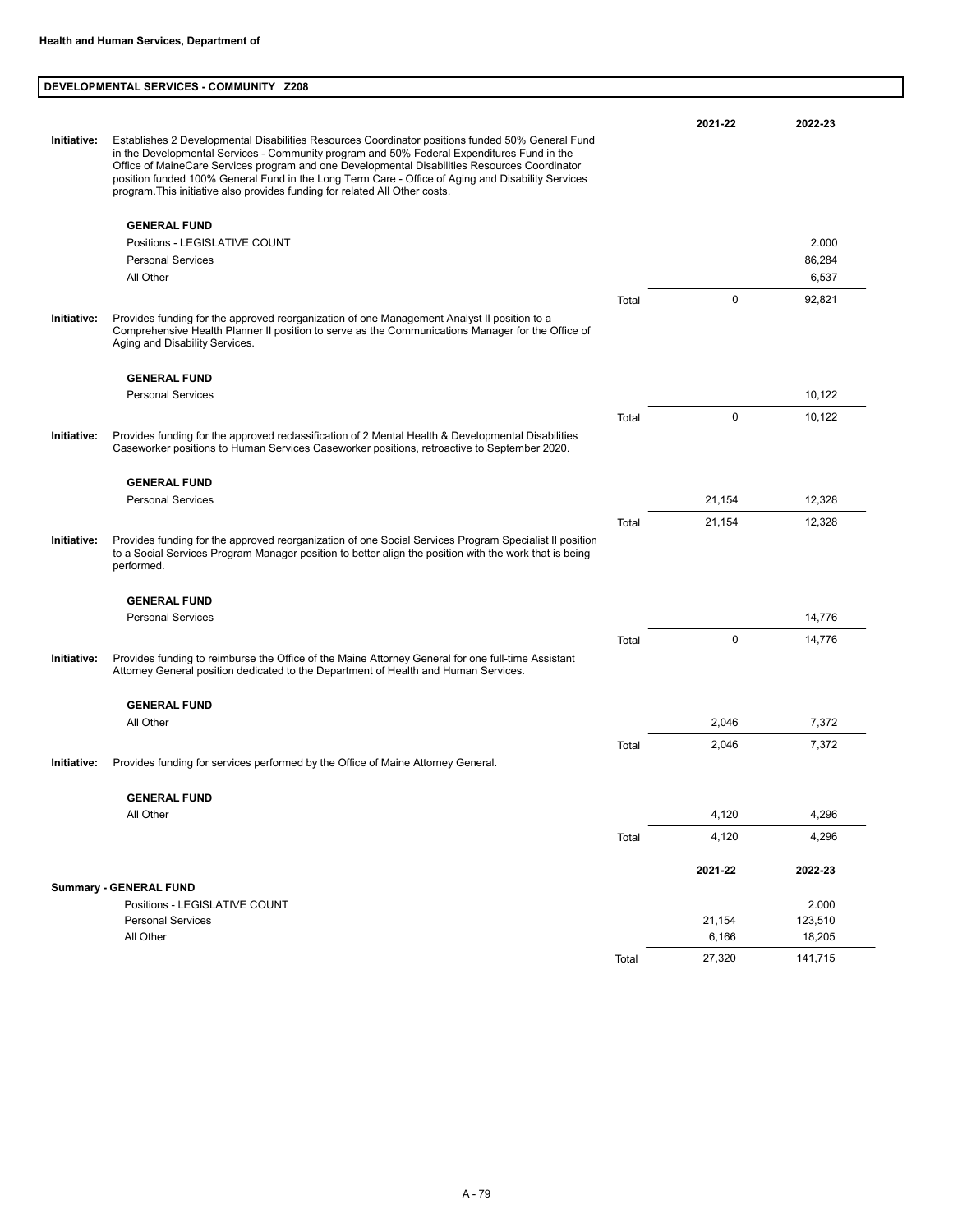|             | DEVELOPMENTAL SERVICES WAIVER - MAINECARE Z211                                                                                                                                                                                                                                            |       |                |               |
|-------------|-------------------------------------------------------------------------------------------------------------------------------------------------------------------------------------------------------------------------------------------------------------------------------------------|-------|----------------|---------------|
|             |                                                                                                                                                                                                                                                                                           |       |                |               |
| Initiative: | Provides funding to replenish 50 reserve slots for individuals who have been determined as Priority 1<br>waiver program candidates under the MaineCare Benefits Manual Chapter II, Section 21, Support<br>Services for Adults with Intellectual Disabilities or Autism Spectrum Disorder. |       | 2021-22        | 2022-23       |
|             | <b>GENERAL FUND</b>                                                                                                                                                                                                                                                                       |       |                |               |
|             | All Other                                                                                                                                                                                                                                                                                 |       |                | 1,562,068     |
|             |                                                                                                                                                                                                                                                                                           | Total | 0              | 1,562,068     |
| Initiative: | Adjusts funding in various MaineCare accounts to reflect impacts from the December 1, 2021 Revenue<br>Forecasting Committee projections.                                                                                                                                                  |       |                |               |
|             | <b>GENERAL FUND</b>                                                                                                                                                                                                                                                                       |       |                |               |
|             | All Other                                                                                                                                                                                                                                                                                 |       | 2,416,752      | 1,732,680     |
|             |                                                                                                                                                                                                                                                                                           | Total | 2,416,752      | 1,732,680     |
| Initiative: | Provides one-time funding for increased Non-Emergency Transportation (NET) broker rates.                                                                                                                                                                                                  |       |                |               |
|             |                                                                                                                                                                                                                                                                                           |       |                |               |
|             | <b>GENERAL FUND</b><br>All Other                                                                                                                                                                                                                                                          |       | 63,241         | 77,316        |
|             |                                                                                                                                                                                                                                                                                           | Total | 63,241         | 77,316        |
| Initiative: | Adjusts funding for the 6.2% increase in the Federal Medicaid Assistance Percentage rate.                                                                                                                                                                                                 |       |                |               |
|             |                                                                                                                                                                                                                                                                                           |       |                |               |
|             | <b>GENERAL FUND</b>                                                                                                                                                                                                                                                                       |       |                |               |
|             | All Other                                                                                                                                                                                                                                                                                 |       | (16,808,561)   |               |
| Initiative: | Provides funding to reflect updated cost of living adjustments (COLA) and to ensure labor components<br>of rates equal at least 125% minimum wage for services under Public Law 2021, Chapter 398, Part<br>AAAA.                                                                          | Total | (16,808,561)   | 0             |
|             | <b>GENERAL FUND</b>                                                                                                                                                                                                                                                                       |       |                |               |
|             | All Other                                                                                                                                                                                                                                                                                 |       | 3,197,006      | 14,260,120    |
|             |                                                                                                                                                                                                                                                                                           | Total | 3,197,006      | 14,260,120    |
| Initiative: | Adjusts funding as a result of the decrease in the Federal Medical Assistance Percentage for federal<br>fiscal year 2022-23.                                                                                                                                                              |       |                |               |
|             | <b>GENERAL FUND</b>                                                                                                                                                                                                                                                                       |       |                |               |
|             | All Other                                                                                                                                                                                                                                                                                 |       |                | 2,070,422     |
|             |                                                                                                                                                                                                                                                                                           | Total | 0              | 2,070,422     |
| Initiative: | Repeals the consolidation of MaineCare related programs and accounts contained in Public Law 2021,<br>chapter 398.                                                                                                                                                                        |       |                |               |
|             | <b>GENERAL FUND</b>                                                                                                                                                                                                                                                                       |       |                |               |
|             | All Other                                                                                                                                                                                                                                                                                 |       |                | 132,461,531   |
|             |                                                                                                                                                                                                                                                                                           | Total | 0              | 132,461,531   |
|             |                                                                                                                                                                                                                                                                                           |       | 2021-22        | 2022-23       |
|             | <b>Summary - GENERAL FUND</b>                                                                                                                                                                                                                                                             |       |                |               |
|             | All Other                                                                                                                                                                                                                                                                                 |       | (11, 131, 562) | 152, 164, 137 |
|             |                                                                                                                                                                                                                                                                                           | Total | (11, 131, 562) | 152, 164, 137 |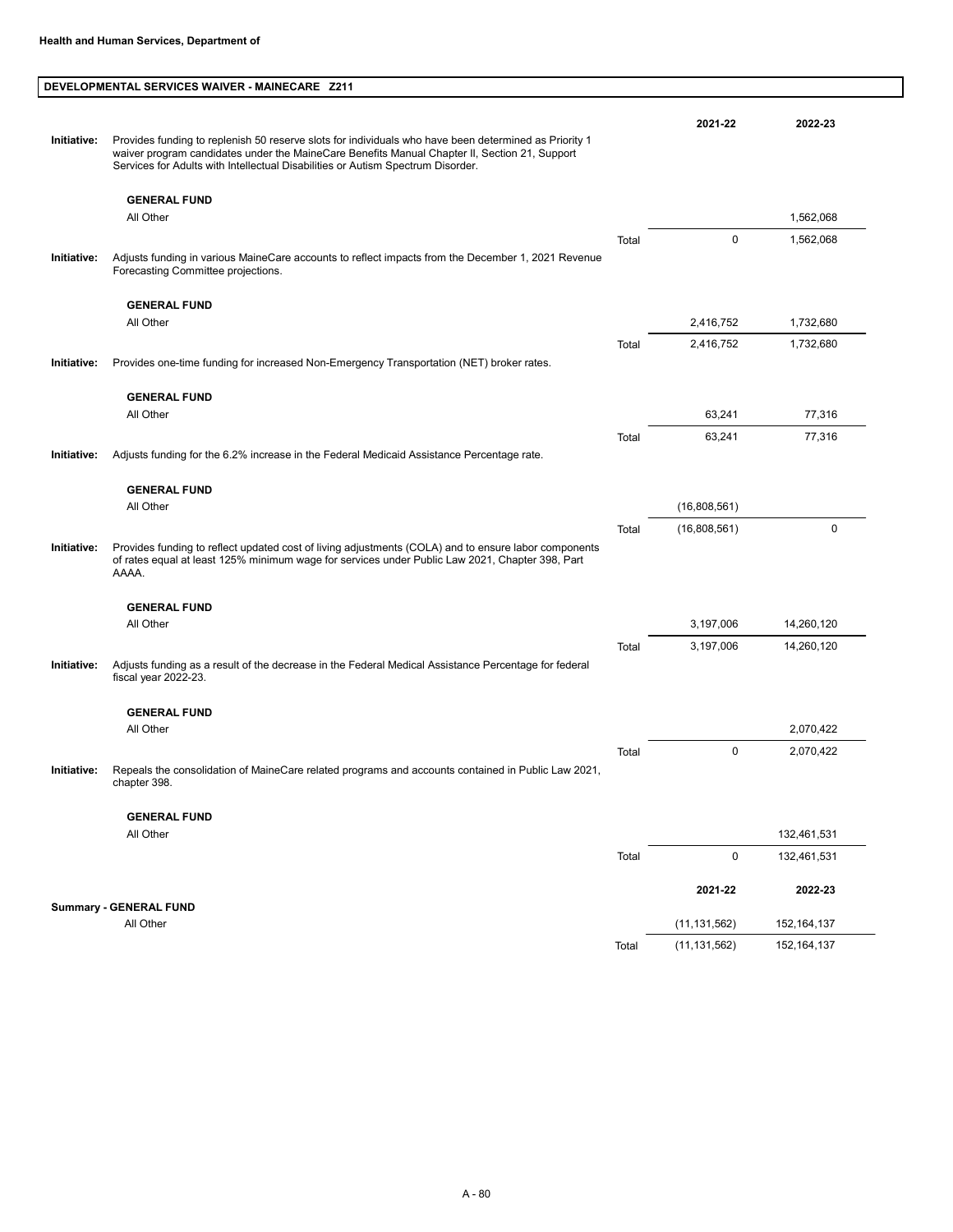|             | DEVELOPMENTAL SERVICES WAIVER - SUPPORTS Z212                                                                                                                                                                    |       |                            |                          |
|-------------|------------------------------------------------------------------------------------------------------------------------------------------------------------------------------------------------------------------|-------|----------------------------|--------------------------|
|             |                                                                                                                                                                                                                  |       | 2021-22                    | 2022-23                  |
| Initiative: | Adjusts funding in various MaineCare accounts to reflect impacts from the December 1, 2021 Revenue<br>Forecasting Committee projections.                                                                         |       |                            |                          |
|             | <b>GENERAL FUND</b>                                                                                                                                                                                              |       |                            |                          |
|             | All Other                                                                                                                                                                                                        |       | 60,734                     | 35,631                   |
|             |                                                                                                                                                                                                                  | Total | 60,734                     | 35,631                   |
|             | OTHER SPECIAL REVENUE FUNDS                                                                                                                                                                                      |       |                            |                          |
|             | All Other                                                                                                                                                                                                        |       | 27,951                     | 27,951                   |
|             |                                                                                                                                                                                                                  | Total | 27,951                     | 27,951                   |
| Initiative: | Provides one-time funding for increased Non-Emergency Transportation (NET) broker rates.                                                                                                                         |       |                            |                          |
|             | <b>GENERAL FUND</b>                                                                                                                                                                                              |       |                            |                          |
|             | All Other                                                                                                                                                                                                        |       | 63,734                     | 77,918                   |
|             |                                                                                                                                                                                                                  | Total | 63,734                     | 77,918                   |
| Initiative: | Adjusts funding for the 6.2% increase in the Federal Medicaid Assistance Percentage rate.                                                                                                                        |       |                            |                          |
|             | <b>GENERAL FUND</b>                                                                                                                                                                                              |       |                            |                          |
|             | All Other                                                                                                                                                                                                        |       | (3,628,247)                |                          |
|             |                                                                                                                                                                                                                  | Total | (3,628,247)                | 0                        |
| Initiative: | Provides funding to reflect updated cost of living adjustments (COLA) and to ensure labor components<br>of rates equal at least 125% minimum wage for services under Public Law 2021, Chapter 398, Part<br>AAAA. |       |                            |                          |
|             | <b>GENERAL FUND</b>                                                                                                                                                                                              |       |                            |                          |
|             | All Other                                                                                                                                                                                                        |       | 171,758                    | 1,066,506                |
|             |                                                                                                                                                                                                                  | Total | 171,758                    | 1,066,506                |
| Initiative: | Adjusts funding as a result of the decrease in the Federal Medical Assistance Percentage for federal<br>fiscal year 2022-23.                                                                                     |       |                            |                          |
|             | <b>GENERAL FUND</b>                                                                                                                                                                                              |       |                            |                          |
|             | All Other                                                                                                                                                                                                        |       |                            | 568,848                  |
|             |                                                                                                                                                                                                                  | Total | $\pmb{0}$                  | 568,848                  |
| Initiative: | Repeals the consolidation of MaineCare related programs and accounts contained in Public Law 2021,<br>chapter 398.                                                                                               |       |                            |                          |
|             | <b>GENERAL FUND</b>                                                                                                                                                                                              |       |                            |                          |
|             | All Other                                                                                                                                                                                                        |       |                            | 32,143,655               |
|             |                                                                                                                                                                                                                  | Total | $\pmb{0}$                  | 32,143,655               |
|             | OTHER SPECIAL REVENUE FUNDS                                                                                                                                                                                      |       |                            |                          |
|             | All Other                                                                                                                                                                                                        |       |                            | 105,000                  |
|             |                                                                                                                                                                                                                  | Total | $\mathsf 0$                | 105,000                  |
|             |                                                                                                                                                                                                                  |       | 2021-22                    | 2022-23                  |
|             | <b>Summary - GENERAL FUND</b>                                                                                                                                                                                    |       |                            |                          |
|             | All Other                                                                                                                                                                                                        |       | (3,332,021)<br>(3,332,021) | 33,892,558<br>33,892,558 |
|             | Summary - OTHER SPECIAL REVENUE FUNDS                                                                                                                                                                            | Total |                            |                          |
|             | All Other                                                                                                                                                                                                        |       | 27,951                     | 132,951                  |
|             |                                                                                                                                                                                                                  | Total | 27,951                     | 132,951                  |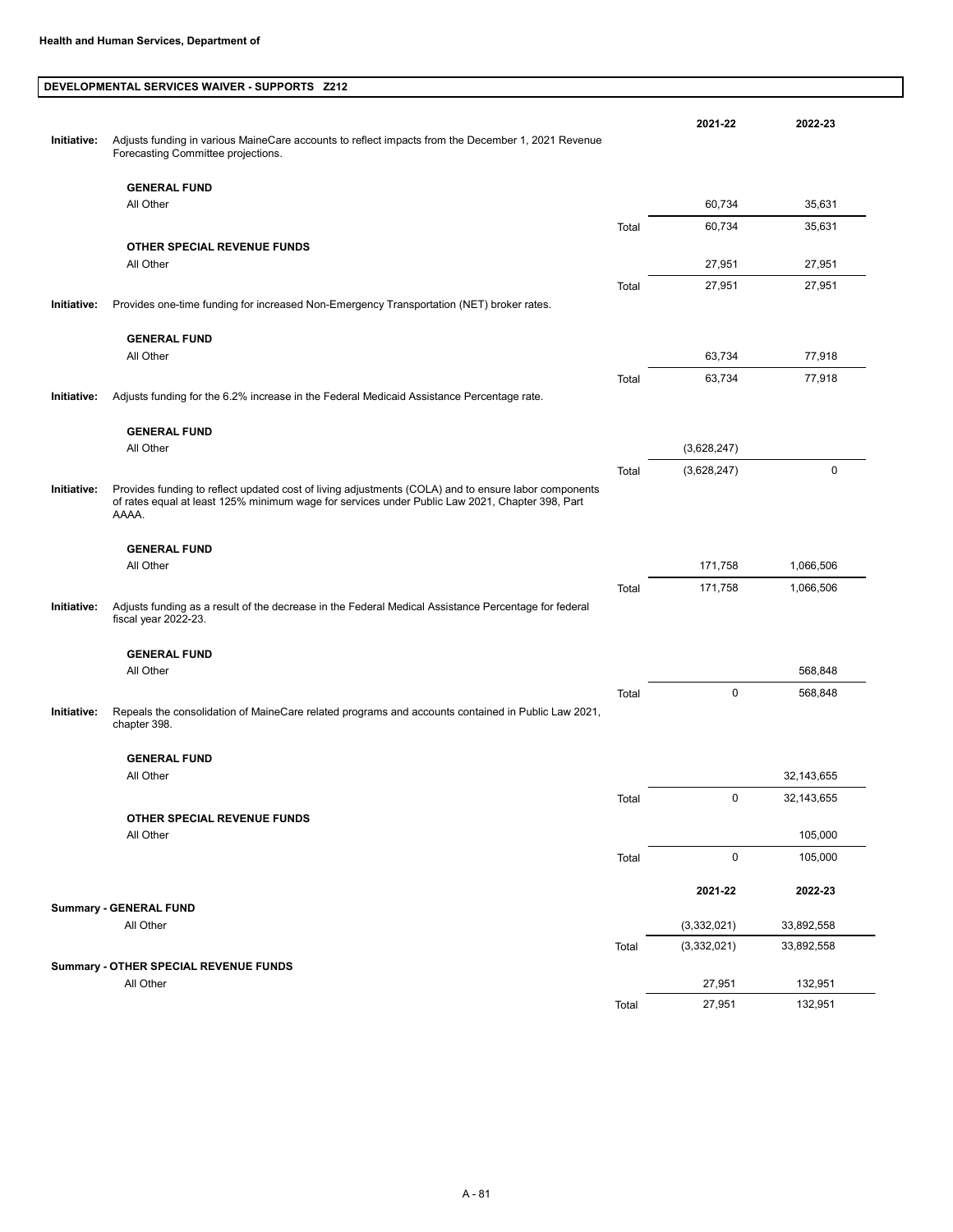|             | DISPROPORTIONATE SHARE - DOROTHEA DIX PSYCHIATRIC CENTER Z225                                                                                                                                                                                                                                                                                                                                                                                                                                                           |       |         |           |
|-------------|-------------------------------------------------------------------------------------------------------------------------------------------------------------------------------------------------------------------------------------------------------------------------------------------------------------------------------------------------------------------------------------------------------------------------------------------------------------------------------------------------------------------------|-------|---------|-----------|
|             |                                                                                                                                                                                                                                                                                                                                                                                                                                                                                                                         |       | 2021-22 | 2022-23   |
| Initiative: | Adjusts funding for positions in the Riverview and Dorothea Dix Psychiatric Centers as a result of the<br>decrease in the Federal Medical Assistance Percentage. The blended rate is 63.47% Federal<br>Expenditures Fund and 36.53% General Fund in state fiscal year 2023.                                                                                                                                                                                                                                             |       |         |           |
|             | <b>GENERAL FUND</b>                                                                                                                                                                                                                                                                                                                                                                                                                                                                                                     |       |         |           |
|             | Positions - LEGISLATIVE COUNT                                                                                                                                                                                                                                                                                                                                                                                                                                                                                           |       |         | $-1.000$  |
|             | <b>Personal Services</b>                                                                                                                                                                                                                                                                                                                                                                                                                                                                                                |       |         | 132,242   |
| Initiative: | Provides one-time funding for a hospital-wide upgrade of the WIFI system at Dorothea Dix Psychiatric<br>Center.                                                                                                                                                                                                                                                                                                                                                                                                         | Total | 0       | 132,242   |
|             |                                                                                                                                                                                                                                                                                                                                                                                                                                                                                                                         |       |         |           |
|             | <b>GENERAL FUND</b>                                                                                                                                                                                                                                                                                                                                                                                                                                                                                                     |       |         |           |
|             | All Other                                                                                                                                                                                                                                                                                                                                                                                                                                                                                                               |       |         | 285,750   |
|             |                                                                                                                                                                                                                                                                                                                                                                                                                                                                                                                         | Total | 0       | 285,750   |
| Initiative: | Provides one-time funding for the renovation of patient bathrooms at Dorothea Dix Psychiatric Center<br>to make them ligature resistant.                                                                                                                                                                                                                                                                                                                                                                                |       |         |           |
|             | <b>GENERAL FUND</b>                                                                                                                                                                                                                                                                                                                                                                                                                                                                                                     |       |         |           |
|             | Capital Expenditures                                                                                                                                                                                                                                                                                                                                                                                                                                                                                                    |       |         | 650,000   |
|             |                                                                                                                                                                                                                                                                                                                                                                                                                                                                                                                         | Total | 0       | 650,000   |
| Initiative: | Continues and makes permanent one Public Service Manager III position funded 36.53% General<br>Fund in the Disproportionate Share - Dorothea Dix Psychiatric Center program and 63.47% Other<br>Special Revenue Funds in the Dorothea Dix Psychiatric Center program previously continued by<br>Public Law 2021, chapter 29 through June 17, 2023. This initiative also provides funding for related All<br>Other costs.                                                                                                |       |         |           |
|             | <b>GENERAL FUND</b>                                                                                                                                                                                                                                                                                                                                                                                                                                                                                                     |       |         |           |
|             | <b>Personal Services</b>                                                                                                                                                                                                                                                                                                                                                                                                                                                                                                |       |         | 1,304     |
|             | All Other                                                                                                                                                                                                                                                                                                                                                                                                                                                                                                               |       |         | 2,388     |
| Initiative: | Restores legislative head count and funding for one Hospital Nurse III position funded from Other<br>Special Revenue Funds in the Disproportionate Share - Dorothea Dix Psychiatric Center program and<br>General Fund in the Dorothea Dix Psychiatric Center program for the new 18-bed inpatient unit at<br>Dorothea Dix Psychiatric Center. This position was authorized in Public Law 2019, chapter 343 but not<br>included in the baseline budget enacted in Public Law 2021, chapter 29 due to a technical error. | Total | 0       | 3,692     |
|             | <b>GENERAL FUND</b>                                                                                                                                                                                                                                                                                                                                                                                                                                                                                                     |       |         |           |
|             | <b>Personal Services</b>                                                                                                                                                                                                                                                                                                                                                                                                                                                                                                |       | 10,496  | 44,994    |
|             | All Other                                                                                                                                                                                                                                                                                                                                                                                                                                                                                                               |       | 589     | 2,353     |
|             |                                                                                                                                                                                                                                                                                                                                                                                                                                                                                                                         | Total | 11,085  | 47,347    |
| Initiative: | Provides one-time funding for the Dorothea Dix Psychiatric Center's roof repair and replacement<br>project.                                                                                                                                                                                                                                                                                                                                                                                                             |       |         |           |
|             | <b>GENERAL FUND</b>                                                                                                                                                                                                                                                                                                                                                                                                                                                                                                     |       |         |           |
|             | Capital Expenditures                                                                                                                                                                                                                                                                                                                                                                                                                                                                                                    |       | 620,867 | 1,241,733 |
| Initiative: | Provides funding for the purchase of a patient monitoring system.                                                                                                                                                                                                                                                                                                                                                                                                                                                       | Total | 620,867 | 1,241,733 |
|             | <b>GENERAL FUND</b>                                                                                                                                                                                                                                                                                                                                                                                                                                                                                                     |       |         |           |
|             | All Other                                                                                                                                                                                                                                                                                                                                                                                                                                                                                                               |       | 60,656  | 39,578    |
|             |                                                                                                                                                                                                                                                                                                                                                                                                                                                                                                                         | Total | 60,656  | 39,578    |
| Initiative: | Provides funding for the increased costs of travel nurses at Dorothea Dix Psychiatric Center.                                                                                                                                                                                                                                                                                                                                                                                                                           |       |         |           |
|             | <b>GENERAL FUND</b>                                                                                                                                                                                                                                                                                                                                                                                                                                                                                                     |       |         |           |
|             | All Other                                                                                                                                                                                                                                                                                                                                                                                                                                                                                                               |       | 405,104 | 996,695   |
|             |                                                                                                                                                                                                                                                                                                                                                                                                                                                                                                                         | Total | 405,104 | 996,695   |
|             |                                                                                                                                                                                                                                                                                                                                                                                                                                                                                                                         |       | 2021-22 | 2022-23   |
|             | <b>Summary - GENERAL FUND</b><br>Positions - LEGISLATIVE COUNT                                                                                                                                                                                                                                                                                                                                                                                                                                                          |       |         | $-1.000$  |
|             | <b>Personal Services</b>                                                                                                                                                                                                                                                                                                                                                                                                                                                                                                |       | 10,496  | 178,540   |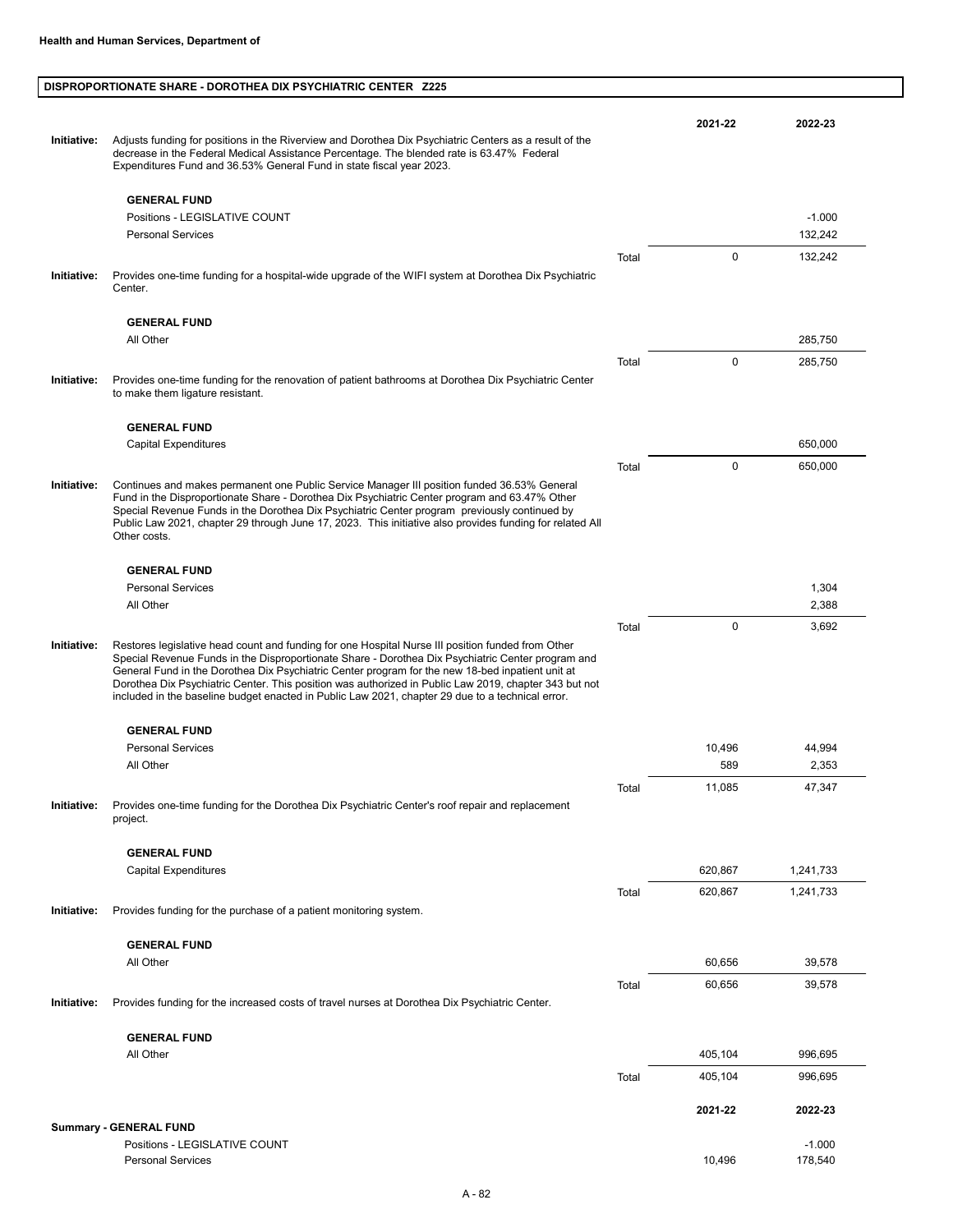|             |                                                                                                                                                                                                                                                                                                                                                                                                                                                  |       | 2021-22     | 2022-23   |
|-------------|--------------------------------------------------------------------------------------------------------------------------------------------------------------------------------------------------------------------------------------------------------------------------------------------------------------------------------------------------------------------------------------------------------------------------------------------------|-------|-------------|-----------|
|             | <b>Summary - GENERAL FUND</b>                                                                                                                                                                                                                                                                                                                                                                                                                    |       |             |           |
|             | All Other                                                                                                                                                                                                                                                                                                                                                                                                                                        |       | 466,349     | 1,326,764 |
|             | <b>Capital Expenditures</b>                                                                                                                                                                                                                                                                                                                                                                                                                      |       | 620,867     | 1,891,733 |
|             |                                                                                                                                                                                                                                                                                                                                                                                                                                                  | Total | 1,097,712   | 3,397,037 |
|             | DISPROPORTIONATE SHARE - RIVERVIEW PSYCHIATRIC CENTER Z220                                                                                                                                                                                                                                                                                                                                                                                       |       |             |           |
|             |                                                                                                                                                                                                                                                                                                                                                                                                                                                  |       | 2021-22     | 2022-23   |
| Initiative: | Establishes 4 Psychiatric Nurse Practitioner positions funded 36.53% General Fund in the<br>Disproportionate Share - Riverview Psychiatric Center program and 63.47% Other Special Revenue<br>Funds in the Riverview Psychiatric Center program to improve the recruitment and retention of qualified<br>healthcare professionals and avoid higher locum-tenens contracts. This initiative also provides funding<br>for related All Other costs. |       |             |           |
|             | <b>GENERAL FUND</b>                                                                                                                                                                                                                                                                                                                                                                                                                              |       |             |           |
|             | <b>Personal Services</b>                                                                                                                                                                                                                                                                                                                                                                                                                         |       |             | 344,040   |
|             | All Other                                                                                                                                                                                                                                                                                                                                                                                                                                        |       |             | 9,552     |
|             |                                                                                                                                                                                                                                                                                                                                                                                                                                                  | Total | $\Omega$    | 353,592   |
| Initiative: | Adjusts funding for positions in the Riverview and Dorothea Dix Psychiatric Centers as a result of the<br>decrease in the Federal Medical Assistance Percentage. The blended rate is 63.47% Federal<br>Expenditures Fund and 36.53% General Fund in state fiscal year 2023.                                                                                                                                                                      |       |             |           |
|             | <b>GENERAL FUND</b>                                                                                                                                                                                                                                                                                                                                                                                                                              |       |             |           |
|             | <b>Personal Services</b>                                                                                                                                                                                                                                                                                                                                                                                                                         |       |             | 181,837   |
|             |                                                                                                                                                                                                                                                                                                                                                                                                                                                  | Total | $\mathbf 0$ | 181,837   |
|             |                                                                                                                                                                                                                                                                                                                                                                                                                                                  |       | 2021-22     | 2022-23   |
|             | <b>Summary - GENERAL FUND</b>                                                                                                                                                                                                                                                                                                                                                                                                                    |       |             |           |
|             | <b>Personal Services</b>                                                                                                                                                                                                                                                                                                                                                                                                                         |       |             | 525,877   |
|             | All Other                                                                                                                                                                                                                                                                                                                                                                                                                                        |       |             | 9,552     |
|             |                                                                                                                                                                                                                                                                                                                                                                                                                                                  | Total | $\mathbf 0$ | 535.429   |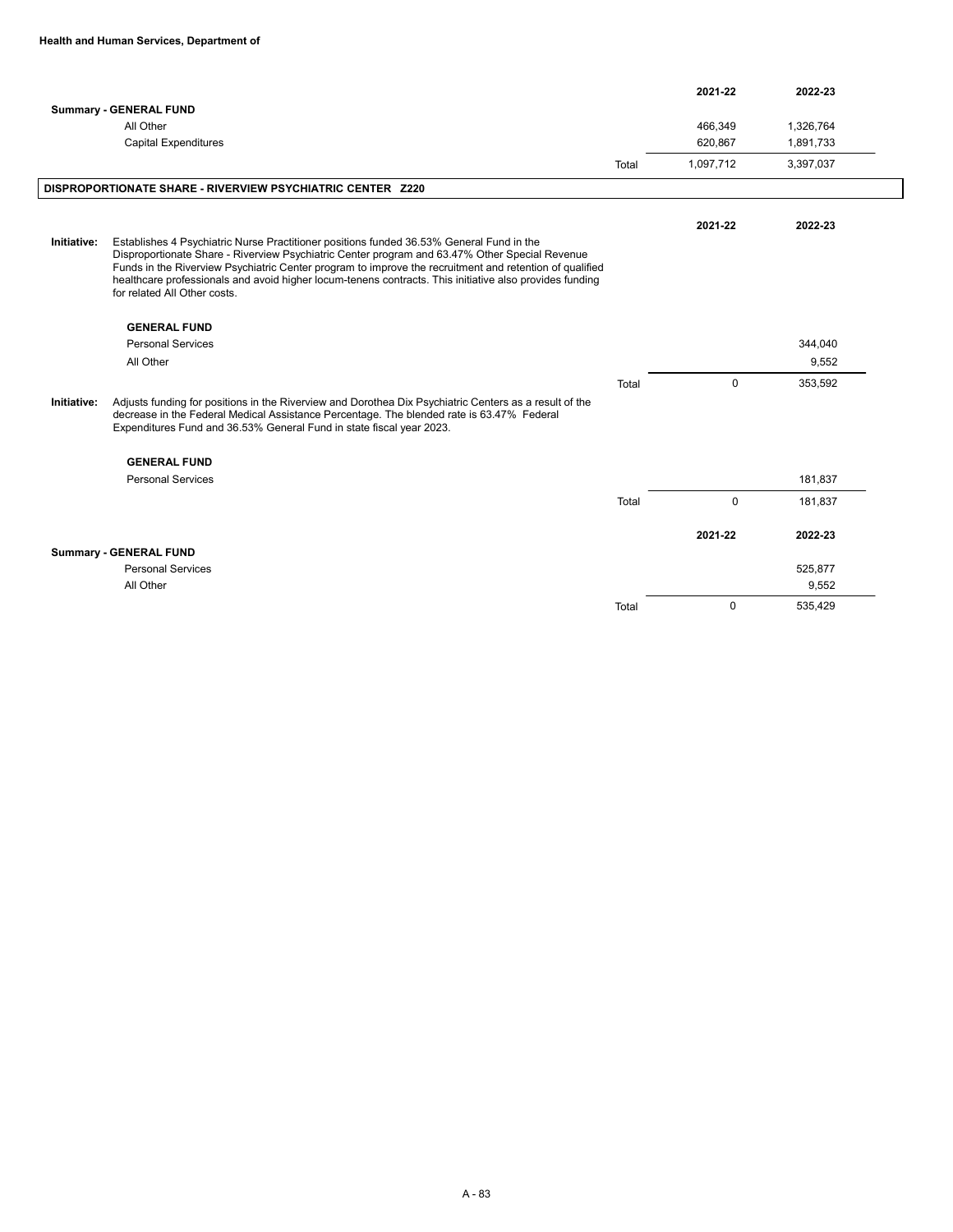|             | DIVISION OF LICENSING AND CERTIFICATION Z036                                                                                                                                                                                                                                              |       |             |         |
|-------------|-------------------------------------------------------------------------------------------------------------------------------------------------------------------------------------------------------------------------------------------------------------------------------------------|-------|-------------|---------|
|             |                                                                                                                                                                                                                                                                                           |       | 2021-22     | 2022-23 |
| Initiative: | Adjusts funding to align with existing resources.                                                                                                                                                                                                                                         |       |             |         |
|             | <b>OTHER SPECIAL REVENUE FUNDS</b>                                                                                                                                                                                                                                                        |       |             |         |
|             | All Other                                                                                                                                                                                                                                                                                 |       |             | 314,377 |
|             |                                                                                                                                                                                                                                                                                           | Total | $\mathbf 0$ | 314,377 |
| Initiative: | Establishes one Public Service Manager III position funded 35% General Fund and 65% Other Special<br>Revenue Funds in the Division of Licensing and Certification program to serve as the Chief Operations<br>Officer. This initiative also provides funding for related All Other costs. |       |             |         |
|             | <b>GENERAL FUND</b>                                                                                                                                                                                                                                                                       |       |             |         |
|             | <b>Personal Services</b>                                                                                                                                                                                                                                                                  |       |             | 47,121  |
|             | All Other                                                                                                                                                                                                                                                                                 |       |             | 2,288   |
|             |                                                                                                                                                                                                                                                                                           | Total | $\mathbf 0$ | 49,409  |
|             | <b>OTHER SPECIAL REVENUE FUNDS</b>                                                                                                                                                                                                                                                        |       |             |         |
|             | Positions - LEGISLATIVE COUNT                                                                                                                                                                                                                                                             |       |             | 1.000   |
|             | <b>Personal Services</b>                                                                                                                                                                                                                                                                  |       |             | 87,514  |
|             | All Other                                                                                                                                                                                                                                                                                 |       |             | 7,440   |
|             |                                                                                                                                                                                                                                                                                           | Total | $\pmb{0}$   | 94,954  |
|             |                                                                                                                                                                                                                                                                                           |       | 2021-22     | 2022-23 |
|             | <b>Summary - GENERAL FUND</b>                                                                                                                                                                                                                                                             |       |             |         |
|             | <b>Personal Services</b>                                                                                                                                                                                                                                                                  |       |             | 47,121  |
|             | All Other                                                                                                                                                                                                                                                                                 |       |             | 2,288   |
|             |                                                                                                                                                                                                                                                                                           | Total | 0           | 49,409  |
|             | <b>Summary - OTHER SPECIAL REVENUE FUNDS</b>                                                                                                                                                                                                                                              |       |             |         |
|             | Positions - LEGISLATIVE COUNT                                                                                                                                                                                                                                                             |       |             | 1.000   |
|             | <b>Personal Services</b>                                                                                                                                                                                                                                                                  |       |             | 87,514  |
|             | All Other                                                                                                                                                                                                                                                                                 |       |             | 321,817 |
|             |                                                                                                                                                                                                                                                                                           | Total | $\mathbf 0$ | 409,331 |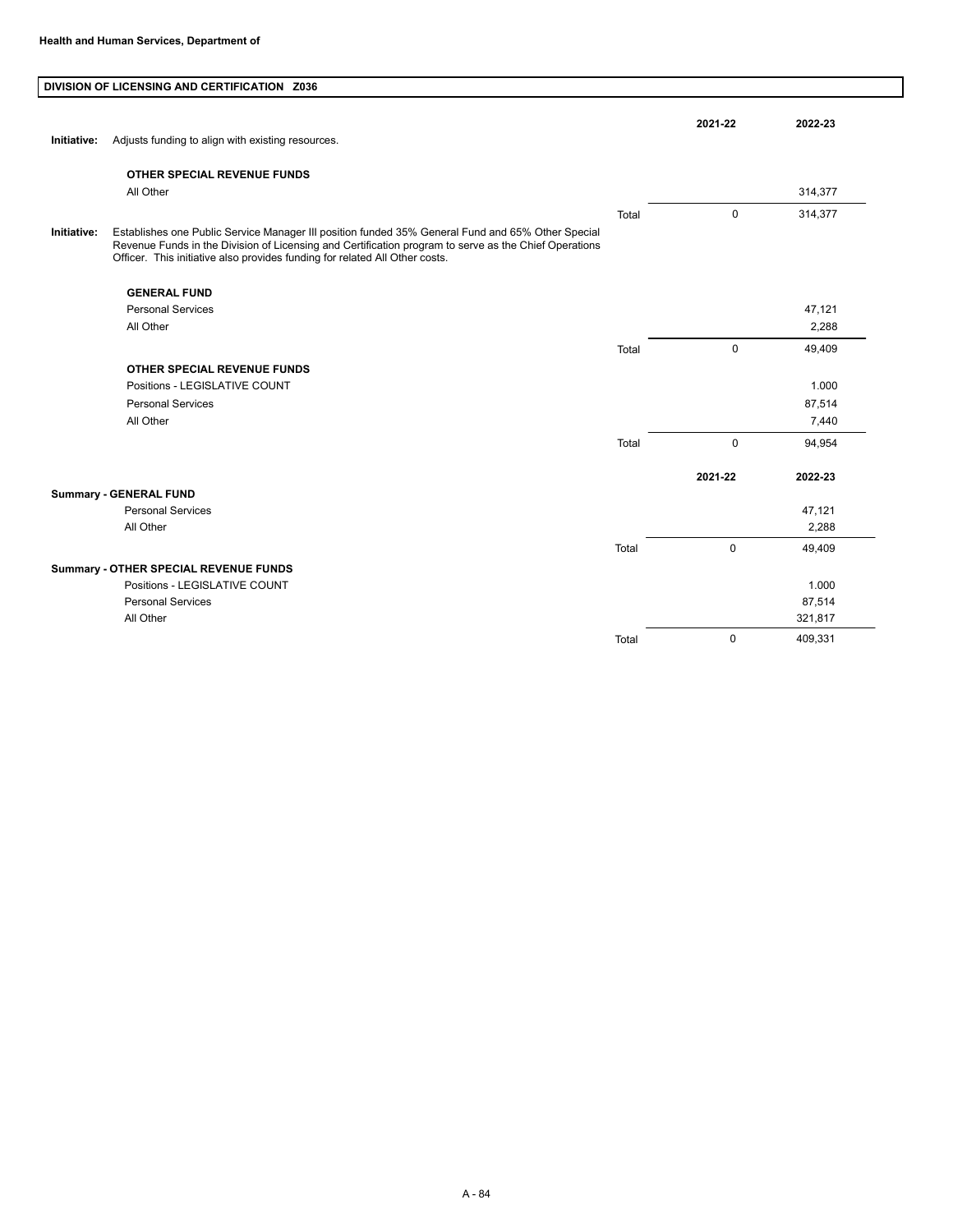|             | DOROTHEA DIX PSYCHIATRIC CENTER Z222                                                                                                                                                                   |       |             |            |
|-------------|--------------------------------------------------------------------------------------------------------------------------------------------------------------------------------------------------------|-------|-------------|------------|
|             |                                                                                                                                                                                                        |       |             |            |
|             |                                                                                                                                                                                                        |       | 2021-22     | 2022-23    |
| Initiative: | Adjusts funding for positions in the Riverview and Dorothea Dix Psychiatric Centers as a result of the                                                                                                 |       |             |            |
|             | decrease in the Federal Medical Assistance Percentage. The blended rate is 63.47% Federal                                                                                                              |       |             |            |
|             | Expenditures Fund and 36.53% General Fund in state fiscal year 2023.                                                                                                                                   |       |             |            |
|             |                                                                                                                                                                                                        |       |             |            |
|             | <b>OTHER SPECIAL REVENUE FUNDS</b>                                                                                                                                                                     |       |             |            |
|             | Positions - LEGISLATIVE COUNT                                                                                                                                                                          |       |             | 1.000      |
|             | <b>Personal Services</b>                                                                                                                                                                               |       |             | (132, 242) |
|             |                                                                                                                                                                                                        | Total | 0           | (132, 242) |
| Initiative: | Provides funding for technology and services provided by the Department of Administrative and                                                                                                          |       |             |            |
|             | Financial Services, Office of Information Technology.                                                                                                                                                  |       |             |            |
|             |                                                                                                                                                                                                        |       |             |            |
|             | <b>GENERAL FUND</b>                                                                                                                                                                                    |       |             |            |
|             | All Other                                                                                                                                                                                              |       | 26,209      | 26,209     |
|             |                                                                                                                                                                                                        | Total | 26,209      | 26,209     |
|             |                                                                                                                                                                                                        |       |             |            |
| Initiative: | Continues and makes permanent one Public Service Manager III position funded 36.53% General<br>Fund in the Disproportionate Share - Dorothea Dix Psychiatric Center program and 63.47% Other           |       |             |            |
|             | Special Revenue Funds in the Dorothea Dix Psychiatric Center program previously continued by                                                                                                           |       |             |            |
|             | Public Law 2021, chapter 29 through June 17, 2023. This initiative also provides funding for related All                                                                                               |       |             |            |
|             | Other costs.                                                                                                                                                                                           |       |             |            |
|             |                                                                                                                                                                                                        |       |             |            |
|             | <b>OTHER SPECIAL REVENUE FUNDS</b>                                                                                                                                                                     |       |             |            |
|             | Positions - LEGISLATIVE COUNT                                                                                                                                                                          |       |             | 1.000      |
|             | <b>Personal Services</b>                                                                                                                                                                               |       |             | (156)      |
|             | All Other                                                                                                                                                                                              |       |             | 4,283      |
|             |                                                                                                                                                                                                        | Total | $\mathbf 0$ | 4,127      |
|             |                                                                                                                                                                                                        |       |             |            |
| Initiative: | Restores legislative head count and funding for one Hospital Nurse III position funded from Other<br>Special Revenue Funds in the Disproportionate Share - Dorothea Dix Psychiatric Center program and |       |             |            |
|             | General Fund in the Dorothea Dix Psychiatric Center program for the new 18-bed inpatient unit at                                                                                                       |       |             |            |
|             | Dorothea Dix Psychiatric Center. This position was authorized in Public Law 2019, chapter 343 but not                                                                                                  |       |             |            |
|             | included in the baseline budget enacted in Public Law 2021, chapter 29 due to a technical error.                                                                                                       |       |             |            |
|             |                                                                                                                                                                                                        |       |             |            |
|             | <b>OTHER SPECIAL REVENUE FUNDS</b>                                                                                                                                                                     |       |             |            |
|             | Positions - LEGISLATIVE COUNT                                                                                                                                                                          |       | 1.000       | 1.000      |
|             | <b>Personal Services</b>                                                                                                                                                                               |       | 18,644      | 78,176     |
|             | All Other                                                                                                                                                                                              |       | 1,707       | 6,952      |
|             |                                                                                                                                                                                                        |       | 20,351      | 85,128     |
|             |                                                                                                                                                                                                        | Total |             |            |
|             |                                                                                                                                                                                                        |       |             |            |
|             |                                                                                                                                                                                                        |       | 2021-22     | 2022-23    |
|             | <b>Summary - GENERAL FUND</b>                                                                                                                                                                          |       |             |            |
|             | All Other                                                                                                                                                                                              |       | 26,209      | 26,209     |
|             |                                                                                                                                                                                                        | Total | 26,209      | 26,209     |
|             | Summary - OTHER SPECIAL REVENUE FUNDS                                                                                                                                                                  |       |             |            |
|             | Positions - LEGISLATIVE COUNT                                                                                                                                                                          |       | 1.000       | 3.000      |
|             | <b>Personal Services</b>                                                                                                                                                                               |       | 18,644      | (54, 222)  |
|             | All Other                                                                                                                                                                                              |       | 1,707       | 11,235     |
|             |                                                                                                                                                                                                        |       |             |            |
|             |                                                                                                                                                                                                        | Total | 20,351      | (42, 987)  |
|             | <b>HOMELESS YOUTH PROGRAM 0923</b>                                                                                                                                                                     |       |             |            |
|             |                                                                                                                                                                                                        |       |             |            |
|             |                                                                                                                                                                                                        |       | 2021-22     | 2022-23    |
| Initiative: | Provides funding for homeless youth services in the Mental Health Services - Children program and the                                                                                                  |       |             |            |
|             | Homeless Youth Program.                                                                                                                                                                                |       |             |            |
|             |                                                                                                                                                                                                        |       |             |            |
|             | <b>GENERAL FUND</b>                                                                                                                                                                                    |       |             |            |
|             | All Other                                                                                                                                                                                              |       |             | 487,063    |
|             |                                                                                                                                                                                                        |       |             |            |
|             |                                                                                                                                                                                                        | Total | $\pmb{0}$   | 487,063    |
|             |                                                                                                                                                                                                        |       |             |            |
|             |                                                                                                                                                                                                        |       | 2021-22     | 2022-23    |
|             | <b>Summary - GENERAL FUND</b>                                                                                                                                                                          |       |             |            |
|             | All Other                                                                                                                                                                                              |       |             | 487,063    |
|             |                                                                                                                                                                                                        | Total | 0           | 487,063    |
|             |                                                                                                                                                                                                        |       |             |            |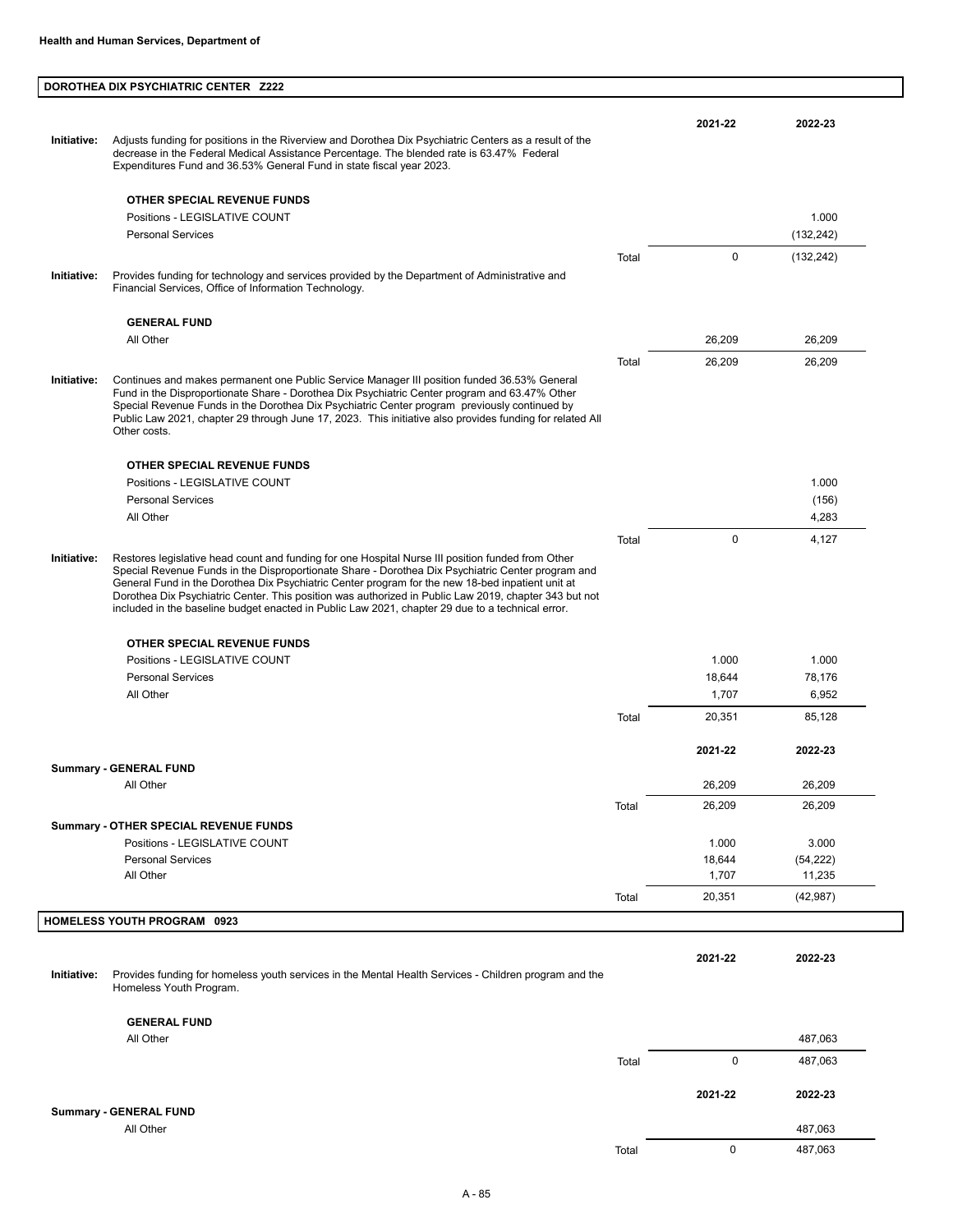|             | IV-E FOSTER CARE/ADOPTION ASSISTANCE 0137                                                                                                                                                 |       |           |            |
|-------------|-------------------------------------------------------------------------------------------------------------------------------------------------------------------------------------------|-------|-----------|------------|
|             |                                                                                                                                                                                           |       | 2021-22   | 2022-23    |
| Initiative: | Provides one-time funding for child welfare cycle payments.                                                                                                                               |       |           |            |
|             |                                                                                                                                                                                           |       |           |            |
|             | <b>GENERAL FUND</b><br>All Other                                                                                                                                                          |       |           | 6,885,371  |
|             |                                                                                                                                                                                           | Total | $\pmb{0}$ | 6,885,371  |
| Initiative: | Provides funding for contracted staffing to support engagement between parents and the child welfare<br>system.                                                                           |       |           |            |
|             | <b>GENERAL FUND</b>                                                                                                                                                                       |       |           |            |
|             | All Other                                                                                                                                                                                 |       |           | 142,000    |
|             |                                                                                                                                                                                           | Total | 0         | 142,000    |
|             | <b>FEDERAL EXPENDITURES FUND</b>                                                                                                                                                          |       |           |            |
|             | All Other                                                                                                                                                                                 |       |           | 60,017     |
| Initiative: | Provides funding to expand the Homebuilders Prevention Program to serve reunifying families in all<br>districts.                                                                          | Total | 0         | 60,017     |
|             | <b>GENERAL FUND</b>                                                                                                                                                                       |       |           |            |
|             | All Other                                                                                                                                                                                 |       |           | 1,562,000  |
|             |                                                                                                                                                                                           | Total | 0         | 1,562,000  |
|             | <b>FEDERAL EXPENDITURES FUND</b><br>All Other                                                                                                                                             |       |           | 638,000    |
|             |                                                                                                                                                                                           |       | $\pmb{0}$ |            |
| Initiative: | Provides funding to reimburse the Office of the Maine Attorney General for one full-time Assistant<br>Attorney General position dedicated to the Department of Health and Human Services. | Total |           | 638,000    |
|             | <b>GENERAL FUND</b>                                                                                                                                                                       |       |           |            |
|             | All Other                                                                                                                                                                                 |       | 20,312    | 73,197     |
|             |                                                                                                                                                                                           | Total | 20,312    | 73,197     |
|             | <b>FEDERAL EXPENDITURES FUND</b>                                                                                                                                                          |       |           |            |
|             | All Other                                                                                                                                                                                 |       | 8,585     | 30,937     |
|             |                                                                                                                                                                                           | Total | 8,585     | 30,937     |
| Initiative: | Provides funding for services performed by the Office of Maine Attorney General.                                                                                                          |       |           |            |
|             | <b>GENERAL FUND</b>                                                                                                                                                                       |       |           |            |
|             | All Other                                                                                                                                                                                 |       | 1,482,379 | 1,545,509  |
|             |                                                                                                                                                                                           | Total | 1,482,379 | 1,545,509  |
|             |                                                                                                                                                                                           |       | 2021-22   | 2022-23    |
|             | <b>Summary - GENERAL FUND</b>                                                                                                                                                             |       |           |            |
|             | All Other                                                                                                                                                                                 |       | 1,502,691 | 10,208,077 |
|             |                                                                                                                                                                                           | Total | 1,502,691 | 10,208,077 |
|             | Summary - FEDERAL EXPENDITURES FUND                                                                                                                                                       |       |           |            |
|             | All Other                                                                                                                                                                                 |       | 8,585     | 728,954    |
|             |                                                                                                                                                                                           | Total | 8,585     | 728,954    |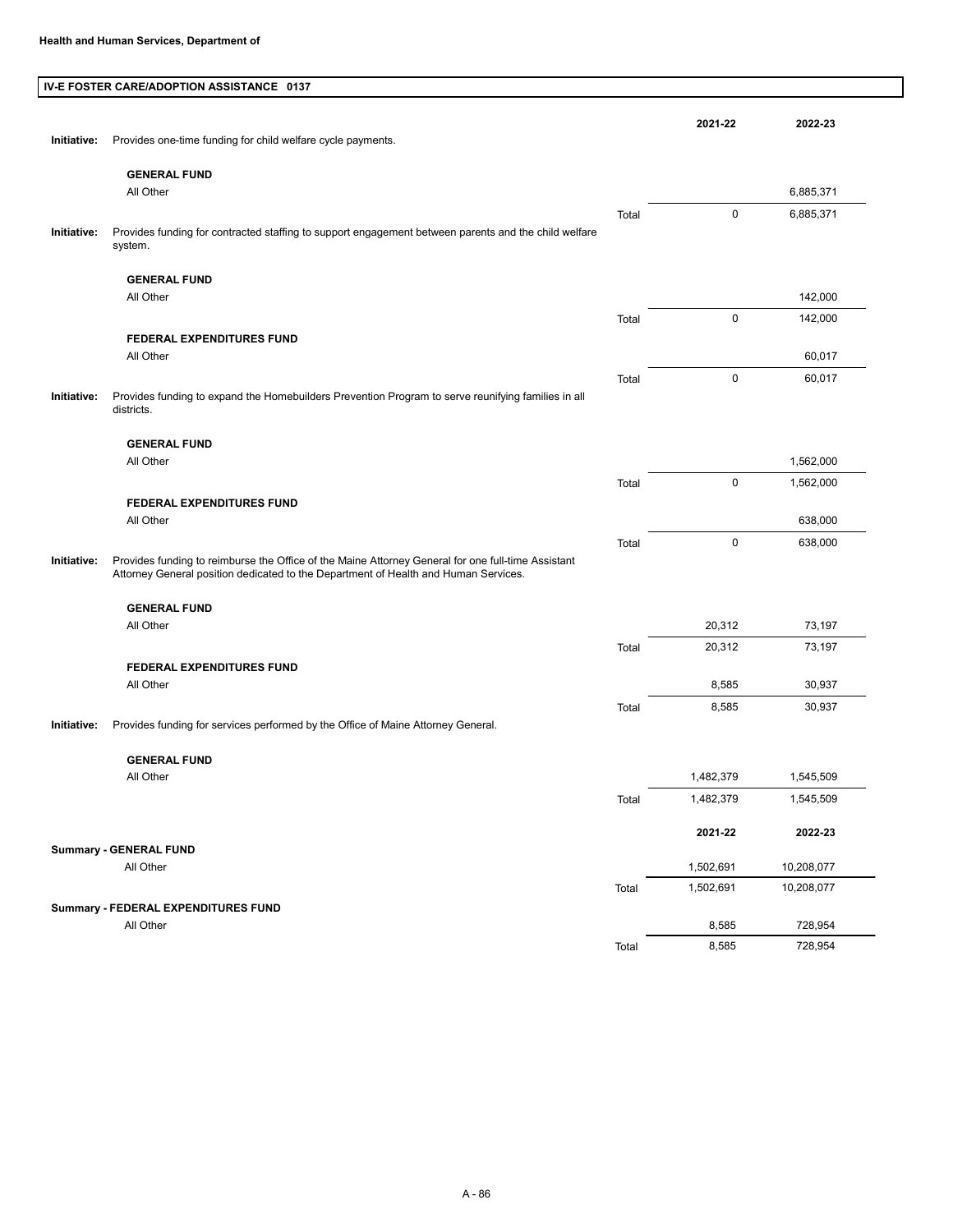| LONG TERM CARE - OFFICE OF AGING AND DISABILITY SERVICES 0420                                                                                                                                                                                                                                                                                                                                                                                                                       |                                                              |                         |                                                          |
|-------------------------------------------------------------------------------------------------------------------------------------------------------------------------------------------------------------------------------------------------------------------------------------------------------------------------------------------------------------------------------------------------------------------------------------------------------------------------------------|--------------------------------------------------------------|-------------------------|----------------------------------------------------------|
|                                                                                                                                                                                                                                                                                                                                                                                                                                                                                     |                                                              | 2021-22                 | 2022-23                                                  |
| Establishes 2 Developmental Disabilities Resources Coordinator positions funded 50% General Fund<br>in the Developmental Services - Community program and 50% Federal Expenditures Fund in the<br>Office of MaineCare Services program and one Developmental Disabilities Resources Coordinator<br>position funded 100% General Fund in the Long Term Care - Office of Aging and Disability Services<br>program. This initiative also provides funding for related All Other costs. |                                                              |                         |                                                          |
| <b>GENERAL FUND</b>                                                                                                                                                                                                                                                                                                                                                                                                                                                                 |                                                              |                         |                                                          |
| Positions - LEGISLATIVE COUNT                                                                                                                                                                                                                                                                                                                                                                                                                                                       |                                                              |                         | 1.000                                                    |
| <b>Personal Services</b>                                                                                                                                                                                                                                                                                                                                                                                                                                                            |                                                              |                         | 86,276                                                   |
| All Other                                                                                                                                                                                                                                                                                                                                                                                                                                                                           |                                                              |                         | 6,537                                                    |
|                                                                                                                                                                                                                                                                                                                                                                                                                                                                                     | Total                                                        | $\mathbf 0$             | 92,813                                                   |
| Provides funding to reflect updated cost of living adjustments (COLA) and to ensure labor components<br>of rates equal at least 125% minimum wage for services under Public Law 2021, Chapter 398, Part<br>AAAA.                                                                                                                                                                                                                                                                    |                                                              |                         |                                                          |
| <b>GENERAL FUND</b>                                                                                                                                                                                                                                                                                                                                                                                                                                                                 |                                                              |                         |                                                          |
| All Other                                                                                                                                                                                                                                                                                                                                                                                                                                                                           |                                                              | 1,367,871               | 4,416,518                                                |
|                                                                                                                                                                                                                                                                                                                                                                                                                                                                                     |                                                              |                         | 4,416,518                                                |
| Provides funding to reduce the waitlist for the Office of Aging and Disabilities, Chapter 5, Section 63,<br>In-Home and Community Support Services for Elderly and Other Adults programs.                                                                                                                                                                                                                                                                                           |                                                              |                         |                                                          |
| <b>GENERAL FUND</b>                                                                                                                                                                                                                                                                                                                                                                                                                                                                 |                                                              |                         |                                                          |
| All Other                                                                                                                                                                                                                                                                                                                                                                                                                                                                           |                                                              |                         | 6,146,316                                                |
|                                                                                                                                                                                                                                                                                                                                                                                                                                                                                     | Total                                                        | 0                       | 6,146,316                                                |
|                                                                                                                                                                                                                                                                                                                                                                                                                                                                                     |                                                              | 2021-22                 | 2022-23                                                  |
| <b>Summary - GENERAL FUND</b>                                                                                                                                                                                                                                                                                                                                                                                                                                                       |                                                              |                         |                                                          |
| Positions - LEGISLATIVE COUNT                                                                                                                                                                                                                                                                                                                                                                                                                                                       |                                                              |                         | 1.000                                                    |
|                                                                                                                                                                                                                                                                                                                                                                                                                                                                                     |                                                              |                         | 86,276                                                   |
|                                                                                                                                                                                                                                                                                                                                                                                                                                                                                     |                                                              |                         | 10,569,371                                               |
|                                                                                                                                                                                                                                                                                                                                                                                                                                                                                     |                                                              |                         | 10,655,647                                               |
| LOW-COST DRUGS TO MAINE'S ELDERLY 0202                                                                                                                                                                                                                                                                                                                                                                                                                                              |                                                              |                         |                                                          |
|                                                                                                                                                                                                                                                                                                                                                                                                                                                                                     |                                                              |                         | 2022-23                                                  |
| Provides funding for Medicare parts A, B and D premium rate increases.                                                                                                                                                                                                                                                                                                                                                                                                              |                                                              |                         |                                                          |
|                                                                                                                                                                                                                                                                                                                                                                                                                                                                                     |                                                              |                         |                                                          |
| All Other                                                                                                                                                                                                                                                                                                                                                                                                                                                                           |                                                              | 68,908                  | 594,716                                                  |
|                                                                                                                                                                                                                                                                                                                                                                                                                                                                                     |                                                              |                         | 594,716                                                  |
| Repeals the consolidation of MaineCare related programs and accounts contained in Public Law 2021,<br>chapter 398.                                                                                                                                                                                                                                                                                                                                                                  |                                                              |                         |                                                          |
| <b>GENERAL FUND</b>                                                                                                                                                                                                                                                                                                                                                                                                                                                                 |                                                              |                         |                                                          |
| All Other                                                                                                                                                                                                                                                                                                                                                                                                                                                                           |                                                              |                         | 3,994,560                                                |
|                                                                                                                                                                                                                                                                                                                                                                                                                                                                                     | Total                                                        | 0                       | 3,994,560                                                |
|                                                                                                                                                                                                                                                                                                                                                                                                                                                                                     |                                                              | 2021-22                 | 2022-23                                                  |
| <b>Summary - GENERAL FUND</b>                                                                                                                                                                                                                                                                                                                                                                                                                                                       |                                                              |                         |                                                          |
| All Other                                                                                                                                                                                                                                                                                                                                                                                                                                                                           |                                                              | 68,908                  | 4,589,276                                                |
|                                                                                                                                                                                                                                                                                                                                                                                                                                                                                     | Total                                                        | 68,908                  | 4,589,276                                                |
|                                                                                                                                                                                                                                                                                                                                                                                                                                                                                     | <b>Personal Services</b><br>All Other<br><b>GENERAL FUND</b> | Total<br>Total<br>Total | 1,367,871<br>1,367,871<br>1,367,871<br>2021-22<br>68,908 |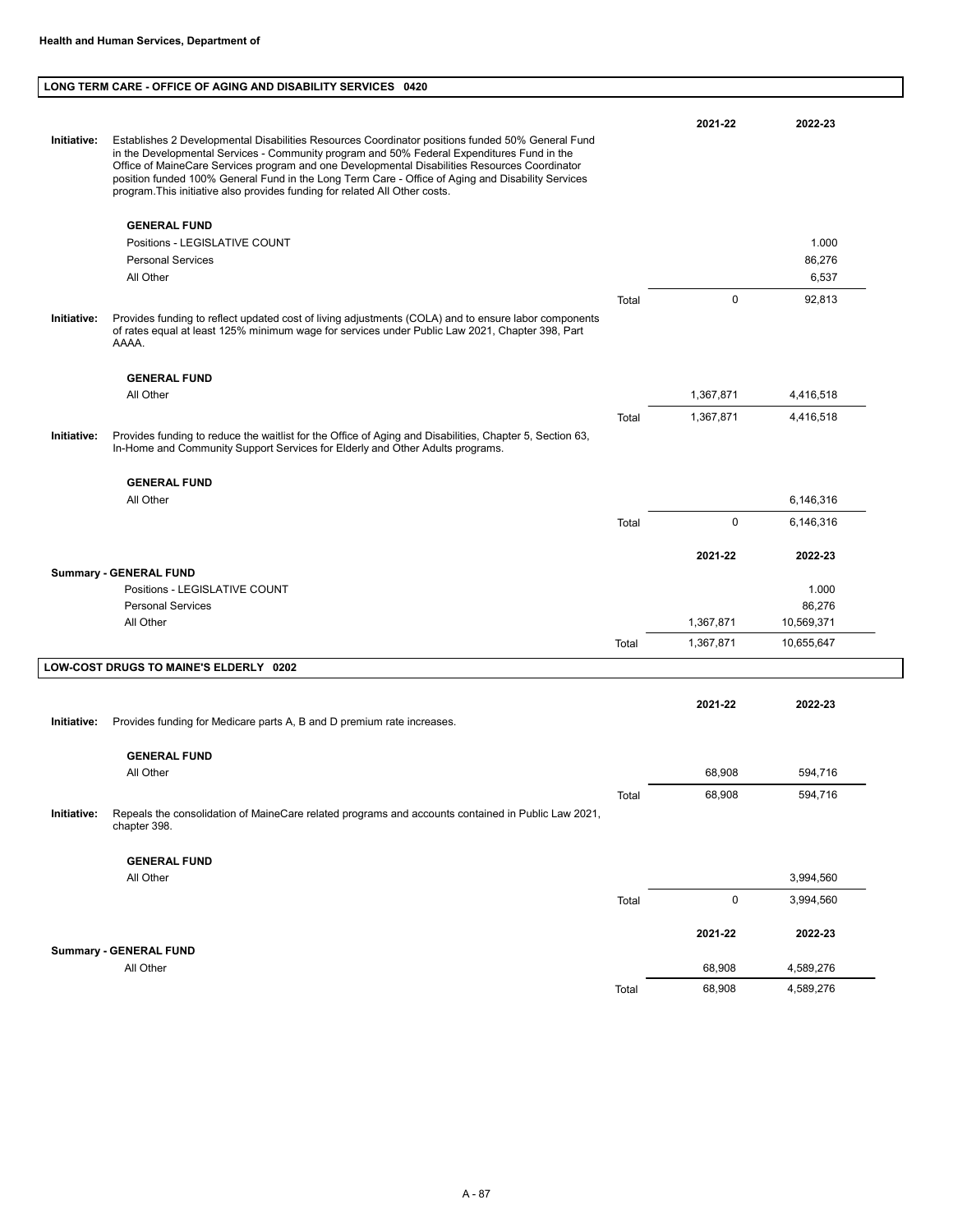|             | MAINE CENTER FOR DISEASE CONTROL AND PREVENTION 0143                                                                                                                                                                                                                                                                                                                                                          |       |             |            |
|-------------|---------------------------------------------------------------------------------------------------------------------------------------------------------------------------------------------------------------------------------------------------------------------------------------------------------------------------------------------------------------------------------------------------------------|-------|-------------|------------|
| Initiative: | Provides one-time funding to purchase perfluoroalkyl and polyfluoroalkyl substances (PFAS) testing                                                                                                                                                                                                                                                                                                            |       | 2021-22     | 2022-23    |
|             | equipment for the Health and Environmental Testing Laboratory.                                                                                                                                                                                                                                                                                                                                                |       |             |            |
|             | <b>GENERAL FUND</b>                                                                                                                                                                                                                                                                                                                                                                                           |       |             |            |
|             | All Other                                                                                                                                                                                                                                                                                                                                                                                                     |       |             | 4,000      |
|             | <b>Capital Expenditures</b>                                                                                                                                                                                                                                                                                                                                                                                   |       |             | 1,000,000  |
|             |                                                                                                                                                                                                                                                                                                                                                                                                               | Total | $\mathbf 0$ | 1,004,000  |
| Initiative: | Continues and makes permanent one Public Service Manager II position previously continued by<br>Financial Order CV0287 F2 funded 60% General Fund and 40% Federal Expenditures Fund in the<br>Maine Center for Disease Control and Prevention program to serve as the Associate Director of the<br>Office of Health and Population Equity. This initiative also provides funding for related All Other costs. |       |             |            |
|             | <b>GENERAL FUND</b>                                                                                                                                                                                                                                                                                                                                                                                           |       |             |            |
|             | Positions - LEGISLATIVE COUNT                                                                                                                                                                                                                                                                                                                                                                                 |       |             | 1.000      |
|             | <b>Personal Services</b>                                                                                                                                                                                                                                                                                                                                                                                      |       |             | 89,690     |
|             | All Other                                                                                                                                                                                                                                                                                                                                                                                                     |       |             | 3,922      |
|             |                                                                                                                                                                                                                                                                                                                                                                                                               |       | $\mathbf 0$ |            |
|             |                                                                                                                                                                                                                                                                                                                                                                                                               | Total |             | 93,612     |
|             | <b>FEDERAL EXPENDITURES FUND</b>                                                                                                                                                                                                                                                                                                                                                                              |       |             |            |
|             | <b>Personal Services</b>                                                                                                                                                                                                                                                                                                                                                                                      |       |             | 59,792     |
|             | All Other                                                                                                                                                                                                                                                                                                                                                                                                     |       |             | 4,785      |
|             |                                                                                                                                                                                                                                                                                                                                                                                                               | Total | $\mathbf 0$ | 64,577     |
| Initiative: | Provides one-time funding to support the purchase of a more effective and reliable child lead case<br>management system for the Lead Poisoning Prevention program due to the current system being<br>outdated and not designed to handle the current caseload size.                                                                                                                                           |       |             |            |
|             | <b>GENERAL FUND</b>                                                                                                                                                                                                                                                                                                                                                                                           |       |             |            |
|             | All Other                                                                                                                                                                                                                                                                                                                                                                                                     |       |             | 200,000    |
|             |                                                                                                                                                                                                                                                                                                                                                                                                               | Total | $\mathbf 0$ | 200,000    |
| Initiative: | Establishes 2 Chemist II positions and one Chemist I position and provides funding for perfluoroalkyl<br>and polyfluoroalkyl substances (PFAS) testing capacity in the Health and Environmental Testing<br>Laboratory. This initiative also provides funding for related All Other costs.                                                                                                                     |       |             |            |
|             | <b>GENERAL FUND</b>                                                                                                                                                                                                                                                                                                                                                                                           |       |             |            |
|             | Positions - LEGISLATIVE COUNT                                                                                                                                                                                                                                                                                                                                                                                 |       |             | 3.000      |
|             | <b>Personal Services</b>                                                                                                                                                                                                                                                                                                                                                                                      |       |             | 277,761    |
|             | All Other                                                                                                                                                                                                                                                                                                                                                                                                     |       |             | 322,611    |
|             |                                                                                                                                                                                                                                                                                                                                                                                                               | Total | $\mathbf 0$ | 600,372    |
| Initiative: | Provides allocation to align with available grant resources.                                                                                                                                                                                                                                                                                                                                                  |       |             |            |
|             | <b>FEDERAL EXPENDITURES FUND</b>                                                                                                                                                                                                                                                                                                                                                                              |       |             |            |
|             | All Other                                                                                                                                                                                                                                                                                                                                                                                                     |       |             | 58,778,742 |
|             |                                                                                                                                                                                                                                                                                                                                                                                                               |       |             |            |
|             |                                                                                                                                                                                                                                                                                                                                                                                                               | Total | $\mathbf 0$ | 58,778,742 |
|             | <b>FEDERAL EXPENDITURES FUND-ARP</b>                                                                                                                                                                                                                                                                                                                                                                          |       |             |            |
|             | All Other                                                                                                                                                                                                                                                                                                                                                                                                     |       |             | 14,013,455 |
|             |                                                                                                                                                                                                                                                                                                                                                                                                               | Total | $\mathbf 0$ | 14,013,455 |
| Initiative: | Provides one-time funding in the Maine Center for Disease Control and Prevention, General Fund to<br>relocate the Health and Environmental Testing Laboratory, in its entirety, from 221 State Street,<br>Augusta to the East State Office Complex Campus, Greenlaw Building in Augusta.                                                                                                                      |       |             |            |
|             | <b>GENERAL FUND</b>                                                                                                                                                                                                                                                                                                                                                                                           |       |             |            |
|             | All Other                                                                                                                                                                                                                                                                                                                                                                                                     |       |             | 845,000    |
|             |                                                                                                                                                                                                                                                                                                                                                                                                               | Total | 0           | 845,000    |
|             |                                                                                                                                                                                                                                                                                                                                                                                                               |       | 2021-22     | 2022-23    |
|             | <b>Summary - GENERAL FUND</b>                                                                                                                                                                                                                                                                                                                                                                                 |       |             |            |
|             | Positions - LEGISLATIVE COUNT                                                                                                                                                                                                                                                                                                                                                                                 |       |             | 4.000      |
|             | <b>Personal Services</b>                                                                                                                                                                                                                                                                                                                                                                                      |       |             | 367,451    |
|             | All Other                                                                                                                                                                                                                                                                                                                                                                                                     |       |             | 1,375,533  |
|             | <b>Capital Expenditures</b>                                                                                                                                                                                                                                                                                                                                                                                   |       |             | 1,000,000  |

Total 0 2,742,984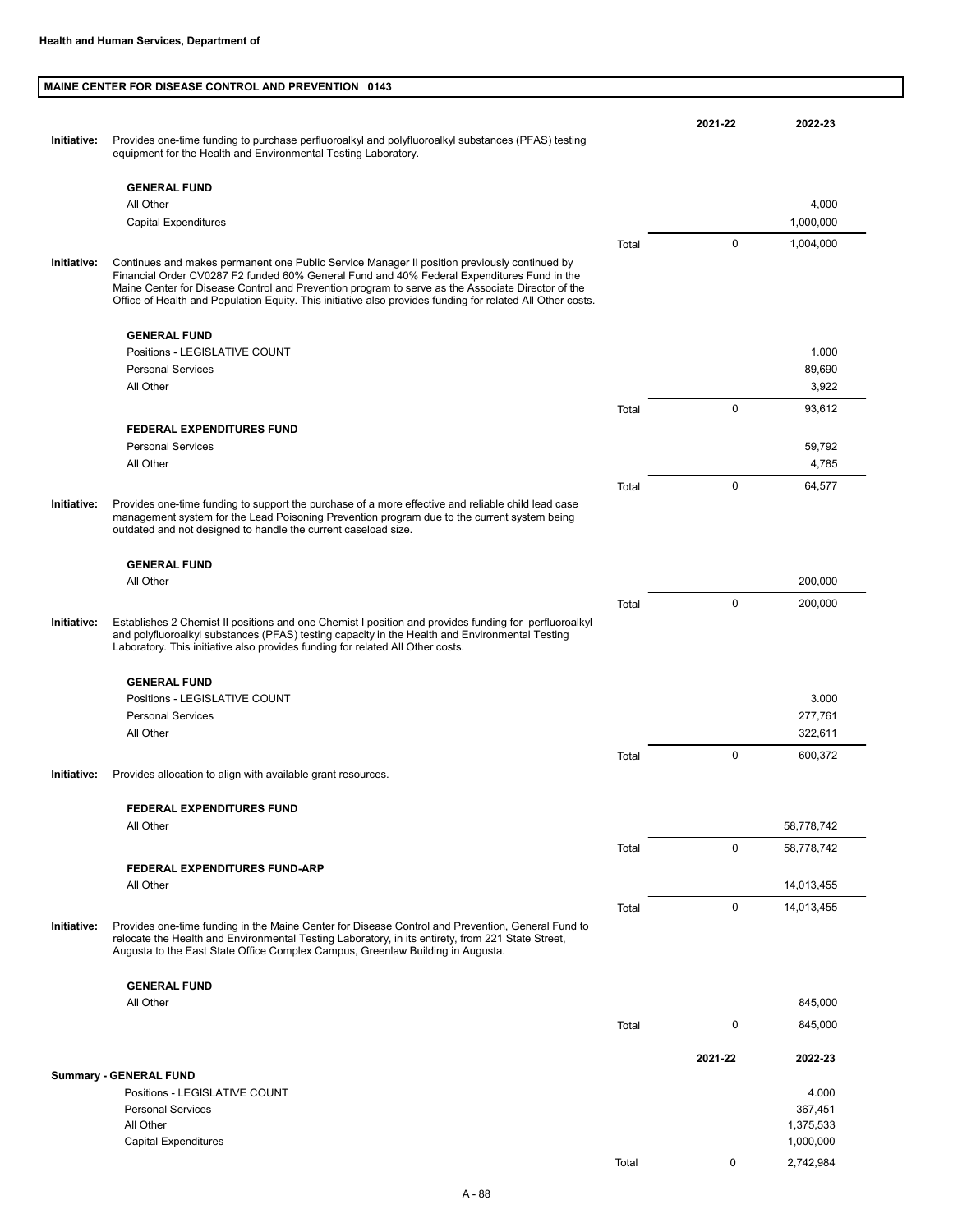|                                                                             |       | 2021-22 | 2022-23    |
|-----------------------------------------------------------------------------|-------|---------|------------|
| Summary - FEDERAL EXPENDITURES FUND                                         |       |         |            |
| <b>Personal Services</b>                                                    |       |         | 59,792     |
| All Other                                                                   |       |         | 58,783,527 |
|                                                                             | Total | 0       | 58,843,319 |
| Summary - FEDERAL EXPENDITURES FUND-ARP                                     |       |         |            |
| All Other                                                                   |       |         | 14,013,455 |
|                                                                             | Total | 0       | 14,013,455 |
| MATERNAL & CHILD HEALTH 0191                                                |       |         |            |
|                                                                             |       |         |            |
|                                                                             |       | 2021-22 | 2022-23    |
| Provides allocation to align with available grant resources.<br>Initiative: |       |         |            |
| FEDERAL BLOCK GRANT FUND                                                    |       |         |            |
| All Other                                                                   |       |         | 705,164    |
|                                                                             | Total | 0       | 705,164    |
|                                                                             |       | 2021-22 | 2022-23    |
| Summary - FEDERAL BLOCK GRANT FUND                                          |       |         |            |
| All Other                                                                   |       |         | 705,164    |
|                                                                             | Total | 0       | 705,164    |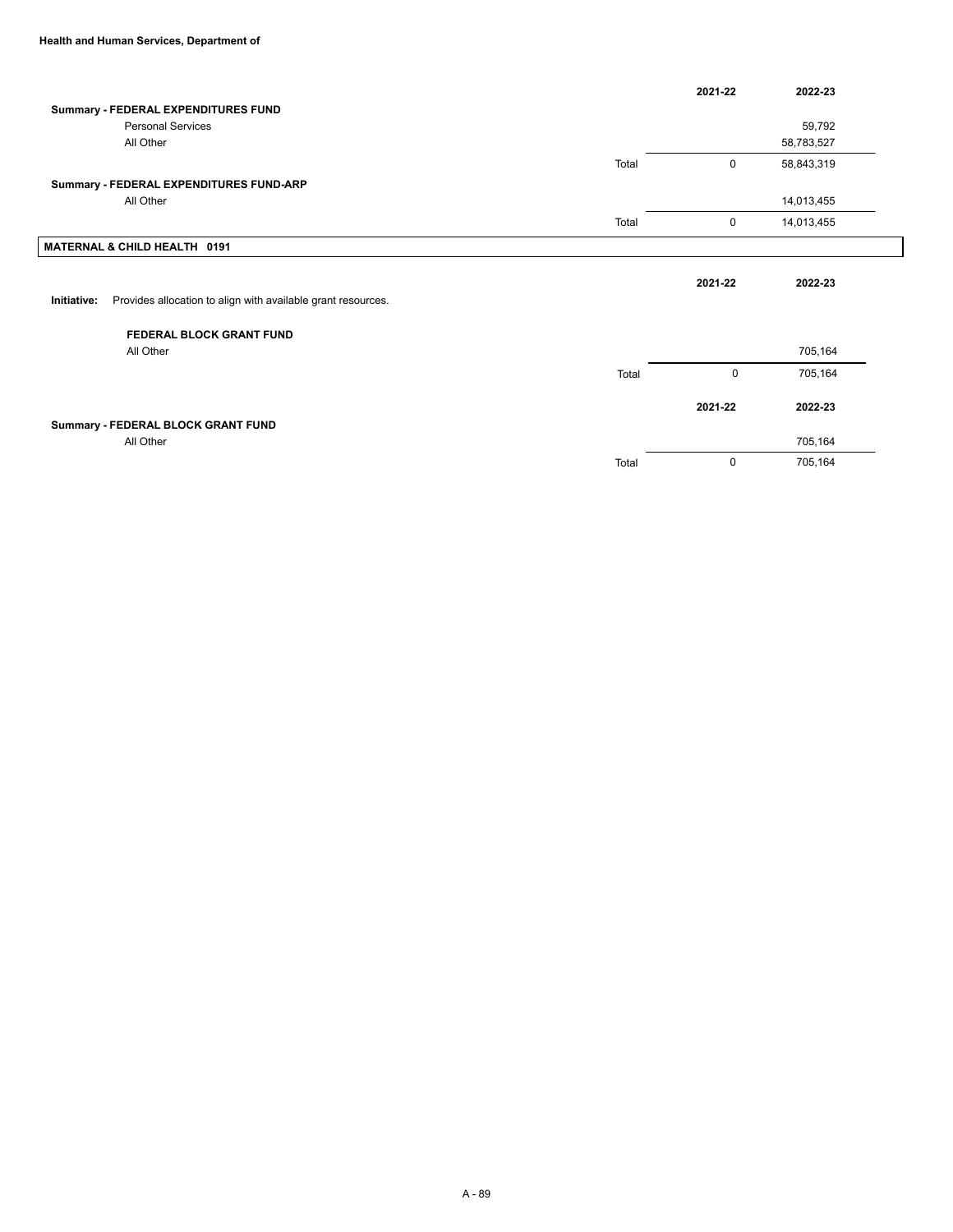|             | MEDICAID SERVICES - DEVELOPMENTAL SERVICES Z210                                                                                                                                                                                                                                           |       |               |                 |
|-------------|-------------------------------------------------------------------------------------------------------------------------------------------------------------------------------------------------------------------------------------------------------------------------------------------|-------|---------------|-----------------|
|             |                                                                                                                                                                                                                                                                                           |       | 2021-22       | 2022-23         |
| Initiative: | Provides funding to replenish 50 reserve slots for individuals who have been determined as Priority 1<br>waiver program candidates under the MaineCare Benefits Manual Chapter II, Section 21, Support<br>Services for Adults with Intellectual Disabilities or Autism Spectrum Disorder. |       |               |                 |
|             | OTHER SPECIAL REVENUE FUNDS                                                                                                                                                                                                                                                               |       |               |                 |
|             | All Other                                                                                                                                                                                                                                                                                 |       |               | 305,666         |
| Initiative: | Adjusts funding in various MaineCare accounts to reflect impacts from the December 1, 2021 Revenue<br>Forecasting Committee projections.                                                                                                                                                  | Total | 0             | 305,666         |
|             | <b>GENERAL FUND</b>                                                                                                                                                                                                                                                                       |       |               |                 |
|             | All Other                                                                                                                                                                                                                                                                                 |       | 550,792       | 1,371,901       |
|             |                                                                                                                                                                                                                                                                                           | Total | 550,792       | 1,371,901       |
|             | OTHER SPECIAL REVENUE FUNDS<br>All Other                                                                                                                                                                                                                                                  |       | (3,479,724)   | (3,558,588)     |
|             |                                                                                                                                                                                                                                                                                           | Total | (3,479,724)   | (3,558,588)     |
| Initiative: | Provides funding due to an increase in inflation rates for MaineCare services required to provide a cost<br>of living adjustment.                                                                                                                                                         |       |               |                 |
|             | <b>GENERAL FUND</b>                                                                                                                                                                                                                                                                       |       |               |                 |
|             | All Other                                                                                                                                                                                                                                                                                 |       |               | 911.015         |
|             |                                                                                                                                                                                                                                                                                           | Total | 0             | 911,015         |
|             | <b>OTHER SPECIAL REVENUE FUNDS</b><br>All Other                                                                                                                                                                                                                                           |       |               | 319,424         |
|             |                                                                                                                                                                                                                                                                                           | Total | 0             | 319,424         |
| Initiative: | Adjusts funding for the 6.2% increase in the Federal Medicaid Assistance Percentage rate.                                                                                                                                                                                                 |       |               |                 |
|             | <b>GENERAL FUND</b>                                                                                                                                                                                                                                                                       |       |               |                 |
|             | All Other                                                                                                                                                                                                                                                                                 |       | (4, 434, 184) |                 |
|             |                                                                                                                                                                                                                                                                                           | Total | (4,434,184)   | $\mathbf 0$     |
| Initiative: | Provides funding to reflect updated cost of living adjustments (COLA) and to ensure labor components<br>of rates equal at least 125% minimum wage for services under Public Law 2021, Chapter 398, Part<br>AAAA.                                                                          |       |               |                 |
|             | OTHER SPECIAL REVENUE FUNDS                                                                                                                                                                                                                                                               |       |               |                 |
|             | All Other                                                                                                                                                                                                                                                                                 |       | 1,229,993     | 2,355,713       |
|             |                                                                                                                                                                                                                                                                                           | Total | 1,229,993     | 2,355,713       |
| Initiative: | Adjusts funding as a result of the decrease in the Federal Medical Assistance Percentage for federal<br>fiscal year 2022-23.                                                                                                                                                              |       |               |                 |
|             | <b>GENERAL FUND</b>                                                                                                                                                                                                                                                                       |       |               |                 |
|             | All Other                                                                                                                                                                                                                                                                                 |       |               | 503,453         |
| Initiative: | Repeals the consolidation of MaineCare related programs and accounts contained in Public Law 2021,<br>chapter 398.                                                                                                                                                                        | Total | 0             | 503,453         |
|             | <b>GENERAL FUND</b>                                                                                                                                                                                                                                                                       |       |               |                 |
|             | All Other                                                                                                                                                                                                                                                                                 |       |               | (175, 535, 445) |
|             |                                                                                                                                                                                                                                                                                           | Total | 0             | (175, 535, 445) |
|             | OTHER SPECIAL REVENUE FUNDS                                                                                                                                                                                                                                                               |       |               |                 |
|             | All Other                                                                                                                                                                                                                                                                                 |       |               | (3, 102, 786)   |
|             |                                                                                                                                                                                                                                                                                           | Total | 0             | (3, 102, 786)   |
|             |                                                                                                                                                                                                                                                                                           |       | 2021-22       | 2022-23         |
|             | <b>Summary - GENERAL FUND</b><br>All Other                                                                                                                                                                                                                                                |       | (3,883,392)   | (172, 749, 076) |
|             |                                                                                                                                                                                                                                                                                           | Total | (3,883,392)   | (172, 749, 076) |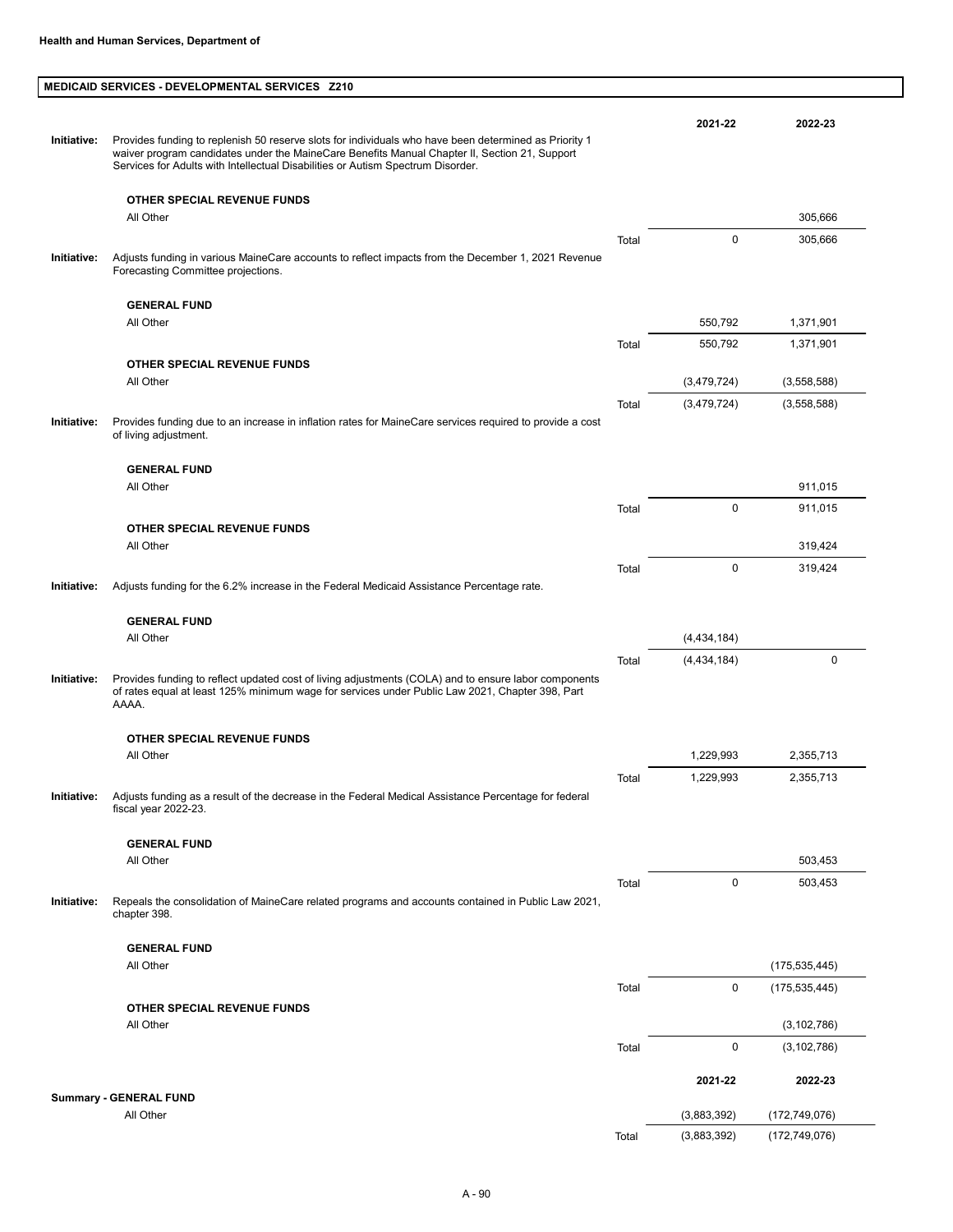| 2022-23            | 2021-22            |       |                                                                                                                                                                                                                                 |
|--------------------|--------------------|-------|---------------------------------------------------------------------------------------------------------------------------------------------------------------------------------------------------------------------------------|
| (3,680,571)        | (2, 249, 731)      |       | Summary - OTHER SPECIAL REVENUE FUNDS<br>All Other                                                                                                                                                                              |
| (3,680,571)        | (2, 249, 731)      | Total |                                                                                                                                                                                                                                 |
|                    |                    |       | MEDICAID WAIVER FOR BRAIN INJURY RESIDENTIAL /COMMUNITY SERV Z218                                                                                                                                                               |
|                    |                    |       |                                                                                                                                                                                                                                 |
| 2022-23            | 2021-22            |       | Initiative:<br>Provides one-time funding for increased Non-Emergency Transportation (NET) broker rates.                                                                                                                         |
|                    |                    |       | <b>GENERAL FUND</b>                                                                                                                                                                                                             |
| 4,658              | 3,810              |       | All Other                                                                                                                                                                                                                       |
| 4,658              | 3,810              | Total |                                                                                                                                                                                                                                 |
|                    |                    |       | Initiative:<br>Adjusts funding for the 6.2% increase in the Federal Medicaid Assistance Percentage rate.                                                                                                                        |
|                    |                    |       | <b>GENERAL FUND</b>                                                                                                                                                                                                             |
|                    | (950, 388)         |       | All Other                                                                                                                                                                                                                       |
| $\mathbf 0$        | (950, 388)         | Total | Initiative:<br>Provides funding to reflect updated cost of living adjustments (COLA) and to ensure labor components<br>of rates equal at least 125% minimum wage for services under Public Law 2021, Chapter 398, Part<br>AAAA. |
|                    |                    |       |                                                                                                                                                                                                                                 |
|                    |                    |       |                                                                                                                                                                                                                                 |
|                    |                    |       |                                                                                                                                                                                                                                 |
|                    |                    |       | Initiative:<br>Adjusts funding as a result of the decrease in the Federal Medical Assistance Percentage for federal<br>fiscal year 2022-23.                                                                                     |
|                    |                    |       | <b>GENERAL FUND</b>                                                                                                                                                                                                             |
| 108,247            |                    |       | All Other                                                                                                                                                                                                                       |
| 108,247            | 0                  | Total | Initiative:<br>Repeals the consolidation of MaineCare related programs and accounts contained in Public Law 2021,<br>chapter 398.                                                                                               |
|                    |                    |       |                                                                                                                                                                                                                                 |
| 7,352,600          |                    |       | All Other                                                                                                                                                                                                                       |
| 7,352,600          | 0                  | Total |                                                                                                                                                                                                                                 |
| 2022-23            | 2021-22            |       |                                                                                                                                                                                                                                 |
| 8,285,624          | (694, 830)         |       | All Other                                                                                                                                                                                                                       |
| 8,285,624          | (694, 830)         | Total |                                                                                                                                                                                                                                 |
| 820,119<br>820,119 | 251.748<br>251,748 | Total | <b>GENERAL FUND</b><br>All Other<br><b>GENERAL FUND</b><br><b>Summary - GENERAL FUND</b>                                                                                                                                        |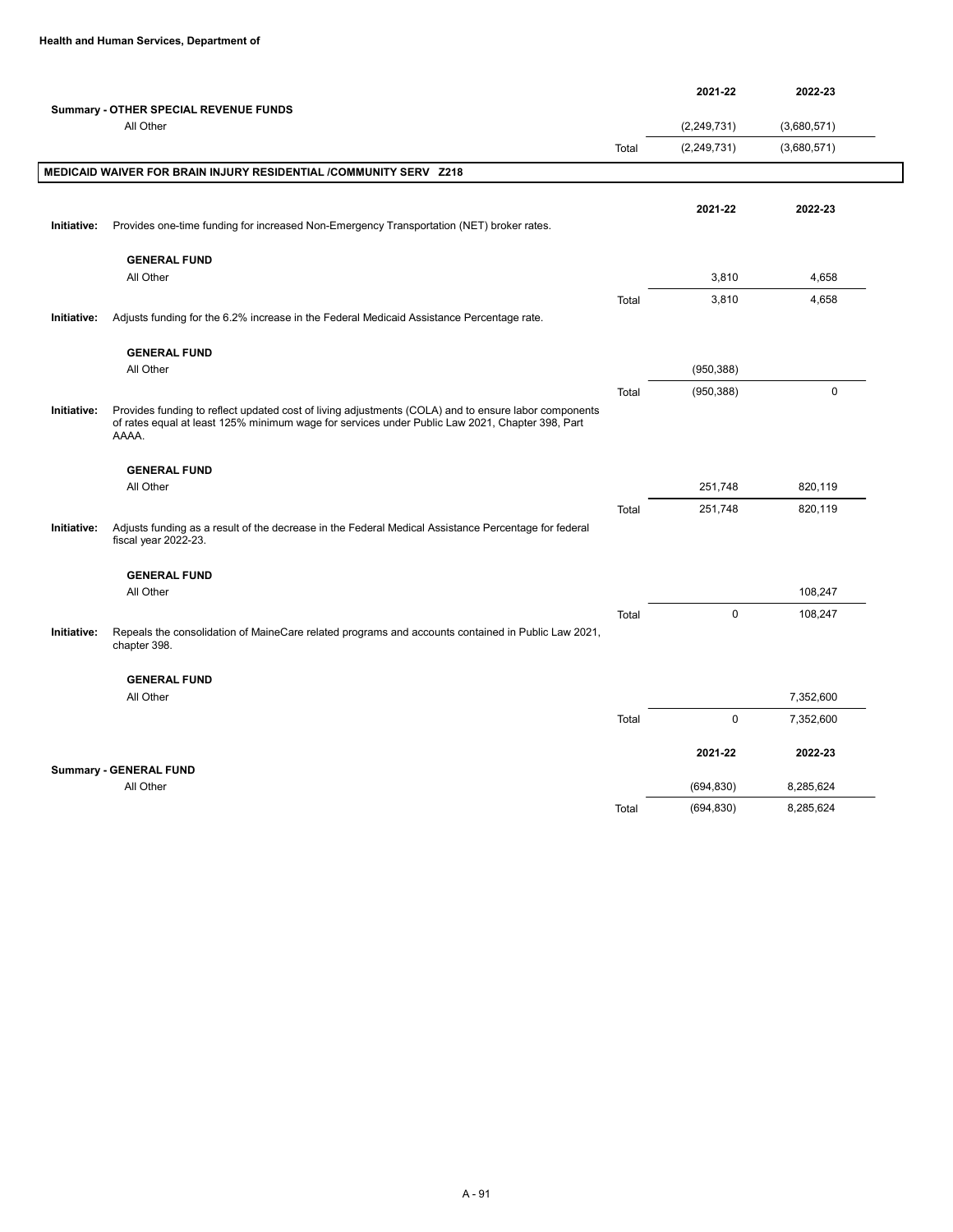|             | MEDICAID WAIVER FOR OTHER RELATED CONDITIONS Z217                                                                                                                                                                |       |             |           |
|-------------|------------------------------------------------------------------------------------------------------------------------------------------------------------------------------------------------------------------|-------|-------------|-----------|
|             |                                                                                                                                                                                                                  |       | 2021-22     | 2022-23   |
| Initiative: | Provides one-time funding for increased Non-Emergency Transportation (NET) broker rates.                                                                                                                         |       |             |           |
|             | <b>GENERAL FUND</b>                                                                                                                                                                                              |       |             |           |
|             | All Other                                                                                                                                                                                                        |       | 717         | 877       |
|             |                                                                                                                                                                                                                  | Total | 717         | 877       |
| Initiative: | Adjusts funding for the 6.2% increase in the Federal Medicaid Assistance Percentage rate.                                                                                                                        |       |             |           |
|             | <b>GENERAL FUND</b>                                                                                                                                                                                              |       |             |           |
|             | All Other                                                                                                                                                                                                        |       | (450, 668)  |           |
|             |                                                                                                                                                                                                                  | Total | (450, 668)  | 0         |
| Initiative: | Provides funding to reflect updated cost of living adjustments (COLA) and to ensure labor components<br>of rates equal at least 125% minimum wage for services under Public Law 2021, Chapter 398, Part<br>AAAA. |       |             |           |
|             | <b>GENERAL FUND</b>                                                                                                                                                                                              |       |             |           |
|             | All Other                                                                                                                                                                                                        |       | 35,576      | 173,608   |
|             |                                                                                                                                                                                                                  | Total | 35,576      | 173,608   |
| Initiative: | Adjusts funding as a result of the decrease in the Federal Medical Assistance Percentage for federal<br>fiscal year 2022-23.                                                                                     |       |             |           |
|             | <b>GENERAL FUND</b>                                                                                                                                                                                              |       |             |           |
|             | All Other                                                                                                                                                                                                        |       |             | 51,525    |
|             |                                                                                                                                                                                                                  | Total | $\mathbf 0$ | 51,525    |
| Initiative: | Repeals the consolidation of MaineCare related programs and accounts contained in Public Law 2021,<br>chapter 398.                                                                                               |       |             |           |
|             | <b>GENERAL FUND</b>                                                                                                                                                                                              |       |             |           |
|             | All Other                                                                                                                                                                                                        |       |             | 3,455,078 |
|             |                                                                                                                                                                                                                  | Total | $\mathbf 0$ | 3,455,078 |
|             |                                                                                                                                                                                                                  |       | 2021-22     | 2022-23   |
|             | <b>Summary - GENERAL FUND</b>                                                                                                                                                                                    |       |             |           |
|             | All Other                                                                                                                                                                                                        |       | (414, 375)  | 3,681,088 |
|             |                                                                                                                                                                                                                  | Total | (414, 375)  | 3,681,088 |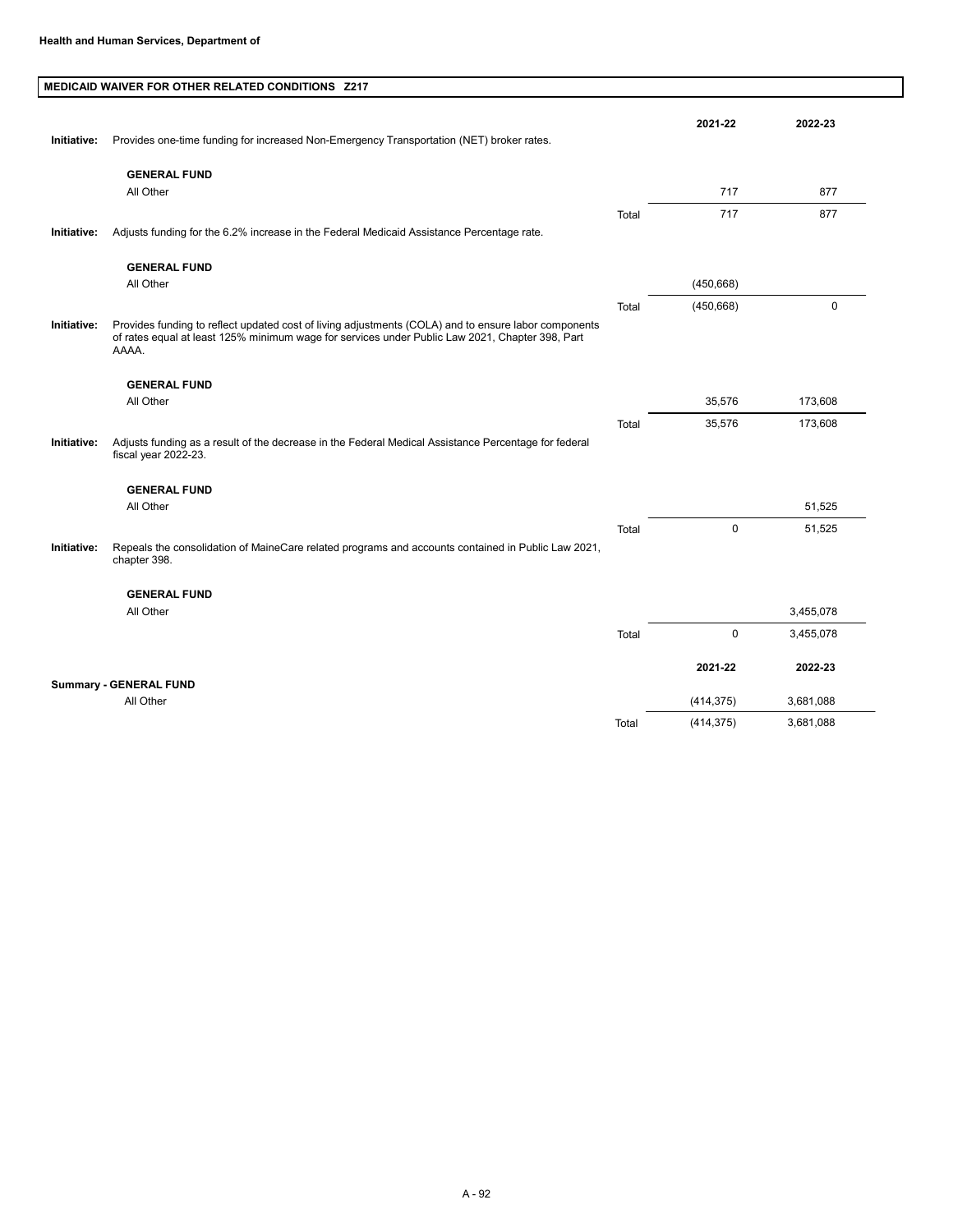|             | <b>MEDICAL CARE - PAYMENTS TO PROVIDERS 0147</b>                                                                                                                                                                                                                                          |       |                        |                        |
|-------------|-------------------------------------------------------------------------------------------------------------------------------------------------------------------------------------------------------------------------------------------------------------------------------------------|-------|------------------------|------------------------|
|             |                                                                                                                                                                                                                                                                                           |       | 2021-22                | 2022-23                |
| Initiative: | Provides funding to replenish 50 reserve slots for individuals who have been determined as Priority 1<br>waiver program candidates under the MaineCare Benefits Manual Chapter II, Section 21, Support<br>Services for Adults with Intellectual Disabilities or Autism Spectrum Disorder. |       |                        |                        |
|             | <b>FEDERAL EXPENDITURES FUND</b>                                                                                                                                                                                                                                                          |       |                        |                        |
|             | All Other                                                                                                                                                                                                                                                                                 | Total | 0                      | 3,226,643<br>3,226,643 |
| Initiative: | Provides funding to increase rates for psychiatric residential treatment facility services.                                                                                                                                                                                               |       |                        |                        |
|             | <b>GENERAL FUND</b>                                                                                                                                                                                                                                                                       |       |                        |                        |
|             | All Other                                                                                                                                                                                                                                                                                 |       | 0                      | 332,373                |
|             | <b>FEDERAL EXPENDITURES FUND</b>                                                                                                                                                                                                                                                          | Total |                        | 332,373                |
|             | All Other                                                                                                                                                                                                                                                                                 |       |                        | 611,530                |
|             |                                                                                                                                                                                                                                                                                           | Total | 0                      | 611,530                |
| Initiative: | Adjusts funding in various MaineCare accounts to reflect impacts from the December 1, 2021 Revenue<br>Forecasting Committee projections.                                                                                                                                                  |       |                        |                        |
|             | <b>GENERAL FUND</b>                                                                                                                                                                                                                                                                       |       |                        |                        |
|             | All Other                                                                                                                                                                                                                                                                                 |       | 648,688                | 494,752                |
|             |                                                                                                                                                                                                                                                                                           | Total | 648,688                | 494,752                |
|             | OTHER SPECIAL REVENUE FUNDS<br>All Other                                                                                                                                                                                                                                                  |       | (648, 688)             | (494, 752)             |
|             |                                                                                                                                                                                                                                                                                           | Total | (648, 688)             | (494, 752)             |
| Initiative: | Provides one-time funding for increased Non-Emergency Transportation (NET) broker rates.                                                                                                                                                                                                  |       |                        |                        |
|             | <b>GENERAL FUND</b>                                                                                                                                                                                                                                                                       |       |                        |                        |
|             | All Other                                                                                                                                                                                                                                                                                 |       | 270,190                | 325,188                |
|             |                                                                                                                                                                                                                                                                                           | Total | 270,190                | 325,188                |
|             | <b>FEDERAL EXPENDITURES FUND</b>                                                                                                                                                                                                                                                          |       |                        |                        |
|             | All Other                                                                                                                                                                                                                                                                                 |       | 1,092,614<br>1,092,614 | 1,008,684<br>1,008,684 |
|             | <b>FEDERAL BLOCK GRANT FUND</b>                                                                                                                                                                                                                                                           | Total |                        |                        |
|             | All Other                                                                                                                                                                                                                                                                                 |       | 5,694                  | 5,359                  |
| Initiative: | Provides one-time funding for a high MaineCare utilization add-on payment to private non-medical                                                                                                                                                                                          | Total | 5,694                  | 5,359                  |
|             | institutions that care for residents who are older or disabled (PNMI-Cs).                                                                                                                                                                                                                 |       |                        |                        |
|             | <b>GENERAL FUND</b>                                                                                                                                                                                                                                                                       |       |                        |                        |
|             | All Other                                                                                                                                                                                                                                                                                 |       |                        | 2,427,500              |
|             |                                                                                                                                                                                                                                                                                           | Total | 0                      | 2,427,500              |
|             | <b>OTHER SPECIAL REVENUE FUNDS</b><br>All Other                                                                                                                                                                                                                                           |       |                        | 319,149                |
|             |                                                                                                                                                                                                                                                                                           | Total | 0                      | 319,149                |
| Initiative: | Provides one-time funding for COVID-19 supplemental payments to family planning agencies.                                                                                                                                                                                                 |       |                        |                        |
|             | <b>GENERAL FUND</b>                                                                                                                                                                                                                                                                       |       |                        |                        |
|             | All Other                                                                                                                                                                                                                                                                                 |       |                        | 37,569                 |
|             |                                                                                                                                                                                                                                                                                           | Total | 0                      | 37,569                 |
|             | <b>FEDERAL EXPENDITURES FUND</b><br>All Other                                                                                                                                                                                                                                             |       |                        | 99,106                 |
|             |                                                                                                                                                                                                                                                                                           |       | 0                      | 99,106                 |
|             |                                                                                                                                                                                                                                                                                           | Total |                        |                        |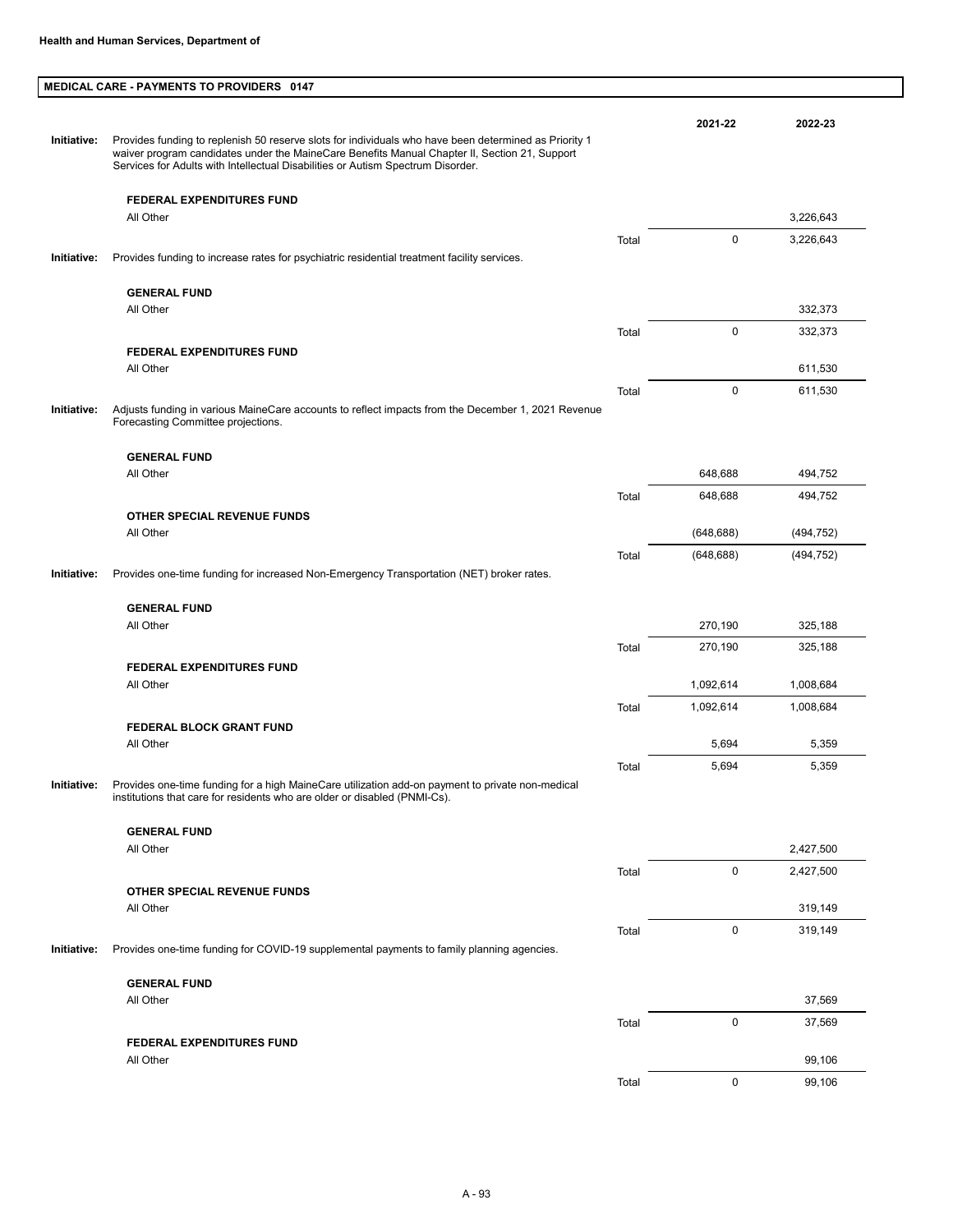2021-22 2022-23 GENERAL FUND All Other 25,399 Total 0 25,399 FEDERAL EXPENDITURES FUND All Other 61,492 Total 0 61,492 Initiative: Provides funding for the removal of member copays for Federally Qualified Health Center and Rural Health Clinics services. GENERAL FUND All Other 6,791,950 Total 0 6,791,950 FEDERAL EXPENDITURES FUND All Other 18,208,050 Total 0 18,208,050 Initiative: Provides one-time funding for COVID-19 supplemental payments to hospitals. GENERAL FUND All Other 458,272 Total 458,272 0 FEDERAL EXPENDITURES FUND All Other 1,382,006 Total 1,382,006 0 OTHER SPECIAL REVENUE FUNDS All Other 128,392 Total 128,392 0 Initiative: Provides one-time funding for add-on payments to account for recent increased staffing costs, including costs associated with COVID-19, for Nursing Facilities and Residential Care Facilities. GENERAL FUND All Other 694,094 Total 0 694,094 FEDERAL EXPENDITURES FUND All Other 6,597,652 Total 0 6,597,652 FEDERAL BLOCK GRANT FUND All Other 258,151 Total 0 258,151 Initiative: Provides funding due to an increase in inflation rates for MaineCare services required to provide a cost of living adjustment. GENERAL FUND All Other 5,457 Total 0 5,457 FEDERAL BLOCK GRANT FUND All Other (5,457) Total 0 (5,457) Initiative: Adjusts funding as a result of the decrease in the Federal Medical Assistance Percentage for federal fiscal year 2022-23.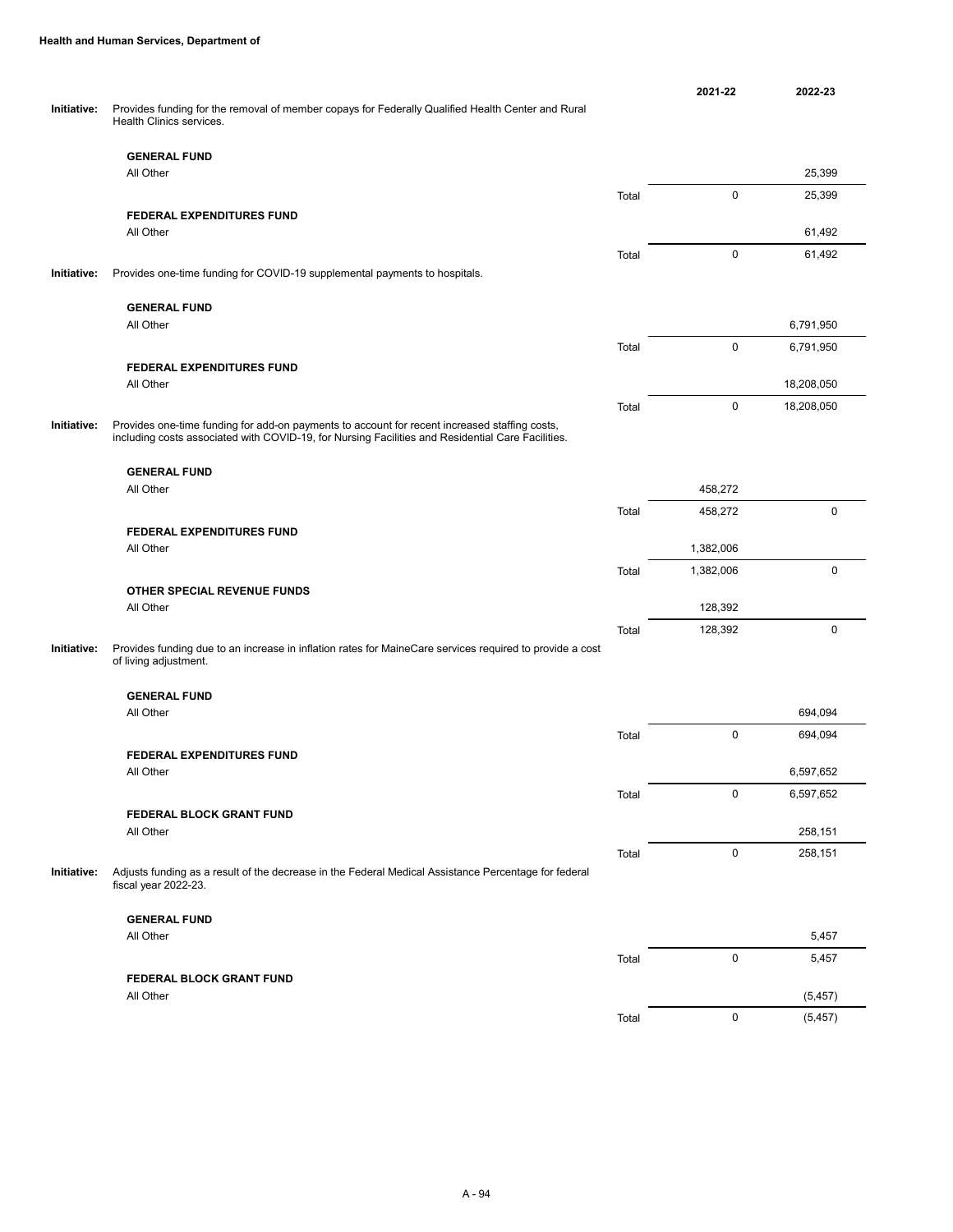2021-22 2022-23

Initiative: Adjusts funding for the 6.2% increase in the Federal Medicaid Assistance Percentage rate.

|             | <b>GENERAL FUND</b><br>All Other                                                                                                                                                                                 |       | (76, 243, 872) |              |  |
|-------------|------------------------------------------------------------------------------------------------------------------------------------------------------------------------------------------------------------------|-------|----------------|--------------|--|
|             |                                                                                                                                                                                                                  | Total | (76, 243, 872) | 0            |  |
|             | <b>FEDERAL EXPENDITURES FUND</b>                                                                                                                                                                                 |       |                |              |  |
|             | All Other                                                                                                                                                                                                        |       | 120,265,496    |              |  |
|             |                                                                                                                                                                                                                  | Total | 120,265,496    | 0            |  |
|             | <b>FEDERAL BLOCK GRANT FUND</b>                                                                                                                                                                                  |       |                |              |  |
|             | All Other                                                                                                                                                                                                        |       | (1,051,634)    |              |  |
|             |                                                                                                                                                                                                                  | Total | (1,051,634)    | $\pmb{0}$    |  |
|             | <b>FUND FOR A HEALTHY MAINE</b><br>All Other                                                                                                                                                                     |       | (3,986,788)    |              |  |
|             |                                                                                                                                                                                                                  | Total | (3,986,788)    | 0            |  |
| Initiative: | Provides funding to reflect updated cost of living adjustments (COLA) and to ensure labor components<br>of rates equal at least 125% minimum wage for services under Public Law 2021, Chapter 398, Part<br>AAAA. |       |                |              |  |
|             | <b>GENERAL FUND</b>                                                                                                                                                                                              |       |                |              |  |
|             | All Other                                                                                                                                                                                                        |       | 1,908,367      | 5,068,776    |  |
|             |                                                                                                                                                                                                                  | Total | 1,908,367      | 5,068,776    |  |
|             | <b>FEDERAL EXPENDITURES FUND</b>                                                                                                                                                                                 |       |                |              |  |
|             | All Other                                                                                                                                                                                                        |       | 16,102,490     | 37,243,880   |  |
|             |                                                                                                                                                                                                                  | Total | 16,102,490     | 37,243,880   |  |
| Initiative: | Provides one-time funding for COVID-19 supplemental payments to long-term care providers.                                                                                                                        |       |                |              |  |
|             | <b>GENERAL FUND</b>                                                                                                                                                                                              |       |                |              |  |
|             | All Other                                                                                                                                                                                                        |       |                | 1,879,395    |  |
|             |                                                                                                                                                                                                                  | Total | 0              | 1,879,395    |  |
|             | <b>FEDERAL EXPENDITURES FUND</b>                                                                                                                                                                                 |       |                |              |  |
|             | All Other                                                                                                                                                                                                        |       |                | 3,940,800    |  |
|             | OTHER SPECIAL REVENUE FUNDS                                                                                                                                                                                      | Total | $\mathbf 0$    | 3,940,800    |  |
|             | All Other                                                                                                                                                                                                        |       |                | 337,305      |  |
|             |                                                                                                                                                                                                                  | Total | $\mathbf 0$    | 337,305      |  |
| Initiative: | Adjusts funding as a result of the decrease in the Federal Medical Assistance Percentage for federal<br>fiscal year 2022-23.                                                                                     |       |                |              |  |
|             |                                                                                                                                                                                                                  |       |                |              |  |
|             | <b>GENERAL FUND</b>                                                                                                                                                                                              |       |                | 9,373,755    |  |
|             | All Other                                                                                                                                                                                                        | Total | 0              | 9,373,755    |  |
|             | <b>FEDERAL EXPENDITURES FUND</b>                                                                                                                                                                                 |       |                |              |  |
|             | All Other                                                                                                                                                                                                        |       |                | (14,660,972) |  |
|             |                                                                                                                                                                                                                  | Total | 0              | (14,660,972) |  |
|             | <b>FUND FOR A HEALTHY MAINE</b>                                                                                                                                                                                  |       |                |              |  |
|             | All Other                                                                                                                                                                                                        |       |                | 454,408      |  |
|             |                                                                                                                                                                                                                  | Total | $\pmb{0}$      | 454,408      |  |
| Initiative: | Reduces funding one-time to reflect different planned effective dates and approved effective dates in<br>Resolve 2021, chapters 111, 112 and 118.                                                                |       |                |              |  |
|             | <b>GENERAL FUND</b>                                                                                                                                                                                              |       |                |              |  |
|             | All Other                                                                                                                                                                                                        |       | (638,966)      | (615, 752)   |  |
|             |                                                                                                                                                                                                                  | Total | (638, 966)     | (615, 752)   |  |
|             | FEDERAL EXPENDITURES FUND<br>All Other                                                                                                                                                                           |       | (1, 182, 186)  | (1,082,915)  |  |
|             |                                                                                                                                                                                                                  |       |                |              |  |

Total (1,182,186) (1,082,915)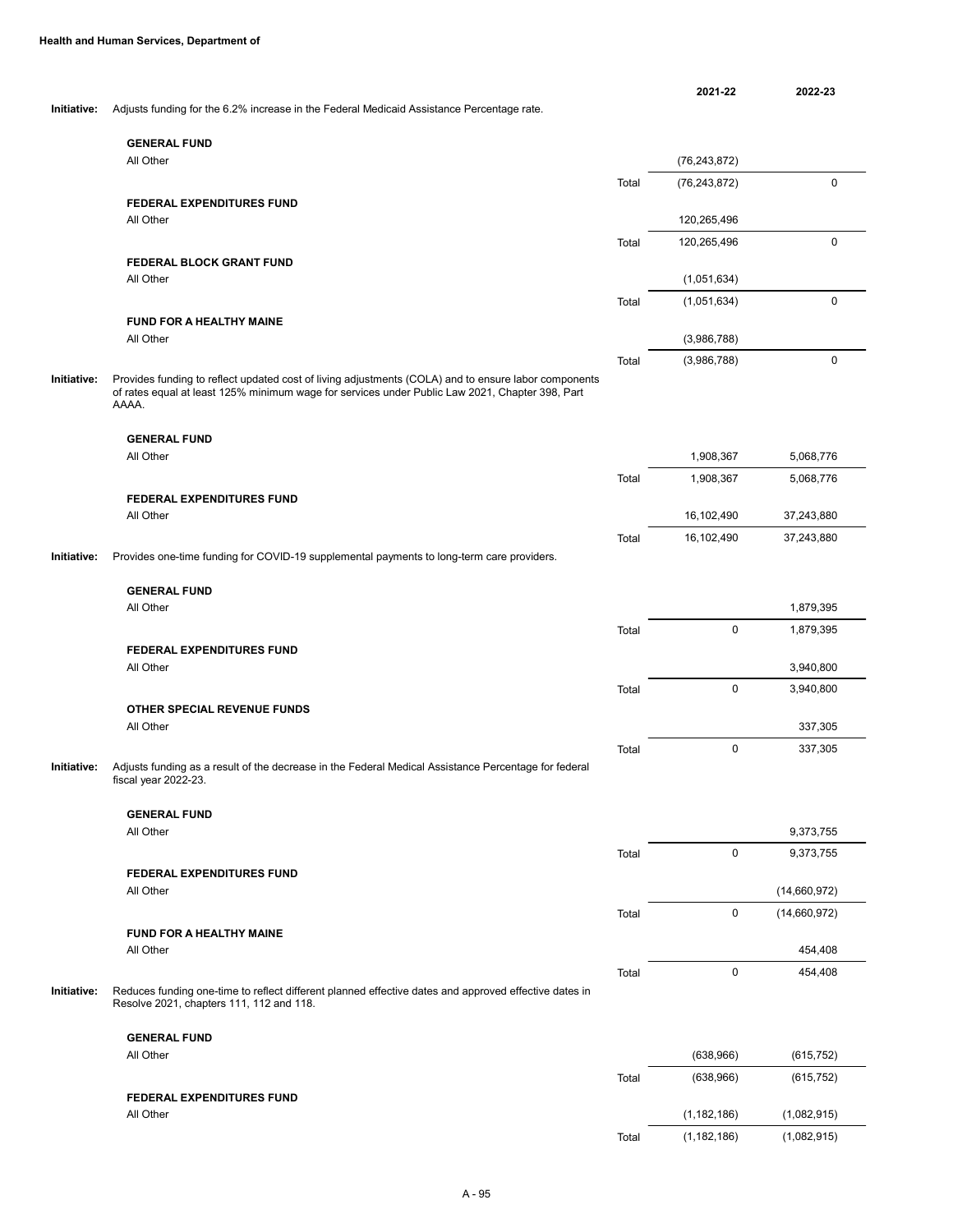Initiative: Provides funding for Medicare parts A, B and D premium rate increases.

| initiative: | Provides funding for Medicare parts A, B and D premium rate increases.                                                                                                                                                                                                                                                                                                                                                                                                                                                  |       |                |                |  |
|-------------|-------------------------------------------------------------------------------------------------------------------------------------------------------------------------------------------------------------------------------------------------------------------------------------------------------------------------------------------------------------------------------------------------------------------------------------------------------------------------------------------------------------------------|-------|----------------|----------------|--|
|             | <b>GENERAL FUND</b>                                                                                                                                                                                                                                                                                                                                                                                                                                                                                                     |       |                |                |  |
|             | All Other                                                                                                                                                                                                                                                                                                                                                                                                                                                                                                               |       | 5,378,855      | 27,835,773     |  |
|             |                                                                                                                                                                                                                                                                                                                                                                                                                                                                                                                         | Total | 5,378,855      | 27,835,773     |  |
|             | <b>FEDERAL EXPENDITURES FUND</b>                                                                                                                                                                                                                                                                                                                                                                                                                                                                                        |       |                |                |  |
|             | All Other                                                                                                                                                                                                                                                                                                                                                                                                                                                                                                               |       | 8,017,527      | 17,400,172     |  |
|             |                                                                                                                                                                                                                                                                                                                                                                                                                                                                                                                         | Total | 8,017,527      | 17,400,172     |  |
| Initiative: | Repeals the consolidation of MaineCare related programs and accounts contained in Public Law 2021,<br>chapter 398.                                                                                                                                                                                                                                                                                                                                                                                                      |       |                |                |  |
|             | <b>GENERAL FUND</b>                                                                                                                                                                                                                                                                                                                                                                                                                                                                                                     |       |                |                |  |
|             | All Other                                                                                                                                                                                                                                                                                                                                                                                                                                                                                                               |       |                | (48, 201, 624) |  |
|             |                                                                                                                                                                                                                                                                                                                                                                                                                                                                                                                         | Total | 0              | (48, 201, 624) |  |
|             | OTHER SPECIAL REVENUE FUNDS                                                                                                                                                                                                                                                                                                                                                                                                                                                                                             |       |                |                |  |
|             | All Other                                                                                                                                                                                                                                                                                                                                                                                                                                                                                                               |       |                | (4, 296, 854)  |  |
|             |                                                                                                                                                                                                                                                                                                                                                                                                                                                                                                                         | Total | 0              | (4,296,854)    |  |
| Initiative: | Provides funding to implement new rates based on the fiscal year 2022-23 rate study for inpatient<br>psychiatric services.                                                                                                                                                                                                                                                                                                                                                                                              |       |                |                |  |
|             | <b>GENERAL FUND</b><br>All Other                                                                                                                                                                                                                                                                                                                                                                                                                                                                                        |       |                | 1,706,281      |  |
|             |                                                                                                                                                                                                                                                                                                                                                                                                                                                                                                                         | Total | 0              | 1,706,281      |  |
|             | <b>FEDERAL EXPENDITURES FUND</b>                                                                                                                                                                                                                                                                                                                                                                                                                                                                                        |       |                |                |  |
|             | All Other                                                                                                                                                                                                                                                                                                                                                                                                                                                                                                               |       |                | 4,316,064      |  |
|             |                                                                                                                                                                                                                                                                                                                                                                                                                                                                                                                         | Total | 0              | 4,316,064      |  |
| Initiative: | Establishes allocation in the Other Special Revenue Funds, Medical Care - Payments to Providers<br>program and Office of MaineCare Services program for savings accrued due to an increase in the<br>Federal Medical Assistance Percentage per the American Rescue Plan Act of 2021, Section 9817,<br>Additional Support for Medicaid Home and Community-based Services during the COVID-19<br>Emergency. Funding will be used to support services outlined in the State's Section 9817 Spending<br>Plan and Narrative. |       |                |                |  |
|             | OTHER SPECIAL REVENUE FUNDS                                                                                                                                                                                                                                                                                                                                                                                                                                                                                             |       |                |                |  |
|             | All Other                                                                                                                                                                                                                                                                                                                                                                                                                                                                                                               |       | 500            | 500            |  |
|             |                                                                                                                                                                                                                                                                                                                                                                                                                                                                                                                         | Total | 500            | 500            |  |
|             |                                                                                                                                                                                                                                                                                                                                                                                                                                                                                                                         |       | 2021-22        | 2022-23        |  |
|             | <b>Summary - GENERAL FUND</b>                                                                                                                                                                                                                                                                                                                                                                                                                                                                                           |       |                |                |  |
|             | All Other                                                                                                                                                                                                                                                                                                                                                                                                                                                                                                               |       | (68, 218, 466) | 8,180,886      |  |
|             |                                                                                                                                                                                                                                                                                                                                                                                                                                                                                                                         | Total | (68, 218, 466) | 8,180,886      |  |
|             | Summary - FEDERAL EXPENDITURES FUND<br>All Other                                                                                                                                                                                                                                                                                                                                                                                                                                                                        |       | 145,677,947    | 76,970,186     |  |
|             |                                                                                                                                                                                                                                                                                                                                                                                                                                                                                                                         | Total | 145,677,947    | 76,970,186     |  |
|             | <b>Summary - OTHER SPECIAL REVENUE FUNDS</b>                                                                                                                                                                                                                                                                                                                                                                                                                                                                            |       |                |                |  |
|             | All Other                                                                                                                                                                                                                                                                                                                                                                                                                                                                                                               |       | (519, 796)     | (4, 134, 652)  |  |
|             |                                                                                                                                                                                                                                                                                                                                                                                                                                                                                                                         | Total | (519, 796)     | (4, 134, 652)  |  |
|             | <b>Summary - FEDERAL BLOCK GRANT FUND</b>                                                                                                                                                                                                                                                                                                                                                                                                                                                                               |       |                |                |  |
|             | All Other                                                                                                                                                                                                                                                                                                                                                                                                                                                                                                               |       | (1,045,940)    | 258,053        |  |
|             |                                                                                                                                                                                                                                                                                                                                                                                                                                                                                                                         | Total | (1,045,940)    | 258,053        |  |
|             | Summary - FUND FOR A HEALTHY MAINE                                                                                                                                                                                                                                                                                                                                                                                                                                                                                      |       |                |                |  |

2021-22 2022-23

Total (3,986,788) 454,408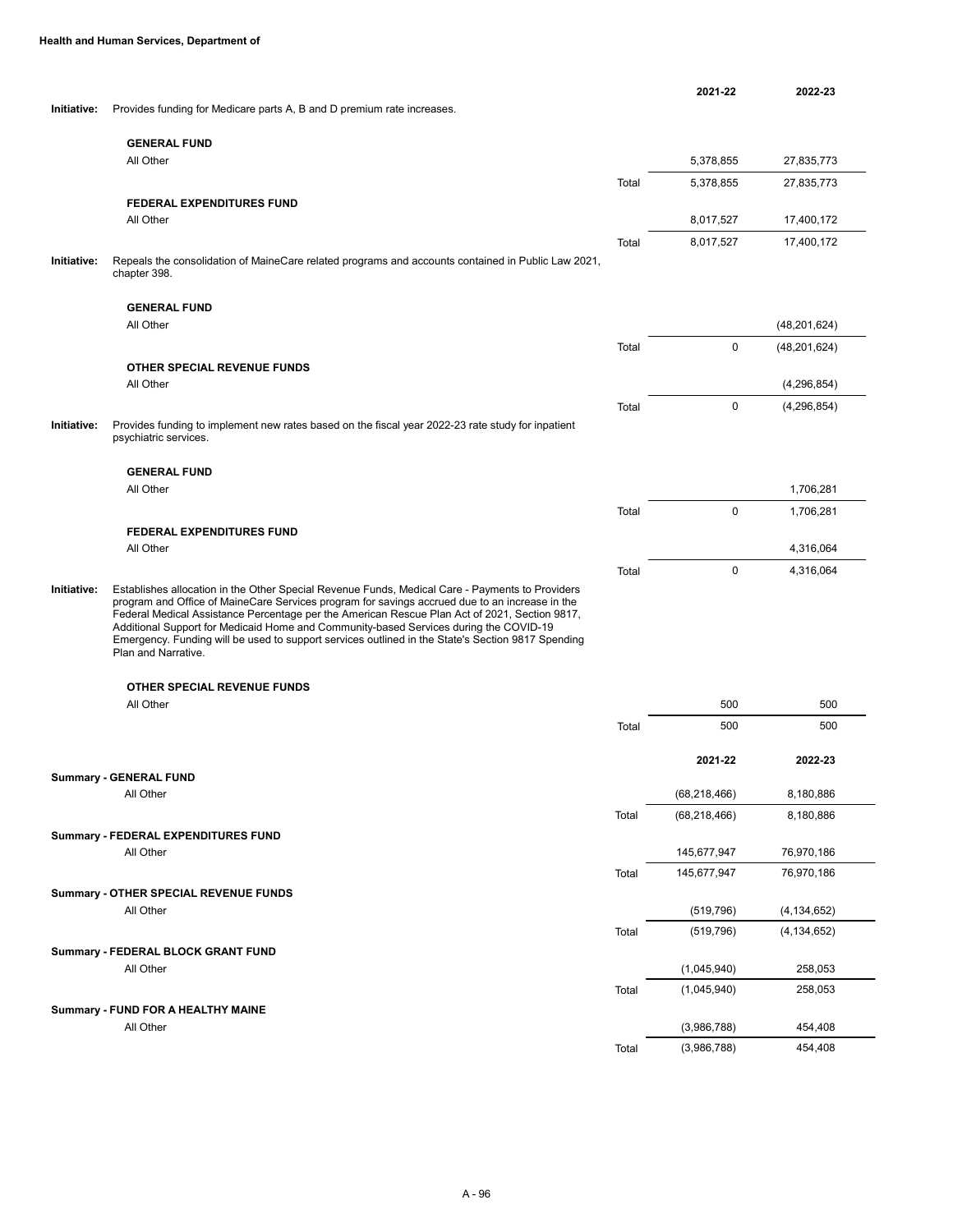|             | MENTAL HEALTH SERVICES - CHILD MEDICAID Z207                                                                                             |       |             |          |
|-------------|------------------------------------------------------------------------------------------------------------------------------------------|-------|-------------|----------|
| Initiative: | Adjusts funding in various MaineCare accounts to reflect impacts from the December 1, 2021 Revenue<br>Forecasting Committee projections. |       | 2021-22     | 2022-23  |
|             | <b>GENERAL FUND</b>                                                                                                                      |       |             |          |
|             | All Other                                                                                                                                |       | 116,833     | 83,763   |
|             |                                                                                                                                          | Total | 116,833     | 83,763   |
| Initiative: | Provides funding due to an increase in inflation rates for MaineCare services required to provide a cost<br>of living adjustment.        |       |             |          |
|             | <b>GENERAL FUND</b>                                                                                                                      |       |             |          |
|             | All Other                                                                                                                                |       |             | 115,743  |
|             |                                                                                                                                          | Total | $\mathbf 0$ | 115,743  |
| Initiative: | Adjusts funding for the 6.2% increase in the Federal Medicaid Assistance Percentage rate.                                                |       |             |          |
|             | <b>GENERAL FUND</b>                                                                                                                      |       |             |          |
|             | All Other                                                                                                                                |       | (5,036,925) |          |
|             |                                                                                                                                          | Total | (5,036,925) | $\Omega$ |
| Initiative: | Adjusts funding as a result of the decrease in the Federal Medical Assistance Percentage for federal<br>fiscal year 2022-23.             |       |             |          |
|             | <b>GENERAL FUND</b>                                                                                                                      |       |             |          |
|             | All Other                                                                                                                                |       |             | 573,923  |
|             |                                                                                                                                          | Total | 0           | 573,923  |
|             |                                                                                                                                          |       | 2021-22     | 2022-23  |
|             | <b>Summary - GENERAL FUND</b>                                                                                                            |       |             |          |
|             | All Other                                                                                                                                |       | (4,920,092) | 773,429  |
|             |                                                                                                                                          | Total | (4,920,092) | 773,429  |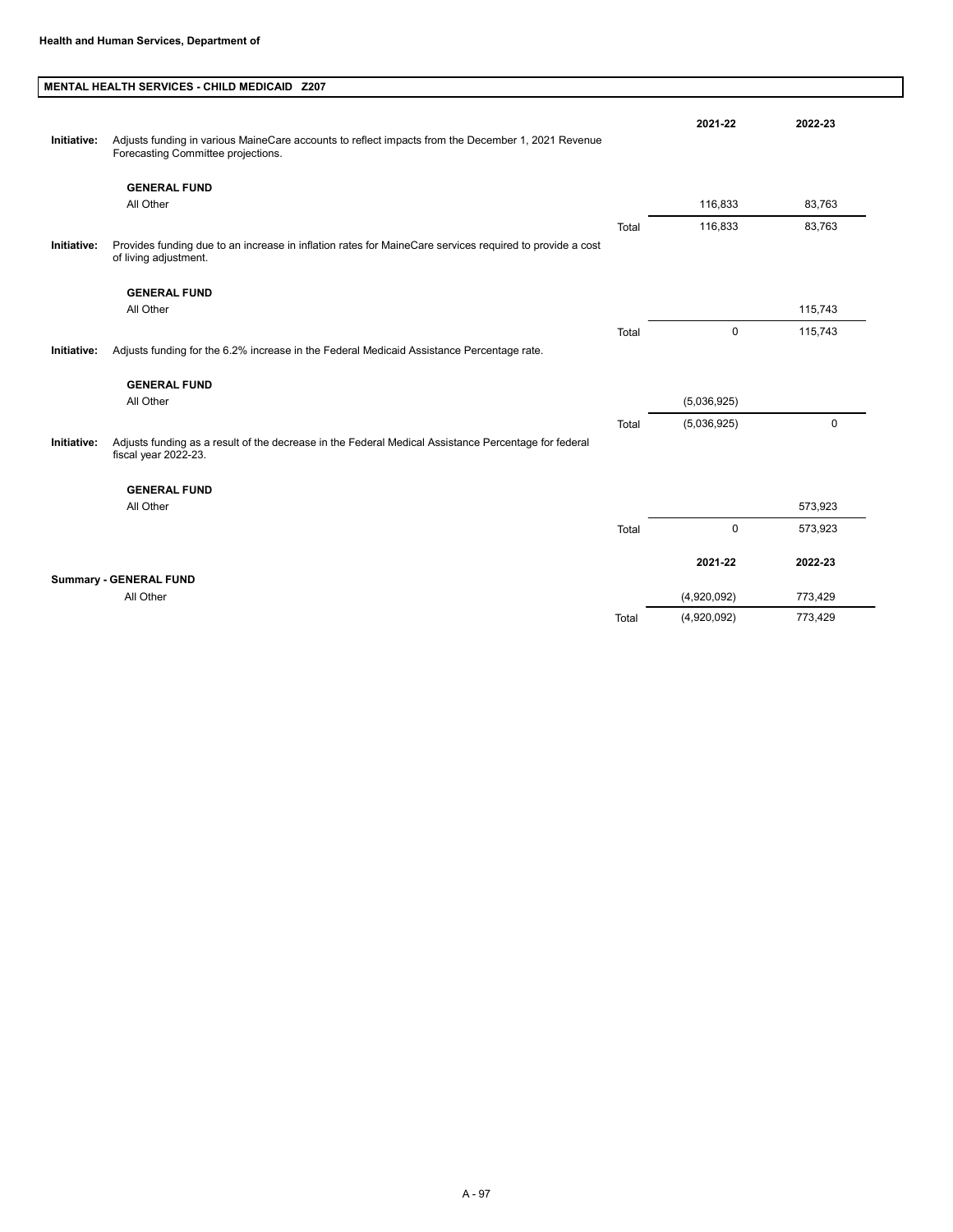|             | MENTAL HEALTH SERVICES - CHILDREN Z206                                                                                                                                                                                                                                                                                                                                                                                                                                                                                                                                                                                                                                                                                                                                     |       |             |           |
|-------------|----------------------------------------------------------------------------------------------------------------------------------------------------------------------------------------------------------------------------------------------------------------------------------------------------------------------------------------------------------------------------------------------------------------------------------------------------------------------------------------------------------------------------------------------------------------------------------------------------------------------------------------------------------------------------------------------------------------------------------------------------------------------------|-------|-------------|-----------|
|             |                                                                                                                                                                                                                                                                                                                                                                                                                                                                                                                                                                                                                                                                                                                                                                            |       | 2021-22     | 2022-23   |
| Initiative: | Provides funding for homeless youth services in the Mental Health Services - Children program and the<br>Homeless Youth Program.                                                                                                                                                                                                                                                                                                                                                                                                                                                                                                                                                                                                                                           |       |             |           |
|             | <b>GENERAL FUND</b>                                                                                                                                                                                                                                                                                                                                                                                                                                                                                                                                                                                                                                                                                                                                                        |       |             |           |
|             | All Other                                                                                                                                                                                                                                                                                                                                                                                                                                                                                                                                                                                                                                                                                                                                                                  |       |             | 1,512,937 |
|             |                                                                                                                                                                                                                                                                                                                                                                                                                                                                                                                                                                                                                                                                                                                                                                            | Total | $\mathbf 0$ | 1,512,937 |
| Initiative: | Continues 2 limited-period Social Services Supervisor positions previously established by Financial<br>Order 001721 F2 and 3 limited-period Social Services Supervisor positions, one limited-period Social<br>Services Manager I position, one limited-period Data and Research Coordinator position, one<br>limited-period Clinical Social Worker position, one limited-period Social Services Program Specialist I<br>position and one limited-period Social Services Program Specialist II position previously continued by<br>Financial Order 001680 F2 through August 30, 2024. These positions are funded 100% Federal<br>Expenditures Fund in the Mental Health Services - Children program. This initiative also provides<br>funding for related All Other costs. |       |             |           |
|             | <b>FEDERAL EXPENDITURES FUND</b>                                                                                                                                                                                                                                                                                                                                                                                                                                                                                                                                                                                                                                                                                                                                           |       |             |           |
|             | <b>Personal Services</b>                                                                                                                                                                                                                                                                                                                                                                                                                                                                                                                                                                                                                                                                                                                                                   |       |             | 1,066,122 |
|             | All Other                                                                                                                                                                                                                                                                                                                                                                                                                                                                                                                                                                                                                                                                                                                                                                  |       |             | 121,413   |
|             |                                                                                                                                                                                                                                                                                                                                                                                                                                                                                                                                                                                                                                                                                                                                                                            | Total | 0           | 1,187,535 |
| Initiative: | Provides allocation to align with available grant resources.                                                                                                                                                                                                                                                                                                                                                                                                                                                                                                                                                                                                                                                                                                               |       |             |           |
|             | <b>FEDERAL BLOCK GRANT FUND</b>                                                                                                                                                                                                                                                                                                                                                                                                                                                                                                                                                                                                                                                                                                                                            |       |             |           |
|             | All Other                                                                                                                                                                                                                                                                                                                                                                                                                                                                                                                                                                                                                                                                                                                                                                  |       |             | 5,500,000 |
|             |                                                                                                                                                                                                                                                                                                                                                                                                                                                                                                                                                                                                                                                                                                                                                                            | Total | 0           | 5,500,000 |
|             | FEDERAL BLOCK GRANT FUND-ARP                                                                                                                                                                                                                                                                                                                                                                                                                                                                                                                                                                                                                                                                                                                                               |       |             |           |
|             | All Other                                                                                                                                                                                                                                                                                                                                                                                                                                                                                                                                                                                                                                                                                                                                                                  |       |             | 2,388,417 |
|             |                                                                                                                                                                                                                                                                                                                                                                                                                                                                                                                                                                                                                                                                                                                                                                            | Total | 0           | 2,388,417 |
|             |                                                                                                                                                                                                                                                                                                                                                                                                                                                                                                                                                                                                                                                                                                                                                                            |       | 2021-22     | 2022-23   |
|             | <b>Summary - GENERAL FUND</b>                                                                                                                                                                                                                                                                                                                                                                                                                                                                                                                                                                                                                                                                                                                                              |       |             |           |
|             | All Other                                                                                                                                                                                                                                                                                                                                                                                                                                                                                                                                                                                                                                                                                                                                                                  |       |             | 1,512,937 |
|             |                                                                                                                                                                                                                                                                                                                                                                                                                                                                                                                                                                                                                                                                                                                                                                            | Total | 0           | 1,512,937 |
|             | Summary - FEDERAL EXPENDITURES FUND                                                                                                                                                                                                                                                                                                                                                                                                                                                                                                                                                                                                                                                                                                                                        |       |             |           |
|             | <b>Personal Services</b>                                                                                                                                                                                                                                                                                                                                                                                                                                                                                                                                                                                                                                                                                                                                                   |       |             | 1,066,122 |
|             | All Other                                                                                                                                                                                                                                                                                                                                                                                                                                                                                                                                                                                                                                                                                                                                                                  |       |             | 121,413   |
|             |                                                                                                                                                                                                                                                                                                                                                                                                                                                                                                                                                                                                                                                                                                                                                                            | Total | $\mathbf 0$ | 1,187,535 |
|             | <b>Summary - FEDERAL BLOCK GRANT FUND</b>                                                                                                                                                                                                                                                                                                                                                                                                                                                                                                                                                                                                                                                                                                                                  |       |             |           |
|             | All Other                                                                                                                                                                                                                                                                                                                                                                                                                                                                                                                                                                                                                                                                                                                                                                  |       |             | 5,500,000 |
|             |                                                                                                                                                                                                                                                                                                                                                                                                                                                                                                                                                                                                                                                                                                                                                                            | Total | $\Omega$    | 5,500,000 |
|             | Summary - FEDERAL BLOCK GRANT FUND-ARP                                                                                                                                                                                                                                                                                                                                                                                                                                                                                                                                                                                                                                                                                                                                     |       |             |           |
|             | All Other                                                                                                                                                                                                                                                                                                                                                                                                                                                                                                                                                                                                                                                                                                                                                                  |       |             | 2,388,417 |
|             |                                                                                                                                                                                                                                                                                                                                                                                                                                                                                                                                                                                                                                                                                                                                                                            | Total | $\mathbf 0$ | 2,388,417 |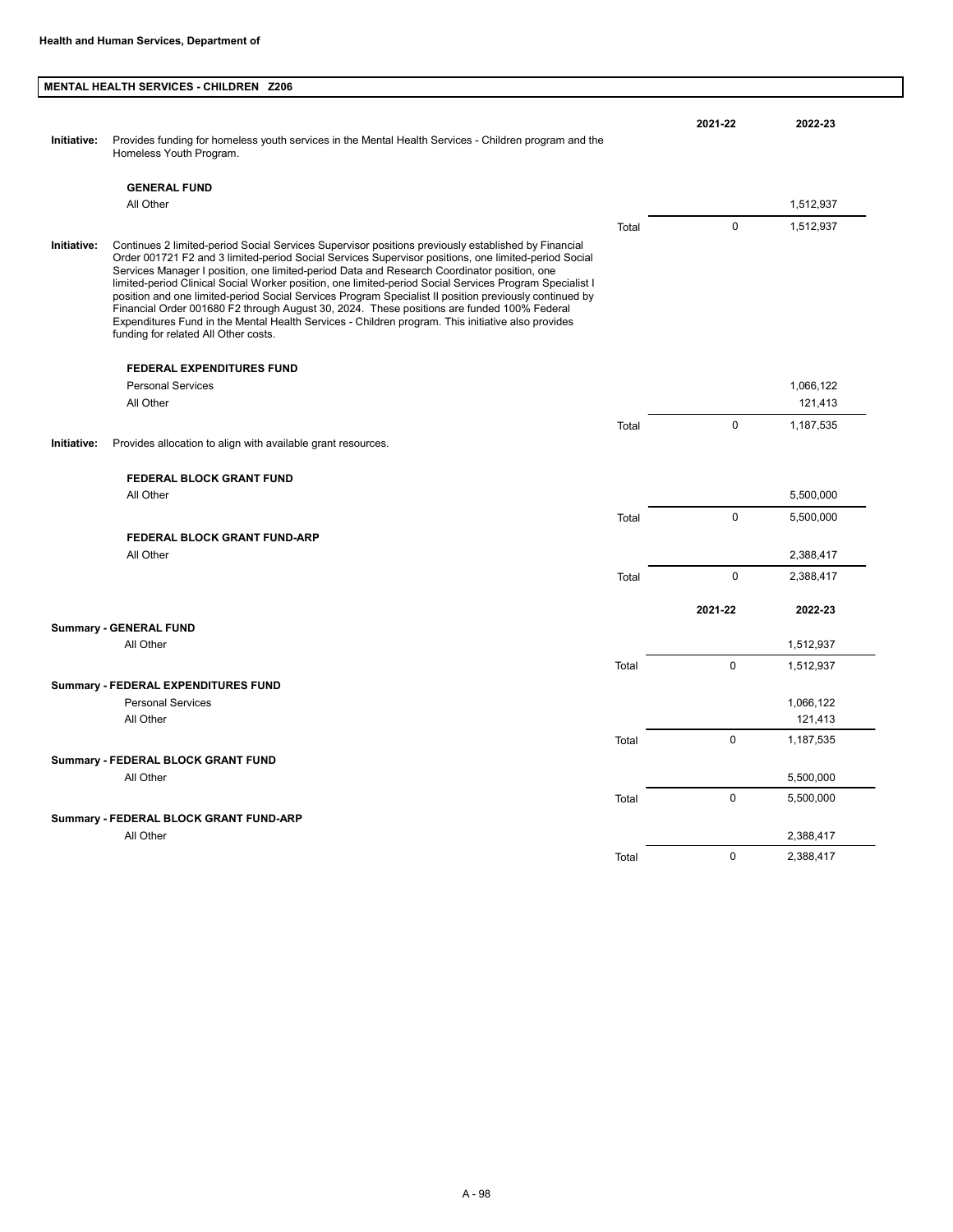|             | MENTAL HEALTH SERVICES - COMMUNITY Z198                                                                                                                                                   |       |           |           |
|-------------|-------------------------------------------------------------------------------------------------------------------------------------------------------------------------------------------|-------|-----------|-----------|
|             |                                                                                                                                                                                           |       | 2021-22   | 2022-23   |
| Initiative: | Provides funding for Private Non-Medical Institution (PNMI) rental subsidy contracts.                                                                                                     |       |           |           |
|             |                                                                                                                                                                                           |       |           |           |
|             | <b>GENERAL FUND</b>                                                                                                                                                                       |       |           |           |
|             | All Other                                                                                                                                                                                 |       | 744,293   | 744,293   |
|             |                                                                                                                                                                                           | Total | 744,293   | 744,293   |
| Initiative: | Provides funding to achieve parity with MaineCare medication management rates increased in Public<br>Law 2021, chapter 398.                                                               |       |           |           |
|             | <b>GENERAL FUND</b>                                                                                                                                                                       |       |           |           |
|             | All Other                                                                                                                                                                                 |       | 208,541   | 278,055   |
|             |                                                                                                                                                                                           | Total | 208,541   | 278,055   |
| Initiative: | Provides funding to achieve parity with MaineCare cost-of-living adjustments for certain community<br>behavioral health related services.                                                 |       |           |           |
|             | <b>GENERAL FUND</b>                                                                                                                                                                       |       |           |           |
|             | All Other                                                                                                                                                                                 |       |           | 280,145   |
|             |                                                                                                                                                                                           | Total | 0         | 280,145   |
| Initiative: | Provides allocation to align with available grant resources.                                                                                                                              |       |           |           |
|             |                                                                                                                                                                                           |       |           |           |
|             | FEDERAL BLOCK GRANT FUND<br>All Other                                                                                                                                                     |       |           | 6,372,874 |
|             |                                                                                                                                                                                           |       | 0         |           |
|             | FEDERAL BLOCK GRANT FUND-ARP                                                                                                                                                              | Total |           | 6,372,874 |
|             | All Other                                                                                                                                                                                 |       |           | 3,138,475 |
|             |                                                                                                                                                                                           | Total | 0         | 3,138,475 |
| Initiative: | Provides funding to reimburse the Office of the Maine Attorney General for one full-time Assistant<br>Attorney General position dedicated to the Department of Health and Human Services. |       |           |           |
|             | <b>GENERAL FUND</b>                                                                                                                                                                       |       |           |           |
|             | All Other                                                                                                                                                                                 |       | 2,940     | 10,596    |
|             |                                                                                                                                                                                           | Total | 2,940     | 10,596    |
| Initiative: | Provides funding for services performed by the Office of Maine Attorney General.                                                                                                          |       |           |           |
|             |                                                                                                                                                                                           |       |           |           |
|             | <b>GENERAL FUND</b>                                                                                                                                                                       |       |           |           |
|             | All Other                                                                                                                                                                                 |       | 285,961   | 298,139   |
|             |                                                                                                                                                                                           | Total | 285,961   | 298,139   |
|             |                                                                                                                                                                                           |       | 2021-22   | 2022-23   |
|             | <b>Summary - GENERAL FUND</b>                                                                                                                                                             |       |           |           |
|             | All Other                                                                                                                                                                                 |       | 1,241,735 | 1,611,228 |
|             |                                                                                                                                                                                           | Total | 1,241,735 | 1,611,228 |
|             | Summary - FEDERAL BLOCK GRANT FUND                                                                                                                                                        |       |           |           |
|             | All Other                                                                                                                                                                                 |       |           | 6,372,874 |
|             |                                                                                                                                                                                           | Total | 0         | 6,372,874 |
|             | Summary - FEDERAL BLOCK GRANT FUND-ARP                                                                                                                                                    |       |           |           |
|             | All Other                                                                                                                                                                                 |       |           | 3,138,475 |
|             |                                                                                                                                                                                           | Total | 0         | 3,138,475 |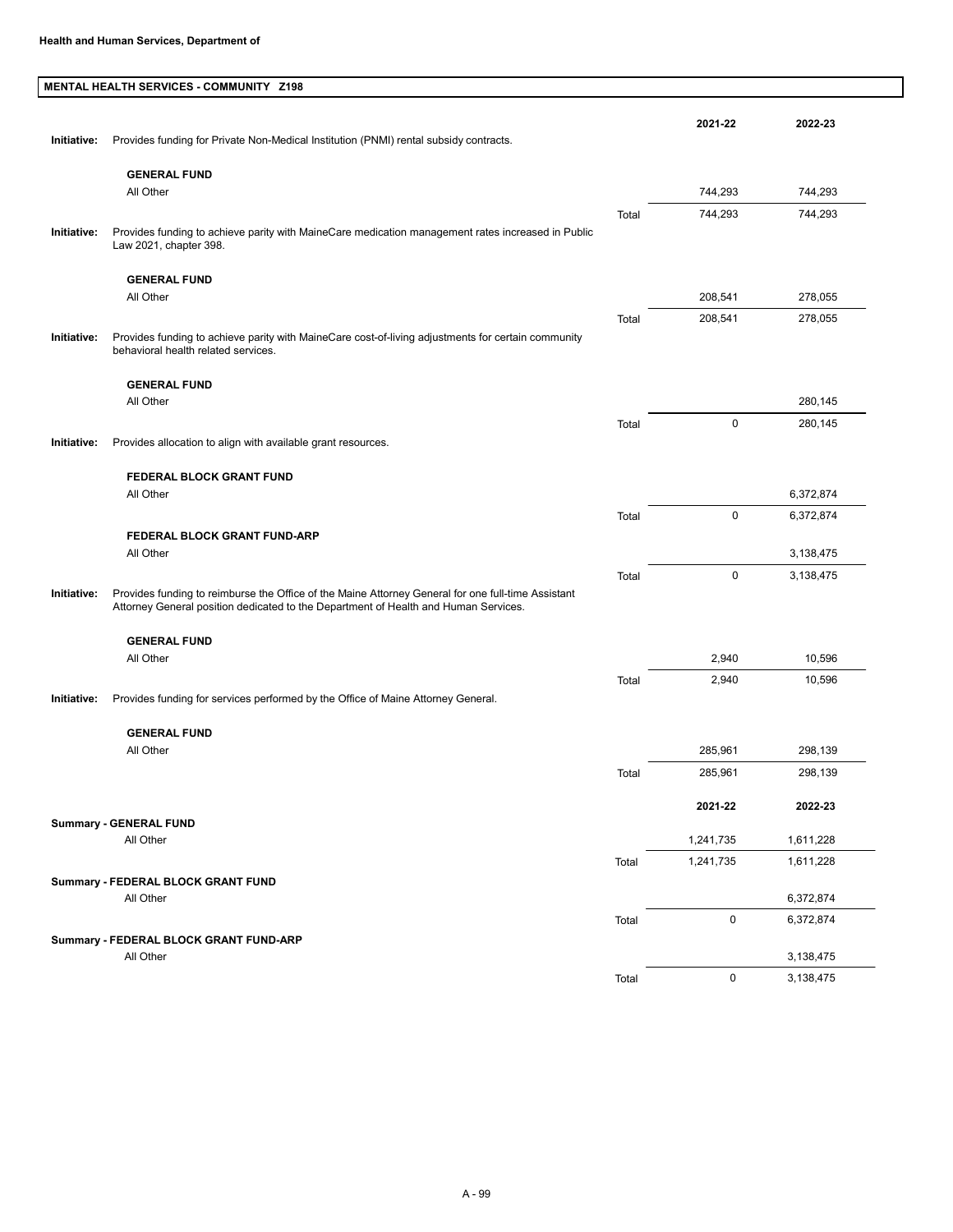|             | <b>MENTAL HEALTH SERVICES - COMMUNITY MEDICAID Z201</b>                                                                                  |       |               |             |
|-------------|------------------------------------------------------------------------------------------------------------------------------------------|-------|---------------|-------------|
| Initiative: |                                                                                                                                          |       | 2021-22       | 2022-23     |
|             | Adjusts funding in various MaineCare accounts to reflect impacts from the December 1, 2021 Revenue<br>Forecasting Committee projections. |       |               |             |
|             | <b>GENERAL FUND</b>                                                                                                                      |       |               |             |
|             | All Other                                                                                                                                |       | (918, 512)    | (972, 409)  |
|             |                                                                                                                                          | Total | (918, 512)    | (972, 409)  |
|             | <b>OTHER SPECIAL REVENUE FUNDS</b>                                                                                                       |       |               |             |
|             | All Other                                                                                                                                |       | 918,512       | 972,409     |
|             |                                                                                                                                          | Total | 918,512       | 972,409     |
| Initiative: | Provides funding due to an increase in inflation rates for MaineCare services required to provide a cost<br>of living adjustment.        |       |               |             |
|             | <b>GENERAL FUND</b>                                                                                                                      |       |               |             |
|             | All Other                                                                                                                                |       |               | 1,358,587   |
|             |                                                                                                                                          | Total | $\pmb{0}$     | 1,358,587   |
| Initiative: | Adjusts funding for the 6.2% increase in the Federal Medicaid Assistance Percentage rate.                                                |       |               |             |
|             | <b>GENERAL FUND</b>                                                                                                                      |       |               |             |
|             | All Other                                                                                                                                |       | (6, 136, 203) |             |
|             |                                                                                                                                          | Total | (6, 136, 203) | $\mathbf 0$ |
| Initiative: | Adjusts funding as a result of the decrease in the Federal Medical Assistance Percentage for federal<br>fiscal year 2022-23.             |       |               |             |
|             | <b>GENERAL FUND</b>                                                                                                                      |       |               |             |
|             | All Other                                                                                                                                |       |               | 719,082     |
|             |                                                                                                                                          | Total | 0             | 719,082     |
| Initiative: | Repeals the consolidation of MaineCare related programs and accounts contained in Public Law 2021,<br>chapter 398.                       |       |               |             |
|             | <b>GENERAL FUND</b>                                                                                                                      |       |               |             |
|             | All Other                                                                                                                                |       |               | 38,525,138  |
|             |                                                                                                                                          | Total | 0             | 38,525,138  |
|             | OTHER SPECIAL REVENUE FUNDS                                                                                                              |       |               |             |
|             | All Other                                                                                                                                |       |               | 6,939,786   |
|             |                                                                                                                                          | Total | 0             | 6,939,786   |
|             |                                                                                                                                          |       | 2021-22       | 2022-23     |
|             | <b>Summary - GENERAL FUND</b>                                                                                                            |       |               |             |
|             | All Other                                                                                                                                |       | (7,054,715)   | 39,630,398  |
|             |                                                                                                                                          | Total | (7,054,715)   | 39,630,398  |
|             | <b>Summary - OTHER SPECIAL REVENUE FUNDS</b><br>All Other                                                                                |       | 918,512       | 7,912,195   |
|             |                                                                                                                                          |       | 918,512       | 7,912,195   |
|             |                                                                                                                                          | Total |               |             |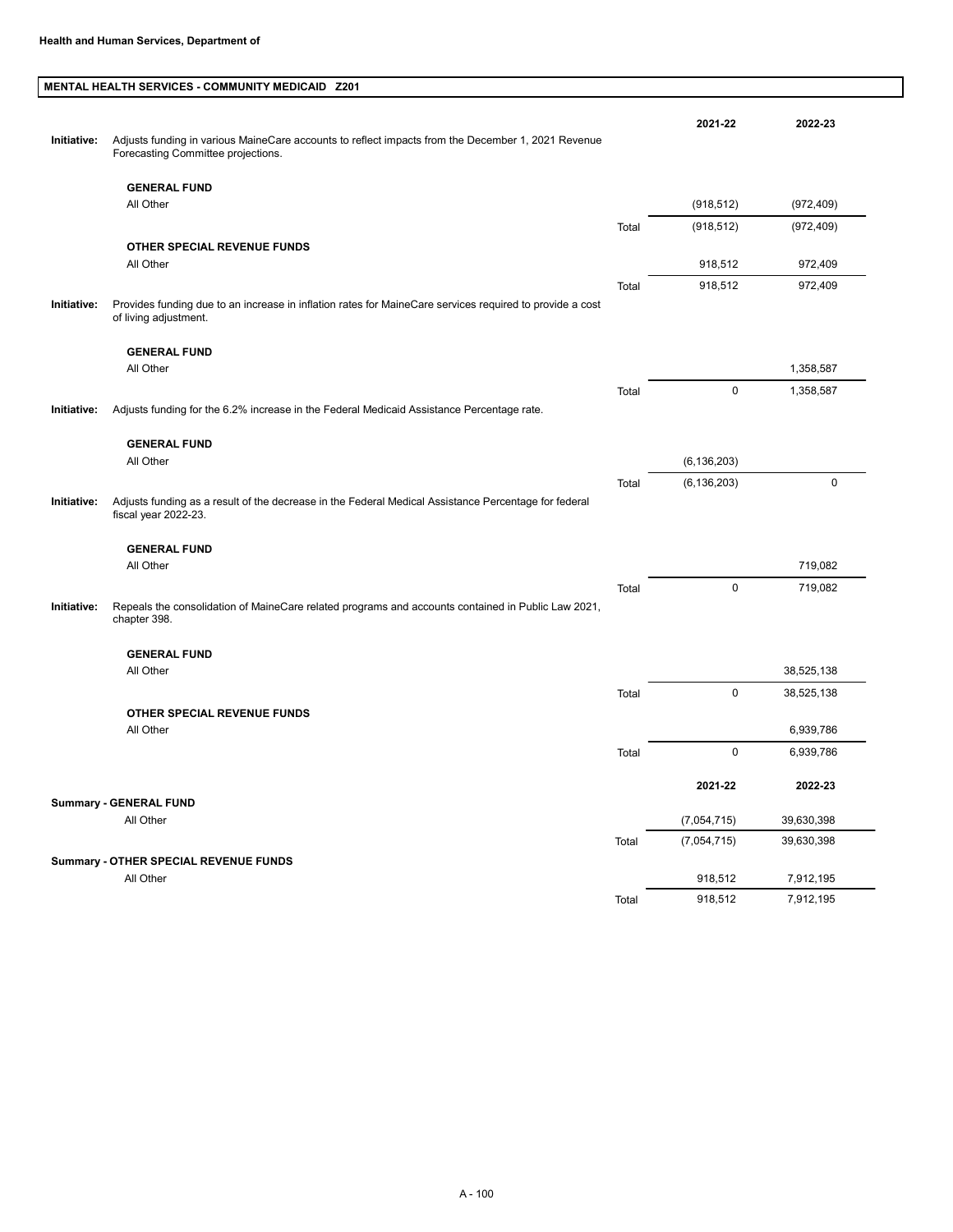|             | <b>NURSING FACILITIES 0148</b>                                                                                                                                                                     |       |                |               |
|-------------|----------------------------------------------------------------------------------------------------------------------------------------------------------------------------------------------------|-------|----------------|---------------|
|             |                                                                                                                                                                                                    |       | 2021-22        | 2022-23       |
| Initiative: | Adjusts funding in various MaineCare accounts to reflect impacts from the December 1, 2021 Revenue<br>Forecasting Committee projections.                                                           |       |                |               |
|             | <b>GENERAL FUND</b>                                                                                                                                                                                |       |                |               |
|             | All Other                                                                                                                                                                                          |       | (512, 375)     | (1,418,907)   |
|             |                                                                                                                                                                                                    | Total | (512, 375)     | (1,418,907)   |
|             | OTHER SPECIAL REVENUE FUNDS                                                                                                                                                                        |       |                |               |
|             | All Other                                                                                                                                                                                          |       | 512,375        | 1,418,907     |
|             |                                                                                                                                                                                                    | Total | 512,375        | 1,418,907     |
| Initiative: | Provides one-time funding for add-on payments to account for recent increased staffing costs,<br>including costs associated with COVID-19, for Nursing Facilities and Residential Care Facilities. |       |                |               |
|             | <b>GENERAL FUND</b>                                                                                                                                                                                |       |                |               |
|             | All Other                                                                                                                                                                                          |       | 1,304,852      |               |
|             |                                                                                                                                                                                                    | Total | 1,304,852      | $\pmb{0}$     |
|             | <b>FEDERAL EXPENDITURES FUND</b>                                                                                                                                                                   |       |                |               |
|             | All Other                                                                                                                                                                                          |       | 3,848,766      |               |
|             |                                                                                                                                                                                                    | Total | 3,848,766      | $\pmb{0}$     |
|             | OTHER SPECIAL REVENUE FUNDS<br>All Other                                                                                                                                                           |       | 328,954        |               |
|             |                                                                                                                                                                                                    | Total | 328,954        | $\pmb{0}$     |
| Initiative: | Adjusts funding for the 6.2% increase in the Federal Medicaid Assistance Percentage rate.                                                                                                          |       |                |               |
|             | <b>GENERAL FUND</b>                                                                                                                                                                                |       |                |               |
|             | All Other                                                                                                                                                                                          |       | (22, 239, 361) |               |
|             |                                                                                                                                                                                                    | Total | (22, 239, 361) | $\pmb{0}$     |
|             | FEDERAL EXPENDITURES FUND                                                                                                                                                                          |       |                |               |
|             | All Other                                                                                                                                                                                          |       | 22,239,361     |               |
|             |                                                                                                                                                                                                    | Total | 22,239,361     | 0             |
| Initiative: | Provides one-time funding for COVID-19 supplemental payments to long-term care providers.                                                                                                          |       |                |               |
|             | <b>GENERAL FUND</b>                                                                                                                                                                                |       |                |               |
|             | All Other                                                                                                                                                                                          |       |                | 5,652,750     |
|             |                                                                                                                                                                                                    | Total | 0              | 5,652,750     |
|             | FEDERAL EXPENDITURES FUND                                                                                                                                                                          |       |                |               |
|             | All Other                                                                                                                                                                                          |       |                | 12,059,200    |
|             |                                                                                                                                                                                                    | Total | 0              | 12,059,200    |
|             | <b>OTHER SPECIAL REVENUE FUNDS</b>                                                                                                                                                                 |       |                |               |
|             | All Other                                                                                                                                                                                          |       |                | 1,130,550     |
| Initiative: | Adjusts funding as a result of the decrease in the Federal Medical Assistance Percentage for federal<br>fiscal year 2022-23.                                                                       | Total | 0              | 1,130,550     |
|             |                                                                                                                                                                                                    |       |                |               |
|             | <b>GENERAL FUND</b><br>All Other                                                                                                                                                                   |       |                | 2,542,740     |
|             |                                                                                                                                                                                                    | Total | 0              | 2,542,740     |
|             | FEDERAL EXPENDITURES FUND                                                                                                                                                                          |       |                |               |
|             | All Other                                                                                                                                                                                          |       |                | (2, 542, 740) |
|             |                                                                                                                                                                                                    | Total | 0              | (2, 542, 740) |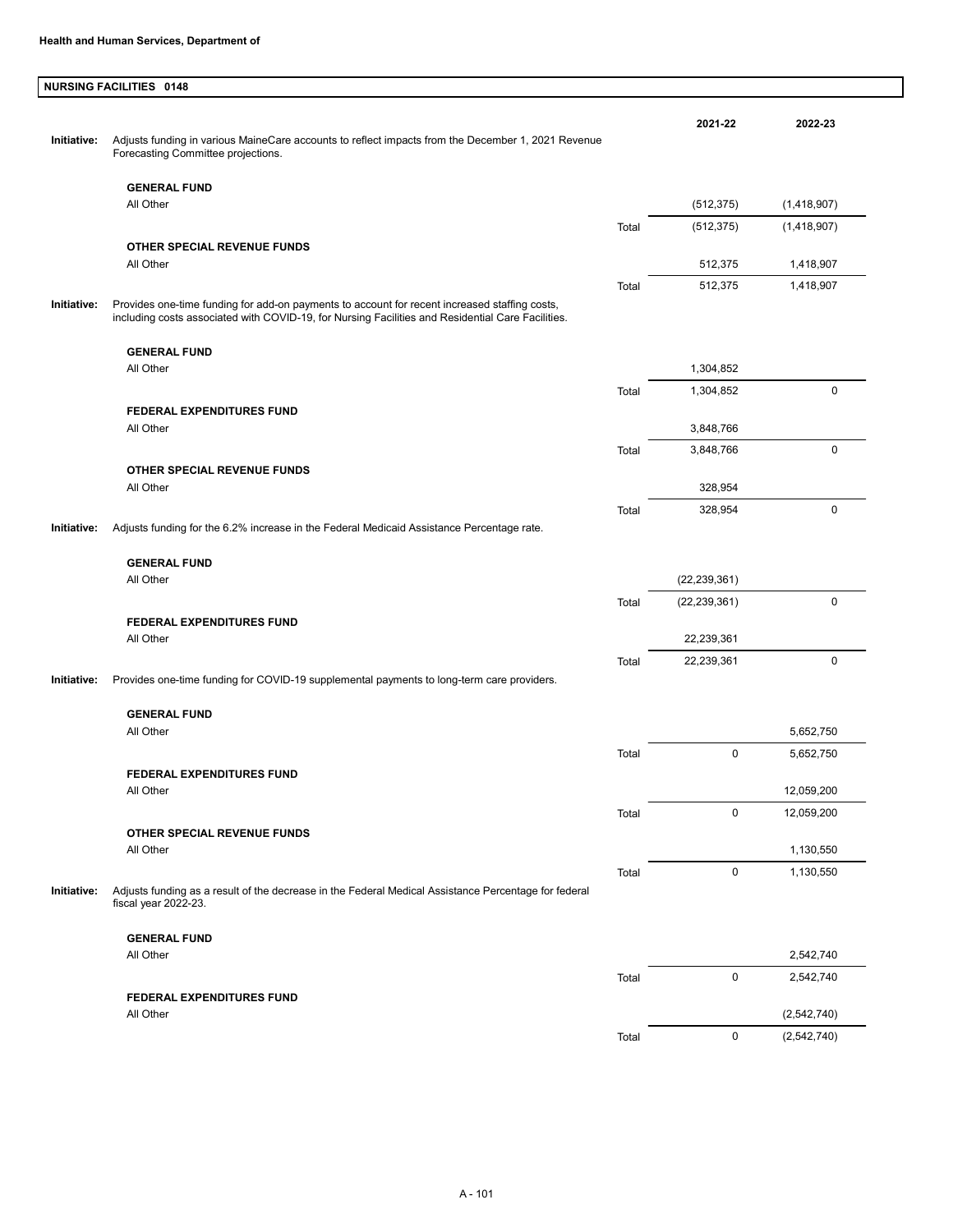|             |                                                                                                                                                                                                                                                                                                                                                 |       | 2021-22        | 2022-23            |
|-------------|-------------------------------------------------------------------------------------------------------------------------------------------------------------------------------------------------------------------------------------------------------------------------------------------------------------------------------------------------|-------|----------------|--------------------|
| Initiative: | Repeals the consolidation of MaineCare related programs and accounts contained in Public Law 2021,<br>chapter 398.                                                                                                                                                                                                                              |       |                |                    |
|             | <b>GENERAL FUND</b>                                                                                                                                                                                                                                                                                                                             |       |                |                    |
|             | All Other                                                                                                                                                                                                                                                                                                                                       |       |                | (17, 383, 689)     |
|             |                                                                                                                                                                                                                                                                                                                                                 | Total | $\pmb{0}$      | (17, 383, 689)     |
|             | OTHER SPECIAL REVENUE FUNDS<br>All Other                                                                                                                                                                                                                                                                                                        |       |                | (2,027,000)        |
|             |                                                                                                                                                                                                                                                                                                                                                 | Total | 0              | (2,027,000)        |
|             |                                                                                                                                                                                                                                                                                                                                                 |       | 2021-22        | 2022-23            |
|             | <b>Summary - GENERAL FUND</b>                                                                                                                                                                                                                                                                                                                   |       |                |                    |
|             | All Other                                                                                                                                                                                                                                                                                                                                       |       | (21, 446, 884) | (10,607,106)       |
|             |                                                                                                                                                                                                                                                                                                                                                 | Total | (21, 446, 884) | (10,607,106)       |
|             | Summary - FEDERAL EXPENDITURES FUND<br>All Other                                                                                                                                                                                                                                                                                                |       | 26,088,127     | 9,516,460          |
|             |                                                                                                                                                                                                                                                                                                                                                 |       | 26,088,127     | 9,516,460          |
|             |                                                                                                                                                                                                                                                                                                                                                 | Total |                |                    |
|             | <b>Summary - OTHER SPECIAL REVENUE FUNDS</b><br>All Other                                                                                                                                                                                                                                                                                       |       | 841,329        | 522,457            |
|             |                                                                                                                                                                                                                                                                                                                                                 | Total | 841,329        | 522,457            |
|             |                                                                                                                                                                                                                                                                                                                                                 |       |                |                    |
|             | OFFICE FOR FAMILY INDEPENDENCE - DISTRICT 0453                                                                                                                                                                                                                                                                                                  |       |                |                    |
|             |                                                                                                                                                                                                                                                                                                                                                 |       | 2021-22        | 2022-23            |
| Initiative: | Establishes 14 limited-period Eligibility Specialist positions and one limited-period Family<br>Independence Unit Supervisor position funded 37.9% General Fund and 62.1% Other Special<br>Revenue Funds within the Office for Family Independence - District program, until June 15, 2024 and<br>provides funding for related All Other costs. |       |                |                    |
|             | <b>GENERAL FUND</b>                                                                                                                                                                                                                                                                                                                             |       |                |                    |
|             | <b>Personal Services</b>                                                                                                                                                                                                                                                                                                                        |       |                | 437,835            |
|             | All Other                                                                                                                                                                                                                                                                                                                                       |       |                | 37,163             |
|             |                                                                                                                                                                                                                                                                                                                                                 | Total | $\mathbf 0$    | 474,998            |
|             | <b>OTHER SPECIAL REVENUE FUNDS</b>                                                                                                                                                                                                                                                                                                              |       |                |                    |
|             | <b>Personal Services</b>                                                                                                                                                                                                                                                                                                                        |       |                | 717,442            |
|             | All Other                                                                                                                                                                                                                                                                                                                                       |       |                | 87,955             |
| Initiative: | Provides funding for services performed by the Office of Maine Attorney General.                                                                                                                                                                                                                                                                | Total | 0              | 805,397            |
|             |                                                                                                                                                                                                                                                                                                                                                 |       |                |                    |
|             | <b>GENERAL FUND</b><br>All Other                                                                                                                                                                                                                                                                                                                |       | 101,253        | 105,565            |
|             |                                                                                                                                                                                                                                                                                                                                                 |       |                |                    |
|             |                                                                                                                                                                                                                                                                                                                                                 | Total | 101,253        | 105,565            |
|             |                                                                                                                                                                                                                                                                                                                                                 |       | 2021-22        | 2022-23            |
|             | <b>Summary - GENERAL FUND</b>                                                                                                                                                                                                                                                                                                                   |       |                |                    |
|             | <b>Personal Services</b><br>All Other                                                                                                                                                                                                                                                                                                           |       | 101,253        | 437,835<br>142,728 |
|             |                                                                                                                                                                                                                                                                                                                                                 | Total | 101,253        | 580,563            |
|             | <b>Summary - OTHER SPECIAL REVENUE FUNDS</b>                                                                                                                                                                                                                                                                                                    |       |                |                    |
|             | <b>Personal Services</b>                                                                                                                                                                                                                                                                                                                        |       |                | 717,442            |
|             | All Other                                                                                                                                                                                                                                                                                                                                       |       |                | 87,955             |
|             |                                                                                                                                                                                                                                                                                                                                                 | Total | 0              | 805,397            |
|             |                                                                                                                                                                                                                                                                                                                                                 |       |                |                    |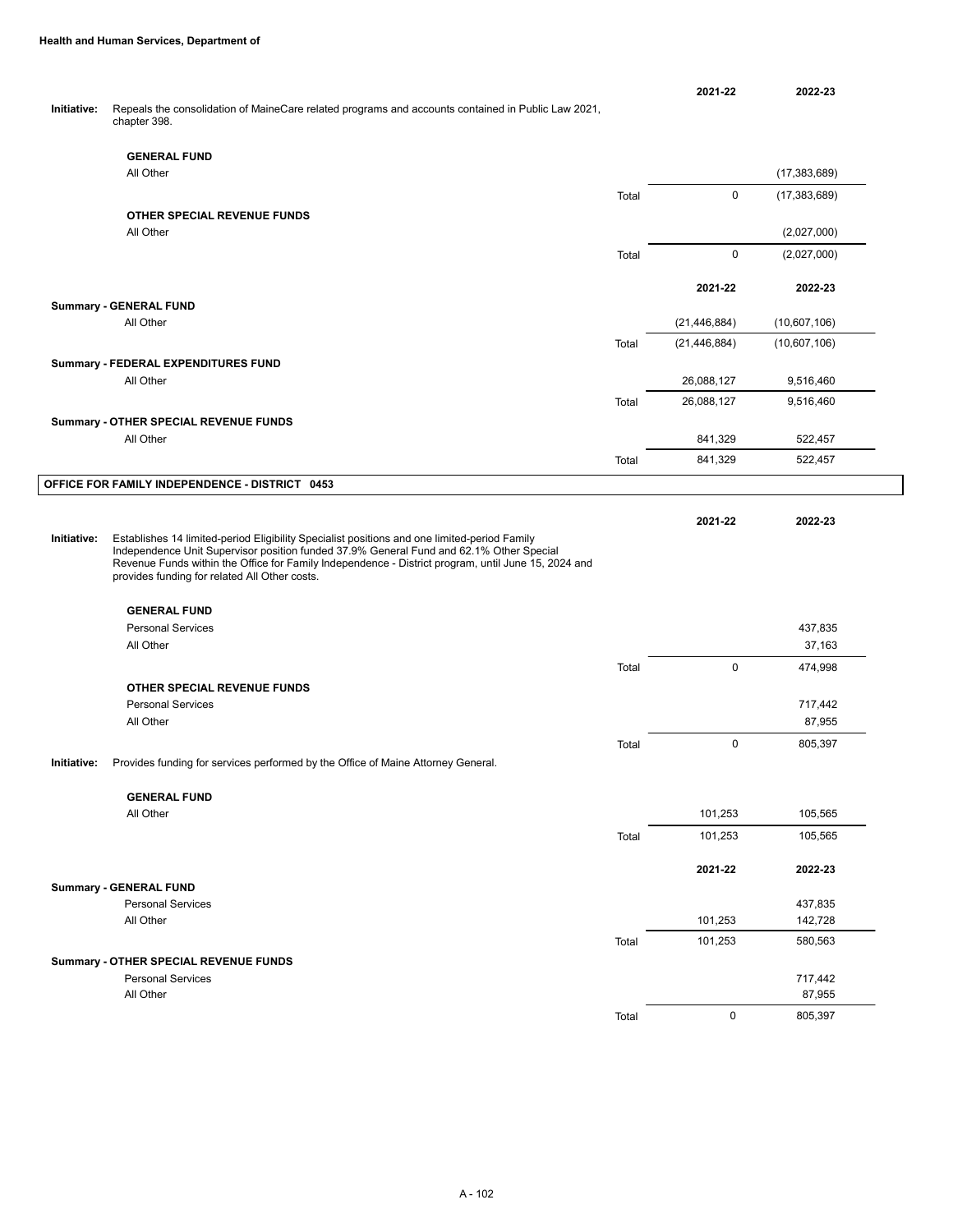|             | OFFICE OF AGING & DISABILITY SERVICES ADULT PROTECTIVE SERV Z040                                                                                                                                                                                                                                 |       |         |                  |
|-------------|--------------------------------------------------------------------------------------------------------------------------------------------------------------------------------------------------------------------------------------------------------------------------------------------------|-------|---------|------------------|
|             |                                                                                                                                                                                                                                                                                                  |       |         |                  |
| Initiative: | Provides funding for services performed by the Office of Maine Attorney General.                                                                                                                                                                                                                 |       | 2021-22 | 2022-23          |
|             |                                                                                                                                                                                                                                                                                                  |       |         |                  |
|             | <b>GENERAL FUND</b>                                                                                                                                                                                                                                                                              |       |         |                  |
|             | All Other                                                                                                                                                                                                                                                                                        |       | 10,131  | 10,562           |
|             |                                                                                                                                                                                                                                                                                                  | Total | 10,131  | 10,562           |
|             |                                                                                                                                                                                                                                                                                                  |       | 2021-22 | 2022-23          |
|             | <b>Summary - GENERAL FUND</b>                                                                                                                                                                                                                                                                    |       |         |                  |
|             | All Other                                                                                                                                                                                                                                                                                        |       | 10,131  | 10,562           |
|             |                                                                                                                                                                                                                                                                                                  | Total | 10,131  | 10,562           |
|             | OFFICE OF AGING AND DISABILITY SERVICES CENTRAL OFFICE 0140                                                                                                                                                                                                                                      |       |         |                  |
|             |                                                                                                                                                                                                                                                                                                  |       | 2021-22 | 2022-23          |
| Initiative: | Transfers and reallocates one Social Services Program Manager position from 50% General Fund and                                                                                                                                                                                                 |       |         |                  |
|             | 50% Federal Expenditures Fund in the Office of MaineCare Services program to 100% General Fund<br>in the Office of Aging and Disability Services Central Office program to align the funding with the work<br>being performed. This initiative also adjusts funding for related All Other costs. |       |         |                  |
|             | <b>GENERAL FUND</b>                                                                                                                                                                                                                                                                              |       |         |                  |
|             | Positions - LEGISLATIVE COUNT                                                                                                                                                                                                                                                                    |       |         | 1.000            |
|             | <b>Personal Services</b>                                                                                                                                                                                                                                                                         |       |         | 112,356          |
|             | All Other                                                                                                                                                                                                                                                                                        |       |         | 6,537            |
|             |                                                                                                                                                                                                                                                                                                  | Total | 0       | 118,893          |
| Initiative: | Provides funding for the approved reorganization of one Social Services Program Manager position to<br>a Public Service Manager II position to align with the work being performed by the position and the<br>requirements of the Office.                                                        |       |         |                  |
|             | <b>GENERAL FUND</b>                                                                                                                                                                                                                                                                              |       |         |                  |
|             | <b>Personal Services</b>                                                                                                                                                                                                                                                                         |       |         | 27,179           |
|             |                                                                                                                                                                                                                                                                                                  | Total | 0       | 27,179           |
| Initiative: | Provides allocation to align with available grant resources.                                                                                                                                                                                                                                     |       |         |                  |
|             | <b>FEDERAL EXPENDITURES FUND</b>                                                                                                                                                                                                                                                                 |       |         |                  |
|             | All Other                                                                                                                                                                                                                                                                                        |       |         | 2,058,998        |
|             |                                                                                                                                                                                                                                                                                                  | Total | 0       | 2,058,998        |
|             | <b>FEDERAL EXPENDITURES FUND-ARP</b>                                                                                                                                                                                                                                                             |       |         |                  |
|             | All Other                                                                                                                                                                                                                                                                                        |       |         | 2,782,751        |
|             |                                                                                                                                                                                                                                                                                                  | Total | 0       | 2,782,751        |
|             |                                                                                                                                                                                                                                                                                                  |       | 2021-22 | 2022-23          |
|             | <b>Summary - GENERAL FUND</b>                                                                                                                                                                                                                                                                    |       |         |                  |
|             | Positions - LEGISLATIVE COUNT<br><b>Personal Services</b>                                                                                                                                                                                                                                        |       |         | 1.000<br>139,535 |
|             | All Other                                                                                                                                                                                                                                                                                        |       |         | 6,537            |
|             |                                                                                                                                                                                                                                                                                                  | Total | 0       | 146,072          |
|             | Summary - FEDERAL EXPENDITURES FUND                                                                                                                                                                                                                                                              |       |         |                  |
|             | All Other                                                                                                                                                                                                                                                                                        |       |         | 2,058,998        |
|             |                                                                                                                                                                                                                                                                                                  | Total | 0       | 2,058,998        |
|             | Summary - FEDERAL EXPENDITURES FUND-ARP<br>All Other                                                                                                                                                                                                                                             |       |         | 2,782,751        |
|             |                                                                                                                                                                                                                                                                                                  | Total | 0       | 2,782,751        |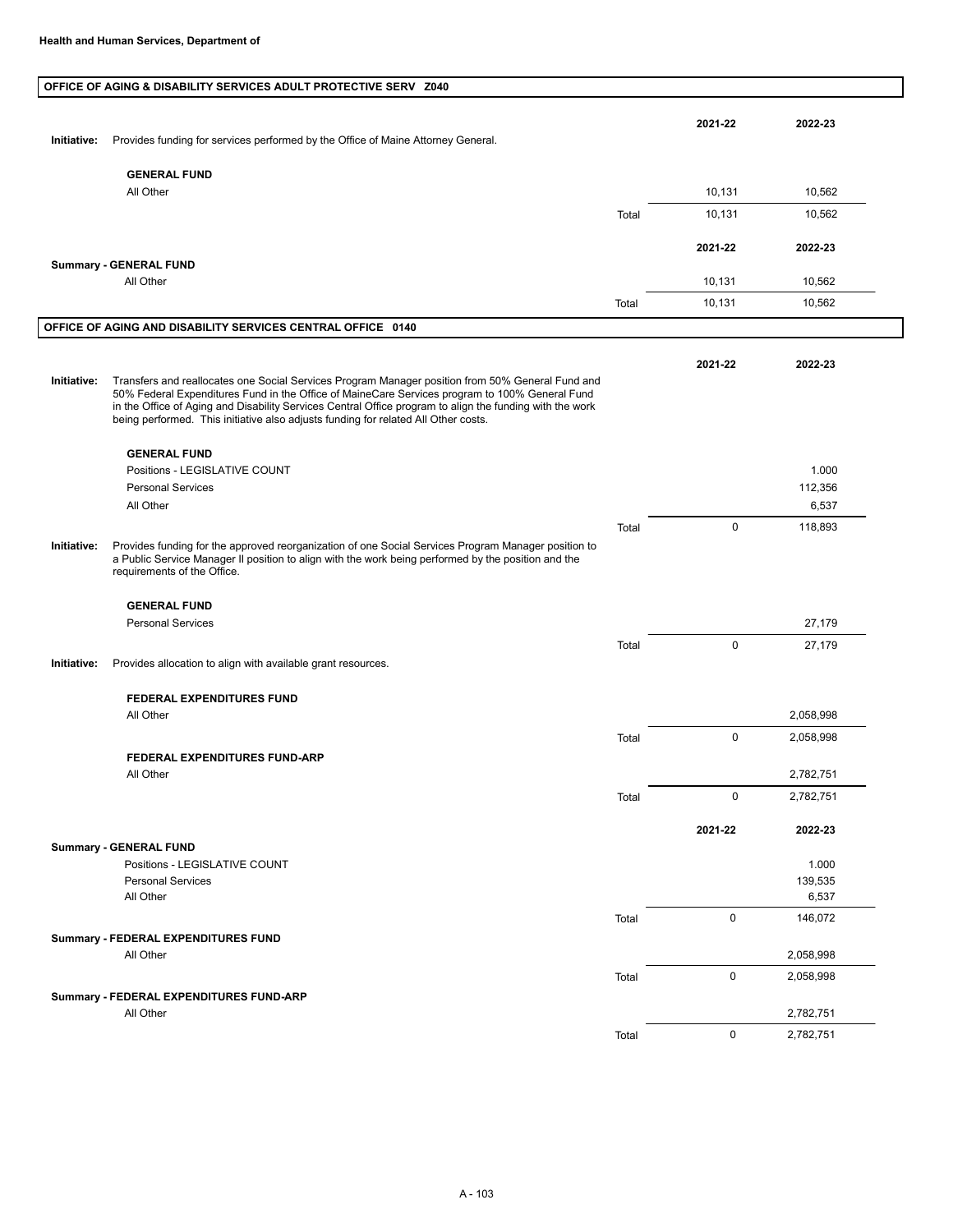|             | OFFICE OF CHILD AND FAMILY SERVICES - CENTRAL 0307                                                                                                                                                                                                                                   |       |             |         |
|-------------|--------------------------------------------------------------------------------------------------------------------------------------------------------------------------------------------------------------------------------------------------------------------------------------|-------|-------------|---------|
|             |                                                                                                                                                                                                                                                                                      |       | 2021-22     | 2022-23 |
| Initiative: | Establishes 8 Secretary Associate Legal positions funded 72% General Fund and 28% Other Special<br>Revenue Funds in the Office of Child and Family Services - Central program due to increased legal<br>casework. This initiative also provides funding for related All Other costs. |       |             |         |
|             | <b>GENERAL FUND</b>                                                                                                                                                                                                                                                                  |       |             |         |
|             | Positions - LEGISLATIVE COUNT                                                                                                                                                                                                                                                        |       |             | 8.000   |
|             | <b>Personal Services</b>                                                                                                                                                                                                                                                             |       |             | 447,808 |
|             | All Other                                                                                                                                                                                                                                                                            |       |             | 37,653  |
|             |                                                                                                                                                                                                                                                                                      | Total | $\mathbf 0$ | 485,461 |
|             | <b>OTHER SPECIAL REVENUE FUNDS</b>                                                                                                                                                                                                                                                   |       |             |         |
|             | <b>Personal Services</b>                                                                                                                                                                                                                                                             |       |             | 174,144 |
|             | All Other                                                                                                                                                                                                                                                                            |       |             | 23,993  |
|             |                                                                                                                                                                                                                                                                                      | Total | $\mathbf 0$ | 198,137 |
|             |                                                                                                                                                                                                                                                                                      |       | 2021-22     | 2022-23 |
|             | <b>Summary - GENERAL FUND</b>                                                                                                                                                                                                                                                        |       |             |         |
|             | Positions - LEGISLATIVE COUNT                                                                                                                                                                                                                                                        |       |             | 8.000   |
|             | <b>Personal Services</b>                                                                                                                                                                                                                                                             |       |             | 447,808 |
|             | All Other                                                                                                                                                                                                                                                                            |       |             | 37,653  |
|             |                                                                                                                                                                                                                                                                                      | Total | $\mathbf 0$ | 485,461 |
|             | <b>Summary - OTHER SPECIAL REVENUE FUNDS</b>                                                                                                                                                                                                                                         |       |             |         |
|             | <b>Personal Services</b>                                                                                                                                                                                                                                                             |       |             | 174,144 |
|             | All Other                                                                                                                                                                                                                                                                            |       |             | 23,993  |
|             |                                                                                                                                                                                                                                                                                      | Total | 0           | 198,137 |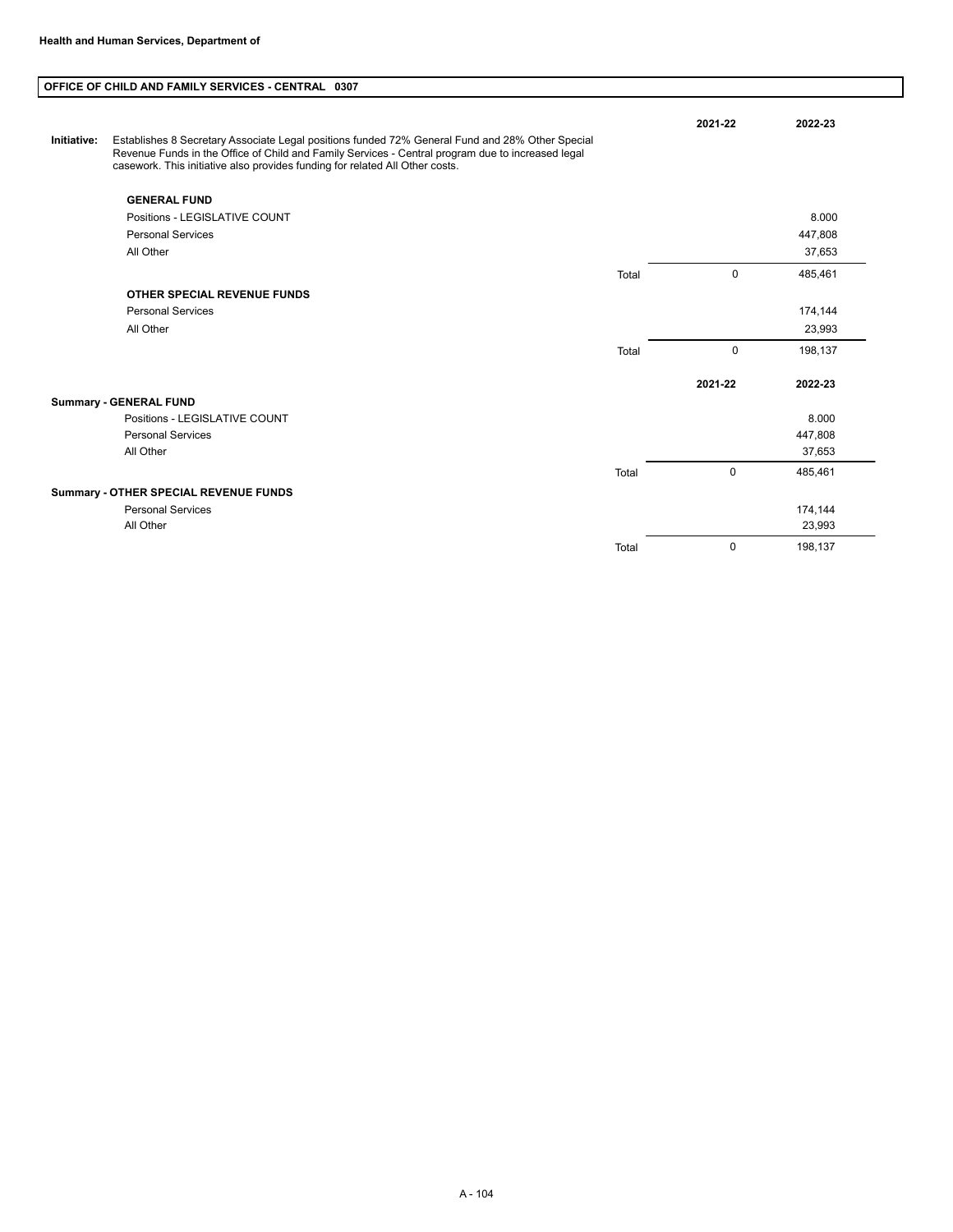|             |                                                                                                                                                                                                                                                                                                                                                             |       | 2021-22     | 2022-23   |
|-------------|-------------------------------------------------------------------------------------------------------------------------------------------------------------------------------------------------------------------------------------------------------------------------------------------------------------------------------------------------------------|-------|-------------|-----------|
| Initiative: | Establishes 16 Child Protective Services Caseworker positions, 3 Child Protective Services<br>Caseworker Supervisor positions and one Public Service Manager II position, funded 79% General<br>Fund and 21% Other Special Revenue Funds in the Office of Child and Family Services District<br>program. Also provides funding for related All Other costs. |       |             |           |
|             | <b>GENERAL FUND</b>                                                                                                                                                                                                                                                                                                                                         |       |             |           |
|             | Positions - LEGISLATIVE COUNT                                                                                                                                                                                                                                                                                                                               |       |             | 20.000    |
|             | <b>Personal Services</b>                                                                                                                                                                                                                                                                                                                                    |       |             | 1,607,164 |
|             | All Other                                                                                                                                                                                                                                                                                                                                                   |       |             | 103,285   |
|             |                                                                                                                                                                                                                                                                                                                                                             | Total | $\Omega$    | 1,710,449 |
|             | OTHER SPECIAL REVENUE FUNDS                                                                                                                                                                                                                                                                                                                                 |       |             |           |
|             | <b>Personal Services</b>                                                                                                                                                                                                                                                                                                                                    |       |             | 427,239   |
|             | All Other                                                                                                                                                                                                                                                                                                                                                   |       |             | 49,977    |
|             |                                                                                                                                                                                                                                                                                                                                                             | Total | $\Omega$    | 477,216   |
| Initiative: | Continues and makes permanent 2 Social Services Program Specialist II positions previously<br>established by Financial Order 001878 F2 funded 79% General Fund and 21% Other Special Revenue<br>Funds in the Office of Child and Family Services - District program. This initiative also provides<br>funding for related All Other costs.                  |       |             |           |
|             | <b>GENERAL FUND</b>                                                                                                                                                                                                                                                                                                                                         |       |             |           |
|             | Positions - LEGISLATIVE COUNT                                                                                                                                                                                                                                                                                                                               |       |             | 2.000     |
|             | <b>Personal Services</b>                                                                                                                                                                                                                                                                                                                                    |       |             | 151,106   |
|             | All Other                                                                                                                                                                                                                                                                                                                                                   |       |             | 10,328    |
|             |                                                                                                                                                                                                                                                                                                                                                             | Total | $\Omega$    | 161,434   |
|             | OTHER SPECIAL REVENUE FUNDS                                                                                                                                                                                                                                                                                                                                 |       |             |           |
|             | <b>Personal Services</b>                                                                                                                                                                                                                                                                                                                                    |       |             | 40,166    |
|             | All Other                                                                                                                                                                                                                                                                                                                                                   |       |             | 4,238     |
|             |                                                                                                                                                                                                                                                                                                                                                             | Total | $\mathbf 0$ | 44,404    |
|             |                                                                                                                                                                                                                                                                                                                                                             |       | 2021-22     | 2022-23   |
|             | <b>Summary - GENERAL FUND</b>                                                                                                                                                                                                                                                                                                                               |       |             |           |
|             | Positions - LEGISLATIVE COUNT                                                                                                                                                                                                                                                                                                                               |       |             | 22.000    |
|             | <b>Personal Services</b>                                                                                                                                                                                                                                                                                                                                    |       |             | 1,758,270 |
|             | All Other                                                                                                                                                                                                                                                                                                                                                   |       |             | 113.613   |
|             |                                                                                                                                                                                                                                                                                                                                                             | Total | $\mathbf 0$ | 1,871,883 |
|             | <b>Summary - OTHER SPECIAL REVENUE FUNDS</b>                                                                                                                                                                                                                                                                                                                |       |             |           |
|             | <b>Personal Services</b>                                                                                                                                                                                                                                                                                                                                    |       |             | 467,405   |
|             | All Other                                                                                                                                                                                                                                                                                                                                                   |       |             | 54,215    |
|             |                                                                                                                                                                                                                                                                                                                                                             |       |             |           |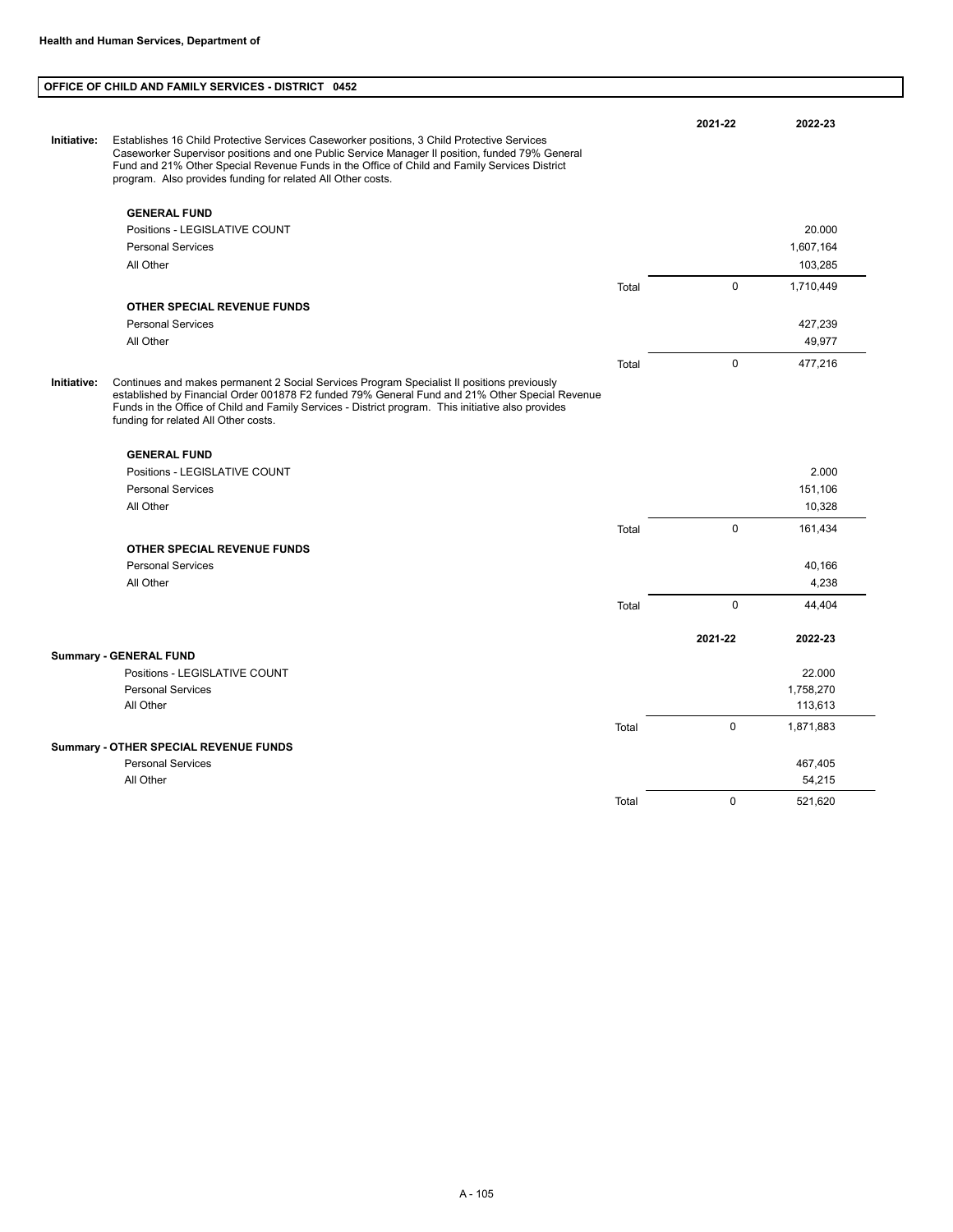|             | OFFICE OF MAINECARE SERVICES 0129                                                                                                                                                                                                                                                                                                                                                                                                                                                   |       |             |                      |
|-------------|-------------------------------------------------------------------------------------------------------------------------------------------------------------------------------------------------------------------------------------------------------------------------------------------------------------------------------------------------------------------------------------------------------------------------------------------------------------------------------------|-------|-------------|----------------------|
|             |                                                                                                                                                                                                                                                                                                                                                                                                                                                                                     |       |             |                      |
| Initiative: | Establishes 3 Comprehensive Health Planner I positions, one Medical Care Coordinator position and<br>one Management Analyst II position funded 50% General Fund and 50% Federal Expenditures Fund in<br>the Office of MaineCare Services program and provides funding for related All Other costs. This<br>initiative also transfers All Other to Personal Services to cover a portion of these positions which were<br>previously procured through a staff augmentation contract.  |       | 2021-22     | 2022-23              |
|             | <b>GENERAL FUND</b>                                                                                                                                                                                                                                                                                                                                                                                                                                                                 |       |             |                      |
|             | <b>Personal Services</b>                                                                                                                                                                                                                                                                                                                                                                                                                                                            |       |             | 218,520              |
|             | All Other                                                                                                                                                                                                                                                                                                                                                                                                                                                                           |       |             | (123, 183)           |
|             |                                                                                                                                                                                                                                                                                                                                                                                                                                                                                     | Total | $\pmb{0}$   | 95,337               |
|             | <b>FEDERAL EXPENDITURES FUND</b>                                                                                                                                                                                                                                                                                                                                                                                                                                                    |       |             |                      |
|             | Positions - LEGISLATIVE COUNT                                                                                                                                                                                                                                                                                                                                                                                                                                                       |       |             | 5.000                |
|             | <b>Personal Services</b><br>All Other                                                                                                                                                                                                                                                                                                                                                                                                                                               |       |             | 218,558              |
|             |                                                                                                                                                                                                                                                                                                                                                                                                                                                                                     |       |             | (119, 868)           |
| Initiative: | Establishes 2 Developmental Disabilities Resources Coordinator positions funded 50% General Fund<br>in the Developmental Services - Community program and 50% Federal Expenditures Fund in the<br>Office of MaineCare Services program and one Developmental Disabilities Resources Coordinator<br>position funded 100% General Fund in the Long Term Care - Office of Aging and Disability Services<br>program. This initiative also provides funding for related All Other costs. | Total | $\mathbf 0$ | 98,690               |
|             | <b>FEDERAL EXPENDITURES FUND</b>                                                                                                                                                                                                                                                                                                                                                                                                                                                    |       |             |                      |
|             | <b>Personal Services</b>                                                                                                                                                                                                                                                                                                                                                                                                                                                            |       |             | 86,268               |
|             | All Other                                                                                                                                                                                                                                                                                                                                                                                                                                                                           |       |             | 9,764                |
|             |                                                                                                                                                                                                                                                                                                                                                                                                                                                                                     | Total | $\pmb{0}$   | 96,032               |
| Initiative: | Transfers 2 Public Service Coordinator I positions, one Public Service Manager I position, and one<br>Management Analyst II position from 50% General Fund and 50% Other Special Revenue Funds in the<br>Department of Health and Human Services Central Operations program to 50% General Fund and<br>50% Federal Expenditures Fund in the Office of MaineCare Services program. Also adjusts funding for<br>related All Other costs.                                              |       |             |                      |
|             | <b>GENERAL FUND</b>                                                                                                                                                                                                                                                                                                                                                                                                                                                                 |       |             |                      |
|             | Positions - LEGISLATIVE COUNT                                                                                                                                                                                                                                                                                                                                                                                                                                                       |       |             | 4.000                |
|             | <b>Personal Services</b>                                                                                                                                                                                                                                                                                                                                                                                                                                                            |       |             | 233,936              |
|             | All Other                                                                                                                                                                                                                                                                                                                                                                                                                                                                           |       |             | 13,074               |
|             |                                                                                                                                                                                                                                                                                                                                                                                                                                                                                     | Total | $\mathbf 0$ | 247,010              |
|             | <b>FEDERAL EXPENDITURES FUND</b><br><b>Personal Services</b>                                                                                                                                                                                                                                                                                                                                                                                                                        |       |             | 233,917              |
|             | All Other                                                                                                                                                                                                                                                                                                                                                                                                                                                                           |       |             | 21,662               |
|             |                                                                                                                                                                                                                                                                                                                                                                                                                                                                                     | Total | 0           | 255,579              |
| Initiative: | Transfers and reallocates one Social Services Program Manager position from 50% General Fund and<br>50% Federal Expenditures Fund in the Office of MaineCare Services program to 100% General Fund<br>in the Office of Aging and Disability Services Central Office program to align the funding with the work<br>being performed. This initiative also adjusts funding for related All Other costs.                                                                                |       |             |                      |
|             | <b>GENERAL FUND</b>                                                                                                                                                                                                                                                                                                                                                                                                                                                                 |       |             |                      |
|             | <b>Personal Services</b><br>All Other                                                                                                                                                                                                                                                                                                                                                                                                                                               |       |             | (56, 176)<br>(3,269) |
|             |                                                                                                                                                                                                                                                                                                                                                                                                                                                                                     | Total | $\mathbf 0$ | (59, 445)            |
|             | <b>FEDERAL EXPENDITURES FUND</b>                                                                                                                                                                                                                                                                                                                                                                                                                                                    |       |             |                      |
|             | Positions - LEGISLATIVE COUNT                                                                                                                                                                                                                                                                                                                                                                                                                                                       |       |             | $-1.000$             |
|             | <b>Personal Services</b>                                                                                                                                                                                                                                                                                                                                                                                                                                                            |       |             | (56, 180)            |
|             | All Other                                                                                                                                                                                                                                                                                                                                                                                                                                                                           |       |             | (5,336)              |
| Initiative: | Provides funding for the approved reclassification of 2 Mental Health & Developmental Disabilities                                                                                                                                                                                                                                                                                                                                                                                  | Total | $\mathbf 0$ | (61, 516)            |
|             | Caseworker positions to Human Services Caseworker positions, retroactive to September 2020.                                                                                                                                                                                                                                                                                                                                                                                         |       |             |                      |
|             | <b>FEDERAL EXPENDITURES FUND</b>                                                                                                                                                                                                                                                                                                                                                                                                                                                    |       |             |                      |
|             | <b>Personal Services</b>                                                                                                                                                                                                                                                                                                                                                                                                                                                            |       | 7,052       | 4,106                |
|             | All Other                                                                                                                                                                                                                                                                                                                                                                                                                                                                           |       | 245         | 143                  |
|             |                                                                                                                                                                                                                                                                                                                                                                                                                                                                                     | Total | 7,297       | 4,249                |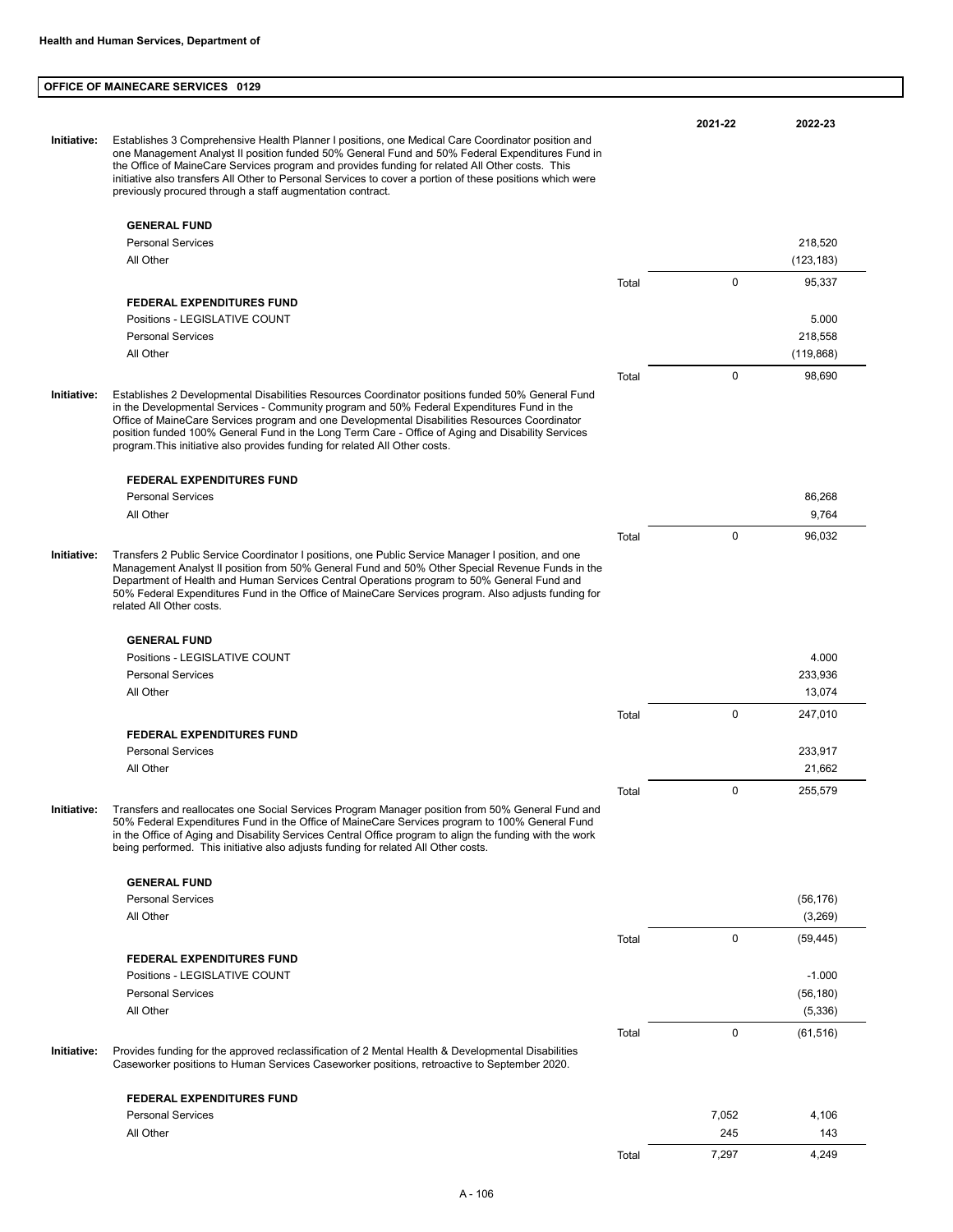Initiative: Provides funding in the Office of MaineCare Services program due to increases in costs for financial, accounting, and human resource management services provided by the Department of Administrative and Financial Services.

## GENERAL FUND

|             | All Other                                                                                       |       | 108.029 |
|-------------|-------------------------------------------------------------------------------------------------|-------|---------|
|             |                                                                                                 | Total | 108.029 |
|             | <b>FEDERAL EXPENDITURES FUND</b>                                                                |       |         |
|             | All Other                                                                                       |       | 111.785 |
|             |                                                                                                 | Total | 111.785 |
| Initiative: | Establishes allocation in the Other Special Revenue Funds, Medical Care - Payments to Providers |       |         |

2021-22 2022-23

program and Office of MaineCare Services program for savings accrued due to an increase in the Federal Medical Assistance Percentage per the American Rescue Plan Act of 2021, Section 9817, Additional Support for Medicaid Home and Community-based Services during the COVID-19 Emergency. Funding will be used to support services outlined in the State's Section 9817 Spending Plan and Narrative.

## OTHER SPECIAL REVENUE FUNDS

All Other 500 500 Total 500 500 2021-22 2022-23 Summary - GENERAL FUND Positions - LEGISLATIVE COUNT 4.000 Personal Services 396,280 All Other (5,349) Total 0 390,931 Summary - FEDERAL EXPENDITURES FUND Positions - LEGISLATIVE COUNT 4.000 Personal Services 486,669 All Other 245 18,150 Total 7,297 504,819 Summary - OTHER SPECIAL REVENUE FUNDS All Other 500 500 Total 500 500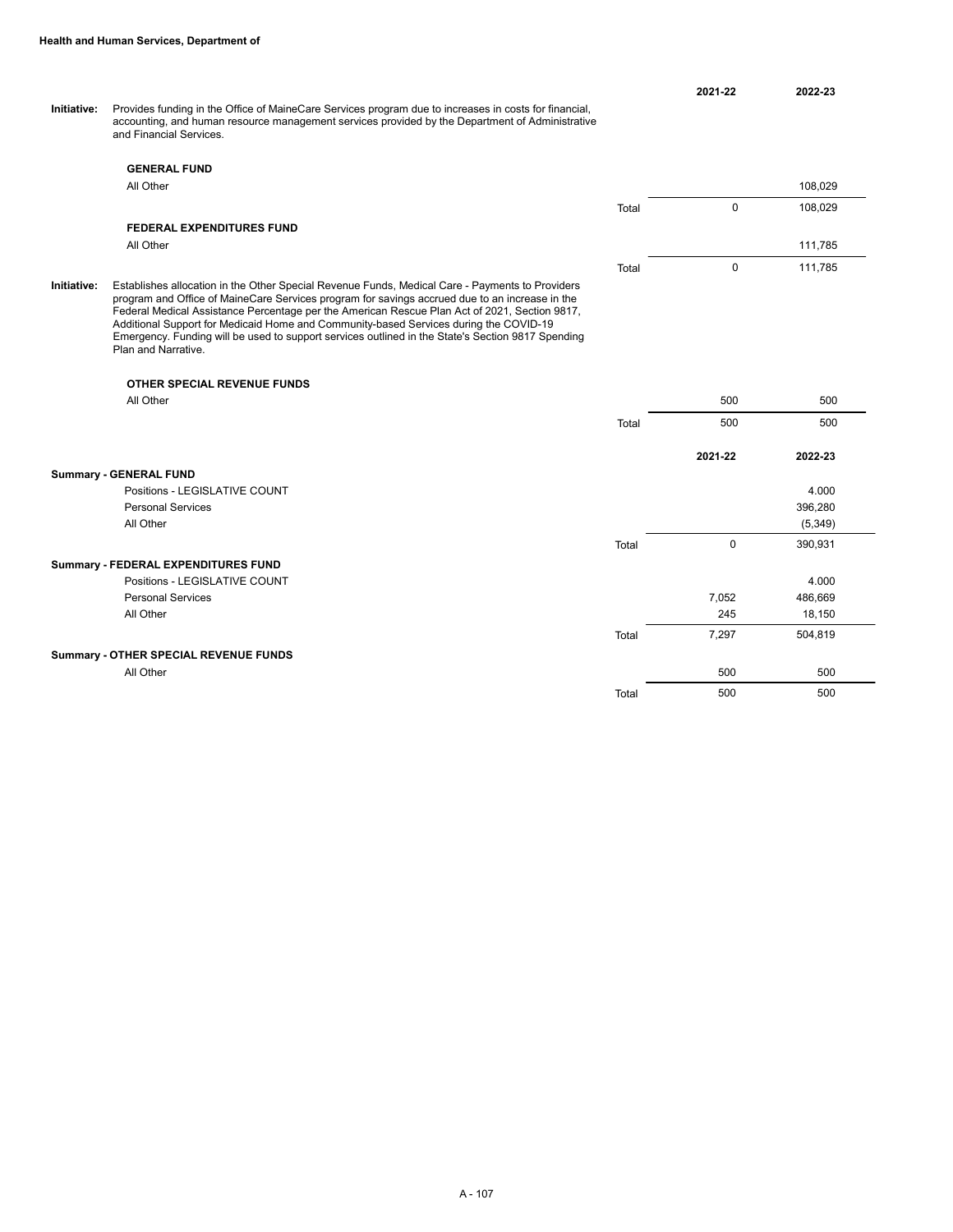|             | OFFICE OF SUBSTANCE ABUSE & MENTAL HEALTH SRV-MEDICAID SEED Z202                                                                         |       |             |             |
|-------------|------------------------------------------------------------------------------------------------------------------------------------------|-------|-------------|-------------|
| Initiative: | Adjusts funding in various MaineCare accounts to reflect impacts from the December 1, 2021 Revenue<br>Forecasting Committee projections. |       | 2021-22     | 2022-23     |
|             | <b>GENERAL FUND</b>                                                                                                                      |       |             |             |
|             | All Other                                                                                                                                |       | 305,984     |             |
|             |                                                                                                                                          | Total | 305,984     | $\pmb{0}$   |
|             | OTHER SPECIAL REVENUE FUNDS                                                                                                              |       |             |             |
|             | All Other                                                                                                                                |       | (305, 984)  |             |
| Initiative: | Adjusts funding for the 6.2% increase in the Federal Medicaid Assistance Percentage rate.                                                | Total | (305, 984)  | 0           |
|             | <b>GENERAL FUND</b>                                                                                                                      |       |             |             |
|             | All Other                                                                                                                                |       | (1,354,426) |             |
|             |                                                                                                                                          | Total | (1,354,426) | $\mathbf 0$ |
|             | FUND FOR A HEALTHY MAINE                                                                                                                 |       |             |             |
|             | All Other                                                                                                                                |       | (167, 767)  |             |
|             |                                                                                                                                          | Total | (167, 767)  | $\mathbf 0$ |
| Initiative: | Adjusts funding as a result of the decrease in the Federal Medical Assistance Percentage for federal<br>fiscal year 2022-23.             |       |             |             |
|             | <b>GENERAL FUND</b>                                                                                                                      |       |             |             |
|             | All Other                                                                                                                                |       |             | 216,382     |
|             |                                                                                                                                          | Total | $\mathbf 0$ | 216,382     |
|             | FUND FOR A HEALTHY MAINE                                                                                                                 |       |             |             |
|             | All Other                                                                                                                                |       |             | 19,122      |
| Initiative: | Repeals the consolidation of MaineCare related programs and accounts contained in Public Law 2021,<br>chapter 398.                       | Total | $\pmb{0}$   | 19,122      |
|             | <b>GENERAL FUND</b>                                                                                                                      |       |             |             |
|             | All Other                                                                                                                                |       |             | 5,681,926   |
|             |                                                                                                                                          | Total | $\pmb{0}$   | 5,681,926   |
|             | OTHER SPECIAL REVENUE FUNDS                                                                                                              |       |             |             |
|             | All Other                                                                                                                                |       |             | 516,854     |
|             |                                                                                                                                          | Total | 0           | 516,854     |
|             |                                                                                                                                          |       | 2021-22     | 2022-23     |
|             | <b>Summary - GENERAL FUND</b><br>All Other                                                                                               |       | (1,048,442) | 5,898,308   |
|             |                                                                                                                                          | Total | (1,048,442) | 5,898,308   |
|             | Summary - OTHER SPECIAL REVENUE FUNDS                                                                                                    |       |             |             |
|             | All Other                                                                                                                                |       | (305, 984)  | 516,854     |
|             |                                                                                                                                          | Total | (305, 984)  | 516,854     |
|             | Summary - FUND FOR A HEALTHY MAINE                                                                                                       |       |             |             |
|             | All Other                                                                                                                                |       | (167, 767)  | 19,122      |
|             |                                                                                                                                          | Total | (167, 767)  | 19,122      |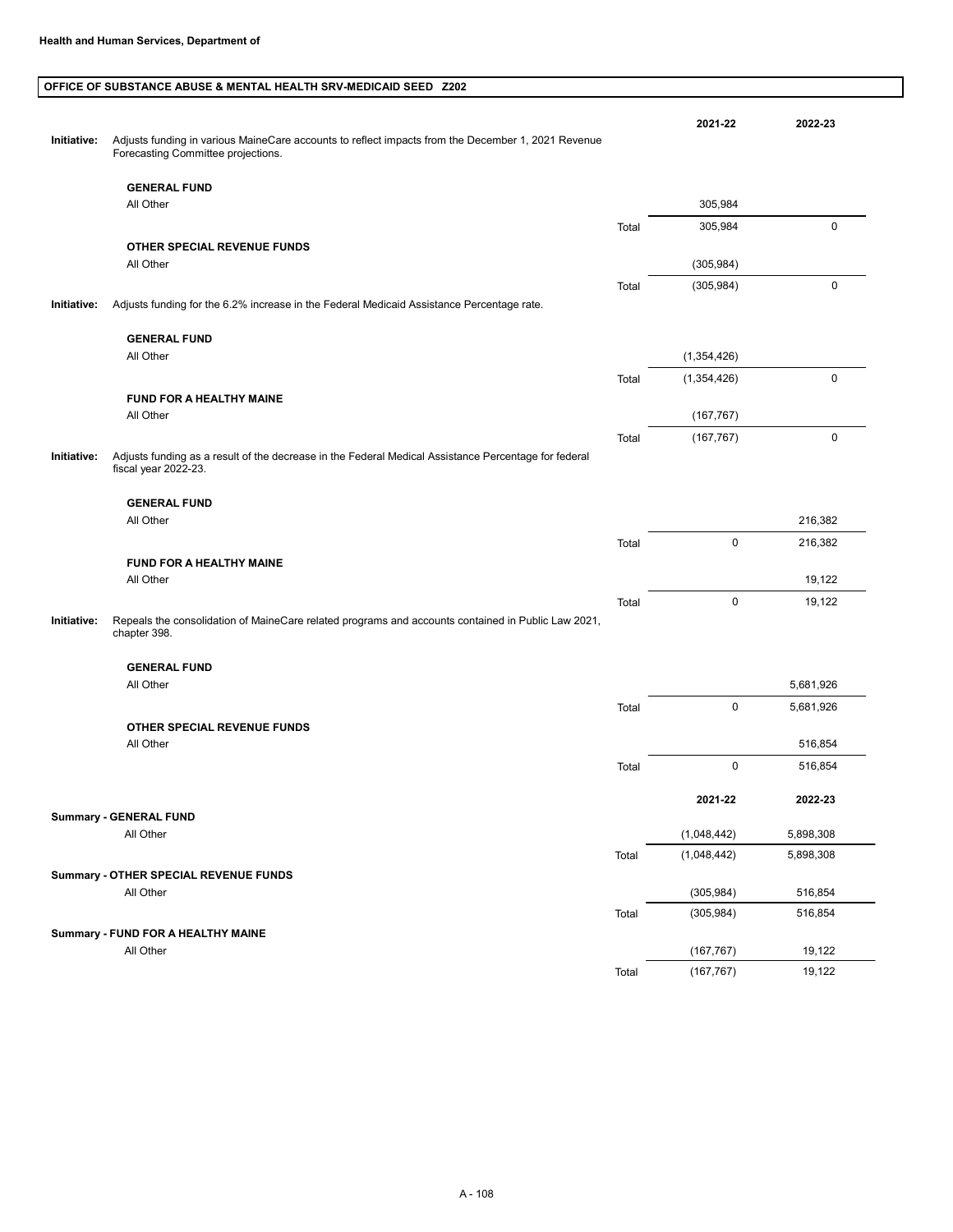|             | OFFICE OF SUBSTANCE ABUSE AND MENTAL HEALTH SERVICES Z199                                                                                                         |       |           |            |
|-------------|-------------------------------------------------------------------------------------------------------------------------------------------------------------------|-------|-----------|------------|
|             |                                                                                                                                                                   |       | 2021-22   | 2022-23    |
| Initiative: | Provides funding to achieve parity with MaineCare medication management rates increased in Public<br>Law 2021, chapter 398.                                       |       |           |            |
|             | <b>GENERAL FUND</b>                                                                                                                                               |       |           |            |
|             | All Other                                                                                                                                                         |       | 421,019   | 561,359    |
|             |                                                                                                                                                                   | Total | 421,019   | 561,359    |
| Initiative: | Provides funding for the continuation of the Overdose Prevention Through Intensive Outreach<br>Naloxone and Safety (OPTIONS) liaisons in all of Maine's counties. |       |           |            |
|             | <b>GENERAL FUND</b>                                                                                                                                               |       |           |            |
|             | All Other                                                                                                                                                         |       |           | 805,673    |
| Initiative: | Provides allocation to align with available grant resources.                                                                                                      | Total | 0         | 805,673    |
|             | FEDERAL EXPENDITURES FUND                                                                                                                                         |       |           |            |
|             | All Other                                                                                                                                                         |       |           | 4,040,153  |
|             |                                                                                                                                                                   | Total | 0         | 4,040,153  |
|             | FEDERAL BLOCK GRANT FUND                                                                                                                                          |       |           |            |
|             | All Other                                                                                                                                                         |       |           | 18,280,972 |
|             | FEDERAL BLOCK GRANT FUND-ARP                                                                                                                                      | Total | 0         | 18,280,972 |
|             | All Other                                                                                                                                                         |       |           | 5,640,385  |
|             |                                                                                                                                                                   | Total | $\pmb{0}$ | 5,640,385  |
|             |                                                                                                                                                                   |       |           |            |
|             | <b>Summary - GENERAL FUND</b>                                                                                                                                     |       | 2021-22   | 2022-23    |
|             | All Other                                                                                                                                                         |       | 421,019   | 1,367,032  |
|             |                                                                                                                                                                   | Total | 421,019   | 1,367,032  |
|             | Summary - FEDERAL EXPENDITURES FUND                                                                                                                               |       |           |            |
|             | All Other                                                                                                                                                         |       |           | 4,040,153  |
|             |                                                                                                                                                                   | Total | $\pmb{0}$ | 4,040,153  |
|             | Summary - FEDERAL BLOCK GRANT FUND<br>All Other                                                                                                                   |       |           | 18,280,972 |
|             |                                                                                                                                                                   | Total | 0         | 18,280,972 |
|             | Summary - FEDERAL BLOCK GRANT FUND-ARP                                                                                                                            |       |           |            |
|             | All Other                                                                                                                                                         |       |           | 5,640,385  |
|             |                                                                                                                                                                   | Total | 0         | 5,640,385  |
|             | <b>OPIOID USE DISORDER PREVENTION AND TREATMENT FUND Z289</b>                                                                                                     |       |           |            |
|             |                                                                                                                                                                   |       |           |            |
|             |                                                                                                                                                                   |       | 2021-22   | 2022-23    |
| Initiative: | Provides allocation in the Opioid Use Disorder Prevention and Treatment Fund program to align with<br>available resources.                                        |       |           |            |
|             | <b>OTHER SPECIAL REVENUE FUNDS</b>                                                                                                                                |       |           |            |
|             | All Other                                                                                                                                                         |       |           | 2,491,675  |
|             |                                                                                                                                                                   | Total | 0         | 2,491,675  |
|             |                                                                                                                                                                   |       | 2021-22   | 2022-23    |
|             | Summary - OTHER SPECIAL REVENUE FUNDS                                                                                                                             |       |           |            |
|             | All Other                                                                                                                                                         |       |           | 2,491,675  |
|             |                                                                                                                                                                   | Total | 0         | 2,491,675  |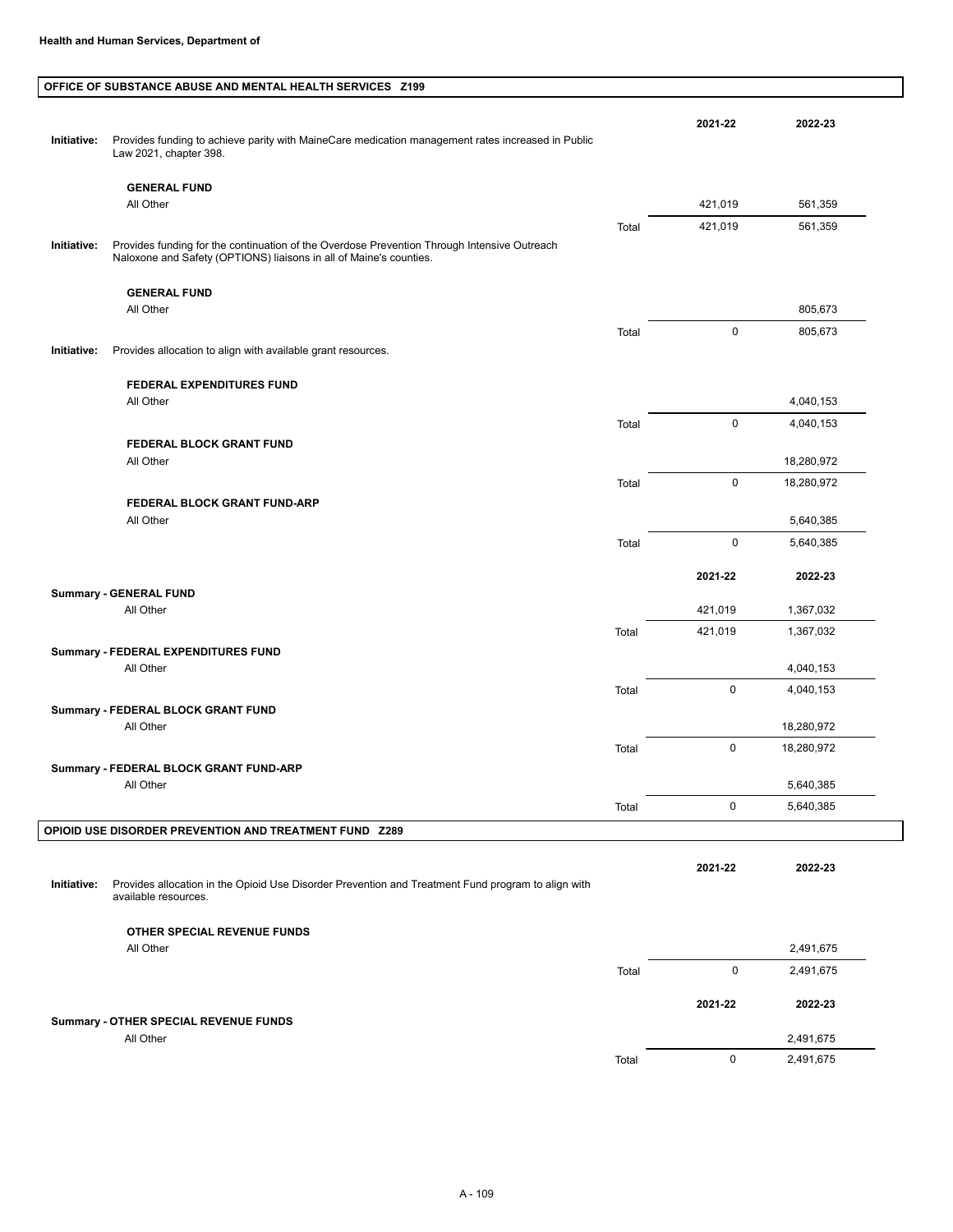| PNMI ROOM AND BOARD Z009 |                                                                                                                                                                                                    |       |         |            |
|--------------------------|----------------------------------------------------------------------------------------------------------------------------------------------------------------------------------------------------|-------|---------|------------|
|                          |                                                                                                                                                                                                    |       | 2021-22 | 2022-23    |
| Initiative:              | Provides one-time funding for a high MaineCare utilization add-on payment to private non-medical<br>institutions that care for residents who are older or disabled (PNMI-Cs).                      |       |         |            |
|                          | <b>GENERAL FUND</b>                                                                                                                                                                                |       |         |            |
|                          | All Other                                                                                                                                                                                          |       |         | 2,572,500  |
|                          |                                                                                                                                                                                                    | Total | 0       | 2,572,500  |
| Initiative:              | Provides one-time funding for add-on payments to account for recent increased staffing costs,<br>including costs associated with COVID-19, for Nursing Facilities and Residential Care Facilities. |       |         |            |
|                          | <b>GENERAL FUND</b>                                                                                                                                                                                |       |         |            |
|                          | All Other                                                                                                                                                                                          |       | 171,189 |            |
|                          |                                                                                                                                                                                                    | Total | 171,189 | 0          |
| Initiative:              | Repeals the consolidation of MaineCare related programs and accounts contained in Public Law 2021,<br>chapter 398.                                                                                 |       |         |            |
|                          | <b>GENERAL FUND</b>                                                                                                                                                                                |       |         |            |
|                          | All Other                                                                                                                                                                                          |       |         | 17,383,689 |
|                          |                                                                                                                                                                                                    | Total | 0       | 17,383,689 |
|                          |                                                                                                                                                                                                    |       | 2021-22 | 2022-23    |
|                          | <b>Summary - GENERAL FUND</b>                                                                                                                                                                      |       |         |            |
|                          | All Other                                                                                                                                                                                          |       | 171,189 | 19,956,189 |
|                          |                                                                                                                                                                                                    | Total | 171,189 | 19,956,189 |
|                          | RESIDENTIAL TREATMENT FACILITIES ASSESSMENT Z197                                                                                                                                                   |       |         |            |
|                          |                                                                                                                                                                                                    |       |         |            |
|                          |                                                                                                                                                                                                    |       | 2021-22 | 2022-23    |
| Initiative:              | Adjusts funding in various MaineCare accounts to reflect impacts from the December 1, 2021 Revenue<br>Forecasting Committee projections.                                                           |       |         |            |
|                          |                                                                                                                                                                                                    |       |         |            |
|                          | OTHER SPECIAL REVENUE FUNDS<br>All Other                                                                                                                                                           |       | 306,662 | 306,662    |
|                          |                                                                                                                                                                                                    |       |         |            |
| Initiative:              | Repeals the consolidation of MaineCare related programs and accounts contained in Public Law 2021,<br>chapter 398.                                                                                 | Total | 306,662 | 306,662    |
|                          |                                                                                                                                                                                                    |       |         |            |
|                          | <b>OTHER SPECIAL REVENUE FUNDS</b><br>All Other                                                                                                                                                    |       |         | 1,865,000  |
|                          |                                                                                                                                                                                                    |       | 0       | 1,865,000  |
|                          |                                                                                                                                                                                                    | Total |         |            |
|                          |                                                                                                                                                                                                    |       | 2021-22 | 2022-23    |
|                          | <b>Summary - OTHER SPECIAL REVENUE FUNDS</b>                                                                                                                                                       |       |         |            |
|                          | All Other                                                                                                                                                                                          |       | 306,662 | 2,171,662  |
|                          |                                                                                                                                                                                                    | Total | 306,662 | 2,171,662  |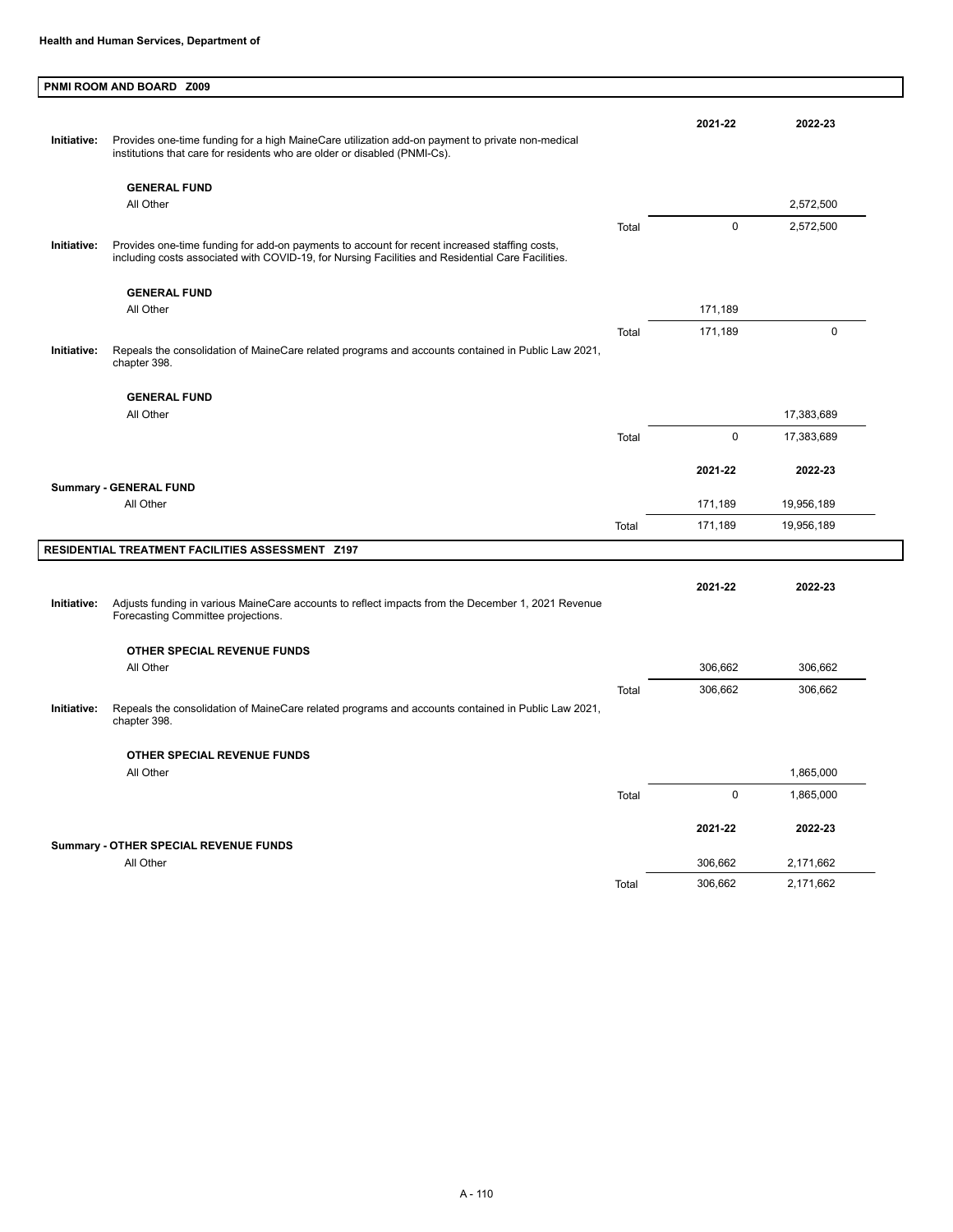|             | <b>RIVERVIEW PSYCHIATRIC CENTER Z219</b>                                                                                                                                                                                                                                                                                                                                                                                                         |       |              |                   |
|-------------|--------------------------------------------------------------------------------------------------------------------------------------------------------------------------------------------------------------------------------------------------------------------------------------------------------------------------------------------------------------------------------------------------------------------------------------------------|-------|--------------|-------------------|
|             |                                                                                                                                                                                                                                                                                                                                                                                                                                                  |       |              |                   |
|             |                                                                                                                                                                                                                                                                                                                                                                                                                                                  |       | 2021-22      | 2022-23           |
| Initiative: | Provides funding for contracted nursing positions at Riverview Psychiatric Center.                                                                                                                                                                                                                                                                                                                                                               |       |              |                   |
|             | <b>GENERAL FUND</b>                                                                                                                                                                                                                                                                                                                                                                                                                              |       |              |                   |
|             | All Other                                                                                                                                                                                                                                                                                                                                                                                                                                        |       |              | 1,038,960         |
|             |                                                                                                                                                                                                                                                                                                                                                                                                                                                  | Total | 0            | 1,038,960         |
| Initiative: | Establishes 4 Psychiatric Nurse Practitioner positions funded 36.53% General Fund in the<br>Disproportionate Share - Riverview Psychiatric Center program and 63.47% Other Special Revenue<br>Funds in the Riverview Psychiatric Center program to improve the recruitment and retention of qualified<br>healthcare professionals and avoid higher locum-tenens contracts. This initiative also provides funding<br>for related All Other costs. |       |              |                   |
|             | OTHER SPECIAL REVENUE FUNDS                                                                                                                                                                                                                                                                                                                                                                                                                      |       |              |                   |
|             | Positions - LEGISLATIVE COUNT                                                                                                                                                                                                                                                                                                                                                                                                                    |       |              | 4.000             |
|             | <b>Personal Services</b>                                                                                                                                                                                                                                                                                                                                                                                                                         |       |              | 597,756           |
|             | All Other                                                                                                                                                                                                                                                                                                                                                                                                                                        |       |              | 37,238            |
| Initiative: | Adjusts funding for positions in the Riverview and Dorothea Dix Psychiatric Centers as a result of the<br>decrease in the Federal Medical Assistance Percentage. The blended rate is 63.47% Federal<br>Expenditures Fund and 36.53% General Fund in state fiscal year 2023.                                                                                                                                                                      | Total | $\mathbf{0}$ | 634,994           |
|             |                                                                                                                                                                                                                                                                                                                                                                                                                                                  |       |              |                   |
|             | OTHER SPECIAL REVENUE FUNDS                                                                                                                                                                                                                                                                                                                                                                                                                      |       |              |                   |
|             | <b>Personal Services</b>                                                                                                                                                                                                                                                                                                                                                                                                                         |       |              | (181, 837)        |
|             |                                                                                                                                                                                                                                                                                                                                                                                                                                                  | Total | 0            | (181, 837)        |
| Initiative: | Provides funding for technology and services provided by the Department of Administrative and<br>Financial Services, Office of Information Technology.                                                                                                                                                                                                                                                                                           |       |              |                   |
|             | <b>GENERAL FUND</b>                                                                                                                                                                                                                                                                                                                                                                                                                              |       |              |                   |
|             | All Other                                                                                                                                                                                                                                                                                                                                                                                                                                        |       | 28,334       | 28,334            |
|             |                                                                                                                                                                                                                                                                                                                                                                                                                                                  | Total | 28,334       | 28,334            |
| Initiative: | Provides funding for the purchase of a patient monitoring system.                                                                                                                                                                                                                                                                                                                                                                                |       |              |                   |
|             |                                                                                                                                                                                                                                                                                                                                                                                                                                                  |       |              |                   |
|             | <b>GENERAL FUND</b>                                                                                                                                                                                                                                                                                                                                                                                                                              |       |              |                   |
|             | All Other                                                                                                                                                                                                                                                                                                                                                                                                                                        |       | 105,392      | 74,380            |
|             |                                                                                                                                                                                                                                                                                                                                                                                                                                                  | Total | 105,392      | 74,380            |
| Initiative: | Provides one-time funding for a hospital-wide upgrade of the WIFI system at Riverview Psychiatric<br>Center.                                                                                                                                                                                                                                                                                                                                     |       |              |                   |
|             | <b>GENERAL FUND</b>                                                                                                                                                                                                                                                                                                                                                                                                                              |       |              |                   |
|             | All Other                                                                                                                                                                                                                                                                                                                                                                                                                                        |       |              | 133,770           |
|             |                                                                                                                                                                                                                                                                                                                                                                                                                                                  | Total | $\mathbf 0$  | 133,770           |
|             |                                                                                                                                                                                                                                                                                                                                                                                                                                                  |       | 2021-22      | 2022-23           |
|             | <b>Summary - GENERAL FUND</b>                                                                                                                                                                                                                                                                                                                                                                                                                    |       |              |                   |
|             | All Other                                                                                                                                                                                                                                                                                                                                                                                                                                        |       | 133,726      | 1,275,444         |
|             |                                                                                                                                                                                                                                                                                                                                                                                                                                                  | Total | 133,726      | 1,275,444         |
|             | Summary - OTHER SPECIAL REVENUE FUNDS                                                                                                                                                                                                                                                                                                                                                                                                            |       |              |                   |
|             | Positions - LEGISLATIVE COUNT                                                                                                                                                                                                                                                                                                                                                                                                                    |       |              | 4.000             |
|             | <b>Personal Services</b><br>All Other                                                                                                                                                                                                                                                                                                                                                                                                            |       |              | 415,919<br>37,238 |
|             |                                                                                                                                                                                                                                                                                                                                                                                                                                                  |       |              |                   |
|             |                                                                                                                                                                                                                                                                                                                                                                                                                                                  | Total | 0            | 453,157           |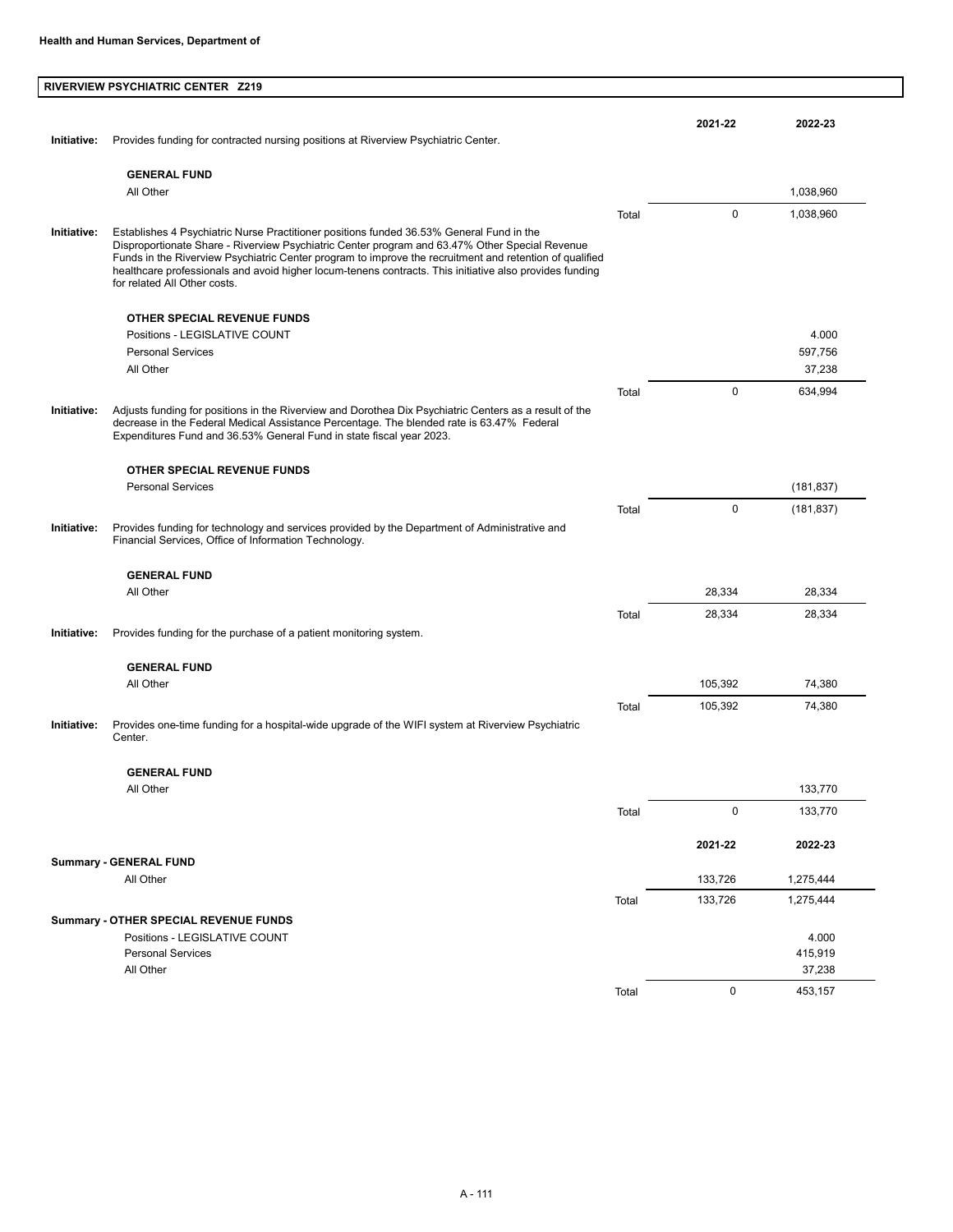|             | STATE-FUNDED FOSTER CARE/ADOPTION ASSISTANCE 0139                                                                            |       |             |             |
|-------------|------------------------------------------------------------------------------------------------------------------------------|-------|-------------|-------------|
|             |                                                                                                                              |       |             |             |
|             |                                                                                                                              |       | 2021-22     | 2022-23     |
| Initiative: | Provides one-time funding for child welfare cycle payments.                                                                  |       |             |             |
|             | <b>GENERAL FUND</b>                                                                                                          |       |             |             |
|             | All Other                                                                                                                    |       |             | 3,973,250   |
|             |                                                                                                                              | Total | $\mathbf 0$ | 3,973,250   |
| Initiative: | Provides funding for the implementation of Family Visit Coaching.                                                            |       |             |             |
|             |                                                                                                                              |       |             |             |
|             | <b>GENERAL FUND</b>                                                                                                          |       |             |             |
|             | All Other                                                                                                                    |       |             | 2,000,000   |
|             |                                                                                                                              | Total | $\mathbf 0$ | 2,000,000   |
|             |                                                                                                                              |       |             |             |
|             |                                                                                                                              |       | 2021-22     | 2022-23     |
|             | <b>Summary - GENERAL FUND</b><br>All Other                                                                                   |       |             | 5,973,250   |
|             |                                                                                                                              | Total | 0           | 5,973,250   |
|             |                                                                                                                              |       |             |             |
|             | TRAUMATIC BRAIN INJURY SEED Z214                                                                                             |       |             |             |
|             |                                                                                                                              |       | 2021-22     | 2022-23     |
| Initiative: | Adjusts funding for the 6.2% increase in the Federal Medicaid Assistance Percentage rate.                                    |       |             |             |
|             |                                                                                                                              |       |             |             |
|             | <b>GENERAL FUND</b>                                                                                                          |       |             |             |
|             | All Other                                                                                                                    |       | (15, 833)   |             |
|             |                                                                                                                              | Total | (15, 833)   | $\mathbf 0$ |
| Initiative: | Adjusts funding as a result of the decrease in the Federal Medical Assistance Percentage for federal<br>fiscal year 2022-23. |       |             |             |
|             |                                                                                                                              |       |             |             |
|             | <b>GENERAL FUND</b>                                                                                                          |       |             |             |
|             | All Other                                                                                                                    |       |             | 1,805       |
|             |                                                                                                                              | Total | $\mathsf 0$ | 1,805       |
| Initiative: | Repeals the consolidation of MaineCare related programs and accounts contained in Public Law 2021,                           |       |             |             |
|             | chapter 398.                                                                                                                 |       |             |             |
|             | <b>GENERAL FUND</b>                                                                                                          |       |             |             |
|             | All Other                                                                                                                    |       |             | 122,581     |
|             |                                                                                                                              | Total | $\mathsf 0$ | 122,581     |
|             |                                                                                                                              |       |             |             |
|             |                                                                                                                              |       | 2021-22     | 2022-23     |
|             | <b>Summary - GENERAL FUND</b>                                                                                                |       |             |             |
|             | All Other                                                                                                                    |       | (15, 833)   | 124,386     |
|             |                                                                                                                              | Total | (15, 833)   | 124,386     |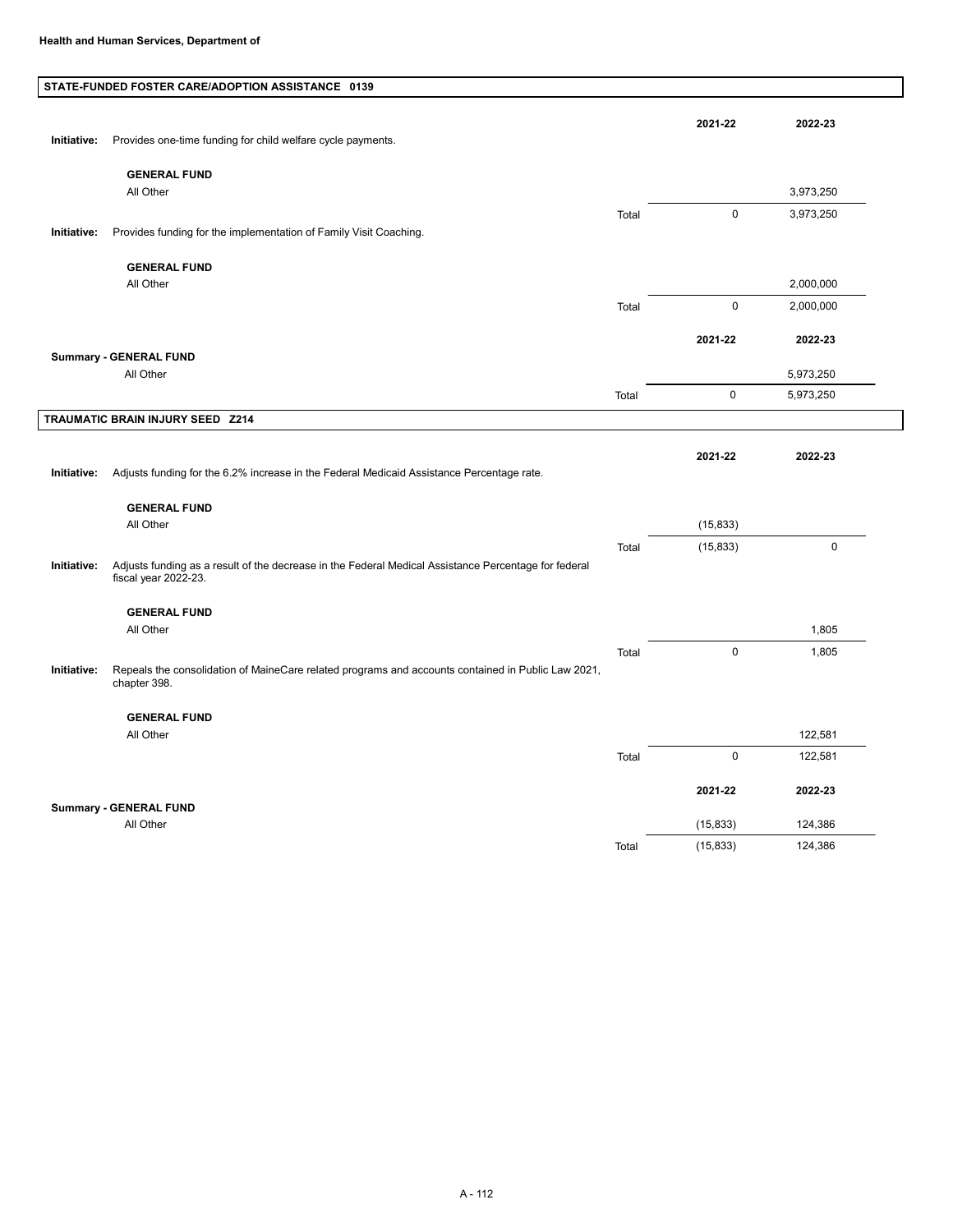Health and Human Services, Department of

## Total Agency/Department

| All Funds                                           | 50,812,892      | 418,533,405 |
|-----------------------------------------------------|-----------------|-------------|
| <b>GENERAL FUND</b>                                 | (115, 207, 681) | 150,465,437 |
| FEDERAL EXPENDITURES FUND                           | 171.781.956     | 153,850,424 |
| OTHER SPECIAL REVENUE FUNDS                         | (560, 888)      | 8,537,691   |
| FEDERAL BLOCK GRANT FUND                            | (1,045,940)     | 35,938,160  |
| FEDERAL EXPENDITURES FUND-ARP STATE FISCAL RECOVERY |                 |             |
| FUND FOR A HEALTHY MAINE                            | (4, 154, 555)   | 473,530     |
| FEDERAL EXPENDITURES FUND-ARP                       |                 | 16,796,206  |
| FEDERAL BLOCK GRANT FUND-ARP                        |                 | 52.471.957  |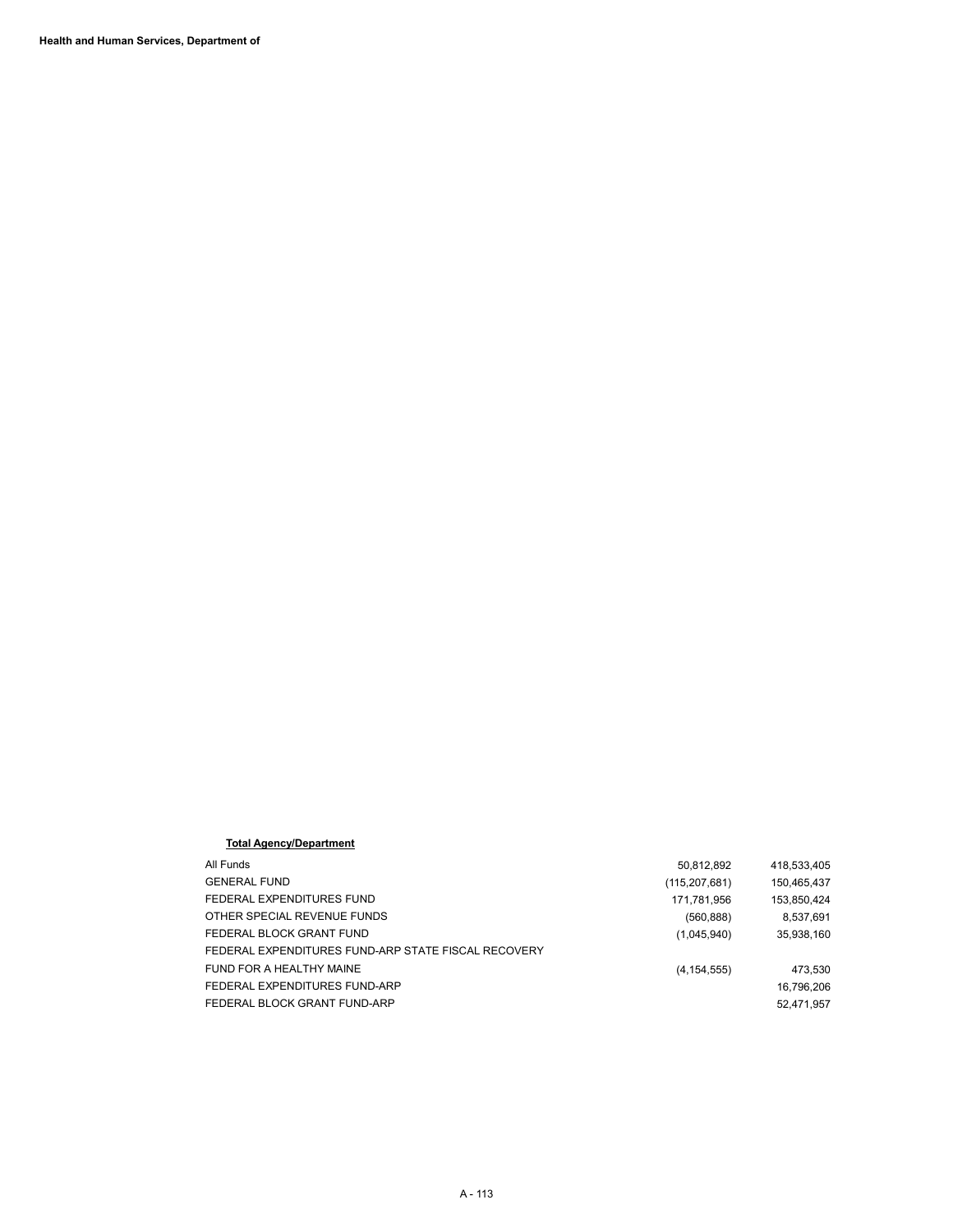|             | <b>HOUSING AUTHORITY - STATE 0442</b>                                                                                          |       |           |            |  |
|-------------|--------------------------------------------------------------------------------------------------------------------------------|-------|-----------|------------|--|
| Initiative: | Allocates funds to reflect increased revenue projections per the December 2021 report of the Revenue<br>Forecasting Committee. |       | 2021-22   | 2022-23    |  |
|             | <b>OTHER SPECIAL REVENUE FUNDS</b>                                                                                             |       |           |            |  |
|             | All Other                                                                                                                      |       | 9,759,154 | 10,281,551 |  |
|             |                                                                                                                                | Total | 9,759,154 | 10,281,551 |  |
|             | <b>Summary - OTHER SPECIAL REVENUE FUNDS</b>                                                                                   |       | 2021-22   | 2022-23    |  |
|             | All Other                                                                                                                      |       | 9,759,154 | 10,281,551 |  |
|             |                                                                                                                                | Total | 9,759,154 | 10,281,551 |  |
|             | <b>Total Agency/Department</b>                                                                                                 |       |           |            |  |
|             | All Funds                                                                                                                      |       | 9,759,154 | 10,281,551 |  |
|             | OTHER SPECIAL REVENUE FUNDS                                                                                                    |       | 9,759,154 | 10,281,551 |  |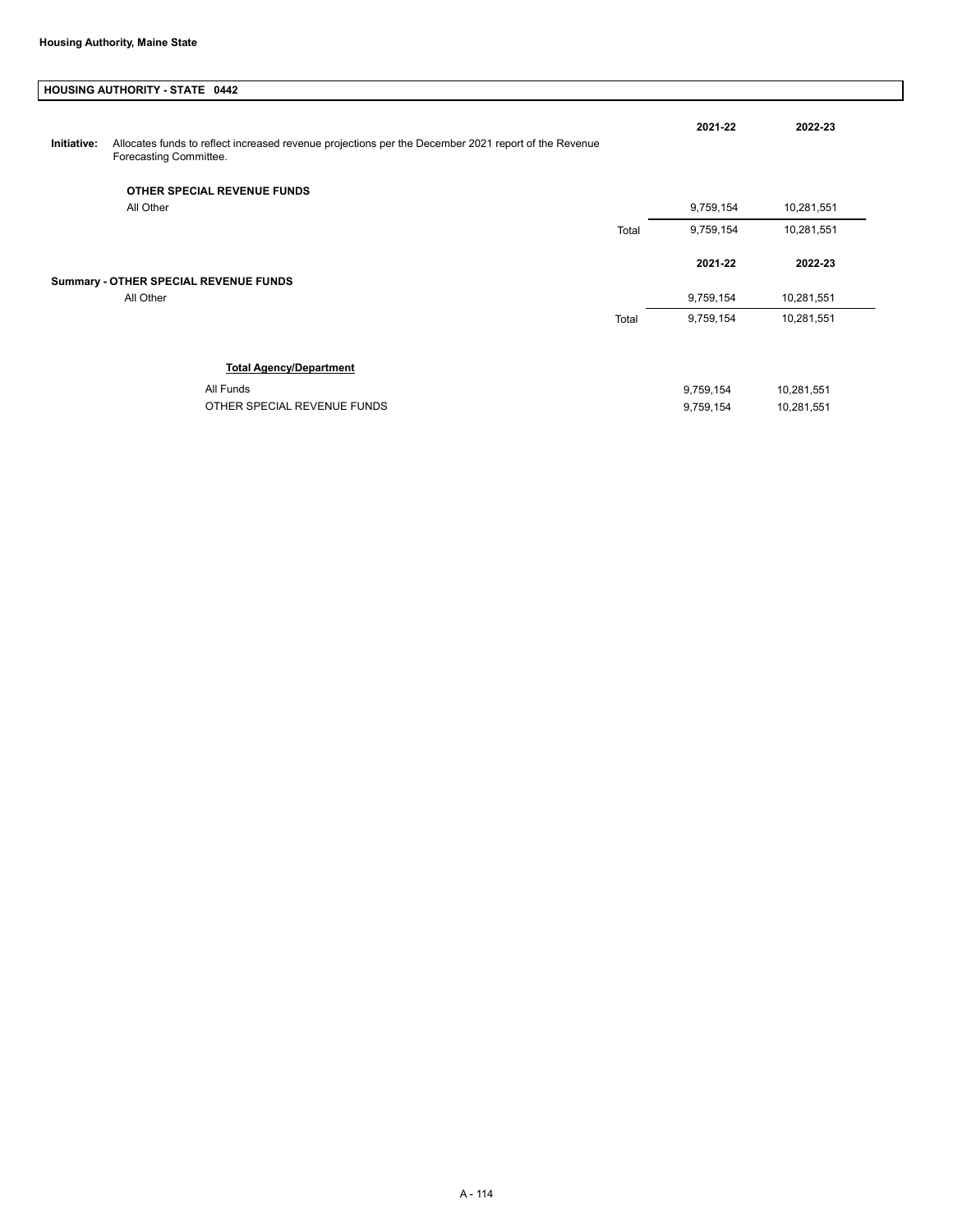|             | <b>HUMAN RIGHTS COMMISSION - REGULATION 0150</b>                                                                                                                               |       |         |         |
|-------------|--------------------------------------------------------------------------------------------------------------------------------------------------------------------------------|-------|---------|---------|
| Initiative: | Provides one-time funding for the retroactive payments related to the range change of 6 Maine Human<br>Rights Investigator positions approved in Public Law 2021, chapter 398. |       | 2021-22 | 2022-23 |
|             | <b>GENERAL FUND</b>                                                                                                                                                            |       |         |         |
|             | <b>Personal Services</b>                                                                                                                                                       |       | 21,458  |         |
|             |                                                                                                                                                                                | Total | 21,458  | 0       |
|             |                                                                                                                                                                                |       | 2021-22 | 2022-23 |
|             | Summary - GENERAL FUND                                                                                                                                                         |       |         |         |
|             | <b>Personal Services</b>                                                                                                                                                       |       | 21,458  |         |
|             |                                                                                                                                                                                | Total | 21,458  | 0       |
|             | <b>Total Agency/Department</b>                                                                                                                                                 |       |         |         |
|             |                                                                                                                                                                                |       |         |         |
|             | All Funds                                                                                                                                                                      |       | 21,458  |         |
|             | <b>GENERAL FUND</b>                                                                                                                                                            |       | 21,458  |         |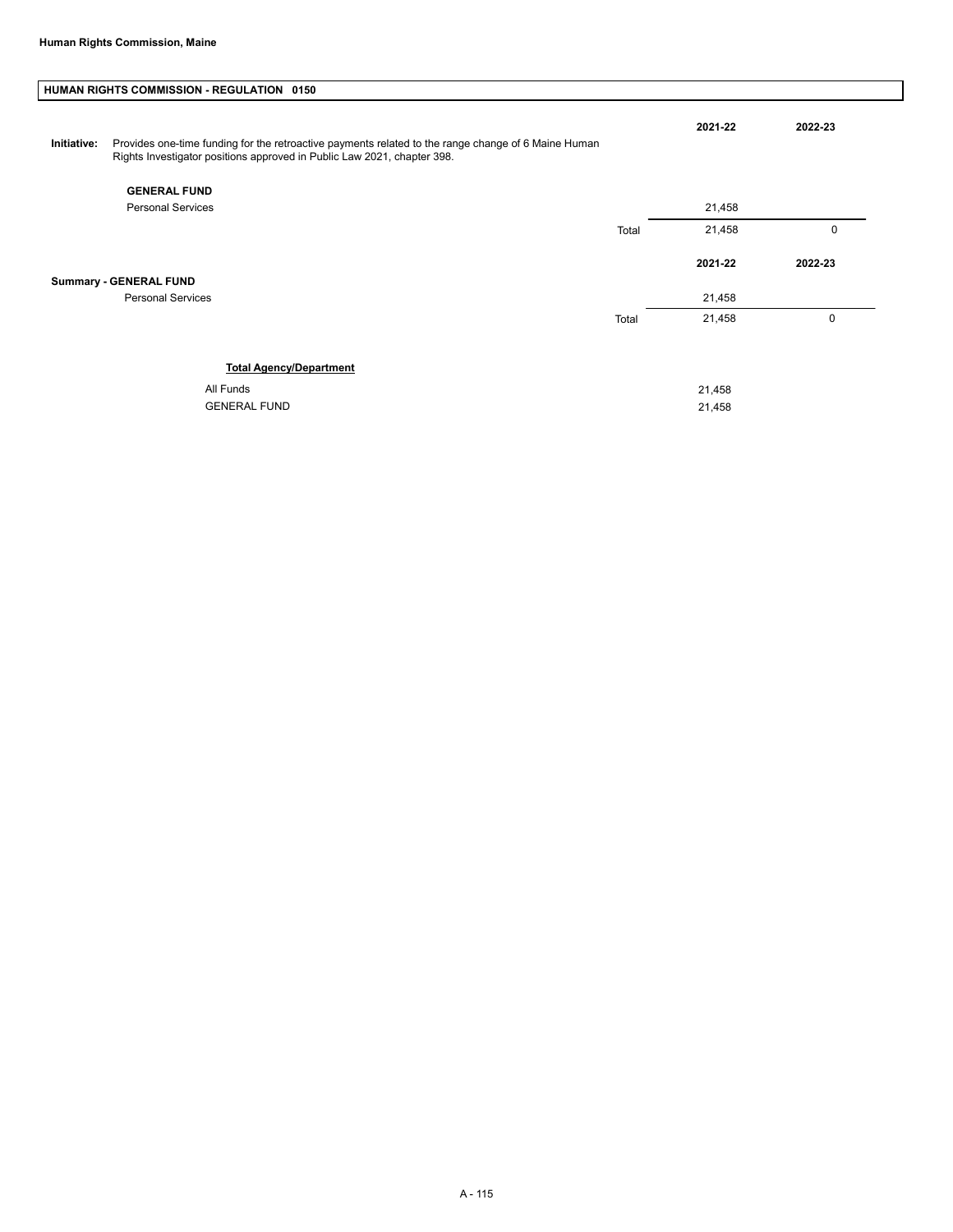| 2021-22<br>Provides funding for grants to Maine nonprofits to support cultural and historical projects throughout the<br>Initiative:<br>state.<br><b>GENERAL FUND</b><br>All Other<br>0<br>Total<br>2021-22 | <b>HUMANITIES COUNCIL 0942</b> |  |         |
|-------------------------------------------------------------------------------------------------------------------------------------------------------------------------------------------------------------|--------------------------------|--|---------|
|                                                                                                                                                                                                             |                                |  | 2022-23 |
|                                                                                                                                                                                                             |                                |  |         |
|                                                                                                                                                                                                             |                                |  | 110,000 |
|                                                                                                                                                                                                             |                                |  | 110,000 |
|                                                                                                                                                                                                             |                                |  | 2022-23 |
| <b>Summary - GENERAL FUND</b><br>All Other                                                                                                                                                                  |                                |  | 110,000 |
| 0<br>Total                                                                                                                                                                                                  |                                |  | 110,000 |
|                                                                                                                                                                                                             |                                |  |         |
| <b>Total Agency/Department</b>                                                                                                                                                                              |                                |  |         |

All Funds 110,000 GENERAL FUND 110,000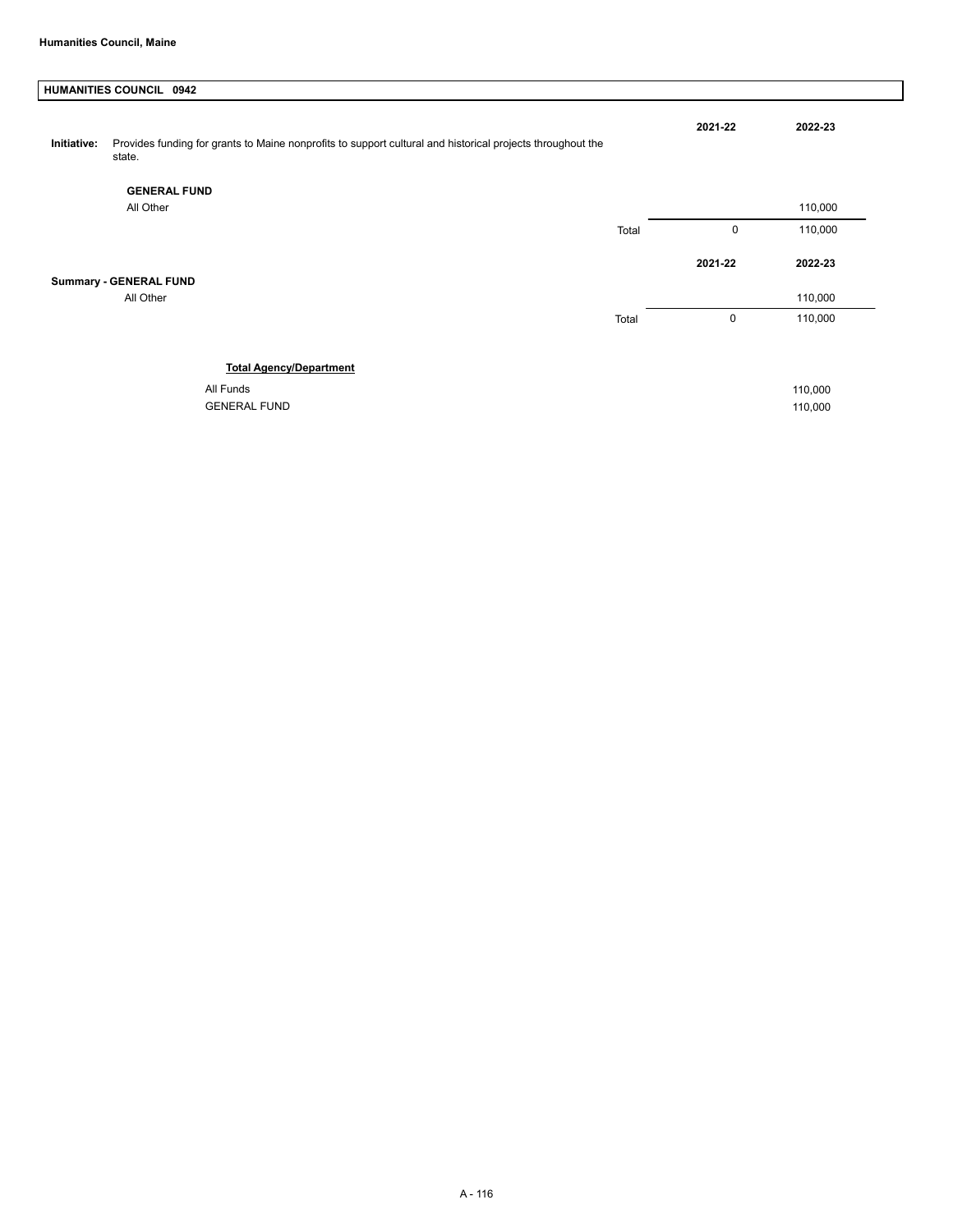|             | <b>ENDANGERED NONGAME OPERATIONS 0536</b>                                                                                                                                  |       |          |                  |
|-------------|----------------------------------------------------------------------------------------------------------------------------------------------------------------------------|-------|----------|------------------|
|             |                                                                                                                                                                            |       |          |                  |
|             |                                                                                                                                                                            |       | 2021-22  | 2022-23          |
| Initiative: | Provides funding for the approved reorganization of one Cartographer position to one IF&W Resource<br>Biologist position and provides funding for related All Other costs. |       |          |                  |
|             |                                                                                                                                                                            |       |          |                  |
|             | <b>FEDERAL EXPENDITURES FUND</b>                                                                                                                                           |       |          |                  |
|             | <b>Personal Services</b>                                                                                                                                                   |       |          | 19,859           |
|             | All Other                                                                                                                                                                  |       |          | 598              |
|             |                                                                                                                                                                            | Total | 0        | 20,457           |
|             | OTHER SPECIAL REVENUE FUNDS                                                                                                                                                |       |          |                  |
|             | <b>Personal Services</b>                                                                                                                                                   |       |          | 9,027            |
|             | All Other                                                                                                                                                                  |       |          | 272              |
|             |                                                                                                                                                                            | Total | 0        | 9,299            |
|             |                                                                                                                                                                            |       |          |                  |
|             |                                                                                                                                                                            |       | 2021-22  | 2022-23          |
|             | Summary - FEDERAL EXPENDITURES FUND                                                                                                                                        |       |          |                  |
|             | <b>Personal Services</b>                                                                                                                                                   |       |          | 19,859           |
|             | All Other                                                                                                                                                                  |       |          | 598              |
|             |                                                                                                                                                                            | Total | 0        | 20,457           |
|             | Summary - OTHER SPECIAL REVENUE FUNDS                                                                                                                                      |       |          |                  |
|             | <b>Personal Services</b>                                                                                                                                                   |       |          | 9,027            |
|             | All Other                                                                                                                                                                  |       |          | 272              |
|             |                                                                                                                                                                            | Total | 0        | 9,299            |
|             | <b>ENFORCEMENT OPERATIONS - IF&amp;W 0537</b>                                                                                                                              |       |          |                  |
|             |                                                                                                                                                                            |       |          |                  |
|             |                                                                                                                                                                            |       | 2021-22  | 2022-23          |
| Initiative: | Establishes one Game Warden Investigator position in the Enforcement Operations - Inland Fisheries<br>and Wildlife program for the Maine Warden Service.                   |       |          |                  |
|             |                                                                                                                                                                            |       |          |                  |
|             | <b>GENERAL FUND</b>                                                                                                                                                        |       |          |                  |
|             | Positions - LEGISLATIVE COUNT<br><b>Personal Services</b>                                                                                                                  |       |          | 1.000<br>109,436 |
|             |                                                                                                                                                                            |       |          |                  |
|             |                                                                                                                                                                            | Total | 0        | 109,436          |
|             |                                                                                                                                                                            |       | 2021-22  | 2022-23          |
|             | <b>Summary - GENERAL FUND</b>                                                                                                                                              |       |          |                  |
|             | Positions - LEGISLATIVE COUNT                                                                                                                                              |       |          | 1.000            |
|             | <b>Personal Services</b>                                                                                                                                                   |       |          | 109,436          |
|             |                                                                                                                                                                            | Total | $\Omega$ | 109,436          |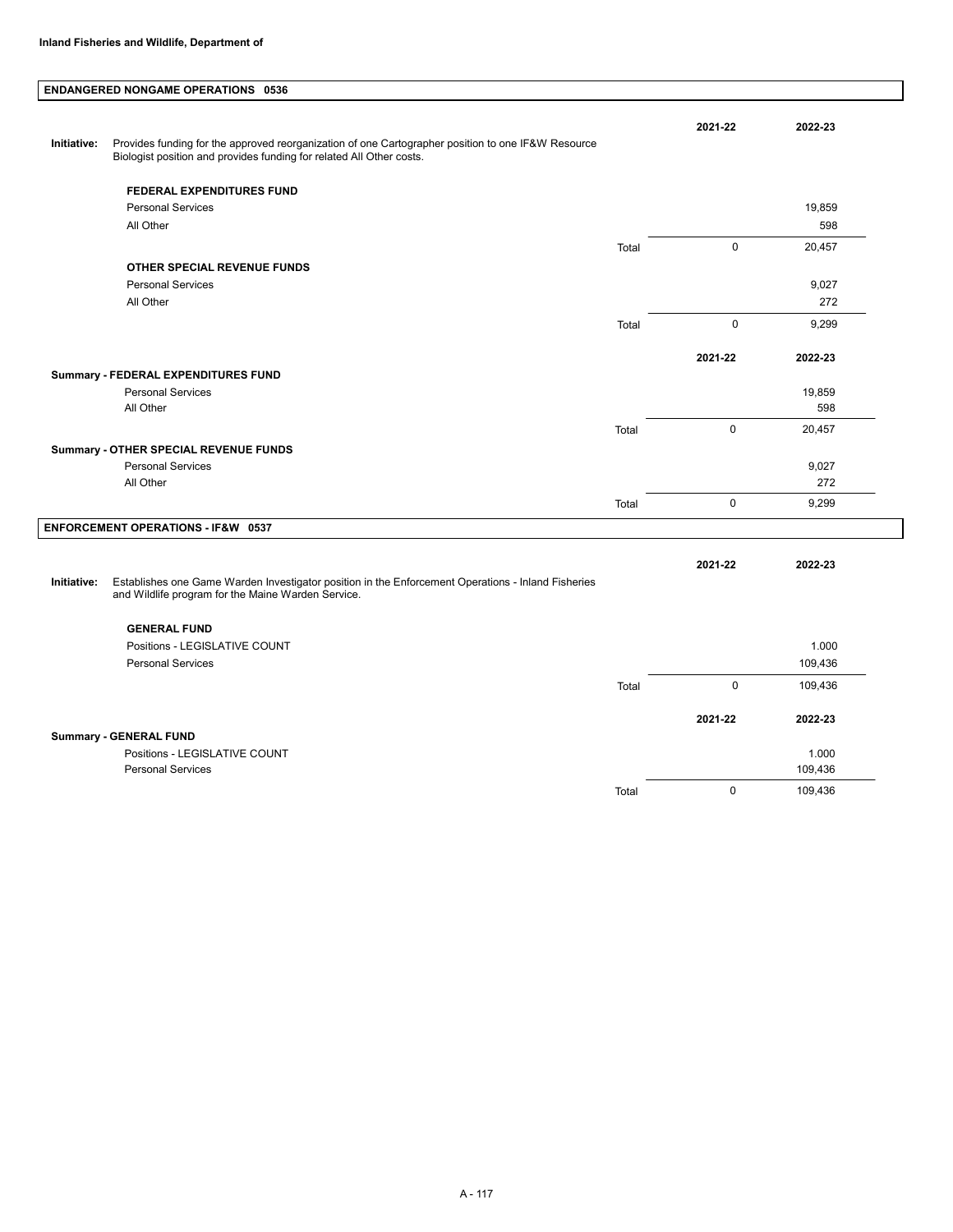|             | <b>FISHERIES AND HATCHERIES OPERATIONS 0535</b>                                                                                                                                                                                                                                                                                                                                                                                                                                                                                                                                            |       |           |           |
|-------------|--------------------------------------------------------------------------------------------------------------------------------------------------------------------------------------------------------------------------------------------------------------------------------------------------------------------------------------------------------------------------------------------------------------------------------------------------------------------------------------------------------------------------------------------------------------------------------------------|-------|-----------|-----------|
|             |                                                                                                                                                                                                                                                                                                                                                                                                                                                                                                                                                                                            |       | 2021-22   | 2022-23   |
| Initiative: | Establishes one IF&W Senior Resource Biologist position in the Bureau of Resource Management<br>funded in the Fisheries and Hatcheries Operations program, 70% Other Special Revenues and in the<br>Resource Management Services - Inland Fisheries and Wildlife program, 30% General Fund to<br>manage invasive fish and wildlife threats and provides funding for related All Other costs.                                                                                                                                                                                               |       |           |           |
|             | OTHER SPECIAL REVENUE FUNDS                                                                                                                                                                                                                                                                                                                                                                                                                                                                                                                                                                |       |           |           |
|             | Positions - LEGISLATIVE COUNT                                                                                                                                                                                                                                                                                                                                                                                                                                                                                                                                                              |       |           | 1.000     |
|             | <b>Personal Services</b>                                                                                                                                                                                                                                                                                                                                                                                                                                                                                                                                                                   |       |           | 64,420    |
|             | All Other                                                                                                                                                                                                                                                                                                                                                                                                                                                                                                                                                                                  |       |           | 1,838     |
|             |                                                                                                                                                                                                                                                                                                                                                                                                                                                                                                                                                                                            | Total | 0         | 66,258    |
| Initiative: | Establishes one IF&W Senior Resource Biologist position and provides funding for All Other to conduct<br>testing for perfluoroalkyl and polyfluoroalkyl substances.                                                                                                                                                                                                                                                                                                                                                                                                                        |       |           |           |
|             | <b>GENERAL FUND</b>                                                                                                                                                                                                                                                                                                                                                                                                                                                                                                                                                                        |       |           |           |
|             | All Other                                                                                                                                                                                                                                                                                                                                                                                                                                                                                                                                                                                  |       |           | 101,500   |
|             |                                                                                                                                                                                                                                                                                                                                                                                                                                                                                                                                                                                            | Total | 0         | 101,500   |
| Initiative: | Reallocates the cost of 2 IF&W Resource Supervisor positions from 50% General Fund and 50%<br>Federal Expenditures Fund within the Fisheries and Hatcheries Operations program to 67% General<br>Fund and 33% Federal Expenditures Fund within the same program, and 2 IF&W Resource Supervisor<br>positions from 70% Federal Expenditures Fund and 30% General Fund within the Resource<br>Management Services - Inland Fisheries and Wildlife program to 55% Federal Expenditures Funds and<br>45% General Fund within the same program and reduces funding for related All Other costs. |       |           |           |
|             | <b>GENERAL FUND</b>                                                                                                                                                                                                                                                                                                                                                                                                                                                                                                                                                                        |       |           |           |
|             | <b>Personal Services</b>                                                                                                                                                                                                                                                                                                                                                                                                                                                                                                                                                                   |       | 10,625    | 42,776    |
|             |                                                                                                                                                                                                                                                                                                                                                                                                                                                                                                                                                                                            | Total | 10,625    | 42,776    |
|             | <b>FEDERAL EXPENDITURES FUND</b>                                                                                                                                                                                                                                                                                                                                                                                                                                                                                                                                                           |       |           |           |
|             | <b>Personal Services</b>                                                                                                                                                                                                                                                                                                                                                                                                                                                                                                                                                                   |       | (10, 625) | (42, 776) |
|             | All Other                                                                                                                                                                                                                                                                                                                                                                                                                                                                                                                                                                                  |       | (326)     | (1,302)   |
|             |                                                                                                                                                                                                                                                                                                                                                                                                                                                                                                                                                                                            | Total | (10, 951) | (44, 078) |
|             |                                                                                                                                                                                                                                                                                                                                                                                                                                                                                                                                                                                            |       | 2021-22   | 2022-23   |
|             | <b>Summary - GENERAL FUND</b>                                                                                                                                                                                                                                                                                                                                                                                                                                                                                                                                                              |       |           |           |
|             | <b>Personal Services</b>                                                                                                                                                                                                                                                                                                                                                                                                                                                                                                                                                                   |       | 10,625    | 42,776    |
|             | All Other                                                                                                                                                                                                                                                                                                                                                                                                                                                                                                                                                                                  |       |           | 101,500   |
|             |                                                                                                                                                                                                                                                                                                                                                                                                                                                                                                                                                                                            | Total | 10,625    | 144,276   |
|             | Summary - FEDERAL EXPENDITURES FUND                                                                                                                                                                                                                                                                                                                                                                                                                                                                                                                                                        |       |           |           |
|             | <b>Personal Services</b>                                                                                                                                                                                                                                                                                                                                                                                                                                                                                                                                                                   |       | (10, 625) | (42, 776) |
|             | All Other                                                                                                                                                                                                                                                                                                                                                                                                                                                                                                                                                                                  |       | (326)     | (1, 302)  |
|             |                                                                                                                                                                                                                                                                                                                                                                                                                                                                                                                                                                                            | Total | (10, 951) | (44, 078) |
|             | <b>Summary - OTHER SPECIAL REVENUE FUNDS</b>                                                                                                                                                                                                                                                                                                                                                                                                                                                                                                                                               |       |           |           |
|             | Positions - LEGISLATIVE COUNT                                                                                                                                                                                                                                                                                                                                                                                                                                                                                                                                                              |       |           | 1.000     |
|             | <b>Personal Services</b>                                                                                                                                                                                                                                                                                                                                                                                                                                                                                                                                                                   |       |           | 64,420    |
|             | All Other                                                                                                                                                                                                                                                                                                                                                                                                                                                                                                                                                                                  |       |           | 1,838     |
|             |                                                                                                                                                                                                                                                                                                                                                                                                                                                                                                                                                                                            | Total | $\pmb{0}$ | 66,258    |
|             |                                                                                                                                                                                                                                                                                                                                                                                                                                                                                                                                                                                            |       |           |           |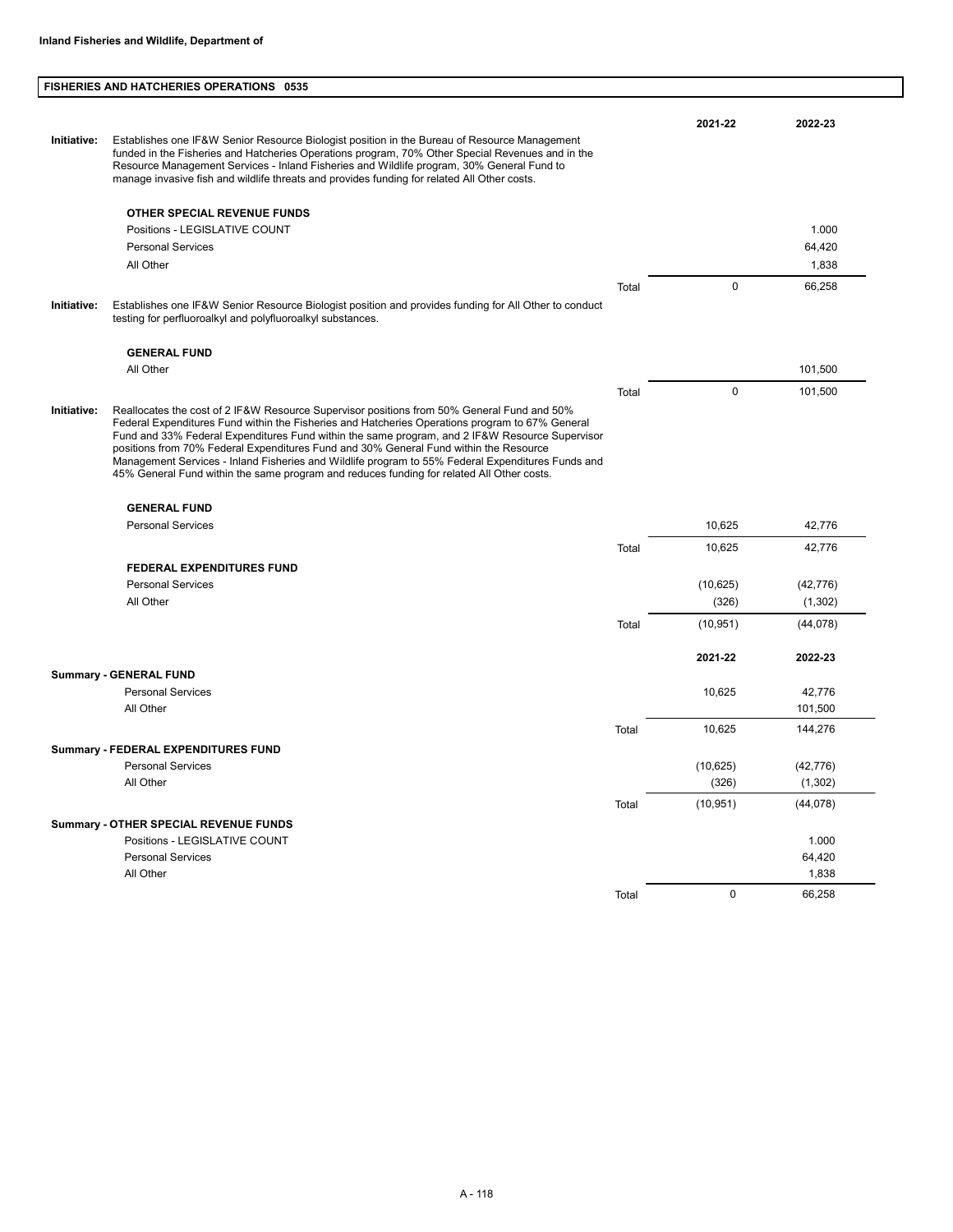| 2021-22<br>2022-23<br>Initiative:<br>Establishes 3 intermittent Deputy Game Warden positions in the Maine Warden Services and reduces<br>All Other to fund the positions.<br><b>GENERAL FUND</b><br>Positions - FTE COUNT<br>1.500<br><b>Personal Services</b><br>98,838<br>All Other<br>(98, 838)<br>$\mathbf 0$<br>$\mathbf 0$<br>Total<br>Provides funding for increasing the weeks of one Recreational Safety Coordinator position from 26<br>Initiative:<br>weeks to 52 weeks and provides funding for related All Other costs.<br>OTHER SPECIAL REVENUE FUNDS<br><b>Personal Services</b><br>168<br>684<br>All Other<br>14<br>168<br>698<br>Total<br>Eliminates 2 intermittent Recreational Safety Coordinator positions and establishes one Office<br>Initiative:<br>Associate II position 72% Resource Management Services - Inland Fisheries and Wildlife program<br>Federal Expenditures Fund, 26% Division of Public Information and Education program General Fund,<br>and 2% Landowner Relations program Other Special Revenue Funds and provides funding for related<br>All Other costs.<br>OTHER SPECIAL REVENUE FUNDS<br><b>Personal Services</b><br>491<br>All Other<br>15<br>$\mathbf 0$<br>506<br>Total<br>2021-22<br>2022-23<br><b>Summary - GENERAL FUND</b><br>Positions - FTE COUNT<br>1.500<br>98,838<br><b>Personal Services</b><br>(98, 838)<br>All Other<br>0<br>$\mathbf 0$<br>Total<br>Summary - OTHER SPECIAL REVENUE FUNDS<br><b>Personal Services</b><br>168<br>1,175<br>29<br>All Other<br>168<br>1,204<br>Total | <b>LANDOWNER RELATIONS Z140</b> |  |  |
|---------------------------------------------------------------------------------------------------------------------------------------------------------------------------------------------------------------------------------------------------------------------------------------------------------------------------------------------------------------------------------------------------------------------------------------------------------------------------------------------------------------------------------------------------------------------------------------------------------------------------------------------------------------------------------------------------------------------------------------------------------------------------------------------------------------------------------------------------------------------------------------------------------------------------------------------------------------------------------------------------------------------------------------------------------------------------------------------------------------------------------------------------------------------------------------------------------------------------------------------------------------------------------------------------------------------------------------------------------------------------------------------------------------------------------------------------------------------------------------------------------------------------------------------------|---------------------------------|--|--|
|                                                                                                                                                                                                                                                                                                                                                                                                                                                                                                                                                                                                                                                                                                                                                                                                                                                                                                                                                                                                                                                                                                                                                                                                                                                                                                                                                                                                                                                                                                                                                   |                                 |  |  |
|                                                                                                                                                                                                                                                                                                                                                                                                                                                                                                                                                                                                                                                                                                                                                                                                                                                                                                                                                                                                                                                                                                                                                                                                                                                                                                                                                                                                                                                                                                                                                   |                                 |  |  |
|                                                                                                                                                                                                                                                                                                                                                                                                                                                                                                                                                                                                                                                                                                                                                                                                                                                                                                                                                                                                                                                                                                                                                                                                                                                                                                                                                                                                                                                                                                                                                   |                                 |  |  |
|                                                                                                                                                                                                                                                                                                                                                                                                                                                                                                                                                                                                                                                                                                                                                                                                                                                                                                                                                                                                                                                                                                                                                                                                                                                                                                                                                                                                                                                                                                                                                   |                                 |  |  |
|                                                                                                                                                                                                                                                                                                                                                                                                                                                                                                                                                                                                                                                                                                                                                                                                                                                                                                                                                                                                                                                                                                                                                                                                                                                                                                                                                                                                                                                                                                                                                   |                                 |  |  |
|                                                                                                                                                                                                                                                                                                                                                                                                                                                                                                                                                                                                                                                                                                                                                                                                                                                                                                                                                                                                                                                                                                                                                                                                                                                                                                                                                                                                                                                                                                                                                   |                                 |  |  |
|                                                                                                                                                                                                                                                                                                                                                                                                                                                                                                                                                                                                                                                                                                                                                                                                                                                                                                                                                                                                                                                                                                                                                                                                                                                                                                                                                                                                                                                                                                                                                   |                                 |  |  |
|                                                                                                                                                                                                                                                                                                                                                                                                                                                                                                                                                                                                                                                                                                                                                                                                                                                                                                                                                                                                                                                                                                                                                                                                                                                                                                                                                                                                                                                                                                                                                   |                                 |  |  |
|                                                                                                                                                                                                                                                                                                                                                                                                                                                                                                                                                                                                                                                                                                                                                                                                                                                                                                                                                                                                                                                                                                                                                                                                                                                                                                                                                                                                                                                                                                                                                   |                                 |  |  |
|                                                                                                                                                                                                                                                                                                                                                                                                                                                                                                                                                                                                                                                                                                                                                                                                                                                                                                                                                                                                                                                                                                                                                                                                                                                                                                                                                                                                                                                                                                                                                   |                                 |  |  |
|                                                                                                                                                                                                                                                                                                                                                                                                                                                                                                                                                                                                                                                                                                                                                                                                                                                                                                                                                                                                                                                                                                                                                                                                                                                                                                                                                                                                                                                                                                                                                   |                                 |  |  |
|                                                                                                                                                                                                                                                                                                                                                                                                                                                                                                                                                                                                                                                                                                                                                                                                                                                                                                                                                                                                                                                                                                                                                                                                                                                                                                                                                                                                                                                                                                                                                   |                                 |  |  |
|                                                                                                                                                                                                                                                                                                                                                                                                                                                                                                                                                                                                                                                                                                                                                                                                                                                                                                                                                                                                                                                                                                                                                                                                                                                                                                                                                                                                                                                                                                                                                   |                                 |  |  |
|                                                                                                                                                                                                                                                                                                                                                                                                                                                                                                                                                                                                                                                                                                                                                                                                                                                                                                                                                                                                                                                                                                                                                                                                                                                                                                                                                                                                                                                                                                                                                   |                                 |  |  |
|                                                                                                                                                                                                                                                                                                                                                                                                                                                                                                                                                                                                                                                                                                                                                                                                                                                                                                                                                                                                                                                                                                                                                                                                                                                                                                                                                                                                                                                                                                                                                   |                                 |  |  |
|                                                                                                                                                                                                                                                                                                                                                                                                                                                                                                                                                                                                                                                                                                                                                                                                                                                                                                                                                                                                                                                                                                                                                                                                                                                                                                                                                                                                                                                                                                                                                   |                                 |  |  |
|                                                                                                                                                                                                                                                                                                                                                                                                                                                                                                                                                                                                                                                                                                                                                                                                                                                                                                                                                                                                                                                                                                                                                                                                                                                                                                                                                                                                                                                                                                                                                   |                                 |  |  |
|                                                                                                                                                                                                                                                                                                                                                                                                                                                                                                                                                                                                                                                                                                                                                                                                                                                                                                                                                                                                                                                                                                                                                                                                                                                                                                                                                                                                                                                                                                                                                   |                                 |  |  |
|                                                                                                                                                                                                                                                                                                                                                                                                                                                                                                                                                                                                                                                                                                                                                                                                                                                                                                                                                                                                                                                                                                                                                                                                                                                                                                                                                                                                                                                                                                                                                   |                                 |  |  |
|                                                                                                                                                                                                                                                                                                                                                                                                                                                                                                                                                                                                                                                                                                                                                                                                                                                                                                                                                                                                                                                                                                                                                                                                                                                                                                                                                                                                                                                                                                                                                   |                                 |  |  |
|                                                                                                                                                                                                                                                                                                                                                                                                                                                                                                                                                                                                                                                                                                                                                                                                                                                                                                                                                                                                                                                                                                                                                                                                                                                                                                                                                                                                                                                                                                                                                   |                                 |  |  |
|                                                                                                                                                                                                                                                                                                                                                                                                                                                                                                                                                                                                                                                                                                                                                                                                                                                                                                                                                                                                                                                                                                                                                                                                                                                                                                                                                                                                                                                                                                                                                   |                                 |  |  |
|                                                                                                                                                                                                                                                                                                                                                                                                                                                                                                                                                                                                                                                                                                                                                                                                                                                                                                                                                                                                                                                                                                                                                                                                                                                                                                                                                                                                                                                                                                                                                   |                                 |  |  |
|                                                                                                                                                                                                                                                                                                                                                                                                                                                                                                                                                                                                                                                                                                                                                                                                                                                                                                                                                                                                                                                                                                                                                                                                                                                                                                                                                                                                                                                                                                                                                   |                                 |  |  |
|                                                                                                                                                                                                                                                                                                                                                                                                                                                                                                                                                                                                                                                                                                                                                                                                                                                                                                                                                                                                                                                                                                                                                                                                                                                                                                                                                                                                                                                                                                                                                   |                                 |  |  |
|                                                                                                                                                                                                                                                                                                                                                                                                                                                                                                                                                                                                                                                                                                                                                                                                                                                                                                                                                                                                                                                                                                                                                                                                                                                                                                                                                                                                                                                                                                                                                   |                                 |  |  |
|                                                                                                                                                                                                                                                                                                                                                                                                                                                                                                                                                                                                                                                                                                                                                                                                                                                                                                                                                                                                                                                                                                                                                                                                                                                                                                                                                                                                                                                                                                                                                   |                                 |  |  |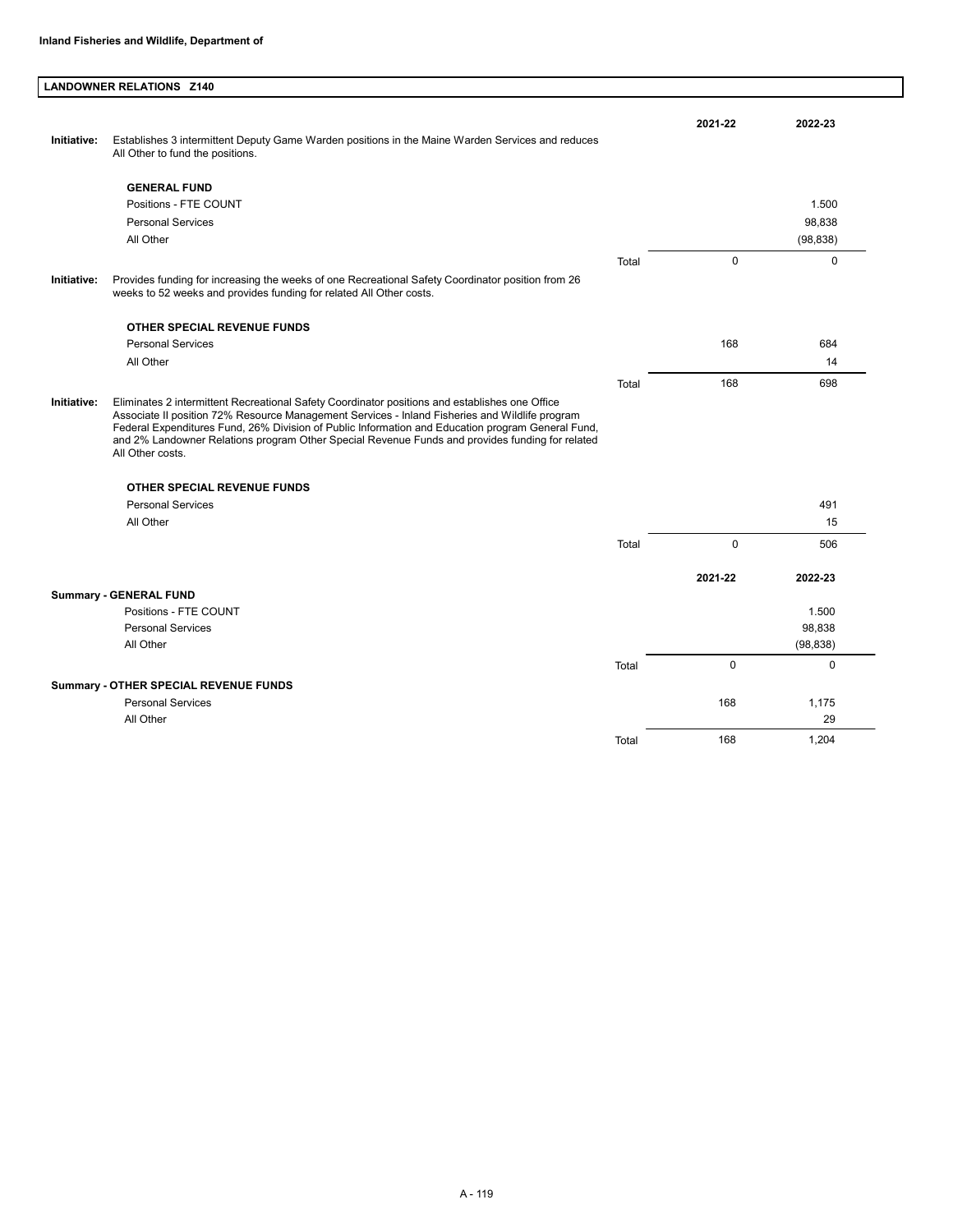|             | OFFICE OF THE COMMISSIONER - IF&W 0529                                                                                                                                                      |       |         |         |
|-------------|---------------------------------------------------------------------------------------------------------------------------------------------------------------------------------------------|-------|---------|---------|
|             |                                                                                                                                                                                             |       | 2021-22 | 2022-23 |
| Initiative: | Provides funding for the department to consult with a stakeholder group on Sunday hunting.                                                                                                  |       |         |         |
|             | <b>GENERAL FUND</b>                                                                                                                                                                         |       |         |         |
|             | All Other                                                                                                                                                                                   |       | 60,000  |         |
|             |                                                                                                                                                                                             | Total | 60,000  | 0       |
| Initiative: | Provides funding for the consolidation of the department by relocating to a larger building in Augusta,<br>upgrading the wireless technology and installing secure badge access technology. |       |         |         |
|             | <b>GENERAL FUND</b>                                                                                                                                                                         |       |         |         |
|             | All Other                                                                                                                                                                                   |       | 202,999 |         |
|             |                                                                                                                                                                                             | Total | 202,999 | 0       |
| Initiative: | Provides funding for the increased cost of centralized financial and human resource services provided<br>by the Department of Administrative and Financial Services.                        |       |         |         |
|             | <b>GENERAL FUND</b>                                                                                                                                                                         |       |         |         |
|             | All Other                                                                                                                                                                                   |       | 23,922  | 23,516  |
|             |                                                                                                                                                                                             | Total | 23,922  | 23,516  |
| Initiative: | Provides funding for increased legal services provided by the Office of the Attorney General.                                                                                               |       |         |         |
|             | <b>GENERAL FUND</b>                                                                                                                                                                         |       |         |         |
|             | All Other                                                                                                                                                                                   |       | 32,710  | 34,269  |
|             |                                                                                                                                                                                             | Total | 32,710  | 34,269  |
|             |                                                                                                                                                                                             |       | 2021-22 | 2022-23 |
|             | <b>Summary - GENERAL FUND</b><br>All Other                                                                                                                                                  |       | 319,631 | 57,785  |
|             |                                                                                                                                                                                             | Total | 319,631 | 57,785  |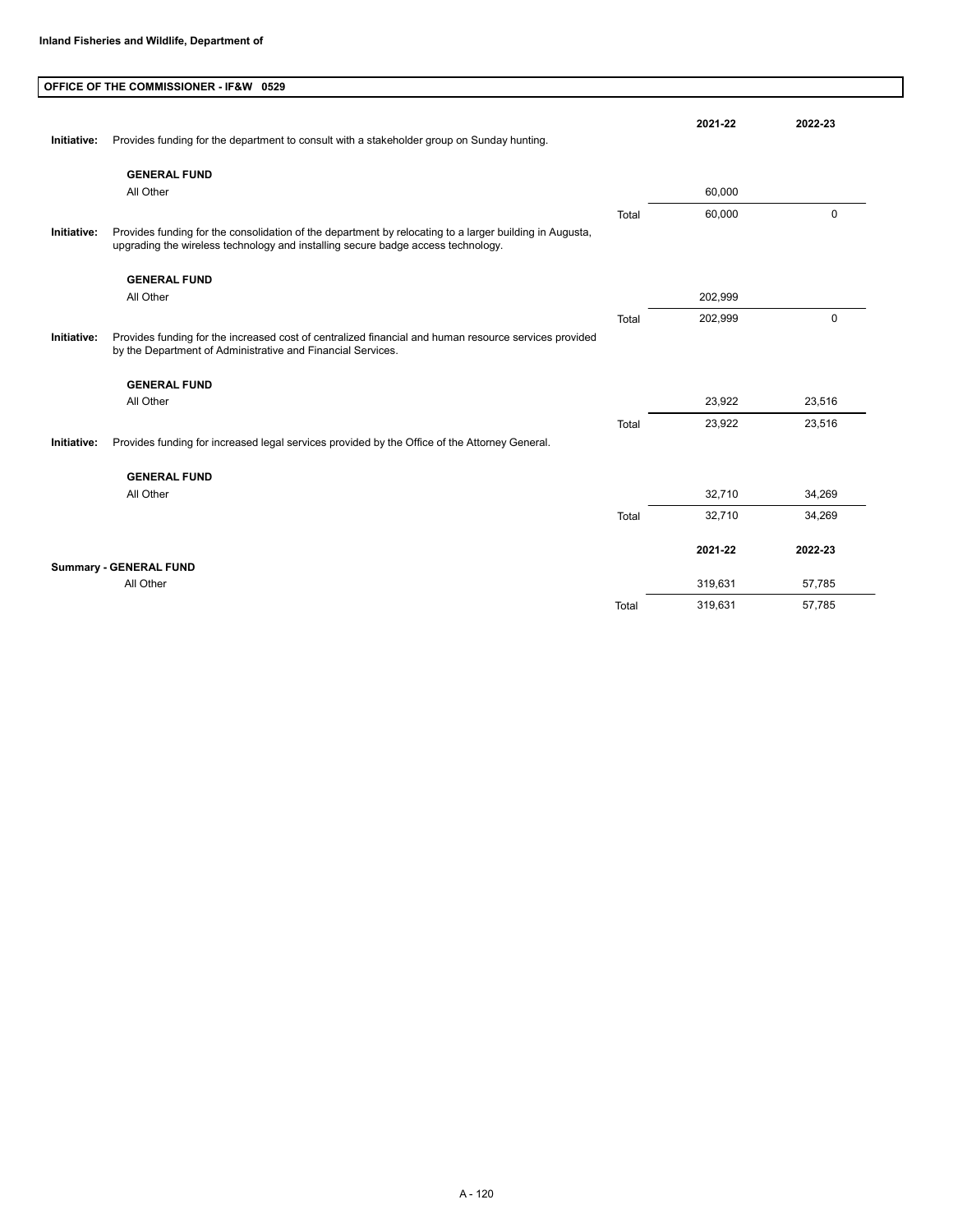|             | PUBLIC INFORMATION AND EDUCATION DIVISION OF 0729                                                                                                                                                                                                                                                                                                                                                                                                                                                                                                                                           |       |             |         |
|-------------|---------------------------------------------------------------------------------------------------------------------------------------------------------------------------------------------------------------------------------------------------------------------------------------------------------------------------------------------------------------------------------------------------------------------------------------------------------------------------------------------------------------------------------------------------------------------------------------------|-------|-------------|---------|
|             |                                                                                                                                                                                                                                                                                                                                                                                                                                                                                                                                                                                             |       | 2021-22     | 2022-23 |
| Initiative: | Provides funding for the approved reclassification of one Public Relations Specialist position to one<br>Marketing Specialist position and transfers and reallocates the cost from 40% General Fund and 60%<br>Federal Expenditures Fund within the Resource Management Services - Inland Fisheries and Wildlife<br>program to 40% Division of Public Information and Education program General Fund and 60%<br>Resource Management Services - Inland Fisheries and Wildlife program Federal Expenditures Fund<br>retroactive to May 2021 and provides funding for related All Other costs. |       |             |         |
|             | <b>GENERAL FUND</b>                                                                                                                                                                                                                                                                                                                                                                                                                                                                                                                                                                         |       |             |         |
|             | Positions - LEGISLATIVE COUNT                                                                                                                                                                                                                                                                                                                                                                                                                                                                                                                                                               |       | 1.000       | 1.000   |
|             | <b>Personal Services</b>                                                                                                                                                                                                                                                                                                                                                                                                                                                                                                                                                                    |       | 8,320       | 34,227  |
|             |                                                                                                                                                                                                                                                                                                                                                                                                                                                                                                                                                                                             | Total | 8,320       | 34,227  |
| Initiative: | Reallocates 5 Recreational Safety Coordinator positions from 72% Federal Expenditures Fund and<br>26% General Fund within the Resource Management Services - Inland Fisheries and Wildlife program<br>and 2% Landowner Relations program Other Special Revenue Funds to 72% Resource Management<br>Services-Inland Fisheries and Wildlife program Federal Expenditures Fund, 26% Division of Public<br>Information and Education program General Fund, and 2% Landowner Relations program Other<br>Special Revenue Funds.                                                                   |       |             |         |
|             | <b>GENERAL FUND</b>                                                                                                                                                                                                                                                                                                                                                                                                                                                                                                                                                                         |       |             |         |
|             | <b>Personal Services</b>                                                                                                                                                                                                                                                                                                                                                                                                                                                                                                                                                                    |       |             | 26,456  |
|             |                                                                                                                                                                                                                                                                                                                                                                                                                                                                                                                                                                                             | Total | $\mathbf 0$ | 26,456  |
| Initiative: | Eliminates 2 intermittent Recreational Safety Coordinator positions and establishes one Office<br>Associate II position 72% Resource Management Services - Inland Fisheries and Wildlife program<br>Federal Expenditures Fund, 26% Division of Public Information and Education program General Fund,<br>and 2% Landowner Relations program Other Special Revenue Funds and provides funding for related<br>All Other costs.                                                                                                                                                                |       |             |         |
|             | <b>GENERAL FUND</b>                                                                                                                                                                                                                                                                                                                                                                                                                                                                                                                                                                         |       |             |         |
|             | <b>Personal Services</b>                                                                                                                                                                                                                                                                                                                                                                                                                                                                                                                                                                    |       |             | 18,488  |
|             |                                                                                                                                                                                                                                                                                                                                                                                                                                                                                                                                                                                             | Total | $\mathbf 0$ | 18,488  |
|             |                                                                                                                                                                                                                                                                                                                                                                                                                                                                                                                                                                                             |       | 2021-22     | 2022-23 |

Total 8,320 79,171

Summary - GENERAL FUND Positions - LEGISLATIVE COUNT **1.000** 1.000 1.000 1.000 1.000 1.000 1.000 1.000 1.000 1.000 1.000 1.000 1.000 1.000 1.000 1.000 1.000 1.000 1.000 1.000 1.000 1.000 1.000 1.000 1.000 1.000 1.000 1.000 1.000 1.000 1.000 1.00 Personal Services **8,320** 79,171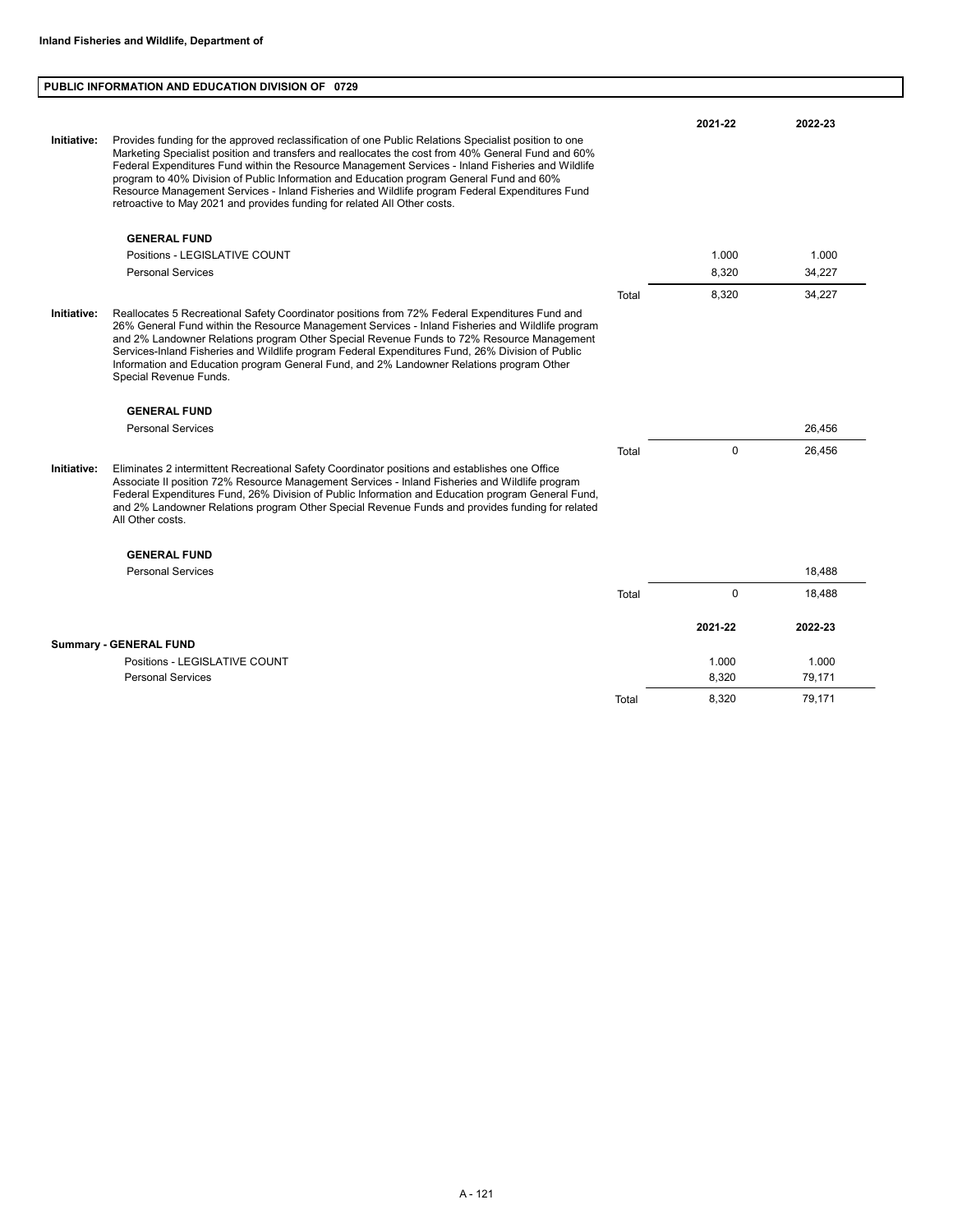|             | <b>RESOURCE MANAGEMENT SERVICES - IF&amp;W 0534</b>                                                                                                                                                                                                                                                                                                                                                                                                                                                                                                                                         |       |             |                 |
|-------------|---------------------------------------------------------------------------------------------------------------------------------------------------------------------------------------------------------------------------------------------------------------------------------------------------------------------------------------------------------------------------------------------------------------------------------------------------------------------------------------------------------------------------------------------------------------------------------------------|-------|-------------|-----------------|
|             |                                                                                                                                                                                                                                                                                                                                                                                                                                                                                                                                                                                             |       |             |                 |
| Initiative: | Provides funding for the approved reclassification of one Public Relations Specialist position to one<br>Marketing Specialist position and transfers and reallocates the cost from 40% General Fund and 60%<br>Federal Expenditures Fund within the Resource Management Services - Inland Fisheries and Wildlife<br>program to 40% Division of Public Information and Education program General Fund and 60%<br>Resource Management Services - Inland Fisheries and Wildlife program Federal Expenditures Fund<br>retroactive to May 2021 and provides funding for related All Other costs. |       | 2021-22     | 2022-23         |
|             |                                                                                                                                                                                                                                                                                                                                                                                                                                                                                                                                                                                             |       |             |                 |
|             | <b>GENERAL FUND</b>                                                                                                                                                                                                                                                                                                                                                                                                                                                                                                                                                                         |       |             |                 |
|             | Positions - LEGISLATIVE COUNT                                                                                                                                                                                                                                                                                                                                                                                                                                                                                                                                                               |       | $-1.000$    | $-1.000$        |
|             | <b>Personal Services</b>                                                                                                                                                                                                                                                                                                                                                                                                                                                                                                                                                                    |       | (7, 897)    | (32, 936)       |
|             |                                                                                                                                                                                                                                                                                                                                                                                                                                                                                                                                                                                             | Total | (7, 897)    | (32, 936)       |
|             | <b>FEDERAL EXPENDITURES FUND</b>                                                                                                                                                                                                                                                                                                                                                                                                                                                                                                                                                            |       |             |                 |
|             | <b>Personal Services</b>                                                                                                                                                                                                                                                                                                                                                                                                                                                                                                                                                                    |       | 634         | 1,934           |
|             | All Other                                                                                                                                                                                                                                                                                                                                                                                                                                                                                                                                                                                   |       | 14          | 59              |
| Initiative: | Provides funding for the approved reorganization of one Cartographer position to one IF&W Resource<br>Biologist position and provides funding for related All Other costs.                                                                                                                                                                                                                                                                                                                                                                                                                  | Total | 648         | 1,993           |
|             |                                                                                                                                                                                                                                                                                                                                                                                                                                                                                                                                                                                             |       |             |                 |
|             | <b>GENERAL FUND</b>                                                                                                                                                                                                                                                                                                                                                                                                                                                                                                                                                                         |       |             |                 |
|             | <b>Personal Services</b>                                                                                                                                                                                                                                                                                                                                                                                                                                                                                                                                                                    |       |             | 3,611           |
|             |                                                                                                                                                                                                                                                                                                                                                                                                                                                                                                                                                                                             | Total | $\mathbf 0$ | 3,611           |
|             | <b>FEDERAL EXPENDITURES FUND</b>                                                                                                                                                                                                                                                                                                                                                                                                                                                                                                                                                            |       |             |                 |
|             | <b>Personal Services</b>                                                                                                                                                                                                                                                                                                                                                                                                                                                                                                                                                                    |       |             | 3,611           |
|             | All Other                                                                                                                                                                                                                                                                                                                                                                                                                                                                                                                                                                                   |       |             | 109             |
|             |                                                                                                                                                                                                                                                                                                                                                                                                                                                                                                                                                                                             | Total | 0           | 3,720           |
| Initiative: | Establishes one IF&W Senior Resource Biologist position in the Bureau of Resource Management<br>funded in the Resource Management Services - Inland Fisheries and Wildlife program 70% Federal<br>Expenditures Fund and 30% General Fund to serve as the department's climate change coordinator<br>and provides funding for related All Other costs.                                                                                                                                                                                                                                       |       |             |                 |
|             | <b>GENERAL FUND</b>                                                                                                                                                                                                                                                                                                                                                                                                                                                                                                                                                                         |       |             |                 |
|             | <b>Personal Services</b>                                                                                                                                                                                                                                                                                                                                                                                                                                                                                                                                                                    |       |             | 27,605          |
|             |                                                                                                                                                                                                                                                                                                                                                                                                                                                                                                                                                                                             |       | 0           |                 |
|             |                                                                                                                                                                                                                                                                                                                                                                                                                                                                                                                                                                                             | Total |             | 27,605          |
|             | <b>FEDERAL EXPENDITURES FUND</b>                                                                                                                                                                                                                                                                                                                                                                                                                                                                                                                                                            |       |             |                 |
|             | Positions - LEGISLATIVE COUNT<br><b>Personal Services</b>                                                                                                                                                                                                                                                                                                                                                                                                                                                                                                                                   |       |             | 1.000<br>64,420 |
|             | All Other                                                                                                                                                                                                                                                                                                                                                                                                                                                                                                                                                                                   |       |             | 1,838           |
|             |                                                                                                                                                                                                                                                                                                                                                                                                                                                                                                                                                                                             |       |             |                 |
| Initiative: | Reallocates 5 Recreational Safety Coordinator positions from 72% Federal Expenditures Fund and<br>26% General Fund within the Resource Management Services - Inland Fisheries and Wildlife program<br>and 2% Landowner Relations program Other Special Revenue Funds to 72% Resource Management<br>Services-Inland Fisheries and Wildlife program Federal Expenditures Fund, 26% Division of Public<br>Information and Education program General Fund, and 2% Landowner Relations program Other<br>Special Revenue Funds.                                                                   | Total | 0           | 66,258          |
|             | <b>GENERAL FUND</b>                                                                                                                                                                                                                                                                                                                                                                                                                                                                                                                                                                         |       |             |                 |
|             | <b>Personal Services</b>                                                                                                                                                                                                                                                                                                                                                                                                                                                                                                                                                                    |       |             | (26, 456)       |
|             |                                                                                                                                                                                                                                                                                                                                                                                                                                                                                                                                                                                             | Total | $\mathbf 0$ | (26, 456)       |
| Initiative: | Establishes one IF&W Senior Resource Biologist position in the Bureau of Resource Management<br>funded in the Fisheries and Hatcheries Operations program, 70% Other Special Revenues and in the<br>Resource Management Services - Inland Fisheries and Wildlife program, 30% General Fund to<br>manage invasive fish and wildlife threats and provides funding for related All Other costs.                                                                                                                                                                                                |       |             |                 |
|             | <b>GENERAL FUND</b>                                                                                                                                                                                                                                                                                                                                                                                                                                                                                                                                                                         |       |             |                 |
|             | <b>Personal Services</b>                                                                                                                                                                                                                                                                                                                                                                                                                                                                                                                                                                    |       |             | 27,605          |
|             |                                                                                                                                                                                                                                                                                                                                                                                                                                                                                                                                                                                             | Total | 0           | 27,605          |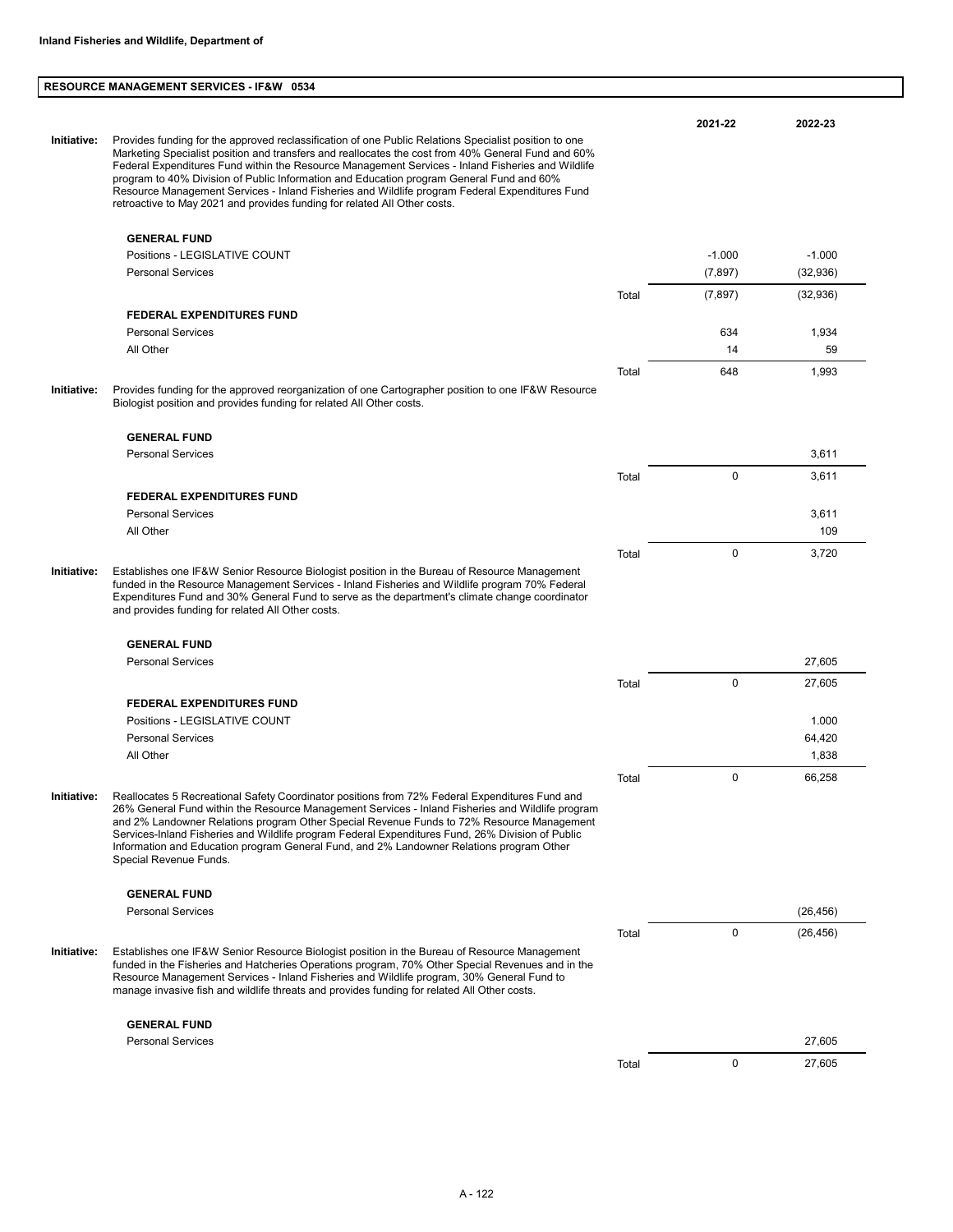|             |                                                                                                                                                                                                  |       | 2021-22          | 2022-23   |
|-------------|--------------------------------------------------------------------------------------------------------------------------------------------------------------------------------------------------|-------|------------------|-----------|
| Initiative: | Establishes one IF&W Senior Resource Biologist position and provides funding for All Other to conduct                                                                                            |       |                  |           |
|             | testing for perfluoroalkyl and polyfluoroalkyl substances.                                                                                                                                       |       |                  |           |
|             |                                                                                                                                                                                                  |       |                  |           |
|             | <b>GENERAL FUND</b>                                                                                                                                                                              |       |                  |           |
|             | Positions - LEGISLATIVE COUNT                                                                                                                                                                    |       |                  | 1.000     |
|             | <b>Personal Services</b>                                                                                                                                                                         |       |                  | 104,065   |
|             | All Other                                                                                                                                                                                        |       |                  | 533,900   |
|             |                                                                                                                                                                                                  | Total | $\mathbf{0}$     | 637,965   |
| Initiative: | Provides funding for increasing the weeks of one Recreational Safety Coordinator position from 26                                                                                                |       |                  |           |
|             | weeks to 52 weeks and provides funding for related All Other costs.                                                                                                                              |       |                  |           |
|             |                                                                                                                                                                                                  |       |                  |           |
|             | <b>GENERAL FUND</b>                                                                                                                                                                              |       |                  |           |
|             | <b>Personal Services</b>                                                                                                                                                                         |       | 2,192            | 8,935     |
|             |                                                                                                                                                                                                  | Total | 2,192            | 8,935     |
|             | <b>FEDERAL EXPENDITURES FUND</b>                                                                                                                                                                 |       |                  |           |
|             | Positions - LEGISLATIVE COUNT                                                                                                                                                                    |       | 1.000            | 1.000     |
|             | Positions - FTE COUNT                                                                                                                                                                            |       | $-0.500$         | $-0.500$  |
|             | <b>Personal Services</b>                                                                                                                                                                         |       | 6,072            | 24,740    |
|             | All Other                                                                                                                                                                                        |       | 183              | 745       |
|             |                                                                                                                                                                                                  | Total | 6,255            | 25,485    |
| Initiative: | Reallocates the cost of 2 IF&W Resource Supervisor positions from 50% General Fund and 50%                                                                                                       |       |                  |           |
|             | Federal Expenditures Fund within the Fisheries and Hatcheries Operations program to 67% General                                                                                                  |       |                  |           |
|             | Fund and 33% Federal Expenditures Fund within the same program, and 2 IF&W Resource Supervisor                                                                                                   |       |                  |           |
|             | positions from 70% Federal Expenditures Fund and 30% General Fund within the Resource<br>Management Services - Inland Fisheries and Wildlife program to 55% Federal Expenditures Funds and       |       |                  |           |
|             | 45% General Fund within the same program and reduces funding for related All Other costs.                                                                                                        |       |                  |           |
|             |                                                                                                                                                                                                  |       |                  |           |
|             | <b>GENERAL FUND</b>                                                                                                                                                                              |       |                  |           |
|             | <b>Personal Services</b>                                                                                                                                                                         |       | 9,910            | 39,998    |
|             |                                                                                                                                                                                                  | Total | 9,910            | 39,998    |
|             | <b>FEDERAL EXPENDITURES FUND</b>                                                                                                                                                                 |       |                  |           |
|             | <b>Personal Services</b>                                                                                                                                                                         |       |                  | (39,998)  |
|             | All Other                                                                                                                                                                                        |       | (9,910)<br>(305) | (1,220)   |
|             |                                                                                                                                                                                                  |       |                  |           |
|             |                                                                                                                                                                                                  | Total | (10, 215)        | (41, 218) |
| Initiative: | Eliminates 2 intermittent Recreational Safety Coordinator positions and establishes one Office<br>Associate II position 72% Resource Management Services - Inland Fisheries and Wildlife program |       |                  |           |
|             | Federal Expenditures Fund, 26% Division of Public Information and Education program General Fund,                                                                                                |       |                  |           |
|             | and 2% Landowner Relations program Other Special Revenue Funds and provides funding for related                                                                                                  |       |                  |           |
|             | All Other costs.                                                                                                                                                                                 |       |                  |           |
|             |                                                                                                                                                                                                  |       |                  |           |
|             | <b>GENERAL FUND</b>                                                                                                                                                                              |       |                  |           |
|             | <b>Personal Services</b>                                                                                                                                                                         |       |                  | (12,075)  |
|             |                                                                                                                                                                                                  | Total | 0                | (12,075)  |
|             | <b>FEDERAL EXPENDITURES FUND</b>                                                                                                                                                                 |       |                  |           |
|             | Positions - LEGISLATIVE COUNT                                                                                                                                                                    |       |                  | 1.000     |
|             | Positions - FTE COUNT                                                                                                                                                                            |       |                  | $-1.000$  |
|             | <b>Personal Services</b>                                                                                                                                                                         |       |                  | 17,756    |
|             | All Other                                                                                                                                                                                        |       |                  | 533       |
|             |                                                                                                                                                                                                  | Total | 0                | 18,289    |
|             |                                                                                                                                                                                                  |       |                  |           |
|             |                                                                                                                                                                                                  |       | 2021-22          | 2022-23   |
|             | <b>Summary - GENERAL FUND</b>                                                                                                                                                                    |       |                  |           |
|             | Positions - LEGISLATIVE COUNT                                                                                                                                                                    |       | $-1.000$         |           |
|             | <b>Personal Services</b>                                                                                                                                                                         |       | 4,205            | 140,352   |
|             | All Other                                                                                                                                                                                        |       |                  | 533,900   |
|             |                                                                                                                                                                                                  | Total | 4,205            | 674,252   |
|             | Summary - FEDERAL EXPENDITURES FUND                                                                                                                                                              |       |                  |           |
|             | Positions - LEGISLATIVE COUNT                                                                                                                                                                    |       | 1.000            | 3.000     |
|             | Positions - FTE COUNT                                                                                                                                                                            |       | $-0.500$         | $-1.500$  |
|             | <b>Personal Services</b>                                                                                                                                                                         |       | (3,204)          | 72,463    |
|             | All Other                                                                                                                                                                                        |       | (108)            | 2,064     |
|             |                                                                                                                                                                                                  | Total | (3,312)          | 74,527    |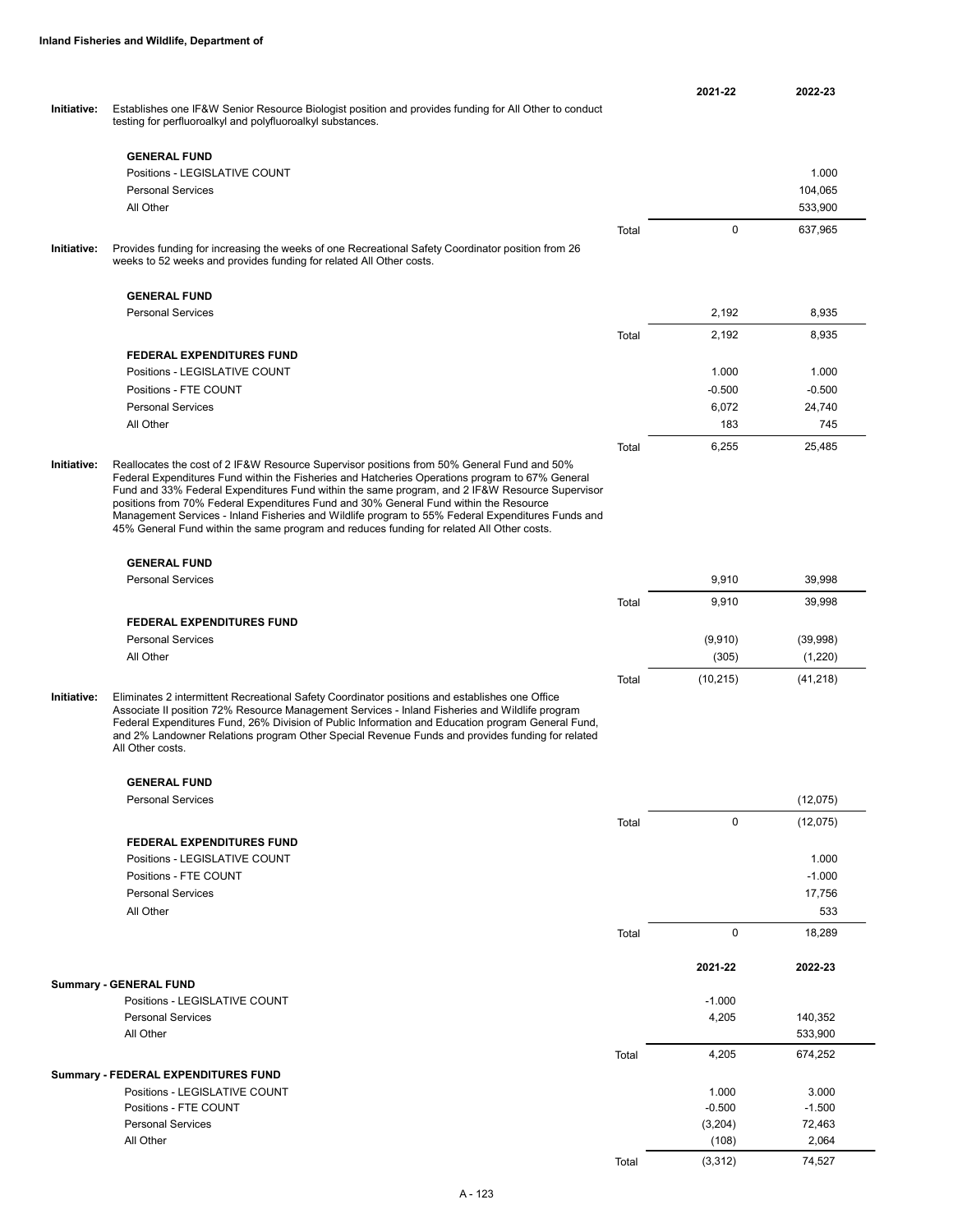## Total Agency/Department

| All Funds                   | 328,686  | 1.192.587 |
|-----------------------------|----------|-----------|
| <b>GENERAL FUND</b>         | 342.781  | 1.064.920 |
| FEDERAL EXPENDITURES FUND   | (14.263) | 50.906    |
| OTHER SPECIAL REVENUE FUNDS | 168      | 76.761    |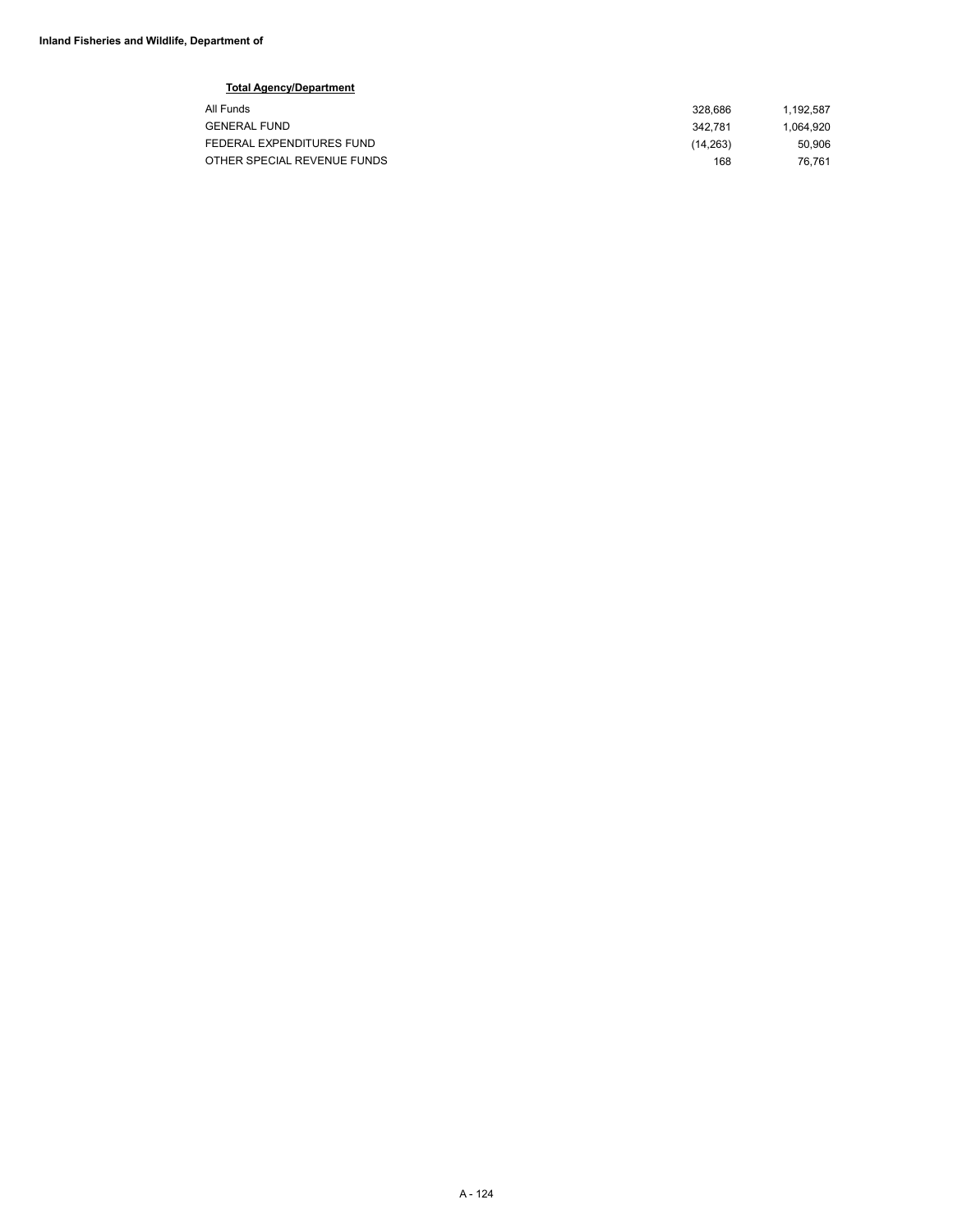This page left intentionally blank.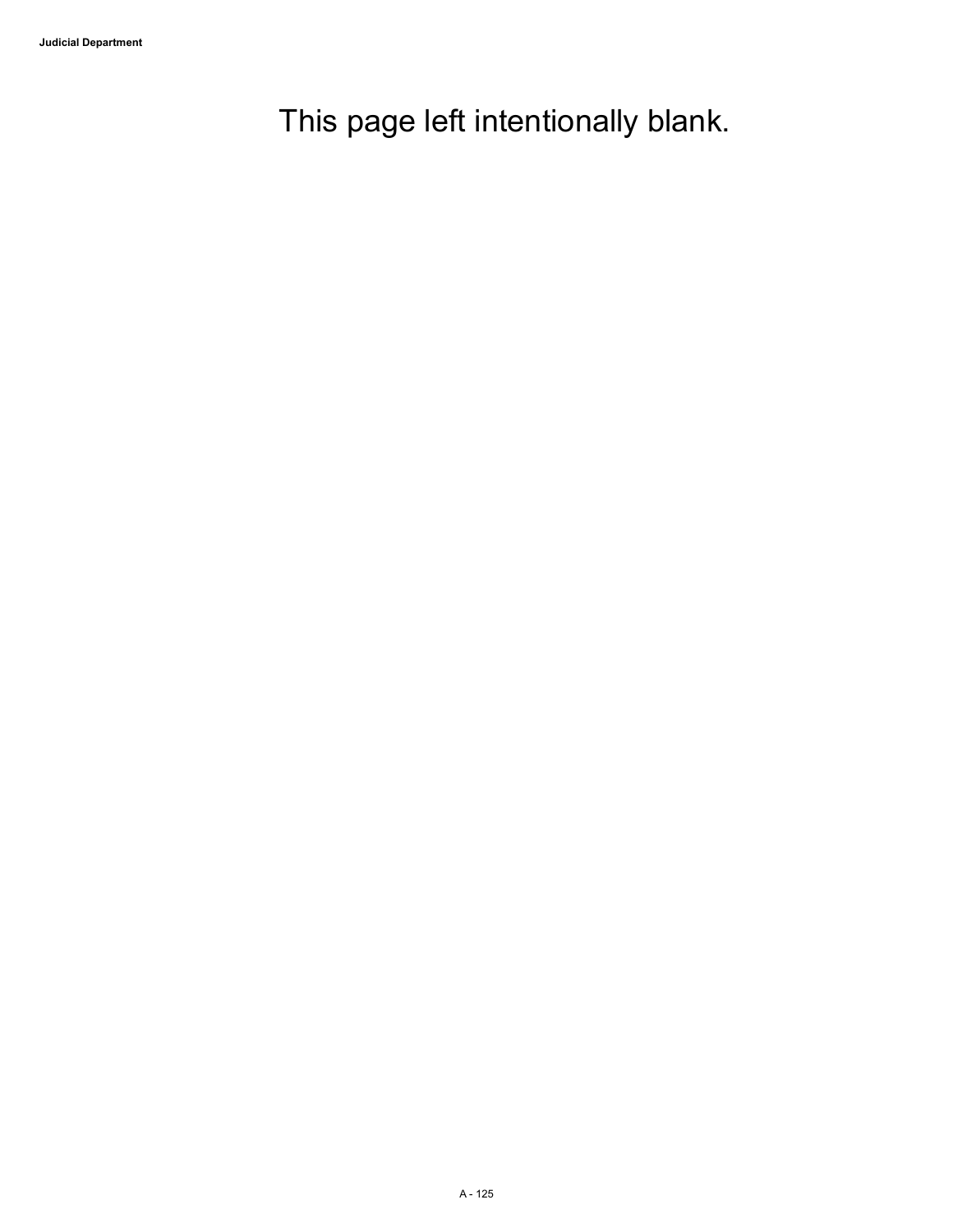|             | <b>COURTS - SUPREME, SUPERIOR AND DISTRICT 0063</b>                                                                                                                                                                                                                                                                                                          |       |             |            |
|-------------|--------------------------------------------------------------------------------------------------------------------------------------------------------------------------------------------------------------------------------------------------------------------------------------------------------------------------------------------------------------|-------|-------------|------------|
|             |                                                                                                                                                                                                                                                                                                                                                              |       | 2021-22     | 2022-23    |
| Initiative: | Continues and makes permanent 2 Law Clerk positions previously established by a Financial Order<br>JJ2200 F2 to support the in-depth review of debt-buyer actions, as required in Maine Revised Statutes,<br>Title 32, section 11019, and support the backlog of cases resulting from the COIVD-19 pandemic.                                                 |       |             |            |
|             | <b>GENERAL FUND</b>                                                                                                                                                                                                                                                                                                                                          |       |             |            |
|             | Positions - LEGISLATIVE COUNT                                                                                                                                                                                                                                                                                                                                |       |             | 2.000      |
|             | <b>Personal Services</b>                                                                                                                                                                                                                                                                                                                                     |       |             | 198,738    |
|             |                                                                                                                                                                                                                                                                                                                                                              | Total | $\mathbf 0$ | 198,738    |
| Initiative: | Establishes 5 Assistant Clerk positions to docket, process, file, and manage matters before the court in<br>support of the Maine Courts throughout the state.                                                                                                                                                                                                |       |             |            |
|             | <b>GENERAL FUND</b>                                                                                                                                                                                                                                                                                                                                          |       |             |            |
|             | Positions - LEGISLATIVE COUNT                                                                                                                                                                                                                                                                                                                                |       |             | 5.000      |
|             | <b>Personal Services</b>                                                                                                                                                                                                                                                                                                                                     |       |             | 393,565    |
|             |                                                                                                                                                                                                                                                                                                                                                              | Total | $\mathbf 0$ | 393,565    |
| Initiative: | Continues 10 intermittent project Referee positions, effective April 1, 2022 through June 17, 2023,<br>previously established by a Financial Order JJ2201 F2 to address the backlog of non-jury, family, and<br>civil cases, caused by the COVID-19 pandemic, by providing a decision on referred cases and provides<br>funding for related All Other costs. |       |             |            |
|             | <b>GENERAL FUND</b>                                                                                                                                                                                                                                                                                                                                          |       |             |            |
|             | <b>Personal Services</b>                                                                                                                                                                                                                                                                                                                                     |       | 168,470     | 679,180    |
|             | All Other                                                                                                                                                                                                                                                                                                                                                    |       | 338,200     | 565,200    |
| Initiative: | Establishes 10 Court Attendant positions to work as jury officers and control room technical assistants<br>in a non-sworn capacity supporting the Office of Judicial Marshals.                                                                                                                                                                               | Total | 506,670     | 1,244,380  |
|             | <b>GENERAL FUND</b>                                                                                                                                                                                                                                                                                                                                          |       |             |            |
|             | Positions - LEGISLATIVE COUNT                                                                                                                                                                                                                                                                                                                                |       |             | 10.000     |
|             | <b>Personal Services</b>                                                                                                                                                                                                                                                                                                                                     |       |             | 752,590    |
|             |                                                                                                                                                                                                                                                                                                                                                              | Total | $\mathbf 0$ | 752,590    |
| Initiative: | Provides funding for an increase in lease costs at multiple court locations across the state.                                                                                                                                                                                                                                                                |       |             |            |
|             | <b>GENERAL FUND</b>                                                                                                                                                                                                                                                                                                                                          |       |             |            |
|             | All Other                                                                                                                                                                                                                                                                                                                                                    |       | 325,000     | 325,000    |
|             |                                                                                                                                                                                                                                                                                                                                                              | Total | 325,000     | 325,000    |
| Initiative: | Transfers 3 Assistant Clerk positions from the Other Special Revenue Funds to the General Fund<br>within the same program.                                                                                                                                                                                                                                   |       |             |            |
|             | <b>GENERAL FUND</b>                                                                                                                                                                                                                                                                                                                                          |       |             |            |
|             | Positions - LEGISLATIVE COUNT                                                                                                                                                                                                                                                                                                                                |       |             | 3.000      |
|             | <b>Personal Services</b>                                                                                                                                                                                                                                                                                                                                     |       |             | 236,139    |
|             |                                                                                                                                                                                                                                                                                                                                                              | Total | $\mathbf 0$ | 236,139    |
|             | <b>OTHER SPECIAL REVENUE FUNDS</b>                                                                                                                                                                                                                                                                                                                           |       |             |            |
|             | Positions - LEGISLATIVE COUNT                                                                                                                                                                                                                                                                                                                                |       |             | $-3.000$   |
|             | <b>Personal Services</b>                                                                                                                                                                                                                                                                                                                                     |       |             | (236, 139) |
|             |                                                                                                                                                                                                                                                                                                                                                              | Total | $\mathbf 0$ | (236, 139) |
| Initiative: | Provides one-time funding for an increase in psychological and interpreter court services.                                                                                                                                                                                                                                                                   |       |             |            |
|             | <b>GENERAL FUND</b>                                                                                                                                                                                                                                                                                                                                          |       |             |            |
|             | All Other                                                                                                                                                                                                                                                                                                                                                    |       | 445,000     | 445,000    |
|             |                                                                                                                                                                                                                                                                                                                                                              | Total | 445,000     | 445,000    |
| Initiative: | Provides one-time additional funding for civil legal services for persons unable to afford a lawyer by<br>providing additional funds available for distribution by the Civil Legal Services Fund Commission<br>pursuant to the Maine Revised Statutes, Title 4, section 18-A, subsection 1.                                                                  |       |             |            |
|             | OTHER SPECIAL REVENUE FUNDS                                                                                                                                                                                                                                                                                                                                  |       |             |            |
|             | All Other                                                                                                                                                                                                                                                                                                                                                    |       |             | 1,300,000  |
|             |                                                                                                                                                                                                                                                                                                                                                              | Total | 0           | 1,300,000  |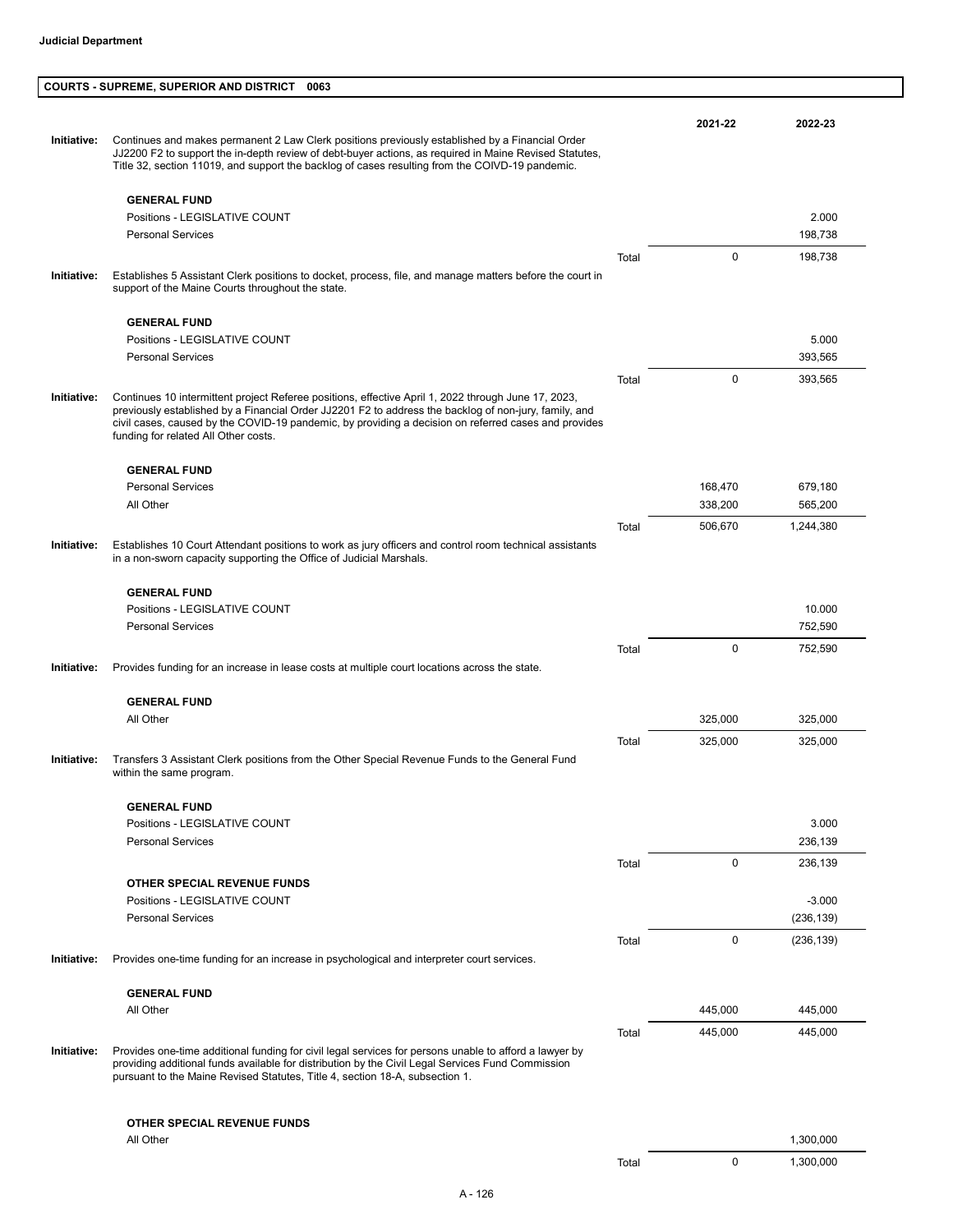|             |                                                                                                                                                                                                     |       | 2021-22      | 2022-23    |
|-------------|-----------------------------------------------------------------------------------------------------------------------------------------------------------------------------------------------------|-------|--------------|------------|
| Initiative: | Provides funding for an increase in technology costs related to new operational requirements in                                                                                                     |       |              |            |
|             | response to the COVID-19 pandemic.                                                                                                                                                                  |       |              |            |
|             | <b>GENERAL FUND</b>                                                                                                                                                                                 |       |              |            |
|             | All Other                                                                                                                                                                                           |       | 153,000      | 145,000    |
|             |                                                                                                                                                                                                     | Total | 153,000      | 145,000    |
| Initiative: | Provides funding for STA-CAP costs.                                                                                                                                                                 |       |              |            |
|             |                                                                                                                                                                                                     |       |              |            |
|             | OTHER SPECIAL REVENUE FUNDS                                                                                                                                                                         |       |              |            |
|             | All Other                                                                                                                                                                                           |       |              | 80,000     |
|             |                                                                                                                                                                                                     | Total | $\mathbf{0}$ | 80,000     |
| Initiative: | Reallocates one Manager of Court Alternative Dispute Resolution position from 100% Other Special                                                                                                    |       |              |            |
|             | Revenue Funds to 65% Other Special Revenue Funds and 35% General Fund within the same<br>program; one Civil Process and Foreclosure Diversion Program Manager position from 100% Other              |       |              |            |
|             | Special Revenue Funds to 65% Other Special Revenue Funds and 35% General Fund within the same                                                                                                       |       |              |            |
|             | program; and one Administrative/Data Assistant position from 100% Other Special Revenue Funds to<br>55% Other Special Revenue Funds and 45% General Fund within the same program; and transfers All |       |              |            |
|             | Other to Personal Services to fund the reallocations.                                                                                                                                               |       |              |            |
|             |                                                                                                                                                                                                     |       |              |            |
|             | <b>GENERAL FUND</b><br><b>Personal Services</b>                                                                                                                                                     |       |              | 145,209    |
|             | All Other                                                                                                                                                                                           |       |              | (145, 209) |
|             |                                                                                                                                                                                                     | Total | 0            | 0          |
|             | <b>OTHER SPECIAL REVENUE FUNDS</b>                                                                                                                                                                  |       |              |            |
|             | <b>Personal Services</b>                                                                                                                                                                            |       |              | (145, 209) |
|             |                                                                                                                                                                                                     | Total | $\mathbf 0$  | (145, 209) |
| Initiative: | Provides funding for an increase in Court Alternative Dispute Resolution Services contracts.                                                                                                        |       |              |            |
|             |                                                                                                                                                                                                     |       |              |            |
|             | <b>GENERAL FUND</b>                                                                                                                                                                                 |       |              |            |
|             | All Other                                                                                                                                                                                           |       | 50,000       | 50,000     |
|             |                                                                                                                                                                                                     | Total | 50,000       | 50,000     |
| Initiative: | Provides funding for the approved reorganization of one Administrative/Data Assistant position to a                                                                                                 |       |              |            |
|             | Court Management Analyst position.                                                                                                                                                                  |       |              |            |
|             | <b>GENERAL FUND</b>                                                                                                                                                                                 |       |              |            |
|             | <b>Personal Services</b>                                                                                                                                                                            |       |              | 7,162      |
|             |                                                                                                                                                                                                     | Total | 0            | 7,162      |
|             | <b>OTHER SPECIAL REVENUE FUNDS</b>                                                                                                                                                                  |       |              |            |
|             | <b>Personal Services</b>                                                                                                                                                                            |       |              | 8,757      |
|             |                                                                                                                                                                                                     | Total | 0            | 8,757      |
| Initiative: | Continues and makes permanent 2 Assistant Clerk positions previously established by a Financial                                                                                                     |       |              |            |
|             | Order JJ2200 F2 to support the additional work created with the implementation of new processes and<br>technologies introduced during the pandemic.                                                 |       |              |            |
|             |                                                                                                                                                                                                     |       |              |            |
|             | <b>GENERAL FUND</b>                                                                                                                                                                                 |       |              |            |
|             | Positions - LEGISLATIVE COUNT                                                                                                                                                                       |       |              | 2.000      |
|             | <b>Personal Services</b>                                                                                                                                                                            |       |              | 157,426    |
|             |                                                                                                                                                                                                     | Total | 0            | 157,426    |
| Initiative: | Provides funding for an increase in temporary staffing contracts for marshal services.                                                                                                              |       |              |            |
|             |                                                                                                                                                                                                     |       |              |            |
|             | <b>GENERAL FUND</b><br>All Other                                                                                                                                                                    |       |              | 50,000     |
|             |                                                                                                                                                                                                     |       |              |            |
|             |                                                                                                                                                                                                     | Total | $\mathbf 0$  | 50,000     |
| Initiative: | Establishes one Human Resources Generalist position.                                                                                                                                                |       |              |            |
|             | <b>GENERAL FUND</b>                                                                                                                                                                                 |       |              |            |
|             | Positions - LEGISLATIVE COUNT                                                                                                                                                                       |       |              | 1.000      |
|             | <b>Personal Services</b>                                                                                                                                                                            |       |              | 105,179    |
|             |                                                                                                                                                                                                     | Total | $\mathbf 0$  | 105,179    |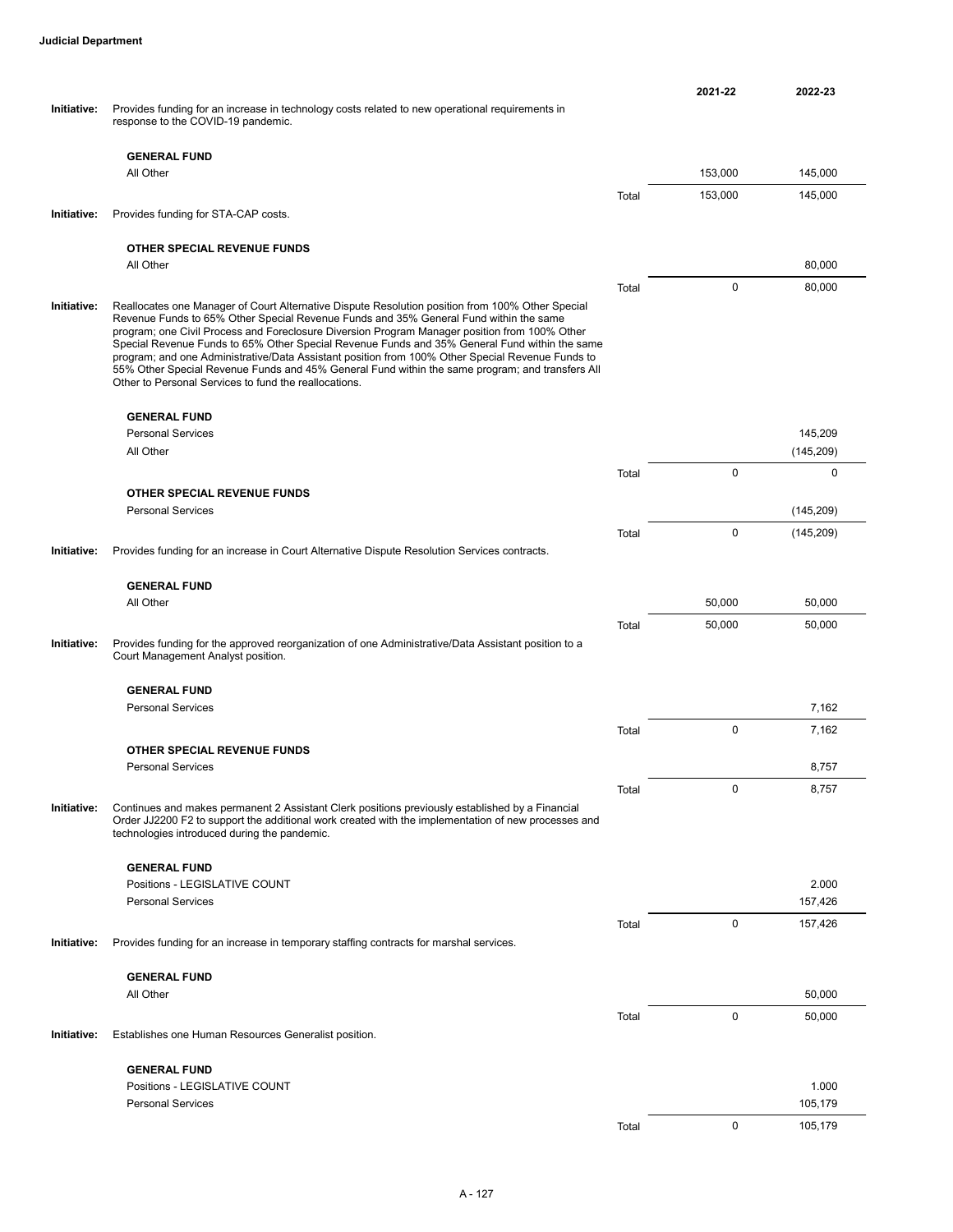|             |                                                                                                                                                                                                                                          |       | 2021-22      | 2022-23     |
|-------------|------------------------------------------------------------------------------------------------------------------------------------------------------------------------------------------------------------------------------------------|-------|--------------|-------------|
| Initiative: | Adjusts funding for the approved reorganization of one Real Time Court Reporter position to a<br>Courtroom Technology Assistant position and transfers Personal Services to All Other to fund<br>contracted temporary staffing services. |       |              |             |
|             | <b>GENERAL FUND</b>                                                                                                                                                                                                                      |       |              |             |
|             | <b>Personal Services</b>                                                                                                                                                                                                                 |       |              | (50, 519)   |
|             | All Other                                                                                                                                                                                                                                |       |              | 50,519      |
|             |                                                                                                                                                                                                                                          |       | $\mathbf{0}$ | $\mathbf 0$ |
| Initiative: | Establishes one Court Management Analyst position funded by 75% General Fund and 25% Federal<br>Expenditures Fund within the same program.                                                                                               | Total |              |             |
|             | <b>GENERAL FUND</b>                                                                                                                                                                                                                      |       |              |             |
|             | Positions - LEGISLATIVE COUNT                                                                                                                                                                                                            |       |              | 1.000       |
|             | <b>Personal Services</b>                                                                                                                                                                                                                 |       |              | 83,599      |
|             |                                                                                                                                                                                                                                          | Total | $\mathbf 0$  | 83,599      |
|             | <b>FEDERAL EXPENDITURES FUND</b>                                                                                                                                                                                                         |       |              |             |
|             | <b>Personal Services</b>                                                                                                                                                                                                                 |       |              | 27,865      |
|             |                                                                                                                                                                                                                                          |       | $\mathbf 0$  |             |
| Initiative: | Establishes one IT Field Technician position and 4 Courtroom Technician positions to provide technical<br>support in courtrooms and assist in updating courtroom technology throughout the state.                                        | Total |              | 27,865      |
|             |                                                                                                                                                                                                                                          |       |              |             |
|             | <b>GENERAL FUND</b>                                                                                                                                                                                                                      |       |              |             |
|             | Positions - LEGISLATIVE COUNT                                                                                                                                                                                                            |       |              | 5.000       |
|             | <b>Personal Services</b>                                                                                                                                                                                                                 |       |              | 495,606     |
|             |                                                                                                                                                                                                                                          | Total | $\mathbf 0$  | 495,606     |
|             |                                                                                                                                                                                                                                          |       | 2021-22      | 2022-23     |
|             | <b>Summary - GENERAL FUND</b>                                                                                                                                                                                                            |       |              |             |
|             | Positions - LEGISLATIVE COUNT                                                                                                                                                                                                            |       |              | 29.000      |
|             | <b>Personal Services</b>                                                                                                                                                                                                                 |       | 168,470      | 3,203,874   |
|             | All Other                                                                                                                                                                                                                                |       | 1,311,200    | 1,485,510   |
|             |                                                                                                                                                                                                                                          | Total | 1,479,670    | 4,689,384   |
|             | Summary - FEDERAL EXPENDITURES FUND                                                                                                                                                                                                      |       |              |             |
|             | <b>Personal Services</b>                                                                                                                                                                                                                 |       |              | 27,865      |
|             |                                                                                                                                                                                                                                          | Total | $\mathbf{0}$ | 27,865      |
|             | <b>Summary - OTHER SPECIAL REVENUE FUNDS</b>                                                                                                                                                                                             |       |              |             |
|             | Positions - LEGISLATIVE COUNT                                                                                                                                                                                                            |       |              | $-3.000$    |
|             | <b>Personal Services</b>                                                                                                                                                                                                                 |       |              | (372, 591)  |
|             | All Other                                                                                                                                                                                                                                |       |              | 1,380,000   |
|             |                                                                                                                                                                                                                                          | Total | $\mathbf 0$  | 1,007,409   |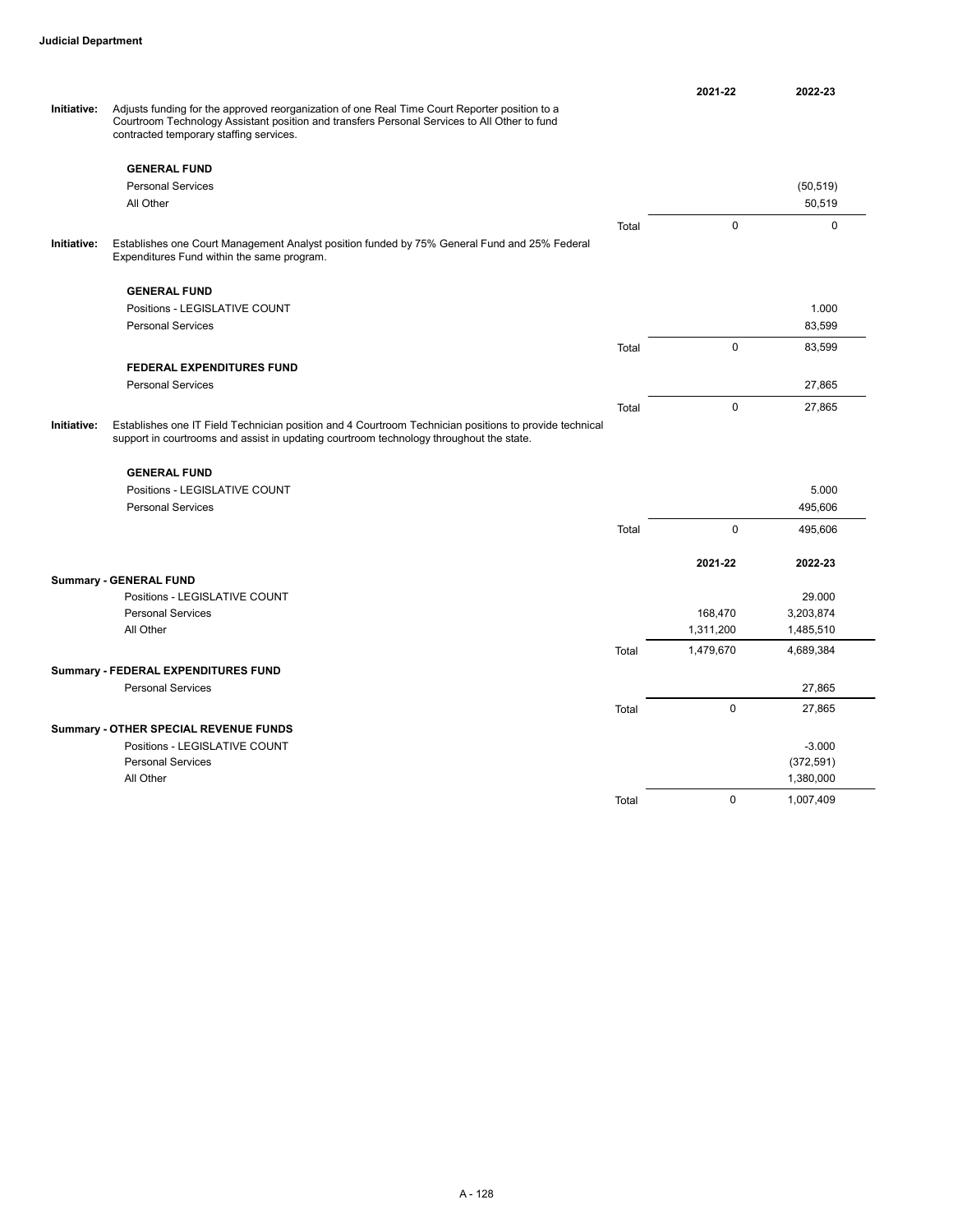Judicial Department

## Total Agency/Department

| 1.479.670 | 5,724,658 |
|-----------|-----------|
| 1.479.670 | 4,689,384 |
|           | 27,865    |
|           | 1,007,409 |
|           |           |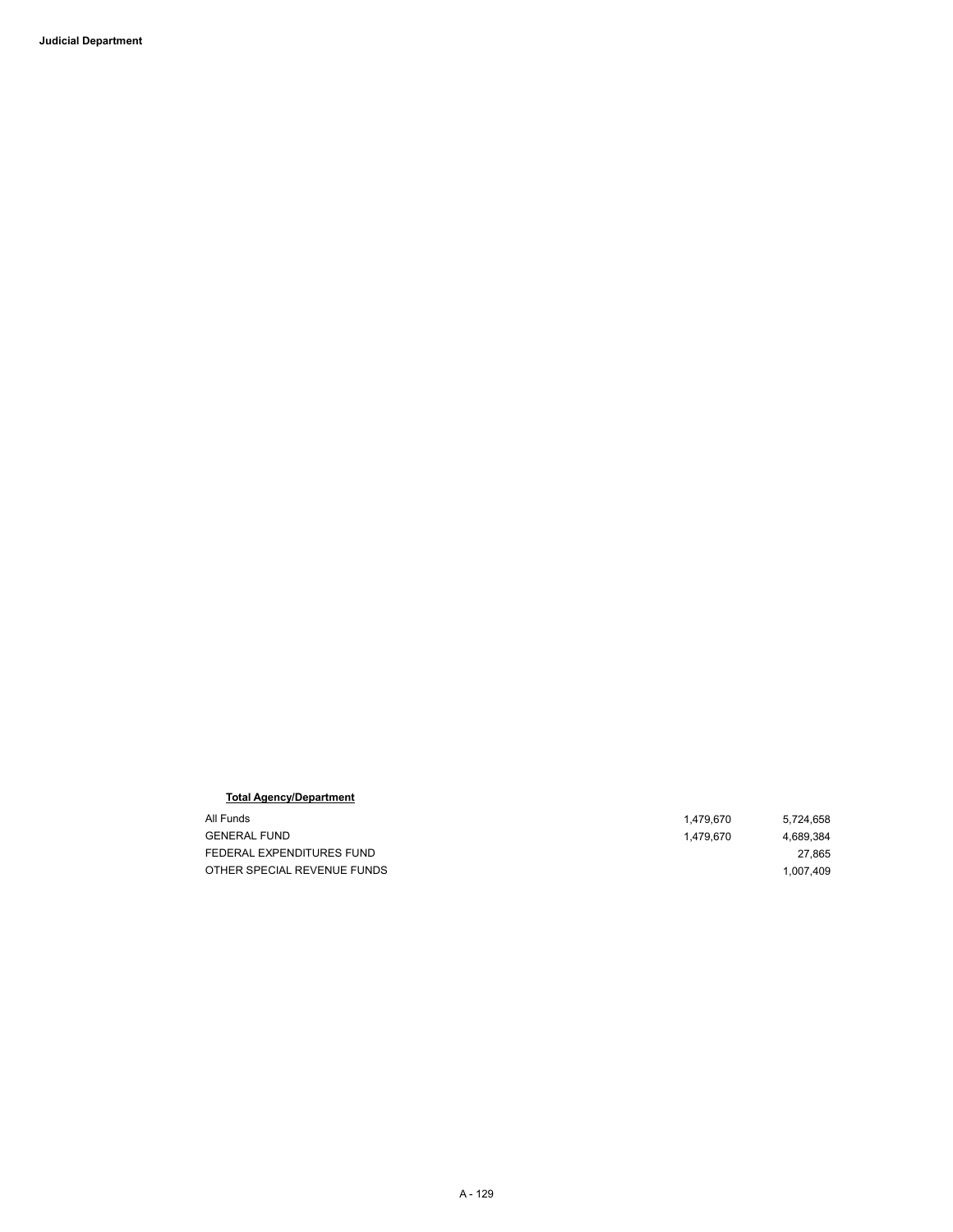|             | BLIND AND VISUALLY IMPAIRED - DIVISION FOR THE 0126                                                                                                                                                                                                                                                                         |       |           |           |
|-------------|-----------------------------------------------------------------------------------------------------------------------------------------------------------------------------------------------------------------------------------------------------------------------------------------------------------------------------|-------|-----------|-----------|
|             |                                                                                                                                                                                                                                                                                                                             |       | 2021-22   | 2022-23   |
| Initiative: | Transfers and reallocates the cost of 5 Rehabilitation Counselor I positions from 40% Federal<br>Expenditures Fund and 60% General Fund to 80% General Fund and 20% Federal Expenditures Fund<br>within the same program. This initiative also provides funding in All Other for services for visually<br>impaired clients. |       |           |           |
|             | <b>GENERAL FUND</b>                                                                                                                                                                                                                                                                                                         |       |           |           |
|             | Positions - LEGISLATIVE COUNT                                                                                                                                                                                                                                                                                               |       | 5.000     | 5.000     |
|             | <b>Personal Services</b>                                                                                                                                                                                                                                                                                                    |       | 80,057    | 81,478    |
|             | All Other                                                                                                                                                                                                                                                                                                                   |       | 165,000   | 165,000   |
|             |                                                                                                                                                                                                                                                                                                                             | Total | 245,057   | 246,478   |
|             | <b>FEDERAL EXPENDITURES FUND</b>                                                                                                                                                                                                                                                                                            |       |           |           |
|             | Positions - LEGISLATIVE COUNT                                                                                                                                                                                                                                                                                               |       | $-5.000$  | $-5.000$  |
|             | <b>Personal Services</b>                                                                                                                                                                                                                                                                                                    |       | (80, 057) | (81, 478) |
|             |                                                                                                                                                                                                                                                                                                                             | Total | (80, 057) | (81, 478) |
|             |                                                                                                                                                                                                                                                                                                                             |       | 2021-22   | 2022-23   |
|             | <b>Summary - GENERAL FUND</b>                                                                                                                                                                                                                                                                                               |       |           |           |
|             | Positions - LEGISLATIVE COUNT                                                                                                                                                                                                                                                                                               |       | 5.000     | 5.000     |
|             | <b>Personal Services</b>                                                                                                                                                                                                                                                                                                    |       | 80,057    | 81,478    |
|             | All Other                                                                                                                                                                                                                                                                                                                   |       | 165,000   | 165,000   |
|             |                                                                                                                                                                                                                                                                                                                             | Total | 245,057   | 246,478   |
|             | Summary - FEDERAL EXPENDITURES FUND                                                                                                                                                                                                                                                                                         |       |           |           |
|             | Positions - LEGISLATIVE COUNT                                                                                                                                                                                                                                                                                               |       | $-5.000$  | $-5.000$  |
|             | <b>Personal Services</b>                                                                                                                                                                                                                                                                                                    |       | (80, 057) | (81, 478) |
|             |                                                                                                                                                                                                                                                                                                                             | Total | (80, 057) | (81, 478) |
|             |                                                                                                                                                                                                                                                                                                                             |       |           |           |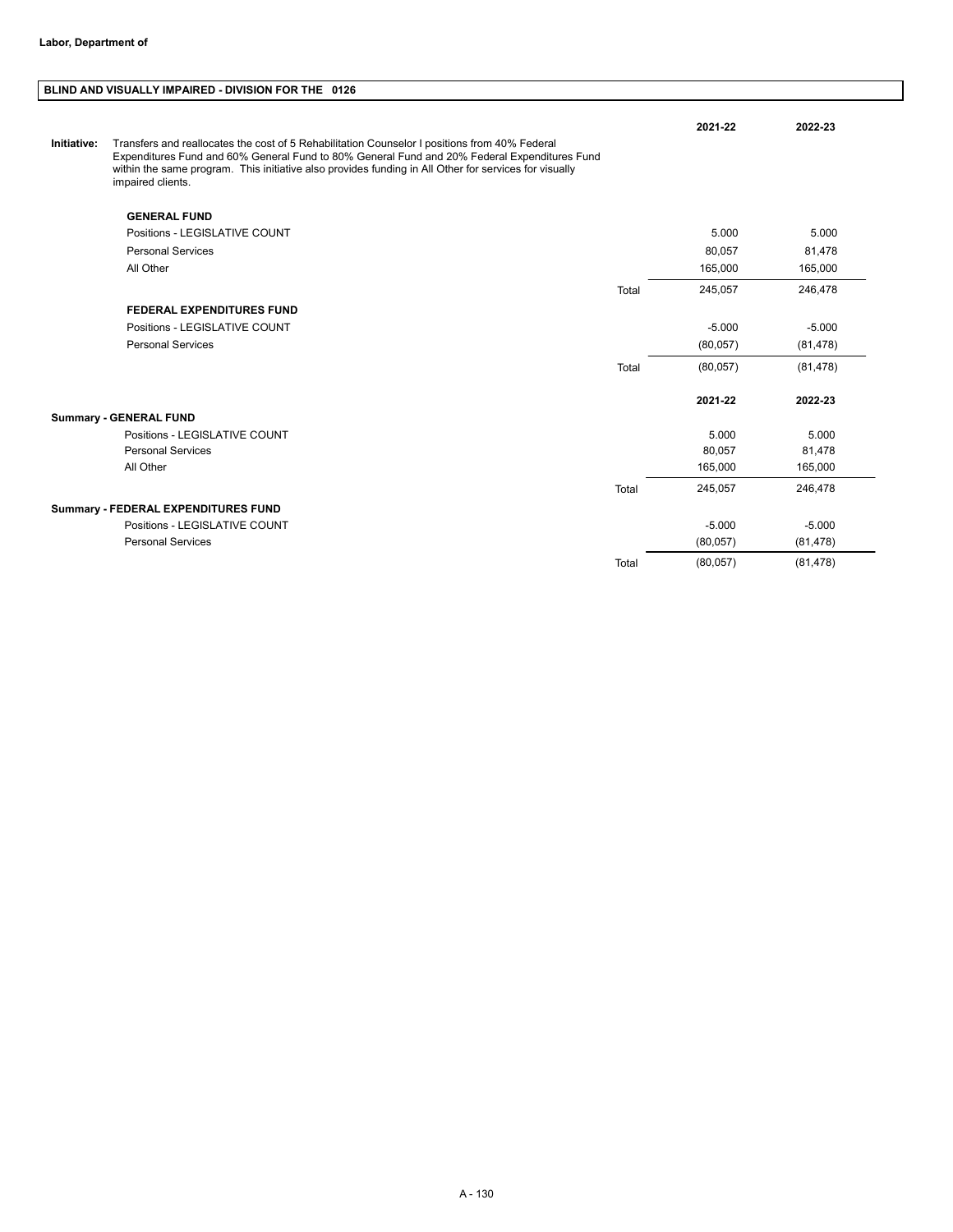|             | <b>EMPLOYMENT SECURITY SERVICES 0245</b>                                                                                                                                                                                                                                                                                                                                                                                                                                                         |       |             |             |  |
|-------------|--------------------------------------------------------------------------------------------------------------------------------------------------------------------------------------------------------------------------------------------------------------------------------------------------------------------------------------------------------------------------------------------------------------------------------------------------------------------------------------------------|-------|-------------|-------------|--|
|             |                                                                                                                                                                                                                                                                                                                                                                                                                                                                                                  |       |             |             |  |
|             |                                                                                                                                                                                                                                                                                                                                                                                                                                                                                                  |       | 2021-22     | 2022-23     |  |
| Initiative: | Transfers and reallocates the cost of 43 various positions from 50% Other Special Revenue Funds and<br>50% Federal Expenditures Fund to 100% Federal Expenditures Fund within the same program.<br>Position detail is on file with the Bureau of the Budget. This initiative also transfers and reallocates the<br>cost of 3 Claims Adjudicator positions from 50% Other Special Revenue Funds and 50% Federal<br>Expenditures Fund to 100% Other Special Revenue Funds within the same program. |       |             |             |  |
|             | <b>FEDERAL EXPENDITURES FUND</b>                                                                                                                                                                                                                                                                                                                                                                                                                                                                 |       |             |             |  |
|             | Positions - LEGISLATIVE COUNT                                                                                                                                                                                                                                                                                                                                                                                                                                                                    |       | 43.000      | 43.000      |  |
|             | <b>Personal Services</b>                                                                                                                                                                                                                                                                                                                                                                                                                                                                         |       | 1,649,860   | 1,768,593   |  |
|             |                                                                                                                                                                                                                                                                                                                                                                                                                                                                                                  |       |             |             |  |
|             |                                                                                                                                                                                                                                                                                                                                                                                                                                                                                                  | Total | 1,649,860   | 1,768,593   |  |
|             | OTHER SPECIAL REVENUE FUNDS                                                                                                                                                                                                                                                                                                                                                                                                                                                                      |       |             |             |  |
|             | Positions - LEGISLATIVE COUNT                                                                                                                                                                                                                                                                                                                                                                                                                                                                    |       | $-43.000$   | $-43.000$   |  |
|             | <b>Personal Services</b>                                                                                                                                                                                                                                                                                                                                                                                                                                                                         |       | (1,649,860) | (1,768,593) |  |
|             |                                                                                                                                                                                                                                                                                                                                                                                                                                                                                                  | Total | (1,649,860) | (1,768,593) |  |
| Initiative: | Continues and makes permanent 5 Accounting Associate II positions, 5 Accounting Specialist<br>positions, 4 Claims Adjudicator positions, 7 Fraud Investigator positions, 2 Hearings Examiner<br>positions, 11 UC Eligibility Agent positions and 2 Unemployment Comp Team Leader positions<br>previously continued by Public Law 2021, chapter 29. Also continues and makes permanent 2<br>Secretary Associate Legal positions previously continued by Public Law 2021, chapter 398.             |       |             |             |  |
|             | <b>FEDERAL EXPENDITURES FUND</b>                                                                                                                                                                                                                                                                                                                                                                                                                                                                 |       |             |             |  |
|             | Positions - LEGISLATIVE COUNT                                                                                                                                                                                                                                                                                                                                                                                                                                                                    |       | 38.000      | 38.000      |  |
|             |                                                                                                                                                                                                                                                                                                                                                                                                                                                                                                  |       |             |             |  |
|             |                                                                                                                                                                                                                                                                                                                                                                                                                                                                                                  | Total | 38.000      | 38.000      |  |
|             |                                                                                                                                                                                                                                                                                                                                                                                                                                                                                                  |       | 2021-22     | 2022-23     |  |
|             | Summary - FEDERAL EXPENDITURES FUND                                                                                                                                                                                                                                                                                                                                                                                                                                                              |       |             |             |  |
|             | Positions - LEGISLATIVE COUNT                                                                                                                                                                                                                                                                                                                                                                                                                                                                    |       | 81.000      | 81.000      |  |
|             | <b>Personal Services</b>                                                                                                                                                                                                                                                                                                                                                                                                                                                                         |       | 1,649,860   | 1,768,593   |  |
|             |                                                                                                                                                                                                                                                                                                                                                                                                                                                                                                  | Total | 1,649,860   | 1,768,593   |  |
|             | <b>Summary - OTHER SPECIAL REVENUE FUNDS</b>                                                                                                                                                                                                                                                                                                                                                                                                                                                     |       |             |             |  |
|             | Positions - LEGISLATIVE COUNT                                                                                                                                                                                                                                                                                                                                                                                                                                                                    |       | $-43.000$   | $-43.000$   |  |
|             | <b>Personal Services</b>                                                                                                                                                                                                                                                                                                                                                                                                                                                                         |       | (1,649,860) | (1,768,593) |  |
|             |                                                                                                                                                                                                                                                                                                                                                                                                                                                                                                  | Total | (1,649,860) | (1,768,593) |  |
|             | RACIAL, INDIGENOUS AND MAINE TRIBAL POPULATIONS Z287                                                                                                                                                                                                                                                                                                                                                                                                                                             |       |             |             |  |
|             |                                                                                                                                                                                                                                                                                                                                                                                                                                                                                                  |       |             |             |  |
| Initiative: | Adjusts funding to support the work of the Permanent Commission on the Status of Racial, Indigenous<br>and Tribal Populations between the Department of Labor, Racial, Indigenous, and Maine Tribal<br>Populations program and the Racial, Indigenous, and Tribal Populations program in the Permanent<br>Commission on the Status of Racial, Indigenous and Tribal Populations established in Public Law<br>2021, chapter 436.                                                                  |       | 2021-22     | 2022-23     |  |
|             |                                                                                                                                                                                                                                                                                                                                                                                                                                                                                                  |       |             |             |  |
|             | <b>GENERAL FUND</b><br>All Other                                                                                                                                                                                                                                                                                                                                                                                                                                                                 |       |             |             |  |
|             |                                                                                                                                                                                                                                                                                                                                                                                                                                                                                                  |       | (125,000)   |             |  |
|             |                                                                                                                                                                                                                                                                                                                                                                                                                                                                                                  | Total | (125,000)   | 0           |  |
|             | <b>Summary - GENERAL FUND</b>                                                                                                                                                                                                                                                                                                                                                                                                                                                                    |       | 2021-22     | 2022-23     |  |
|             | All Other                                                                                                                                                                                                                                                                                                                                                                                                                                                                                        |       | (125,000)   |             |  |
|             |                                                                                                                                                                                                                                                                                                                                                                                                                                                                                                  | Total | (125,000)   | $\mathbf 0$ |  |
|             |                                                                                                                                                                                                                                                                                                                                                                                                                                                                                                  |       |             |             |  |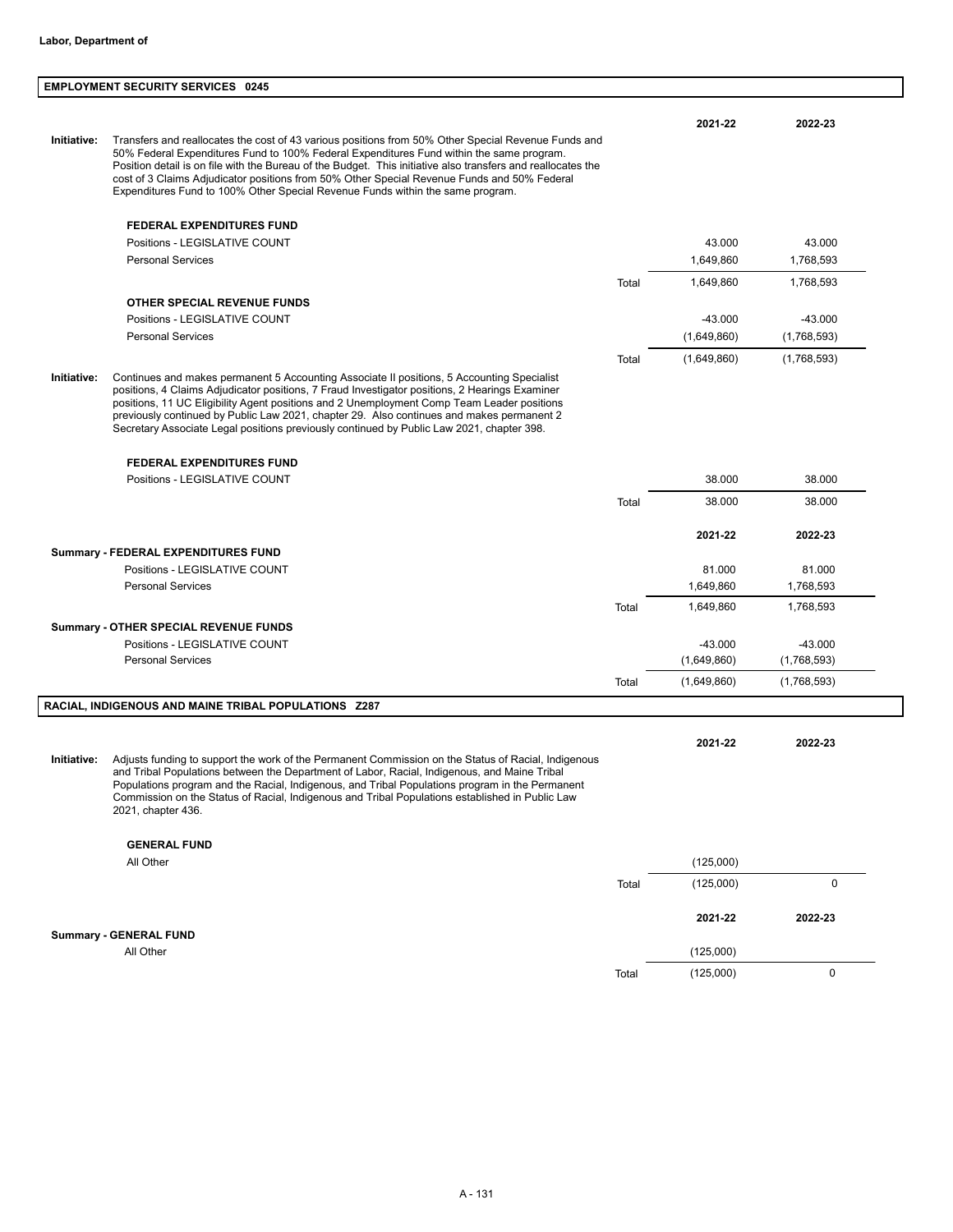|             | <b>REGULATION AND ENFORCEMENT 0159</b>                                                                                                                                      |       |             |         |  |
|-------------|-----------------------------------------------------------------------------------------------------------------------------------------------------------------------------|-------|-------------|---------|--|
| Initiative: | Establishes one Occupational Safety Specialist position and provides funding for related All Other<br>costs in order to increase the safety and health of Maine workplaces. |       | 2021-22     | 2022-23 |  |
|             | <b>GENERAL FUND</b>                                                                                                                                                         |       |             |         |  |
|             | Positions - LEGISLATIVE COUNT                                                                                                                                               |       |             | 1.000   |  |
|             | <b>Personal Services</b>                                                                                                                                                    |       |             | 89,424  |  |
|             | All Other                                                                                                                                                                   |       |             | 3,969   |  |
|             |                                                                                                                                                                             | Total | $\mathbf 0$ | 93,393  |  |
|             |                                                                                                                                                                             |       | 2021-22     | 2022-23 |  |
|             | <b>Summary - GENERAL FUND</b>                                                                                                                                               |       |             |         |  |
|             | Positions - LEGISLATIVE COUNT                                                                                                                                               |       |             | 1.000   |  |
|             | <b>Personal Services</b>                                                                                                                                                    |       |             | 89,424  |  |
|             | All Other                                                                                                                                                                   |       |             | 3,969   |  |
|             |                                                                                                                                                                             | Total | 0           | 93,393  |  |
|             | <b>Total Agency/Department</b>                                                                                                                                              |       |             |         |  |

| All Funds                   | 40.000      | 258,393     |
|-----------------------------|-------------|-------------|
| <b>GENERAL FUND</b>         | 120.057     | 339.871     |
| FEDERAL EXPENDITURES FUND   | 1.569.803   | 1.687.115   |
| OTHER SPECIAL REVENUE FUNDS | (1.649.860) | (1,768,593) |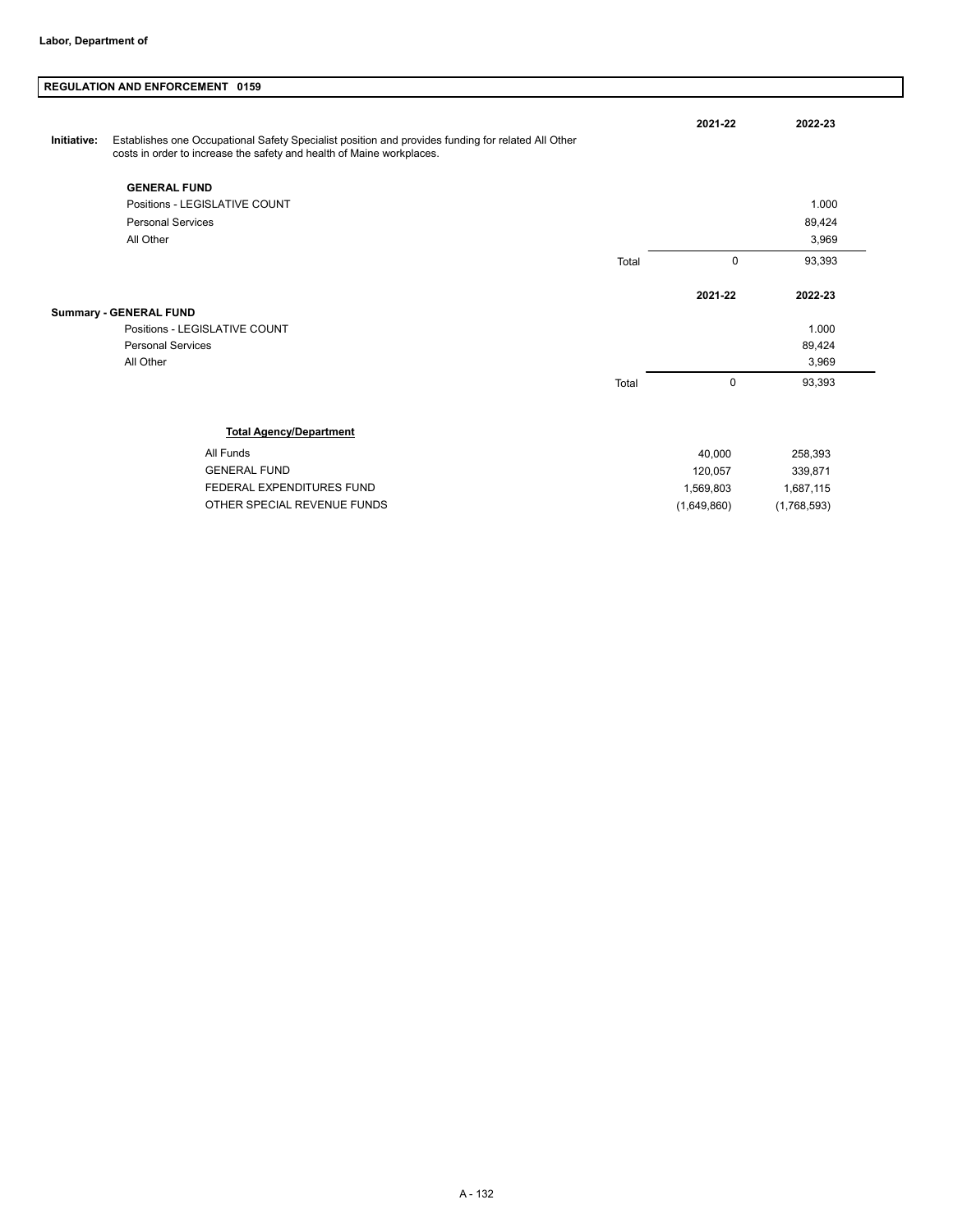|             | STUDY COMMISSIONS - FUNDING 0444                                                                                                                                                                                                  |       |          |         |  |  |
|-------------|-----------------------------------------------------------------------------------------------------------------------------------------------------------------------------------------------------------------------------------|-------|----------|---------|--|--|
| Initiative: | Provides one-time funding to support the costs of contracting with an outside entity to conduct and<br>complete an actuarial study as required for the Commission To Develop a Paid Family and Medical<br>Leave Benefits Program. |       | 2021-22  | 2022-23 |  |  |
|             | OTHER SPECIAL REVENUE FUNDS                                                                                                                                                                                                       |       |          |         |  |  |
|             | All Other                                                                                                                                                                                                                         |       |          | 300,000 |  |  |
|             |                                                                                                                                                                                                                                   | Total | $\Omega$ | 300,000 |  |  |
|             | <b>Summary - OTHER SPECIAL REVENUE FUNDS</b>                                                                                                                                                                                      |       | 2021-22  | 2022-23 |  |  |
|             | All Other                                                                                                                                                                                                                         |       |          | 300,000 |  |  |
|             |                                                                                                                                                                                                                                   | Total | 0        | 300,000 |  |  |
|             | <b>Total Agency/Department</b>                                                                                                                                                                                                    |       |          |         |  |  |

All Funds 300,000 OTHER SPECIAL REVENUE FUNDS 300,000

A - 133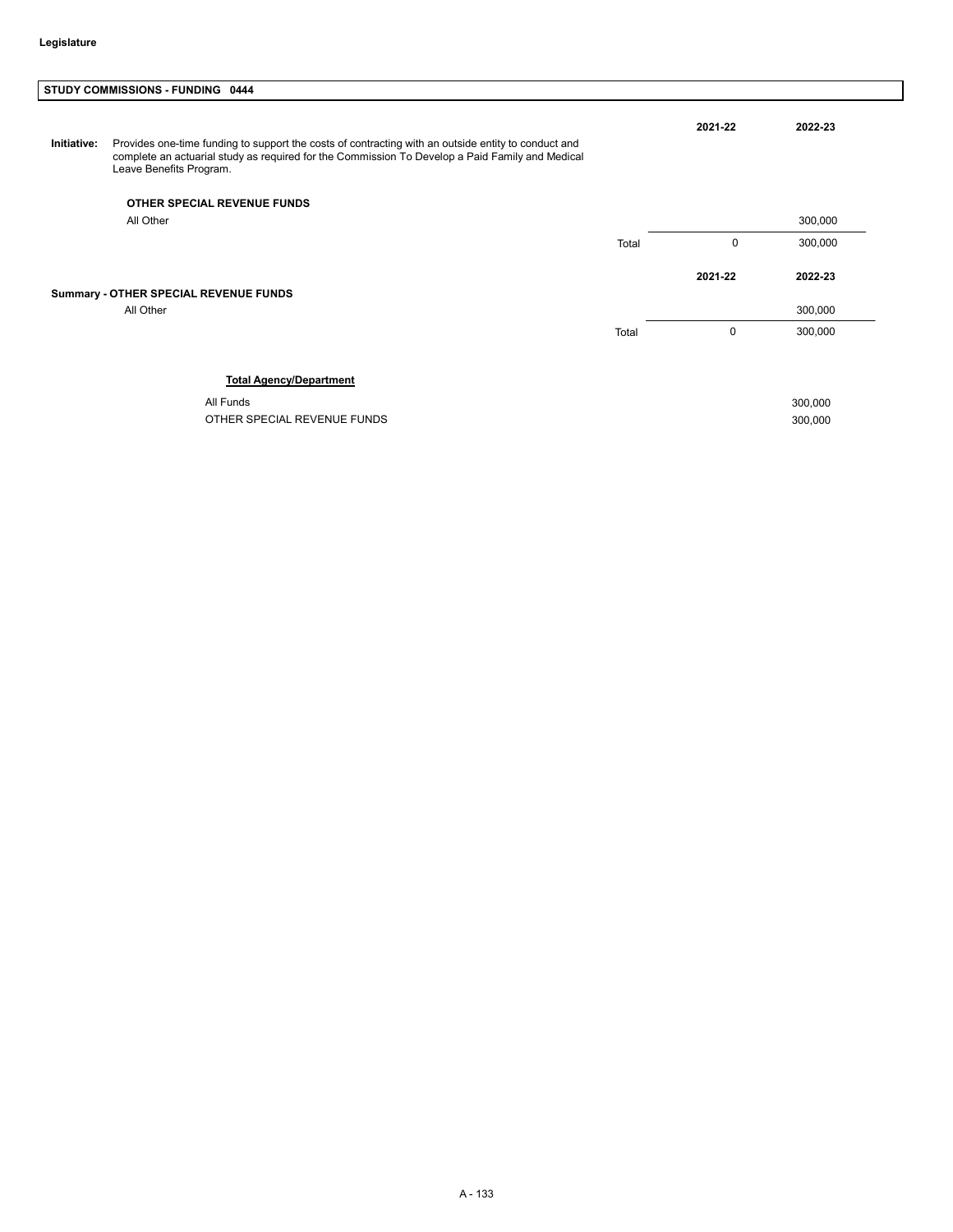|             | IMAGINATION LIBRARY OF MAINE PROGRAM Z338                                                                |       |         |                    |  |
|-------------|----------------------------------------------------------------------------------------------------------|-------|---------|--------------------|--|
|             |                                                                                                          |       |         |                    |  |
|             |                                                                                                          |       | 2021-22 | 2022-23            |  |
| Initiative: | Provides one-time funding for the Imagination Library of Maine.                                          |       |         |                    |  |
|             |                                                                                                          |       |         |                    |  |
|             | <b>OTHER SPECIAL REVENUE FUNDS</b>                                                                       |       |         |                    |  |
|             | All Other                                                                                                |       |         | 200,000            |  |
|             |                                                                                                          | Total | 0       | 200,000            |  |
|             |                                                                                                          |       |         |                    |  |
|             |                                                                                                          |       | 2021-22 | 2022-23            |  |
|             | Summary - OTHER SPECIAL REVENUE FUNDS                                                                    |       |         |                    |  |
|             | All Other                                                                                                |       |         | 200,000            |  |
|             |                                                                                                          | Total | 0       | 200,000            |  |
|             | <b>MAINE STATE LIBRARY 0217</b>                                                                          |       |         |                    |  |
|             |                                                                                                          |       |         |                    |  |
|             |                                                                                                          |       | 2021-22 | 2022-23            |  |
| Initiative: | Provides funding to support the increased costs related to the statewide books and materials delivery    |       |         |                    |  |
|             | service to 190 Maine libraries.                                                                          |       |         |                    |  |
|             |                                                                                                          |       |         |                    |  |
|             | <b>GENERAL FUND</b>                                                                                      |       |         |                    |  |
|             | All Other                                                                                                |       | 8,148   | 20,616             |  |
|             |                                                                                                          | Total | 8,148   | 20,616             |  |
| Initiative: | Provides funding to support the purchase of needed eBook and Audio Book content for the<br>cloudLibrary. |       |         |                    |  |
|             |                                                                                                          |       |         |                    |  |
|             | <b>GENERAL FUND</b>                                                                                      |       |         |                    |  |
|             | All Other                                                                                                |       | 10,000  | 10,000             |  |
|             |                                                                                                          | Total | 10,000  | 10,000             |  |
| Initiative: | Provides funding to support the increased costs related to the statewide licensing of content provided   |       |         |                    |  |
|             | in the Digital Maine Library.                                                                            |       |         |                    |  |
|             |                                                                                                          |       |         |                    |  |
|             | <b>GENERAL FUND</b>                                                                                      |       |         |                    |  |
|             | All Other                                                                                                |       | 31,000  | 65,000             |  |
|             |                                                                                                          | Total | 31,000  | 65,000             |  |
| Initiative: | Establishes one limited period Librarian Specialized Services position to support statewide library      |       |         |                    |  |
|             | systems and resource sharing and provides funding for related All Other costs. This position ends June   |       |         |                    |  |
|             | 8, 2025.                                                                                                 |       |         |                    |  |
|             | <b>GENERAL FUND</b>                                                                                      |       |         |                    |  |
|             | <b>Personal Services</b>                                                                                 |       |         | 100,625            |  |
|             | All Other                                                                                                |       |         | 5,400              |  |
|             |                                                                                                          |       | 0       | 106,025            |  |
| Initiative: | Establishes one Director of Special Projects position to support growth in statewide library initiatives | Total |         |                    |  |
|             | and provides funding for related All Other costs.                                                        |       |         |                    |  |
|             |                                                                                                          |       |         |                    |  |
|             | <b>GENERAL FUND</b>                                                                                      |       |         |                    |  |
|             | Positions - LEGISLATIVE COUNT                                                                            |       |         | 1.000              |  |
|             | <b>Personal Services</b>                                                                                 |       |         | 111,993            |  |
|             | All Other                                                                                                |       |         | 5,400              |  |
|             |                                                                                                          | Total | 0       | 117,393            |  |
|             |                                                                                                          |       |         |                    |  |
|             |                                                                                                          |       | 2021-22 | 2022-23            |  |
|             | <b>Summary - GENERAL FUND</b>                                                                            |       |         |                    |  |
|             | Positions - LEGISLATIVE COUNT                                                                            |       |         | 1.000              |  |
|             | <b>Personal Services</b><br>All Other                                                                    |       | 49,148  | 212,618<br>106,416 |  |
|             |                                                                                                          |       |         |                    |  |
|             |                                                                                                          | Total | 49,148  | 319,034            |  |
|             |                                                                                                          |       |         |                    |  |
|             | <b>Total Agency/Department</b>                                                                           |       |         |                    |  |
|             | All Funds                                                                                                |       | 49,148  | 519,034            |  |
|             | <b>GENERAL FUND</b>                                                                                      |       | 49,148  | 319,034            |  |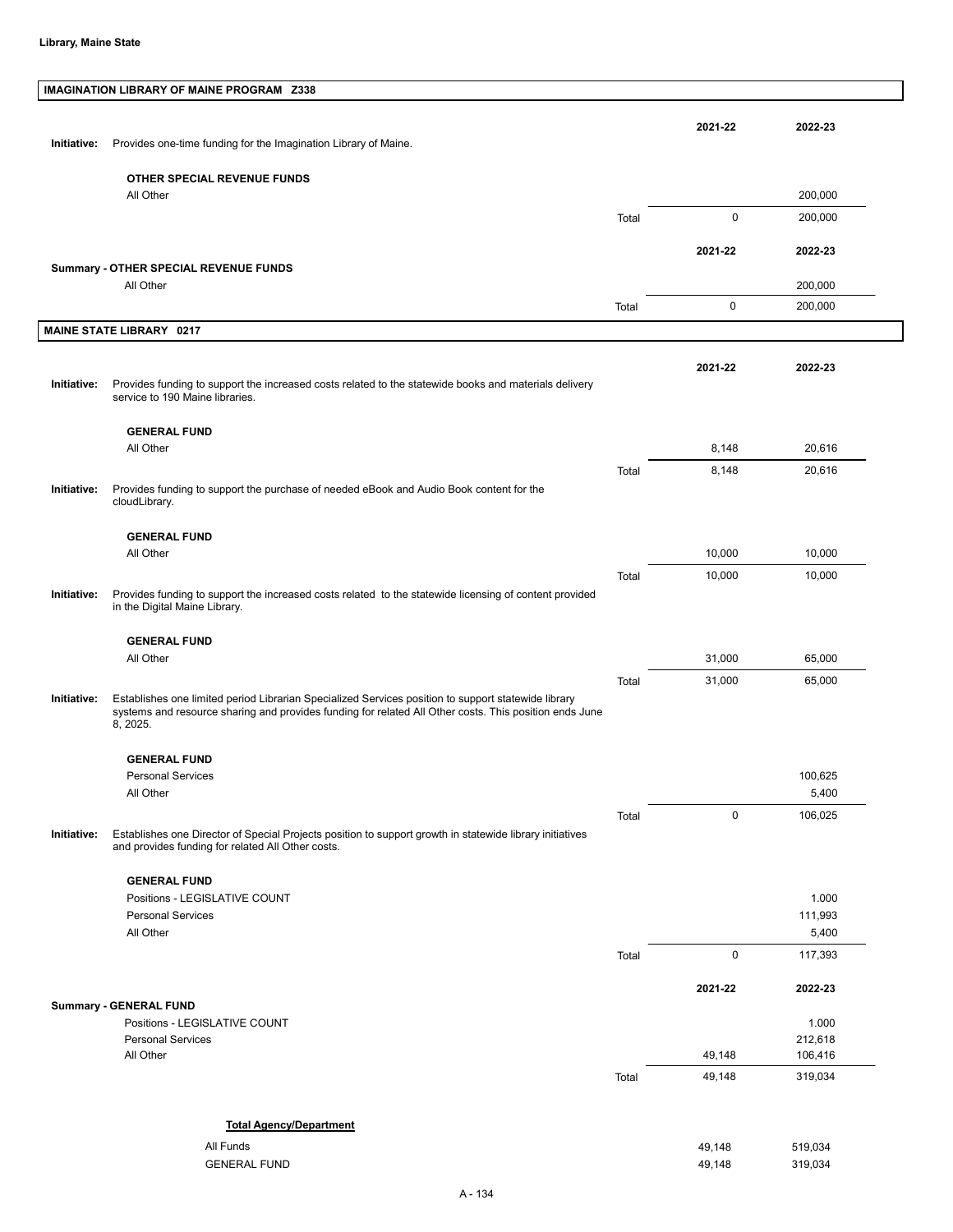## Total Agency/Department

OTHER SPECIAL REVENUE FUNDS 200,000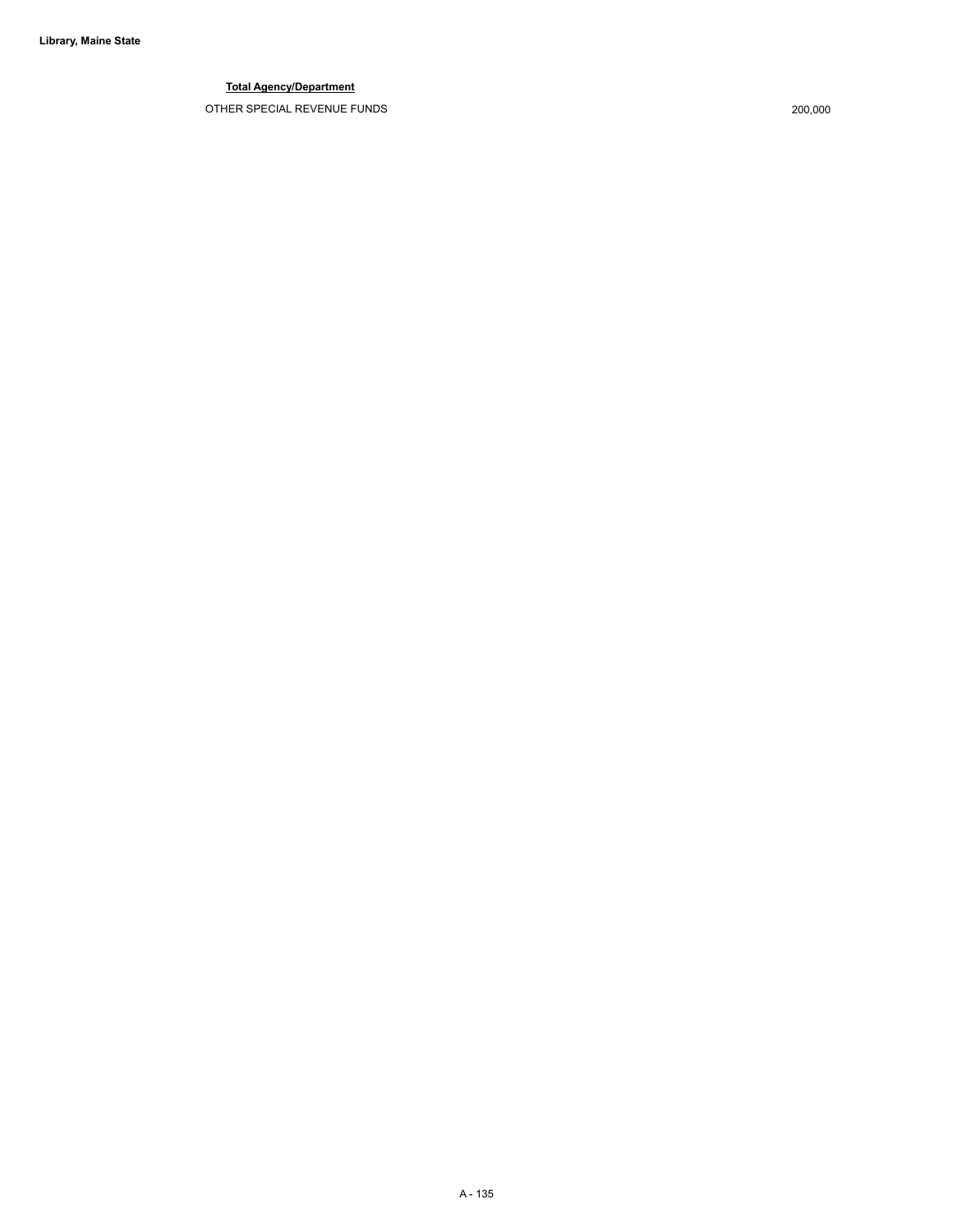|             | <b>BUREAU OF MARINE SCIENCE 0027</b>                                                                                                                                                                                                                                                                                  |       |             |                    |
|-------------|-----------------------------------------------------------------------------------------------------------------------------------------------------------------------------------------------------------------------------------------------------------------------------------------------------------------------|-------|-------------|--------------------|
|             |                                                                                                                                                                                                                                                                                                                       |       |             |                    |
| Initiative: | Restores funding for existing federal awards that was reduced in error in Public Law 2021, chapter 398.                                                                                                                                                                                                               |       | 2021-22     | 2022-23            |
|             | <b>FEDERAL EXPENDITURES FUND</b>                                                                                                                                                                                                                                                                                      |       |             |                    |
|             | All Other                                                                                                                                                                                                                                                                                                             |       | 832,425     | 828,417            |
|             |                                                                                                                                                                                                                                                                                                                       | Total | 832,425     | 828,417            |
| Initiative: | Provides funding to support climate adaptive monitoring and assessment work for Maine's coastal<br>fisheries in collaboration with the University of Maine.                                                                                                                                                           |       |             |                    |
|             | <b>GENERAL FUND</b>                                                                                                                                                                                                                                                                                                   |       |             |                    |
|             | All Other                                                                                                                                                                                                                                                                                                             |       |             | 250,000            |
|             |                                                                                                                                                                                                                                                                                                                       | Total | $\mathbf 0$ | 250,000            |
| Initiative: | Provides funding for continued data collection and related services that support reporting on<br>recreational fishing.                                                                                                                                                                                                |       |             |                    |
|             | OTHER SPECIAL REVENUE FUNDS                                                                                                                                                                                                                                                                                           |       |             |                    |
|             | All Other                                                                                                                                                                                                                                                                                                             |       |             | 183,533            |
|             |                                                                                                                                                                                                                                                                                                                       | Total | $\mathbf 0$ | 183,533            |
| Initiative: | Transfers one Marine Resource Scientist IV position, one Marine Resource Scientist III position and<br>one Marine Resource Scientist II position from the Bureau of Policy and Management program,<br>General Fund to the Bureau of Marine Science program, General Fund.                                             |       |             |                    |
|             | <b>GENERAL FUND</b>                                                                                                                                                                                                                                                                                                   |       |             |                    |
|             | Positions - LEGISLATIVE COUNT                                                                                                                                                                                                                                                                                         |       |             | 3.000              |
|             | <b>Personal Services</b>                                                                                                                                                                                                                                                                                              |       |             | 337,264            |
|             |                                                                                                                                                                                                                                                                                                                       | Total | $\mathbf 0$ | 337,264            |
| Initiative: | Continues and makes permanent one Marine Resource Scientist I position previously continued by<br>Public Law 2021, chapter 29, Part D, section 1 to identify, document, and test experimental lobster<br>fishing gear modifications to reduce the risk of entanglement for endangered North Atlantic right<br>whales. |       |             |                    |
|             | <b>FEDERAL EXPENDITURES FUND</b>                                                                                                                                                                                                                                                                                      |       |             |                    |
|             | Positions - LEGISLATIVE COUNT                                                                                                                                                                                                                                                                                         |       | 1.000       | 1.000              |
|             |                                                                                                                                                                                                                                                                                                                       | Total | 1.000       | 1.000              |
|             |                                                                                                                                                                                                                                                                                                                       |       | 2021-22     | 2022-23            |
|             | <b>Summary - GENERAL FUND</b>                                                                                                                                                                                                                                                                                         |       |             |                    |
|             | Positions - LEGISLATIVE COUNT                                                                                                                                                                                                                                                                                         |       |             | 3.000              |
|             | <b>Personal Services</b><br>All Other                                                                                                                                                                                                                                                                                 |       |             | 337,264<br>250,000 |
|             |                                                                                                                                                                                                                                                                                                                       | Total | $\pmb{0}$   | 587,264            |
|             | Summary - FEDERAL EXPENDITURES FUND                                                                                                                                                                                                                                                                                   |       |             |                    |
|             | Positions - LEGISLATIVE COUNT                                                                                                                                                                                                                                                                                         |       | 1.000       | 1.000              |
|             | All Other                                                                                                                                                                                                                                                                                                             |       | 832,425     | 828,417            |
|             |                                                                                                                                                                                                                                                                                                                       | Total | 832,425     | 828,417            |
|             | Summary - OTHER SPECIAL REVENUE FUNDS                                                                                                                                                                                                                                                                                 |       |             |                    |
|             | All Other                                                                                                                                                                                                                                                                                                             |       |             | 183,533            |
|             |                                                                                                                                                                                                                                                                                                                       | Total | 0           | 183,533            |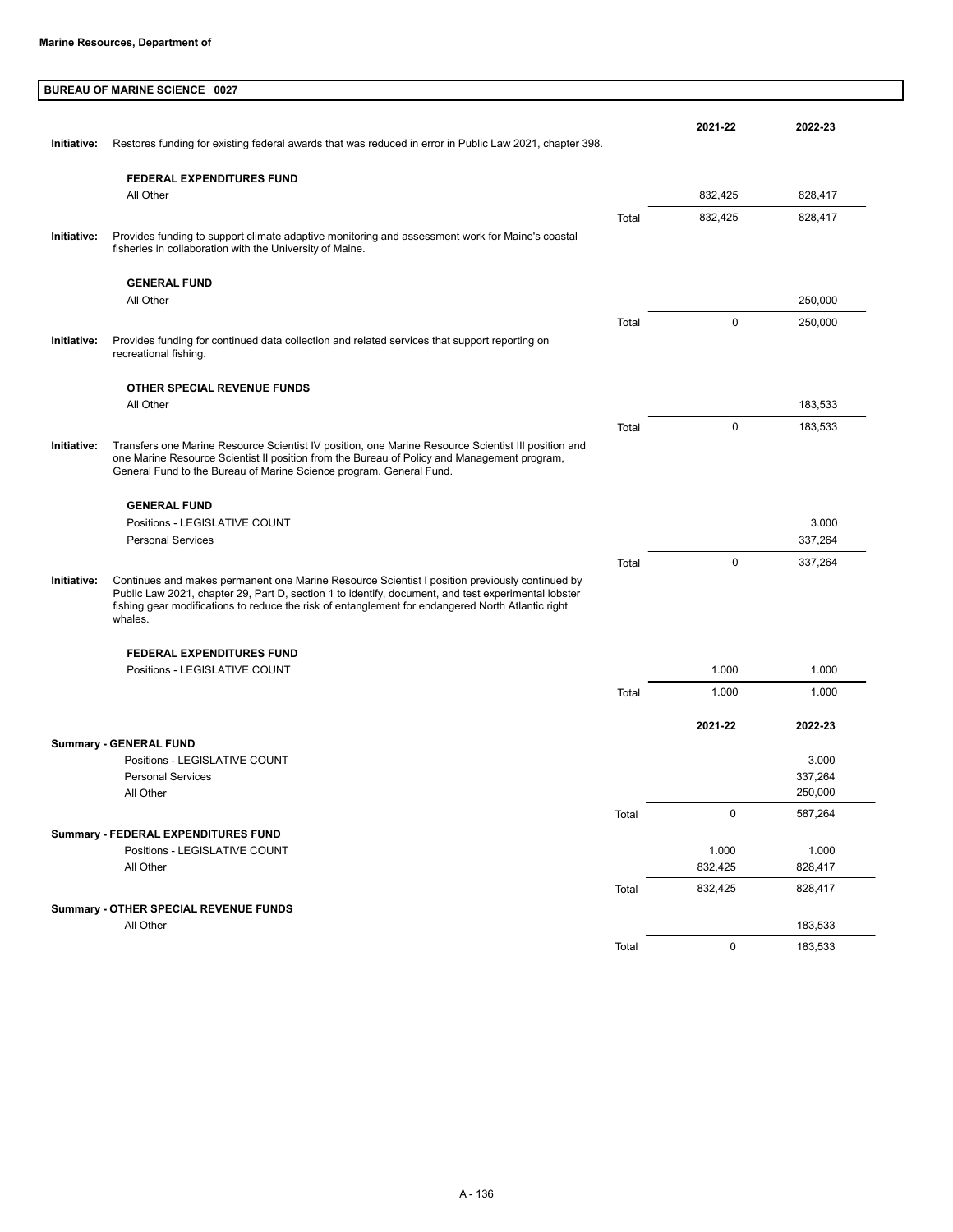|             | BUREAU OF POLICY AND MANAGEMENT 0258                                                                                                                                                                                                                                      |       |           |             |
|-------------|---------------------------------------------------------------------------------------------------------------------------------------------------------------------------------------------------------------------------------------------------------------------------|-------|-----------|-------------|
|             |                                                                                                                                                                                                                                                                           |       | 2021-22   | 2022-23     |
| Initiative: | Provides funding for legal services provided by the Office of the Maine Attorney General.                                                                                                                                                                                 |       |           |             |
|             | <b>GENERAL FUND</b>                                                                                                                                                                                                                                                       |       |           |             |
|             | All Other                                                                                                                                                                                                                                                                 |       | 58,878    | 61,685      |
|             |                                                                                                                                                                                                                                                                           | Total | 58,878    | 61,685      |
| Initiative: | Adjusts funding within the Bureau of Policy and Management program, Federal Expenditures Fund to<br>align allocations with anticipated resources.                                                                                                                         |       |           |             |
|             | <b>FEDERAL EXPENDITURES FUND</b>                                                                                                                                                                                                                                          |       |           |             |
|             | All Other                                                                                                                                                                                                                                                                 |       | 991       | 1,181       |
|             |                                                                                                                                                                                                                                                                           | Total | 991       | 1,181       |
| Initiative: | Provides funding for costs associated with installing radios in new vehicles.                                                                                                                                                                                             |       |           |             |
|             |                                                                                                                                                                                                                                                                           |       |           |             |
|             | <b>GENERAL FUND</b>                                                                                                                                                                                                                                                       |       |           |             |
|             | All Other                                                                                                                                                                                                                                                                 |       | 23,000    | 23,000      |
|             |                                                                                                                                                                                                                                                                           | Total | 23,000    | 23,000      |
| Initiative: | Provides funding for the increased cost of centralized financial and human resource services provided                                                                                                                                                                     |       |           |             |
|             | by the Department of Administrative and Financial Services.                                                                                                                                                                                                               |       |           |             |
|             |                                                                                                                                                                                                                                                                           |       |           |             |
|             | <b>GENERAL FUND</b><br>All Other                                                                                                                                                                                                                                          |       | 17,374    | 17,079      |
|             |                                                                                                                                                                                                                                                                           |       |           |             |
|             |                                                                                                                                                                                                                                                                           | Total | 17,374    | 17,079      |
| Initiative: | Provides one-time funding for increased legal fee costs. Funds appropriated for this purpose do not<br>lapse but must be carried forward one-time to fiscal year 2022-23 to support litigation costs in defense<br>of the State's lobster fishery.                        |       |           |             |
|             | <b>GENERAL FUND</b>                                                                                                                                                                                                                                                       |       |           |             |
|             | All Other                                                                                                                                                                                                                                                                 |       | 980,000   |             |
|             |                                                                                                                                                                                                                                                                           | Total | 980,000   | $\mathbf 0$ |
| Initiative: | Transfers and reallocates one Resource Management Coordinator position from 100% Other Special<br>Revenue Funds to 100% General Fund within the same program.                                                                                                             |       |           |             |
|             |                                                                                                                                                                                                                                                                           |       |           |             |
|             | <b>GENERAL FUND</b>                                                                                                                                                                                                                                                       |       |           |             |
|             | Positions - LEGISLATIVE COUNT                                                                                                                                                                                                                                             |       |           | 1.000       |
|             | <b>Personal Services</b>                                                                                                                                                                                                                                                  |       |           | 101,183     |
|             |                                                                                                                                                                                                                                                                           | Total | 0         | 101,183     |
|             | <b>OTHER SPECIAL REVENUE FUNDS</b>                                                                                                                                                                                                                                        |       |           |             |
|             | Positions - LEGISLATIVE COUNT                                                                                                                                                                                                                                             |       |           | $-1.000$    |
|             | <b>Personal Services</b>                                                                                                                                                                                                                                                  |       |           | (101, 183)  |
|             |                                                                                                                                                                                                                                                                           | Total | 0         | (101, 183)  |
| Initiative: | Transfers one Marine Resource Scientist IV position, one Marine Resource Scientist III position and<br>one Marine Resource Scientist II position from the Bureau of Policy and Management program,<br>General Fund to the Bureau of Marine Science program, General Fund. |       |           |             |
|             | <b>GENERAL FUND</b>                                                                                                                                                                                                                                                       |       |           |             |
|             | Positions - LEGISLATIVE COUNT                                                                                                                                                                                                                                             |       |           | $-3.000$    |
|             | <b>Personal Services</b>                                                                                                                                                                                                                                                  |       |           | (337, 264)  |
|             |                                                                                                                                                                                                                                                                           | Total | 0         | (337, 264)  |
|             |                                                                                                                                                                                                                                                                           |       |           |             |
|             | <b>Summary - GENERAL FUND</b>                                                                                                                                                                                                                                             |       | 2021-22   | 2022-23     |
|             | Positions - LEGISLATIVE COUNT                                                                                                                                                                                                                                             |       |           | $-2.000$    |
|             | <b>Personal Services</b>                                                                                                                                                                                                                                                  |       |           | (236, 081)  |
|             | All Other                                                                                                                                                                                                                                                                 |       | 1,079,252 | 101,764     |
|             |                                                                                                                                                                                                                                                                           | Total | 1,079,252 | (134, 317)  |
|             | Summary - FEDERAL EXPENDITURES FUND                                                                                                                                                                                                                                       |       |           |             |
|             | All Other                                                                                                                                                                                                                                                                 |       | 991       | 1,181       |
|             |                                                                                                                                                                                                                                                                           | Total | 991       | 1,181       |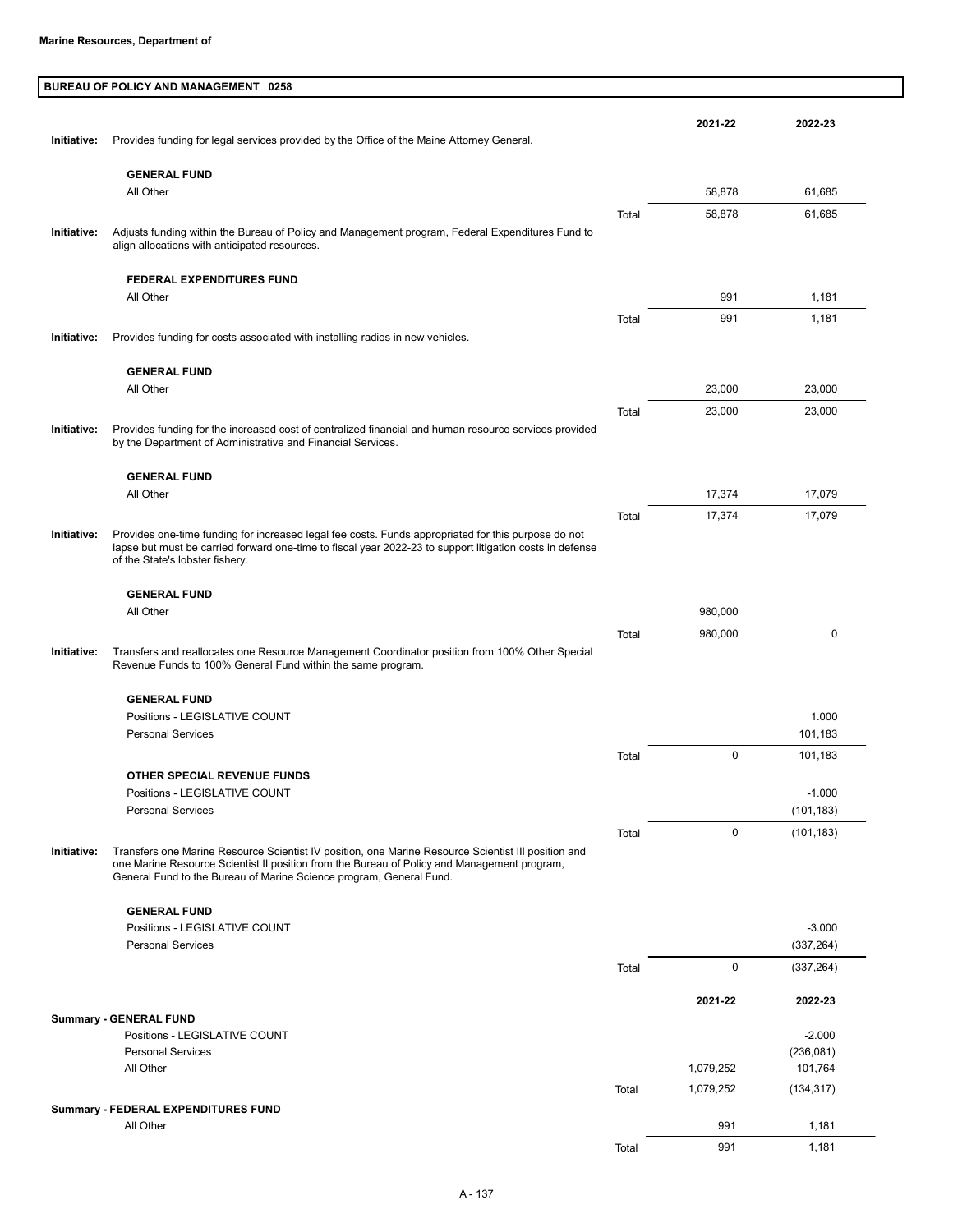|                                              |       | 2021-22 | 2022-23    |
|----------------------------------------------|-------|---------|------------|
| <b>Summary - OTHER SPECIAL REVENUE FUNDS</b> |       |         |            |
| Positions - LEGISLATIVE COUNT                |       |         | $-1.000$   |
| <b>Personal Services</b>                     |       |         | (101, 183) |
|                                              | Total |         | (101, 183) |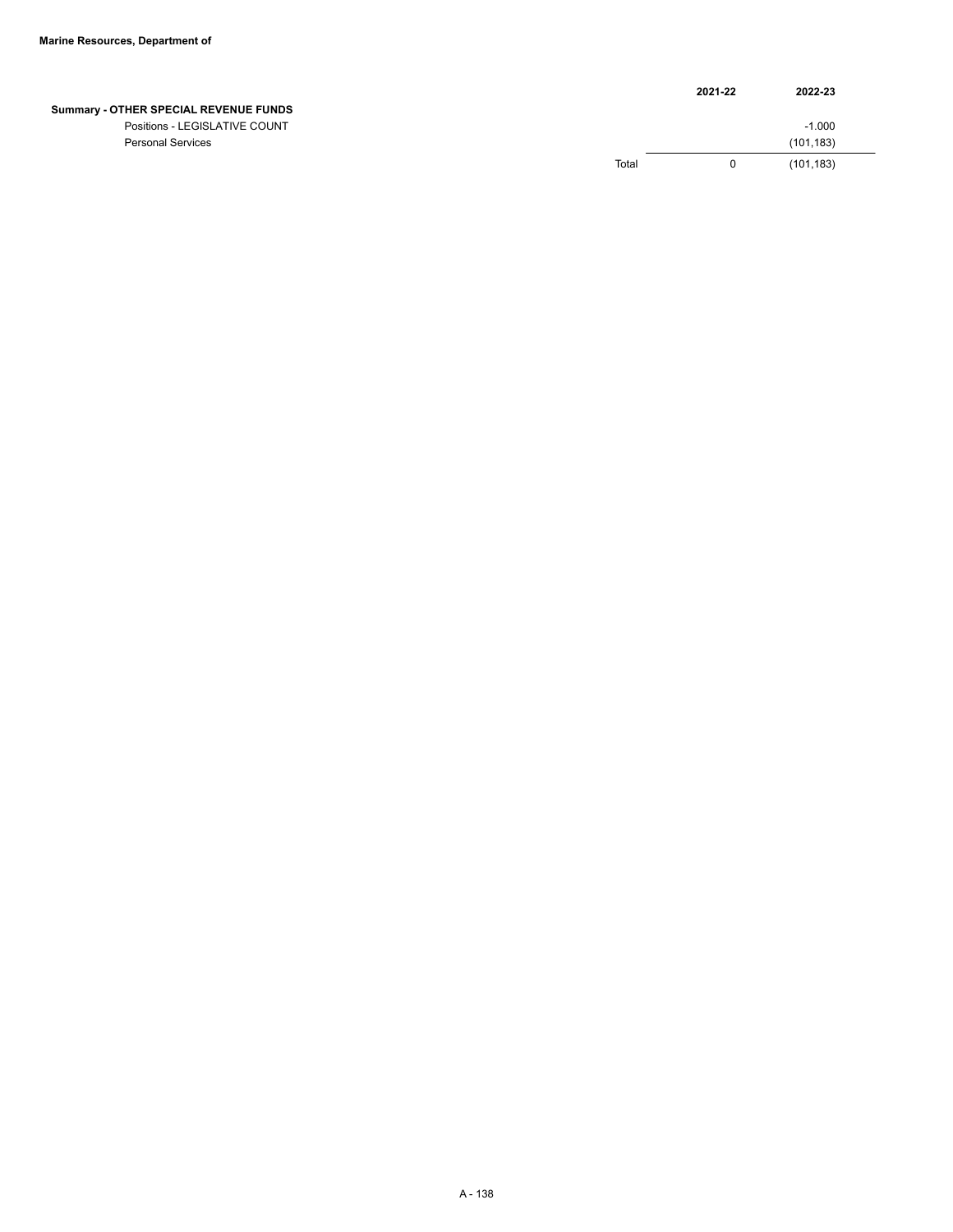|             | BUREAU OF PUBLIC HEALTH Z154                                                                                                                                                                                                                                       |       |             |            |
|-------------|--------------------------------------------------------------------------------------------------------------------------------------------------------------------------------------------------------------------------------------------------------------------|-------|-------------|------------|
|             |                                                                                                                                                                                                                                                                    |       | 2021-22     | 2022-23    |
| Initiative: | Establishes one Marine Resource Scientist I position to support shellfish resource management.                                                                                                                                                                     |       |             |            |
|             | <b>GENERAL FUND</b>                                                                                                                                                                                                                                                |       |             |            |
|             | Positions - LEGISLATIVE COUNT                                                                                                                                                                                                                                      |       |             | 1.000      |
|             | <b>Personal Services</b>                                                                                                                                                                                                                                           |       |             | 92,762     |
|             |                                                                                                                                                                                                                                                                    | Total | $\mathbf 0$ | 92,762     |
| Initiative: |                                                                                                                                                                                                                                                                    |       |             |            |
|             | Transfers and reallocates one Seafood Technologist position and one Office Specialist II position from<br>100% Other Special Revenue Funds to 100% General Fund within the same program.                                                                           |       |             |            |
|             | <b>GENERAL FUND</b>                                                                                                                                                                                                                                                |       |             |            |
|             | Positions - LEGISLATIVE COUNT                                                                                                                                                                                                                                      |       |             | 2.000      |
|             | <b>Personal Services</b>                                                                                                                                                                                                                                           |       |             | 161,211    |
|             |                                                                                                                                                                                                                                                                    | Total | $\mathbf 0$ | 161,211    |
|             | OTHER SPECIAL REVENUE FUNDS                                                                                                                                                                                                                                        |       |             |            |
|             | Positions - LEGISLATIVE COUNT                                                                                                                                                                                                                                      |       |             | $-2.000$   |
|             |                                                                                                                                                                                                                                                                    |       |             |            |
|             | <b>Personal Services</b>                                                                                                                                                                                                                                           |       |             | (161, 211) |
|             | All Other                                                                                                                                                                                                                                                          |       |             | (8,831)    |
|             |                                                                                                                                                                                                                                                                    | Total | $\mathbf 0$ | (170, 042) |
| Initiative: | Establishes one Planning and Research Associate II position to support climate change initiatives and                                                                                                                                                              |       |             |            |
|             | the aquaculture sector.                                                                                                                                                                                                                                            |       |             |            |
|             | <b>GENERAL FUND</b>                                                                                                                                                                                                                                                |       |             |            |
|             | Positions - LEGISLATIVE COUNT                                                                                                                                                                                                                                      |       |             | 1.000      |
|             | <b>Personal Services</b>                                                                                                                                                                                                                                           |       |             | 89,228     |
|             |                                                                                                                                                                                                                                                                    |       |             |            |
|             |                                                                                                                                                                                                                                                                    | Total | $\mathbf 0$ | 89,228     |
| Initiative: | Establishes one Marine Resource Scientist IV position to supervise the Nearshore Marine Resources<br>program. This program will lead climate change initiatives, co-management of shellfish with<br>municipalities and management of subtidal shellfish resources. |       |             |            |
|             | <b>GENERAL FUND</b>                                                                                                                                                                                                                                                |       |             |            |
|             | Positions - LEGISLATIVE COUNT                                                                                                                                                                                                                                      |       |             | 1.000      |
|             | <b>Personal Services</b>                                                                                                                                                                                                                                           |       |             | 124,348    |
|             |                                                                                                                                                                                                                                                                    | Total | $\mathbf 0$ | 124,348    |
|             |                                                                                                                                                                                                                                                                    |       |             |            |
| Initiative: | Provides funding for the approved reorganization of one Marine Resource Scientist I position to a<br>Marine Resource Scientist III position.                                                                                                                       |       |             |            |
|             | <b>GENERAL FUND</b>                                                                                                                                                                                                                                                |       |             |            |
|             | <b>Personal Services</b>                                                                                                                                                                                                                                           |       |             | 15,212     |
|             |                                                                                                                                                                                                                                                                    | Total | $\mathbf 0$ | 15,212     |
| Initiative: | Establishes one Marine Resource Scientist I position to support climate change initiatives.                                                                                                                                                                        |       |             |            |
|             | <b>GENERAL FUND</b>                                                                                                                                                                                                                                                |       |             |            |
|             | Positions - LEGISLATIVE COUNT                                                                                                                                                                                                                                      |       |             | 1.000      |
|             | <b>Personal Services</b>                                                                                                                                                                                                                                           |       |             | 92,762     |
|             |                                                                                                                                                                                                                                                                    | Total | $\mathbf 0$ | 92,762     |
|             |                                                                                                                                                                                                                                                                    |       |             |            |
|             | <b>Summary - GENERAL FUND</b>                                                                                                                                                                                                                                      |       | 2021-22     | 2022-23    |
|             | Positions - LEGISLATIVE COUNT                                                                                                                                                                                                                                      |       |             | 6.000      |
|             | <b>Personal Services</b>                                                                                                                                                                                                                                           |       |             | 575,523    |
|             |                                                                                                                                                                                                                                                                    |       |             |            |
|             |                                                                                                                                                                                                                                                                    | Total | 0           | 575,523    |
|             | Summary - OTHER SPECIAL REVENUE FUNDS                                                                                                                                                                                                                              |       |             |            |
|             | Positions - LEGISLATIVE COUNT                                                                                                                                                                                                                                      |       |             | $-2.000$   |
|             | <b>Personal Services</b>                                                                                                                                                                                                                                           |       |             | (161, 211) |
|             | All Other                                                                                                                                                                                                                                                          |       |             | (8,831)    |
|             |                                                                                                                                                                                                                                                                    | Total | 0           | (170, 042) |
|             |                                                                                                                                                                                                                                                                    |       |             |            |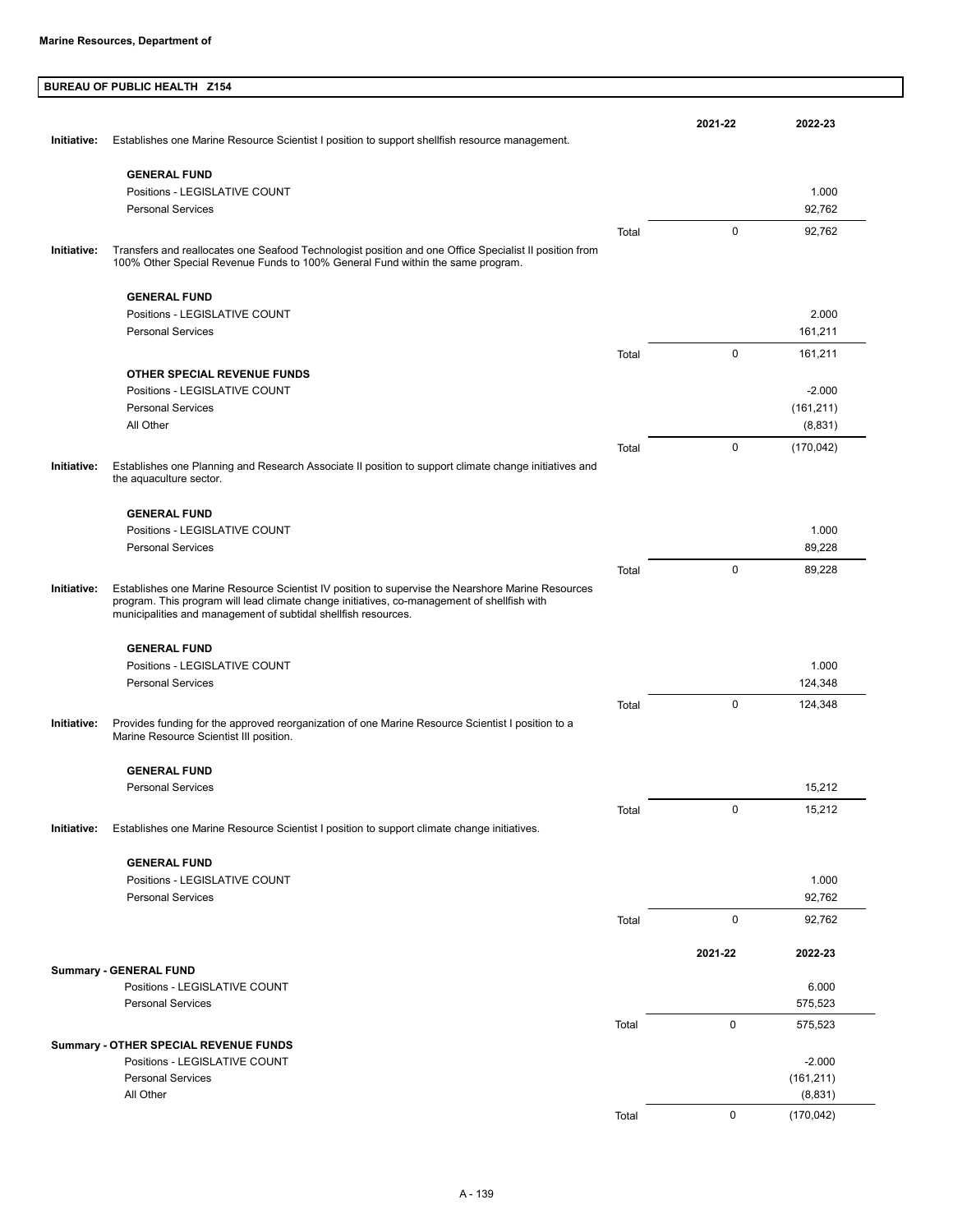|             | MARINE PATROL - BUREAU OF 0029                                                                                                                                                                                                                                           |       |           |                      |
|-------------|--------------------------------------------------------------------------------------------------------------------------------------------------------------------------------------------------------------------------------------------------------------------------|-------|-----------|----------------------|
| Initiative: | Continues and makes permanent one Public Service Manager I position previously continued by Public                                                                                                                                                                       |       | 2021-22   | 2022-23              |
|             | Law 2021, chapter 29, Part D, section 1 to enhance the oversight and administration of the Bureau of<br>Marine Patrol's special services division.                                                                                                                       |       |           |                      |
|             | OTHER SPECIAL REVENUE FUNDS                                                                                                                                                                                                                                              |       |           |                      |
|             | Positions - LEGISLATIVE COUNT                                                                                                                                                                                                                                            |       | 1.000     | 1.000                |
|             |                                                                                                                                                                                                                                                                          | Total | 1.000     | 1.000                |
|             |                                                                                                                                                                                                                                                                          |       | 2021-22   | 2022-23              |
|             | Summary - OTHER SPECIAL REVENUE FUNDS                                                                                                                                                                                                                                    |       |           |                      |
|             | Positions - LEGISLATIVE COUNT                                                                                                                                                                                                                                            |       | 1.000     | 1.000                |
|             |                                                                                                                                                                                                                                                                          | Total | 1.000     | 1.000                |
|             | SEA RUN FISHERIES AND HABITAT Z295                                                                                                                                                                                                                                       |       |           |                      |
|             |                                                                                                                                                                                                                                                                          |       | 2021-22   | 2022-23              |
| Initiative: | Continues and makes permanent one Marine Resource Scientist II position previously continued by<br>Public Law 2021, chapter 29, Part D, section 1 to implement scientific and restoration projects focused<br>on native diadromous or sea-run fish species in the State. |       |           |                      |
|             | <b>FEDERAL EXPENDITURES FUND</b>                                                                                                                                                                                                                                         |       |           |                      |
|             | Positions - LEGISLATIVE COUNT                                                                                                                                                                                                                                            |       | 1.000     | 1.000                |
|             |                                                                                                                                                                                                                                                                          | Total | 1.000     | 1.000                |
| Initiative: | Continues and makes permanent one Biologist II position previously continued by Public Law 2021,<br>chapter 29, Part D, section 1 to implement scientific and restoration projects focused on the federal<br>Bay of Fundy aquatic connectivity project.                  |       |           |                      |
|             | <b>FEDERAL EXPENDITURES FUND</b>                                                                                                                                                                                                                                         |       |           |                      |
|             | Positions - LEGISLATIVE COUNT                                                                                                                                                                                                                                            |       | 1.000     | 1.000                |
|             |                                                                                                                                                                                                                                                                          | Total | 1.000     | 1.000                |
|             |                                                                                                                                                                                                                                                                          |       | 2021-22   | 2022-23              |
|             | Summary - FEDERAL EXPENDITURES FUND                                                                                                                                                                                                                                      |       |           |                      |
|             | Positions - LEGISLATIVE COUNT                                                                                                                                                                                                                                            |       | 2.000     | 2.000                |
|             |                                                                                                                                                                                                                                                                          | Total | 2.000     | 2.000                |
|             |                                                                                                                                                                                                                                                                          |       |           |                      |
|             | <b>Total Agency/Department</b>                                                                                                                                                                                                                                           |       |           |                      |
|             | All Funds                                                                                                                                                                                                                                                                |       | 1,912,668 | 1,770,376            |
|             | <b>GENERAL FUND</b><br>FEDERAL EXPENDITURES FUND                                                                                                                                                                                                                         |       | 1,079,252 | 1,028,470            |
|             | OTHER SPECIAL REVENUE FUNDS                                                                                                                                                                                                                                              |       | 833,416   | 829,598<br>(87, 692) |
|             |                                                                                                                                                                                                                                                                          |       |           |                      |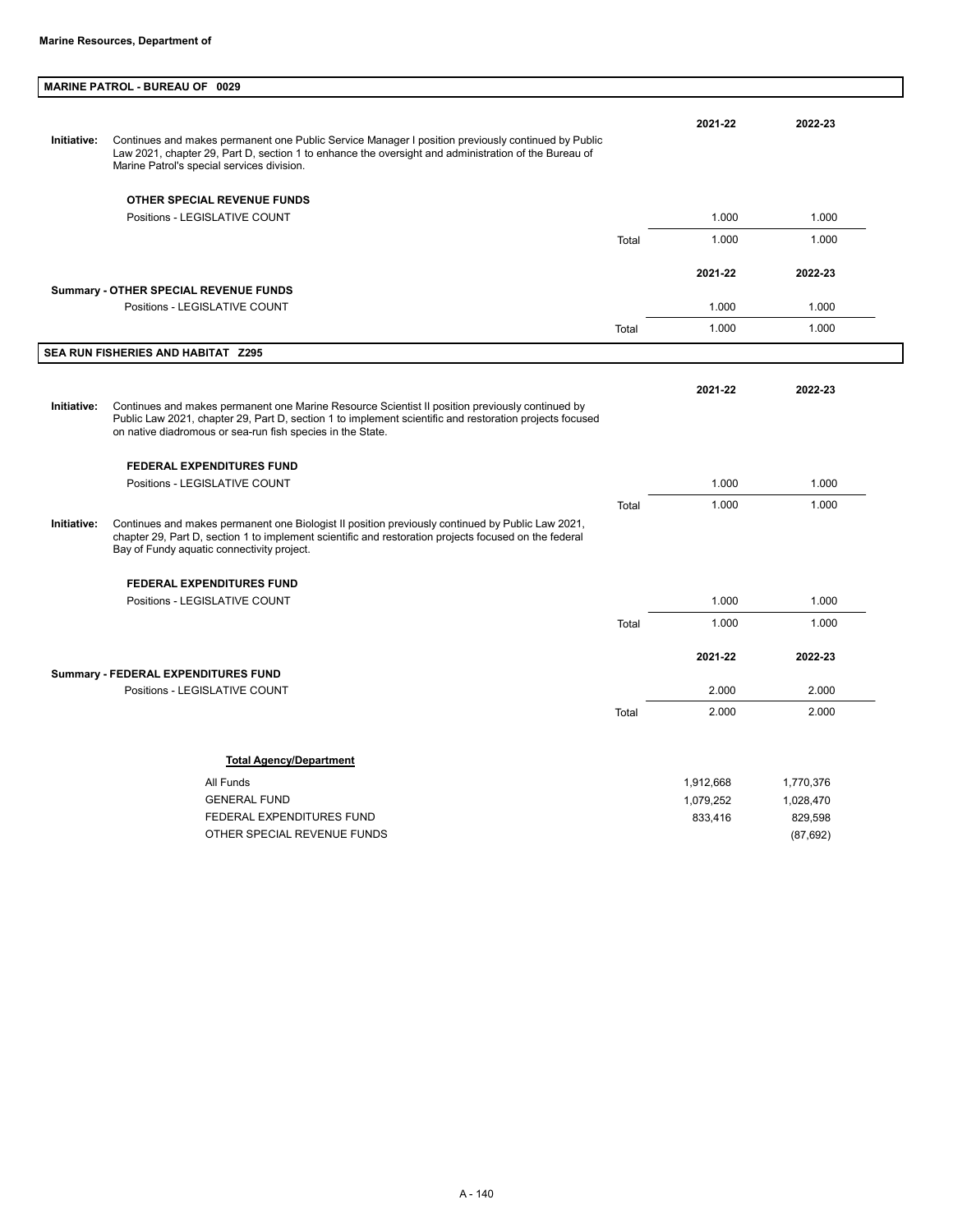|             | MAINE MARITIME ACADEMY SCHOLARSHIP FUND - CASINO Z167                                                                                                                  |       |         |           |
|-------------|------------------------------------------------------------------------------------------------------------------------------------------------------------------------|-------|---------|-----------|
| Initiative: | Adjusts funding for scholarships based on anticipated dedicated revenues from slot machine proceeds<br>from the December 1, 2021 Revenue Forecasting Committee report. |       | 2021-22 | 2022-23   |
|             |                                                                                                                                                                        |       |         |           |
|             | <b>OTHER SPECIAL REVENUE FUNDS</b>                                                                                                                                     |       |         |           |
|             | All Other                                                                                                                                                              |       | 53,534  | (11, 634) |
|             |                                                                                                                                                                        | Total | 53,534  | (11, 634) |
|             |                                                                                                                                                                        |       | 2021-22 |           |
|             | Summary - OTHER SPECIAL REVENUE FUNDS                                                                                                                                  |       |         | 2022-23   |
|             | All Other                                                                                                                                                              |       | 53,534  | (11, 634) |
|             |                                                                                                                                                                        | Total | 53,534  | (11, 634) |
|             | <b>MARITIME ACADEMY - OPERATIONS 0035</b>                                                                                                                              |       |         |           |
|             |                                                                                                                                                                        |       |         |           |
|             |                                                                                                                                                                        |       | 2021-22 | 2022-23   |
| Initiative: | Provides one-time funding for repairs to Curtis Hall.                                                                                                                  |       |         |           |
|             |                                                                                                                                                                        |       |         |           |
|             | <b>GENERAL FUND</b>                                                                                                                                                    |       |         |           |
|             | All Other                                                                                                                                                              |       |         | 6,800,000 |
|             |                                                                                                                                                                        | Total | 0       | 6,800,000 |
|             |                                                                                                                                                                        |       |         |           |
|             |                                                                                                                                                                        |       | 2021-22 | 2022-23   |
|             | <b>Summary - GENERAL FUND</b><br>All Other                                                                                                                             |       |         | 6,800,000 |
|             |                                                                                                                                                                        |       |         |           |
|             |                                                                                                                                                                        | Total | 0       | 6,800,000 |
|             |                                                                                                                                                                        |       |         |           |
|             | <b>Total Agency/Department</b>                                                                                                                                         |       |         |           |
|             | All Funds                                                                                                                                                              |       | 53,534  | 6,788,366 |
|             | <b>GENERAL FUND</b>                                                                                                                                                    |       |         | 6,800,000 |
|             | OTHER SPECIAL REVENUE FUNDS                                                                                                                                            |       | 53,534  | (11, 634) |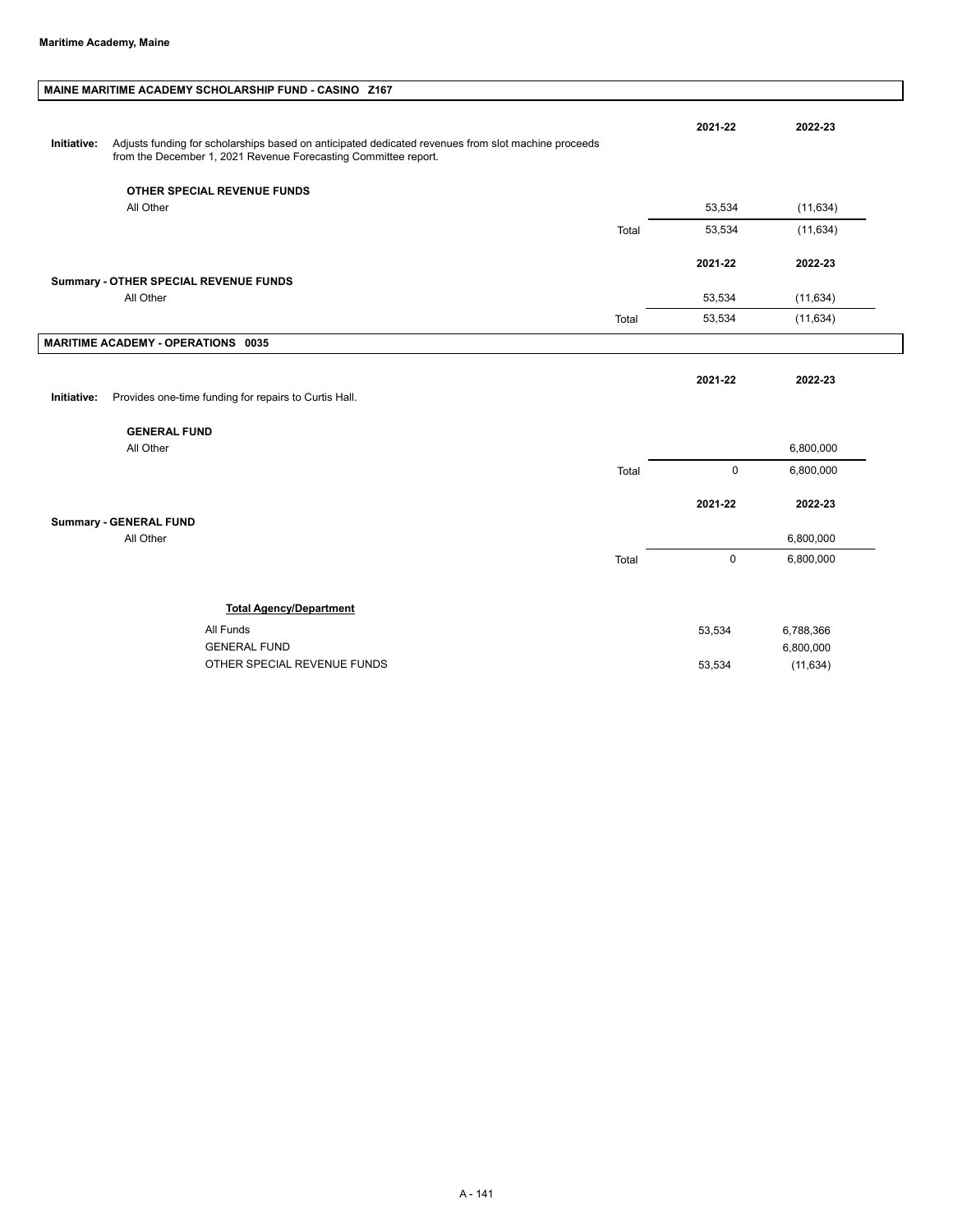|             | <b>MAINE STATE MUSEUM 0180</b>                                                                                                                                                                   |       |             |         |
|-------------|--------------------------------------------------------------------------------------------------------------------------------------------------------------------------------------------------|-------|-------------|---------|
| Initiative: | Establishes one Museum Specialist III position to support essential curatorial work for the Maine State<br>Museum's archaeological collections and provides funding for related All Other Costs. |       | 2021-22     | 2022-23 |
|             | <b>GENERAL FUND</b>                                                                                                                                                                              |       |             |         |
|             | Positions - LEGISLATIVE COUNT                                                                                                                                                                    |       |             | 1.000   |
|             | <b>Personal Services</b>                                                                                                                                                                         |       |             | 102,927 |
|             | All Other                                                                                                                                                                                        |       |             | 3,220   |
|             |                                                                                                                                                                                                  | Total | 0           | 106,147 |
|             |                                                                                                                                                                                                  |       | 2021-22     | 2022-23 |
|             | <b>Summary - GENERAL FUND</b>                                                                                                                                                                    |       |             |         |
|             | Positions - LEGISLATIVE COUNT                                                                                                                                                                    |       |             | 1.000   |
|             | <b>Personal Services</b>                                                                                                                                                                         |       |             | 102,927 |
|             | All Other                                                                                                                                                                                        |       |             | 3,220   |
|             |                                                                                                                                                                                                  | Total | $\mathbf 0$ | 106,147 |
|             | <b>Total Agency/Department</b>                                                                                                                                                                   |       |             |         |
|             |                                                                                                                                                                                                  |       |             |         |
|             | All Funds                                                                                                                                                                                        |       |             | 106,147 |
|             | <b>GENERAL FUND</b>                                                                                                                                                                              |       |             | 106,147 |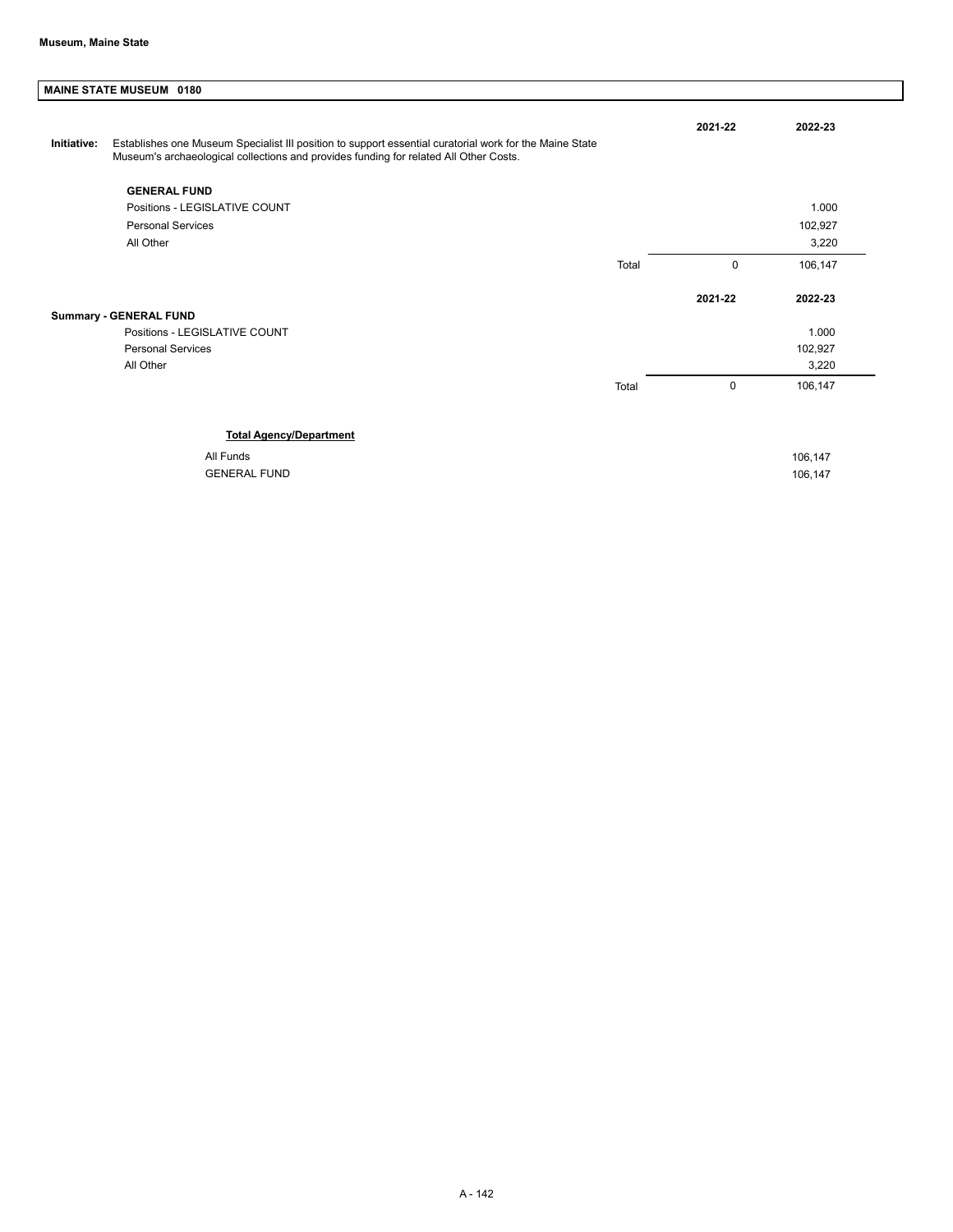|             | RACIAL, INDIGENOUS AND TRIBAL POPULATIONS Z319                                                                                                                                                                                                                                                                                                                                                                                  |       |         |          |
|-------------|---------------------------------------------------------------------------------------------------------------------------------------------------------------------------------------------------------------------------------------------------------------------------------------------------------------------------------------------------------------------------------------------------------------------------------|-------|---------|----------|
| Initiative: | Adjusts funding to support the work of the Permanent Commission on the Status of Racial, Indigenous<br>and Tribal Populations between the Department of Labor, Racial, Indigenous, and Maine Tribal<br>Populations program and the Racial, Indigenous, and Tribal Populations program in the Permanent<br>Commission on the Status of Racial, Indigenous and Tribal Populations established in Public Law<br>2021, chapter 436. |       | 2021-22 | 2022-23  |
|             |                                                                                                                                                                                                                                                                                                                                                                                                                                 |       |         |          |
|             | <b>GENERAL FUND</b>                                                                                                                                                                                                                                                                                                                                                                                                             |       |         |          |
|             | All Other                                                                                                                                                                                                                                                                                                                                                                                                                       |       | 125,000 |          |
|             |                                                                                                                                                                                                                                                                                                                                                                                                                                 | Total | 125,000 | $\Omega$ |
|             |                                                                                                                                                                                                                                                                                                                                                                                                                                 |       |         |          |
|             |                                                                                                                                                                                                                                                                                                                                                                                                                                 |       | 2021-22 | 2022-23  |
|             | <b>Summary - GENERAL FUND</b>                                                                                                                                                                                                                                                                                                                                                                                                   |       |         |          |
|             | All Other                                                                                                                                                                                                                                                                                                                                                                                                                       |       | 125,000 |          |
|             |                                                                                                                                                                                                                                                                                                                                                                                                                                 | Total | 125,000 | $\Omega$ |
|             |                                                                                                                                                                                                                                                                                                                                                                                                                                 |       |         |          |
|             | <b>Total Agency/Department</b>                                                                                                                                                                                                                                                                                                                                                                                                  |       |         |          |

All Funds 125,000 GENERAL FUND 125,000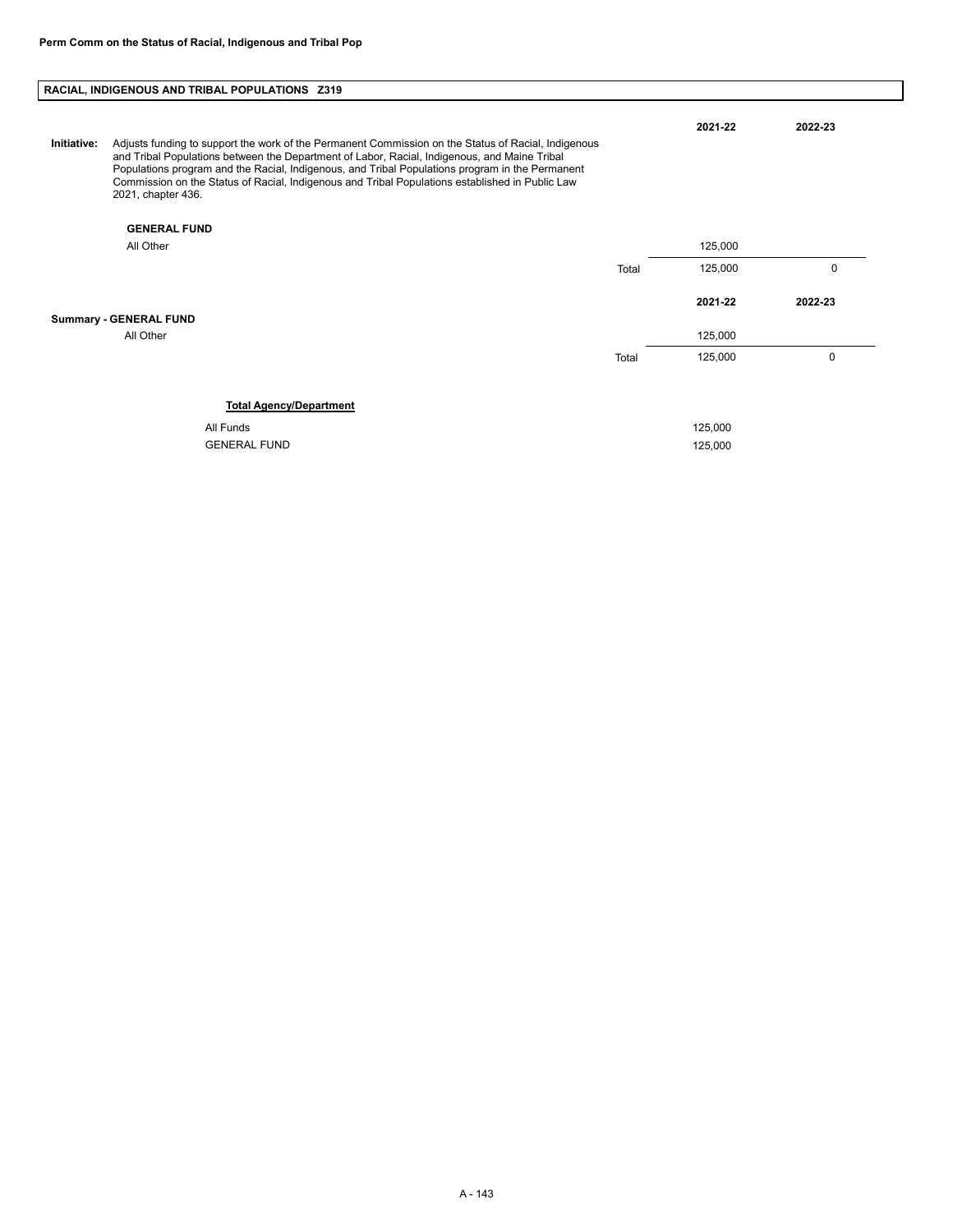|             | LEGAL ASSISTANCE 0553                                                                                                                                                                                                   |       |         |         |
|-------------|-------------------------------------------------------------------------------------------------------------------------------------------------------------------------------------------------------------------------|-------|---------|---------|
| Initiative: | Provides funding for stabilizing and expanding free legal aid services to veterans at the Togus VA<br>Medical Center and other VA health centers by specially trained staff attorneys at Pine Tree Legal<br>Assistance. |       | 2021-22 | 2022-23 |
|             | <b>GENERAL FUND</b>                                                                                                                                                                                                     |       |         |         |
|             | All Other                                                                                                                                                                                                               |       | 150,000 | 150,000 |
|             |                                                                                                                                                                                                                         | Total | 150,000 | 150,000 |
|             | Summary - GENERAL FUND                                                                                                                                                                                                  |       | 2021-22 | 2022-23 |
|             | All Other                                                                                                                                                                                                               |       | 150,000 | 150,000 |
|             |                                                                                                                                                                                                                         | Total | 150,000 | 150,000 |
|             |                                                                                                                                                                                                                         |       |         |         |
|             | <b>Total Agency/Department</b>                                                                                                                                                                                          |       |         |         |
|             | All Funds                                                                                                                                                                                                               |       | 150,000 | 150,000 |

| All Funds           | 150,000 | 150.000 |
|---------------------|---------|---------|
| <b>GENERAL FUND</b> | 150,000 | 150.000 |
|                     |         |         |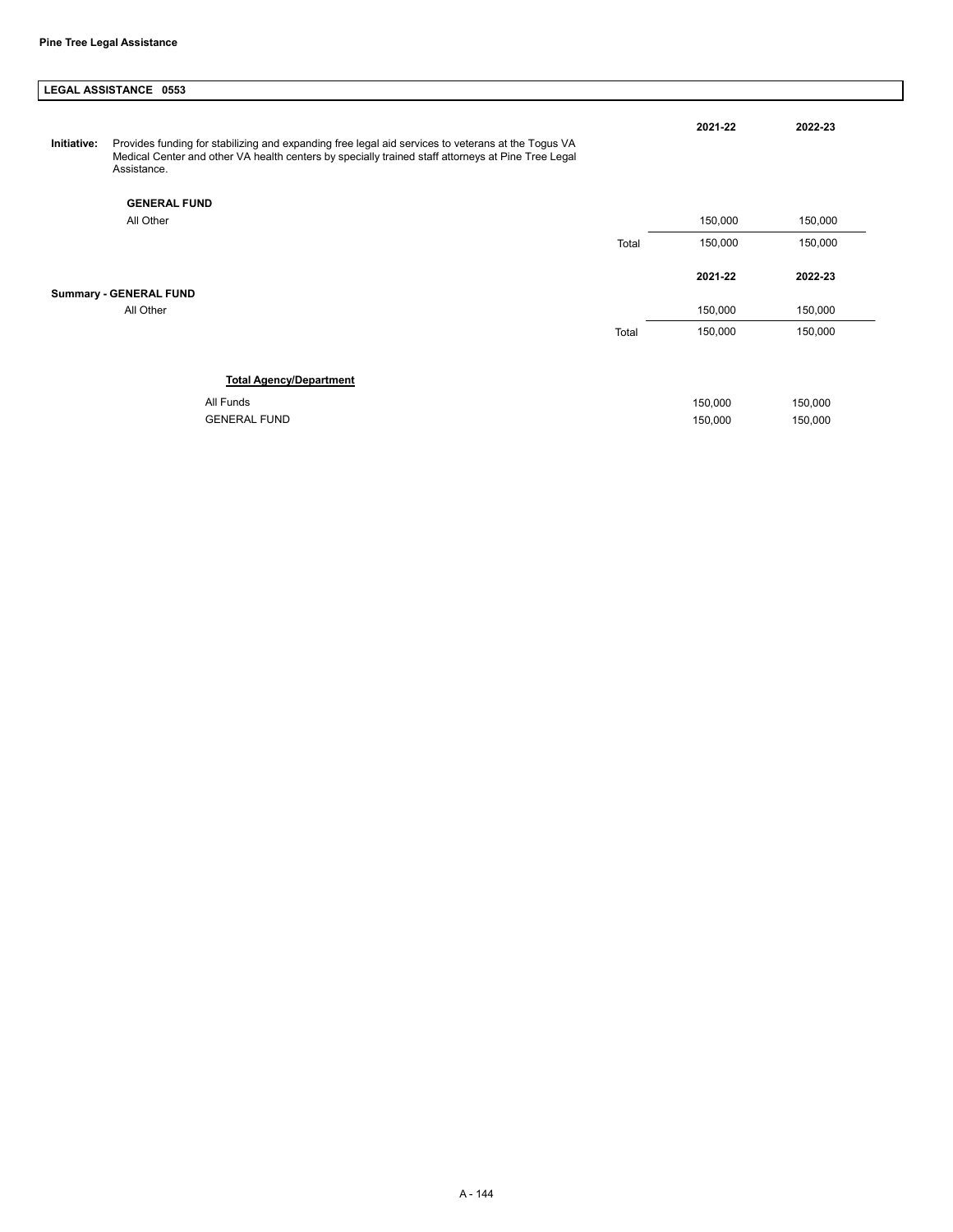|             | BUREAU OF CONSUMER CREDIT PROTECTION<br>0091                                                                                                                                                                                                                                          |       |                      |                       |
|-------------|---------------------------------------------------------------------------------------------------------------------------------------------------------------------------------------------------------------------------------------------------------------------------------------|-------|----------------------|-----------------------|
|             |                                                                                                                                                                                                                                                                                       |       |                      |                       |
| Initiative: | Provides headcount for one Principal Consumer Credit Examiner position and adjusts funding between<br>programs to correct error in Public Law 2021, chapter 357.                                                                                                                      |       | 2021-22              | 2022-23               |
|             |                                                                                                                                                                                                                                                                                       |       |                      |                       |
|             | OTHER SPECIAL REVENUE FUNDS                                                                                                                                                                                                                                                           |       |                      |                       |
|             | Positions - LEGISLATIVE COUNT                                                                                                                                                                                                                                                         |       | 1.000                | 1.000                 |
|             | <b>Personal Services</b>                                                                                                                                                                                                                                                              |       | 78,377               | 109,710               |
|             |                                                                                                                                                                                                                                                                                       | Total | 78,377               | 109,710               |
|             |                                                                                                                                                                                                                                                                                       |       | 2021-22              | 2022-23               |
|             | <b>Summary - OTHER SPECIAL REVENUE FUNDS</b>                                                                                                                                                                                                                                          |       |                      |                       |
|             | Positions - LEGISLATIVE COUNT                                                                                                                                                                                                                                                         |       | 1.000                | 1.000                 |
|             | <b>Personal Services</b>                                                                                                                                                                                                                                                              |       | 78,377               | 109,710               |
|             |                                                                                                                                                                                                                                                                                       | Total | 78,377               | 109,710               |
|             | DENTAL PRACTICE - BOARD OF 0384                                                                                                                                                                                                                                                       |       |                      |                       |
|             |                                                                                                                                                                                                                                                                                       |       |                      |                       |
| Initiative: | Provides funding for the approved reorganization of one Consumer Assistant & Hearing Coordinator                                                                                                                                                                                      |       | 2021-22              | 2022-23               |
|             | position to a Health Services Consultant position and related STA-CAP charges.                                                                                                                                                                                                        |       |                      |                       |
|             |                                                                                                                                                                                                                                                                                       |       |                      |                       |
|             | OTHER SPECIAL REVENUE FUNDS                                                                                                                                                                                                                                                           |       |                      |                       |
|             | <b>Personal Services</b>                                                                                                                                                                                                                                                              |       | 5,307                | 11,035                |
|             | All Other                                                                                                                                                                                                                                                                             |       | 167                  | 347                   |
|             |                                                                                                                                                                                                                                                                                       | Total | 5,474                | 11,382                |
|             |                                                                                                                                                                                                                                                                                       |       | 2021-22              | 2022-23               |
|             | <b>Summary - OTHER SPECIAL REVENUE FUNDS</b>                                                                                                                                                                                                                                          |       |                      |                       |
|             | <b>Personal Services</b>                                                                                                                                                                                                                                                              |       | 5,307                | 11,035                |
|             | All Other                                                                                                                                                                                                                                                                             |       | 167                  | 347                   |
|             |                                                                                                                                                                                                                                                                                       | Total | 5,474                | 11,382                |
|             | LICENSING AND ENFORCEMENT 0352                                                                                                                                                                                                                                                        |       |                      |                       |
|             |                                                                                                                                                                                                                                                                                       |       |                      |                       |
|             |                                                                                                                                                                                                                                                                                       |       | 2021-22              | 2022-23               |
| Initiative: | Provides funding for additional legal support from Maine Office of the Attorney General.                                                                                                                                                                                              |       |                      |                       |
|             | OTHER SPECIAL REVENUE FUNDS                                                                                                                                                                                                                                                           |       |                      |                       |
|             | All Other                                                                                                                                                                                                                                                                             |       | 38,946               | 142,348               |
|             |                                                                                                                                                                                                                                                                                       | Total | 38,946               | 142,348               |
| Initiative: | Eliminates one vacant Office Specialist I position and reduces the hours of one vacant Office Specialist<br>Il position to fund the reorganization of one Comprehensive Health Planner I position and one<br>Regulatory Health Compliance Agent position from part-time to full-time. |       |                      |                       |
|             | OTHER SPECIAL REVENUE FUNDS                                                                                                                                                                                                                                                           |       |                      |                       |
|             | <b>Personal Services</b>                                                                                                                                                                                                                                                              |       | (26, 804)            | (467)                 |
|             |                                                                                                                                                                                                                                                                                       | Total | (26, 804)            | (467)                 |
| Initiative: | Provides headcount for one Principal Consumer Credit Examiner position and adjusts funding between<br>programs to correct error in Public Law 2021, chapter 357.                                                                                                                      |       |                      |                       |
|             | OTHER SPECIAL REVENUE FUNDS                                                                                                                                                                                                                                                           |       |                      |                       |
|             | <b>Personal Services</b>                                                                                                                                                                                                                                                              |       | (78, 377)            | (109, 710)            |
|             |                                                                                                                                                                                                                                                                                       | Total | (78, 377)            | (109, 710)            |
|             |                                                                                                                                                                                                                                                                                       |       |                      |                       |
|             |                                                                                                                                                                                                                                                                                       |       | 2021-22              | 2022-23               |
|             | <b>Summary - OTHER SPECIAL REVENUE FUNDS</b>                                                                                                                                                                                                                                          |       |                      |                       |
|             | <b>Personal Services</b><br>All Other                                                                                                                                                                                                                                                 |       | (105, 181)<br>38,946 | (110, 177)<br>142,348 |
|             |                                                                                                                                                                                                                                                                                       |       | (66, 235)            | 32,171                |
|             |                                                                                                                                                                                                                                                                                       | Total |                      |                       |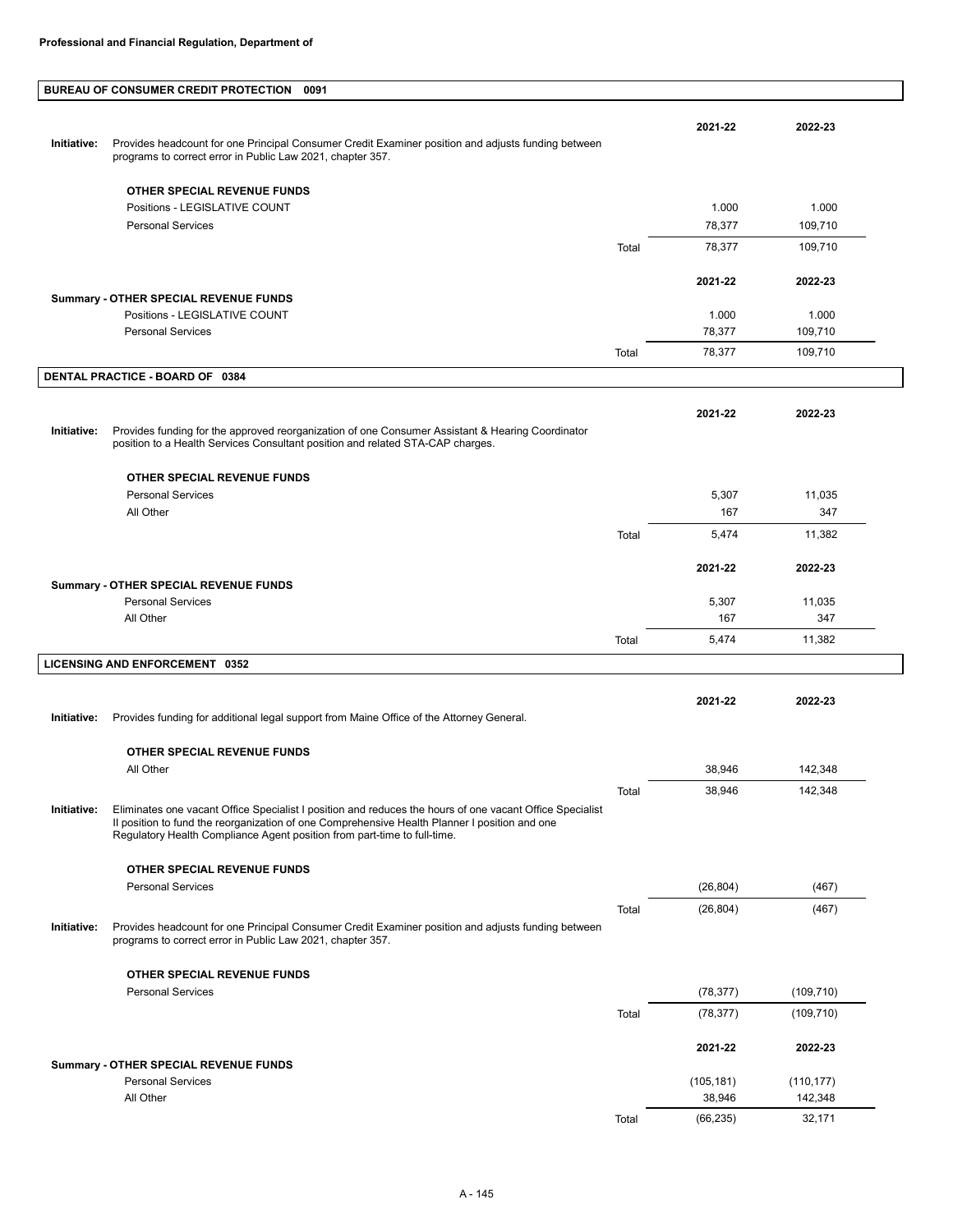## Total Agency/Department

| All Funds                   | 17.616 | 153.263 |
|-----------------------------|--------|---------|
| OTHER SPECIAL REVENUE FUNDS | 17.616 | 153.263 |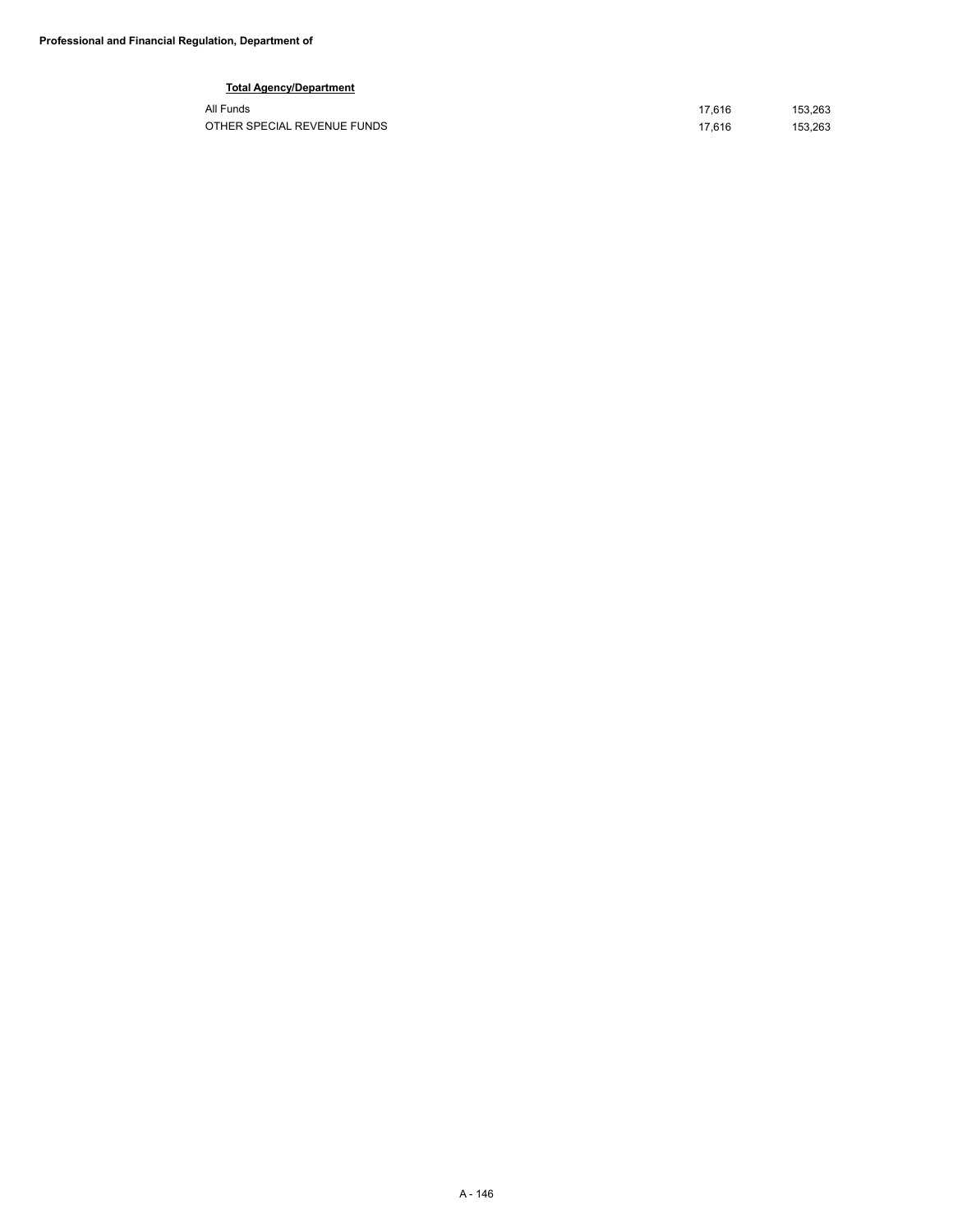|             | PROPERTY TAX REVIEW - STATE BOARD OF 0357                                                                                                                                                                                     |       |         |         |
|-------------|-------------------------------------------------------------------------------------------------------------------------------------------------------------------------------------------------------------------------------|-------|---------|---------|
| Initiative: | Establishes one limited-period Director of the Property Tax Review Board position and one limited<br>period Office Specialist I position through June 08, 2025 to support the work of the State Property Tax<br>Review Board. |       | 2021-22 | 2022-23 |
|             | <b>GENERAL FUND</b>                                                                                                                                                                                                           |       |         |         |
|             | <b>Personal Services</b>                                                                                                                                                                                                      |       |         | 207,250 |
|             | All Other                                                                                                                                                                                                                     |       |         | 16,666  |
|             |                                                                                                                                                                                                                               | Total | 0       | 223,916 |
|             |                                                                                                                                                                                                                               |       | 2021-22 | 2022-23 |
|             | <b>Summary - GENERAL FUND</b>                                                                                                                                                                                                 |       |         |         |
|             | <b>Personal Services</b>                                                                                                                                                                                                      |       |         | 207,250 |
|             | All Other                                                                                                                                                                                                                     |       |         | 16,666  |
|             |                                                                                                                                                                                                                               | Total | 0       | 223,916 |
|             | <b>Total Agency/Department</b>                                                                                                                                                                                                |       |         |         |

| All Funds           | 223.916 |
|---------------------|---------|
| <b>GENERAL FUND</b> | 223.916 |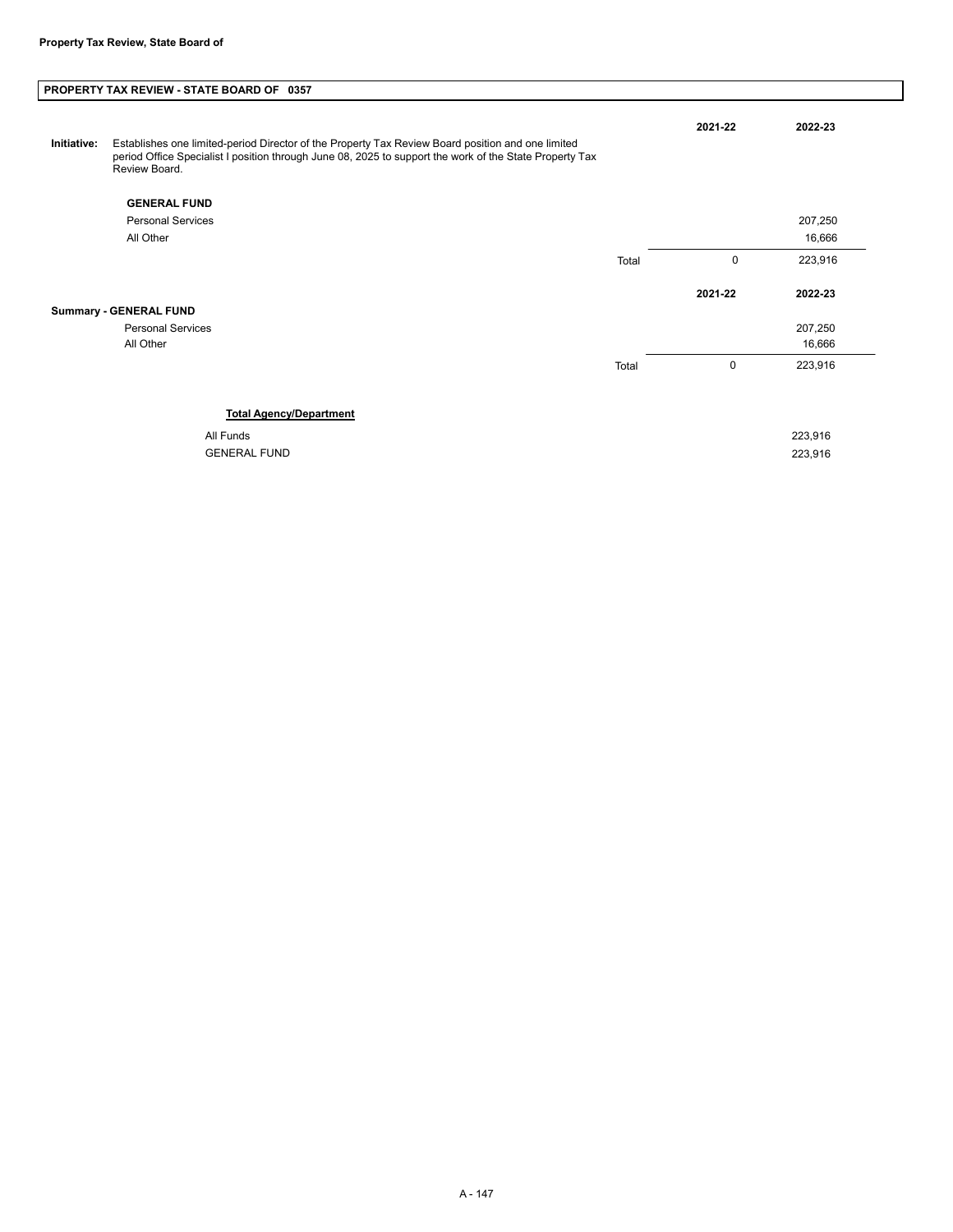|             | <b>GAMBLING CONTROL BOARD Z002</b>                                                                                                                                     |       |         |          |
|-------------|------------------------------------------------------------------------------------------------------------------------------------------------------------------------|-------|---------|----------|
| Initiative: | Provides one-time funding for casino employees to submit their applications through the licensing<br>database by providing access to the online licensing application. |       | 2021-22 | 2022-23  |
|             | <b>OTHER SPECIAL REVENUE FUNDS</b>                                                                                                                                     |       |         |          |
|             | All Other                                                                                                                                                              |       | 66,370  |          |
|             |                                                                                                                                                                        | Total | 66,370  | 0        |
|             | <b>Summary - OTHER SPECIAL REVENUE FUNDS</b>                                                                                                                           |       | 2021-22 | 2022-23  |
|             | All Other                                                                                                                                                              |       | 66,370  |          |
|             |                                                                                                                                                                        | Total | 66,370  | $\Omega$ |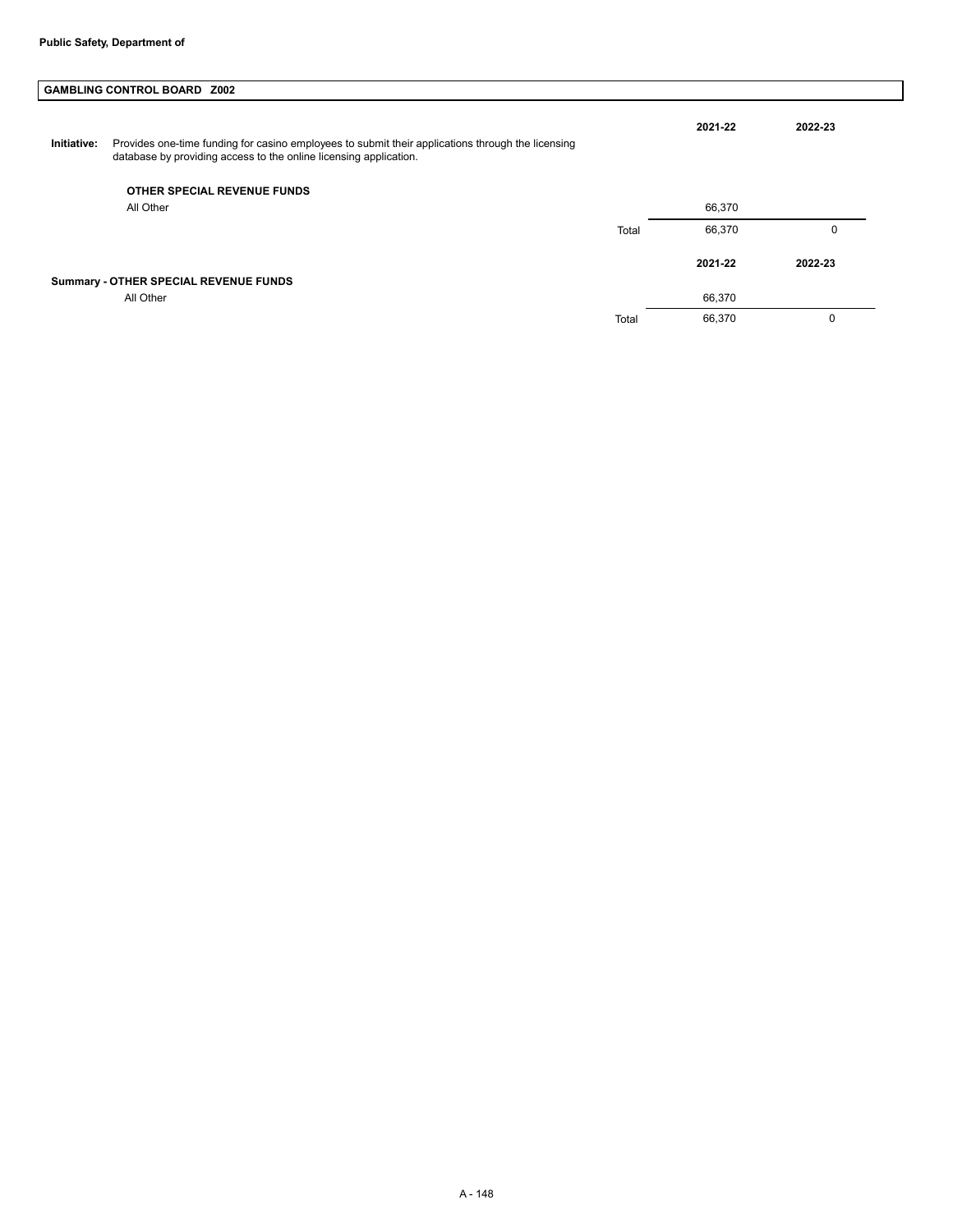| STATE POLICE 0291 |                                                                                                                                                                                                                                         |       |              |              |
|-------------------|-----------------------------------------------------------------------------------------------------------------------------------------------------------------------------------------------------------------------------------------|-------|--------------|--------------|
|                   |                                                                                                                                                                                                                                         |       | 2021-22      | 2022-23      |
| Initiative:       | Establishes one State Police Sergeant-E position funded by 65% General Fund and 35% Highway<br>Fund within the same program to provide supervision in the Cold Case Homicide Unit, and provides<br>funding for related All Other costs. |       |              |              |
|                   | <b>GENERAL FUND</b>                                                                                                                                                                                                                     |       |              |              |
|                   | Positions - LEGISLATIVE COUNT                                                                                                                                                                                                           |       |              | 1.000        |
|                   | <b>Personal Services</b>                                                                                                                                                                                                                |       |              | 93,968       |
|                   | All Other                                                                                                                                                                                                                               |       |              | 26,212       |
|                   |                                                                                                                                                                                                                                         | Total | $\mathbf 0$  | 120,180      |
|                   |                                                                                                                                                                                                                                         |       |              |              |
|                   | <b>HIGHWAY FUND - Informational</b><br><b>Personal Services</b>                                                                                                                                                                         |       |              | 50,596       |
|                   | All Other                                                                                                                                                                                                                               |       |              | 15,808       |
|                   |                                                                                                                                                                                                                                         |       |              |              |
|                   |                                                                                                                                                                                                                                         | Total | $\mathbf 0$  | 66,404       |
| Initiative:       | Provides funding for increased technology costs for the Odyssey software system.                                                                                                                                                        |       |              |              |
|                   |                                                                                                                                                                                                                                         |       |              |              |
|                   | <b>GENERAL FUND</b>                                                                                                                                                                                                                     |       |              |              |
|                   | All Other                                                                                                                                                                                                                               |       | 20,150       | 20.150       |
|                   |                                                                                                                                                                                                                                         | Total | 20,150       | 20,150       |
|                   | <b>HIGHWAY FUND - Informational</b>                                                                                                                                                                                                     |       |              |              |
|                   | All Other                                                                                                                                                                                                                               |       | 11,153       | 11,153       |
|                   |                                                                                                                                                                                                                                         | Total | 11,153       | 11,153       |
| Initiative:       | Provides funding to increase the hours of one Forensic Chemist Technician position from 40 hours to<br>80 hours biweekly.                                                                                                               |       |              |              |
|                   | <b>GENERAL FUND</b>                                                                                                                                                                                                                     |       |              |              |
|                   | Positions - LEGISLATIVE COUNT                                                                                                                                                                                                           |       | 0.500        | 0.500        |
|                   | <b>Personal Services</b>                                                                                                                                                                                                                |       | 3,996        | 16,692       |
|                   |                                                                                                                                                                                                                                         |       | 3,996        | 16,692       |
|                   |                                                                                                                                                                                                                                         | Total |              |              |
|                   | <b>HIGHWAY FUND - Informational</b><br><b>Personal Services</b>                                                                                                                                                                         |       |              |              |
|                   | All Other                                                                                                                                                                                                                               |       | 2,150<br>240 | 8,986<br>251 |
|                   |                                                                                                                                                                                                                                         |       |              |              |
| Initiative:       | Establishes 2 Office Associate II positions funded by 65% General Fund and 35% Highway Fund within<br>the same program and provides funding for related All Other costs to implement use of body cameras<br>for the State Police.       | Total | 2,390        | 9,237        |
|                   | <b>GENERAL FUND</b>                                                                                                                                                                                                                     |       |              |              |
|                   | Positions - LEGISLATIVE COUNT                                                                                                                                                                                                           |       |              | 2.000        |
|                   | <b>Personal Services</b>                                                                                                                                                                                                                |       |              | 95,644       |
|                   | All Other                                                                                                                                                                                                                               |       |              | 624,074      |
|                   |                                                                                                                                                                                                                                         | Total | $\pmb{0}$    | 719,718      |
|                   | <b>HIGHWAY FUND - Informational</b>                                                                                                                                                                                                     |       |              |              |
|                   | <b>Personal Services</b>                                                                                                                                                                                                                |       |              | 51,502       |
|                   | All Other                                                                                                                                                                                                                               |       |              | 334,562      |
|                   |                                                                                                                                                                                                                                         |       |              |              |
|                   |                                                                                                                                                                                                                                         | Total | 0            | 386,064      |
| Initiative:       | Establishes one State Police Polygraph Examiner position funded by 65% General Fund and 35%<br>Highway Fund within the same program and provides funding for related All Other costs.                                                   |       |              |              |
|                   | <b>GENERAL FUND</b>                                                                                                                                                                                                                     |       |              |              |
|                   | Positions - LEGISLATIVE COUNT                                                                                                                                                                                                           |       |              | 1.000        |
|                   | <b>Personal Services</b>                                                                                                                                                                                                                |       |              | 78,026       |
|                   | All Other                                                                                                                                                                                                                               |       |              | 2,785        |
|                   |                                                                                                                                                                                                                                         | Total | $\mathbf 0$  | 80,811       |
|                   | <b>HIGHWAY FUND - Informational</b>                                                                                                                                                                                                     |       |              |              |
|                   | <b>Personal Services</b>                                                                                                                                                                                                                |       |              | 42,014       |
|                   | All Other                                                                                                                                                                                                                               |       |              | 2,714        |
|                   |                                                                                                                                                                                                                                         |       |              |              |
|                   |                                                                                                                                                                                                                                         | Total | 0            | 44,728       |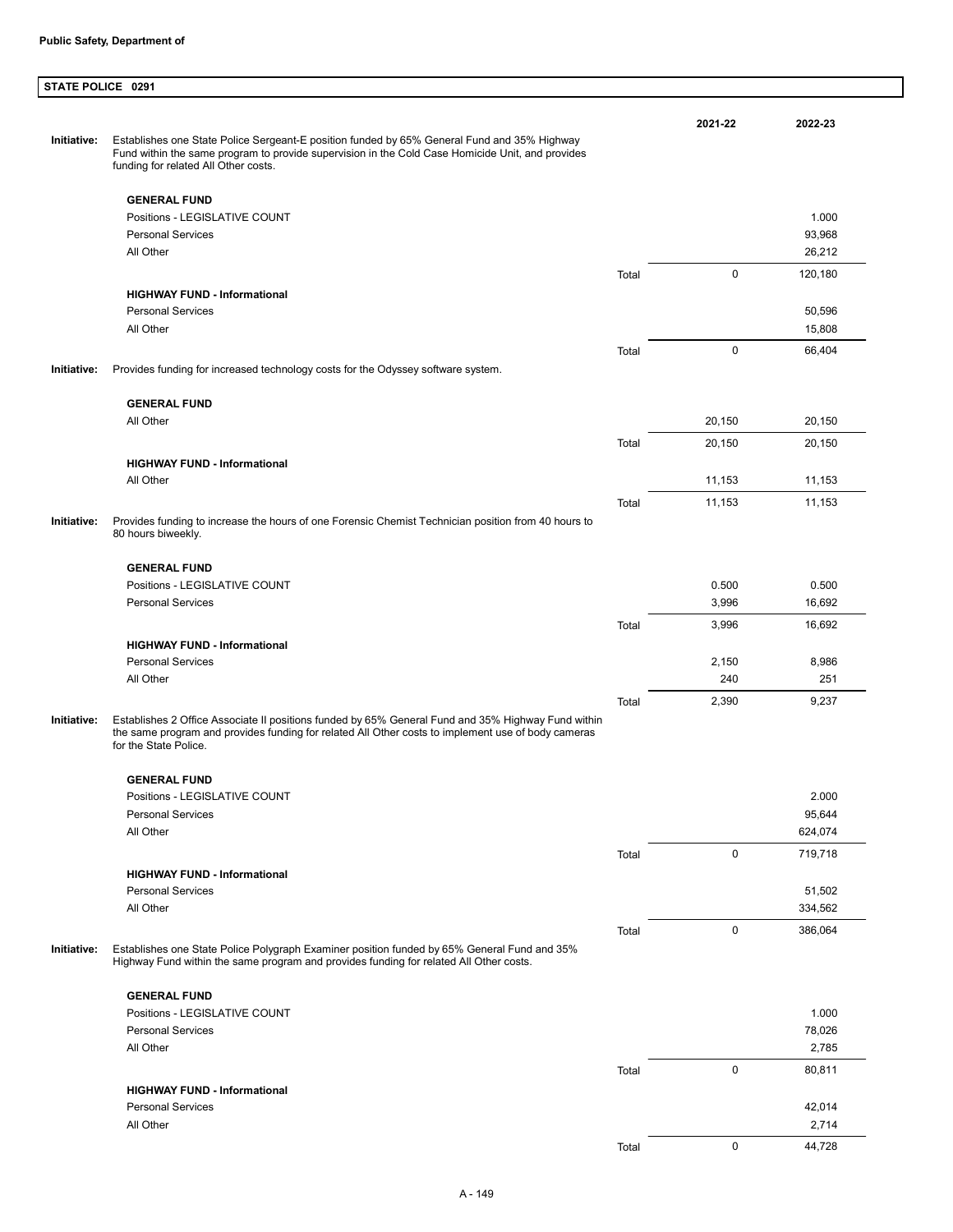|             |                                                                                                                                                                                                                                                      |       | 2021-22     | 2022-23            |
|-------------|------------------------------------------------------------------------------------------------------------------------------------------------------------------------------------------------------------------------------------------------------|-------|-------------|--------------------|
| Initiative: | Provides one-time funding to upgrade polygraph equipment.                                                                                                                                                                                            |       |             |                    |
|             | <b>GENERAL FUND</b>                                                                                                                                                                                                                                  |       |             |                    |
|             | All Other                                                                                                                                                                                                                                            |       | 13.000      |                    |
|             |                                                                                                                                                                                                                                                      | Total | 13,000      | $\mathbf 0$        |
|             | <b>HIGHWAY FUND - Informational</b>                                                                                                                                                                                                                  |       |             |                    |
|             | All Other                                                                                                                                                                                                                                            |       | 7,195       |                    |
|             |                                                                                                                                                                                                                                                      | Total | 7,195       | 0                  |
| Initiative: | Provides one-time funding for equipment for the State Police Crime Laboratory.                                                                                                                                                                       |       |             |                    |
|             | <b>FEDERAL EXPENDITURES FUND</b>                                                                                                                                                                                                                     |       |             |                    |
|             | <b>Capital Expenditures</b>                                                                                                                                                                                                                          |       | 17,000      |                    |
|             |                                                                                                                                                                                                                                                      | Total | 17,000      | $\mathbf 0$        |
| Initiative: | Establishes 3 State Police Trooper positions funded by 65% General Fund and 35% Highway Fund<br>within the same program to provide mandatory instruction at the Maine Criminal Justice Academy, and<br>provides funding for related All Other costs. |       |             |                    |
|             | <b>GENERAL FUND</b>                                                                                                                                                                                                                                  |       |             |                    |
|             | Positions - LEGISLATIVE COUNT                                                                                                                                                                                                                        |       |             | 3.000              |
|             | <b>Personal Services</b><br>All Other                                                                                                                                                                                                                |       |             | 294,549<br>116,402 |
|             |                                                                                                                                                                                                                                                      |       | $\mathbf 0$ | 410,951            |
|             | <b>HIGHWAY FUND - Informational</b>                                                                                                                                                                                                                  | Total |             |                    |
|             | <b>Personal Services</b>                                                                                                                                                                                                                             |       |             | 100,896            |
|             | All Other                                                                                                                                                                                                                                            |       |             | 46,717             |
|             |                                                                                                                                                                                                                                                      | Total | 0           | 147,613            |
| Initiative: | Establishes 3 State Police Detective positions funded by 65% General Fund and 35% Highway Fund<br>within the same program and provides funding for related All Other costs.                                                                          |       |             |                    |
|             | <b>GENERAL FUND</b>                                                                                                                                                                                                                                  |       |             |                    |
|             | Positions - LEGISLATIVE COUNT                                                                                                                                                                                                                        |       |             | 3.000              |
|             | <b>Personal Services</b><br>All Other                                                                                                                                                                                                                |       |             | 274,884<br>78,637  |
|             |                                                                                                                                                                                                                                                      | Total | $\mathbf 0$ | 353,521            |
|             | <b>HIGHWAY FUND - Informational</b>                                                                                                                                                                                                                  |       |             |                    |
|             | <b>Personal Services</b>                                                                                                                                                                                                                             |       |             | 148,008            |
|             | All Other                                                                                                                                                                                                                                            |       |             | 47,292             |
|             |                                                                                                                                                                                                                                                      | Total | 0           | 195,300            |
| Initiative: | Establishes 8 Behavioral Health Program Coordinator positions funded by 65% General Fund and 35%<br>Highway Fund within the same program and provides funding for related All Other costs.                                                           |       |             |                    |
|             | <b>GENERAL FUND</b>                                                                                                                                                                                                                                  |       |             |                    |
|             | Positions - LEGISLATIVE COUNT                                                                                                                                                                                                                        |       |             | 8.000              |
|             | <b>Personal Services</b><br>All Other                                                                                                                                                                                                                |       |             | 513,216<br>22,283  |
|             |                                                                                                                                                                                                                                                      | Total | 0           | 535,499            |
|             | <b>HIGHWAY FUND - Informational</b>                                                                                                                                                                                                                  |       |             |                    |
|             | <b>Personal Services</b>                                                                                                                                                                                                                             |       |             | 276,336            |
|             | All Other                                                                                                                                                                                                                                            |       |             | 20,045             |
|             |                                                                                                                                                                                                                                                      | Total | 0           | 296,381            |
| Initiative: | Provides funding for technology costs for the evidence tracker software annual fees.                                                                                                                                                                 |       |             |                    |
|             | <b>GENERAL FUND</b>                                                                                                                                                                                                                                  |       |             |                    |
|             | All Other                                                                                                                                                                                                                                            |       | 7,150       | 7,150              |
|             |                                                                                                                                                                                                                                                      | Total | 7,150       | 7,150              |

HIGHWAY FUND - Informational All Other 3,957 3,957 3,957 3,957 3,957 3,967 3,967 3,967 3,967 3,967 3,967 3,967 3,967 3,967 3,967 3,967 3,967 3,967 3,967 3,967 3,967 3,967 3,967 3,967 3,967 3,967 3,967 3,967 3,967 3,967 3,967 3,967 3,967 3,967 3,967 3,

Total 3,957 3,957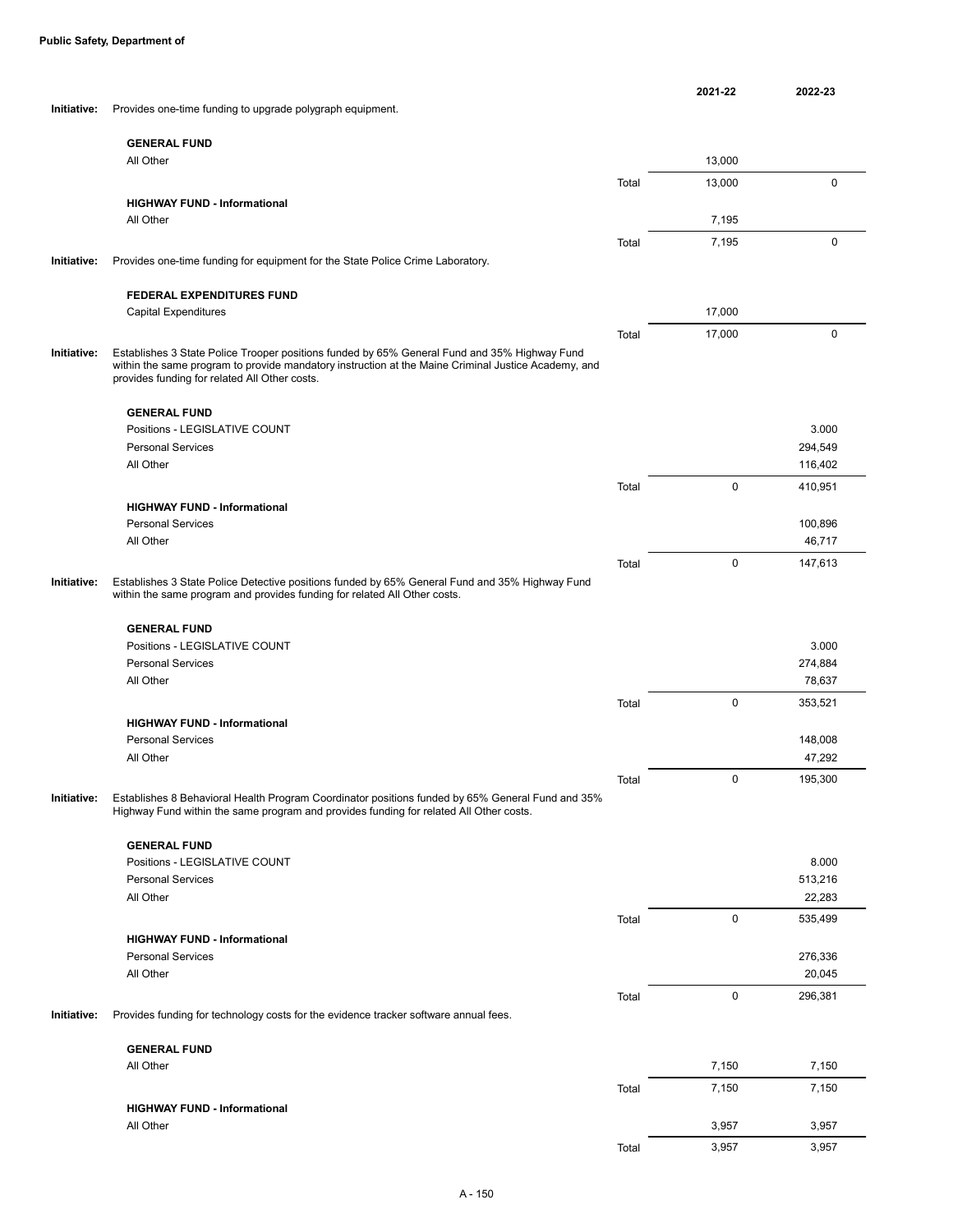|             |                                                                                                                                            |       | 2021-22        | 2022-23   |
|-------------|--------------------------------------------------------------------------------------------------------------------------------------------|-------|----------------|-----------|
| Initiative: | Provides one-time funding for noise reduction equipment.                                                                                   |       |                |           |
|             | <b>GENERAL FUND</b>                                                                                                                        |       |                |           |
|             | All Other                                                                                                                                  |       |                | 79,560    |
|             |                                                                                                                                            | Total | 0              | 79,560    |
|             | <b>HIGHWAY FUND - Informational</b>                                                                                                        |       |                |           |
|             | All Other                                                                                                                                  |       |                | 42,840    |
|             |                                                                                                                                            | Total | $\pmb{0}$      | 42,840    |
| Initiative: | Provides funding for technology costs related to a server, licenses and yearly maintenance costs for<br>the State Police Crime Laboratory. |       |                |           |
|             | <b>GENERAL FUND</b>                                                                                                                        |       |                |           |
|             | All Other                                                                                                                                  |       | 18,002         | 18,002    |
|             |                                                                                                                                            | Total | 18,002         | 18,002    |
|             | <b>HIGHWAY FUND - Informational</b>                                                                                                        |       |                |           |
|             | All Other                                                                                                                                  |       | 9,963          | 9,963     |
|             |                                                                                                                                            | Total | 9,963          | 9,963     |
| Initiative: | Provides funding for monthly charges for a new data server to support new evidence tracking software.                                      |       |                |           |
|             | <b>GENERAL FUND</b>                                                                                                                        |       |                |           |
|             | All Other                                                                                                                                  |       | 9,933          | 19,867    |
|             |                                                                                                                                            | Total | 9,933          | 19,867    |
|             | <b>HIGHWAY FUND - Informational</b>                                                                                                        |       |                |           |
|             | All Other                                                                                                                                  |       | 5,349          | 10,697    |
|             |                                                                                                                                            | Total | 5,349          | 10,697    |
|             |                                                                                                                                            |       |                |           |
|             |                                                                                                                                            |       | 2021-22        | 2022-23   |
|             | <b>Summary - GENERAL FUND</b>                                                                                                              |       |                | 18.500    |
|             | Positions - LEGISLATIVE COUNT<br><b>Personal Services</b>                                                                                  |       | 0.500<br>3,996 | 1,366,979 |
|             | All Other                                                                                                                                  |       | 68,235         | 1,015,122 |
|             |                                                                                                                                            | Total | 72,231         | 2,382,101 |
|             | Summary - HIGHWAY FUND - Informational                                                                                                     |       |                |           |
|             | <b>Personal Services</b>                                                                                                                   |       | 2,150          | 678,338   |
|             | All Other                                                                                                                                  |       | 37,857         | 545,999   |
|             |                                                                                                                                            | Total | 40,007         | 1,224,337 |
|             | Summary - FEDERAL EXPENDITURES FUND                                                                                                        |       |                |           |
|             | <b>Capital Expenditures</b>                                                                                                                |       | 17,000         |           |
|             |                                                                                                                                            | Total | 17,000         | 0         |
|             | <b>Total Agency/Department</b>                                                                                                             |       |                |           |
|             | All Funds                                                                                                                                  |       | 195,608        | 3,606,438 |
|             | <b>GENERAL FUND</b>                                                                                                                        |       | 72,231         | 2,382,101 |
|             | HIGHWAY FUND - Informational                                                                                                               |       | 40,007         | 1,224,337 |
|             | FEDERAL EXPENDITURES FUND                                                                                                                  |       | 17,000         |           |

OTHER SPECIAL REVENUE FUNDS 66,370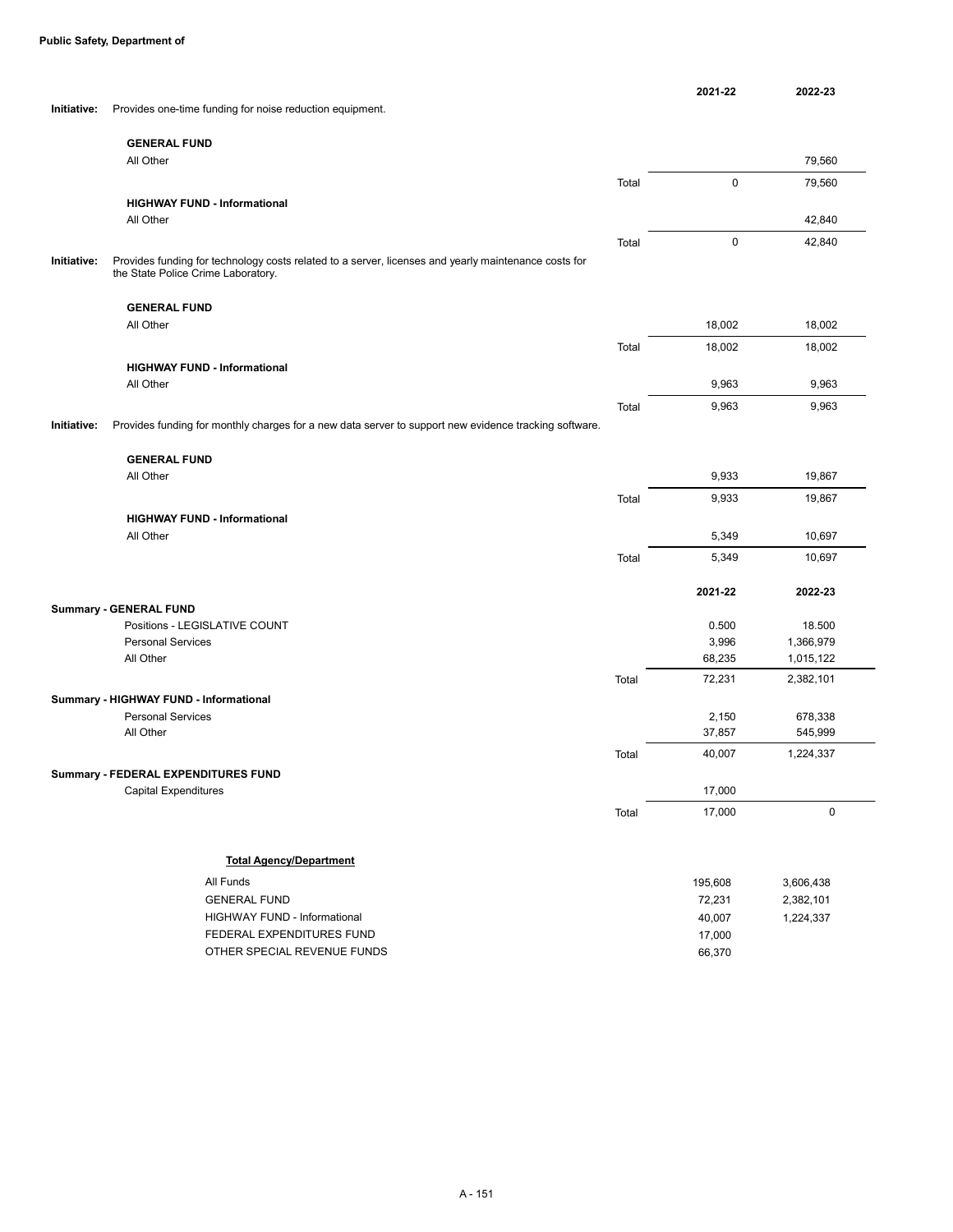|             | ADMINISTRATION - ARCHIVES 0050                                                           |       |         |         |
|-------------|------------------------------------------------------------------------------------------|-------|---------|---------|
| Initiative: | Provides funding to purchase software and maintenance for a Digital Preservation System. |       | 2021-22 | 2022-23 |
|             | <b>GENERAL FUND</b><br>All Other                                                         |       |         | 125,679 |
| Initiative: | Provides funding for technology cost increases.                                          | Total | 0       | 125,679 |
|             |                                                                                          |       |         |         |
|             | <b>GENERAL FUND</b><br>All Other                                                         |       | 5,763   | 20,786  |
|             |                                                                                          | Total | 5,763   | 20,786  |
|             |                                                                                          |       | 2021-22 | 2022-23 |
|             | <b>Summary - GENERAL FUND</b><br>All Other                                               |       | 5,763   | 146,465 |
|             |                                                                                          | Total | 5,763   | 146,465 |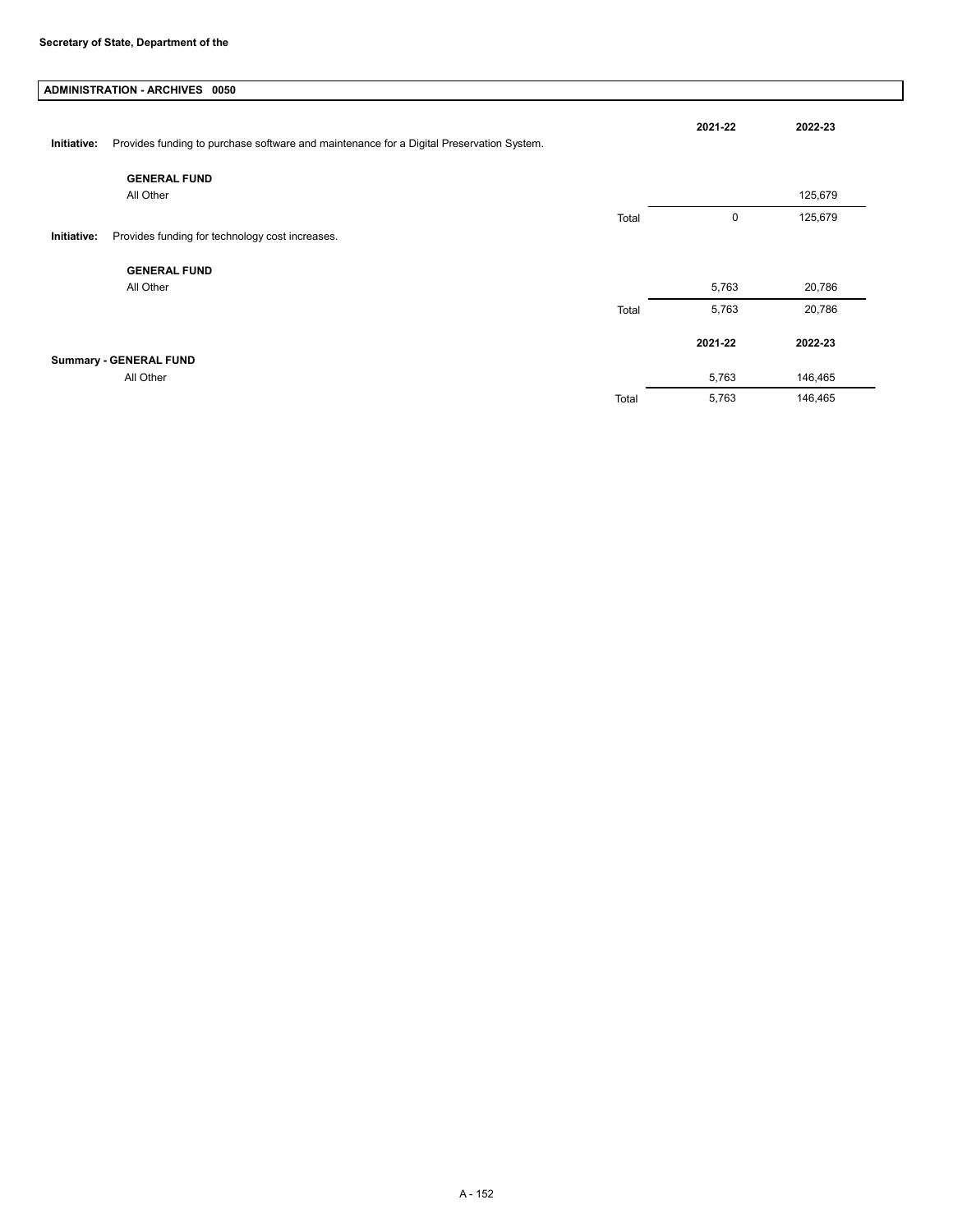|             | BUREAU OF ADMINISTRATIVE SERVICES AND CORPORATIONS 0692                                                                                                          |       |         |         |
|-------------|------------------------------------------------------------------------------------------------------------------------------------------------------------------|-------|---------|---------|
|             |                                                                                                                                                                  |       |         |         |
| Initiative: | Provides funding for the approved reorganization of 9 Customer Representative Specialist - Corporate<br>positions to 9 Office Specialist I positions.            |       | 2021-22 | 2022-23 |
|             | <b>GENERAL FUND</b>                                                                                                                                              |       |         |         |
|             | <b>Personal Services</b>                                                                                                                                         |       | 2,760   | 9,506   |
|             |                                                                                                                                                                  | Total | 2,760   | 9,506   |
|             | <b>OTHER SPECIAL REVENUE FUNDS</b>                                                                                                                               |       |         |         |
|             | <b>Personal Services</b>                                                                                                                                         |       | 1,573   | 4,756   |
|             |                                                                                                                                                                  | Total | 1,573   | 4,756   |
| Initiative: | Provides funding for technology cost increases.                                                                                                                  |       |         |         |
|             | <b>GENERAL FUND</b>                                                                                                                                              |       |         |         |
|             | All Other                                                                                                                                                        |       | 52,774  | 59,267  |
|             |                                                                                                                                                                  | Total | 52,774  | 59,267  |
| Initiative: | Provides funding for the approved reorganization of one Customer Representative Associate I position<br>to an Office Specialist I position.                      |       |         |         |
|             | <b>GENERAL FUND</b>                                                                                                                                              |       |         |         |
|             | <b>Personal Services</b>                                                                                                                                         |       | 1,156   | 5,184   |
|             |                                                                                                                                                                  | Total | 1,156   | 5,184   |
| Initiative: | Provides funding for the approved reorganization of 2 Office Specialist II Supervisor positions to 2<br>Corporations and Elections Program Specialist positions. |       |         |         |
|             | <b>GENERAL FUND</b>                                                                                                                                              |       |         |         |
|             | <b>Personal Services</b>                                                                                                                                         |       | 1,812   | 15,319  |
|             |                                                                                                                                                                  | Total | 1,812   | 15,319  |
| Initiative: | Provides funding for meter postage increases.                                                                                                                    |       |         |         |
|             | <b>GENERAL FUND</b>                                                                                                                                              |       |         |         |
|             | All Other                                                                                                                                                        |       | 8,545   | 12,805  |
|             |                                                                                                                                                                  | Total | 8,545   | 12,805  |
| Initiative: | Provides funding for the approved reorganization of 3 Customer Representative Specialist - Elections<br>positions to 3 Office Specialist I positions.            |       |         |         |
|             | <b>GENERAL FUND</b>                                                                                                                                              |       |         |         |
|             | <b>Personal Services</b>                                                                                                                                         |       | 2,288   | 8,073   |
|             |                                                                                                                                                                  | Total | 2,288   | 8,073   |
| Initiative: | Provides funding for the approved reorganization of one Public Service Manager I position to a Public<br>Service Manager II position.                            |       |         |         |
|             | <b>GENERAL FUND</b>                                                                                                                                              |       |         |         |
|             | <b>Personal Services</b>                                                                                                                                         |       | 2,182   | 13,315  |
|             |                                                                                                                                                                  | Total | 2,182   | 13,315  |
|             | <b>Summary - GENERAL FUND</b>                                                                                                                                    |       | 2021-22 | 2022-23 |
|             | <b>Personal Services</b>                                                                                                                                         |       | 10,198  | 51,397  |
|             | All Other                                                                                                                                                        |       | 61,319  | 72,072  |
|             |                                                                                                                                                                  | Total | 71,517  | 123,469 |
|             | <b>Summary - OTHER SPECIAL REVENUE FUNDS</b>                                                                                                                     |       |         |         |
|             | <b>Personal Services</b>                                                                                                                                         |       | 1,573   | 4,756   |
|             |                                                                                                                                                                  | Total | 1,573   | 4,756   |
|             | <b>Total Agency/Department</b>                                                                                                                                   |       |         |         |
|             | All Funds                                                                                                                                                        |       | 78,853  | 274,690 |
|             | <b>GENERAL FUND</b>                                                                                                                                              |       | 77,280  | 269,934 |

OTHER SPECIAL REVENUE FUNDS 1,573 4,756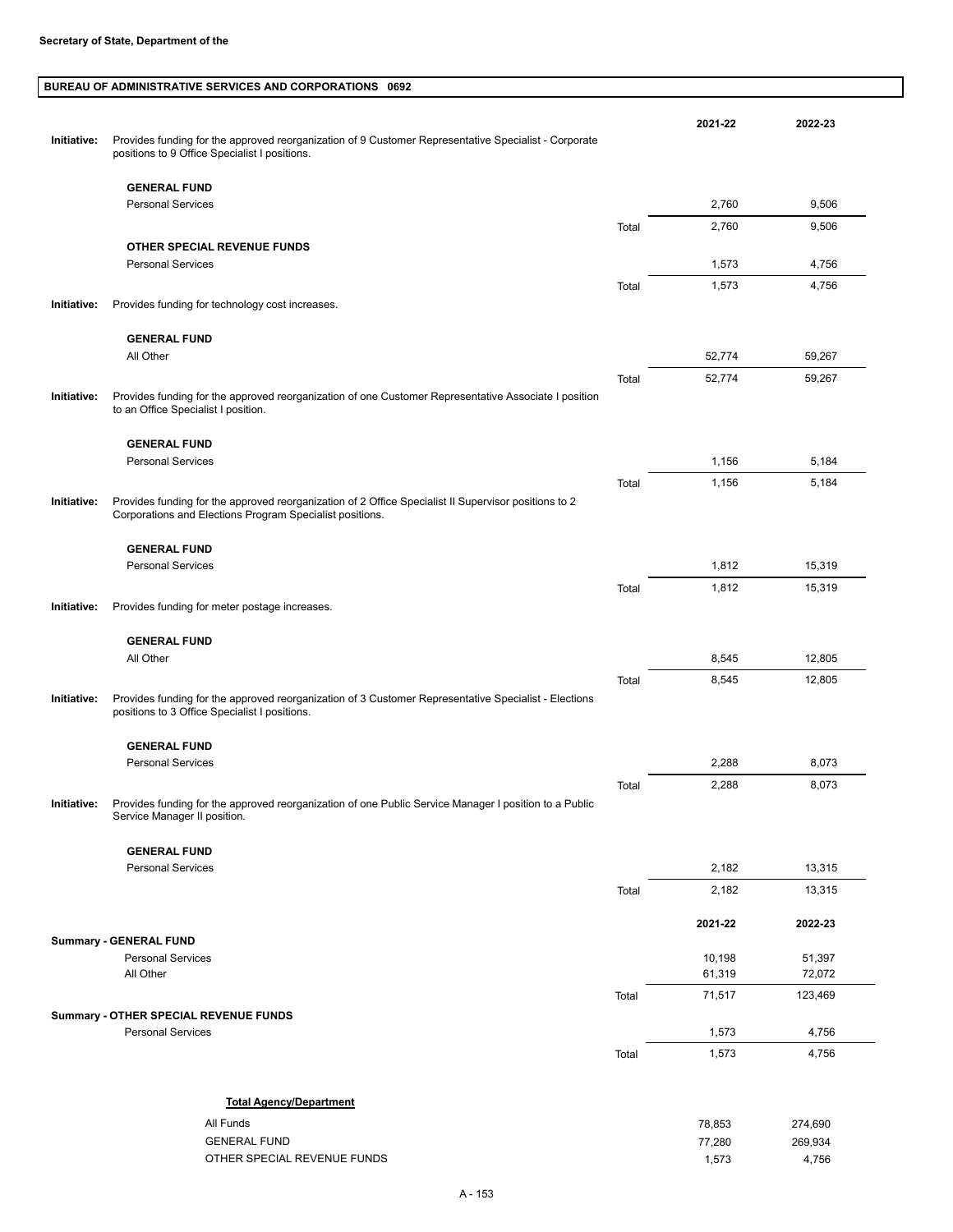|             | HIGHWAY & BRIDGE CAPITAL 0406                                                                                                                                                                |       |         |             |
|-------------|----------------------------------------------------------------------------------------------------------------------------------------------------------------------------------------------|-------|---------|-------------|
| Initiative: | Provides allocation for the Highway & Bridge Capital program to reflect a one-time transfer from<br>General Fund unappropriated surplus to support highway and bridge projects.              |       | 2021-22 | 2022-23     |
|             | <b>OTHER SPECIAL REVENUE FUNDS - Informational</b>                                                                                                                                           |       |         |             |
|             | <b>Capital Expenditures</b>                                                                                                                                                                  |       |         | 85,000,000  |
|             |                                                                                                                                                                                              | Total | 0       | 85,000,000  |
|             |                                                                                                                                                                                              |       | 2021-22 | 2022-23     |
|             | Summary - OTHER SPECIAL REVENUE FUNDS - Informational<br><b>Capital Expenditures</b>                                                                                                         |       |         | 85,000,000  |
|             |                                                                                                                                                                                              | Total | 0       | 85,000,000  |
|             | MULTIMODAL TRANSPORTATION FUND Z017                                                                                                                                                          |       |         |             |
| Initiative: | Provides allocation for the Multimodal Transportation Fund program to reflect a one-time transfer from<br>General Fund unappropriated surplus to support multimodal transportation projects. |       | 2021-22 | 2022-23     |
|             | <b>OTHER SPECIAL REVENUE FUNDS - Informational</b>                                                                                                                                           |       |         |             |
|             | All Other                                                                                                                                                                                    |       |         | 15,000,000  |
|             |                                                                                                                                                                                              | Total | 0       | 15,000,000  |
|             | Summary - OTHER SPECIAL REVENUE FUNDS - Informational                                                                                                                                        |       | 2021-22 | 2022-23     |
|             | All Other                                                                                                                                                                                    |       |         | 15,000,000  |
|             |                                                                                                                                                                                              | Total | 0       | 15,000,000  |
|             | <b>Total Agency/Department</b>                                                                                                                                                               |       |         |             |
|             | All Funds                                                                                                                                                                                    |       |         | 100,000,000 |
|             | OTHER SPECIAL REVENUE FUNDS - Informational                                                                                                                                                  |       |         | 100,000,000 |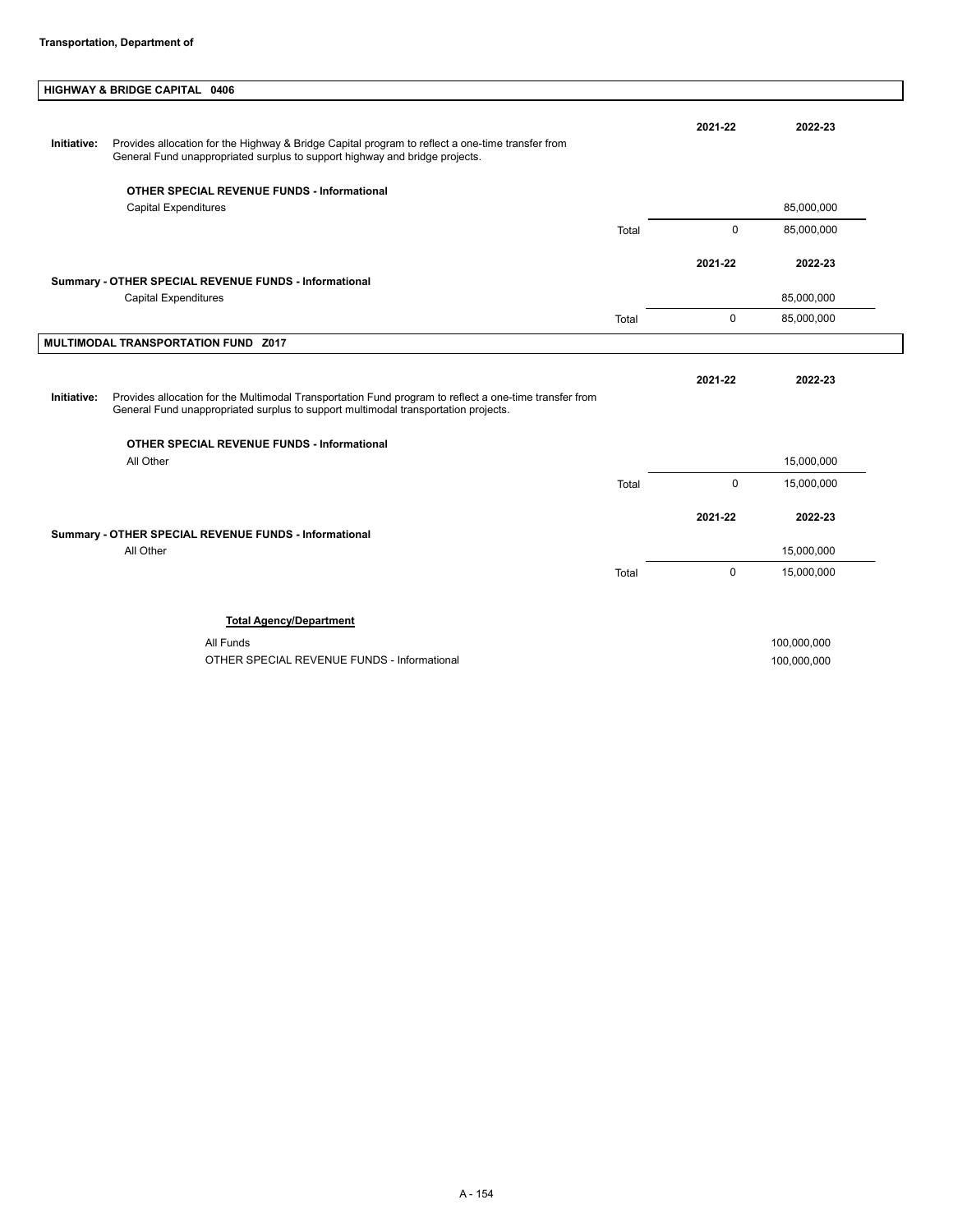|             | ADMINISTRATION - TREASURY 0022                                                                       |       |           |            |  |
|-------------|------------------------------------------------------------------------------------------------------|-------|-----------|------------|--|
|             |                                                                                                      |       |           |            |  |
| Initiative: | Provides funding for Unclaimed Property program's holder and constituent outreach.                   |       | 2021-22   | 2022-23    |  |
|             |                                                                                                      |       |           |            |  |
|             | <b>ABANDONED PROPERTY FUND</b>                                                                       |       |           |            |  |
|             | All Other                                                                                            |       |           | 50,000     |  |
| Initiative: | Increase funding levels for the Unclaimed Property program by 5% based upon current expenditures.    | Total | $\pmb{0}$ | 50,000     |  |
|             |                                                                                                      |       |           |            |  |
|             | <b>ABANDONED PROPERTY FUND</b>                                                                       |       |           |            |  |
|             | All Other                                                                                            |       | 16,273    | 16,273     |  |
| Initiative: | Provides funding for Kelmar Fraud Index (KFI) services for the Unclaimed Property program.           | Total | 16,273    | 16,273     |  |
|             |                                                                                                      |       |           |            |  |
|             | <b>ABANDONED PROPERTY FUND</b>                                                                       |       |           |            |  |
|             | All Other                                                                                            |       |           | 15,000     |  |
|             |                                                                                                      | Total | $\pmb{0}$ | 15,000     |  |
|             |                                                                                                      |       | 2021-22   | 2022-23    |  |
|             | Summary - ABANDONED PROPERTY FUND                                                                    |       |           |            |  |
|             | All Other                                                                                            |       | 16,273    | 81,273     |  |
|             |                                                                                                      | Total | 16,273    | 81,273     |  |
|             | DEBT SERVICE - TREASURY 0021                                                                         |       |           |            |  |
|             |                                                                                                      |       | 2021-22   | 2022-23    |  |
| Initiative: | Adjusts funding levels for the Debt Service program based upon the current debt service schedule and |       |           |            |  |
|             | anticipated issuance.                                                                                |       |           |            |  |
|             | <b>GENERAL FUND</b>                                                                                  |       |           |            |  |
|             | All Other                                                                                            |       |           | 2,281,922  |  |
|             |                                                                                                      | Total | $\pmb{0}$ | 2,281,922  |  |
|             |                                                                                                      |       | 2021-22   | 2022-23    |  |
|             | <b>Summary - GENERAL FUND</b>                                                                        |       |           |            |  |
|             | All Other                                                                                            |       |           | 2,281,922  |  |
|             |                                                                                                      | Total | 0         | 2,281,922  |  |
|             | DISPROPORTIONATE TAX BURDEN FUND 0472                                                                |       |           |            |  |
|             |                                                                                                      |       | 2021-22   | 2022-23    |  |
| Initiative: | Adjusts funding for Municipal Revenue Sharing to bring allocations in line with projected available  |       |           |            |  |
|             | resources for FY22-23.                                                                               |       |           |            |  |
|             | OTHER SPECIAL REVENUE FUNDS                                                                          |       |           |            |  |
|             | All Other                                                                                            |       | 474,977   | (245, 876) |  |
|             |                                                                                                      | Total | 474,977   | (245, 876) |  |
|             |                                                                                                      |       | 2021-22   | 2022-23    |  |
|             | <b>Summary - OTHER SPECIAL REVENUE FUNDS</b>                                                         |       |           |            |  |
|             | All Other                                                                                            |       | 474,977   | (245, 876) |  |
|             |                                                                                                      | Total | 474,977   | (245, 876) |  |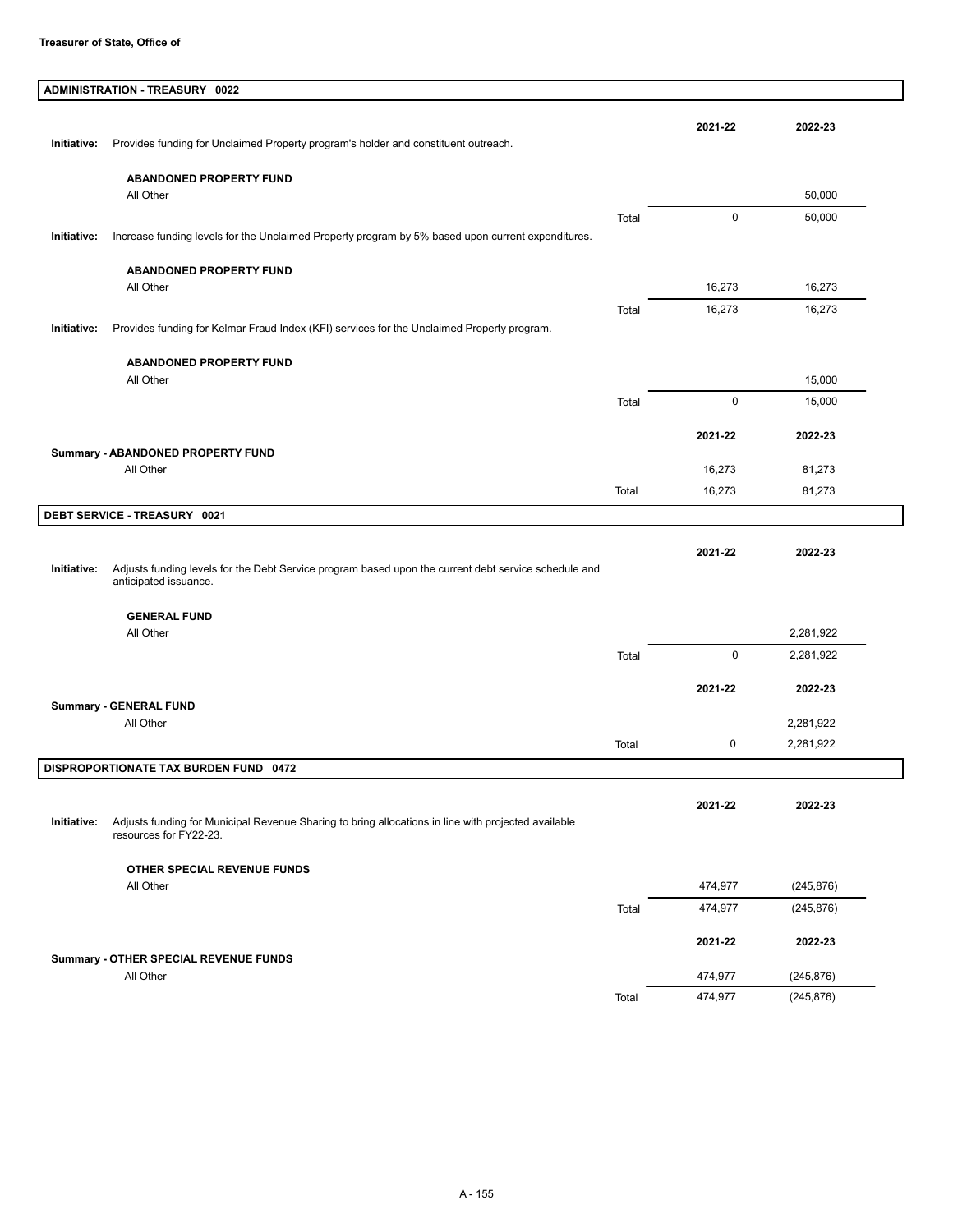|             | STATE - MUNICIPAL REVENUE SHARING 0020                                                                                        |       |            |            |
|-------------|-------------------------------------------------------------------------------------------------------------------------------|-------|------------|------------|
| Initiative: | Adjusts funding for Municipal Revenue Sharing to bring allocations in line with projected available<br>resources for FY22-23. |       | 2021-22    | 2022-23    |
|             | OTHER SPECIAL REVENUE FUNDS                                                                                                   |       |            |            |
|             | All Other                                                                                                                     |       | 22,646,306 | 17,707,152 |
|             |                                                                                                                               | Total | 22,646,306 | 17,707,152 |
|             |                                                                                                                               |       | 2021-22    | 2022-23    |
|             | Summary - OTHER SPECIAL REVENUE FUNDS                                                                                         |       |            |            |
|             | All Other                                                                                                                     |       | 22,646,306 | 17,707,152 |
|             |                                                                                                                               | Total | 22,646,306 | 17,707,152 |
|             | <b>Total Agency/Department</b>                                                                                                |       |            |            |
|             | All Funds                                                                                                                     |       | 23,137,556 | 19,824,471 |
|             | <b>GENERAL FUND</b>                                                                                                           |       |            | 2,281,922  |
|             | OTHER SPECIAL REVENUE FUNDS                                                                                                   |       | 23,121,283 | 17,461,276 |
|             | ABANDONED PROPERTY FUND                                                                                                       |       | 16,273     | 81,273     |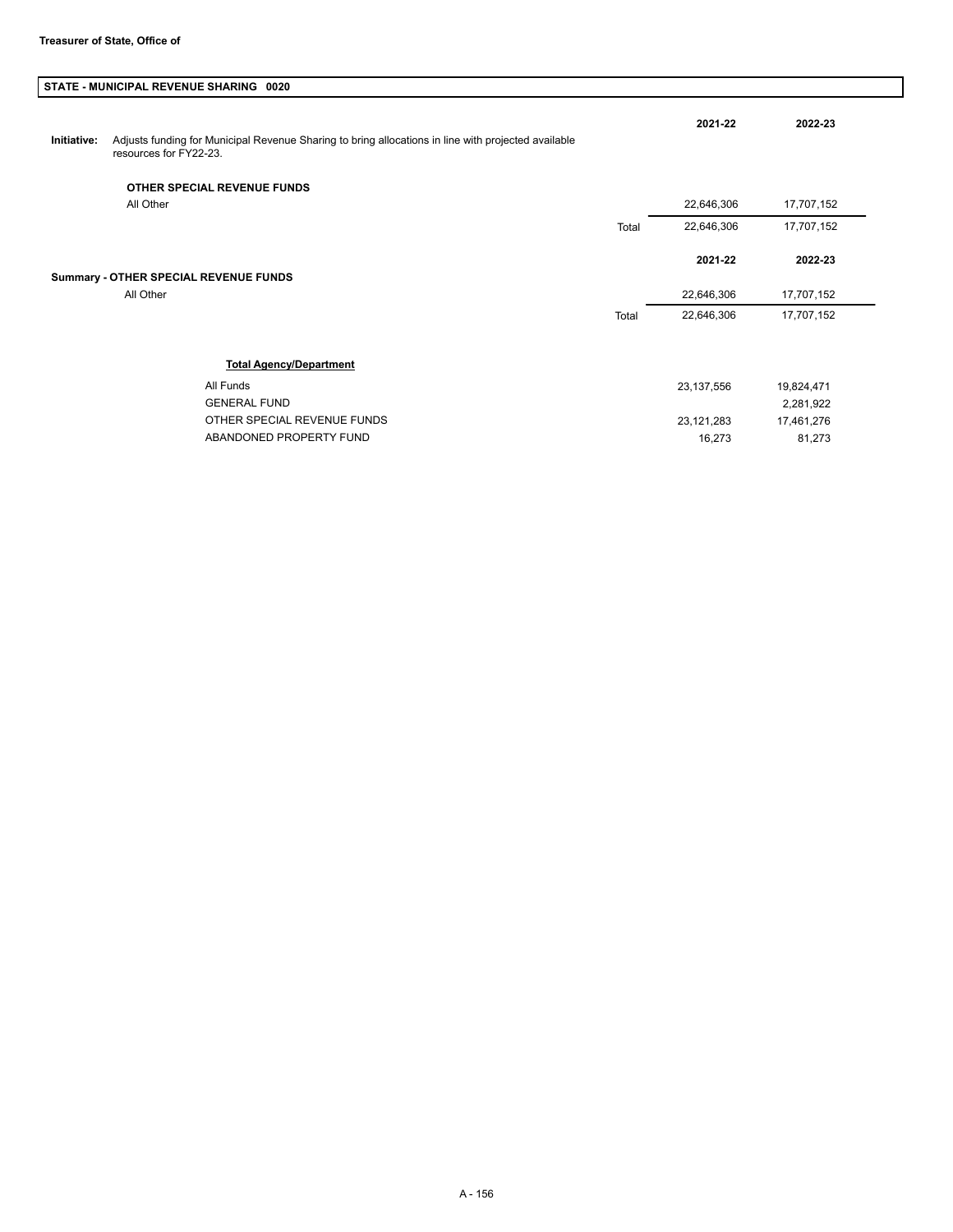| DEBT SERVICE - UNIVERSITY OF MAINE SYSTEM 0902 |                                                                                                      |       |           |                          |  |  |
|------------------------------------------------|------------------------------------------------------------------------------------------------------|-------|-----------|--------------------------|--|--|
|                                                |                                                                                                      |       |           |                          |  |  |
|                                                |                                                                                                      |       | 2021-22   | 2022-23                  |  |  |
| Initiative:                                    | Provides funding for debt service payments on university revenue bonds for capital improvements.     |       |           |                          |  |  |
|                                                | <b>GENERAL FUND</b>                                                                                  |       |           |                          |  |  |
|                                                | All Other                                                                                            |       |           | 7,500,000                |  |  |
|                                                |                                                                                                      | Total | $\pmb{0}$ | 7,500,000                |  |  |
|                                                |                                                                                                      |       |           |                          |  |  |
|                                                |                                                                                                      |       | 2021-22   | 2022-23                  |  |  |
|                                                | <b>Summary - GENERAL FUND</b>                                                                        |       |           |                          |  |  |
|                                                | All Other                                                                                            |       |           | 7,500,000                |  |  |
|                                                |                                                                                                      | Total | 0         | 7,500,000                |  |  |
|                                                | EDUCATIONAL & GENERAL ACTIVITIES - UMS 0031                                                          |       |           |                          |  |  |
|                                                |                                                                                                      |       |           |                          |  |  |
|                                                |                                                                                                      |       | 2021-22   | 2022-23                  |  |  |
| Initiative:                                    | Provides one-time funding to offset an in-state tuition increase in fiscal year 2022-23.             |       |           |                          |  |  |
|                                                |                                                                                                      |       |           |                          |  |  |
|                                                | <b>GENERAL FUND</b>                                                                                  |       |           |                          |  |  |
|                                                | All Other                                                                                            |       |           | 7,935,354                |  |  |
|                                                |                                                                                                      | Total | 0         | 7,935,354                |  |  |
|                                                |                                                                                                      |       |           |                          |  |  |
|                                                | <b>Summary - GENERAL FUND</b>                                                                        |       | 2021-22   | 2022-23                  |  |  |
|                                                | All Other                                                                                            |       |           | 7,935,354                |  |  |
|                                                |                                                                                                      | Total | 0         | 7,935,354                |  |  |
|                                                |                                                                                                      |       |           |                          |  |  |
|                                                | TICK LABORATORY AND PEST MANAGEMENT FUND Z290                                                        |       |           |                          |  |  |
|                                                |                                                                                                      |       | 2021-22   |                          |  |  |
| Initiative:                                    | Provides ongoing funding for additional operational costs associated with arthropod management       |       |           | 2022-23                  |  |  |
|                                                | research, education and outreach within the University of Maine Cooperative Extension Diagnostic and |       |           |                          |  |  |
|                                                | Research Laboratory.                                                                                 |       |           |                          |  |  |
|                                                | <b>GENERAL FUND</b>                                                                                  |       |           |                          |  |  |
|                                                | All Other                                                                                            |       |           | 500,000                  |  |  |
|                                                |                                                                                                      | Total | $\pmb{0}$ | 500,000                  |  |  |
|                                                |                                                                                                      |       |           |                          |  |  |
|                                                |                                                                                                      |       | 2021-22   | 2022-23                  |  |  |
|                                                | <b>Summary - GENERAL FUND</b>                                                                        |       |           |                          |  |  |
|                                                | All Other                                                                                            |       |           | 500,000                  |  |  |
|                                                |                                                                                                      | Total | 0         | 500,000                  |  |  |
|                                                | UNIVERSITY OF MAINE SCHOLARSHIP FUND Z011                                                            |       |           |                          |  |  |
|                                                |                                                                                                      |       |           |                          |  |  |
|                                                |                                                                                                      |       | 2021-22   | 2022-23                  |  |  |
| Initiative:                                    | Adjusts funding for scholarships based on anticipated dedicated revenues from slot machine proceeds  |       |           |                          |  |  |
|                                                | from the December 1, 2021 Revenue Forecasting Committee report.                                      |       |           |                          |  |  |
|                                                | OTHER SPECIAL REVENUE FUNDS                                                                          |       |           |                          |  |  |
|                                                | All Other                                                                                            |       | 1,206,567 | (269, 397)               |  |  |
|                                                |                                                                                                      |       | 1,206,567 | (269, 397)               |  |  |
|                                                |                                                                                                      | Total |           |                          |  |  |
|                                                |                                                                                                      |       | 2021-22   | 2022-23                  |  |  |
| Summary - OTHER SPECIAL REVENUE FUNDS          |                                                                                                      |       |           |                          |  |  |
|                                                | All Other                                                                                            |       | 1,206,567 | (269, 397)               |  |  |
|                                                |                                                                                                      | Total | 1,206,567 | (269, 397)               |  |  |
|                                                |                                                                                                      |       |           |                          |  |  |
|                                                |                                                                                                      |       |           |                          |  |  |
|                                                | <b>Total Agency/Department</b>                                                                       |       |           |                          |  |  |
|                                                | All Funds                                                                                            |       | 1,206,567 | 15,665,957               |  |  |
|                                                | <b>GENERAL FUND</b><br>OTHER SPECIAL REVENUE FUNDS                                                   |       | 1,206,567 | 15,935,354<br>(269, 397) |  |  |
|                                                |                                                                                                      |       |           |                          |  |  |